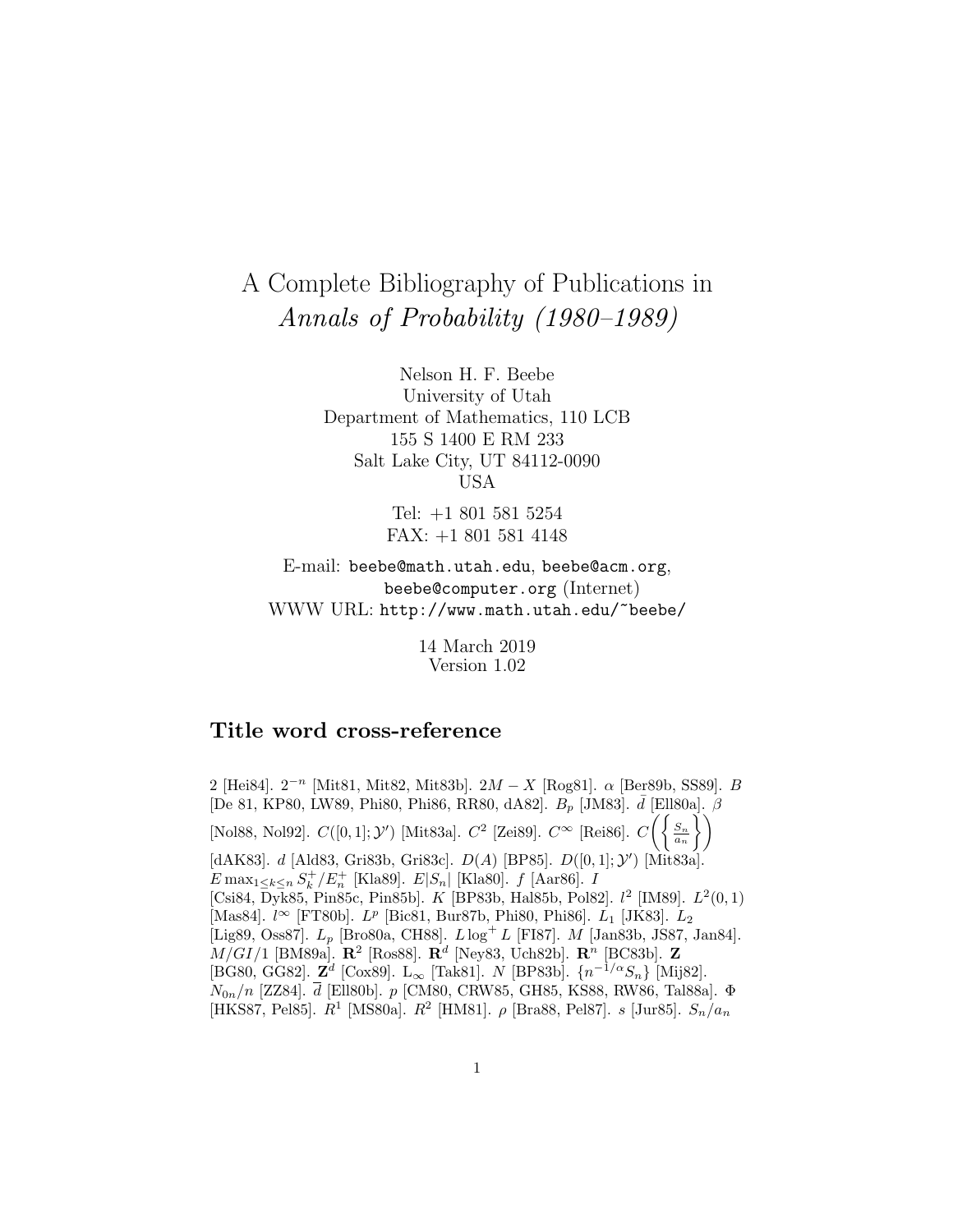[Kue81].  $\sigma$  [LR86a]. t [Hal87].  $t^{1/2}$  [BC83a].  $\theta_p$  [CRW85]. U [JJ86, NP88]. X [Kue85].  $Z$  [Arr83a, DG83].  $Z^d$  [Arr81].  $Z_d$  [Arr83b].

**-Bound** [Tak81]. **-Bounded** [FI87]. **-Cube** [Ald83]. **-Dependent** [Jan84, Jan83b]. **-Dimensional** [Gri83b, Gri83c, Hal85b]. **-Distance** [Ell80b]. **-Estimators** [JS87]. **-Expansions** [Aar86]. **-Fields** [LR86a]. **-Function** [Pin85c, Pin85b]. **-Inequality** [Bur87b]. **-Invariance** [Phi86, Phi80]. **-Means** [Pol82]. **-Mixing** [Bra88, Pel85, Pel87, HKS87]. **-Processes** [NP88]. **-Projection** [Csi84]. **-Projections** [Dyk85]. **-Radonifying** [CRW85]. **-Selfdecomposable** [Jur85]. **-Spaces** [RR80]. **-Stable** [CRW85, GH85, KS88, RW86, Tal88a]. **-Statistics** [JJ86]. **-Theory** [Bic81]. **-Uniformly** [Hei84]. **-Valued** [IM89, Phi86, De 81, KP80, LW89, Phi80, dA82]. **-Variation** [Ber89b].

**1** [Ros83].

**89m** [BL97].

**A.** [Ano89i]. **Abel** [Che80]. **Above** [CCN87]. **Absence** [Sch87a]. **Absolute** [Bar81a, Bra85, BS86, CK83b, Ric82, She82a]. **Absorption** [Ber89a]. **Abstract** [Dun80]. **Access** [KM87]. **Accompanying** [AGMZ81]. **Achieve** [Kie80a]. **Acknowledgment** [Kur84, Mit83b]. **Acquiring** [Whi81]. **Activities** [Shi89]. **Adapted** [Hoo87]. **Addendum** [Isc89]. **Additif** [Der83]. **Additive** [Ast81, Edg82, NN87a, NN87b, Ust84, Yam85]. **Admit** [BS87a]. **Advantage** [HP83]. **Affine** [HK81]. **Age** [GH81, Kuc82]. **Age-Dependent** [GH81]. **Aging** [BG84, Dal88]. **Alan** [Don87b]. **Alarm** [Lin80]. **Algebraic** [AGKdV89, Far86, Far87]. **Algorithm** [Mia88, Pit87]. **Algorithmic** [CGG89]. **Algorithms** [Ald83, Dup88, SW84]. **Allocation** [Kar84]. **Almost** [BY88b, BD88, DP82, Fol84, Gor88, Heb80, Hil82, KP80, Muk84, Rup82, Stu86, TC83, Der83]. **almost-subadditive** [Der83]. **Alphabet** [Dun80]. **Alternate** [Cox84]. **Amarts** [Edg82, Sch89]. **Among** [KO88a]. **Analysis** [CCN87, Dup88, GHR84, Pit87, Wat87]. **Analytic** [McC85]. **Analytical** [Res85]. **Ann** [BL97]. **Ann.** [Ano80a, Ano80b, Ano80c, Ano80d, Ano80e, Ano80f, Ano80g, Ano80h, Ano80i, Ano80j, Ano80k, Ano80l, Ano81a, Ano81b, Ano81c, Ano81d, Ano81e, Ano81f, Ano81g, Ano81h, Ano81i, Ano81j, Ano81k, Ano81l, Ano82a, Ano82b, Ano82c, Ano82d, Ano82e, Ano82f, Ano82g, Ano82h, Ano83a, Ano83b, Ano83c, Ano83d, Ano83e, Ano83f, Ano83g, Ano83h, Ano84a, Ano84b, Ano84c, Ano84d, Ano84e, Ano84f, Ano84g, Ano84h, Ano85a, Ano85b, Ano85c, Ano85d, Ano85e, Ano85f, Ano85g, Ano85h, Ano86a, Ano86b, Ano86c, Ano86d, Ano86e, Ano86f, Ano86g, Ano86h, Ano87a, Ano87b, Ano87c, Ano87d, Ano87e, Ano87f, Ano87g, Ano87h, Ano88a, Ano88b, Ano88c, Ano88d, Ano88e, Ano88f, Ano88g, Ano88h, Ano89a, Ano89b, Ano89c, Ano89d]. **Ann.** [Ano89e, Ano89f, Ano89g, Ano89h]. **Annihilating** [Arr81, Arr83b]. **Annular**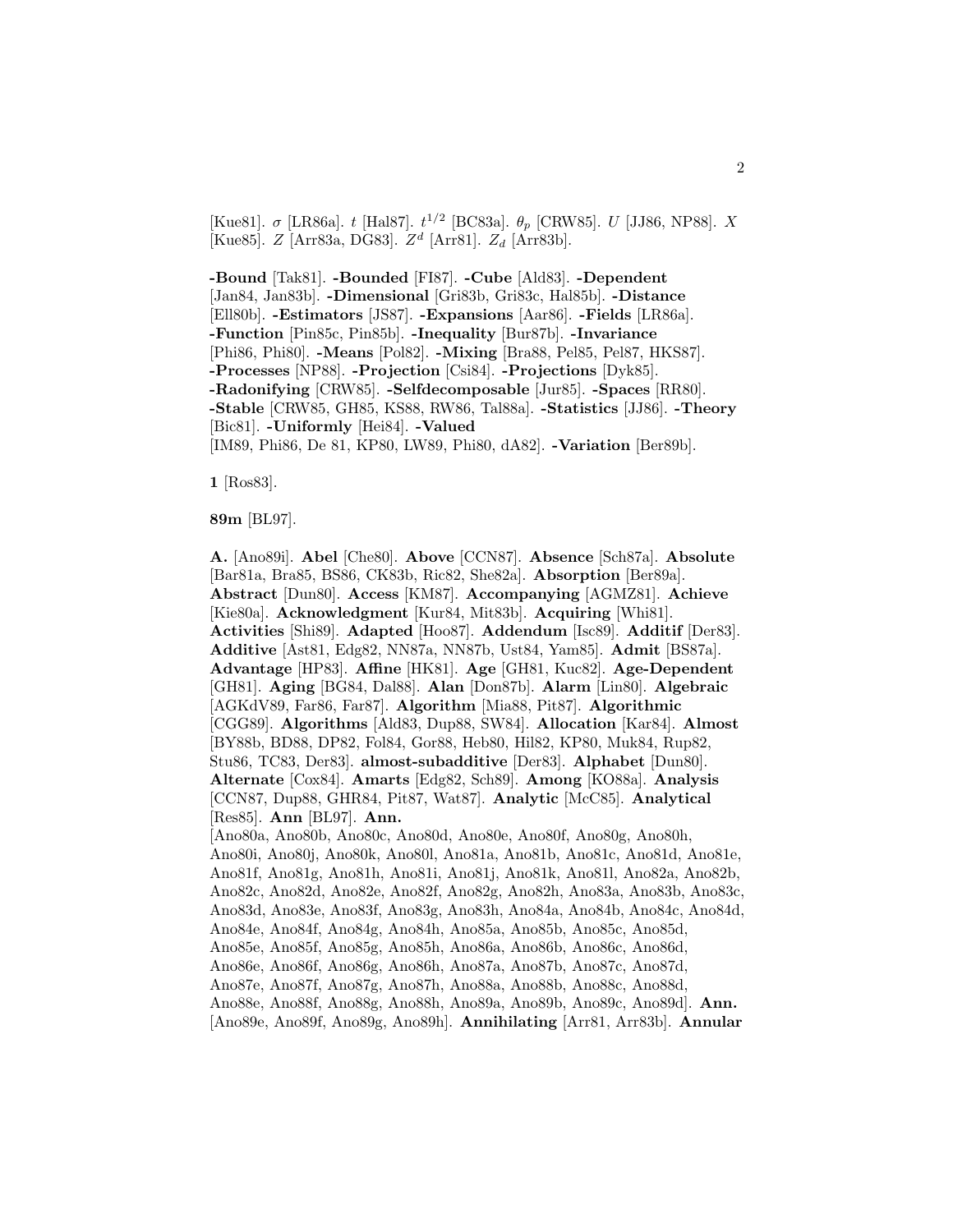[Yan86]. **Answers** [GFZ86]. **Anticipative** [Ber88b]. **Appell** [AT87]. **Application** [ARS87, ER82, ER83, Ell88b, GW82, Hu88, Hug85, KS84, Kon82, LR84, Lin80, Mic82, Mit83c, Rei81, Str86b]. **Applications** [AS87, BC86, Bro83a, Bro83b, De 81, De 80, Eri81, Gae88, GS80, Glo81a, GKZ81, Gra86, HR83b, JJS88, JJ86, Jan88, Kip86, LW82, Wat87, dA82, dA83b]. **Approach** [Bru84, BS87b, Coh85, Cra87, DP86, Li80, MN88, Oel84, Res85, Zee81]. **Approaches** [PT88, Str86b]. **Approximate** [GJP84, Kon82, Sie88]. **Approximated** [CCFR89]. **Approximating** [Bro83a, Kla81, Bro83b]. **Approximation** [Ari88, CS81, Dal88, DP86, Eng81, Hor84, Kla80, LR86b, Mas89b, NS82, Rei81, Ste86b]. **Approximations** [AGG89, BR89, Bro83c, BG84, Hal83a, Hal88b, Jen85, Mar84, Pro85a, QR84, Roo80, Rup82, Ser86, Ser88]. **Arbitrary** [CS85a]. **Arcs** [Hol81a]. **Area** [CS87]. **Arising** [AL82, BPT88, CDG87, LL86, MS89, Rei82a]. **Arm** [Whi81]. **Arm-Acquiring** [Whi81]. **Armed** [Man87]. **Arrangement** [BPT88]. **Arrays** [Fal84, HK81, LW82, RT81, Sam84, Ser82, dA80, dA82]. **Associated** [Bir88b, Bir88a, BW85, CG84, Fer80, Fla82, GG86a, Her84a, Oka85a, Pit82, Woo83, Woo85, Yan88]. **Association** [BW86, JDPP83]. **Assumptions** [Ebe86]. **Asymmetric** [BF87, PT83]. **Asymptotic** [AC88a, Bar87, Ber82a, BZ81, Car86, Chi82, Cla87, Cre80, CM86, CHM88, DPSW86, Gaw88, GGL88, GP89, GP83b, HKS87, Hij84, JP84, JS87, KKR87, Kin80, Kus85, Mal88, Mat82, MOT85, MS82b, Nai81, PY86a, PY89, Pyk80, Ros84b, Ryz86, SS89, Smi82, Swe80, Tak81, WK87]. **Asymptotical** [Pit85]. **Asymptotically** [DR84, GK80]. **Asymptotics** [BL88, Ney83, BL97]. **Atom** [MS80a]. **Attaining** [Ell80a]. **Attraction** [GH85, GJP84, HK80, HMV83, JO80, Kue85, Mal80, MO83, Pic86, Swe85]. **Attractive** [GG82, Gra86, Lig83a, Lig89]. **Autoregressions** [Fin82a]. **Autoregressive** [Che81a, Fin82b]. **Average** [BD88, BS80b, Far86, Far87, Roo86, Sol84]. **Averages** [DR85, GF87]. **Averaging** [Pin89]. **Avoiding** [Bar81b, Fre81, Law89, Sla89].

#### **back**

[Ano80a, Ano80b, Ano80c, Ano80d, Ano80e, Ano80f, Ano81a, Ano81b, Ano81c, Ano81d, Ano81e, Ano81f, Ano82a, Ano82b, Ano82c, Ano82d, Ano83a, Ano83b, Ano83c, Ano83d, Ano84a, Ano84b, Ano84c, Ano84d, Ano85a, Ano85b, Ano85c, Ano85d, Ano86a, Ano86b, Ano86c, Ano86d, Ano87a, Ano87b, Ano87c, Ano87d, Ano88a, Ano88b, Ano88c, Ano88d, Ano89a, Ano89b, Ano89c, Ano89d]. **Backward** [Kal81b, Tho88]. **Bad** [RT84, RT89a]. **Balanced** [DR84]. **Banach** [Ale89a, Ale89b, AGMZ81, AH85, Bol84, Bur81, Ein89, Fra85, GKZ81, Got81, Got86, Hei84, Kor84, LT86, LT88, Oka85b, PR83a, Tal89]. **Banach-Space** [Tal89]. **Banach-Valued** [Fra85]. **Banachique** [LT86]. **Bandits** [Man87, Whi81]. **Based** [EvZ88, GF87, GP83b, Hal82b, Qui80, QR84]. **Bayes** [GW82]. **Bayesian**

[Hij84]. **Become** [FK86]. **Behavior** [BM89a, CR84, Chi82, GGL88, Gre84,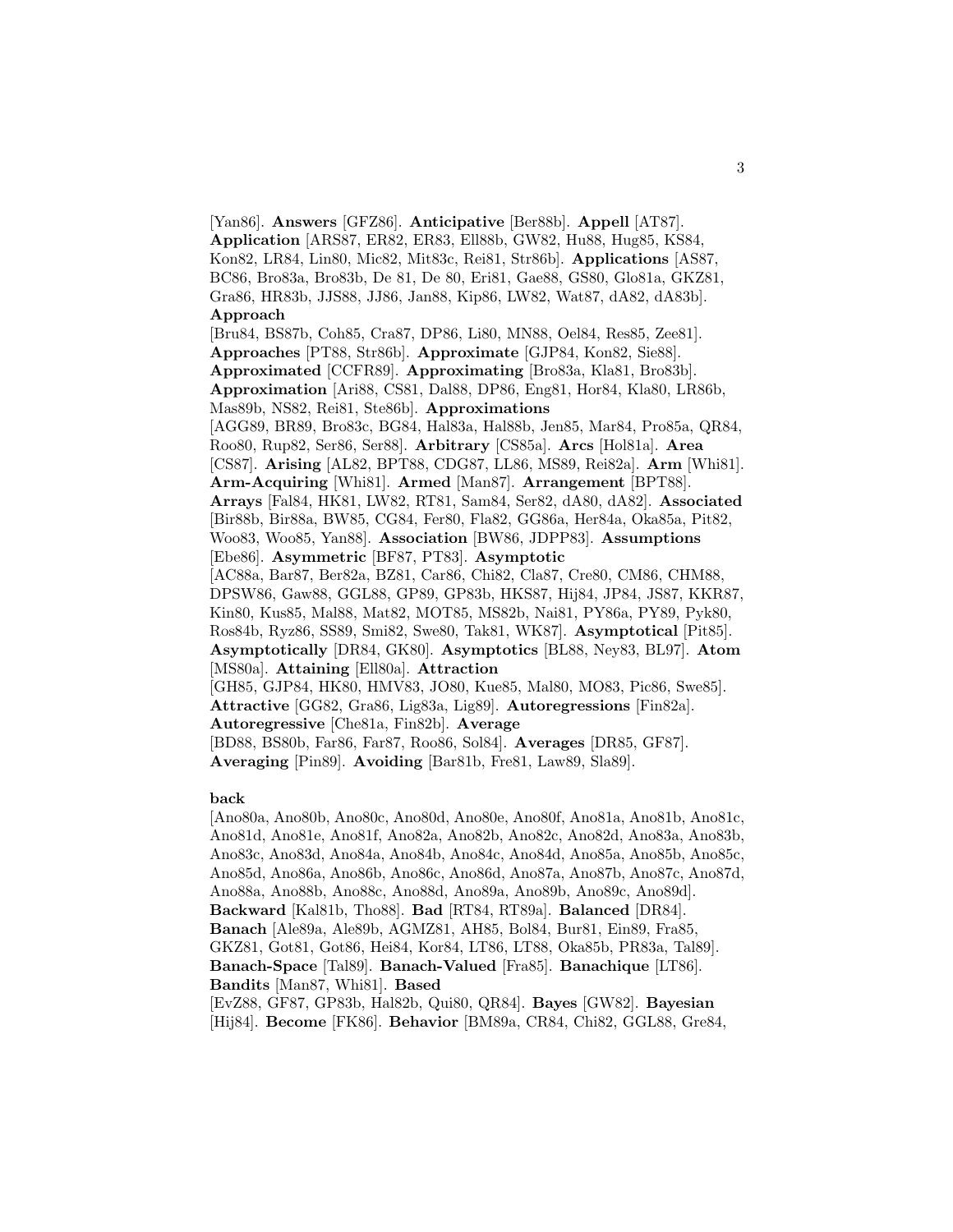JP84, KZ83, MOT85, Pit81a, PT83, Pyk80, Stu82b, Stu84]. **Behaviour** [AB86, AS87, And85, Csö81, Hal80b, KKR87, MS82b, Ryz86]. **Bell** [Gaw84]. **Bell-Shape** [Gaw84]. **Bernoulli** [CCN87, CCG<sup>+</sup>89, Kie80b, Pin83]. **Berry** [Doe82, Hel81b, QR82, Woo83]. **Bessel** [DeB87]. **Best** [Bru84, Joh85, Kla88, Pou84]. **Better** [MS82a]. **Between** [GS85, Jur85, KQ89, NZ89, Ell80b]. **Beurling** [Sol84]. **Biased** [SW84]. **Big** [CCFR83]. **Biharmonic** [Van84]. **Binary** [Gri83a, HB87, New87]. **Binomial** [KQ89]. **Birth** [Bra89, Kas88, Pit81b]. **Bjerknes** [BG81b]. **Blackwell** [EMO84]. **Block** [Dun80, GOD80]. **Blocks** [Rus88]. **BMO** [Pro80]. **Bochner** [Oka81, Oka85b, Sat81]. **Bodies** [Gor88]. **Books** [Gri87, Ney86, Pro86]. **Bootstrap** [FR89, Hal88b]. **Borel** [Bla80, Bla81, RR80]. **Born´ee** [Ber89b]. **Bose** [Way80]. **Bound** [Ber83a, BK89, CR85, Chi82, Chi85, HJ88, Hen83, Iye86, QR82, Sla88, Tak81]. **Boundaries** [BC83a, Esc87, GP83a, Pin85a, Pin85b]. **Boundary** [Bur88, Bur84, Cra87, Hol83, JJS88, KV83, Lai88, Nis81, Pin89, Sie82, Tak82, Uch82a, WK87]. **Bounded** [FI87, GF87, Jan85, MZ84, Pin85d, Pin87, Pin90]. **Boundedness** [Tal88a]. **Bounds** [BB83, Bir88a, Bro80b, CW82, Cac82, CK83b, Dal80, Dal88, Deh82, EvZ88, Fil88, Hal82a, Kla80, Kla84a, Mas81, MSS82, dA88]. **Bracketing** [Oss87]. **Branching** [Ath88, Coh85, Coh89, CG85, DFG89, FP81, Gor83, Gor84, Gre84, Gre85, Gre80, Hol82, Hug85, Isc88, Isc89, JN85, Jan83a, Key87, Kuc82, LS87a, LS88, LS89, LM89, Uch82b, YM85]. **Breiman** [AC88b, Bar85]. **Bridge** [CW82, JK83]. **Brownian** [Adl80, Gor84, Adl78, BC83a, Bas88, Blu83, Bur85, Bur87a, Bur88, Bur89, CW82, Cox82, CG85, Cra87, CHM89, CCFR89, DP85, DS88a, Dur82, Dyn88a, Dyn88b, Eps89, Eri80, Esc87, Fal87, GHR84, GM83b, GG86a, Gol84, Gor83, GP83a, Gro83, Har81, HR81b, HS81, HLS85, HW87, Hug85, Imh85, Isc88, Isc89, Jen85, JK83, KS84, Kau89, Ken87, Kin80, LS87a, LS88, LS89, Le 86, LM89, Mar86, Mat88a, Mit83c, Mou89b, Pen89, Per81, PT88, PY86a, PY89, Pit89, Ros85, Ros86a, Uch82a, Wal82, Wen80a, Wen80b, Wil85, Wu82]. **Brownien** [Gol84, Le 86]. **Burgess** [Wei85]. **Busy** [Ros83]. **C** [Mic82]. **C.** [Mic82]. **C.D.F.** [JK83]. **Cadlaguity** [AF84]. **Calculation** [Ric82, Ros83]. **Calculus** [BC86, Ber88b, Haj82, KK85, Wat87]. **Cantelli** [Tal87b]. **Capacitary** [Kan89]. **Capacities** [Poo82]. **Case** [AA87, Cog80, DP85, DST89, MZ84, Pin89, Stu84]. **Catastrophes** [De 80].

**Cauchy** [PY86b, PT83]. **Cell** [Zah88]. **Central** [Bra85, HHK83, Wat84, AP86, Ale87a, AD87, Bar86, BP84a, Bha85, Bin81, Bir88b, Bol82b, Bol82a, Bol89, Bra88, Che88, CG84, DDP86, Deu88, Dut89, Eri81, GM83a, Got86, Hae84, HJ88, Hae88, HK81, Hal80a, HH81, Hal82a, Hal83b, Hal84, Hal88a, Han89, Han91, Her83, Her84a, Her84b, Kip86, KT87,

Kot86, Kuc89, Kur81, Kur84, LR86b, LR87, Oss87, Pel87, Pol82, RT84, RT89a, Sch86, Swe80, dA83b]. **Certain**

[Dar83, Don87a, Jan83a, JD83, NK83, NW81, Str86b, Tal88b]. **Cervonenkis**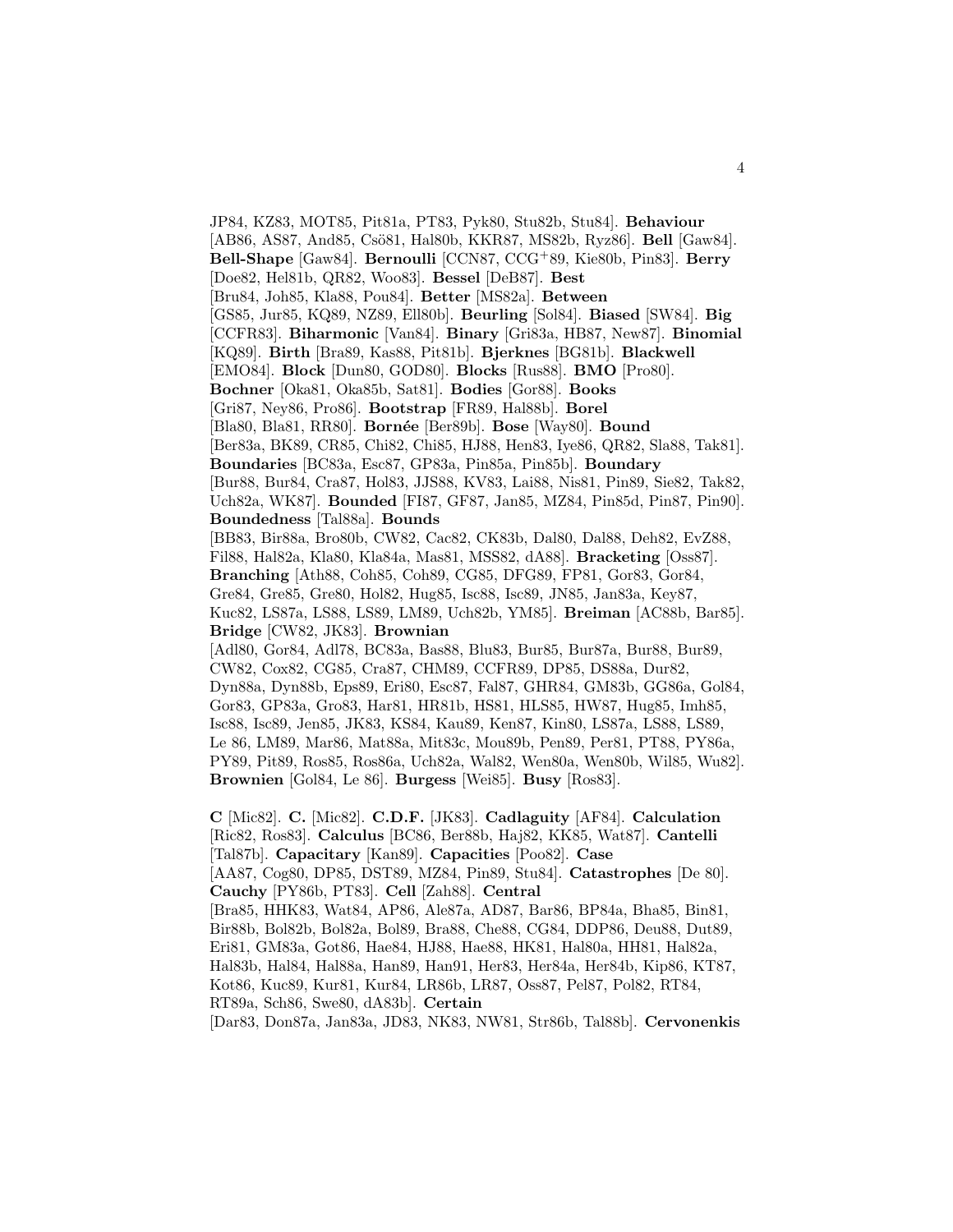[Ale87a]. **Cesaro** [Mor83]. **Chain** [Ell88b, EW89, Lyo83, dA88]. **Chains** [Atk86, BC83c, CI78, Cog80, DF80a, Kee82, Kur81, Kur84, Mat88b, MS89, Naw82, Zac83, CI80]. **Change** [DPSW86, JJS88, McC85, Str86a]. **Change-Point** [JJS88]. **Changed** [Gzy80, Hug85, Le 81]. **Changement** [Str86a]. **Changes** [Glo81a, Glo81b, Kas88, Kur80b]. **Changing** [Imk86, MN86]. **Channel** [NS82]. **Channels** [GOD80, Kie80b]. **Chaos** [EK89, Kwa87]. **Characterisations** [GG86a]. **Characteristic** [Cs¨o81, Lac89, Mar81, Yam84]. **Characteristics** [Goo88]. **Characterization** [Ale89a, Bur81, GH85, Hoo87, KO88b, LLP80, LT88, Luc84, MN86, MS80b, Per81, Ter83, Wei84]. **Characterizations** [Jac84, Mas82b]. **Characterize** [Tay89]. **Characterizing** [Hal80a, Rog81]. **Chemical** [Kot86]. **Chen** [AGG89]. **Chernoff** [Hog86, Kla85a]. **Chi** [Hal83a]. **Choice** [Bru84]. **Chosen** [Yam84]. **Circle** [Hol81a]. **Circuit** [Kel87, Mac81]. **Circuit-Switched** [Kel87]. **Class** [AGKdV89, BS87a, BC83a, BL88, BC83c, Bru84, BS87b, CC89, ENS87, Ell84, FI87, GOV87, Gun80, Jur82, MS82a, MS89, PV81, Pin83, Pit85, Pru83, RS88, She81, Shi83, Sil83, BL97]. **Classe** [RE83]. **Classes** [Ale87a, BS80a, BG84, Dud87, LLP80, Tal87a, Zak81, RE83]. **Classical** [Eng81, Kas85]. **Classification** [Pin85a, Sil80, Wil85]. **Clock** [RW86]. **Close** [PT88]. **Closure** [AL82]. **Closures** [Pit83]. **CLT** [HT83, RY89]. **Clump** [Hal86]. **Cluster** [Ale89a, Ale89b, GKR88, Gan89, Kue81, dAK83]. **Clustering** [BG80, CG86, Pol82, Zam84a]. **Clusters** [Ber83a]. **CMJ** [Coh85]. **Coalesced** [Pit87]. **Coalescing** [Arr81, Cox89]. **Coarseness** [Fil88]. **Codes** [GOD80]. **Coding** [AP89, Dun80, GOD80, Kie80a]. **Coefficients** [Bha85]. **Coharmonic** [Sil80]. **Coin** [Rei82a, SW84]. **Coinvariant** [Sil80]. **Collision** [KM87]. **Collisions** [MS80a]. **Combinations** [GS81, Hel81b, Joh85, VV82]. **Combinatorial** [VF87]. **Comments** [Hog86, Lyn83]. **Common** [KO88a]. **Commute** [Beq89]. **Compact** [GH85, Jan83a, Pru83]. **Compactifications** [Glo80]. **Compactness** [DR84]. **Comparaison** [Bro80a]. **Compared** [KS87]. **Comparing** [EG81]. **Comparison** [Arr85, LT89, Mil81, SC84, Tud89, Bro80a]. **Comparisons** [HK82, Kin80]. **Compensators** [Bro83c]. **Complete** [AK80, Gut85, Hsu89, Sch87b]. **Completely** [Cer86]. **Complexes** [Zah88]. **Complexity** [CGG89]. **Components** [Sha83, Spi81]. **Compound** [Ber80a, Ell88a, Ser86, Ser88]. **Compounding** [Sha88]. **Compression** [Dun80]. **Concave** [Gro83, Han88]. **Concept** [PR85]. **Concepts** [BSS82]. **Concerning** [Ell80b, VF87, Wei85]. **Conclude** [Hil82]. **Condition** [Beq89, Bra80, BW86]. **Conditional** [BM81, CL89b, Csi84, Fad85, Fal87, Gar82, Hil82, Hol81b, JJS88, KO88b, Lal84, LS87a, LR86b, LR87, Muk84, Ram81, Shi83, Stu86, Vas80, Zab80, vPvS85]. **Conditioned** [DeB88, GP83a, HK84, Pin85d, Rit81]. **Conditioning** [Car88, Jak86, UZ89]. **Conditions** [AK80, BY88b, Bar88, CD81, DDP86, Ell80a, Fad85, GG86a, GH81, Hal87, Hel81a, JO80, LT86, MS80b, Nis81, Pin88, Tal88a]. **Cones** [Bur85]. **Conjecture** [Alp85, Coh81, Ell80b, GR86, Mat82, She82b, VF87].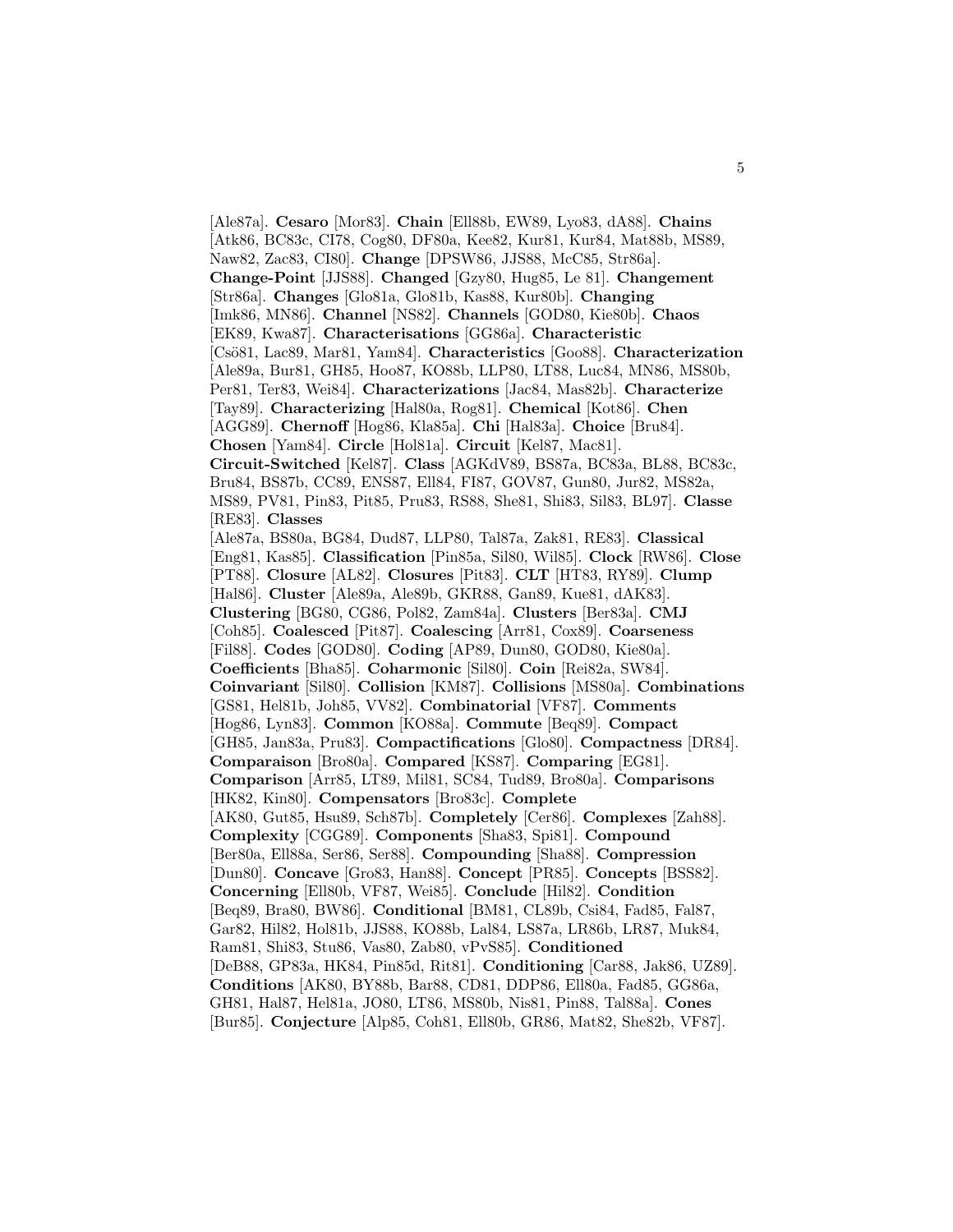**Connecting** [Bur88, DS88a]. **Consensus** [Cox89]. **Conserved** [BR84b]. **Constants** [Joh85]. **Construction** [AGKdV89, Bar81a, Hu88]. **Constructions** [BM89b, Mas89b]. **Contact** [And88a, BG81a, Dur80, DG83, DL88, DS88b, DST89, GP87, Gri83a, Sch86, Sch87b]. **Content** [HKP80]. **Contiguity** [The89]. **Continues** [ESY83]. **Continuity** [BD88, Bar88, BS86, Cuz82, CD82, Ken89, Ros87, Ros88, Sam88]. **Continuous** [BK85, ESY83, GF87, Hae88, Kar82, Man87, Nua84, Pic86, Pin83, San88]. **Continuum** [Hal85a]. **Contribution** [Pru87]. **Contributions** [CGG89, Tho86a]. **Control** [KS84, LL86, LV83]. **Controlled** [Kus85]. **Converge** [Hil82]. **Convergence** [AK80, Ast81, Avr88, BY88a, BY88b, BP85, Bir88b, Blu83, Bol82a, CRW85, CL89b, CCHM86a, DDL86, Doo89, Eri81, Fal84, FR89, Fil83, Fol84, GG86a, GG86b, GH81, GK89a, Got86, Gre80, Gun80, Gut80, Gut85, Hae84, HJ88, Hae88, Hal80a, HH81, Hal82a, Hal82c, Hal83b, Hal84, Hal88a, Hal88b, Hel81a, Hol85, Hol81a, Hwa80, Jan88, Kuc82, LWZ81, Lig89, MR87, Mar81, Mas84, McC80b, Nor84, Ome88, Pin85d, Pou84, RT84, RT89a, Sam84, Sch87b, Sil83, Stu86, Swe80, TC83, Zab80, dHR89]. **Converse** [Fit87, GJ86, Hal81]. **Convex** [CHM89, Dyk85, Gor88, GP83b, Han88, Pri82]. **Convexification** [AH85]. **Convexity** [Ney84]. **Convolution** [ENS87, Uhr84]. **Convolutions** [BK82, HKP80, OR85]. **Cooptional** [Jac84]. **Correction** [Adl80, Ale87b, BE86, Ber80b, Ber84, Bha80, BL97, Bro83b, CI80, Cuz87, ER83, Far87, Gor84, Han91, Kes87a, LR82, Nol92, Phi86, Pin90, RT89a, Rob83, SP81, Ser88]. **Corrections** [Bro83b, Rob83]. **Correlated** [BR84a, Pit82]. **Correlation** [And88b, Bro87, CCG<sup>+</sup>89, Cox84]. **Correspondant** [Bro80a]. **correspondence** [Bro80a]. **Corresponding** [Rus88]. **Cost** [DH81, Lor81]. **Countable** [Zac83]. **Countably** [Ast81]. **Counterexample** [Imk86]. **Counts** [Hal86]. **Coupled** [Gre84, Gre85]. **Coupling** [CL89a, LR86c, Tho86b]. **Coverage** [Hal85b, Hol81a]. **Covering** [Ber81, Mat88a, Mat88b]. **Cox** [GW82]. **Crabgrass** [BDS89]. **Cramér** [SRP85, VV82]. **Creation** [Get88]. **Creative** [Shi89]. **Criteria** [Bha78, DH81, Key84, Bha80]. **Criterion** [Dun80, GG82, Kla85b, Lyo83, Pin86]. **Critical** [AW85, Ath88, BM87, CR85, CG85, DP85, DFG89, Deu89, DST89, GH81, GL82, Hol82, Isc88, Isc89, Lig83b, LM89, YM85]. **Croissant** [Bro80a]. **Crossing** [JJS88, Lai88, Sie82, WK87]. **Crossings** [Lin85, NSK86, PY86b]. **Cs¨orgo** [Sha89]. **Cube** [Ald83, Ber88a]. **Cubic** [CR85]. **Cumulants** [BP83a]. **Curvature** [Dro82]. **Curves** [Zei89]. **Curvilinear** [Tak82]. **Cut** [Bur89]. **Cyclic** [BG89].

**Dade** [Avr88]. **Dans** [LT86]. **Death** [Kas88]. **Decision** [DH81]. **Decomposability** [GW82]. **Decomposition** [HB87, Kar82, Ken82, New87]. **Decoupling** [KLS82, Kwa87, MT86]. **Degenerate** [Bez87b, Hol83, Kli87, Nis81]. **Densities**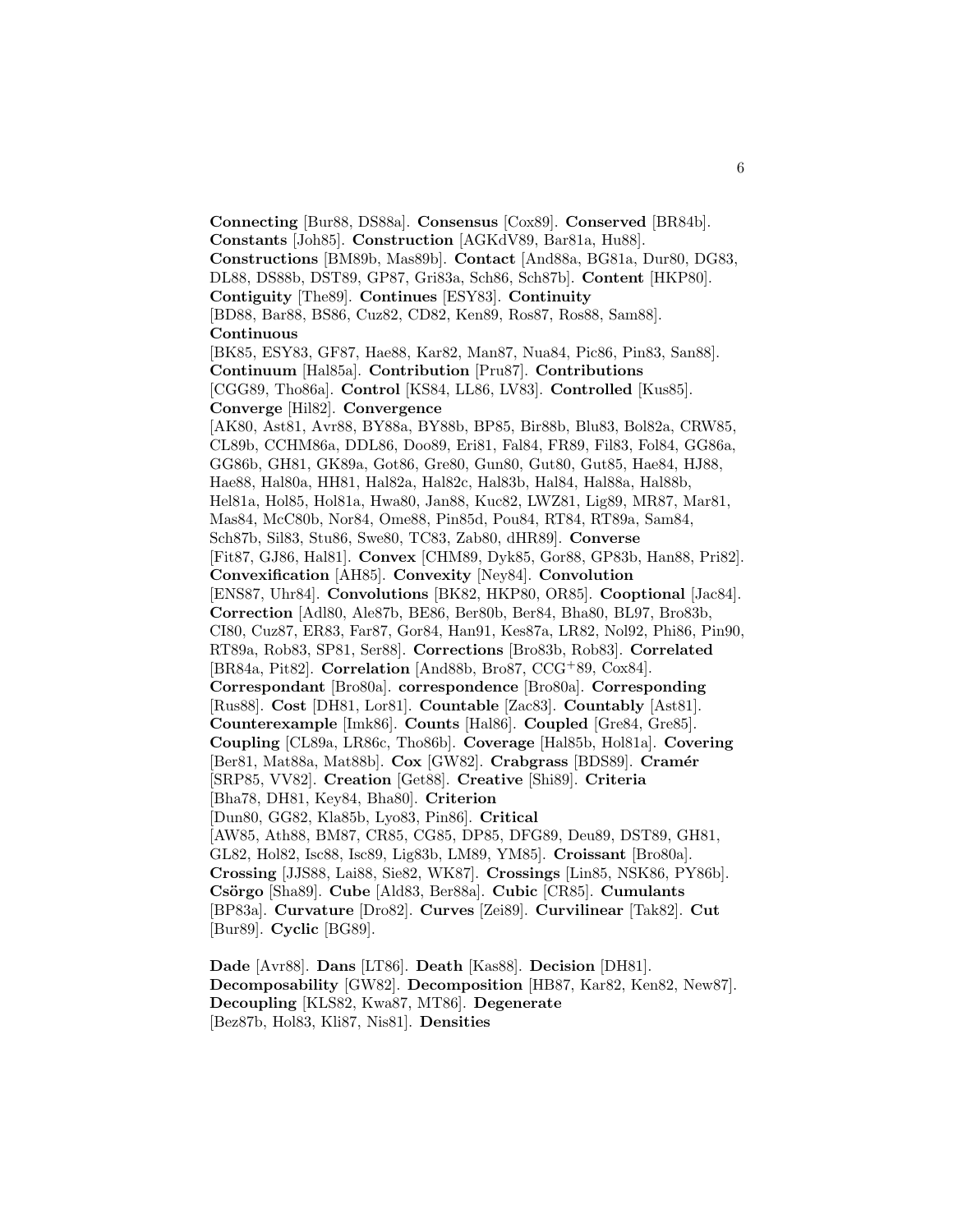[Bar85, BH80, EK89, Fal84, Gaw84, GH80, Han88, Ome88, Rei86]. **Density** [CCG<sup>+</sup>89, Gor83, Gor84, Jen85, KS84, Rei82b, Ric82, Ros84b, Stu82a]. **Denumerable** [Lal84]. **Dependence** [BF85, BSS82, Ebe86, FT85, JD83, Joe87, Lee85a, Lee85b, McC87]. **Dependency** [BR89]. **Dependent** [AGKdV89, CS87, Dav83, DP82, Dup88, GKR88, GH81, Her84b, Jan83b, Jan84, Jan88, Kle89a, Kuc82, NW81, Rup82, Sil83, Tak81]. **Derivation** [AK84]. **Derivatives** [Gaw88, Zak85]. **Design** [LL86]. **Detect** [KM87]. **Detection** [Lin80, Ste86a]. **Determination** [Yan86]. **Determine** [Hal83b]. **Deux** [Bro80a]. **Development** [Kie84]. **Deviation** [Arr85, CS85a, Chi85, EW89, GS85, MS89, OP88, RT89b, Rob77, Rob83, Str86b]. **Deviations** [Bez87a, Bol84, CS87, Deu89, Dup88, Ell84, Ell88b, FO88, Fre85, Gri83c, GS81, Gut80, IM89, Lee88, Lee89, LS87b, Ney83, Ney84, Ney86, NN87b, SRP85, Sie82, Sla88, VV82, dA83b, dA88]. **DFR** [Sha88]. **Dichotomies** [The89]. **Dichotomy** [Eag81]. **Difference** [Bur81, Kle89b]. **Differences** [Elt81]. **Differentiability** [Oka85a]. **Differentiable** [Bor85, Pic86]. **Differential** [Heu86, Pro85a, Rei83]. **Differentials** [Pro80]. **Differentiation** [Ell86]. **Diffusion** [Ber88c, Bro86, CL89a, Deu88, EG87, Fre85, Hel81a, Hij84, Kar84, Ken82, Kot86, LR84, MR85, MNS89, MOT85, Oel88, Pin85d, Pin85a, Pin85b, Pin86, Pin88, Sch85a, Str86b, Zei89]. **Diffusions** [BE85, BE86, Bez87b, Bha78, Bha85, Cla87, DeB88, GGL88, HP86, Kli87, Le 81, LR86c, Nis81, Oka85a, Pin87, Pin89, Pin90, Rog81, Sha80, Bha80]. **Diffusive** [CG86]. **Dilatantes** [RE83]. **dilatory** [RE83]. **Dimension** [Adl78, Adl80, Gra86, Hen83, Mou89b]. **Dimensional** [And88c, Bol89, Bro86, CR85, Cox82, CG86, Dur80, Dur82, Eri80, GP87, GKR88, GG86a, Gri83b, Gri83c, Hal85b, Hol85, Kau89, Kel87, Kuc82, Lal86, MOT85, Oka85a, Ros80, Sil85]. **Dimensions** [And88a, Dur84, Jan87, Law89, Mal88, Sch87a, Sch87b, Sla89]. **Dini** [Che80]. **d'Int´egrabilit´e** [LT86]. **Directed** [Kur80a]. **Dirichlet** [HHL81, Sie83, Van84, Yam84]. **Discontinue** [CMEM80]. **Discontinuous** [JS87, CMEM80]. **Discrepancy** [Wri81]. **Discrete** [GS85, GOD80, Hae88, KV83, KKR87, OR85, Van84]. **Discretized** [BF85]. **Discussion** [ADG<sup>+</sup>84, Bar81b]. **Disjoint** [VF87]. **Dispersion** [BG80]. **Distance** [Ell80b, KQ89]. **Distances** [BB83, JJ86]. **Distributed** [Elt81, Gri86, Gut83, Sch85b, Ulb81, vZ82]. **Distribution** [Ber88a, BK89, BC83c, CW82, Che81b, Cog85, Cre80, CM86, CCHM86a, CHM88, Deh84, Don87a, EvZ88, EG81, GP83b, HM87, Hal83a, HLS85, Hoo87, HM81, Kie80a, Kuc82, LS82, LWZ81, MZ84, Mas81, Mit81, Nai81, NSK86, Sch87a, Sil83, Smi82, Stu86, Tuc80, vZ82, Mit83b]. **Distributional** [HHL81, JS87, Tho86b]. **Distributions** [AL82, BR89, BS80a, BS80b, Bro83a, Bro83b, BG84, BK85, BM81, Che85, Che81a, Coo85, CH88, Dal88, Ell88a, Gar82, Gru87, HW87, Joe87, KQ89, Key87, Kle89b, KO88b, LLP80, Lia85, Lia88, MS82a, MO83, Nor84, OR85, Pic86, Pit83, Rei82a, Roo80, RS86b, R¨us81, Sch85b, Tch80, Ter83, WRL82, Yam84, Yam82]. **Divergence** [Oel88].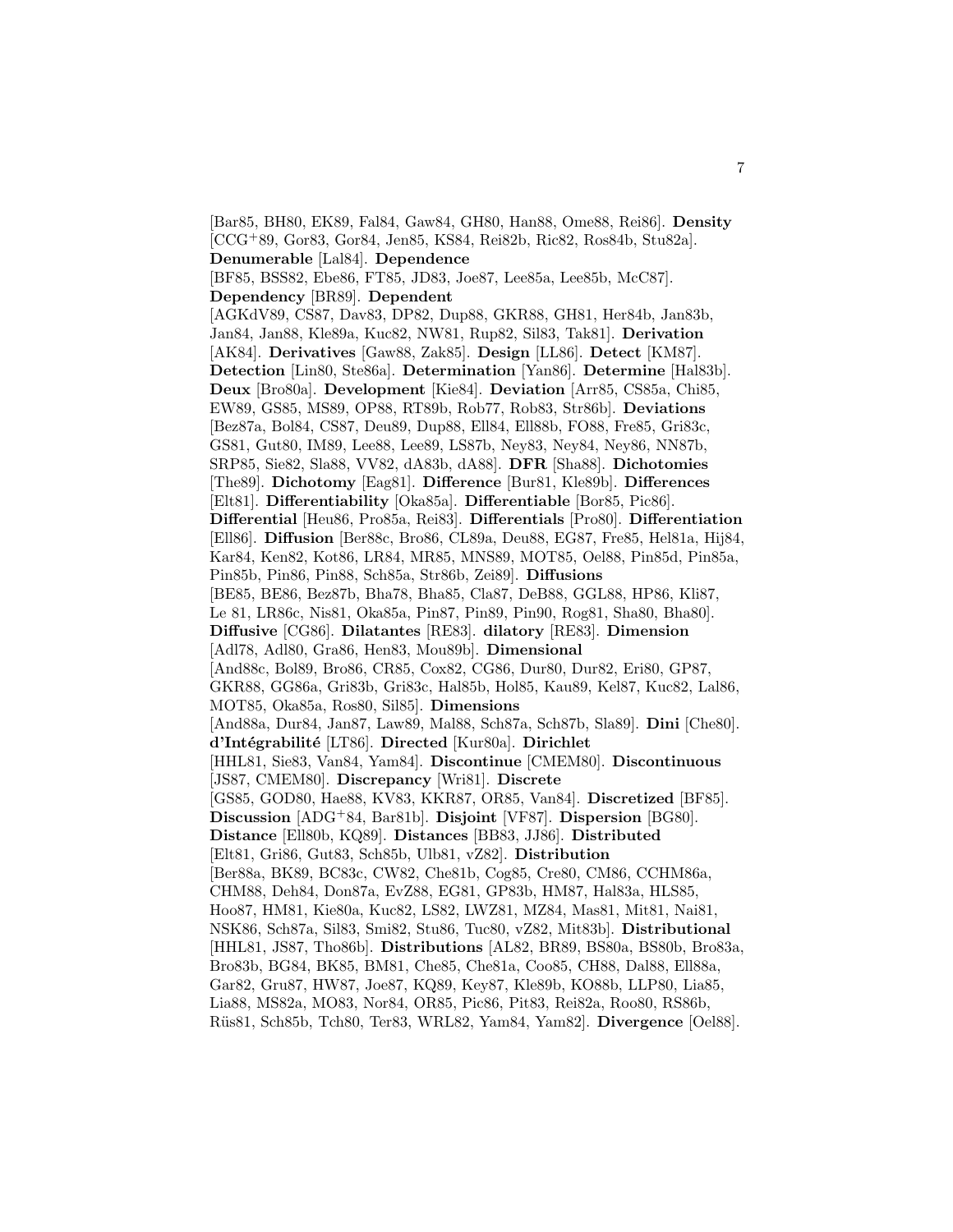**Divergence-Free** [Oel88]. **Divergent** [GF87]. **Divisible** [BH80, BR88, EG81, Han88, Yam82]. **Divisors** [Llo84]. **Do** [Rei82b]. **Doleans** [Avr88]. **Domain** [HK80, HMV83, Kue85]. **Domains** [Fal87, GH85, GJP84, Hu88, JO80, Mal80, MO83, Pic86, Swe85]. **Dominating** [Ney83]. **Domination** [Lia85]. **Donn´e** [ESY83]. **Donsker** [Dud87, Pin85c, Tal87a, Wat89]. **Doob** [DeB88, MP80, Ram81]. **Double** [KW87, LW82, RT81, RW86]. **Drift** [Kla83, Wen80b, Zha89]. **Drifts** [Tud89]. **Driven** [Pro85a, Pro85b]. **Dual** [FP81, Glo80, Oka85b, Sat81]. **Duality** [CS85b, Gra86, Kas85, RN80]. **Dynamic** [BM89a, Kar84]. **Dynamical** [GOV87]. **Dynamics** [Fri87]. **Dyson** [BM87].

**Early** [Doo89]. **Edge** [GP87, Kuc89, Sch87a]. **Edges** [Ste88]. **Edgeworth** [BR82, Got81, Got89, Hal87]. **Effect** [Hal88a, MS80a]. **Eigenfunctions** [Tay89]. **Eigenvalue** [BY88b, Sil85, NN87a]. **Einstein** [Way80]. **Elementary** [MOT85, vE86]. **Elements** [TC83]. **Elliptical** [HHM82, Luc84]. **Empiric** [Kuc82]. **Empirical** [AB86, AS87, Ale84, ADG<sup>+</sup>84, Ale87a, Ale87b, Csö81, CCHM86a, CCHM86b, CH88, Deu89, EM88a, EvZ88, Ell88b, EW89, FO88, GZ84, GZ86, GKZ81, GP83b, KD80, Lac89, LT89, Mar81, MZ84, Mas81, Mas84, MV87, Mas89b, NSK86, SW82, Sil83, Stu82b, Stu84, Stu86, Tal87c, Wri81, vZ82, Gae88]. **Empty** [Kue81]. **Entropy** [Bar86, BF85, Dud87, Dun80, KV83, NS82, Oss87]. **Environment** [Coh89, Gre85, JN85, Kal81a, Key84, Key87, Mad86]. **Environments** [And88c, Cog80, Naw82]. **Equal** [Smi82]. **Equation** [AK84, Far86, Far87, Hij84, Kla88]. **Equations** [Bez87a, CN88, Fre85, Haj82, Heu86, Kle89b, MP80, MOT85, Pro85a, Pro85b, Rei83, Tud89]. **Equiconvergence** [Muk84]. **Equilibrium** [BR84b, Hol85]. **Equipartition** [AC88a]. **Equivalence** [DPSW86, The89]. **Equivalence/Contiguity** [The89]. **Erdos** [AW89, CS81, DDL86, DD87, Lyn83, Mas89a, Ste86b]. **Ergodic** [Bar85, Bec81, CK83a, GW82, Jaj87, KR81, Lig85, McC87, Sin89, Der83, Sin88]. **Ergodique** [Der83]. **Error** [GOD80, Kla80, Mar82, Roo80]. **Escape** [Cox82, Eri80, Gri82, Gri83b]. **Esseen** [Doe82, Hel81b, QR82, Woo83]. **Estimate** [Eng81, Rei83]. **Estimates** [Bas88, Car83, FR89, GGL88, Gri83c, JP87a, LR87, Ros84b, dHR89]. **Estimation** [Hij84]. **Estimator** [Smy80]. **Estimators** [GW82, Hal82b, JS87, Stu82a]. **Euclidean** [Gol84, Ste81, Ste86a, Ste88]. **Euclidienne** [Gol84]. **Evaluating** [Pin85c]. **Evaluation** [SS89]. **Events** [RS80, VF87]. **Every** [Pen89]. **Everywhere** [RS86a]. **Evolution** [Bez87a]. **Evolutions** [Wat84, Wat85]. **Exact** [Bol82a, DDL86]. **Example** [Her84a, KW88, Mah82]. **Examples** [Rei82b, Sch85a, Wei85]. **Exchangeability** [Zam84b, Zam86]. **Exchangeable** [DF80b, HLS87, Joh85, Kal88, KT87]. **Exclusion** [And88b, Arr83a, Arr85, BF87, DPSW86, Fer86, Kip86, Lig80, Saa87]. **Excursion** [Blu83, Kas85]. **Excursions** [Bur87a]. **Exhaustible** [Fal87]. **Existence** [Bha78, Bha80, Cox82, Fad85, GJ86, Jaj87, Nor84, Pen89, SP81].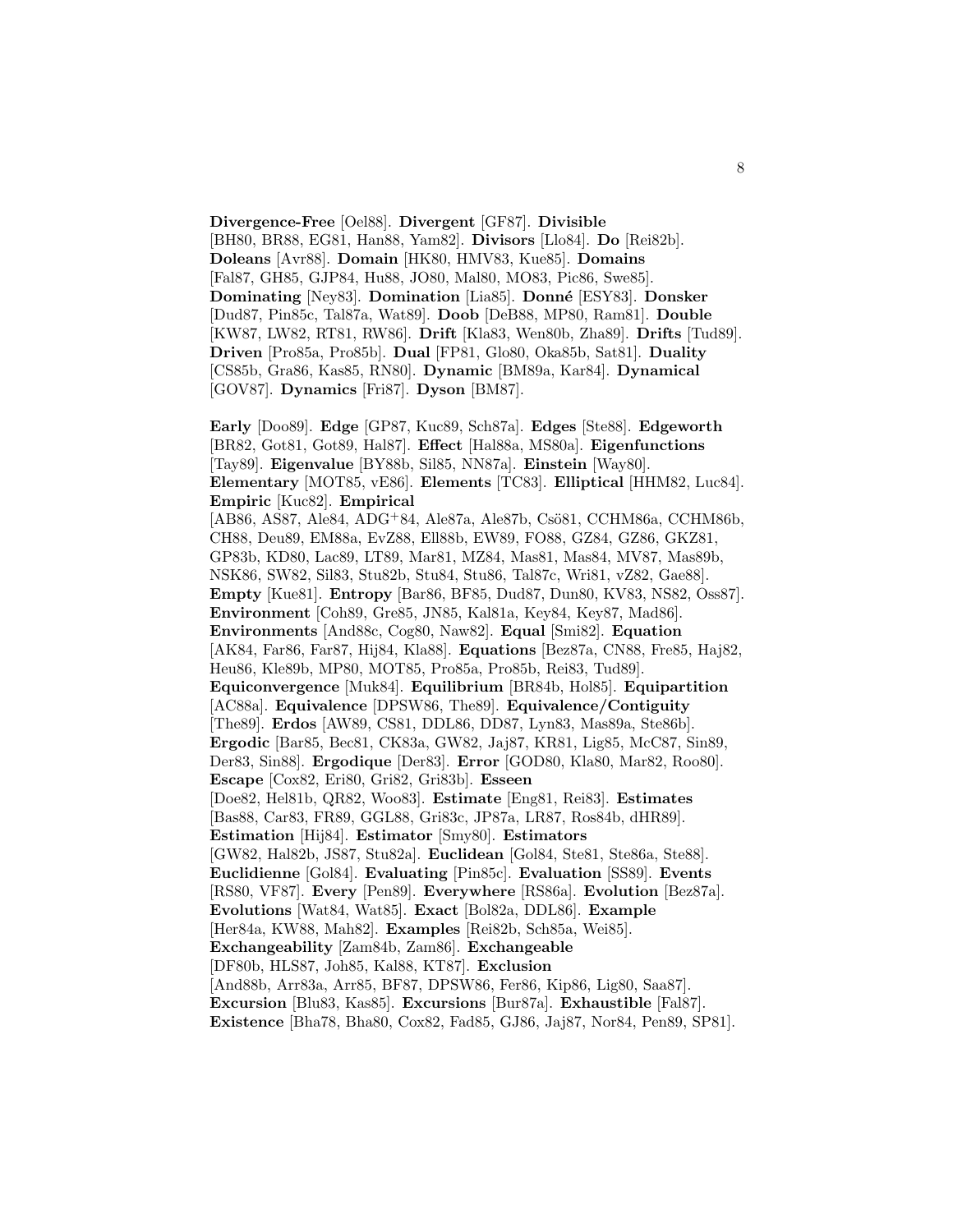**Exit** [BC83b, Jen85, Lia85]. **Expansion** [HW82, Hal87]. **Expansions** [Aar86, Bar87, BR82, EK89, Got81, Got89, Swe80, WK87]. **Expectation** [CL89b]. **Expectations** [HK82, Kla81, Muk84, Zab80]. **Expected** [HW82, MO82, RS86a]. **Experiments** [LL86, Li80]. **Explicit** [JK83]. **Exponential** [Bro83a, Bro83b, BG84, CK83a, Dal88, HW87, Hol81b, Lig89, Mar84, Sha83, Web88, dA80]. **Exponentials** [Avr88]. **Exponents** [BM87, HHM82, HM81, HJV86, Key88, Lig83b]. **Extended** [Eag81, Hor84, Mas89a]. **Extension** [ARS87, BM82, BF88, Hu88, McC80a, Pro80]. **Extensions** [Kla80]. **Extinction** [FP81, LM89]. **Extrapolation** [Sol84]. **Extrema** [Don87a]. **Extremal** [LR88]. **Extreme** [Ber88c, CM86, HM87, MO83, Mas82a, O'B87, Ome88, Pic86, Roo86, Ser82, Swe85]. **Extremes** [Ber74, Ber80b, Ber82b, Ber84, DR84, Deh86, FK86, Hal84, Nai81, dHR82]. **F** [Don87b]. **Factorisation** [Don87a]. **Failure** [BS80b]. **Families** [Hol81b]. **Faster** [BC83a]. **Feller** [Bai89, CZ86]. **Feynman** [Pin86]. **Fidelity** [Dun80]. **Field** [Adl84, FO88, Oel88, Yan88]. **Fields** [Bol82b, DPSW86, Fol84, HB87, Hol83, Ken89, LR86a, New87, Nol88, Nol92, Ros84a, Sie88, Sol84, Zac83]. **Filtering** [KK85, KO88b]. **Finding** [Mia88]. **Finetti** [DF80a, Res85, RS88, Zam86]. **Finetti-type** [Res85]. **Finite** [AP86, Ari88, DF80b, DL88, DS88b, DST89, Ell86, GG86a, Kla84a, Lal84, Lig83b, Naw82, Pit83, Rob77, Rob83, Zam83, Zam86]. **Finite-Dimensional** [GG86a]. **Finitely** [Ast81]. **Finiteness** [Pin86]. **First** [Bro83a, Bro83b, BC83c, Cog85, Fin82a, Hij84, Jen85, Kes87b, Sha88, Tak82, ZZ84]. **First-Exit** [Jen85]. **First-Passage** [Kes87b, Sha88, ZZ84]. **Fisher** [Ste86a, The89]. **Fit** [BB83, GS81]. **Fixation** [BG89]. **Fixed** [RS82]. **FKG** [FDS88, She82b]. **Fleming** [DH82]. **Flows** [BH86]. **Fluctuating** [Mad86]. **Fluctuation** [DPSW86, Le 88]. **Fluctuations** [BR84b, DFG89, GP87]. **Flux** [BG89]. **Fold** [Alp85]. **Form** [Zam86]. **Forms** [CRW85, FT80a, FT85, Gaw88, KS86, KW87, MT86]. **Formula** [Dro82, Esc87, JK83, Pin88, Ros86a]. **Formulae** [Ell86]. **Foundation** [Doo89]. **Free** [Oel88, Yan88]. **French** [Ber89b, Bro80a, CMEM80, Der83, ESY83, Gol84, Le 86, LT86, RE83, Str86a]. **front** [Ano80g, Ano80h, Ano80i, Ano80j, Ano80k, Ano80l, Ano81g, Ano81h, Ano81i, Ano81j, Ano81k, Ano81l, Ano82e, Ano82f, Ano82g, Ano82h, Ano83e, Ano83f, Ano83g, Ano83h, Ano84e, Ano84f, Ano84g, Ano84h, Ano85e, Ano85f, Ano85g, Ano85h, Ano86e, Ano86f, Ano86g, Ano86h, Ano87e, Ano87f, Ano87g, Ano87h, Ano88e, Ano88f, Ano88g, Ano88h, Ano89e, Ano89f, Ano89g, Ano89h]. **Frontier** [LS87a]. **Function** [Cac82, Car83, Csö81, CCHM86a, Dal80, JS89, Lac89, Mar81, McC85, Mia88, Mil81, Pin85c, Pin85b, vZ82]. **Functional** [BP84a, GK89a, Got89, Han89, Han91, Her84b, NP88, PV81, Ser82, Zee81, Zei89, dA83b]. **Functionals** [BP83a, Eps89, HHL81, Kin80, Oka81, Pin86, Ste81, Wat87, Yam85, Zak85, dA88]. **Functions**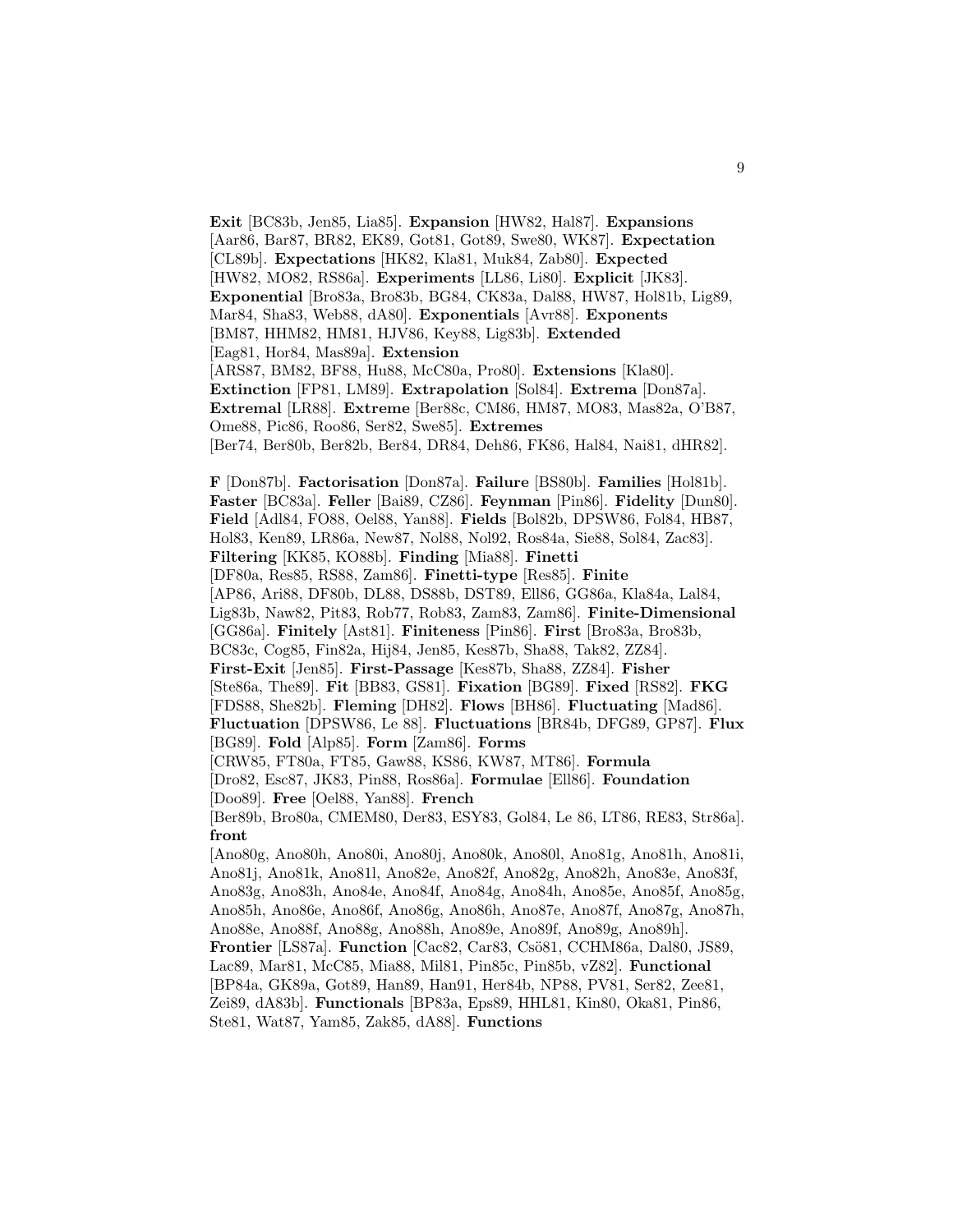[BB83, BPT88, Cox82, CCHM86a, DR84, EvZ88, GZ86, GP83b, JS87, Kla81, Kon82, LS82, Mar86, Mas81, Mas82b, NSK86, New87, Pin87, Pin90, RP81, R¨us81, Sha83, Sie83, Sil83, Sil80, Stu86, Uhr84, Van80, Van84, Yam84]. **Fundamental** [Ber83b]. **Further** [Bro81, Ete80, PY89]. **Fuzzy** [PR85].

**G** [Ros83]. **Galen** [Gae88]. **Galton** [Kle89a, Kus85, VN82a, VN82b]. **Gambler** [KS87]. **Games** [Bla81, Now85]. **Gamma** [Kle89b]. **Gauge** [Dyn88b]. **Gaussian** [Ber80b, Ber84, ER83, Adl84, AS87, Ale86, Ber74, Ber80a, Ber80c, BK89, BK85, BH83, Cuz78, Cuz82, CD82, Cuz87, Dar83, De 80, Eag81, ER82, FT80b, Gor88, Heb80, Hwa87, JM83, KLS82, Kon82, Kue85, Lin85, McC80a, McC80b, MP87, Oka81, Sam88, Sat81, Tal88b, Yan88]. **GB** [Tal88b]. **GB-Sets** [Tal88b]. **General** [Alp85, Ber82a, BL88, Car86, Deh84, Ell84, Gra86, HHK83, Hil87, MP80, Pru81a, BL97]. **Generalised** [Zah88]. **Generalization** [Eme82, Hu88, Mic82]. **Generalizations** [GM83b, Hil82]. **Generalized** [Bar85, Csi84, Fer80, Gru87, HLS80, Hoo84, Kal81a, Kle89b, MOT85, Ros81, SRP85]. **Generated** [OV85]. **Generating** [Mia88]. **Generation** [CDG87]. **Generators** [Gzy80, Yan88]. **Genetics** [MS89]. **Geodesic** [Lia88]. **Geometric** [BPT88, Coh81, FP81, Kle89a, Mat82, Sha88, Ste81]. **Geometrical** [Bur81]. **Geometry** [GM83b, LT89, Tal87a]. **Getoor** [GR86]. **Gibbs**

[Ber89a, FO88, Gan89, Lal86]. **Gine** [ADG<sup>+</sup>84]. **Gittins** [Kar84]. **Given** [AW89, Bar81a, ESY83, Kie80a, Pri82, Tch80]. **Giving** [Pin88]. **Glivenko** [Tal87b]. **Global** [Per81]. **Goodness** [BB83, GS81]. **Gradient** [Fri87]. **Graphs** [BR89, Gri87, Jan88, NK83]. **Group** [FOW85, HJV86]. **Groups** [Bec81, Jan83a, KV83, Wat89]. **Grow** [BC83a]. **Growth** [BG81b, Coh89, Dur80, DL81, KKR87, Kla84b, Kle89a, Kus85, Mil81, Pit85, Pru81b, Rit81, Ste81, Ste88, Uch82b, Bro80a].

**H** [GR86, Pit89]. **Harmonic** [Mar86, Pin87, Pin90, Sie83]. **Harris** [Cox84]. **Hartman** [dA83a]. **Hashing** [Pit87]. **Hausdorff** [Hen83, LR86a]. **Hausdorff-Metric** [LR86a]. **Having** [FT85, HW87, Sch85a]. **Heat** [Hsu89, Wat87]. **Heavy** [HK84]. **Heyde** [Mic82]. **Hierarchical** [BM87]. **High** [And88a, BK82, CCG<sup>+</sup>89, Gor83, Law89, OR85, Sla89, Gor84]. **High-Density** [CCG<sup>+</sup>89]. **Higher** [Jan88, Mal88]. **Highly** [KW88]. **Hilbert** [Ber80c, CM89, Jaj87, LR84, RT84, RT89a]. **Hitting** [CK83a, Ken82, Lia88, Pit89, Tak82, Wen80a]. **Hoeffding** [BF88]. **Homeomorphisms** [Har81]. **Homogeneity** [Kal87]. **Homogeneous** [EK89, Jan83a, Lin81, Str86b]. **Homogenization** [Oel88]. **Hopf** [Don87a]. **Hull** [CHM89]. **Hungarian** [BM89b]. **Hunt** [Maz88, GR86]. **Hydrodynamic** [DFG89]. **Hydrodynamical** [AK84, BF87, Gre84]. **Hydrodynamics** [PS83]. **Hyperbolic** [Haj82]. **Hypotheses** [Tom80]. **Hypothesis** [Doe82, GR86].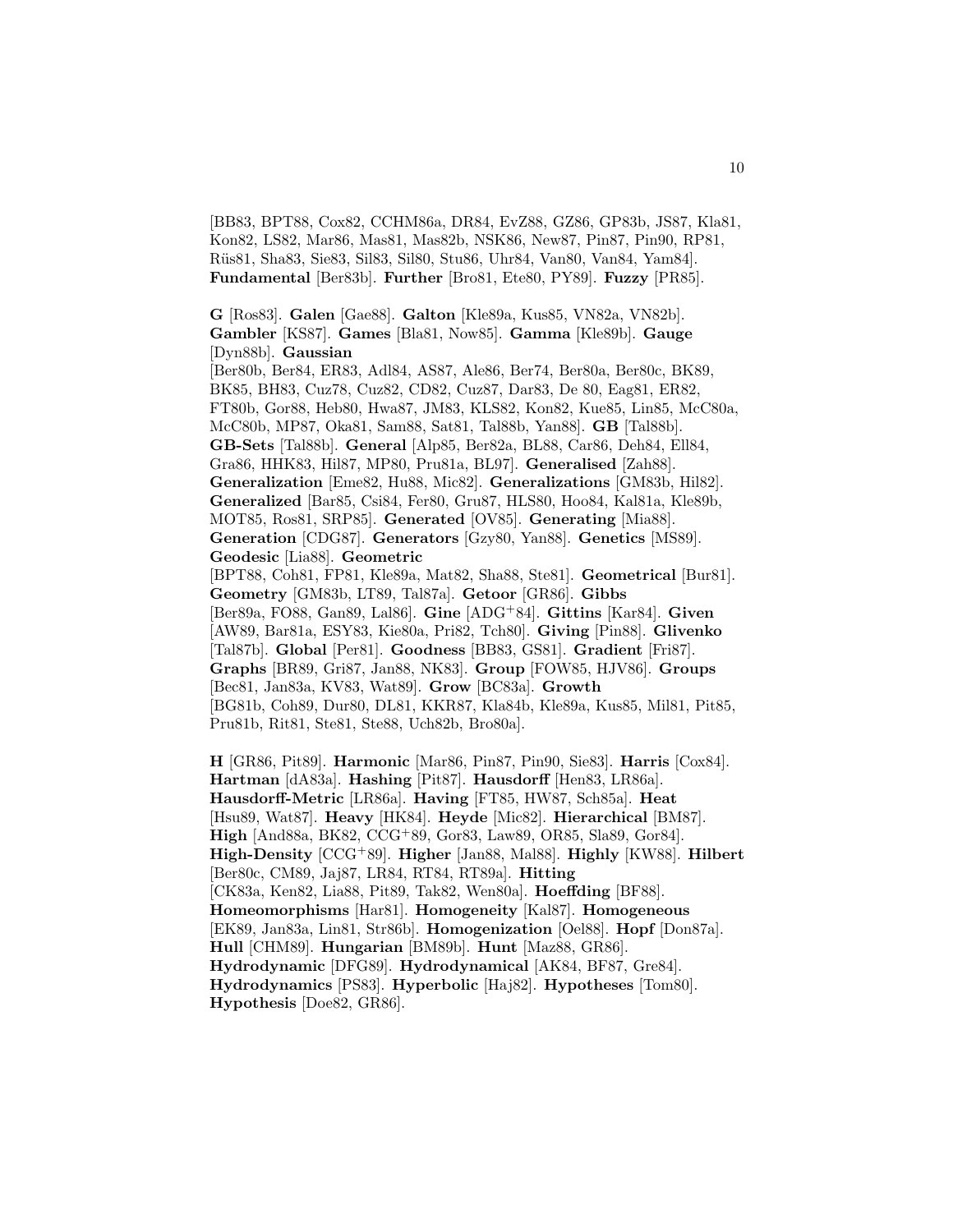**I.I.D** [CK83b, DH84, Deh86, HR83b, HK82, Kla89, MZ84, Sla88]. **Ideal** [MR87, RY89]. **Identically** [Elt81, Gri86, Gut83, Ulb81, vZ82]. **Identifiability** [BK85, LS82]. **IFRA** [BS81, ENS87]. **II** [Ald89, DS88b, LS89]. **II.** [NN87b]. **III** [DST89]. **Image** [Hwa87, Pri82]. **Immeasurable** [Coh86]. **Immigration** [Key87, VN82a]. **Improved** [CS81, Lig85, Ste86b]. **Improvement** [Kla88]. **IMRL** [Bro83b, Bro83a]. **Increasing** [BS80b, BPT88, Kas82]. **Increments** [Ber83a, CCFR83, CF86, CS81, DS89, GFZ86, HR83a, HR83b, HR89, JP87b, Lin81, LS87b, OV85, Rev82, Ste86b, Ver85]. **Independence** [Ber82a, FR88, GS85, JD83, Pit89, UZ89, Wen80b, vPvS85]. **Independent** [Bro87, Ein87, FK86, Gri86, Gut83, Hal80b, Hal83a, Joh85, JS89, Ken85, Kla81, LW82, Lin81, LS87b, MT86, O'B80, Rei82b, Rei86, RS88, SC84, Ser82, Ste86a, Tal89, Tom80, Ulb81, vZ82]. **Indeterminate** [Ber88a]. **Index** [BD88, Kon82, Mit81, Mit82, Mit83b, Nol88, Nol92]. **Index-** [Nol88, Nol92]. **Indexed** [Ale86, AP86, BP84a, BP84b, GZ86, GZ87, GG86a, GG86b, Gut83, Hur85, Kur80a, LV83, SW82, WW81, BP85]. **indexes** [Bro80a]. **Indices** [Bro80a, Gut80, Kar84, LW89]. **Inequalities** [Ale84, Ale87b, BPT88, Bro80b, BR88, Bur84, CW82, Che88, De 81, Ell88a, HKP80, Joh85, KLS82, Kwa87, MT86, MS80b, SW82, Tch80]. **Inequality** [And88b, Arr85, Bur87b, Che81b, Cox84, JDPP83, Kla85a, Kla89, KS87, LR86a, MV87, MP80, RT89b, She82b]. **INF** [HR89]. **Infection** [Sch87b]. **Inference** [Don87b]. **Infinite** [AA87, Bra88, CR84, Cox82, Deu88, Dut89, Eri80, Fri87, GKR88, Gan89, GH81, Gor83, Gor84, Kip86, Law89, Lee88, Spi81]. **Infinitely** [BH80, BR88, EG81, EG87, Han88, Yam82]. **Infinitely-Many-Sites** [EG87]. **Infiniteness** [Pin86]. **Infinitesimal** [Gzy80]. **Influence** [Deh86, Hal84, Kes86, Kes87a]. **Information** [Ano80m, Ano81m, Ano82i, Ano83i, Ano84i, Ano85i, Ano86k, Ano87i, Ano88i, Ano89l, CGG89, Ste86a, The89]. **Inhomogeneous** [CC89, LS88, LS89, Mou89a]. **Inner** [RW86]. **Instant** [ESY83]. **Integer** [Llo84]. **Integrability** [GJ86, RW86, Tal89, LT86]. **Integral** [ARS87, BM82, CCHM86a, Gri83b, KS88, Ree80, Ric82, SS89, She82a, Wat85, Ber89b]. **Int´egrale** [Ber89b]. **Integrals** [Avr88, Bur87b, ER82, ER83, EG81, GM83a, KW87, Lin81, NZ89, Roo80, RW86, Str86b]. **Integration** [Bic81, EK89, Eme82, MNS89, Pro86, Ric82, RW86]. **Inter** [JJ86]. **Inter-Point** [JJ86]. **Interacting** [BG80, Deu88, LR84, Oel84, Spi81]. **Interaction** [AK84, Way80]. **Intermediate** [Coo85, WRL82]. **Interpolator** [Pou84]. **Intersection** [Dyk85, Dyn88a, Dyn88b, Ros85, Ros87, Ros88]. **Intersections** [GHR84, Pen89, Ros84a, Ros86a, RS82]. **Interval** [Pyk80]. **Intervals** [Ber81, BD86, SW82]. **Intrinsic** [Per81]. **Invariance** [CHS87, DP82, Deu89, Ebe86, Ein87, Ein89, KP80, NW81, Pel82, Pel85, Phi80, Phi86, Wat89, dA82, vPvS85]. **Invariant** [And82, And85, Bha78, Bha80, JS89, Key88, Kli87, Pin85a, Tal88b, Wil85]. **Invasion** [CCN87]. **Inverse** [Imh85]. **Inverses** [Hal82b]. **Investigating**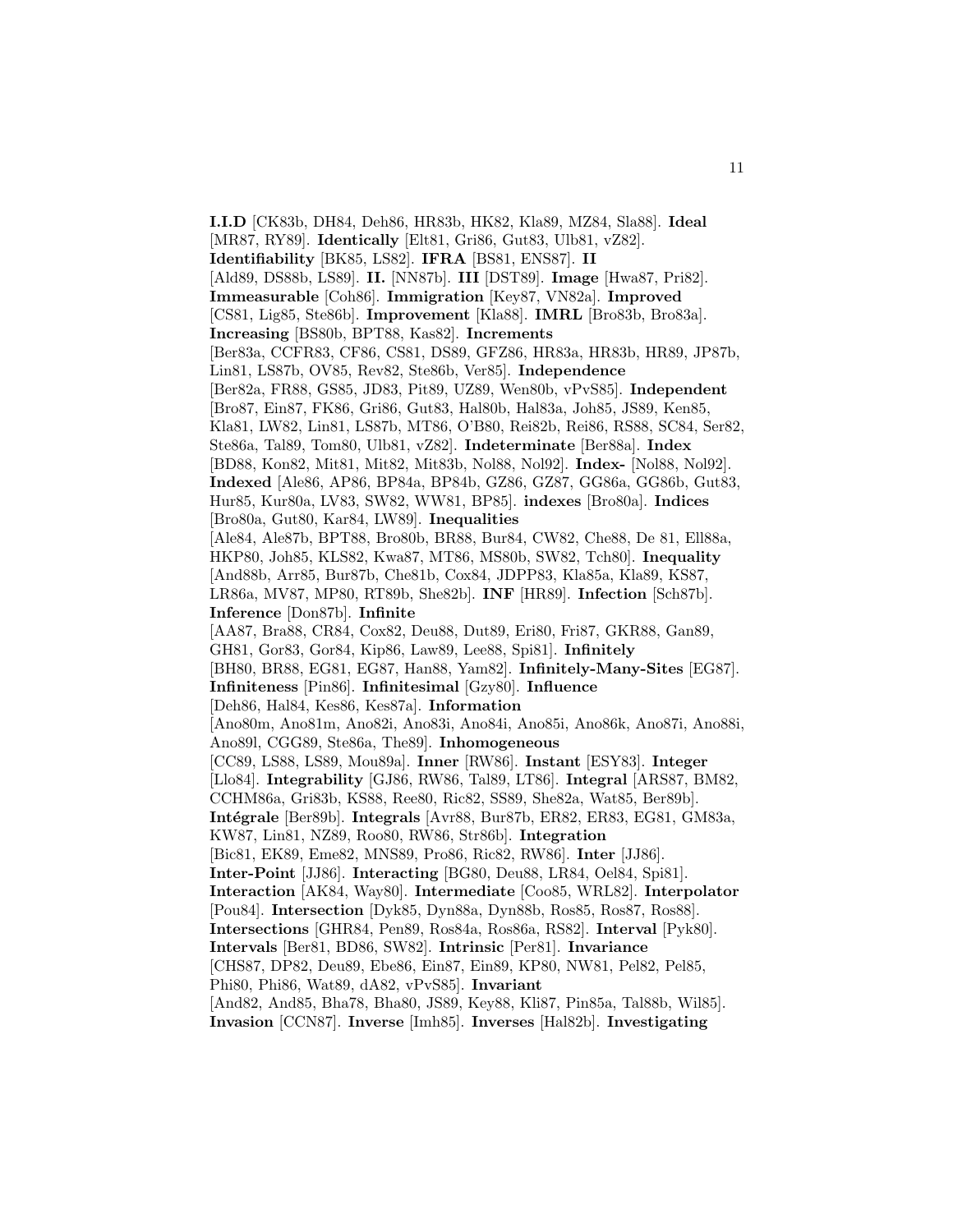[NK83]. **Investment** [AC88a]. **Involves** [Get88]. **Involving** [Che81b]. **Invulnerable** [GOD80]. **Irreducible** [BL88, BL97]. **Ising** [Hol85]. **Isomorphism** [Kie84]. **Isoperimetry** [Tal89]. **Isotropic** [BH86, Ber80c]. **Issue** [Ano89j]. **Itˆo** [RW86]. **Iterated** [Ale84, Ale87b, Avr88, BP84a, BE85, BE86, Dev81, EM88a, Fer80, FT80a, GK89b, HM87, Hug85, Lac89, LW82, LT88, LW89, MZ84, PV81, Pru81a, Sta84, dA83a, dA83b]. **Iterative** [Dyk85].

**Joining** [Ell80a]. **Joint** [CD82, Ros87, Tuc80]. **Jon** [Gae88]. **Jump** [BC86]. **Jumps** [Le 81, MR85].

**Kac** [Ano86i, Ano86j, Kes86, Kes87a, Pin86, Tho86a]. **Kahane** [Hwa87]. **Kakutani** [Pyk80]. **Kamae** [Ell80b]. **Karr** [Don87b]. **Kazamaki** [Pro80]. **Kernel** [Stu82a]. **Kernels** [Jan85, MPvW83, Wat87, Wei84]. **Kiefer** [Rup82]. **Killing** [Get88]. **Klass** [Ree80]. **KMT** [MV87, Mas89b]. **Kolmogorov** [Ano89j, Ano89i, Ano89k, CW82, CGG89, Doo89, Dyn89, Hu88, Shi89, Sin89]. **Krengel** [Sin88].

**Lag** [HR83b]. **Laplace** [BS80a, ER82, Hwa80, Ros83, Zee81, ER83]. **Large** [Arr85, AK80, BP84b, Bez87a, Bol84, CS85a, CS87, Chi85, CZ86, CN84, De 81, Deu89, Dup88, Ell84, Ell88b, EW89, Elt81, Fil83, FO88, Fre85, Gem86, GZ87, GS81, Gut85, Hal82c, HR81a, Hei84, IM89, Kot86, Lee88, Lee89, LS87b, Mas82a, Mas89a, MS89, Ney83, Ney84, Ney86, Oel84, OP88, Pin85d, PT83, PR83a, PR83b, Rob77, Sch87b, SRP85, Sie82, Sil85, Sla88, Str86b, VV82, Vas80, Wri81, dA88, NN87b, Rob83]. **Largest** [BY88b, Hol81a]. **Last** [Lia85]. **Lattice** [CR85, Deu88, Sch89]. **Law** [Ale84, Ale87b, And88c, AK80, BY88a, BP84a, BP84b, Ber86, CZ86, De 81, Dev82, Fil83, HM87, Hal82c, HR81a, HMV83, Kon82, Kot86, Kue85, LW82, LT88, LW89, MZ84, Mas89a, PV81, PR83a, PR83b, Sch85a, Sta84, Stu82a, Vas80, Way80, Wri81, dA83a, AW89, Elt81, GZ87, Gut85, Hei84, HLS80, Lyn83, McC80a, Oel84, Van80]. **Laws** [AGMZ81, AH85, BE85, BE86, CS81, DH84, DD87, Dev81, EM88a, Fer80, FT80a, Gaw88, GJP84, GK89b, HHM82, Hug85, Kas85, KD80, Lac89, Mas82a, Mit81, Mit82, Mit83b, PY86a, PY89, Pru81a, Pru83, Ste86b, Tuc80, dA83b, Gut83, Hil82, Mas82b, Rus88]. **Layers** [Wri81]. **Lemma** [BF88]. **Length** [CCG<sup>+</sup>89, KO88a, Ros83]. **Less** [BD88]. **Letter** [KO88a]. **Level** [Adl78, Adl80, Lin85, PY86b]. **L´evy** [Bar88, EG81, Fit87, GM83a, Hen83, JP88, Jan85, LRS89, McC85, Pru81b, Sil80]. **Lie** [Wat89]. **Life** [BS80a, Coh86, LLP80, LS82, Sha83, Shi89]. **Lifetime** [GH81]. **Lifetimes** [DeB88]. **Lifted** [Car88]. **LIL** [Ale89a, Ale89b, GKZ81, GK89a, Kla84a, KZ83, Kue85, dAK83]. **LIM** [HR89]. **Limit** [ADG<sup>+</sup>84, AP86, Ale87a, AD87, AH85, AT87, Bar87, Bar86, BP84a, BD80,

BF87, Ber80a, Bha85, BB83, Bin81, Bir88b, Bol82b, Bol82a, Bol89, Bor85, Bra85, Bra88, CS85a, CS87, Che88, Che81a, CC89, CD81, CG83, CG84, Cox88, Csi84, Csö81, DH84, DR85, DFG89, Deh84, DDL86, DD87, DDP86,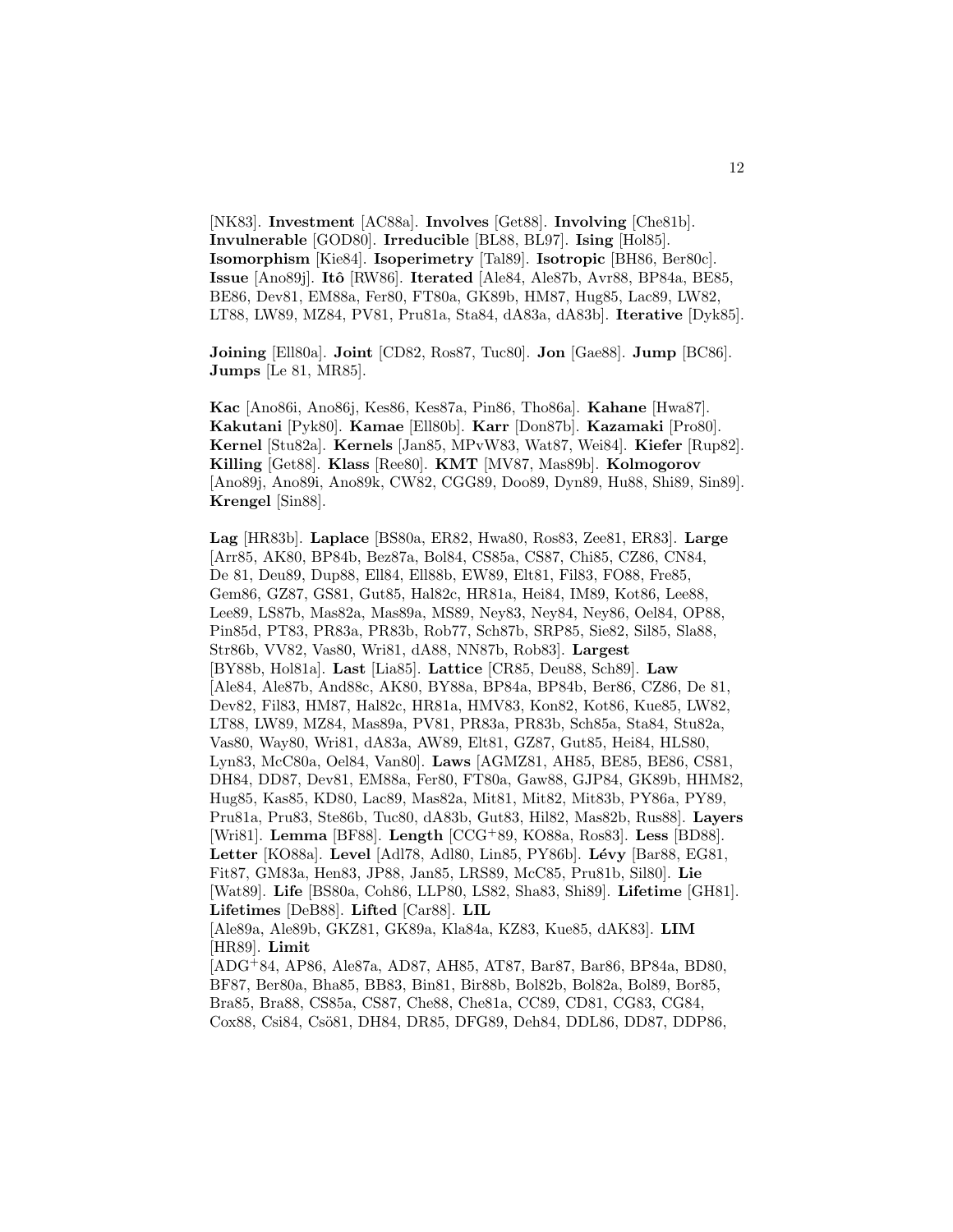Deu88, DL81, Dut89, EM88b, Eps89, Eri81, Ete80, Fer80, Fla82, FT85, Fre85, Gem80, GM83a, GZ84, Gor83, Gor84, Got86, Got89, GP83a, GJP84, Hae84, HJ88, Hae88, HK81, HHK83, Hal80a, HH81, Hal82a, Hal82b, Hal83b, Hal84, Hal88a, Han89, Han91, Heb80, Her83, Her84a, Her84b, Hol81b, HK84, Jak86, JJ86, Jan83a, Kas82, Kip86, KT87, Kot86, Kuc89, Kur81, Kur84, LS87a, LR86b, LR87, LT89, Mij82, NN87a, NP88, Oss87]. **Limit** [Pel87, Pol82, Pru83, Qui80, RT84, RT89a, Roo80, Roo87, RT81, Saa87, Sch86, Ser82, Shi83, SW82, Sla89, Str86b, Swe80, Tal85, Teu81, Tom80, Tuc80, VN82a, VN82b, Wat84, Woo85, Wu82, Yam85, ZZ84, Zha86, dA83b, dHR82, RE83]. **Limite** [RE83]. **limited** [Ber89b]. **Limiting** [Arr81, Che85, Coo85, Deh82, Hal80b, Key87, Pin85d, Pit81a, WRL82]. **Limits** [BW85, Dav83, GP89, Tho88, vE86]. **Line** [Esc87, Hel81a, KM88, Kee82]. **Linear** [Blo85, Bou87, Doe82, GS81, HW82, Hel81b, Joh85, Kot86, Mas82b, Oka81, Poo82, Pou84, Van80, VV82]. **Lipschitz** [Eri81, GZ86]. **Little** [GM83b]. **Living** [Uch82b]. **Load** [Smi82]. **Load-Sharing** [Smi82]. **Local** [BS87a, Bar88, BE85, BE86, BC86, Bro80a, CS85a, CCFR83, CF86, CCFR89, Cuz78, Cuz82, CD82, Cuz87, Dyn88a, ESY83, GHR84, GP83a, GJP84, Gun80, JP84, JP87b, KS84, Mit83c, Per81, Ros85, Ros87, Ros88, San88, Swe85, Woo85, dHR82, RE83, Bro80a]. **Locale** [RE83]. **Locales** [ESY83]. **Locally** [Spi81]. **Log** [AC88a, Dev82, Han88, Kon82, KD80]. **Log-Concave** [Han88]. **Log-Convex** [Han88]. **Log-Optimum** [AC88a]. **Logarithm** [Ale84, Ale87b, BP84a, BE85, BE86, Dev81, EM88a, Fer80, FT80a, GK89b, HM87, Hug85, Lac89, LW82, LT88, LW89, MZ84, PV81, Pru81a, Sta84, Stu82a, dA83a, dA83b]. **Long** [And85, BG81a, FT85, Lig80]. **Long-Range** [BG81a, FT85]. **Longest** [NK83]. **Look** [Gre80]. **Low** [Bra89]. **Lower** [BC83a, CW82, Cac82, Chi82, Chi85, GF87, Hen83, Iye86, JP87a, PF86, Wri81, Zha86, dA88]. **Lyapunov** [Key88]. **M** [Ree80, Ros83]. **Machlup** [Zei89]. **Magnitude** [BP83a]. **Majorant**

[Gro83]. **Majorization** [Joe87]. **Malliavin** [BC86, Ber88b, Wat87, Zak85]. **Malliavin-Type** [Ber88b]. **Manifold** [Hsu89, Ken87]. **Manifolds** [Mar86]. **Many** [EG87]. **Mappings** [Bor85, Han89, Han91, Pit83]. **Marcinkiewicz** [Kor84]. **Marginal** [Che81a, Kie80a]. **Marginals** [AP89, Tch80]. **Mark** [Ano86i, Ano86j, Tho86a, Kes86, Kes87a]. **Markov** [BL97, CI80, SP81, Atk86, BS87a, Beq89, BL88, BC83c, CK83a, Chi82, CC89, CI78, CS85b, Cog80, DF80a, Dyn89, Ell86, Ell80b, Ell88b, EW89, Fol84, Get88, Glo81a, Glo81b, HB87, Kal87, Kas85, Kee82, Kur80b, Kur81, Kur84, Lal84, LV83, Lyo83, Mat88b, MS89, Mou89a, Naw82, NN87a, NN87b, O'B87, Pit81b, RP81, Ros87, Ros80, Sie83, Yan88, Zac83, Zam84b, Zam86, dA88]. **Markov-Renewal** [SP81]. **Markovian** [Cog80, Ell80a]. **Martingale** [Bar81a, Bol82a, Bur81, Bur84, Che80, Coh85, Elt81, Hae84, HJ88, HH81, Li80, MN88, Oel84, RS86a]. **Martingales**

[Ast81, BM89a, BD80, Bro80a, ESY83, FT80a, Fol84, FI87, Gun80, Hae88,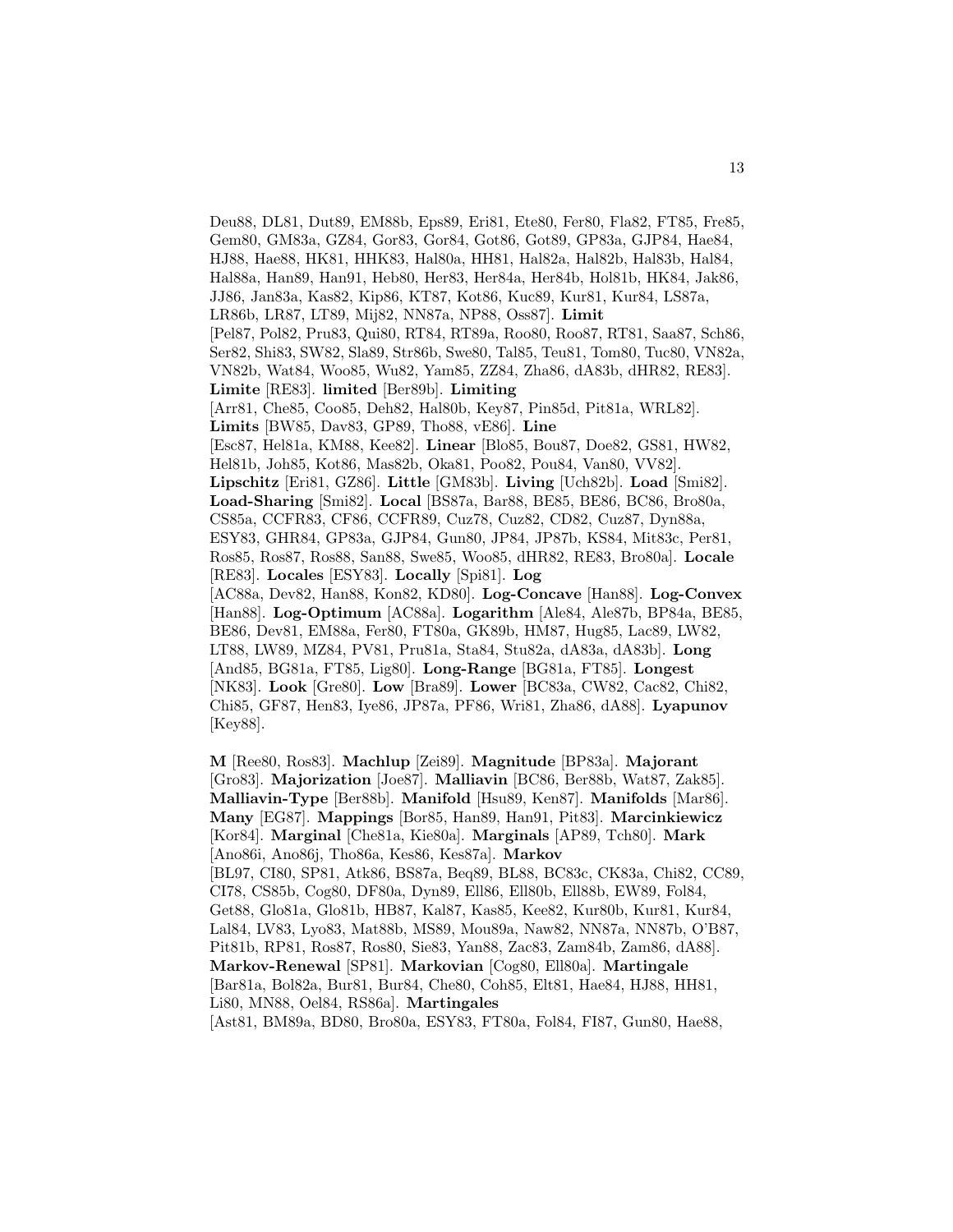Hoo84, Imk86, Kur80a, Nua84, Pri82, Ros83, San88, Tal85, Zak81]. **Maruyama** [Wri80]. **Masani** [Mia88]. **Match** [FDS88]. **Matching** [AW85, AW89]. **Mathematical** [Tho86a]. **Matrices** [Alp83, Ber83b, Bou87, Bro87, CN84, Gem80, Gem86, Hai85, Key88, Pin83]. **Matrix** [BY88b, Coh81, Gri86, HK80, Kar82, Sil85]. **Mauldin** [Wei85]. **Max** [De 84, Pin88, dHR89]. **Max-Stable** [dHR89, De 84]. **Maxima** [HT83, Heb80, Kla84b, Kla85b, McC80a, McC80b, Sie88, Smy80, Tom86]. **Maximal** [Deh82, Deh84, Deh86, Dev82, JP87b, Jan87, KO88a, McC87, MS80b, Tho86b, Bro80a]. **Maximale** [Bro80a]. **Maximizing** [Ken85, Kla89]. **Maximum** [Ath88, BK89, BF85, CW82, Che81a, DH84, Fin82a, GS85, Kla83, MSS82, Pru87, SC84]. **McKean** [Pit89]. **McMillan** [AC88b, Bar85]. **Mean** [AA87, CR84, Deu89, GK80, Jen85, Kla84a, Kla89, Pou84, She81]. **Means** [Cra87, Lai88, Mal88, Mor83, Pol82, Yam84]. **Measurability** [Tal87c]. **Measurable** [HP83, Now85, Oka81, Oka85b, Sat81]. **Measure** [Bec81, BH83, Ell88b, EG81, EG87, FO88, FT80b, Get88, GS85, Isc88, Isc89, KW88, KS88, LM89, Oka81, PR83b, Wil85]. **Measure-Preserving** [Bec81]. **Measure-Valued** [EG87, Isc88, Isc89, LM89]. **Measured** [McC85]. **Measures** [AF84, And82, And85, Ber89a, Bha78, Bha80, BH80, BK83, BM81, BW85, BZ81, DH82, Eag81, Gar82, GK80, Gru87, Hil87, HJV86, Hwa80, JM83, Jur82, Jur85, KR83, Kan89, Kli87, KD80, Luc84, Mah82, Pin83, Pin85a, Rei81, Ryz86, SP81, Tal88b]. **Measuring** [PT88]. **Mechanics** [BDS89, ER82, ER83]. **Median** [Hal80b, LR81, LR82]. **Medium** [Bro86, DFG89]. **Metastability** [GOV87]. **Method** [AGG89, ER82, ER83, Hwa80, Kla81, NK83]. **Methods** [CL89a]. **Metric** [CM89, Dud87, LR86a, MR87, Oss87]. **Metrics** [RY89]. **Migration** [YM85]. **Mills** [Iye86]. **Mind** [Coh86]. **Mini** [Pin88]. **Mini-Max** [Pin88]. **Minimal** [Bur87a, DDP86, Hal87, Hel81a, Kla84b, Ste88, Tay89]. **Minimax** [Poo82]. **Minimization** [Ald83]. **Minorants** [GP83b]. **Mins** [ENS87]. **Miscellaneous** [Ano80a, Ano80b, Ano80c, Ano80d, Ano80e, Ano80f, Ano80g, Ano80h, Ano80i, Ano80j, Ano80k, Ano80l, Ano81a, Ano81b, Ano81c, Ano81d, Ano81e, Ano81f, Ano81g, Ano81h, Ano81i, Ano81j, Ano81k, Ano81l, Ano82a, Ano82b, Ano82c, Ano82d, Ano82e, Ano82f, Ano82g, Ano82h, Ano83a, Ano83b, Ano83c, Ano83d, Ano83e, Ano83f, Ano83g, Ano83h, Ano84a, Ano84b, Ano84c, Ano84d, Ano84e, Ano84f, Ano84g, Ano84h, Ano85a, Ano85b, Ano85c, Ano85d, Ano85e, Ano85f, Ano85g, Ano85h, Ano86a, Ano86b, Ano86c, Ano86d, Ano86e, Ano86f, Ano86g, Ano86h, Ano87a, Ano87b, Ano87c, Ano87d, Ano87e, Ano87f, Ano87g, Ano87h, Ano88a, Ano88b, Ano88c, Ano88d, Ano88e, Ano88f, Ano88g, Ano88h, Ano89a, Ano89b, Ano89c, Ano89d]. **Miscellaneous** [Ano89e, Ano89f, Ano89g, Ano89h]. **Mises** [BP83a]. **Mismatches** [AW89]. **Mittal** [McC80a]. **Mixed** [MP87]. **Mixing** [Alp85, Bol82b, Bra80, Bra88, DDP86, GG86b, HKS87, Her83, Hol88, KP80, Pel82, Pel85, Pel87, Ros84b, Sam84]. **Mixtures** [BK85]. **Mode** [Hal80b]. **Model** [BM87, BG81b, CG83, CG84, CG86, Cox88, Cox89, DH82, DL81,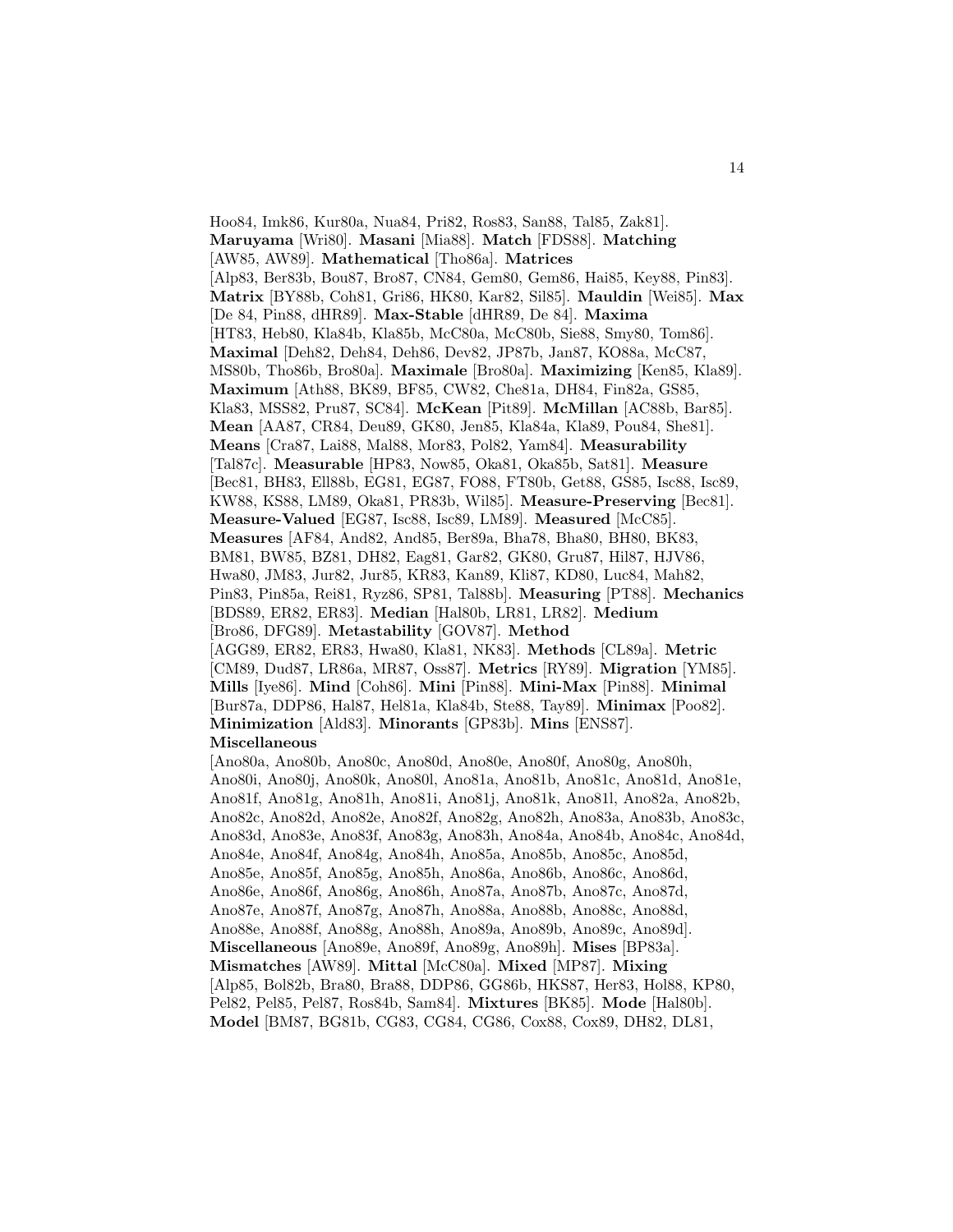EG87, Lin80, PS83, Pyk80, Sen82, Sol80, Zee81]. **Models** [Asm80, Dut89, Fla82, GF87, Hol85, LW82, Ros81, Zam84b]. **Moderate** [Gut80]. **Moduli** [Ale86, Yan86]. **Modulus** [Pru87]. **Moment** [BB83, Bir88a, BPT88, Hal87, Joh85, MSS82, Tom80]. **Moments** [AGG89, CK83a, CK83b, GJ86, Hal82a, KT87, Mar82, Nai81, Rei83, Tuc80, dA80]. **Monotone** [CS85b, SS81, Smy80, RE83]. **Monotones** [RE83]. **Monotonicity** [Bro80b, Bro81, Ree80]. **Monro** [Rup82]. **Morceaux** [RE83]. **Mosaic** [Hal86]. **Motion** [Arr83a, BC83a, Cra87, CHM89, Dur82, Dyn88a, Dyn88b, Eri80, Esc87, Fal87, GM83b, GG86a, Gro83, HR81b, HS81, HLS85, Hug85, Imh85, Isc88, Isc89, KS84, Kau89, Ken87, Kin80, LS87a, LM89, MS80a, Mar86, Mat88a, PY86a, PY89, Ros85, Ros86a, RW86, Wen80a, Wen80b, Wil85, Wu82]. **Motions** [Cox82, CG85, Gor83, Har81, HW87, LS88, LS89, Gor84]. **Mouvement** [Gol84, Le 86]. **movement** [Gol84, Le 86]. **Moving** [BD88, BC83a, DR85, Roo86, Rus88, Sol84, Uch82a]. **MR** [BL97]. **Multi** [Man87]. **Multi-Armed** [Man87]. **Multidimensional** [Bha78, Bha80, BS81, CL89a, Cla87, Gun80, Gut80, HT83, HK81, HW87, LW89, LR86c, Pin88]. **Multilinear** [KS86, MT86]. **Multiparameter** [Bas88, Bec81, Fol84, Kur80b, Man87]. **Multiple** [HHM82, HM81, KS88, LRS89, Lin81, RW86, SS89, Le 86]. **Multiples** [Le 86]. **Multiplicateurs** [LT86]. **Multiplicative** [Kar82]. **multipliers** [LT86]. **Multitype** [Coh89, Hol82, Key87, Kle89a]. **Multivariate** [BS80b, BF88, BR88, Coo85, Ell88a, Ell88b, HK80, Iye86, Joe87, LS82, MS82a, MO83, Mas89b, Mia88, Pou84, Sch85b, Stu84]. **Mutual** [BF85].

15

**N** [Ano89i, Ano89k]. **Nash** [GGL88]. **Natural** [Cox82, Hol83, LR81, LR82]. **NBU** [Sha83]. **Near** [Kle89a, Ryz86]. **Near-Supercritical** [Kle89a]. **Nearest** [BB83, Bra89, GG82, GL82, Lig83a, Lig83b, Lig89]. **Nearest-Particle** [Bra89]. **Necessary** [AK80, BY88b, Bar88, CD81, Fad85, GH81, Pin88, Tal88a]. **Negative** [BSS82, Kla83]. **Neighbor** [BB83, GG82]. **neighborhood** [Gol84]. **Networks** [Kel87]. **Neumann** [Nis81]. **no** [BL97, Bla80]. **Noise** [DM84, Dup88, KK85, Rup82]. **Noisy** [GOD80]. **Non** [HW82, HP83, Kar82, MZ84, Zam84a, Zei89, vZ82]. **Non-** [vZ82]. **Non-Clustering** [Zam84a]. **Non-I.I.D** [MZ84]. **Non-Linear** [HW82]. **Non-Measurable** [HP83]. **Non-Singular** [Kar82]. **Nonasymptotic** [BM89b]. **Noncentral** [AT87, FT85]. **Noncharacteristic** [Pin89]. **Nonconstant** [BK89]. **Nondecreasing** [JP87a]. **Nondeterminism** [Cuz78, Cuz87]. **Nonhomogeneous** [YM85]. **Noninteracting** [Lee88, Lee89]. **Nonlinear** [CN88, KK85, KO88b, Lin80, Sch85a, Ste81, Zha88]. **Nonnegative** [SC84, Yam85]. **Nonparametric** [LLP80]. **Nonsmoothed** [FR89]. **Nonuniform** [HJ88, LR87]. **Norm** [Gem80, JK83]. **Normal** [BR89, Ber88a, Ber86, BH83, Che81b, CCHM86a, Eng81, Goo88, HK80,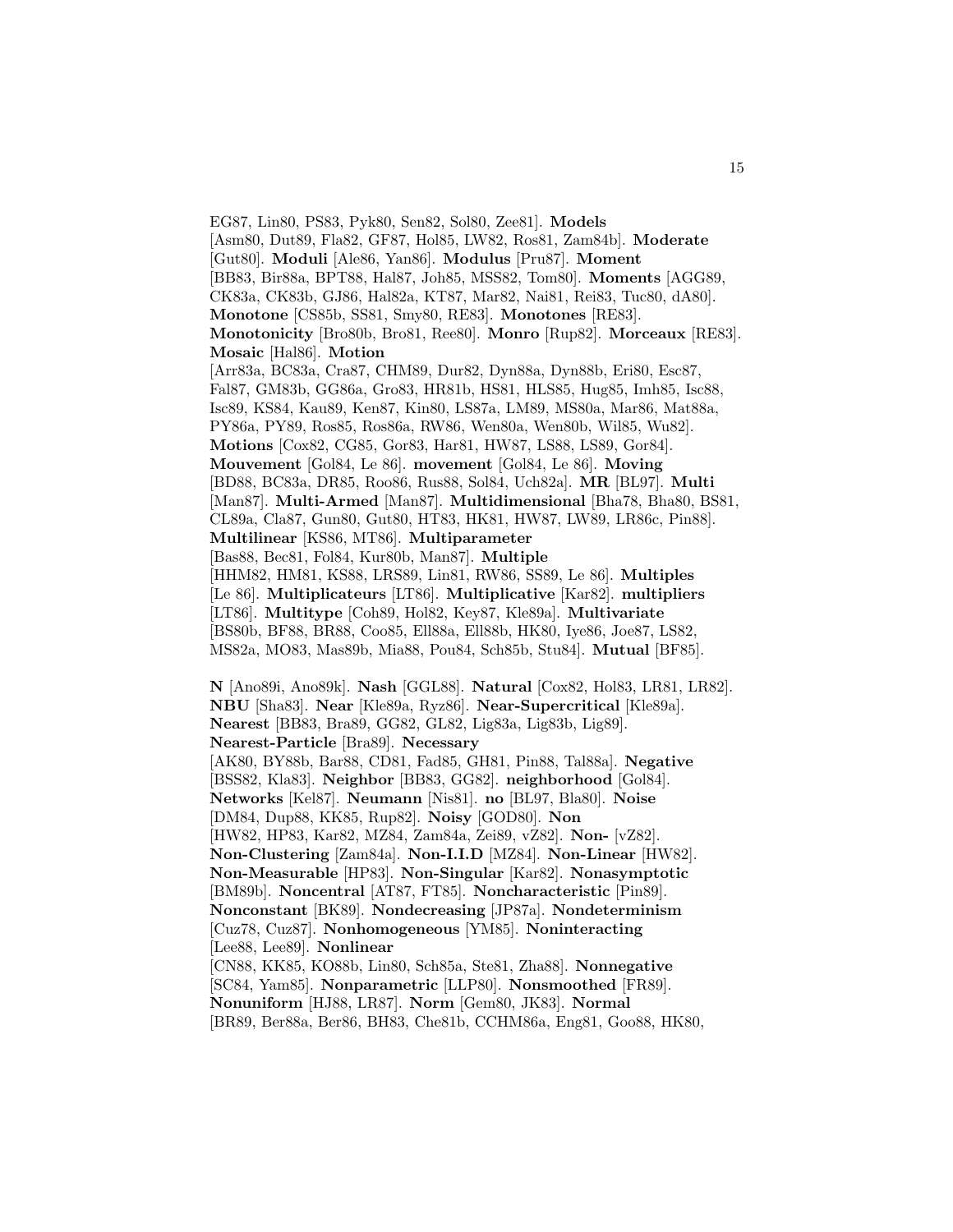HMV83, Iye86, Jan88, JDPP83, Nai81, Pit82, QR84]. **Normality** [Car86, GP89, GP83b, HKS87, Mal88, Mat82, PR85, Ros84b, Tak81]. **Normalization** [HK80, McC80b]. **Normalized** [Gri86, GK89b, Zha86]. **Normed** [GH81, HT83, HK81, Pru83]. **Normes** [Bro80a]. **Norming** [Hal88a]. **Norms** [CH88, Bro80a]. **Note** [Bha80, Bor85, Bra80, BG81a, CR84, Che81b, CZ86, Gar82, Hae84, Kan89, Mal80, PF86, Ram81, SP81, Sta84, Yu81]. **Notes** [Adl80, Ber80b, CI80, CM89]. **Nuclear** [Ust84]. **Null** [Doe82]. **Null-** [Doe82]. **Number** [Ano80a, Ano80b, Ano80c, Ano80d, Ano80e, Ano80f, Ano80g, Ano80h, Ano80i, Ano80j, Ano80k, Ano80l, Ano81a, Ano81b, Ano81c, Ano81d, Ano81e, Ano81f, Ano81g, Ano81h, Ano81i, Ano81j, Ano81k, Ano81l, Ano82a, Ano82b, Ano82c, Ano82d, Ano82e, Ano82f, Ano82g, Ano82h, Ano83a, Ano83b, Ano83c, Ano83d, Ano83e, Ano83f, Ano83g, Ano83h, Ano84a, Ano84b, Ano84c, Ano84d, Ano84e, Ano84f, Ano84g, Ano84h, Ano85a, Ano85b, Ano85c, Ano85d, Ano85e, Ano85f, Ano85g, Ano85h, Ano86a, Ano86b, Ano86c, Ano86d, Ano86e, Ano86f, Ano86g, Ano86h, Ano87a, Ano87b, Ano87c, Ano87d, Ano87e, Ano87f, Ano87g, Ano87h, Ano88a, Ano88b, Ano88c, Ano88d, Ano88e, Ano88f, Ano88g, Ano88h, Ano89a, Ano89b, Ano89c, Ano89d]. **Number** [Ano89e, Ano89f, Ano89g, Ano89h, Bru84, BS87b, CDG87, Far86, Far87, KM87, NSK86, She81, dlC89]. **Numbers** [AK80, Hal82c, HR81a, Kot86, Mas82a, Qui80, QR84, Vas80, Wri81, BP84b, CZ86, De 81, Elt81, Fil83, GZ87, Gut85, Hei84, Mas89a, Oel84, PR83a, PR83b]. **Numerical** [Ric82].

**Obtaining** [Dyk85]. **Occupancy** [Eng81, Qui80, QR82, QR84]. **Occupation** [CG83, CG85, Cox88, GH80, KS84, Kas82]. **Occupied** [GKR88]. **Occurrence** [Li80]. **Occurrences** [VF87]. **Occurring** [Zee81]. **Ogawa** [NZ89]. **One** [AGKdV89, AP89, And88c, BD88, Bro86, Dur80, GP87, Gaw88, Gra86, Hol85, Kau89, Kel87, Kuc82, Lal86, MOT85, Oka85a, Pru81a, Ros80, She81]. **One-Dependent** [AGKdV89]. **One-Dimensional** [Bro86, Kau89, Kel87, Lal86, MOT85, Oka85a, Ros80]. **One-Sided** [Gaw88, Pru81a]. **Onsager** [Zei89]. **onto** [Dyk85]. **Operational** [Jac84]. **Operations** [AL82]. **Operator** [HHM82, HM81, HMV83, HJV86, Jur82, Luc84]. **Operator-Selfdecomposable** [Jur82]. **Operator-Stable** [HHM82, HM81, HMV83, Luc84]. **Operators** [CRW85, Swe80]. **Optimal** [BS87b, cCS80, De 80, Fin82b, Irl81, Ken85, LV83, Lin85, Lor81, Mar84, Mil85, SS81, Ste82]. **Optimality** [AC88a]. **Optimum** [AC88a]. **Optional** [Hur85, Kur80a, WW81]. **Options** [Bru84, BS87b]. **Order** [Ast81, BP83a, CM80, Che85, Coo85, Dev81, FR88, GS81, Hal82b, Hel81b, Hij84, Jen85, JS87, LR86b, LWZ81, Mas82b, Rei81, RS80, Teu81, Van80, VV82, WRL82]. **Ordered** [Ber81, GR89, Hur85, LV83, Llo84, WW81]. **Ordering** [Rüs81].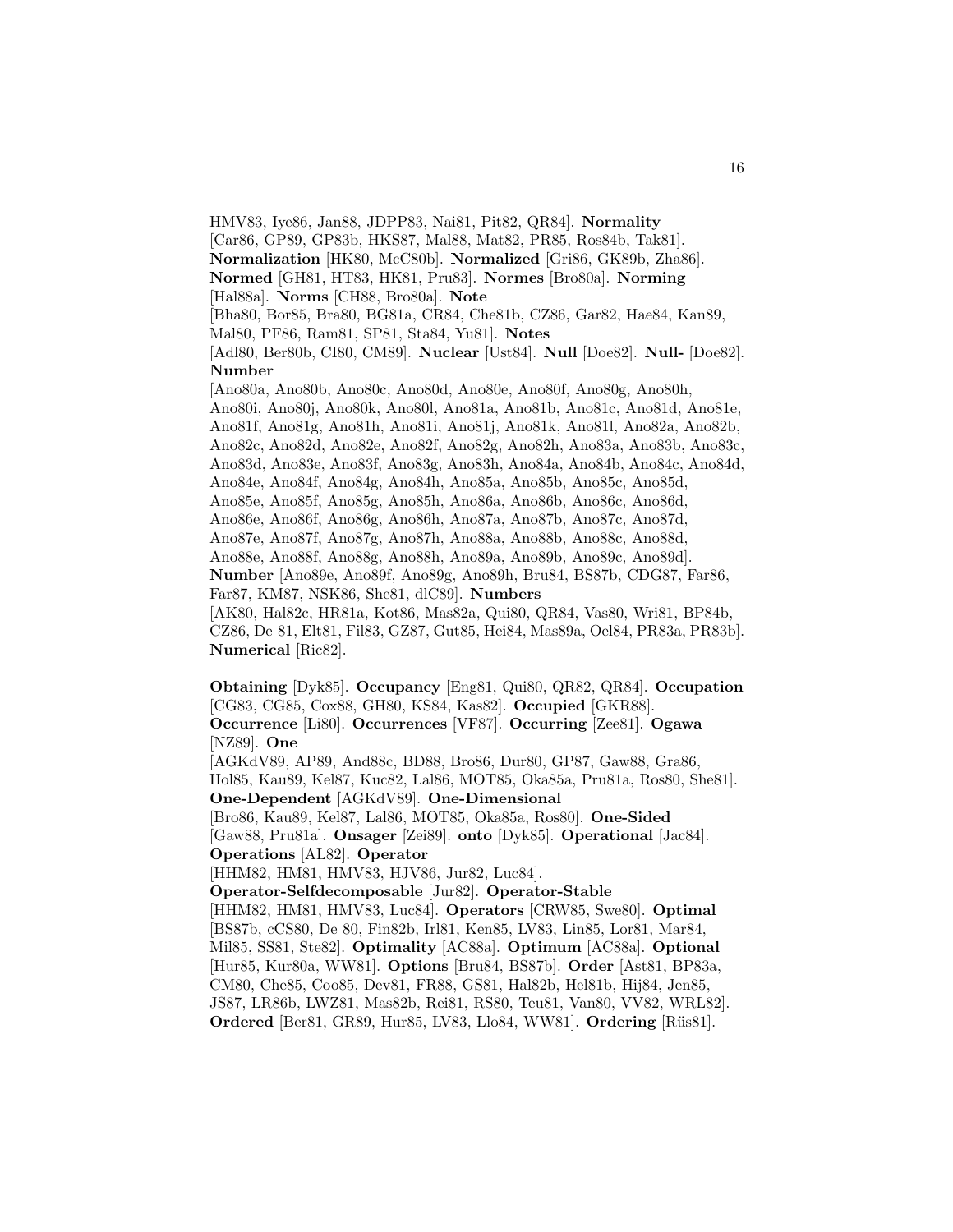**Oriented** [Dur84, Kuc89, Sch87a]. **Origin** [Ryz86]. **Orlicz** [KW87, Web88]. **Ornstein** [Deu89, IM89, Tay89]. **Orthant** [HR81b]. **Orthogonal** [BM81, Gar82, Mah82, MPvW83, Mor83, Wei84]. **Oscillation** [Gol84, Stu82b, Stu84]. **Other** [Bro87].

**P** [Pit89]. **P.** [Fit87]. **Packets** [KM87]. **pages**

[Ano80a, Ano80b, Ano80c, Ano80d, Ano80e, Ano80f, Ano80g, Ano80h, Ano80i, Ano80j, Ano80k, Ano80l, Ano81a, Ano81b, Ano81c, Ano81d, Ano81e, Ano81f, Ano81g, Ano81h, Ano81i, Ano81j, Ano81k, Ano81l, Ano82a, Ano82b, Ano82c, Ano82d, Ano82e, Ano82f, Ano82g, Ano82h, Ano83a, Ano83b, Ano83c, Ano83d, Ano83e, Ano83f, Ano83g, Ano83h, Ano84a, Ano84b, Ano84c, Ano84d, Ano84e, Ano84f, Ano84g, Ano84h, Ano85a, Ano85b, Ano85c, Ano85d, Ano85e, Ano85f, Ano85g, Ano85h, Ano86a, Ano86b, Ano86c, Ano86d, Ano86e, Ano86f, Ano86g, Ano86h, Ano87a, Ano87b, Ano87c, Ano87d, Ano87e, Ano87f, Ano87g, Ano87h, Ano88a, Ano88b, Ano88c, Ano88d, Ano88e, Ano88f, Ano88g, Ano88h, Ano89a, Ano89b, Ano89c, Ano89d]. **pages** [Ano89e, Ano89f, Ano89g, Ano89h]. **Pairs** [Eag81]. **Pairwise** [O'B80, RS88]. **Paper** [ADG<sup>+</sup>84]. **Parabolic** [KW88]. **Parallel** [Smi82]. **Parameter** [CW82, Ete80, Haj82, Imk86, Maz88, McC87, Nua84, Pin89, San88, Sch87b, Zak81, Zak85, FI87]. **Parameters** [Sol80]. **Part** [Ken87]. **Partial** [AP86, BP84a, BP84b, CS81, Dav83, Ein87, Ein89, GZ87, Hil82, JO80, Kla84b, Kla85b, KP80, Mal80, MSS82, Smy80]. **Partial-Sum** [AP86, BP84a, BP84b]. **Partially** [GR89, Hur85, LV83, WW81]. **Particle** [Arr83a, BG80, BG89, Bra89, BR84b, DFG89, Fer86, GL82, Lee88, Lig83a, Lig83b, Lig89, Saa87, Way80]. **Particles** [Lee89, Uch82b]. **Particular** [Adl84]. **Partition** [New87]. **Partitioning** [Hil87]. **Partitions** [KR81]. **Parts** [EK89, MNS89]. **Passage** [Bro83a, Bro83b, BC83c, Cog85, Fin82a, Kes87b, Ros80, Sha88, ZZ84]. **Path** [CM80, CS85b, Gri83a, Nol88, Nol92, Pen89, PT88, Ver85]. **Paths** [Bur85, Bur88, Bur89, DS88a, GHR84, NK83, RW86]. **Pattern** [AW89]. **Patterns** [Li80]. **Percolation** [CR85, CCN87, CCG<sup>+</sup>89, CD81, CG84, Dur84, GKR88, Hal85a, Kes87b, Kuc89, Sch87a, Wie82, ZZ84]. **Period** [Ros83]. **Periodic** [Bha85, Sch85a]. **Periodically** [JN85]. **Permutation** [FDS88]. **Perturbation** [Ste86a]. **Perturbations** [Bez87a, Bez87b, GOV87]. **Petkau** [Hog86]. **Phase** [AL82, CCG<sup>+</sup>89, Pem88, RN80]. **Phenomena** [AW85, BM87, GL82]. **Photograph** [Ano86i, Ano89i]. **Physics** [BM87, Tho86a]. **Picard** [GM83b]. **piecewise** [RE83]. **piecewise-monotone** [RE83]. **Pinned** [Ric82, She82a]. **Places** [Pit89]. **Planar** [CHM89, Dyn88a, HLS85, PY86a, PY89, Ros86a]. **Plane** [GHR84, Har81, MN88, Mil85, Pin87, Pin90, Rei83, Ste82]. Poincaré [Che88]. **Poincaré-Type** [Che88]. **Point** [Arr81, Ber83a, Fri87, JJS88, JJ86, MN88, OV85, Zee81, Don87b]. **Points** [Ber81, Bur88, Bur89, DP85, Fer80, Heb80, Le 86, LRS89, Mij82, Mou89a, Ney83]. **Pointwise** [HHK83]. **Poisson** [AGG89, Bar87, Ber80a, BK83,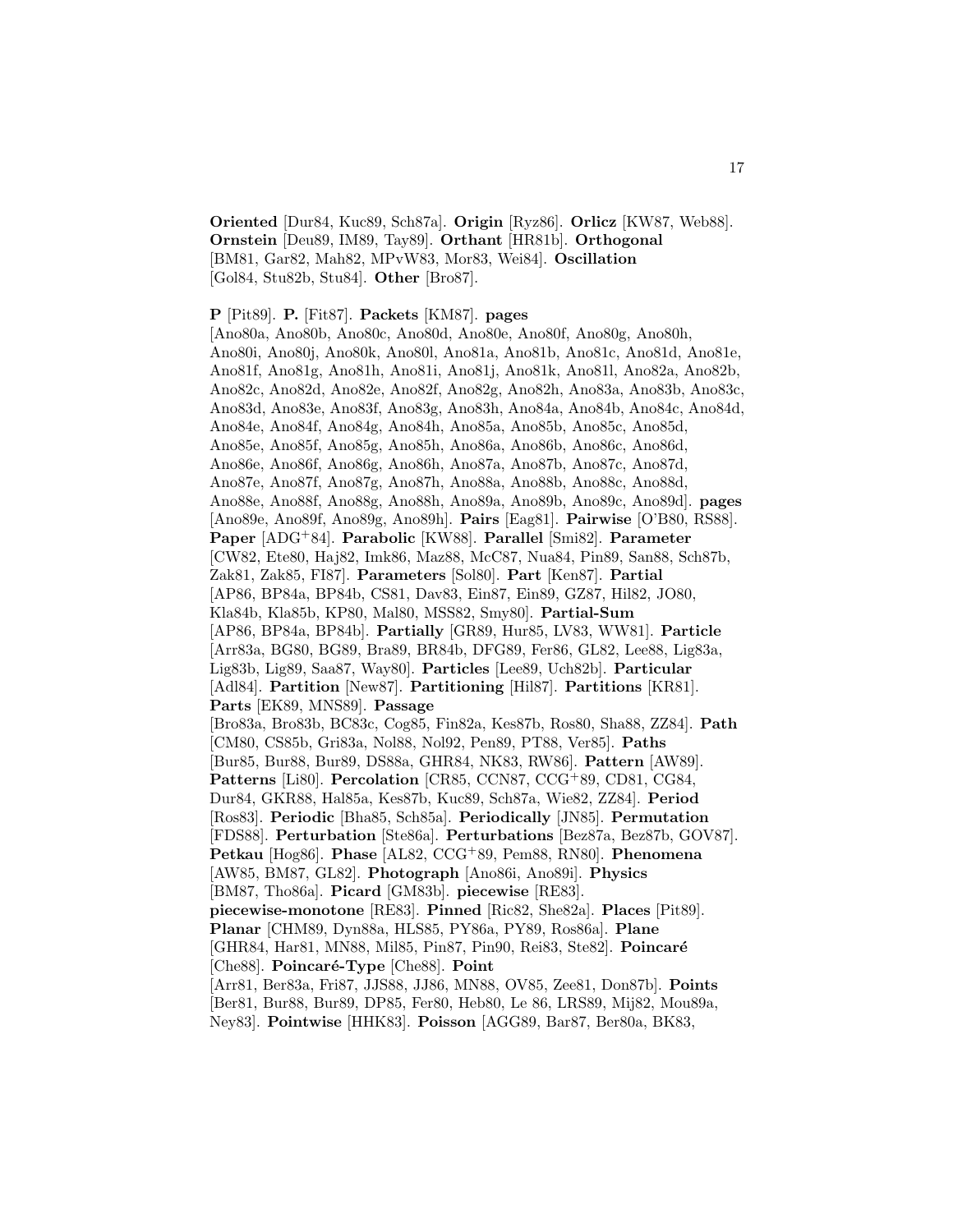Bro83c, DP86, Ell88a, KQ89, MN86, Ros81, Ser86, Ser88]. **Polarity** [Mou89a]. **Polymers** [Bar81b, Fre81]. **Polynomial** [Kwa87, MS82b]. **Polynomials** [AT87, She81, vE86]. **Population** [Asm80, CR84, Kle89a, MS89, Rob77, Rob83]. **Position** [Saa87]. **Positive** [Kon82, Pin85d, Rit81, Way80]. **Positively** [Pit82]. **Positivity** [Lee85b]. **Possible** [Kla88]. **Potential** [Maz88]. **Pour** [Ber89b, Bro80a, LT86, RE83]. **Power** [Hol83, Ste88]. **Pramarts** [Tal85]. **Precision** [Kla80]. **Predictable** [Kal88, Str86a]. **Prediction** [Ari88, De 80, Lin80, Lin85]. **Predictors** [Blo85]. **Preface** [Ano89j]. **Prescribed** [AP89]. **Preservation** [Sha88]. **Preserving** [Bec81, Oka85a]. **Presque** [Der83]. **Prevalence** [Heu86]. **Previsible** [Str86a]. **Prime** [Llo84]. **Primitive** [NS82]. **Principle** [Bez87a, Deu89, Jak86, NW81, Pel85, Pin89, Wat89]. **Principles** [CHS87, DP82, Ebe86, Ein87, Ein89, KP80, OP88, Pel82, Phi80, Phi86, dA82]. **Priority** [Kur84, Mit83b]. **Prises** [ESY83]. **Probab** [Ano80a, Ano80b, Ano80c, Ano80d, Ano80e, Ano80f, Ano80g, Ano80h, Ano80i, Ano80j, Ano80k, Ano80l, Ano81a, Ano81b, Ano81c, Ano81d, Ano81e, Ano81f, Ano81g, Ano81h, Ano81i, Ano81j, Ano81k, Ano81l, Ano82a, Ano82b, Ano82c, Ano82d, Ano82e, Ano82f, Ano82g, Ano82h, Ano83a, Ano83b, Ano83c, Ano83d, Ano83e, Ano83f, Ano83g, Ano83h, Ano84a, Ano84b, Ano84c, Ano84d, Ano84e, Ano84f, Ano84g, Ano84h, Ano85a, Ano85b, Ano85c, Ano85d, Ano85e, Ano85f, Ano85g, Ano85h, Ano86a, Ano86b, Ano86c, Ano86d, Ano86e, Ano86f, Ano86g, Ano86h, Ano87a, Ano87b, Ano87c, Ano87d, Ano87e, Ano87f, Ano87g, Ano87h, Ano88a, Ano88b, Ano88c, Ano88d, Ano88e, Ano88f, Ano88g, Ano88h, Ano89a, Ano89b, Ano89c, Ano89d]. **Probab** [Ano89e, Ano89f, Ano89g, Ano89h, BL97]. **Probabilistic** [Dro82, Pit87, Van84]. **Probabilities** [Ber89a, DR85, Fad85, Gut80, JJS88, Mit83a, PF86, Ram81, Rob77, Rob83, Sie82, Sie88]. **Probability** [Ale84, Ale87b, Bas88, BPT88, Bol84, CR85, FP81, GS80, Gri83c, GF87, HKP80, Hil87, HJV86, Hwa80, JP87a, Jur82, Kes86, Kes87a, Mat82, MSS82, PR83b, Ric82, Ste81, dA82]. **Probability-Based** [GF87]. **Problem** [FP81, HHK83, Hog86, Hol83, Hwa87, Kar84, LL86, Lor81, Nis81, Pit89, QR82, RT89b, Sha89, Shi83, Sie83, Tal87b, Van84, Wat84]. **Problems** [Bru84, BS87b, Bur84, Irl81, JJS88, Lai88, LV83, Mat88a, Mat88b, Sal87, Tal87c, WK87]. **Procedure** [Dyk85]. **Process** [AP89, And82, AK84, And85, And88b, And88a, Ari88, Ath88, BF87, BK89, BG81a, Bro86, BW86, Coh89, CCFR83, CF86, Dar83, Deu89, DL88, DS88b, DST89, Ell86, EW89, Fer86, GP87, Get88, Gre84, Gre85, Gri83a, GFZ86, HHL81, HR83a, HR83b, HR89, Hel81a, Imh85, Kie80a, Kon82, Lin81, Mad86, MR87, MZ84, Mas84, MV87, MN86, Oel88, PY86b, Pit81a, Ric82, Saa87, Sch86, Sch87a, She82a, SW82, Sil80, Ste86a, Tak82, Tay89, Uch82b, VN82a, VN82b, Yam84, Zak85, Ber89b, Bro80a]. **Processes** [AGKdV89, AB86, AS87, Ale84, ADG<sup>+</sup>84, Ale86, AP86, Ale87a, Ale87b, AD87, Arr81, Arr85, BD88, BS87a, Bar88, BC83b, BP84a, BP84b, BP85, BC86, Bas88, Ber74, Ber80a, Ber80c, Ber82b, Ber83c, Ber88c, BL88, Bir88b,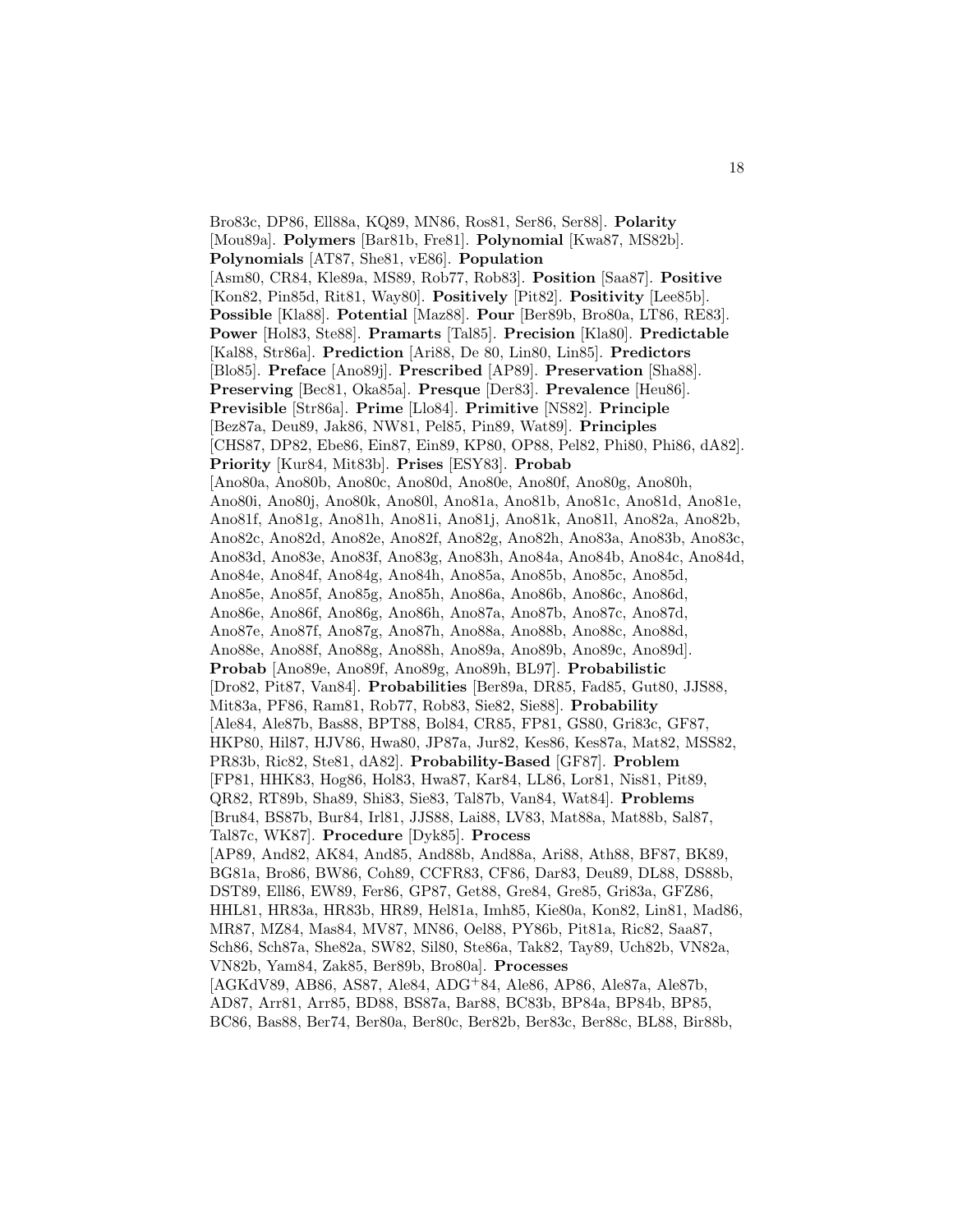BS81, Bro80b, Bro81, BR88, CM80, CK83a, CL89a, Che81a, Chi82, CC89, CS85b, Coh85, CD81, CCHM86b, CHS87, CH88, Cuz78, Cuz87, DeB87, De 84, De 80, DPSW86, DS89, DH81, Deu88, Don87a, Don87b, Dur80, DG83, Dyn89, EM88a, EM88b, Ell80b, Eri81, Fal84, FP81, Fra85, Gae88, GS80, GM83a, GZ84, GZ86, GZ87, GW82, Glo80, Glo81a, Glo81b, GG86b, GH81, GKZ81, Gor88, Gre80, GF87, Gzy80, Hen83, HLS80, HLS87, Hol82, Hor84, Hu88, Hug85, Hur85, IM89, JP88, JN85, Jan85, Kal88, Kar84, Kas85, Kas88, KKR87]. **Processes** [Key87, Kle89a, KLS82, KS87, Kuc82, Kur80b, Kus85, LRS89, LR88, LT89, LR84, Lig80, Lin80, Lin85, LS87b, Mac81, Man87, Mas89b, Maz88, McC80a, McC80b, MR85, MN88, Mia88, MNS89, MP87, Mou89a, NN87a, NN87b, NP88, OV85, Oel84, OP88, Pin85d, Pin85a, Pin85b, Pin86, Pin88, Pit81b, Pou84, Pru81b, PT83, Rev82, RS88, Roo86, Ros87, Ros88, Ros80, RS80, Rup82, Sal87, Sam88, Sch85a, Sch87b, Sie83, Ste86b, Stu82b, Stu84, Tal87c, Tal88a, Ust84, Ver85, Web88, Yam85, YM85, Zee81, Zei89, dHR89, BL97, Ber80b, Ber84, SP81]. **Processus** [Ber89b, Bro80a]. **Product** [Car88, Rei81]. **Products** [Bou87, CN84]. **Professors** [ADG<sup>+</sup>84]. **Programming** [FP81]. **Projection** [Csi84]. **Projections** [Dyk85, Sch85b]. **Proof** [AC88b, Bec81, CS85b, Cox84, Dur82, Sch87b, dA83a]. **Propagation** [CN88, Wal82]. **Properties** [AC88a, Bro80b, Bro81, BZ81, CM80, Cla87, Hol88, Kau89, Ken89, NN87a, Nol88, Nol92, Oka85a, Ver85, vPvS85, vZ82]. **Property** [CL89b, Csi84, EW89, FDS88, Kal87, Ken87, Rog81, Sch89, Sha88, Wen80b, Zam84a]. **Prophet** [Kla89, KS87]. **Prophets** [Ken85]. **Proportion** [AW89, Uch82a]. **Publications** [Ano86j, Ano89k]. **Pure** [BC86]. **Purely** [Ast81].

**Quadratic** [CRW85, FT80a, FT85, FI87, KW87, Nua84, San88]. **Quantile** [CCHM86b, CH88, EM88b, FR89, Mas84]. **Quantiles** [Rus88]. **Quantities** [BR84b]. **Quasi** [MSS82, Pen89]. **Quasi-Every** [Pen89]. **Quasi-Superadditive** [MSS82]. **Question** [Bra85]. **Questions** [GFZ86]. **Queue** [BM89a, Ros83]. **Queues** [Kip86, RN80].

**R** [Gae88]. **Radial** [Ken87]. **Radius** [Gem86]. **Radon** [HHK83]. **Radonifying** [CRW85]. **Ramsey** [BK83]. **Random** [Aar86, AF84, Ald83, And88c, Arr81, Arr83b, AH85, Bél89, BR84a, Ber83a, BH89, BF85, Bez87a, Bol82b, Bol89, Bou87, BK83, BW85, Cac82, CRW85, CN88, Cer86, CS85a, CS87, Che80, Chi85, CDG87, Cog80, CN84, Coh89, CK83b, CG84, Cox89, Dal80, DH84, Dav83, DR85, DH82, DFG89, De 81, DP82, DDP86, Dyn88b, Ein87, Ein89, Ell84, Ete80, Far86, Far87, FT80a, Fil88, FDS88, Fla82, FOW85, Fol84, FT85, GOV87, Gem80, Gem86, GS85, GH85, GG86b, GP83a, Gre85, Gri82, Gri83b, Gri83c, Gri86, Gri87, Gut80, Gut83, GJ86, HK80, HKS87, HB87, Hal80b, Hal83a, Hal88a, HHL81, Han89, Han91, HR83b, Her84b, HK82, Hol83, Hol88, Hol81a, Hu88, JP84, JP87a, JP87b, Jak86, Jan83a, Jan88, JDPP83, Joh85, JS89, KV83, Kal81a, KO88a]. **Random** [Kas88, KM87, Ken85, Ken89, Key84, Key87, Kin80, Kla81, Kla83,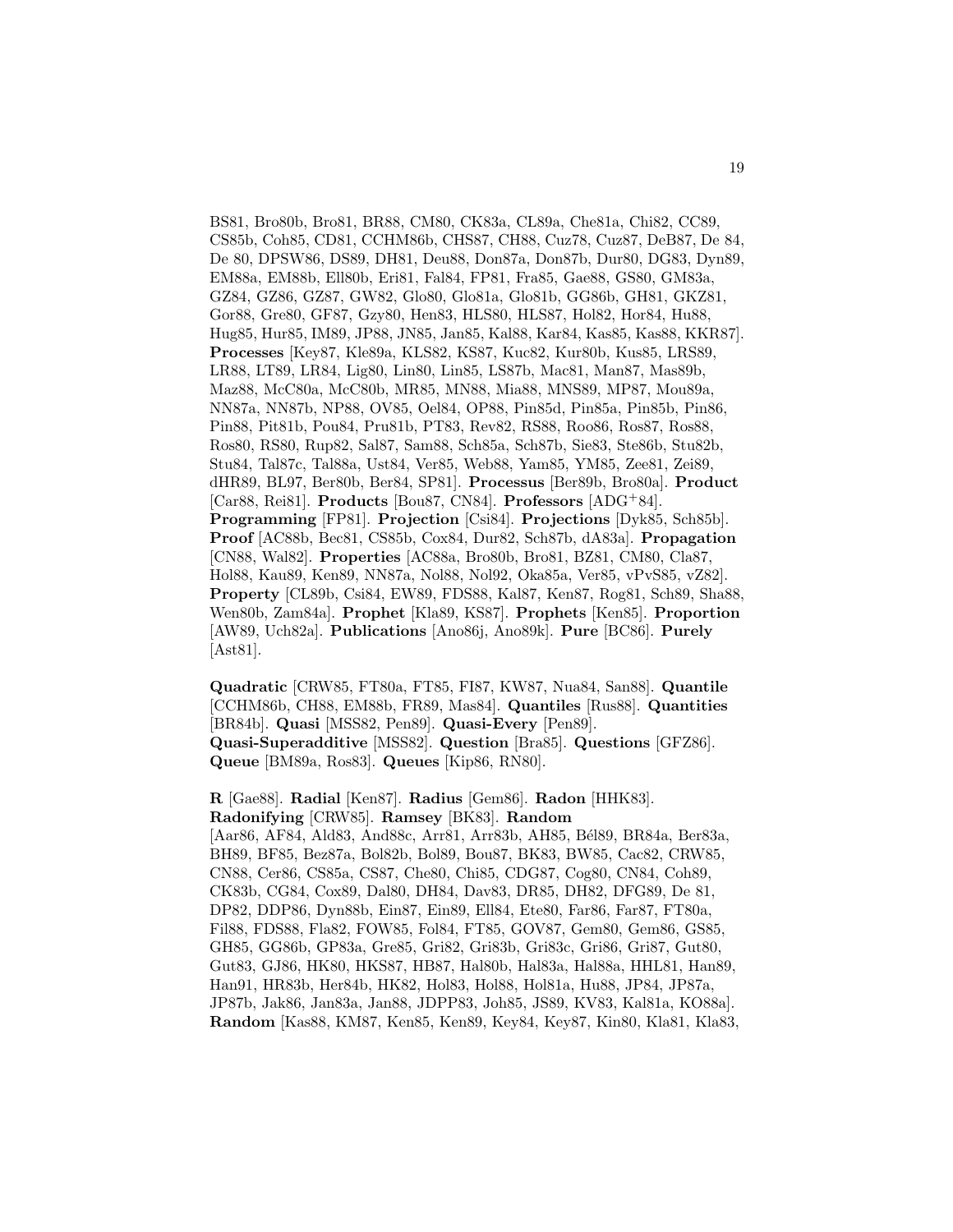KT87, KS86, KS88, KP80, KW87, LW82, LT89, LW89, Llo84, Mar84, Mat82, MT86, McC80b, Mor83, Naw82, NK83, New87, Ney83, Nor84, O'B80, Oel88, Pel82, Pel87, Pem88, Phi80, Phi86, Pin83, Pit83, Pit85, Pru81b, PR83a, PR85, Rei82b, Rei86, Rit81, Ros84a, Ros86b, RS86b, Rus88, RS82, SC84, SS81, Sam84, Ser82, Ser86, Ser88, She81, Sie88, Sil83, Sla88, Sla89, Sol84, Sta84, Ste82, Tal87a, Tal89, TC83, Tom80, Ulb81, Wat84, Wat85, Woo83, Zac83, Zah88, Zha86, dA80, dA82, vZ82]. **Randomized** [Mil85]. **Randomly** [Ber81, DM84, Mad86, Sol80, TC83]. **Randomness** [Joe87]. **Range** [And82, AK84, BG81a, CI78, CI80, Ete80, FT85, Imh85, Lig80, Way80]. **Rank** [Doe82, SRP85]. **Ranks** [Che85]. **Rapid** [Hol85]. **Rapidly** [Fal87]. **Rare** [Ber83c]. **Rate** [Bir88b, BS80b, Bra89, Cox82, DDL86, FK86, Got86, Gri83b, Hae84, HJ88, Hae88, Hal80a, Hal82a, Hal82c, Hal83b, Hal84, Hal88a, Hal88b, Kla84b, MR87, Str86b, dHR89]. **Rates** [Bol82a, BG80, DS89, Eri80, Fil83, GK89a, Gri82, Gut80, HH81, Mar82, Ome88, RY89, RT84, RT89a, Ste88, Zab80]. **Ratio** [Iye86, MO82, Roo87]. **Raw** [Glo81a, Glo81b]. **Reaction** [Fre85]. **Reaction-Diffusion** [Fre85]. **Reactions** [Kot86]. **Real** [Far86, Far87, KM88, Kee82, She81]. **Rearrangement** [JS89, Rüs81]. **Records** [GR89]. **Rectangular** [Ter83]. **Recurrence** [Arr83b, Bha78, Bha80, Cer86, Key84, Kli87, Pin87, Pin88, Pin90, Wil85]. **Recurrent** [CI78, CI80, JP84, Jan85, Lee89, Pin85d, Way80]. **Recursive** [Dup88]. **Refinement** [MV87]. **Reflected** [HR81b, HLS85, HW87, MR85, Wil85]. **Reflection** [LR86c, CMEM80]. **R´eflexion** [CMEM80]. **Regarding** [Mat82]. **Regeneration** [Key87]. **Regenerative** [FT88, Kal81b, KM88, Lal86]. **Region** [HLS85, Pin85d]. **Regions** [Yan86]. **Register** [Zam83]. **Regression** [LW82, Smy80]. **Regular** [Fad85, Lee85a, Pit81b, Ram81, Tom86, Bro80a]. **Regularity** [Bra85, Fra85]. **Regularized** [Dyn88a]. **Regularly** [CM86, DR85, HM87]. **Regulières** [Bro80a]. **Reinforced** [Pem88]. **Related** [BP83a, Fil83, HKP80, Mas89b, Pit83, Rev82, Shi83, Wri81]. **Relation** [NZ89, vPvS85]. **Relations** [Jur85]. **Relative** [Kie84, Kla80]. **Reliability** [AL82, BP83b]. **Remain** [Pin85d]. **Remainder** [Car83, Eng81]. **Remark** [Ber83b]. **Remarks** [Uhr84]. **Renewal** [AA87, Bro80b, Bro81, BW86, Car83, CHS87, Dal80, DS89, EMO84, Gru87, HW82, Hor84, Jan83b, Kee82, Lal84, Ney82, SP81, Sen82, Sol80, Ste86b, Zha88, Zha89]. **Renormalization** [Ros86a]. **Rényi** [DD87, Lyn83, Mas89a, AW89, CS81, DDL86, Ste86b]. **Repeated** [Li80]. **Replacement** [Ney82]. **Representation** [ARS87, Coh81, De 84, JS87, Lal86, Ros85, Sol84, Str86a, Wat85]. **Representations** [Alp83, Blo85, FOW85, Hai85, Kur80b]. **Rescalings** [Arr81]. **Residence** [Gol84]. **Respect** [Eme82, GM83a, KS88, PR83b, RW86, San88, Zak85]. **Result** [Arr85, Ber82a, Dur82, McC80a, Mic82, Tak81]. **Results** [Ein89, GKZ81, GJ86, HHL81, HR83a, HR83b, HR89, KZ83, Le 88, MS89, Mou89b, Pro80, Rei82a, Rei82b, Tal85, dAK83]. **Return** [Cog85]. **Reversal**

20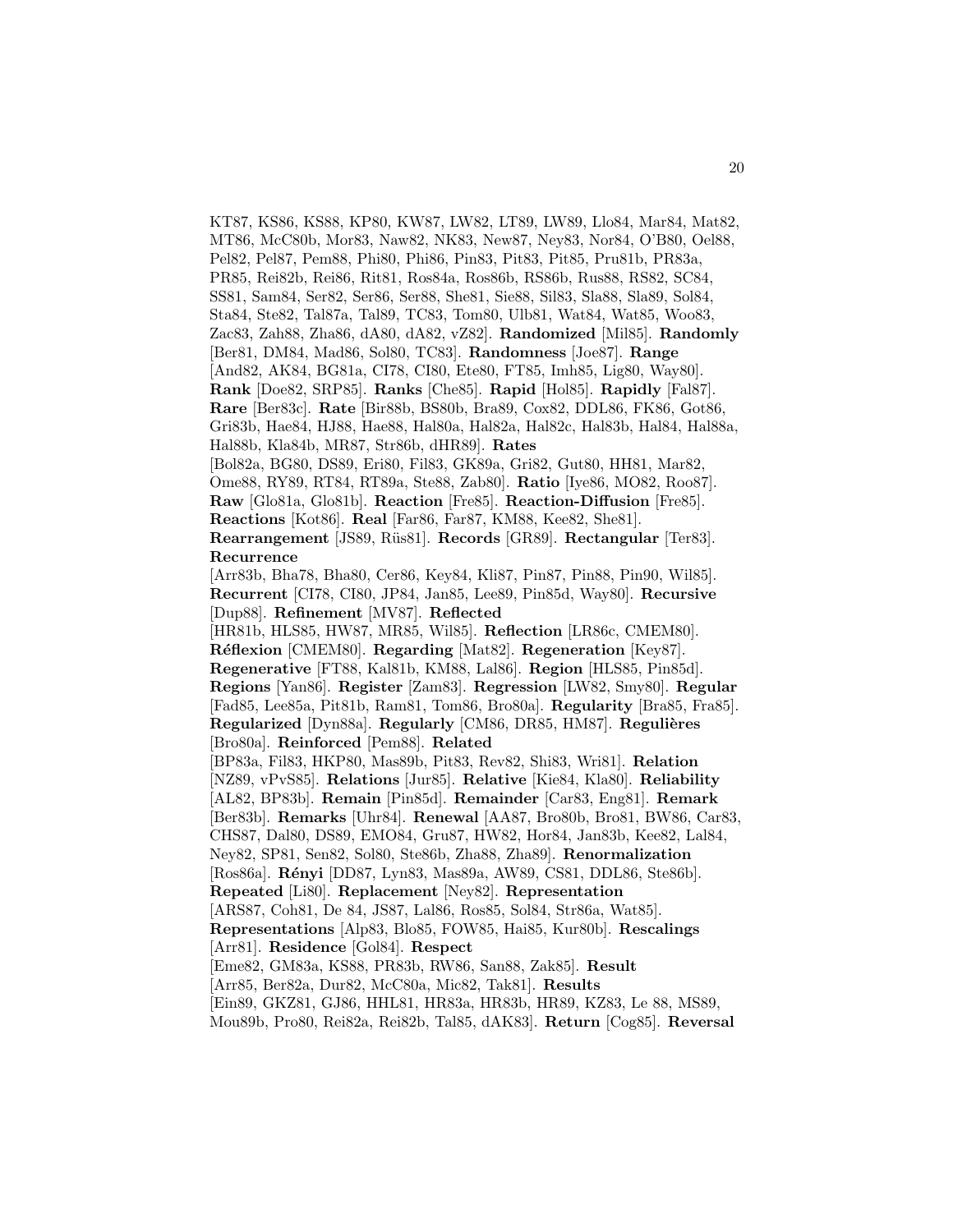[HP86, JP88, MNS89, Mit83c, Sha80]. **Reverse** [Ell86, Lee85a]. **Reversed** [Wu82]. **Reversible** [DPSW86, GL82, Lig83b, Lig89, Lyo83]. **Revesz** [Sha89]. **Review** [Don87b, Gae88, Sin88]. **Revisited** [Bai89, Hwa80]. **Revival** [Sie83]. **Richardson** [DL81]. **Riemannian** [Hsu89]. **Right** [Kuc89, Sal87]. **Robbins** [Kla85b, Rup82]. **Role** [BR84b]. **Root** [GP83a]. **Roots** [Far86, Far87, She81]. **Rosen** [Hal81]. **Rotated** [HKP80]. **Rotational** [Alp83, Hai85]. **Rotationally** [Mar86]. **Rows** [Sam84]. **Ruin** [Shi83]. **Rule** [HK82, Lee85a]. **Rules** [HP83, Mar82, Mar84, SC84]. **Runs** [Jan84, Pit81a]. **RWRE** [Pem88]. **Salesman** [RT89b]. **Sample** [Ale86, CR84, CS85b, DR84, FK86, HW82, Lai88, Mil81, RW86, SS81, Tal88a, Tuc80, Ver85, dHR82]. **Samples** [Goo88, Rob77, Rob83, Ste82]. **Sampling** [Hur85, Kal88, Kur80a, Lor81, Ney82, WW81]. **Sandwich** [AC88b]. **Sanov** [Csi84]. **Satisfying** [Her83]. **Saucisse** [Le 86]. **Sausage** [Le 88, Le 86]. **Scale** [Zak85]. **Scaled** [ENS87]. **Scaled-Mins** [ENS87]. **Scaling** [BW85, Sla89]. **Scan** [Cre80]. **Sceneries** [Bol89]. **Scenery** [Hol88]. **Scheme** [JJ86]. **Schemes** [Fin82b, KM87]. **Score** [JS87]. **Scores** [Qui80, QR84]. **Second** [Jen85, JS87, LR86b]. **Second-Order** [Jen85, JS87, LR86b]. **Secretary** [Lor81]. **Sections** [Gor88]. **Sector** [Gut83]. **Seen** [Fer86]. **S´ejour** [Gol84]. **Selected** [Sol80]. **Selecting** [KR81]. **Selection** [BS87b, SS81]. **Self** [Bar81b, Dyn88a, Dyn88b, Fre81, GK89b, Law89, MR87, OV85, Pen89, Ros84a, Sla89, Ver85]. **Self-Avoiding** [Bar81b, Fre81, Law89, Sla89]. **Self-Intersection** [Dyn88a, Dyn88b]. **Self-Intersections** [Pen89, Ros84a]. **Self-Normalized** [GK89b]. **Self-Similar** [MR87, OV85, Ver85]. **Selfdecomposable** [Jur82, Jur85]. **Semi** [Luc84]. **Semi-stable** [Luc84]. **Semicircle** [BY88a]. **Semigroup** [DP86, Hsu89]. **Semigroups** [Beq89, BZ81, Cer86, LR84, Oka85a]. **Semiinvariants** [Jan88]. **Semimartingale** [Ken87]. **Semimartingales** [Avr88, Bic81, Eme82, Kar82, Pro85a, Pro85b]. **Seminorms** [BS86]. **Semipolar** [Kan89]. **Sense** [Ram81]. **Separability** [Ros86b]. **Sequence** [Ale89a, Ale89b, AW85, Ath88, Car86, Deh86, Li80, SS81]. **Sequences** [Avr88, Bir88a, Bra88, Bur81, CS85a, Che85, DDP86, DF80b, Eag81, Han88, Heb80, Her83, Her84a, Her84b, Jan84, Kal88, KO88a, Lin85, Mor83, NW81, O'B87, Pel82, Pel85, Pel87, WRL82, Woo85, Zam83, Zam84a]. **Sequential** [LL86, SS81]. **Series** [Blo85, Che80, Hol83, Hwa87, Kip86, Kla85b, KW87, LW82, Smi82, dA80, dlC89]. **Series-Parallel** [Smi82]. **Set** [Ale86, AP86, Ale89a, BP85, DL81, DL88, DS88b, DST89, FDS88, GG86a, GG86b, GR89, Hur85, Kue81, LV83, Nor84, PR83b, dAK83]. **Set-Indexed** [Ale86, AP86, GG86a, GG86b, BP85]. **Set-Valued** [PR83b]. **Sets** [Adl78, Adl80, Ale89b, AH85, BP84a, BP84b, Ber83c, Bla81, BN81, Cog85, Dyk85, FT88, GH85, GZ87, Hal83b, Jan85, Kal81b, Kan89, Kur80a, PR83a, Ros86b, RS82, Tal88b, WW81, Zah88]. **Several** [Jan87, Sch87b]. **Sex** [Asm80]. **Shannon** [AC88b, Bar85]. **Shape** [DL81, Gaw84]. **Sharing** [Smi82]. **Sharp** [BK89, Bur84, Bur87b, CK83b, DS89, Kla84a, RT89b].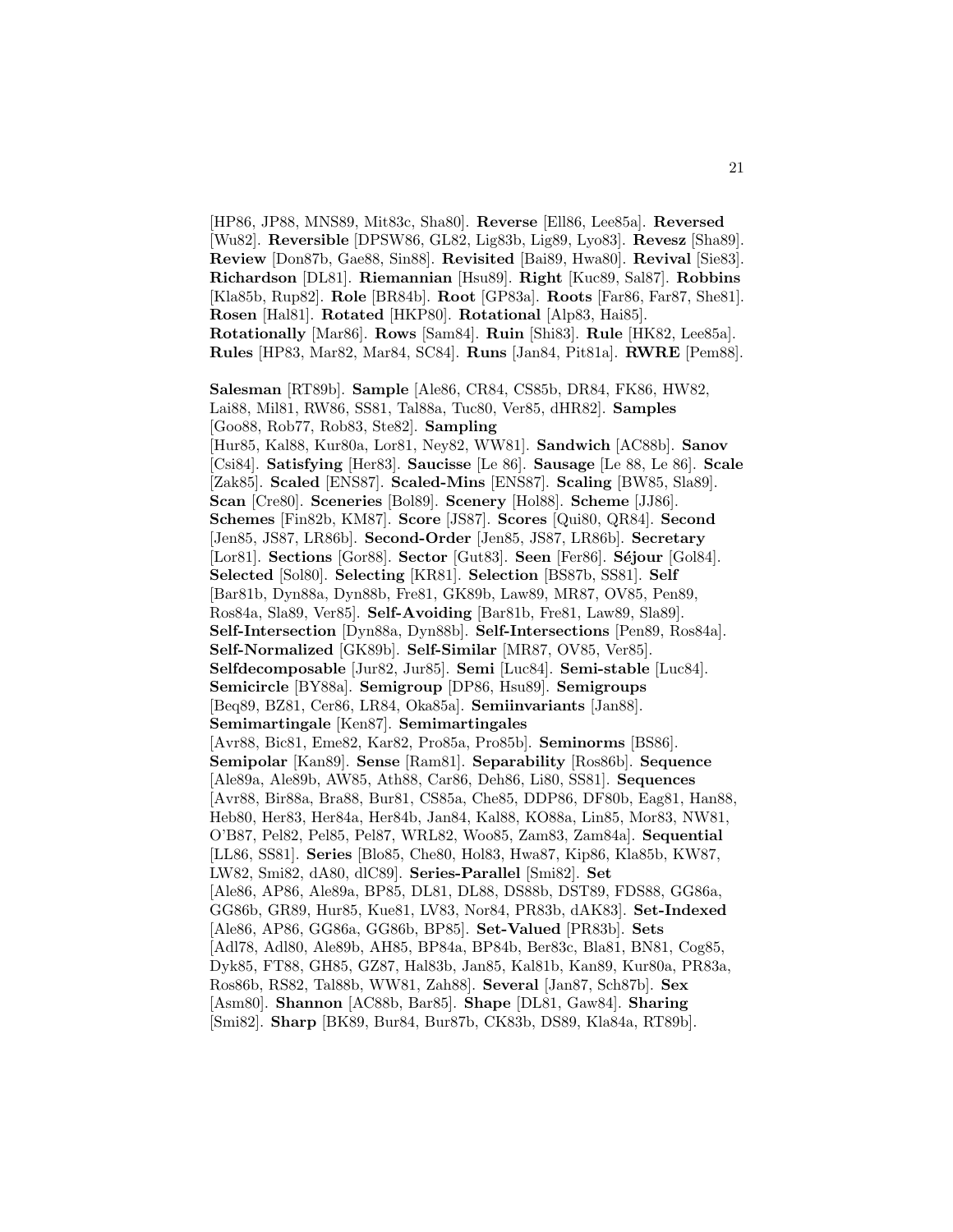**Sheet** [Adl78, CCFR89, Eps89, Mou89b, Wal82, Adl80]. **Shepp** [DDL86, DD87, Lyn83]. **Shift** [Zam83]. **Shifted** [DH84]. **Shock** [Ros81]. **Shorack** [Gae88]. **Shuffles** [FOW85]. **Sided** [Atk86, Gaw88, Mar82, Pru81a]. **Siegmund** [Kla85b]. **Sign** [Tal88b]. **Sign-Invariant** [Tal88b]. **Signals** [DM84]. **Similar** [MR87, OV85, Ver85]. **Simple** [Arr83a, Bec81, BF87, Cer86, Doe82, FP81, Fer86, Kie84, Kip86, Lyo83, Saa87, VN82b]. **Simplex** [Mat82]. **Single** [Ber81, Mou89a, Way80]. **Singular** [Bez87b, Kar82, KW88, Oka85a, Pin83]. **Singularities** [CN88, Wal82]. **Singularity** [Ros88]. **Site** [Arr83b, GKR88]. **Sites** [EG87]. **Size** [Ber83a, HW82, Kle89a, McC85]. **Sizes** [RS80]. **Skew** [HS81]. **Slepian** [JDPP83]. **Sliding** [Dun80, GOD80]. **Sliding-Block** [Dun80, GOD80]. **SLLN** [Kor84]. **Sloping** [Esc87]. **Slow** [DP85]. **Slowly** [Kas82]. **Small** [Bez87a, Cog85, CF86, GOV87, Gri83c, Hij84, Kla83, Lia88, Pin89, dA83b]. **Smallest** [Sil85]. **Smooth** [EK89, Hei84]. **Smoothed** [FR89]. **Smoothing** [And85, Ell86, Poo82]. **Smoothness** [BR82, CHM89, Eri81]. **Sojourn** [Uch82a]. **Sojourns** [Ber74, Ber80a, Ber82b, Ber83c, Ber88c, Ber80b, Ber84]. **Solution** [Van84]. **Solutions** [Heu86, MOT85, Pro85a, Rei83]. **Some** [ADG<sup>+</sup>84, Asm80, BSS82, Bol82a, BG80, Bro80b, Bro83c, CM80, CS87, Chi82, Cla87, CD81, Cox88, Dal88, Dup88, Eps89, Fla82, GZ84, GKZ81, GFZ86, HR83a, HR83b, HR89, HLS80, Hol81b, KZ83, LT89, Lyn83, Mas82b, Rei82a, Rei82b, Sch85a, Sha80, Sie88, Tal85, Uhr84, VN82b, Wu82, Zak81, dA82, dAK83]. **Sources** [GOD80, Kie80b]. **Sous** [Der83]. **Sous-Additif** [Der83]. **Space** [Ale89a, Ale89b, BP85, Car88, Ein89, Ete80, GKZ81, Hal85b, Lal84, Oka85b, Pen89, PR83a, RT84, RT89a, Ros85, Tal89, UZ89, Van84, Zac83]. **Spaces** [AGMZ81, AH85, Bol84, Bur81, BZ81, CM89, Got81, Got86, Hei84, Jan83a, JS89, Kor84, KW87, LT88, LR84, RR80, Ust84, Web88]. **Spacing** [Hol81a]. **Spacings** [Deh82, Deh84, Deh86, Dev81, Dev82, EvZ88, Hal82b, Jan87, Pyk80]. **Spanning** [Ste88]. **Spatial** [MN86, Uch82b]. **Specialized** [Bro80b, Bro81]. **Spectral** [De 84, Fal84, Gem86, Ken82, Pin86, Ros84b]. **Speed** [DPSW86]. **Speeds** [Swe80, Way80]. **Sphere** [Ber80c, Gol84, Gol84]. **Spheres** [Hal85b, Lia88, Mat88a, Wen80a]. **Spherical** [Gor88]. **Sphericity** [Ber86]. **Spin** [GG82, Gra86]. **Spitzer** [ARS87, Dur82, GL82, Hal81]. **Splicing** [KR83]. **SPLIFs** [Bla80]. **Splitting** [BD86, Kal81b]. **Spreading** [Kal88]. **Square** [GP83a, HKP80, MO82]. **Squared** [Hal83a]. **Squares** [MO82]. **Stability** [Bou87, CN84, Ein89, FT80a, GG82, Tom86]. **Stable** [BD88, BC83b, BS86, CM80, CRW85, CCHM86a, Dav83, DFG89, Don87a, Gaw84, Gaw88, GH85, HHM82, HM81, HMV83, HJV86, KS88, LWZ81, Luc84, Mit81, Mit82, Mit83b, Nol88, Nol92, Ros88, RW86, Ryz86, SS89, Tal88a, dHR89, De 84, Mit83b]. **Standard** [RR80]. **Started** [DM84]. **State** [Dup88, Ell86, Ell80b, Lal84, Zac83]. **States** [Gan89, Lal86]. **Stationarity** [Zam83]. **Stationary** [AP89, Ari88, BM89a, Ber83a, BH89, Ber80a, Ber82b,

Ber83c, Bol82b, Bra88, Car86, Che85, Fal84, FT88, Gan89, Get88, GK80,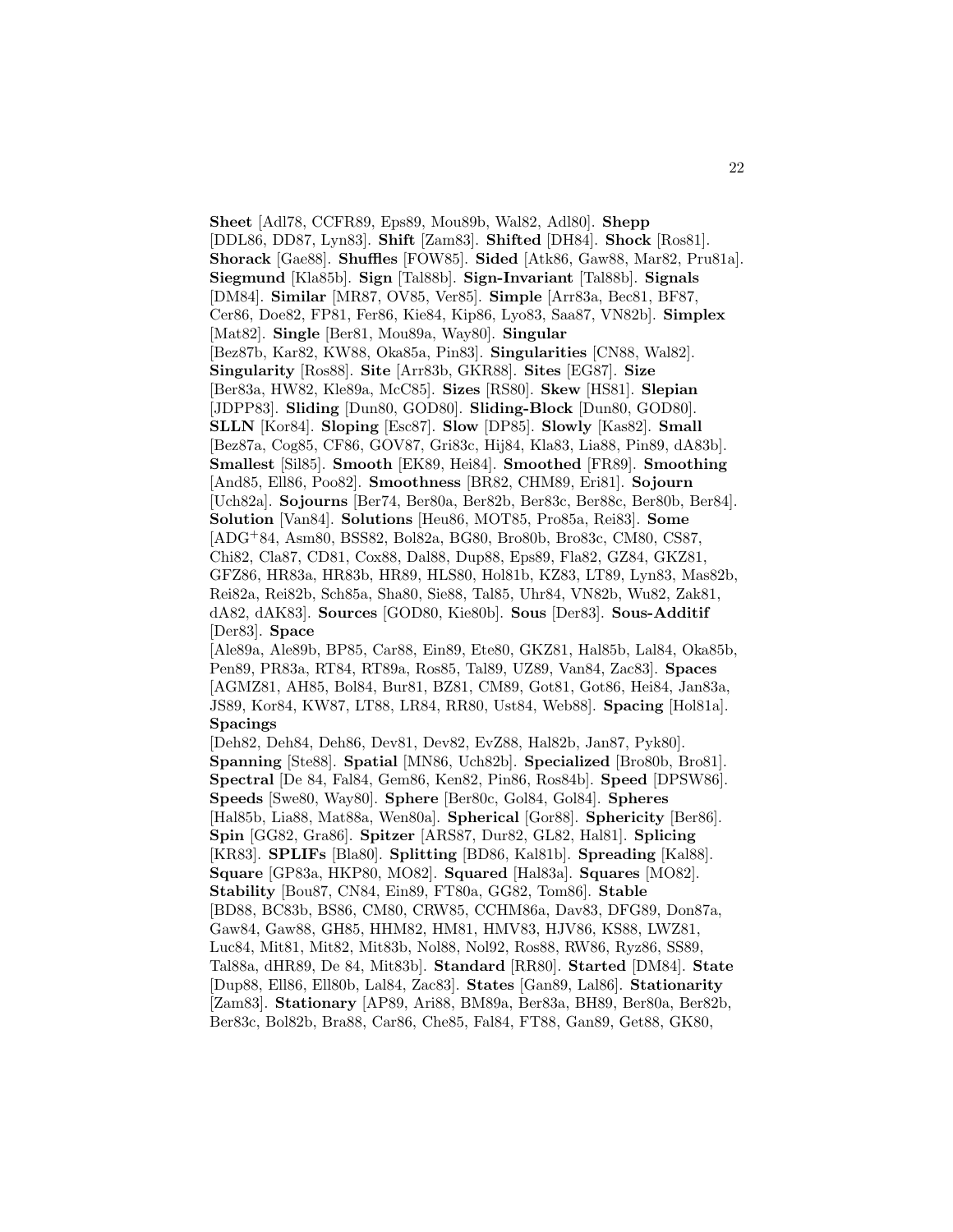GF87, HLS85, HW87, Heb80, Her83, Kie80a, Kie80b, KLS82, McC80a, McC80b, Naw82, OV85, O'B87, OP88, Pin83, Pou84, RS88, RS80, Sam84, SP81, Sch87a, Sol84, Ste86a, Ver85, WRL82, Zam84a, Zam86]. **Statistic** [Car86, Cre80, Hal87]. **Statistical** [BM87, BDS89, Don87b, ER82, ER83, RS80]. **Statistics** [Ber82a, BP83a, CR84, Che85, Coo85, Dev81, Doe82, FR88, GS81, GP83b, Hal82b, Hel81b, JJ86, LWZ81, Mas82b, MS82b, Rei81, SRP85, Teu81, Van80, VV82, WRL82, Gae88]. **Stay** [Rit81]. **Stein** [AGG89, Tak81]. **Stochastic** [Alp83, AD87, BH86, BM82, Ber83b, Ber88b, Bic81, Bou87, BR84b, Bur87b, Car88, Coh81, DR84, Eme82, GM83a, Hai85, Haj82, Heu86, Hol85, Hu88, KS84, KKR87, Kle89b, KS88, KW87, LR88, LR84, MP80, Mia88, Now85, Oel84, Pou84, Pro85a, Pro86, Rei83, RT89b, Roo80, RW86, Str86b, Tud89, Wat85, Web88, Yan86, CMEM80]. **Stochastically** [CS85b, Pru83]. **Stochastiques** [CMEM80]. **Stop** [HK82, HP83, SC84]. **Stopped** [Esc87, GJ86, MP80, Pin86, RS86a]. **Stopping** [Ald89, cCS80, DeB87, Fin82b, Irl81, Ken85, Lor81, Mar82, Mar84, Mil85]. **Storage** [Yam85]. **Strassen** [Kon82]. **Strategies** [LV83, Now85]. **Stratonovich** [Haj82, NZ89]. **Strength** [Smi82]. **Strict** [Bur87b]. **Strictly** [KS88]. **Strings** [Zam83]. **Strong** [Bar85, CS81, Deh82, Deh84, Ebe86, Ein87, EvZ88, EM88b, Ein89, Heu86, Hor84, Imk86, Kal87, Mas89a, Mas89b, Ros84b, Ros80, Ste86b, AW89, BP84b, CZ86, De 81, Fil83, Gut83, HLS80, Hil82, Mas82b, McC80a, PR83a, PR83b, Rus88, Van80]. **Strongly** [Her83, Yam82]. **Structure** [Jur82, MSS82, Tal85, Tal88b]. **Structures** [JD83]. **Student** [Hal87]. **Study** [Li80]. **Subadditive** [GS80, Lig85, Ste81, Der83]. **Subcritical** [Sch87a, VN82a]. **Subdivision** [Pyk80]. **Subfiltration** [Hoo84]. **Subgroups** [BH83]. **Subject** [GOV87]. **Submartingales** [WW81]. **Subordinated** [Gru87]. **Subordinators** [FT88, JP87a, PV81]. **Subsequences** [Gut85]. **Subsequential** [GP89]. **Subsets** [Bro87]. **Subspaces** [Key88]. **Suffice** [AGG89]. **Sufficient** [AK80, BY88b, Bar88, Beq89, BW86, CD81, Fad85, GH81, Pin88]. **Sum** [AP86, BP84a, BP84b, CK83b, GZ87, Hal80b, Hal83a, MO82, MSS82, Now85, Pru87, Tal89]. **Summand** [Pru87]. **Summands** [Tak81]. **Summation** [Eri81]. **Sums** [BH89, Ber80a, BB83, CS81, CM86, CHM88, Dav83, Ein87, Ein89, Fil88, GG86b, Gri86, GP89, Gut80, HM87, HT83, HK80, HKS87, HR83b, Hil82, Jak86, Jan88, JS89, Kla81, Kla89, KP80, Mas82a, Phi80, Phi86, Pru83, QR84, Rei82b, Rei86, Roo87, RS86b, Sam84, Ser86, Ser88, Sla88, Smy80, Sta84, TC83, Tom80, Ulb81]. **Superadditive** [MSS82]. **Supercritical** [Coh85, Coh89, DG83, GP87, Kle89a, Kuc82, Kuc89, VN82b]. **Supports** [Isc88, Isc89]. **Suprema** [AB86, AS87]. **Supremum** [Adl84, Dar83, HK82]. **Sure** [BY88b, BD88, DP82, Fol84, Heb80, KP80, Muk84, Rup82, Stu86, TC83]. **Surely** [Hil82]. **Survival** [BG81a, Bra89]. **Switched** [Kel87]. **Symmetric** [And88b, Arr83a, Arr85, BC83b, CM80, Hen83, Mar86, MT86, Mit81, Mit83b,

MS82b, RS86b, SS89, Tuc80, vE86]. **Symmetry** [HHM82, HJV86, Luc84].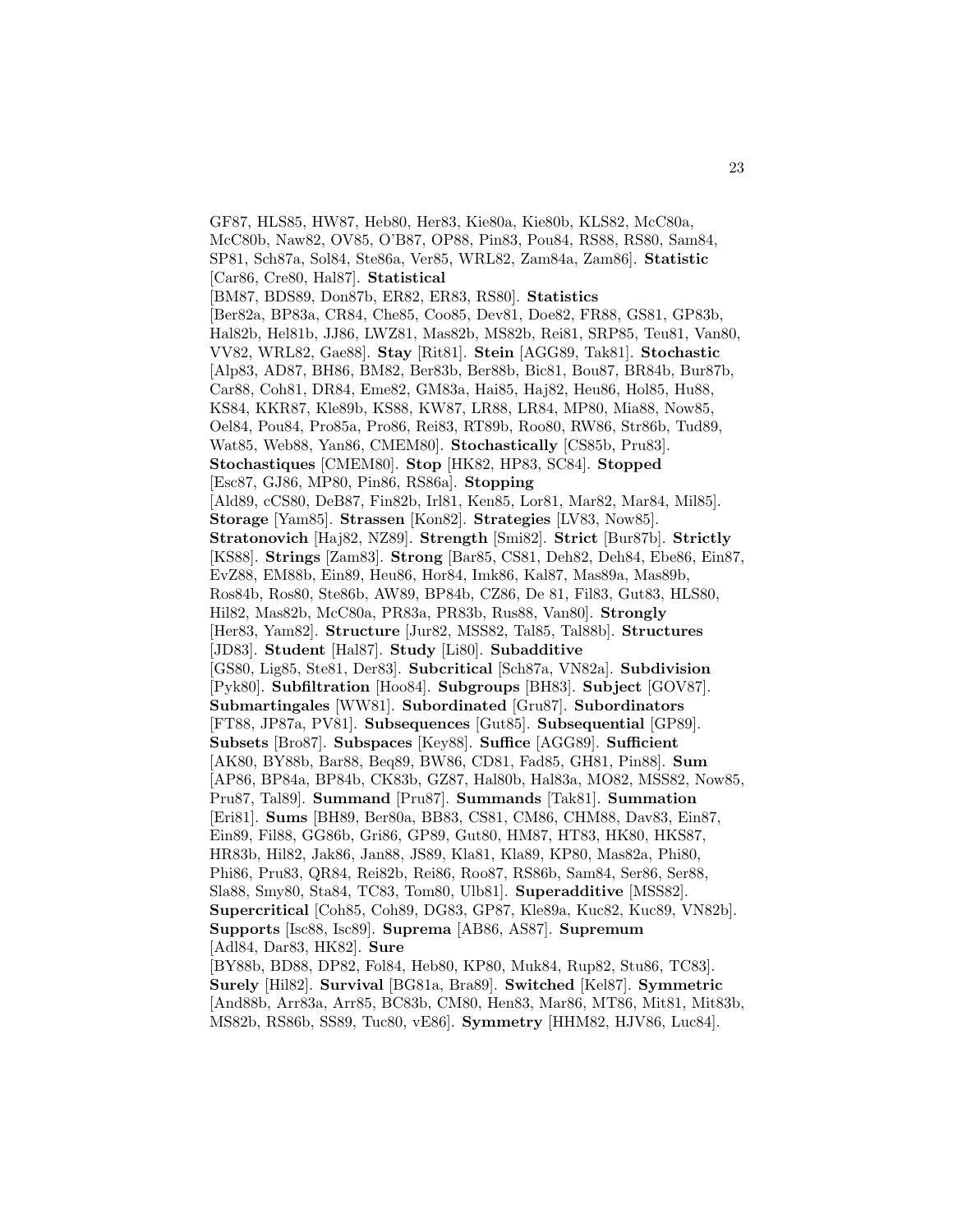**Synchronization** [GOD80]. **Synonymity** [Hoo84]. **System** [Arr83a, Car88, DFG89, Deu88, Smi82]. **Systèmes** [CMEM80]. **Systems** [BP83b, Bou87, BG80, BG89, Bra89, BR84b, Fri87, GOV87, Gor83, Gor84, GG82, Gra86, GL82, KM88, Lee88, Lee89, LR84, Lig83a, Lig83b, Lig89, Spi81, CMEM80].

**Tactics** [Mil85]. **Tagged** [Arr83a, Fer86, Saa87]. **Tail** [AB86, AS87, BH89, BK89, DR85, EG81, HM87, Hol83, JP87a, SS89, Sie88]. **Tails** [EM88a, Roo87]. **Taken** [ESY83]. **Tanaka** [Ros86a]. **Tauberian** [Bin81]. **Taylor** [Hwa87]. **Temps** [Gol84, Str86a]. **Term** [Car83, Eng81, Fin82a]. **Terms** [Ast81, BR89, MS80b]. **Test** [BB83, Gri83b]. **th** [CM80]. **Their** [CN84, LR84, DeB88, Don87b, Pin85a]. **Théorême** [RE83]. **Theorem** [AC88b, ARS87, AA87, AGMZ81, Bai89, Bar87, Bar85, Bec81, Bor85, BK83, Che81a, CC89, Coh81, Csi84, DF80a, Eag81, EMO84, Fit87, Gem80, GM83b, GP83a, HB87, Hal81, Hel81b, Hu88, Hur85, Kas82, Kur80a, LS87a, Lig85, Lyn83, McC87, Oka81, Oka85b, RN80, RS88, Roo87, RT81, Saa87, Sat81, Sch87b, Sen82, Sol84, Tud89, VN82a, Wei85, Woo83, Woo85, Wri80, Yam85, Yu81, Zam86, ZZ84, dlC89, Bro80a, Der83, RE83, AP86, Ale87a, AD87, Bar86, BP84a, Bha85, Bin81, Bir88b, Bol82b, Bol89, Bra88, Che88, Deu88, Eri81, GM83a, Got86, Hae84, HJ88, Hae88, HK81, Hal80a, HH81, Hal82a, Hal83b, Hal84, Hal88a, Han89, Han91, Her83, Her84a, Her84b, KT87, Kot86, Kuc89, Kur81, Kur84, LR86b, LR87, Oss87, Pel87]. **Theorem** [Pol82, RT84, RT89a, Sch86, Swe80, dA83b]. **Theorème** [Der83, Bro80a]. **Theorems** [ADG<sup>+</sup>84, AT87, BB83, Bin81, CS85a, CS87, CD81, CG83, Cox88, Deh84, DDL86, Doe82, EM88b, Eps89, Ete80, Fla82, FT85, Fre85, GZ84, Gor83, Gor84, Got89, GJP84, Hal82b, Hol81b, HK84, Jak86, JJ86, Jan83a, LT89, Mil81, NN87a, NP88, Qui80, Res85, Ser82, Shi83, SW82, Teu81, Tom80, VN82b, Wu82, dHR82, Bol82a, CG84, DDP86, Dut89, Kip86, Sin88]. **Theory** [AL82, Bic81, CGG89, DR85, Doo89, Dyn89, HW82, Jan83b, KK85, Kee82, Kes86, Kes87a, Kes87b, KR81, Kie84, Lal84, LR88, Maz88, Ney82, Ome88, Roo86, Sal87, Sin89, Str86b, Swe85, Wie82, Zha88, Zha89, dlC89]. **There** [Bla80]. **Thin** [BN81]. **Thinness** [Bur87a]. **Thouvenot** [Kie84]. **Three** [CR85, Pro86, Qui80, Sal87, dlC89]. **Three-** [CR85]. **Threshold** [CCN87, SC84]. **Tight** [Dal80, Dal88]. **Tightness** [Ald89, Bou87, JO80, Mit83a]. **Time** [And85, Bar88, BC86, BC83c, CG83, CCFR83, CF86, CCFR89, Ell86, GHR84, Glo81a, Glo81b, GP83a, GF87, Gun80, Gzy80, Hae88, HP86, Hu88, Hug85, Imk86, JP88, JP84, JP87b, Kas88, KKR87, Ken82, Kur80b, LW82, Le 81, McC85, MN86, MNS89, Mit83c, Mou89a, Per81, Pin85d, PT83, Ros85, Ros88, San88, Sch85a, Sha80, Str86a, Tak82, Gol84]. **Time-Changes** [Glo81a]. **Time-Periodic** [Sch85a]. **Times** [Ald89, BS87a, BC83b, Bro83a, CK83a, Cog85, CG85, Cox88, Cox89, Cuz82, CD82, DeB87, Dyn88a, Fin82a, Jac84, Jen85, Kal81b, KS84, Kas82, Key87,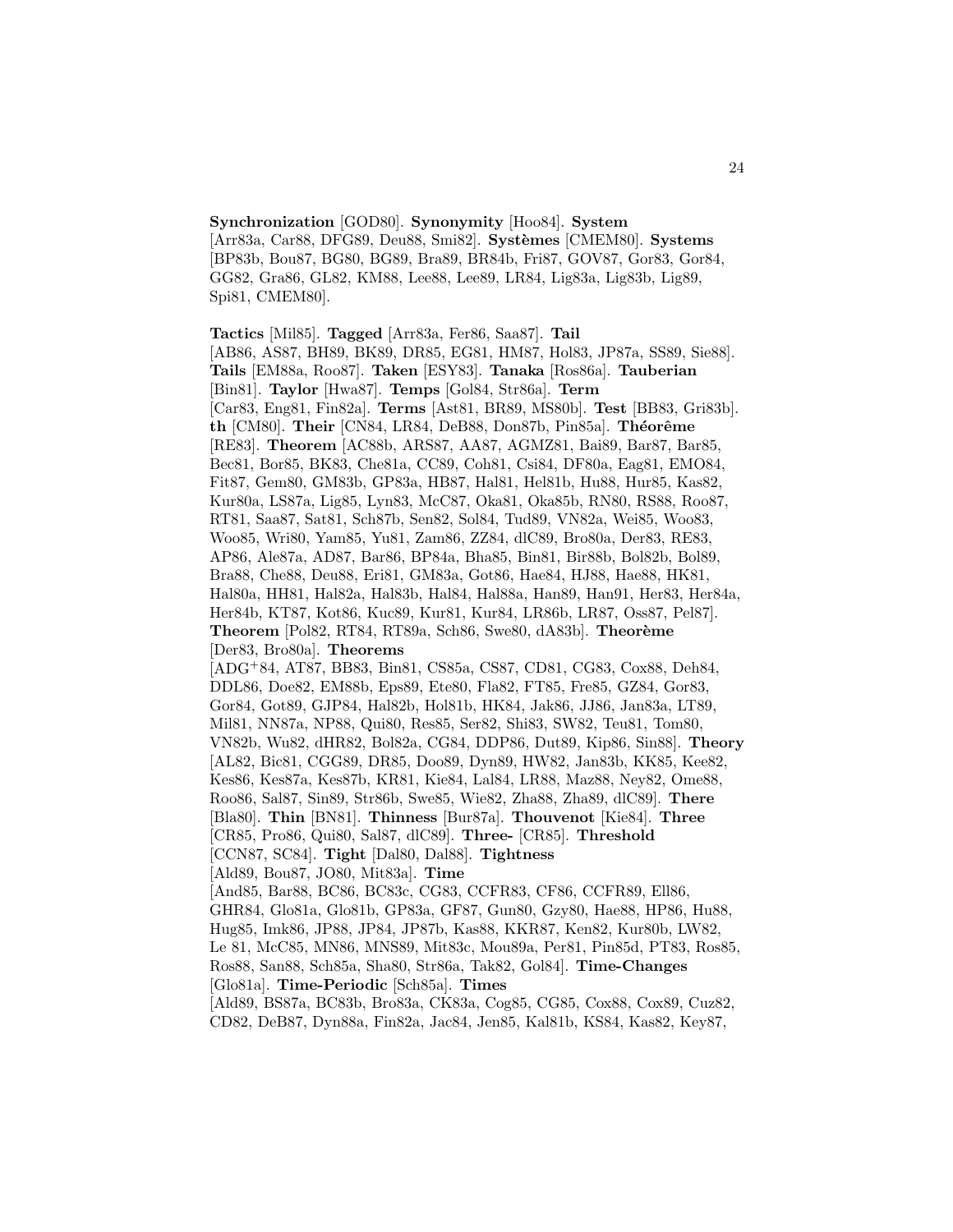Pit89, Pit81b, Ros87, Ros80, Sha88, Bro83b]. **TLC** [LT86]. **Tori** [Yan86]. **Torus** [Cox89]. **Tossing** [Rei82a, SW84]. **Total** [DH81, KQ89, Lee85b]. **Total-Cost** [DH81]. **Traces** [RS82]. **Traffic** [HK84, Zee81]. **Transform** [Che80, HHK83, Jaj87, Ros83]. **Transformation** [Alp85]. **Transformations** [Bec81, HK81, RE83, Sha80]. **Transforms** [BS80a, Bur84, KS87]. **Transience** [Key84, Lyo83, Pin87, Pin88, Pin90]. **Transient** [BM89a, Hen83, Jan85]. **Transition** [MPvW83, Pem88, Wei84]. **Transitive** [Pit83]. **Transitivity** [Irl81]. **Translation** [HHK83]. **Transmission** [Kie80b]. **Transmitted** [KM87]. **Traveling** [LS88, RT89b]. **Travelling** [LS89]. **Treatment** [Swe80]. **Tree** [SW84]. **Trees** [Pem88, Pit85, Ste88, Zac83]. **Triangular** [JJ86, Sam84, dA80, dA82]. **Triangulation** [Ste82]. **Trimmed** [CHM88, GP89, HKS87, Mal88]. **Trivariate** [KS84]. **Triviality** [BH89]. **Tumour** [BG81b]. **Two** [Alp85, AGG89, Asm80, Atk86, Beq89, Bol89, BG84, CW82, CK83b, CG86, Dur82, Dur84, Ell80b, Esc87, Ete80, FI87, GKR88, Gri87, Haj82, Imk86, Jac84, Lig83b, Mar82, Maz88, McC87, Ney86, Nua84, San88, Sch87a, Wei85, Zak81, Bro80a]. **Two-** [Ell80b, GKR88]. **Two-Dimensional** [Bol89]. **Two-Fold** [Alp85]. **Two-Parameter** [CW82, Ete80, Haj82, Imk86, Maz88, McC87, Nua84, San88, Zak81, FI87]. **Two-Sex** [Asm80]. **Two-Sided** [Atk86, Mar82]. **Type** [AL82, Ber88b, Che88, DD87, EMO84, Haj82, Oka85b, RN80, SRP85, VV82, Web88, Res85].

**Uhlenbeck** [Deu89, IM89, Tay89]. **Ulrich** [Sin88]. **Unavoidable** [BN81]. **Unbiased** [SW84]. **Unconditional** [Bur81]. **Uncorrelatedness** [JD83]. **Undominated** [PF86]. **Unified** [Bru84, BS87b]. **Uniform** [Adl78, Adl80, AP86, BP84a, Che81a, CH88, Deh82, Dev81, Dev82, EM88a, EvZ88, EW89, GJ86, Hen83, MV87, Mou89b, Sch89, SW82, Swe85]. **Uniformity** [Cre80]. **Uniformly** [CK83a, Hei84, Sch85b]. **Unimodal** [Uhr84, Yam82]. **Unimodality** [BK82, OR85, Ros80]. **Unique** [Heu86, KO88b]. **Uniqueness** [Ber89a, GKR88, Gan89, SP81]. **Univariate** [Deh84]. **Universal** [BM87, Dud87, KR81]. **Universally** [Now85]. **Unknown** [BK85, Bru84, BS87b]. **Unscaled** [Gor83, Gor84]. **Unusual** [Ale89b]. **Upper** [CW82, Cac82, CR85, HM87, Kon82, Sla88]. **Urn** [cCS80, Dut89, Fla82, HLS80, HLS87, Sen82, Zam84b]. **Used** [MS82a]. **Using** [Bro83c, HP83, McC80b, Tak81].

**Valeurs** [ESY83]. **Value** [Bar81a, Bur84, MO83, Ome88, Pic86, RS86a, Ric82, Roo86, She82a, Swe85, Web88]. **Valued** [De 81, DP82, Ein89, EG87, Fra85, GS80, Isc88, Isc89, IM89, Kar82, KP80, LW89, LM89, Phi80, Phi86, PR83a, PR83b, Tal89, dA80, dA82, dA88]. **Values** [CM86, HM87, Mas82a, O'B87, Ser82, ESY83]. **Vapnik** [Ale87a]. **Varadhan** [Pin85c]. **Variable** [Bro80a, Cac82, Che85]. **Variables** [BH89, BF85, CRW85, CS85a, CS87, CK83b, CG84, DH84, Dav83, DR85, DP82, DDP86, Ein89, FT80a, Fla82, FT85, GS85, GG86b, Gut80, Gut83, HKS87, Hal80b, Hal83a, HR83b, Her84b, HK82, Jak86, Jan83b, Jan88,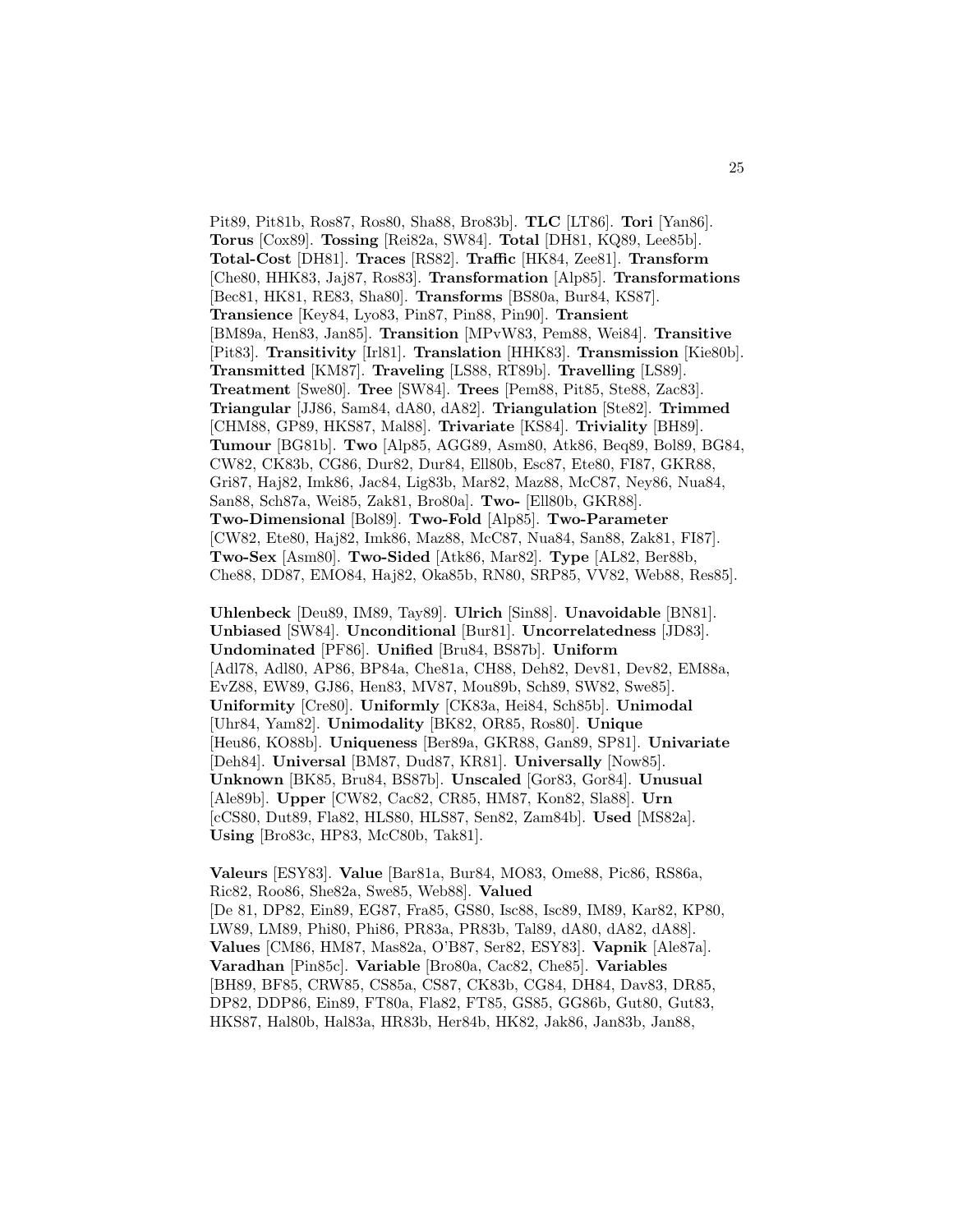JDPP83, Joh85, JS89, Ken85, Kla81, KT87, KP80, LW82, LW89, Mar84, MT86, Mor83, O'B80, Pel82, Pel87, Phi80, Pit82, PR85, Rei82b, Rei86, RS86b, Rus88, SC84, Ser82, Ser86, Ser88, Sil83, Sta84, Tal89, Tom80, Ulb81, Woo83, Phi86]. **Variance** [AP86, BK89, Bra88, Cac82, GG86b, GH81, Jen85]. **Variates** [Kla89]. **Variation** [Ber89b, FI87, KQ89, Nua84, San88, Tom86]. **Variational** [Pin88]. **Variations** [Avr88]. **Varying** [CM86, DR85, HM87, JN85, Zha89]. **Vector** [BZ81, DP82, GS80, dA80, dA88]. **Vector-Valued** [DP82, dA88]. **Vectors** [De 81, Ein87, Ell84, Gri86, HK80, RS86b, Sam84, Sla88, dA82, vZ82]. **Venttsel** [Nis81]. **Version** [Dro82, Kon82, Mas89a]. **Via** [BM89a, Bla81, JD83, LWZ81, Mas89b, RY89, Ros83]. **Viewpoint** [BM89b]. **Viot** [DH82]. **Vitali** [MS80b]. **Voisinage** [Gol84]. **Volterra** [Pro85b, Tud89]. **Volume** [Ano80a, Ano80b, Ano80c, Ano80d, Ano80e, Ano80f, Ano80g, Ano80h, Ano80i, Ano80j, Ano80k, Ano80l, Ano80m, Ano81a, Ano81b, Ano81c, Ano81d, Ano81e, Ano81f, Ano81g, Ano81h, Ano81i, Ano81j, Ano81k, Ano81l, Ano81m, Ano82a, Ano82b, Ano82c, Ano82d, Ano82e, Ano82f, Ano82g, Ano82h, Ano82i, Ano83a, Ano83b, Ano83c, Ano83d, Ano83e, Ano83f, Ano83g, Ano83h, Ano83i, Ano84a, Ano84b, Ano84c, Ano84d, Ano84e, Ano84f, Ano84g, Ano84h, Ano84i, Ano85a, Ano85b, Ano85c, Ano85d, Ano85e, Ano85f, Ano85g, Ano85h, Ano85i, Ano86a, Ano86b, Ano86c, Ano86d, Ano86e, Ano86f, Ano86g, Ano86h, Ano86k, Ano87a, Ano87b, Ano87c, Ano87d, Ano87e, Ano87f, Ano87g, Ano87h, Ano87i, Ano88a, Ano88b, Ano88c, Ano88d, Ano88e]. **Volume** [Ano88f, Ano88g, Ano88h, Ano88i, Ano89a, Ano89b, Ano89c, Ano89d, Ano89e, Ano89f, Ano89g, Ano89h, Ano89l]. **Volumes** [MP87]. **Voter** [CG83, CG86, Cox88, Cox89, PS83].

#### **Wald** [Kla88]. **Walk**

[Ald83, Ber83a, Dal80, Ete80, GP83a, Gri83b, Gri83c, Hol88, JP84, JP87b, Kal81a, Key84, Kin80, Kla83, Law89, Ney83, Pem88, Sla89, Zha86]. **Walks** [And88c, Arr81, Arr83b, Bar81b, Bél89, BR84a, Bol89, Cer86, Chi85, CDG87, Cox89, Dyn88b, Fre81, Gri82, GJ86, JP87a, Jan83a, KV83, Pru81b, Rit81, RS82]. **Wandering** [DH82]. **Wasserstein** [CM89]. **Watson** [Kle89a, Kus85, VN82a, VN82b]. **Wave** [CN88, Yan88]. **Waves** [LS88, LS89]. **Weak** [Avr88, BP85, Blu83, FR89, GG86b, Hal82c, Hel81a, Hwa80, Mar81, Mas84, McC80b, Phi80, vE86, Phi86]. **Weakly** [Ari88, DP82, Fal84, Her84b, Oel84, Tak81]. **Wedge** [Wil85]. **Weighted** [CCHM86b, CH88, DH84, EM88a, EvZ88, EM88b, GKZ81, MZ84, Mas81, Mas84, Rei82b, Rei86, Roo87, Sta84, Ste88, TC83, Ulb81]. **Weiner** [Mia88]. **Wellner** [Gae88]. **Which** [BC83a, BL88, Bur81, Hal83b, Hil82, Str86b, BS87a, BL97, FK86]. **White** [DM84, KK85]. **Wiener** [Bec81, Bro86, CCFR83, CF86, CCFR89, Don87a, GFZ86, HR83a, HR83b, HR89, Le 86, Le 88, Rev82, Ric82, She82a, Tak82, UZ89, Wat87, Zak85]. **Wigner** [BY88b]. **Williams** [BG81b]. **Winding** [Dur82]. **Windings** [B´el89].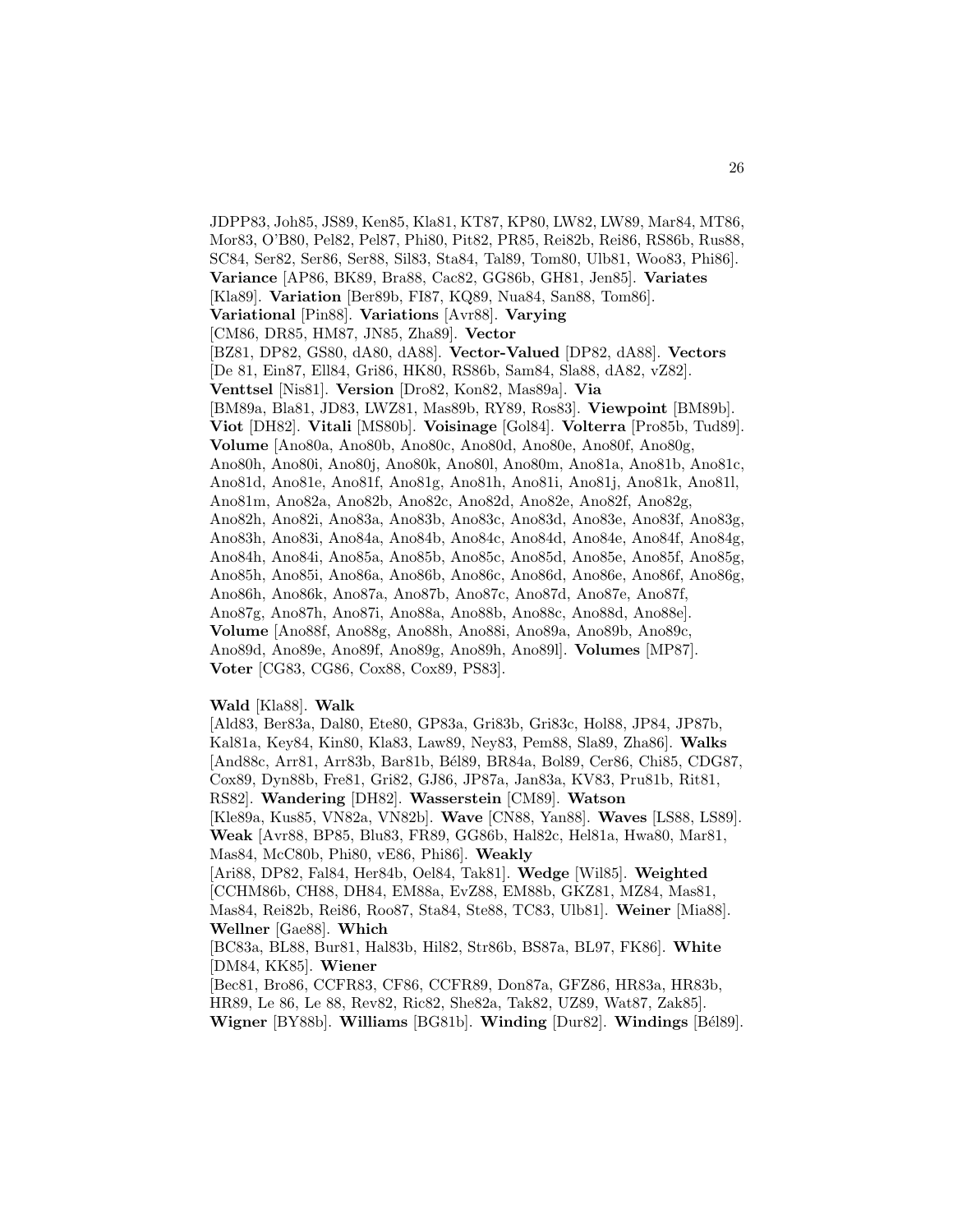**Wintner** [dA83a]. **Wishart** [Sil85]. **Without** [KT87, Ney82, Ros86b, Tom80]. **Wolfowitz** [Rup82]. **Woodroofe** [Yu81]. **Words** [KO88a]. **Work** [Doo89, Sin89].

**XYZ** [She82b].

**Ylvisaker** [McC80a].

**Zero** [And82, AK84, And88c, GOD80, Kla89, Now85, Way80]. **Zero-Range** [AK84, Way80]. **Zero-Sum** [Now85]. **Zeros** [BH80, Cuz78, Cuz87, New87].  $\text{Zinn}$  [ADG<sup>+</sup>84].

# **References**

## **Anderson:1987:RTI**

[AA87] Kevin K. Anderson and Krishna B. Athreya. A renewal theorem in the infinite mean case. Annals of Probability,  $15(1)$ :388-393, January 1987. CODEN APBYAE. ISSN 0091-1798 (print), 2168- 894X (electronic). URL http://projecteuclid.org/euclid. aop/1176992277.

## **Aaronson:1986:RE**

[Aar86] Jon Aaronson. Random f-expansions. Annals of Probability, 14 (3):1037–1057, July 1986. CODEN APBYAE. ISSN 0091-1798 (print), 2168-894X (electronic). URL http://projecteuclid. org/euclid.aop/1176992457.

## **Adler:1986:TBS**

[AB86] Robert J. Adler and Lawrence D. Brown. Tail behaviour for suprema of empirical processes. Annals of Probability, 14(1):1–30, January 1986. CODEN APBYAE. ISSN 0091-1798 (print), 2168- 894X (electronic). URL http://projecteuclid.org/euclid. aop/1176992616.

## **Algoet:1988:AOA**

[AC88a] Paul H. Algoet and Thomas M. Cover. Asymptotic optimality and asymptotic equipartition properties of log-optimum investment. Annals of Probability, 16(2):876–898, April 1988. CODEN APBYAE. ISSN 0091-1798 (print), 2168-894X (electronic). URL http://projecteuclid.org/euclid.aop/1176991793.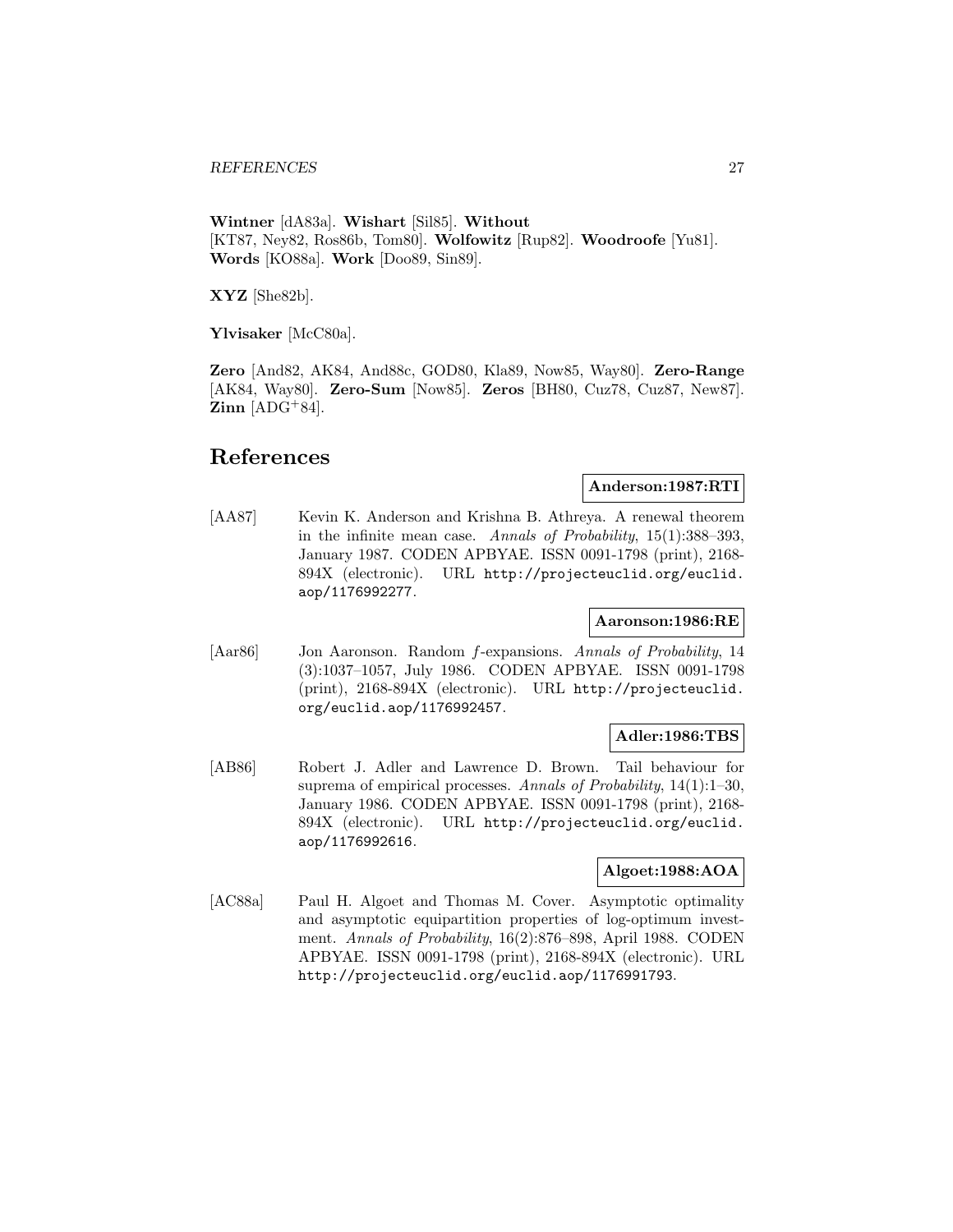## **Algoet:1988:SPS**

[AC88b] Paul H. Algoet and Thomas M. Cover. A sandwich proof of the Shannon–McMillan–Breiman theorem. Annals of Probability, 16 (2):899–909, April 1988. CODEN APBYAE. ISSN 0091-1798 (print), 2168-894X (electronic). URL http://projecteuclid. org/euclid.aop/1176991794.

## **Andersen:1987:CLT**

[AD87] N. T. Andersen and V. Dobric. The Central Limit Theorem for stochastic processes. Annals of Probability, 15(1):164–177, January 1987. CODEN APBYAE. ISSN 0091-1798 (print), 2168- 894X (electronic). URL http://projecteuclid.org/euclid. aop/1176992262.

# **Alexander:1984:SLT**

[ADG<sup>+</sup>84] Kenneth S. Alexander, R. M. Dudley, Peter Gaenssler, Walter Philipp, David Pollard, Ronald Pyke, and Winfried Stute. Some limit theorems for empirical processes: Discussion of the paper of Professors Gine and Zinn. Annals of Probability, 12(4):990–998, November 1984. CODEN APBYAE. ISSN 0091-1798 (print), 2168- 894X (electronic). URL http://projecteuclid.org/euclid. aop/1176993139.

## **Adler:1978:UDL**

[Adl78] Robert J. Adler. The uniform dimension of the level sets of a Brownian sheet. Annals of Probability, 6(3):509–515, June 1978. CO-DEN APBYAE. ISSN 0091-1798 (print), 2168-894X (electronic). URL http://projecteuclid.org/euclid.aop/1176995535. See correction [Adl80].

## **Adler:1980:CNC**

[Adl80] Robert J. Adler. Correction notes: Correction to "The Uniform Dimension of the Level Sets of a Brownian Sheet". Annals of Probability, 8(5):1001–1002, October 1980. CODEN APBYAE. ISSN 0091-1798 (print), 2168-894X (electronic). URL http:// projecteuclid.org/euclid.aop/1176994630. See [Adl78].

## **Adler:1984:SPG**

[Adl84] Robert J. Adler. The supremum of a particular Gaussian field. Annals of Probability, 12(2):436–444, May 1984. CODEN APBYAE. ISSN 0091-1798 (print), 2168-894X (electronic). URL http:// projecteuclid.org/euclid.aop/1176993299.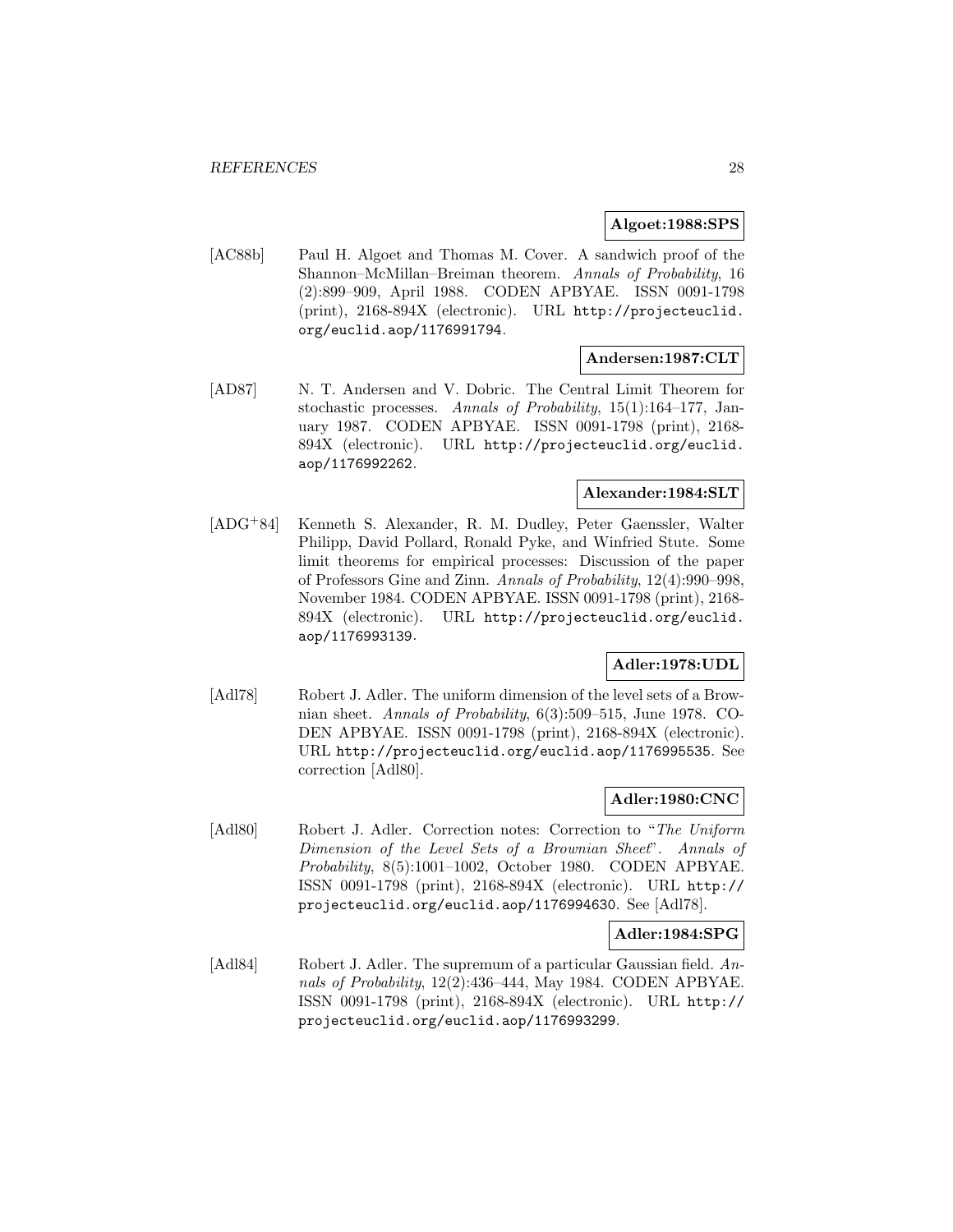#### **Adler:1984:CRM**

[AF84] Robert J. Adler and Paul D. Feigin. On the cadlaguity of random measures. Annals of Probability, 12(2):615–630, May 1984. CO-DEN APBYAE. ISSN 0091-1798 (print), 2168-894X (electronic). URL http://projecteuclid.org/euclid.aop/1176993309.

#### **Arratia:1989:TMS**

[AGG89] R. Arratia, L. Goldstein, and L. Gordon. Two moments suffice for Poisson approximations: The Chen–Stein method. Annals of Probability, 17(1):9–25, January 1989. CODEN APBYAE. ISSN 0091-1798 (print), 2168-894X (electronic). URL http:// projecteuclid.org/euclid.aop/1176991491.

#### **Aaronson:1989:ACC**

[AGKdV89] Jon Aaronson, David Gilat, Michael Keane, and Vincent de Valk. An algebraic construction of a class of one-dependent processes. Annals of Probability, 17(1):128–143, January 1989. CODEN AP-BYAE. ISSN 0091-1798 (print), 2168-894X (electronic). URL http://projecteuclid.org/euclid.aop/1176991499.

## **Araujo:1981:ALT**

[AGMZ81] Aloisio Araujo, Evarist Gine, V. Mandrekar, and Joel Zinn. On the accompanying laws theorem in Banach spaces. Annals of Probability, 9(2):202–210, April 1981. CODEN APBYAE. ISSN 0091-1798 (print), 2168-894X (electronic). URL http://projecteuclid. org/euclid.aop/1176994462.

## **Artstein:1985:CLL**

[AH85] Zvi Artstein and Jennie C. Hansen. Convexification in limit laws of random sets in Banach spaces. Annals of Probability, 13(1): 307–309, February 1985. CODEN APBYAE. ISSN 0091-1798 (print), 2168-894X (electronic). URL http://projecteuclid. org/euclid.aop/1176993083.

#### **Asmussen:1980:NSC**

[AK80] Soren Asmussen and Thomas G. Kurtz. Necessary and sufficient conditions for complete convergence in the law of large numbers. Annals of Probability, 8(1):176–182, February 1980. CODEN AP-BYAE. ISSN 0091-1798 (print), 2168-894X (electronic). URL http://projecteuclid.org/euclid.aop/1176994835.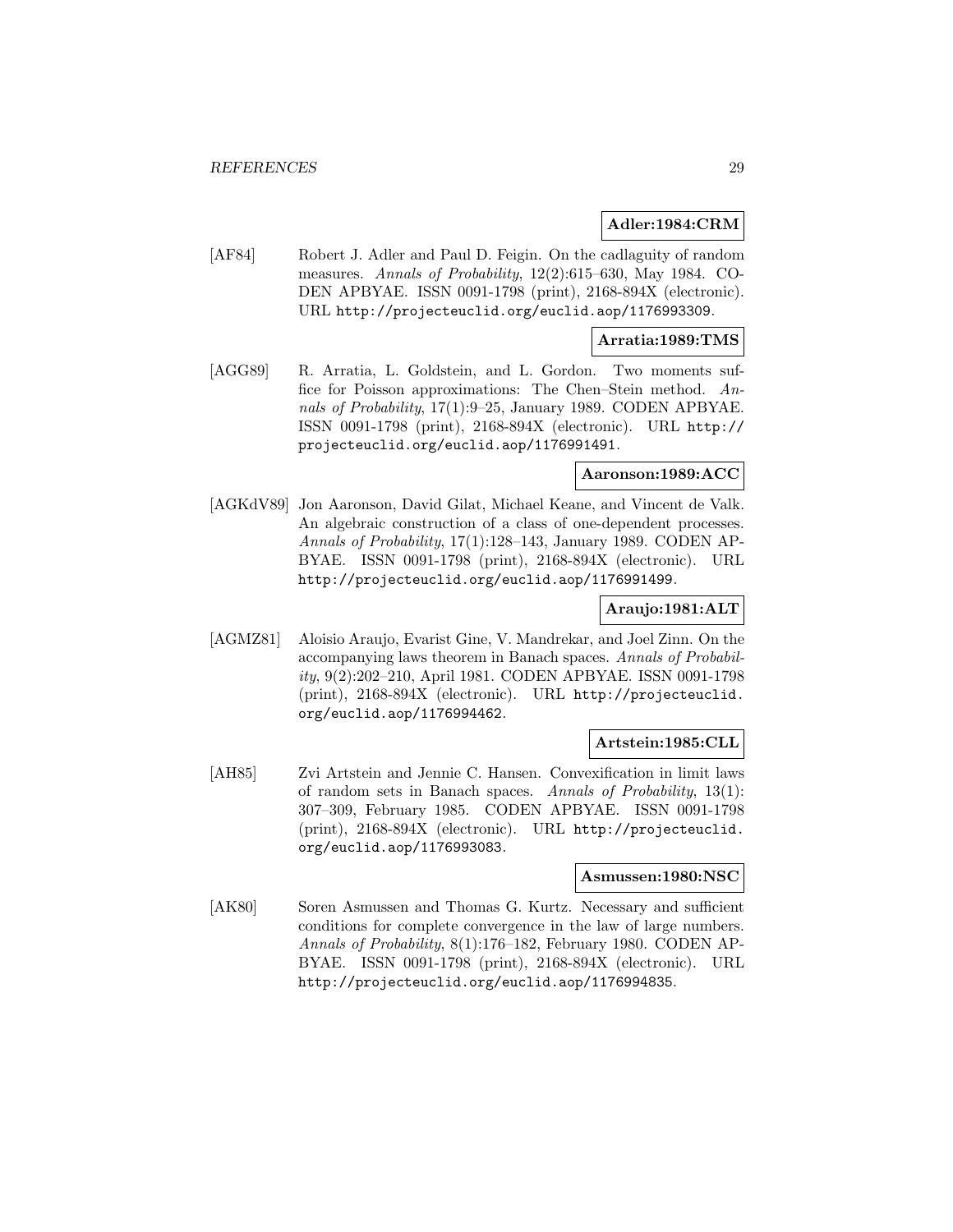## **Andjel:1984:DHE**

[AK84] Enrique D. Andjel and Claude Kipnis. Derivation of the hydrodynamical equation for the zero-range interaction process. Annals of Probability, 12(2):325–334, May 1984. CODEN APBYAE. ISSN 0091-1798 (print), 2168-894X (electronic). URL http:// projecteuclid.org/euclid.aop/1176993293.

# **Assaf:1982:CPT**

[AL82] David Assaf and Benny Levikson. Closure of phase type distributions under operations arising in reliability theory. Annals of Probability, 10(1):265–269, February 1982. CODEN APBYAE. ISSN 0091-1798 (print), 2168-894X (electronic). URL http:// projecteuclid.org/euclid.aop/1176993932.

## **Aldous:1983:MAR**

[Ald83] David Aldous. Minimization algorithms and random walk on the d-cube. Annals of Probability, 11(2):403–413, May 1983. CODEN APBYAE. ISSN 0091-1798 (print), 2168-894X (electronic). URL http://projecteuclid.org/euclid.aop/1176993605.

## **Aldous:1989:STT**

[Ald89] David Aldous. Stopping times and tightness. II. Annals of Probability, 17(2):586–595, April 1989. CODEN APBYAE. ISSN 0091-1798 (print), 2168-894X (electronic). URL http://projecteuclid. org/euclid.aop/1176991417.

## **Alexander:1984:PIE**

[Ale84] Kenneth S. Alexander. Probability inequalities for empirical processes and a law of the iterated logarithm. Annals of Probability, 12(4):1041–1067, November 1984. CODEN APBYAE. ISSN 0091-1798 (print), 2168-894X (electronic). URL http:/ /projecteuclid.org/euclid.aop/1176993141. See correction [Ale87b].

## **Alexander:1986:SMS**

[Ale86] Kenneth S. Alexander. Sample moduli for set-indexed Gaussian processes. Annals of Probability, 14(2):598–611, April 1986. CO-DEN APBYAE. ISSN 0091-1798 (print), 2168-894X (electronic). URL http://projecteuclid.org/euclid.aop/1176992533.

## **Alexander:1987:CLT**

[Ale87a] Kenneth S. Alexander. The Central Limit Theorem for empirical processes on Vapnik–Cervonenkis classes. Annals of Probability,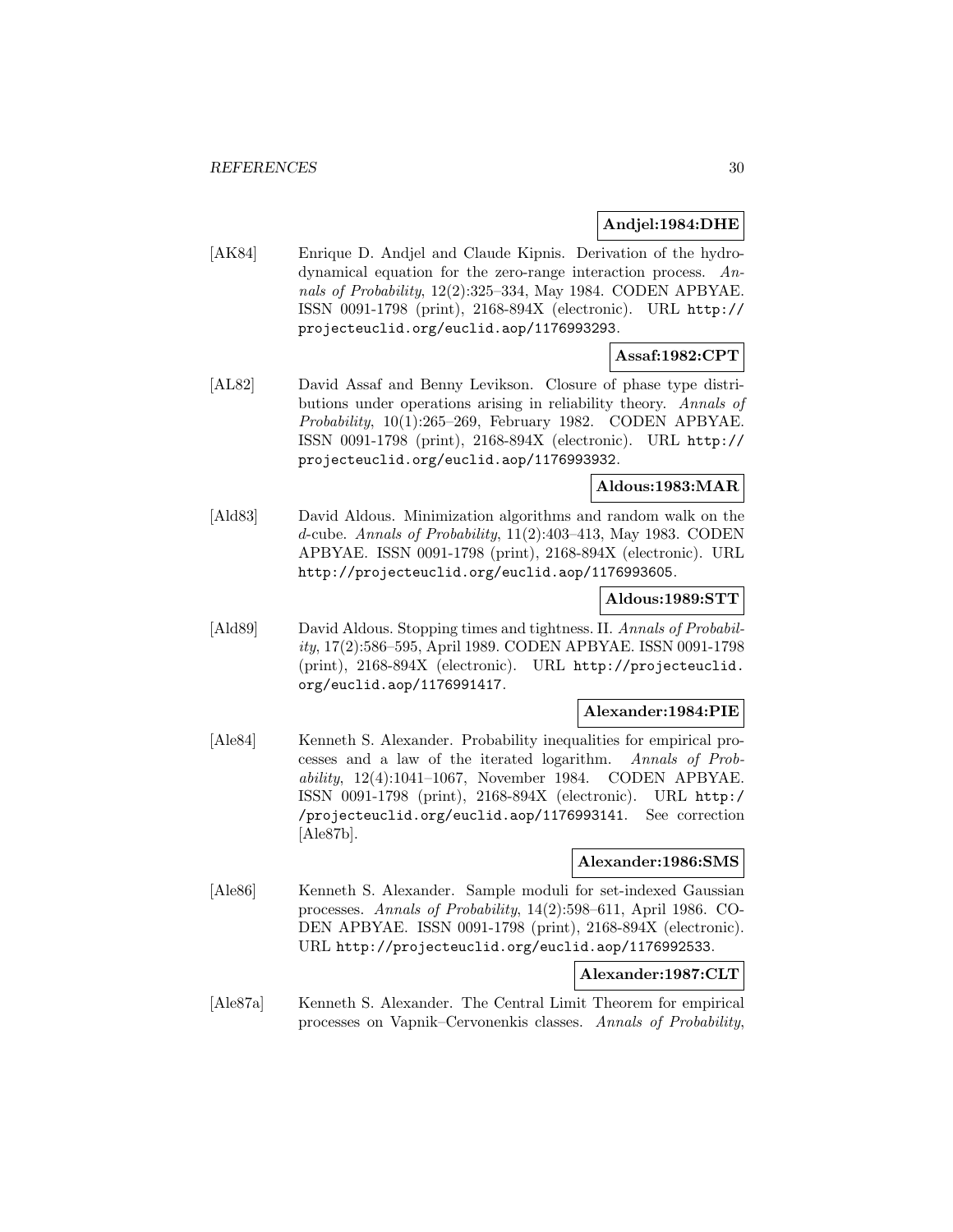15(1):178–203, January 1987. CODEN APBYAE. ISSN 0091-1798 (print), 2168-894X (electronic). URL http://projecteuclid. org/euclid.aop/1176992263.

## **Alexander:1987:CPI**

[Ale87b] Kenneth S. Alexander. Correction: Probability inequalities for empirical processes and a law of the iterated logarithm. Annals of Probability, 15(1):428–430, January 1987. CODEN APBYAE. ISSN 0091-1798 (print), 2168-894X (electronic). URL http:// projecteuclid.org/euclid.aop/1176992281. See [Ale84].

## **Alexander:1989:CCS**

[Ale89a] Kenneth S. Alexander. Characterization of the cluster set of the LIL sequence in Banach space. Annals of Probability, 17(2):737– 759, April 1989. CODEN APBYAE. ISSN 0091-1798 (print), 2168- 894X (electronic). URL http://projecteuclid.org/euclid. aop/1176991424.

## **Alexander:1989:UCS**

[Ale89b] Kenneth S. Alexander. Unusual cluster sets for the LIL sequence in Banach space. Annals of Probability, 17(3):1170–1185, July 1989. CODEN APBYAE. ISSN 0091-1798 (print), 2168- 894X (electronic). URL http://projecteuclid.org/euclid. aop/1176991263.

## **Alpern:1983:RRS**

[Alp83] Steve Alpern. Rotational representations of stochastic matrices. Annals of Probability, 11(3):789–794, August 1983. CODEN AP-BYAE. ISSN 0091-1798 (print), 2168-894X (electronic). URL http://projecteuclid.org/euclid.aop/1176993523.

#### **Alpern:1985:CGM**

[Alp85] Steven Alpern. Conjecture: In general a mixing transformation is not two-fold mixing. Annals of Probability, 13(1):310–313, February 1985. CODEN APBYAE. ISSN 0091-1798 (print), 2168- 894X (electronic). URL http://projecteuclid.org/euclid. aop/1176993084.

## **Andjel:1982:IMZ**

[And82] Enrique Daniel Andjel. Invariant measures for the zero range process. Annals of Probability, 10(3):525–547, August 1982. CODEN APBYAE. ISSN 0091-1798 (print), 2168-894X (electronic). URL http://projecteuclid.org/euclid.aop/1176993765.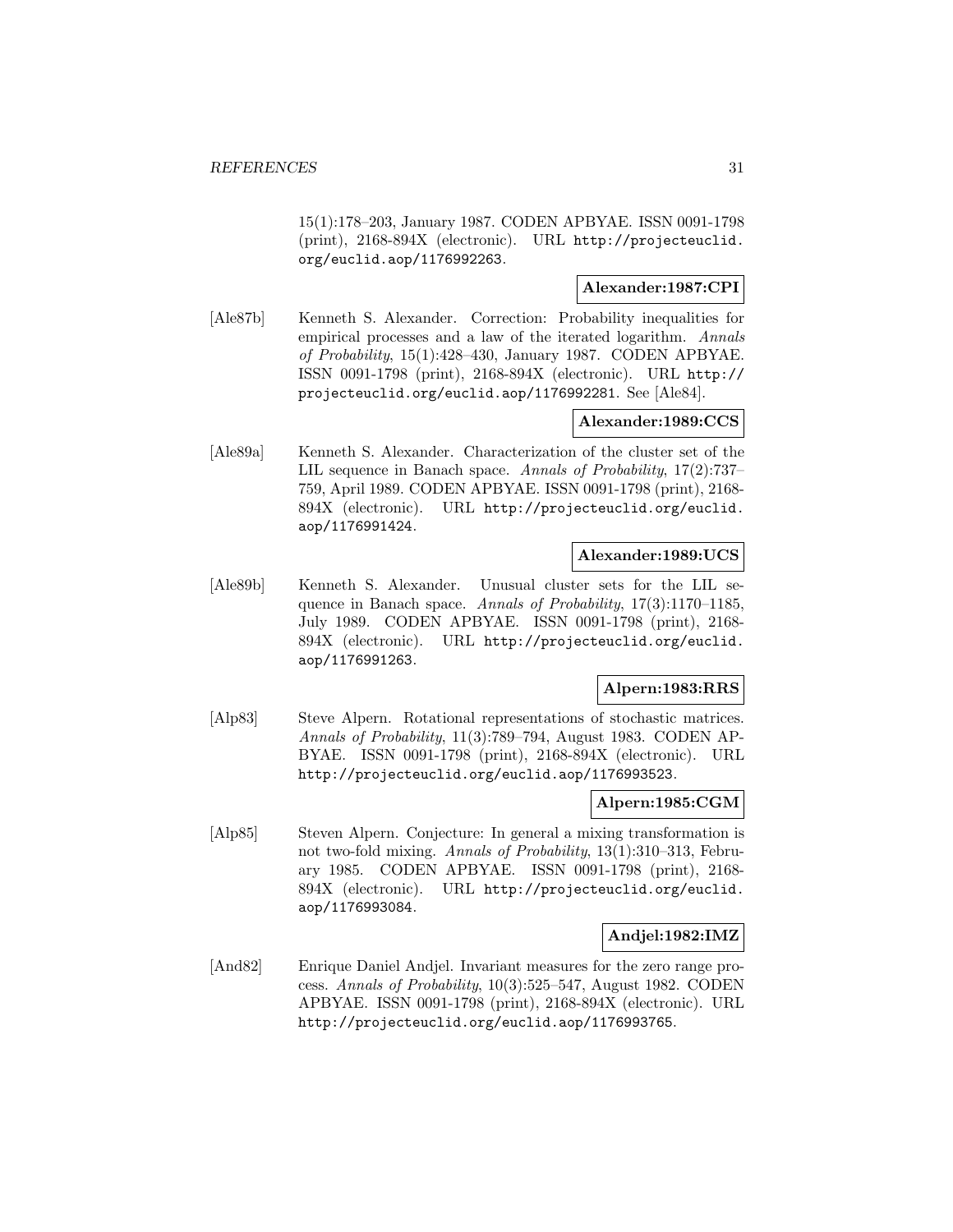## **Andjel:1985:IML**

[And85] Enrique D. Andjel. Invariant measures and long time behaviour of the smoothing process. Annals of Probability, 13(1):62–71, February 1985. CODEN APBYAE. ISSN 0091-1798 (print), 2168- 894X (electronic). URL http://projecteuclid.org/euclid. aop/1176993066.

## **Andjel:1988:CPH**

[And88a] Enrique D. Andjel. The contact process in high dimensions. Annals of Probability, 16(3):1174–1183, July 1988. CODEN APBYAE. ISSN 0091-1798 (print), 2168-894X (electronic). URL http:// projecteuclid.org/euclid.aop/1176991683.

## **Andjel:1988:CIS**

[And88b] Enrique D. Andjel. A correlation inequality for the symmetric exclusion process. Annals of Probability, 16(2):717–721, April 1988. CODEN APBYAE. ISSN 0091-1798 (print), 2168- 894X (electronic). URL http://projecteuclid.org/euclid. aop/1176991782.

## **Andjel:1988:ZOL**

[And88c] Enrique D. Andjel. A zero or one law for one dimensional random walks in random environments. Annals of Probability, 16 (2):722–729, April 1988. CODEN APBYAE. ISSN 0091-1798 (print), 2168-894X (electronic). URL http://projecteuclid. org/euclid.aop/1176991783.

## **Anonymous:1980:MBPa**

[Ano80a] Anonymous. Miscellaneous back pages, Ann. Probab., Volume 8, Number 1 (1980). Annals of Probability, 8(1):??, February 1980. CODEN APBYAE. ISSN 0091-1798 (print), 2168- 894X (electronic). URL http://projecteuclid.org/euclid. aop/1176994836.

## **Anonymous:1980:MBPb**

[Ano80b] Anonymous. Miscellaneous back pages, Ann. Probab., Volume 8, Number 2 (1980). Annals of Probability, 8(2):??, April 1980. CO-DEN APBYAE. ISSN 0091-1798 (print), 2168-894X (electronic). URL http://projecteuclid.org/euclid.aop/1176994790.

## **Anonymous:1980:MBPc**

[Ano80c] Anonymous. Miscellaneous back pages, Ann. Probab., Volume 8, Number 3 (1980). Annals of Probability, 8(3):??, June 1980. CO-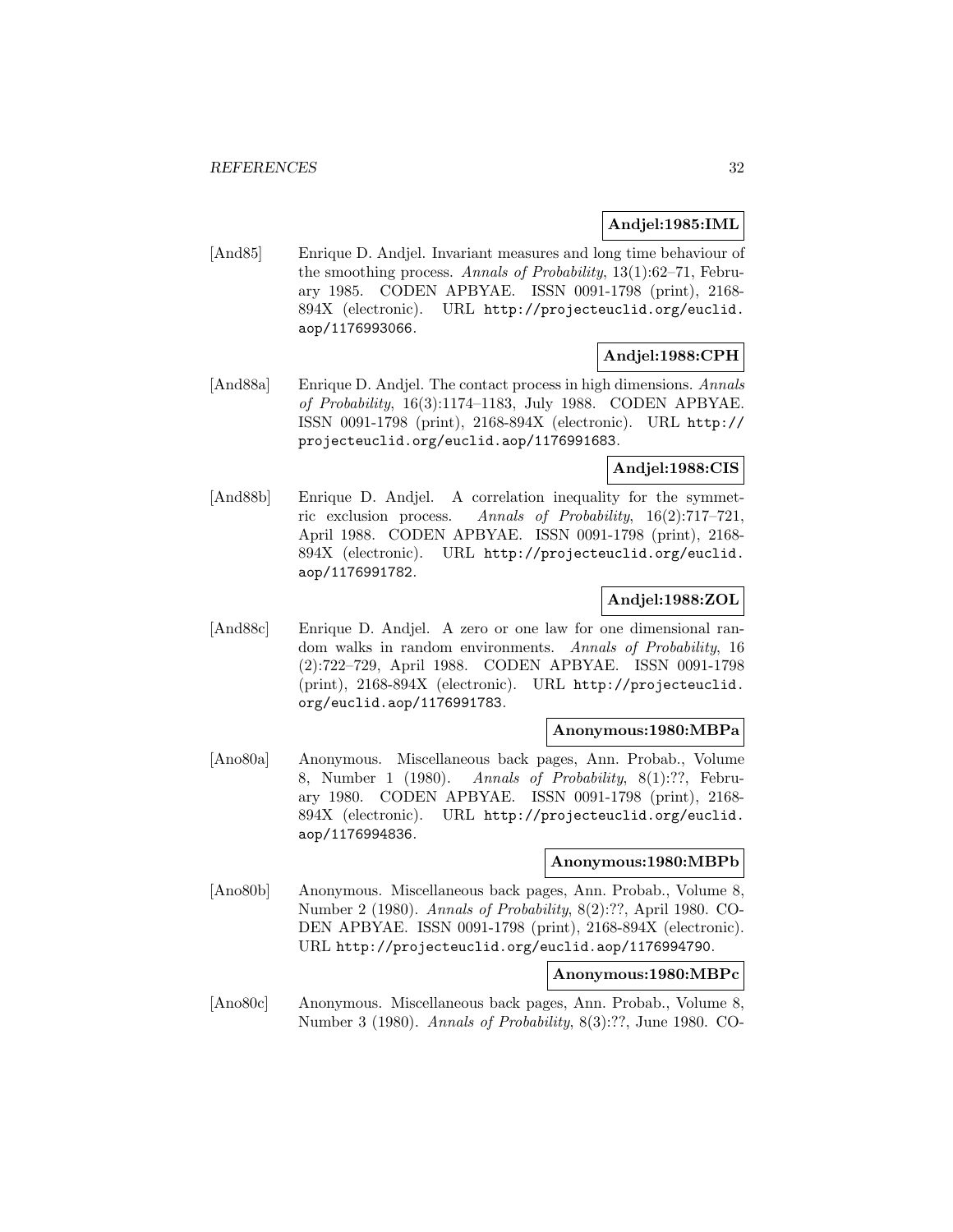DEN APBYAE. ISSN 0091-1798 (print), 2168-894X (electronic). URL http://projecteuclid.org/euclid.aop/1176994736.

#### **Anonymous:1980:MBPd**

[Ano80d] Anonymous. Miscellaneous back pages, Ann. Probab., Volume 8, Number 4 (1980). Annals of Probability, 8(4):??, August 1980. CO-DEN APBYAE. ISSN 0091-1798 (print), 2168-894X (electronic). URL http://projecteuclid.org/euclid.aop/1176994673.

#### **Anonymous:1980:MBPe**

[Ano80e] Anonymous. Miscellaneous back pages, Ann. Probab., Volume 8, Number 5 (1980). Annals of Probability, 8(5):??, October 1980. CODEN APBYAE. ISSN 0091-1798 (print), 2168- 894X (electronic). URL http://projecteuclid.org/euclid. aop/1176994631.

#### **Anonymous:1980:MBPf**

[Ano80f] Anonymous. Miscellaneous back pages, Ann. Probab., Volume 8, Number 6 (1980). Annals of Probability, 8(6):??, December 1980. CODEN APBYAE. ISSN 0091-1798 (print), 2168- 894X (electronic). URL http://projecteuclid.org/euclid. aop/1176994585.

## **Anonymous:1980:MFPa**

[Ano80g] Anonymous. Miscellaneous front pages, Ann. Probab., Volume 8, Number 1 (1980). Annals of Probability, 8(1):??, February 1980. CODEN APBYAE. ISSN 0091-1798 (print), 2168- 894X (electronic). URL http://projecteuclid.org/euclid. aop/1176994823.

#### **Anonymous:1980:MFPb**

[Ano80h] Anonymous. Miscellaneous front pages, Ann. Probab., Volume 8, Number 2 (1980). Annals of Probability, 8(2):??, April 1980. CO-DEN APBYAE. ISSN 0091-1798 (print), 2168-894X (electronic). URL http://projecteuclid.org/euclid.aop/1176994770.

#### **Anonymous:1980:MFPc**

[Ano80i] Anonymous. Miscellaneous front pages, Ann. Probab., Volume 8, Number 3 (1980). Annals of Probability, 8(3):??, June 1980. CO-DEN APBYAE. ISSN 0091-1798 (print), 2168-894X (electronic). URL http://projecteuclid.org/euclid.aop/1176994715.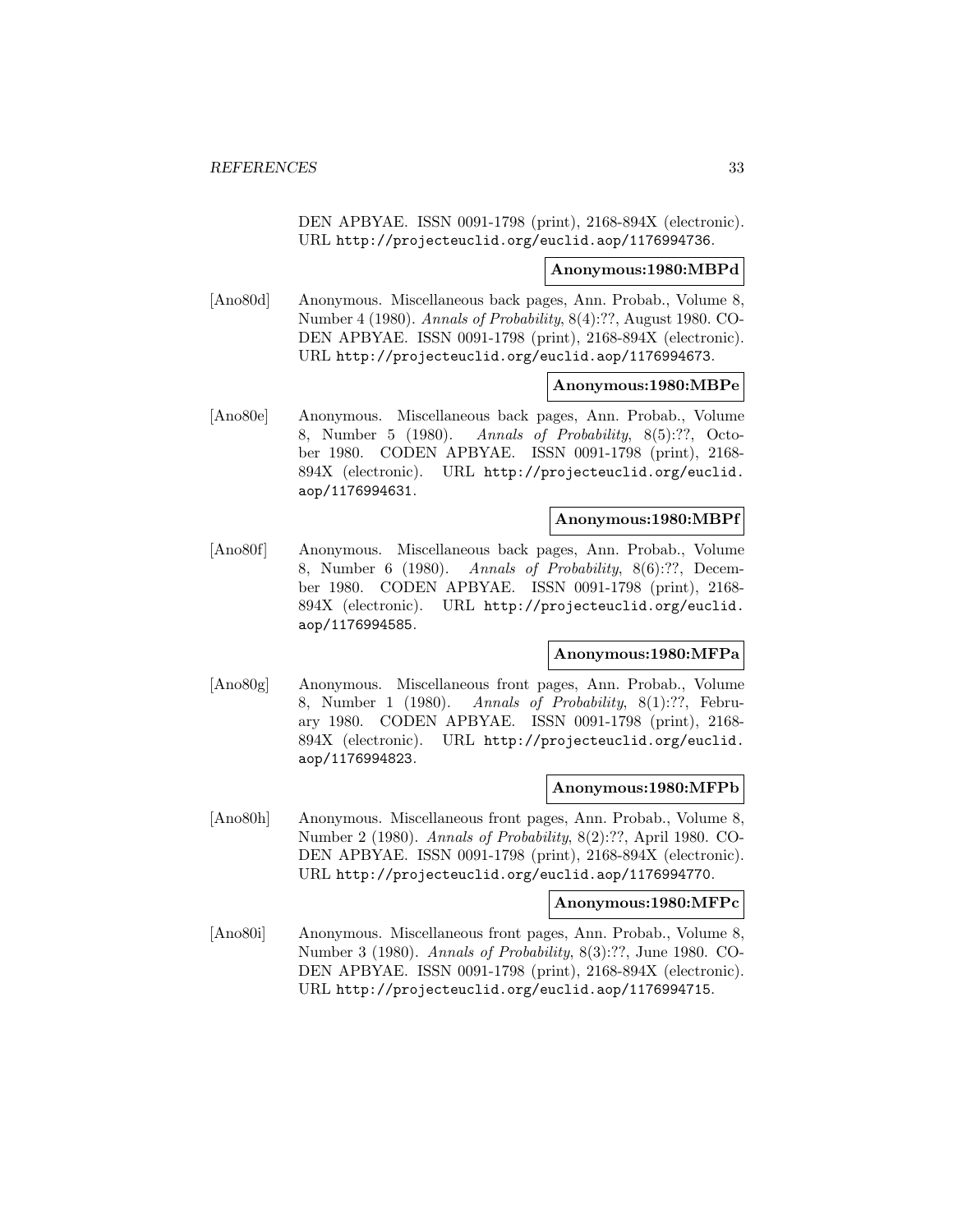#### **Anonymous:1980:MFPd**

[Ano80j] Anonymous. Miscellaneous front pages, Ann. Probab., Volume 8, Number 4 (1980). Annals of Probability, 8(4):??, August 1980. CO-DEN APBYAE. ISSN 0091-1798 (print), 2168-894X (electronic). URL http://projecteuclid.org/euclid.aop/1176994657.

#### **Anonymous:1980:MFPe**

[Ano80k] Anonymous. Miscellaneous front pages, Ann. Probab., Volume 8, Number 5 (1980). Annals of Probability, 8(5):??, October 1980. CODEN APBYAE. ISSN 0091-1798 (print), 2168- 894X (electronic). URL http://projecteuclid.org/euclid. aop/1176994617.

#### **Anonymous:1980:MFPf**

[Ano80l] Anonymous. Miscellaneous front pages, Ann. Probab., Volume 8, Number 6 (1980). Annals of Probability, 8(6):??, December 1980. CODEN APBYAE. ISSN 0091-1798 (print), 2168- 894X (electronic). URL http://projecteuclid.org/euclid. aop/1176994564.

## **Anonymous:1980:VI**

[Ano80m] Anonymous. Volume information. Annals of Probability, 8(6):??, December 1980. CODEN APBYAE. ISSN 0091-1798 (print), 2168- 894X (electronic). URL http://projecteuclid.org/euclid. aop/1176994563.

## **Anonymous:1981:MBPa**

[Ano81a] Anonymous. Miscellaneous back pages, Ann. Probab., Volume 9, Number 1 (1981). Annals of Probability, 9(1):??, February 1981. CODEN APBYAE. ISSN 0091-1798 (print), 2168- 894X (electronic). URL http://projecteuclid.org/euclid. aop/1176994520.

#### **Anonymous:1981:MBPb**

[Ano81b] Anonymous. Miscellaneous back pages, Ann. Probab., Volume 9, Number 2 (1981). Annals of Probability, 9(2):??, April 1981. CO-DEN APBYAE. ISSN 0091-1798 (print), 2168-894X (electronic). URL http://projecteuclid.org/euclid.aop/1176994480.

## **Anonymous:1981:MBPc**

[Ano81c] Anonymous. Miscellaneous back pages, Ann. Probab., Volume 9, Number 3 (1981). Annals of Probability, 9(3):??, June 1981. CO-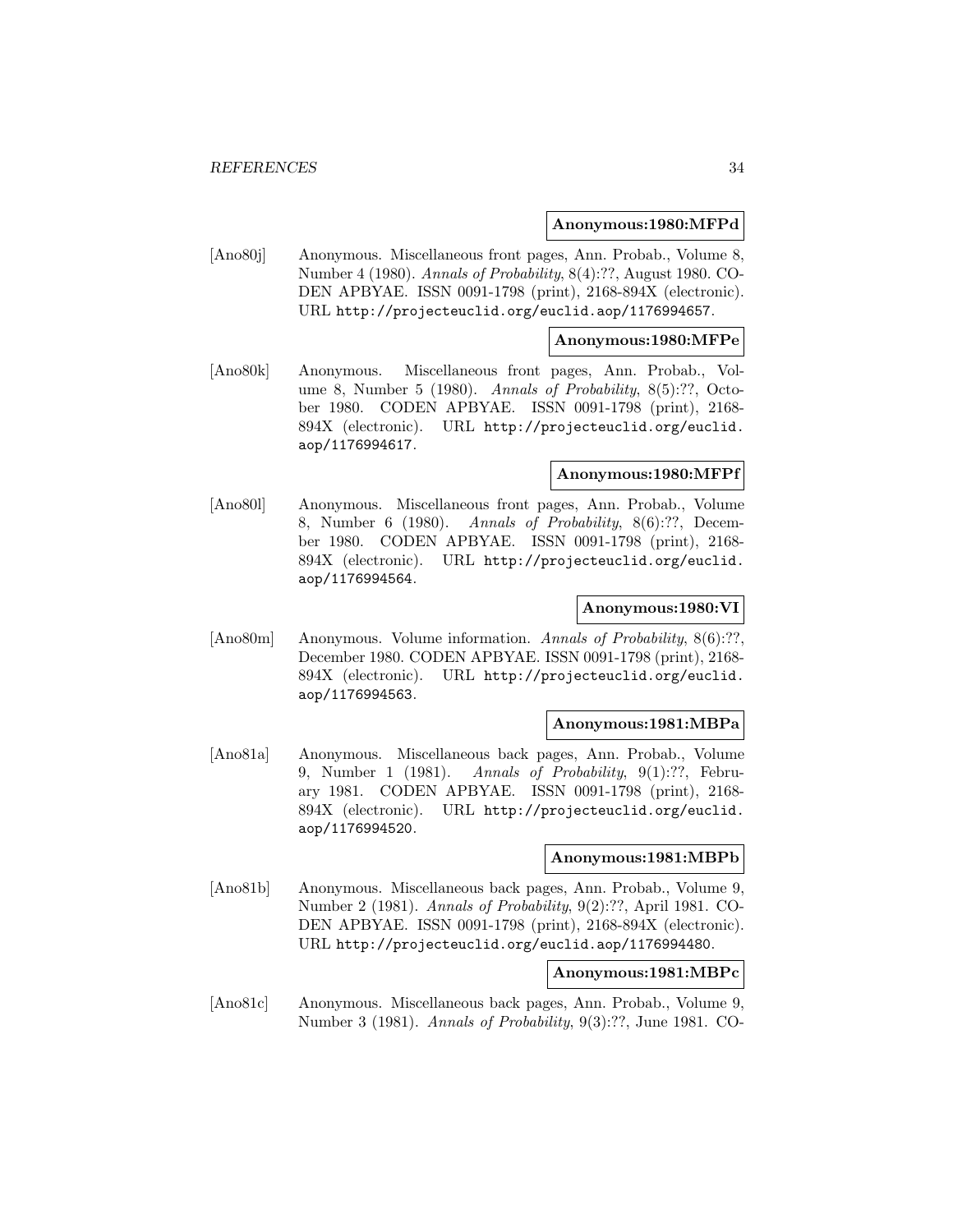DEN APBYAE. ISSN 0091-1798 (print), 2168-894X (electronic). URL http://projecteuclid.org/euclid.aop/1176994429.

#### **Anonymous:1981:MBPd**

[Ano81d] Anonymous. Miscellaneous back pages, Ann. Probab., Volume 9, Number 4 (1981). Annals of Probability, 9(4):??, August 1981. CO-DEN APBYAE. ISSN 0091-1798 (print), 2168-894X (electronic). URL http://projecteuclid.org/euclid.aop/1176994381.

#### **Anonymous:1981:MBPe**

[Ano81e] Anonymous. Miscellaneous back pages, Ann. Probab., Volume 9, Number 5 (1981). Annals of Probability, 9(5):??, October 1981. CODEN APBYAE. ISSN 0091-1798 (print), 2168- 894X (electronic). URL http://projecteuclid.org/euclid. aop/1176994322.

#### **Anonymous:1981:MBPf**

[Ano81f] Anonymous. Miscellaneous back pages, Ann. Probab., Volume 9, Number 6 (1981). Annals of Probability, 9(6):??, December 1981. CODEN APBYAE. ISSN 0091-1798 (print), 2168- 894X (electronic). URL http://projecteuclid.org/euclid. aop/1176994277.

## **Anonymous:1981:MFPa**

[Ano81g] Anonymous. Miscellaneous front pages, Ann. Probab., Volume 9, Number 1 (1981). Annals of Probability, 9(1):??, February 1981. CODEN APBYAE. ISSN 0091-1798 (print), 2168- 894X (electronic). URL http://projecteuclid.org/euclid. aop/1176994507.

#### **Anonymous:1981:MFPb**

[Ano81h] Anonymous. Miscellaneous front pages, Ann. Probab., Volume 9, Number 2 (1981). Annals of Probability, 9(2):??, April 1981. CO-DEN APBYAE. ISSN 0091-1798 (print), 2168-894X (electronic). URL http://projecteuclid.org/euclid.aop/1176994458.

#### **Anonymous:1981:MFPc**

[Ano81i] Anonymous. Miscellaneous front pages, Ann. Probab., Volume 9, Number 3 (1981). Annals of Probability, 9(3):??, June 1981. CO-DEN APBYAE. ISSN 0091-1798 (print), 2168-894X (electronic). URL http://projecteuclid.org/euclid.aop/1176994409.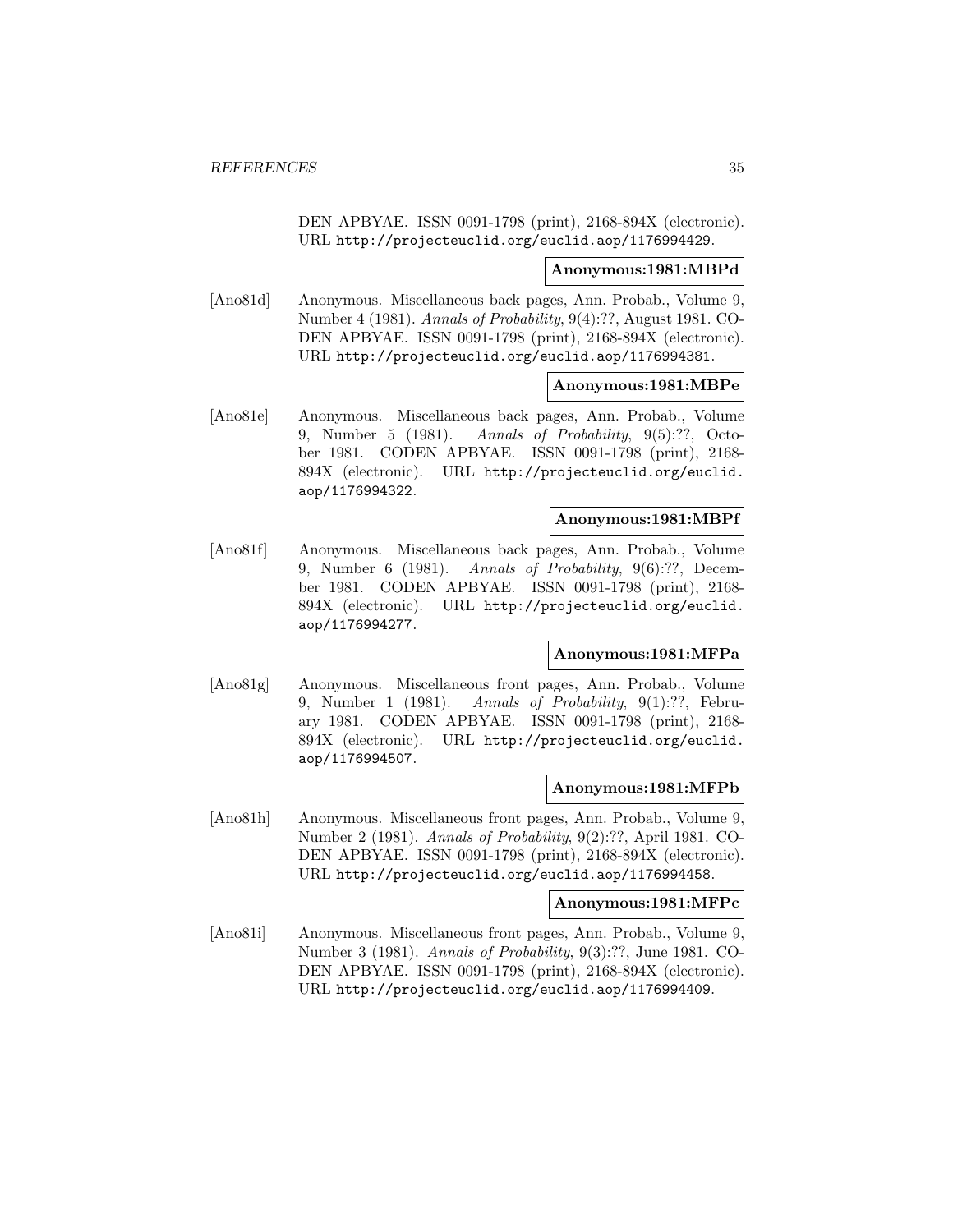#### **Anonymous:1981:MFPd**

[Ano81j] Anonymous. Miscellaneous front pages, Ann. Probab., Volume 9, Number 4 (1981). Annals of Probability, 9(4):??, August 1981. CO-DEN APBYAE. ISSN 0091-1798 (print), 2168-894X (electronic). URL http://projecteuclid.org/euclid.aop/1176994358.

#### **Anonymous:1981:MFPe**

[Ano81k] Anonymous. Miscellaneous front pages, Ann. Probab., Volume 9, Number 5 (1981). Annals of Probability, 9(5):??, October 1981. CODEN APBYAE. ISSN 0091-1798 (print), 2168- 894X (electronic). URL http://projecteuclid.org/euclid. aop/1176994304.

#### **Anonymous:1981:MFPf**

[Ano81l] Anonymous. Miscellaneous front pages, Ann. Probab., Volume 9, Number 6 (1981). Annals of Probability,  $9(6)$ :??, December 1981. CODEN APBYAE. ISSN 0091-1798 (print), 2168- 894X (electronic). URL http://projecteuclid.org/euclid. aop/1176994263.

#### **Anonymous:1981:VI**

[Ano81m] Anonymous. Volume information. Annals of Probability, 9(6):??, December 1981. CODEN APBYAE. ISSN 0091-1798 (print), 2168- 894X (electronic). URL http://projecteuclid.org/euclid. aop/1176994262.

#### **Anonymous:1982:MBPa**

[Ano82a] Anonymous. Miscellaneous back pages, Ann. Probab., Volume 10, Number 1 (1982). Annals of Probability, 10(1):??, February 1982. CODEN APBYAE. ISSN 0091-1798 (print), 2168- 894X (electronic). URL http://projecteuclid.org/euclid. aop/1176993934.

#### **Anonymous:1982:MBPb**

[Ano82b] Anonymous. Miscellaneous back pages, Ann. Probab., Volume 10, Number 2 (1982). Annals of Probability, 10(2):??, May 1982. CO-DEN APBYAE. ISSN 0091-1798 (print), 2168-894X (electronic). URL http://projecteuclid.org/euclid.aop/1176993875.

## **Anonymous:1982:MBPc**

[Ano82c] Anonymous. Miscellaneous back pages, Ann. Probab., Volume 10, Number 3 (1982). Annals of Probability, 10(3):??, Au-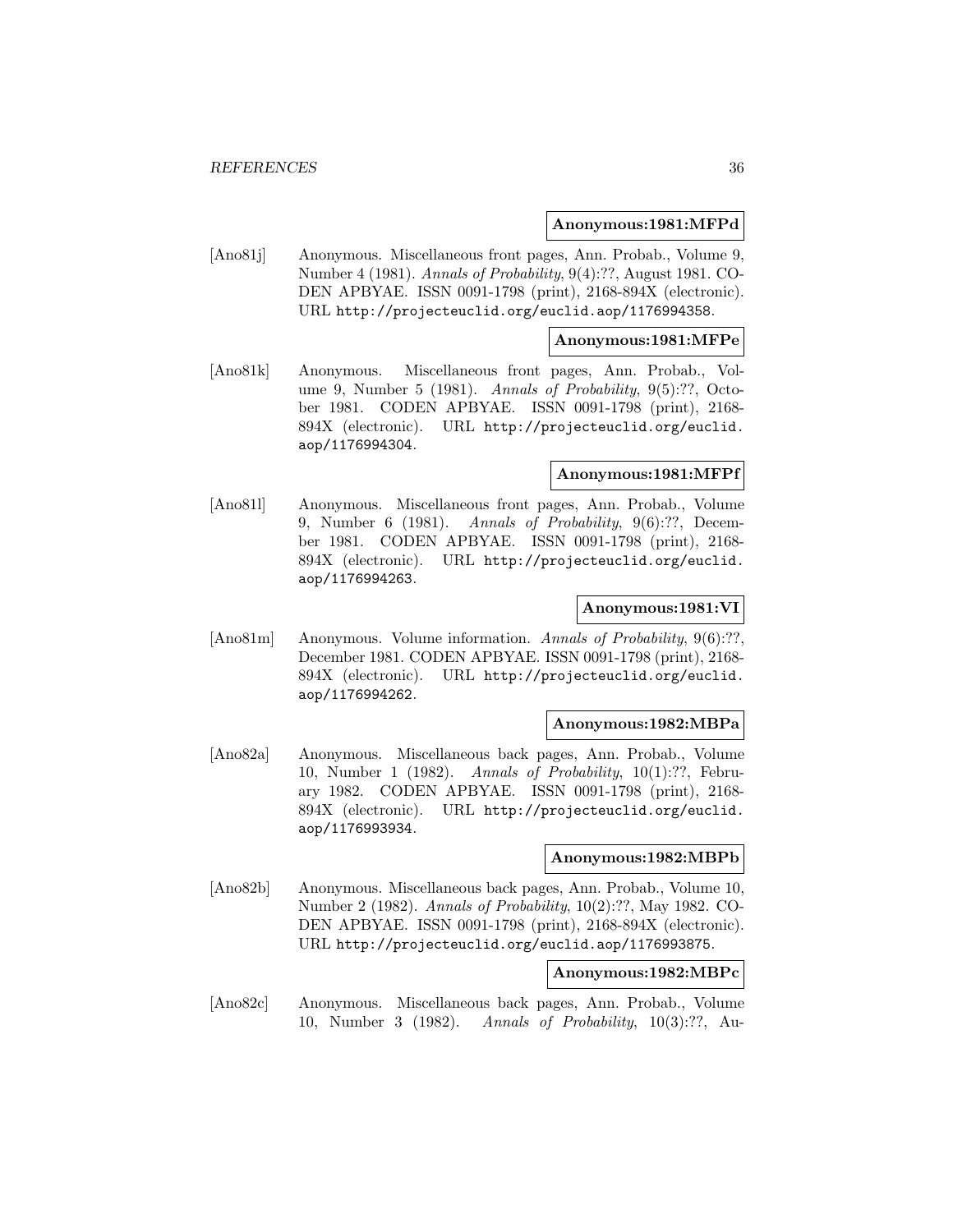gust 1982. CODEN APBYAE. ISSN 0091-1798 (print), 2168- 894X (electronic). URL http://projecteuclid.org/euclid. aop/1176993804.

## **Anonymous:1982:MBPd**

[Ano82d] Anonymous. Miscellaneous back pages, Ann. Probab., Volume 10, Number 4 (1982). Annals of Probability, 10(4):??, November 1982. CODEN APBYAE. ISSN 0091-1798 (print), 2168- 894X (electronic). URL http://projecteuclid.org/euclid. aop/1176993736.

## **Anonymous:1982:MFPa**

[Ano82e] Anonymous. Miscellaneous front pages, Ann. Probab., Volume 10, Number 1 (1982). Annals of Probability, 10(1):??, February 1982. CODEN APBYAE. ISSN 0091-1798 (print), 2168- 894X (electronic). URL http://projecteuclid.org/euclid. aop/1176993911.

## **Anonymous:1982:MFPb**

[Ano82f] Anonymous. Miscellaneous front pages, Ann. Probab., Volume 10, Number 2 (1982). Annals of Probability, 10(2):??, May 1982. CO-DEN APBYAE. ISSN 0091-1798 (print), 2168-894X (electronic). URL http://projecteuclid.org/euclid.aop/1176993856.

## **Anonymous:1982:MFPc**

[Ano82g] Anonymous. Miscellaneous front pages, Ann. Probab., Volume 10, Number 3 (1982). Annals of Probability, 10(3):??, August 1982. CODEN APBYAE. ISSN 0091-1798 (print), 2168- 894X (electronic). URL http://projecteuclid.org/euclid. aop/1176993763.

## **Anonymous:1982:MFPd**

[Ano82h] Anonymous. Miscellaneous front pages, Ann. Probab., Volume 10, Number 4 (1982). Annals of Probability, 10(4):??, November 1982. CODEN APBYAE. ISSN 0091-1798 (print), 2168- 894X (electronic). URL http://projecteuclid.org/euclid. aop/1176993710.

#### **Anonymous:1982:VI**

[Ano82i] Anonymous. Volume information. Annals of Probability, 10(4):??, November 1982. CODEN APBYAE. ISSN 0091-1798 (print), 2168- 894X (electronic). URL http://projecteuclid.org/euclid. aop/1176993709.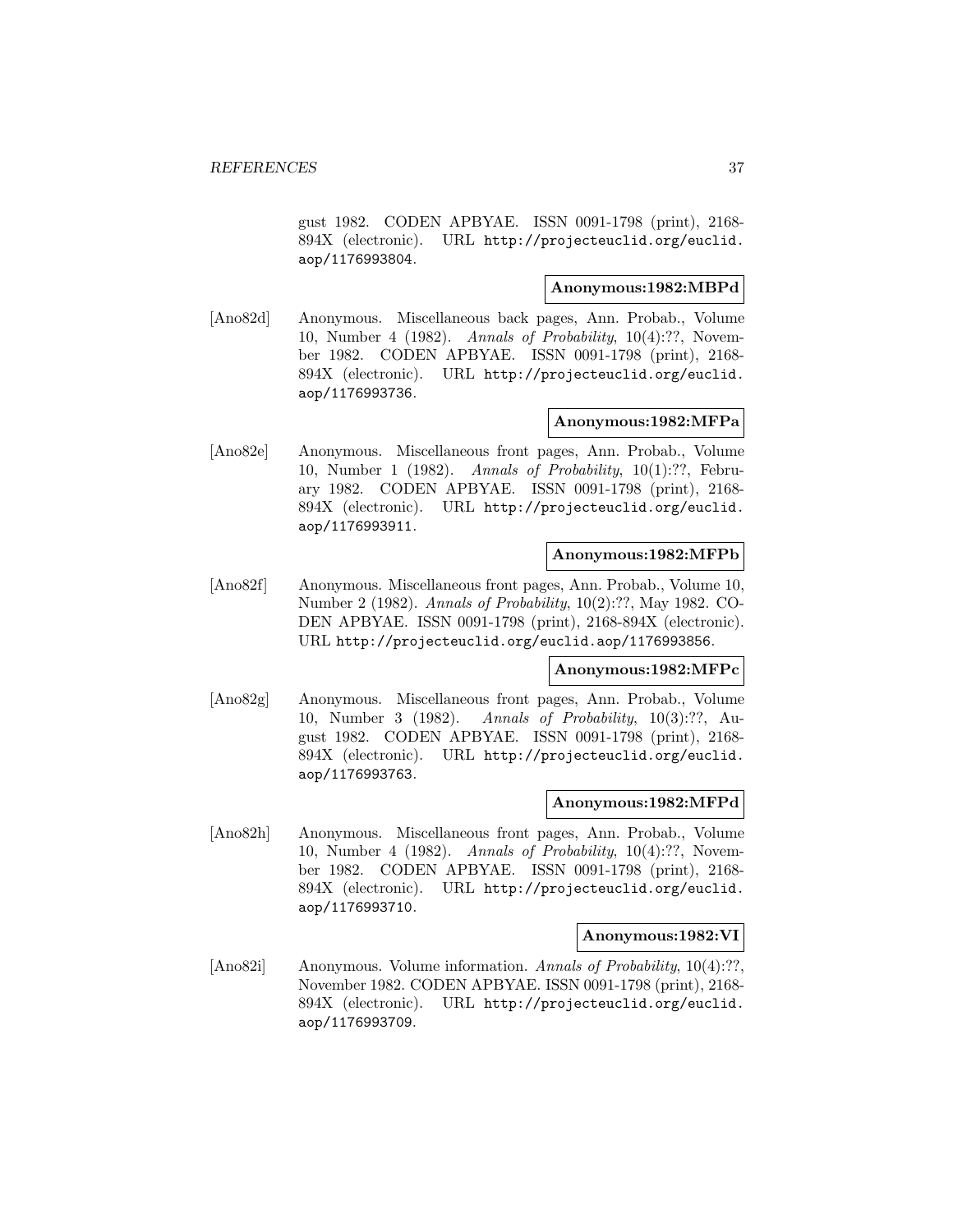### **Anonymous:1983:MBPa**

[Ano83a] Anonymous. Miscellaneous back pages, Ann. Probab., Volume 11, Number 1 (1983). Annals of Probability, 11(1):??, February 1983. CODEN APBYAE. ISSN 0091-1798 (print), 2168- 894X (electronic). URL http://projecteuclid.org/euclid. aop/1176993673.

### **Anonymous:1983:MBPb**

[Ano83b] Anonymous. Miscellaneous back pages, Ann. Probab., Volume 11, Number 2 (1983). Annals of Probability, 11(2):??, May 1983. CO-DEN APBYAE. ISSN 0091-1798 (print), 2168-894X (electronic). URL http://projecteuclid.org/euclid.aop/1176993613.

## **Anonymous:1983:MBPc**

[Ano83c] Anonymous. Miscellaneous back pages, Ann. Probab., Volume 11, Number 3 (1983). Annals of Probability, 11(3):??, August 1983. CODEN APBYAE. ISSN 0091-1798 (print), 2168- 894X (electronic). URL http://projecteuclid.org/euclid. aop/1176993535.

## **Anonymous:1983:MBPd**

[Ano83d] Anonymous. Miscellaneous back pages, Ann. Probab., Volume 11, Number 4 (1983). Annals of Probability, 11(4):??, November 1983. CODEN APBYAE. ISSN 0091-1798 (print), 2168- 894X (electronic). URL http://projecteuclid.org/euclid. aop/1176993458.

#### **Anonymous:1983:MFPa**

[Ano83e] Anonymous. Miscellaneous front pages, Ann. Probab., Volume 11, Number 1 (1983). Annals of Probability, 11(1):??, February 1983. CODEN APBYAE. ISSN 0091-1798 (print), 2168- 894X (electronic). URL http://projecteuclid.org/euclid. aop/1176993654.

#### **Anonymous:1983:MFPb**

[Ano83f] Anonymous. Miscellaneous front pages, Ann. Probab., Volume 11, Number 2 (1983). Annals of Probability, 11(2):??, May 1983. CO-DEN APBYAE. ISSN 0091-1798 (print), 2168-894X (electronic). URL http://projecteuclid.org/euclid.aop/1176993593.

## **Anonymous:1983:MFPc**

[Ano83g] Anonymous. Miscellaneous front pages, Ann. Probab., Volume 11, Number 3 (1983). Annals of Probability, 11(3):??, Au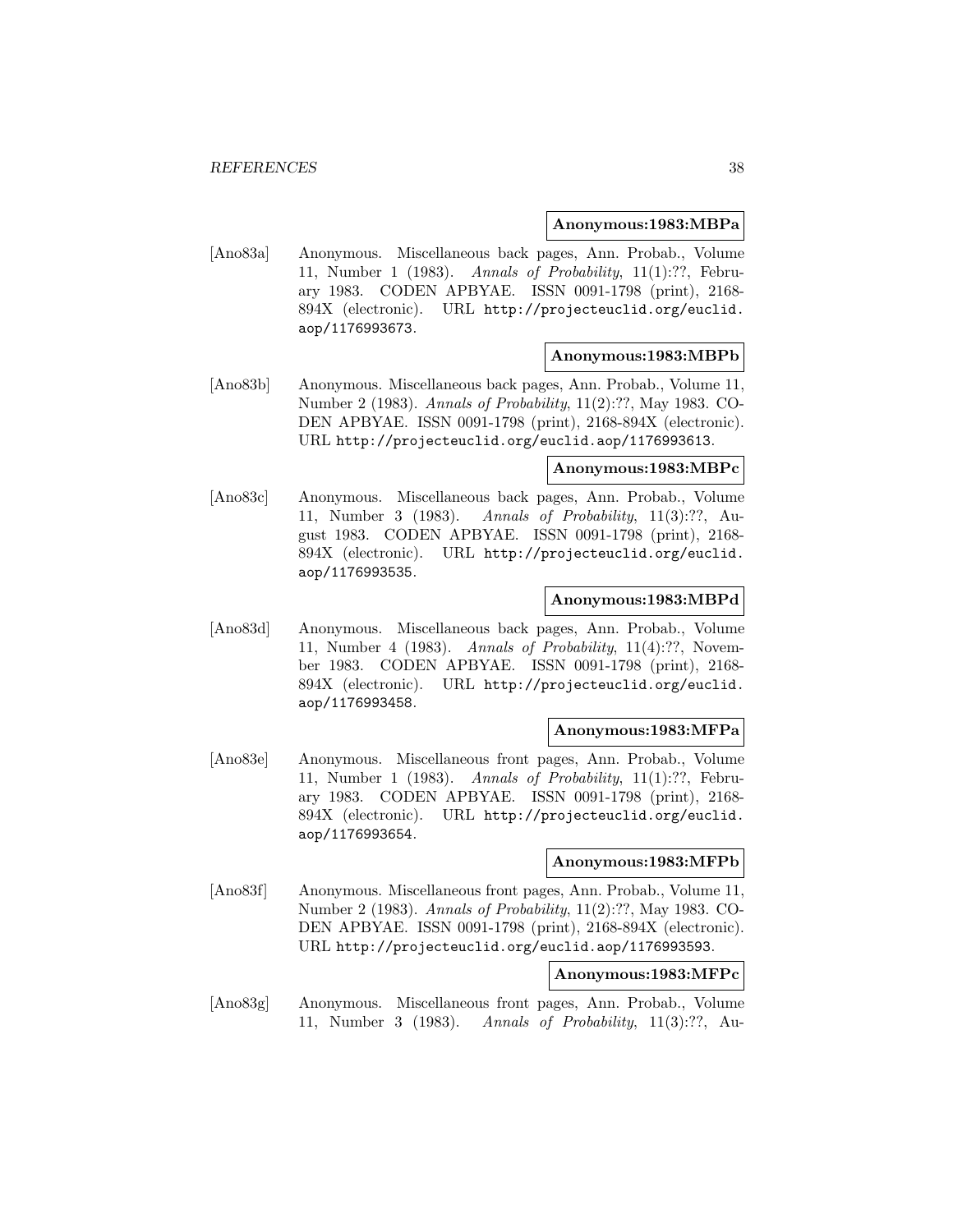gust 1983. CODEN APBYAE. ISSN 0091-1798 (print), 2168- 894X (electronic). URL http://projecteuclid.org/euclid. aop/1176993496.

## **Anonymous:1983:MFPd**

[Ano83h] Anonymous. Miscellaneous front pages, Ann. Probab., Volume 11, Number 4 (1983). Annals of Probability, 11(4):??, November 1983. CODEN APBYAE. ISSN 0091-1798 (print), 2168- 894X (electronic). URL http://projecteuclid.org/euclid. aop/1176993434.

## **Anonymous:1983:VI**

[Ano83i] Anonymous. Volume information. Annals of Probability, 11(4):??, November 1983. CODEN APBYAE. ISSN 0091-1798 (print), 2168- 894X (electronic). URL http://projecteuclid.org/euclid. aop/1176993433.

## **Anonymous:1984:MBPa**

[Ano84a] Anonymous. Miscellaneous back pages, Ann. Probab., Volume 12, Number 1 (1984). Annals of Probability, 12(1):??, February 1984. CODEN APBYAE. ISSN 0091-1798 (print), 2168- 894X (electronic). URL http://projecteuclid.org/euclid. aop/1176993396.

# **Anonymous:1984:MBPb**

[Ano84b] Anonymous. Miscellaneous back pages, Ann. Probab., Volume 12, Number 2 (1984). Annals of Probability, 12(2):??, May 1984. CO-DEN APBYAE. ISSN 0091-1798 (print), 2168-894X (electronic). URL http://projecteuclid.org/euclid.aop/1176993313.

### **Anonymous:1984:MBPc**

[Ano84c] Anonymous. Miscellaneous back pages, Ann. Probab., Volume 12, Number 3 (1984). Annals of Probability, 12(3):??, August 1984. CODEN APBYAE. ISSN 0091-1798 (print), 2168- 894X (electronic). URL http://projecteuclid.org/euclid. aop/1176993245.

#### **Anonymous:1984:MBPd**

[Ano84d] Anonymous. Miscellaneous back pages, Ann. Probab., Volume 12, Number 4 (1984). Annals of Probability, 12(4):??, November 1984. CODEN APBYAE. ISSN 0091-1798 (print), 2168- 894X (electronic). URL http://projecteuclid.org/euclid. aop/1176993153.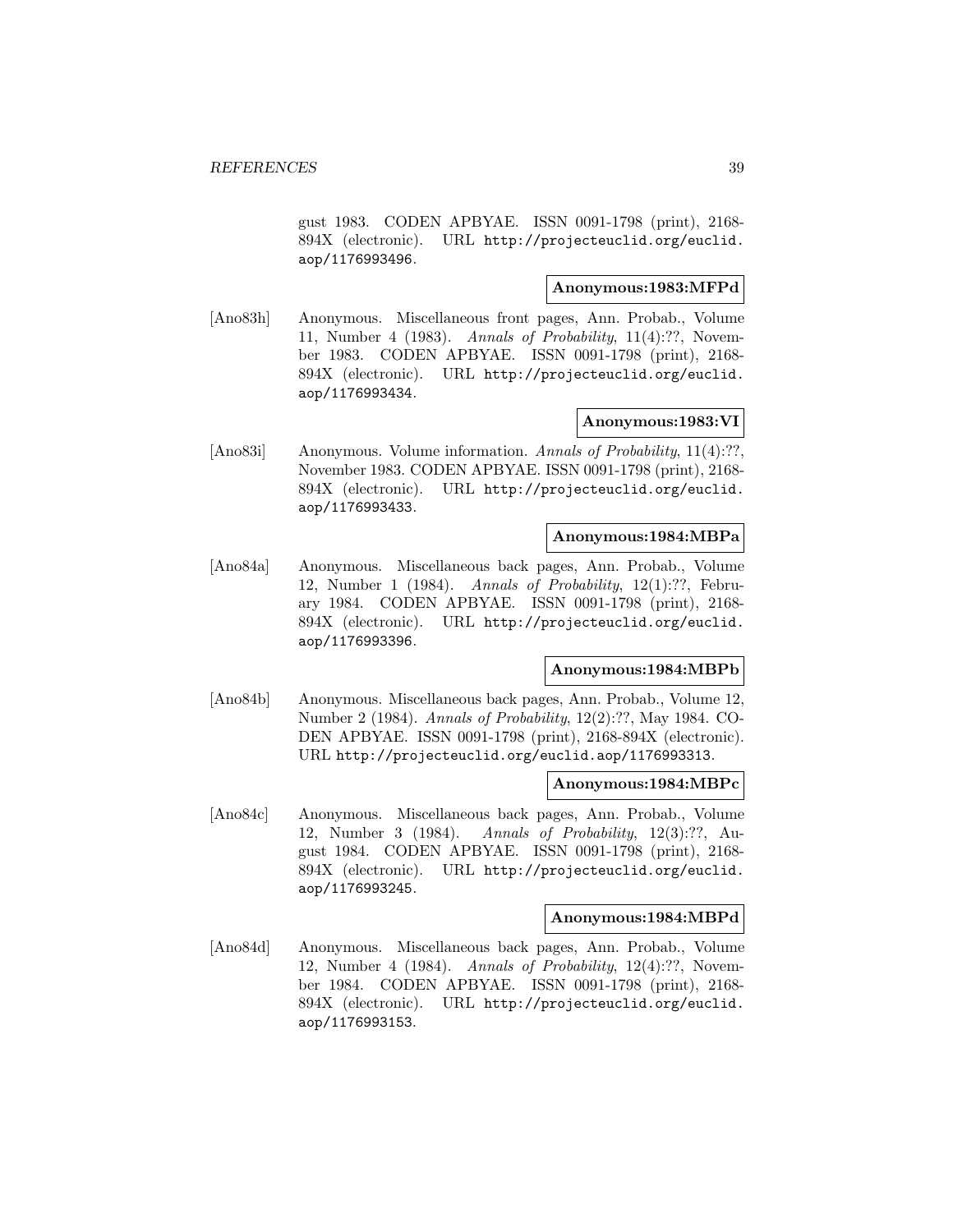### **Anonymous:1984:MFPa**

[Ano84e] Anonymous. Miscellaneous front pages, Ann. Probab., Volume 12, Number 1 (1984). Annals of Probability, 12(1):??, February 1984. CODEN APBYAE. ISSN 0091-1798 (print), 2168- 894X (electronic). URL http://projecteuclid.org/euclid. aop/1176993369.

### **Anonymous:1984:MFPb**

[Ano84f] Anonymous. Miscellaneous front pages, Ann. Probab., Volume 12, Number 2 (1984). Annals of Probability, 12(2):??, May 1984. CO-DEN APBYAE. ISSN 0091-1798 (print), 2168-894X (electronic). URL http://projecteuclid.org/euclid.aop/1176993290.

## **Anonymous:1984:MFPc**

[Ano84g] Anonymous. Miscellaneous front pages, Ann. Probab., Volume 12, Number 3 (1984). Annals of Probability, 12(3):??, August 1984. CODEN APBYAE. ISSN 0091-1798 (print), 2168- 894X (electronic). URL http://projecteuclid.org/euclid. aop/1176993219.

# **Anonymous:1984:MFPd**

[Ano84h] Anonymous. Miscellaneous front pages, Ann. Probab., Volume 12, Number 4 (1984). Annals of Probability, 12(4):??, November 1984. CODEN APBYAE. ISSN 0091-1798 (print), 2168- 894X (electronic). URL http://projecteuclid.org/euclid. aop/1176993137.

#### **Anonymous:1984:VI**

[Ano84i] Anonymous. Volume information. Annals of Probability, 12(4):??, November 1984. CODEN APBYAE. ISSN 0091-1798 (print), 2168- 894X (electronic). URL http://projecteuclid.org/euclid. aop/1176993136.

#### **Anonymous:1985:MBPa**

[Ano85a] Anonymous. Miscellaneous back pages, Ann. Probab., Volume 13, Number 1 (1985). Annals of Probability, 13(1):??, February 1985. CODEN APBYAE. ISSN 0091-1798 (print), 2168- 894X (electronic). URL http://projecteuclid.org/euclid. aop/1176993086.

## **Anonymous:1985:MBPb**

[Ano85b] Anonymous. Miscellaneous back pages, Ann. Probab., Volume 13, Number 2 (1985). Annals of Probability, 13(2):??, May 1985. CO-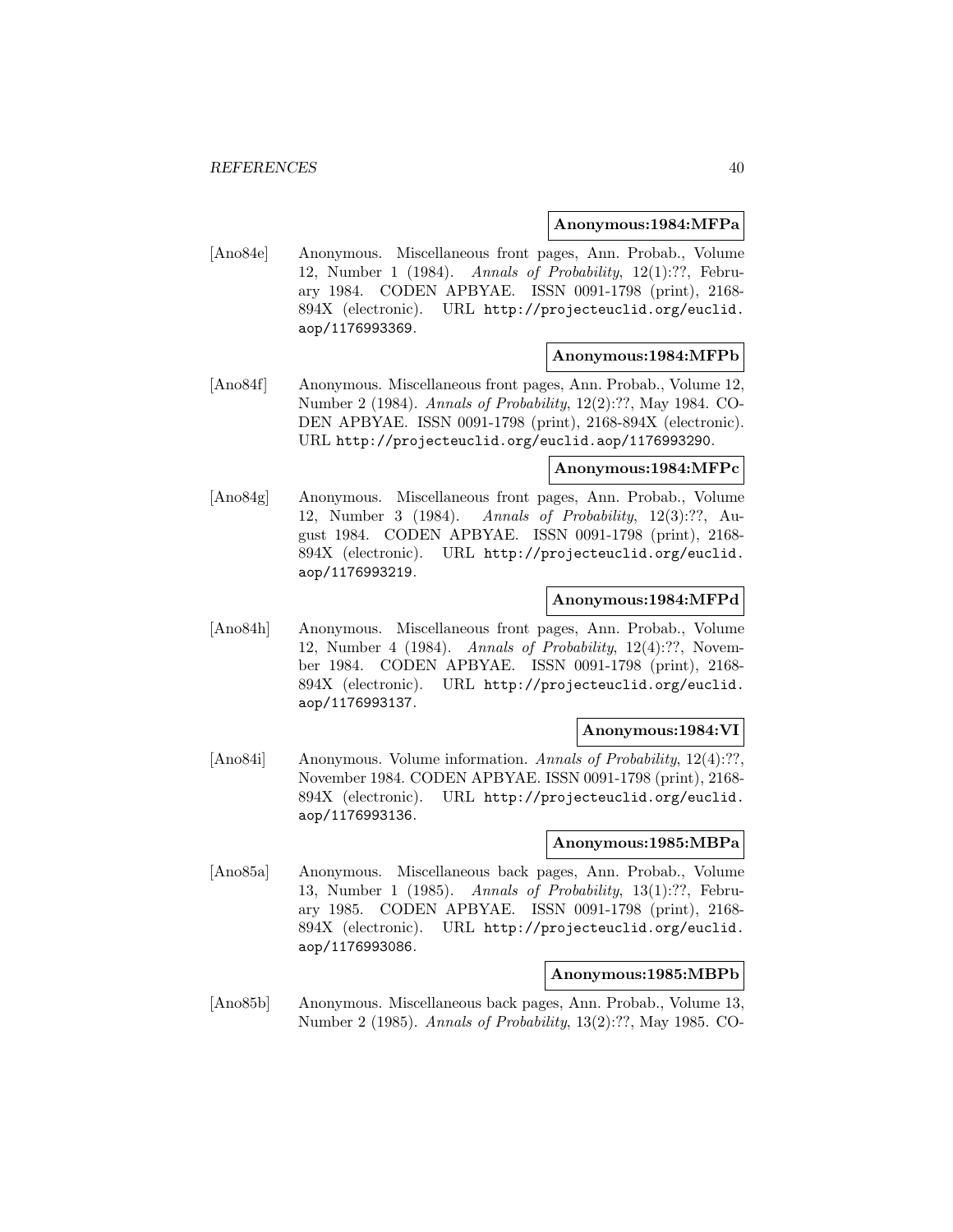DEN APBYAE. ISSN 0091-1798 (print), 2168-894X (electronic). URL http://projecteuclid.org/euclid.aop/1176993017.

#### **Anonymous:1985:MBPc**

[Ano85c] Anonymous. Miscellaneous back pages, Ann. Probab., Volume 13, Number 3 (1985). Annals of Probability, 13(3):??, August 1985. CODEN APBYAE. ISSN 0091-1798 (print), 2168- 894X (electronic). URL http://projecteuclid.org/euclid. aop/1176992928.

#### **Anonymous:1985:MBPd**

[Ano85d] Anonymous. Miscellaneous back pages, Ann. Probab., Volume 13, Number 4 (1985). Annals of Probability, 13(4):??, November 1985. CODEN APBYAE. ISSN 0091-1798 (print), 2168- 894X (electronic). URL http://projecteuclid.org/euclid. aop/1176992823.

## **Anonymous:1985:MFPa**

[Ano85e] Anonymous. Miscellaneous front pages, Ann. Probab., Volume 13, Number 1 (1985). Annals of Probability, 13(1):??, February 1985. CODEN APBYAE. ISSN 0091-1798 (print), 2168- 894X (electronic). URL http://projecteuclid.org/euclid. aop/1176993062.

# **Anonymous:1985:MFPb**

[Ano85f] Anonymous. Miscellaneous front pages, Ann. Probab., Volume 13, Number 2 (1985). Annals of Probability, 13(2):??, May 1985. CO-DEN APBYAE. ISSN 0091-1798 (print), 2168-894X (electronic). URL http://projecteuclid.org/euclid.aop/1176992993.

#### **Anonymous:1985:MFPc**

[Ano85g] Anonymous. Miscellaneous front pages, Ann. Probab., Volume 13, Number 3 (1985). Annals of Probability, 13(3):??, August 1985. CODEN APBYAE. ISSN 0091-1798 (print), 2168- 894X (electronic). URL http://projecteuclid.org/euclid. aop/1176992900.

#### **Anonymous:1985:MFPd**

[Ano85h] Anonymous. Miscellaneous front pages, Ann. Probab., Volume 13, Number 4 (1985). Annals of Probability, 13(4):??, November 1985. CODEN APBYAE. ISSN 0091-1798 (print), 2168- 894X (electronic). URL http://projecteuclid.org/euclid. aop/1176992797.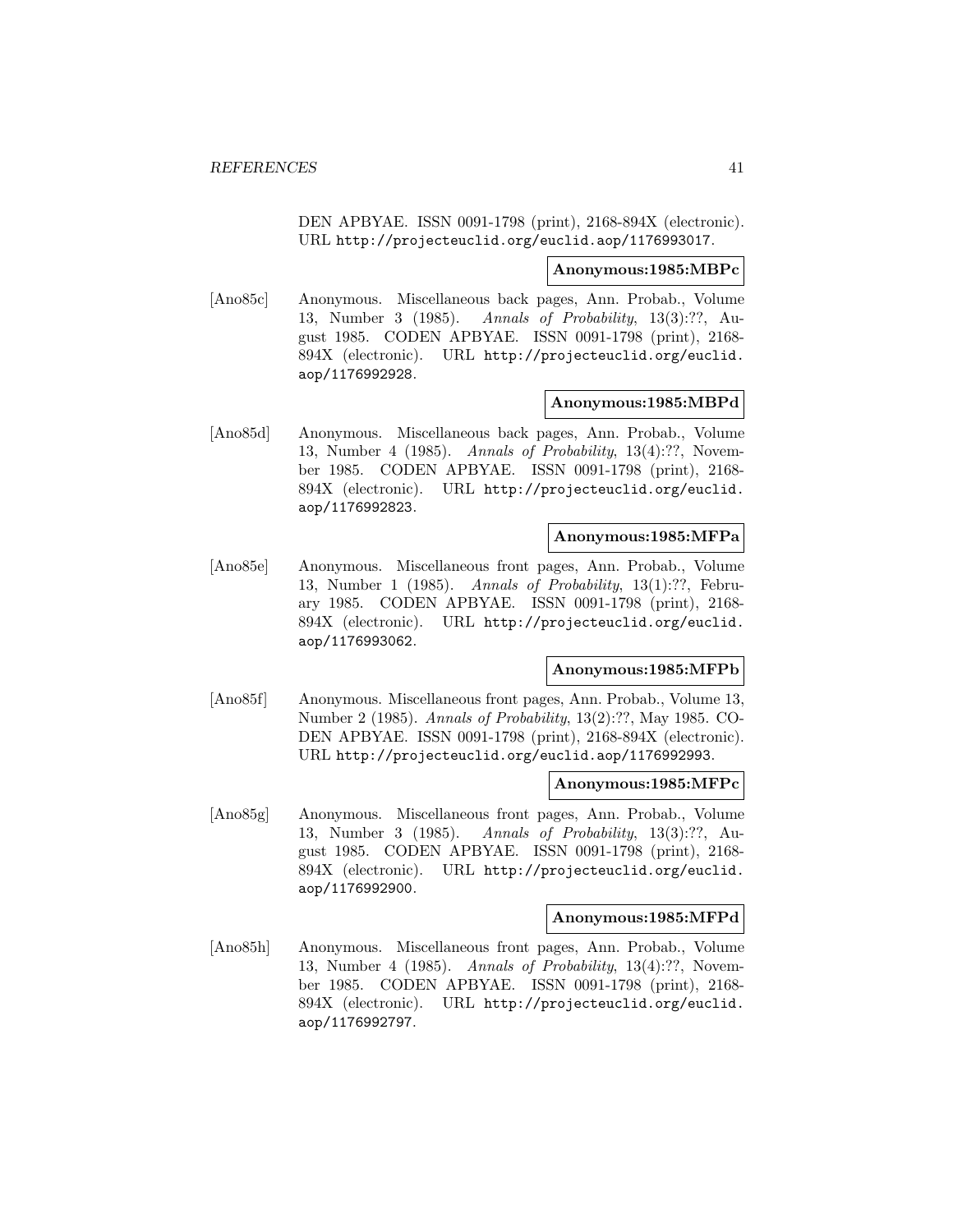### **Anonymous:1985:VI**

[Ano85i] Anonymous. Volume information. Annals of Probability, 13(4):??, November 1985. CODEN APBYAE. ISSN 0091-1798 (print), 2168- 894X (electronic). URL http://projecteuclid.org/euclid. aop/1176992796.

## **Anonymous:1986:MBPa**

[Ano86a] Anonymous. Miscellaneous back pages, Ann. Probab., Volume 14, Number 1 (1986). Annals of Probability, 14(1):??, January 1986. CODEN APBYAE. ISSN 0091-1798 (print), 2168- 894X (electronic). URL http://projecteuclid.org/euclid. aop/1176992634.

#### **Anonymous:1986:MBPb**

[Ano86b] Anonymous. Miscellaneous back pages, Ann. Probab., Volume 14, Number 2 (1986). Annals of Probability, 14(2):??, April 1986. CO-DEN APBYAE. ISSN 0091-1798 (print), 2168-894X (electronic). URL http://projecteuclid.org/euclid.aop/1176992543.

### **Anonymous:1986:MBPc**

[Ano86c] Anonymous. Miscellaneous back pages, Ann. Probab., Volume 14, Number 3 (1986). Annals of Probability, 14(3):??, July 1986. CO-DEN APBYAE. ISSN 0091-1798 (print), 2168-894X (electronic). URL http://projecteuclid.org/euclid.aop/1176992466.

#### **Anonymous:1986:MBPd**

[Ano86d] Anonymous. Miscellaneous back pages, Ann. Probab., Volume 14, Number 4 (1986). Annals of Probability, 14(4):??, October 1986. CODEN APBYAE. ISSN 0091-1798 (print), 2168- 894X (electronic). URL http://projecteuclid.org/euclid. aop/1176992385.

### **Anonymous:1986:MFPa**

[Ano86e] Anonymous. Miscellaneous front pages, Ann. Probab., Volume 14, Number 1 (1986). Annals of Probability, 14(1):??, January 1986. CODEN APBYAE. ISSN 0091-1798 (print), 2168- 894X (electronic). URL http://projecteuclid.org/euclid. aop/1176992615.

### **Anonymous:1986:MFPb**

[Ano86f] Anonymous. Miscellaneous front pages, Ann. Probab., Volume 14, Number 2 (1986). Annals of Probability, 14(2):??, April 1986. CO-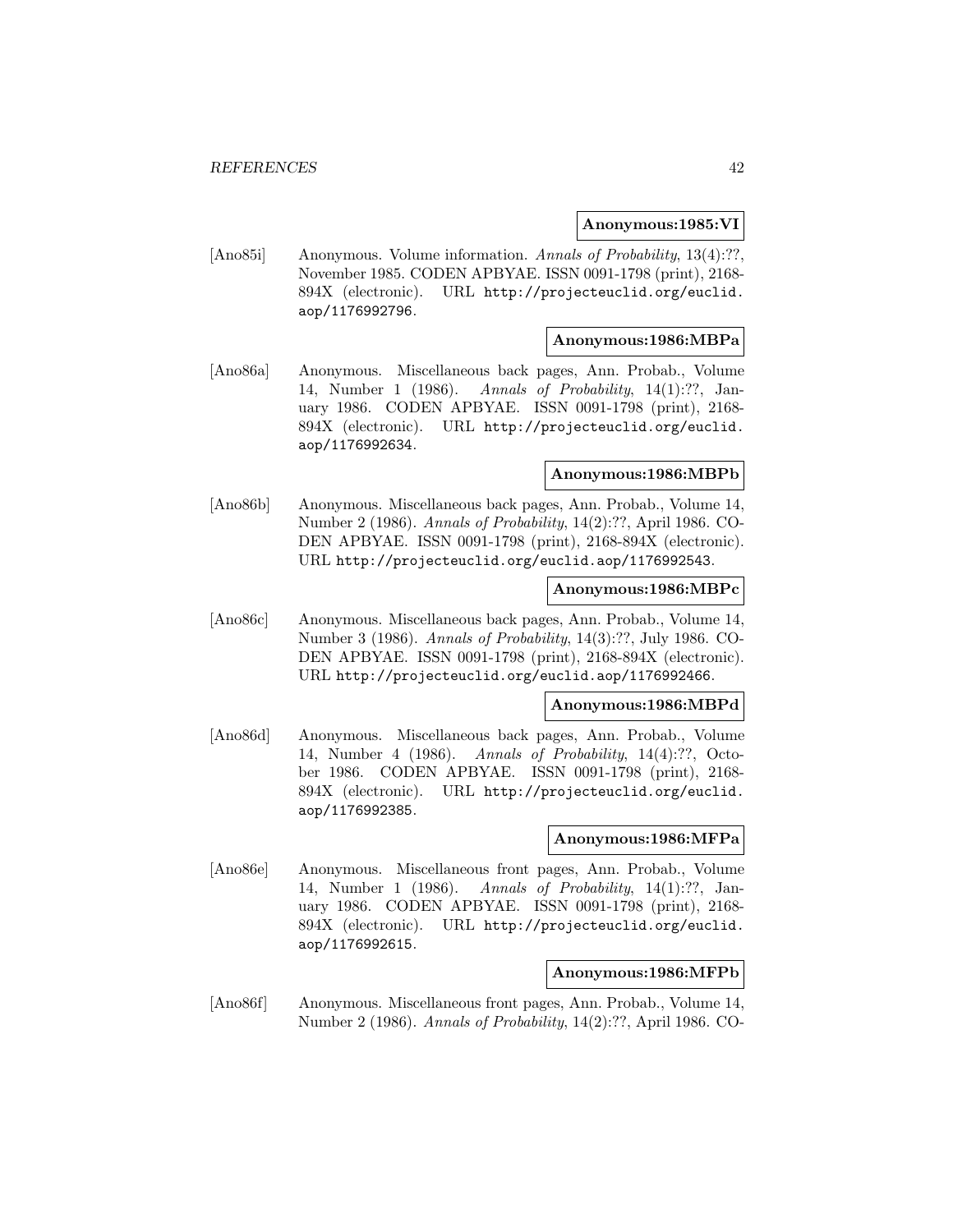DEN APBYAE. ISSN 0091-1798 (print), 2168-894X (electronic). URL http://projecteuclid.org/euclid.aop/1176992520.

#### **Anonymous:1986:MFPc**

[Ano86g] Anonymous. Miscellaneous front pages, Ann. Probab., Volume 14, Number 3 (1986). Annals of Probability, 14(3):??, July 1986. CO-DEN APBYAE. ISSN 0091-1798 (print), 2168-894X (electronic). URL http://projecteuclid.org/euclid.aop/1176992435.

### **Anonymous:1986:MFPd**

[Ano86h] Anonymous. Miscellaneous front pages, Ann. Probab., Volume 14, Number 4 (1986). Annals of Probability, 14(4):??, October 1986. CODEN APBYAE. ISSN 0091-1798 (print), 2168- 894X (electronic). URL http://projecteuclid.org/euclid. aop/1176992354.

## **Anonymous:1986:PMKa**

[Ano86i] Anonymous. [photograph]: Mark Kac. Annals of Probability, 14(4):1102, October 1986. CODEN APBYAE. ISSN 0091-1798 (print), 2168-894X (electronic). URL http://projecteuclid. org/euclid.aop/1176992355.

#### **Anonymous:1986:PMKb**

[Ano86j] Anonymous. Publications of mark Kac. Annals of Probability, 14 (4):1149–1154, October 1986. CODEN APBYAE. ISSN 0091-1798 (print), 2168-894X (electronic). URL http://projecteuclid. org/euclid.aop/1176992359.

### **Anonymous:1986:VI**

[Ano86k] Anonymous. Volume information. Annals of Probability, 14(4):??, October 1986. CODEN APBYAE. ISSN 0091-1798 (print), 2168- 894X (electronic). URL http://projecteuclid.org/euclid. aop/1176992353.

#### **Anonymous:1987:MBPa**

[Ano87a] Anonymous. Miscellaneous back pages, Ann. Probab., Volume 15, Number 1 (1987). Annals of Probability, 15(1):??, January 1987. CODEN APBYAE. ISSN 0091-1798 (print), 2168- 894X (electronic). URL http://projecteuclid.org/euclid. aop/1176992282.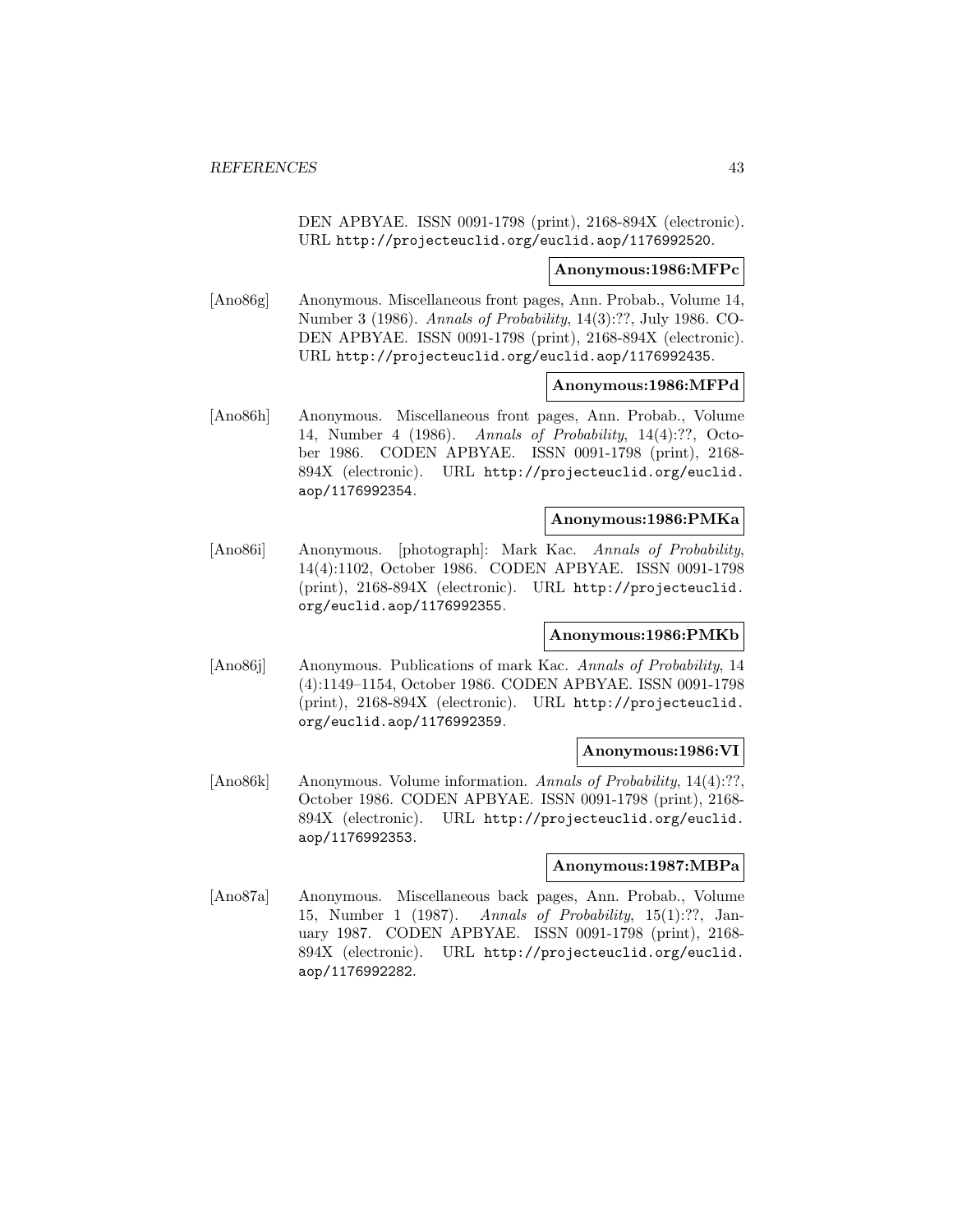**Anonymous:1987:MBPb**

[Ano87b] Anonymous. Miscellaneous back pages, Ann. Probab., Volume 15, Number 2 (1987). Annals of Probability, 15(2):??, April 1987. CO-DEN APBYAE. ISSN 0091-1798 (print), 2168-894X (electronic). URL http://projecteuclid.org/euclid.aop/1176992177.

### **Anonymous:1987:MBPc**

[Ano87c] Anonymous. Miscellaneous back pages, Ann. Probab., Volume 15, Number 3 (1987). Annals of Probability, 15(3):??, July 1987. CO-DEN APBYAE. ISSN 0091-1798 (print), 2168-894X (electronic). URL http://projecteuclid.org/euclid.aop/1176992098.

#### **Anonymous:1987:MBPd**

[Ano87d] Anonymous. Miscellaneous back pages, Ann. Probab., Volume 15, Number 4 (1987). Annals of Probability, 15(4):??, October 1987. CODEN APBYAE. ISSN 0091-1798 (print), 2168- 894X (electronic). URL http://projecteuclid.org/euclid. aop/1176991999.

### **Anonymous:1987:MFPa**

[Ano87e] Anonymous. Miscellaneous front pages, Ann. Probab., Volume 15, Number 1 (1987). Annals of Probability, 15(1):??, January 1987. CODEN APBYAE. ISSN 0091-1798 (print), 2168- 894X (electronic). URL http://projecteuclid.org/euclid. aop/1176992254.

## **Anonymous:1987:MFPb**

[Ano87f] Anonymous. Miscellaneous front pages, Ann. Probab., Volume 15, Number 2 (1987). Annals of Probability, 15(2):??, April 1987. CO-DEN APBYAE. ISSN 0091-1798 (print), 2168-894X (electronic). URL http://projecteuclid.org/euclid.aop/1176992154.

#### **Anonymous:1987:MFPc**

[Ano87g] Anonymous. Miscellaneous front pages, Ann. Probab., Volume 15, Number 3 (1987). Annals of Probability, 15(3):??, July 1987. CO-DEN APBYAE. ISSN 0091-1798 (print), 2168-894X (electronic). URL http://projecteuclid.org/euclid.aop/1176992068.

#### **Anonymous:1987:MFPd**

[Ano87h] Anonymous. Miscellaneous front pages, Ann. Probab., Volume 15, Number 4 (1987). Annals of Probability, 15(4):??, October 1987. CODEN APBYAE. ISSN 0091-1798 (print), 2168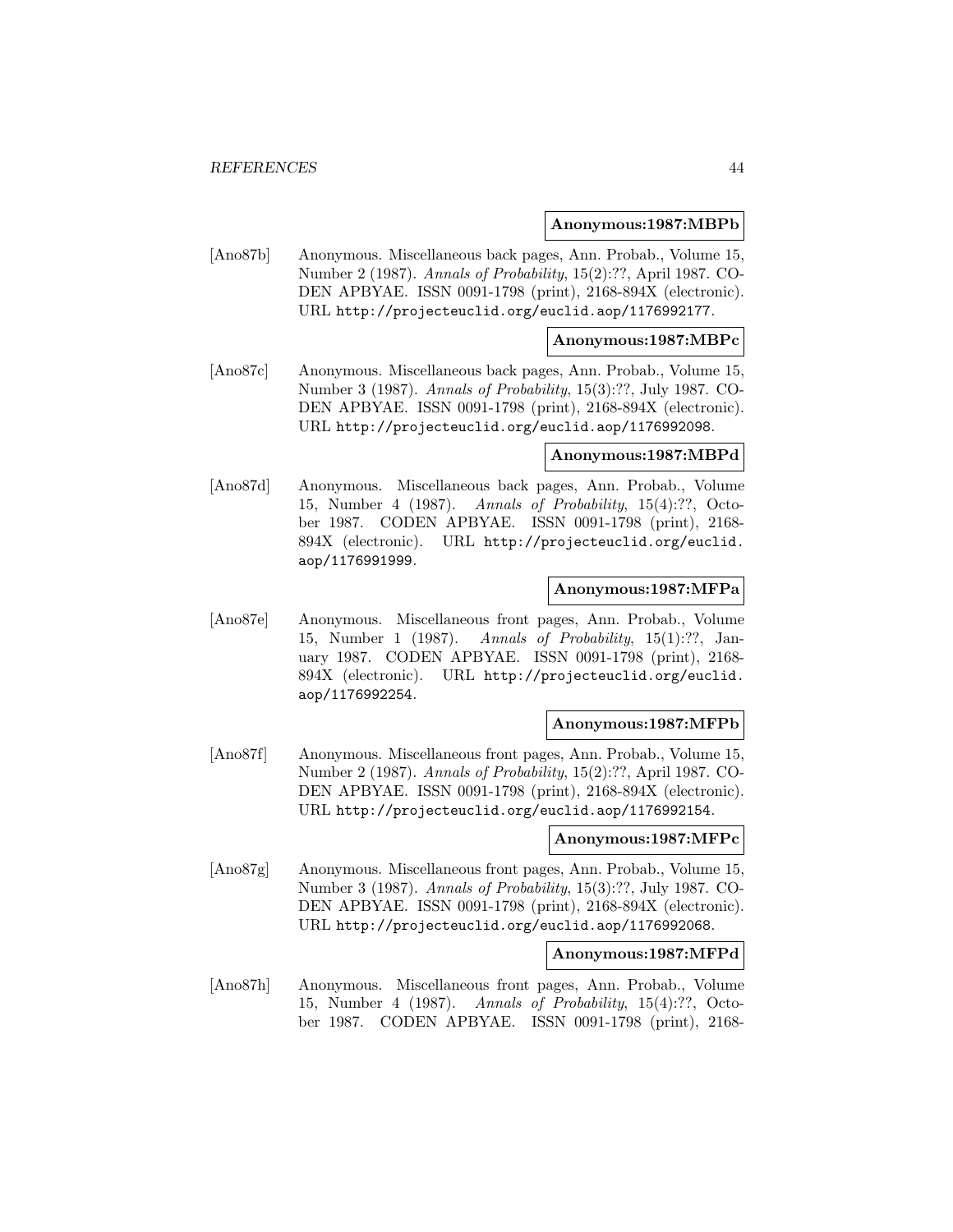894X (electronic). URL http://projecteuclid.org/euclid. aop/1176991974.

### **Anonymous:1987:VI**

[Ano87i] Anonymous. Volume information. Annals of Probability, 15(4):??, October 1987. CODEN APBYAE. ISSN 0091-1798 (print), 2168- 894X (electronic). URL http://projecteuclid.org/euclid. aop/1176991973.

## **Anonymous:1988:MBPa**

[Ano88a] Anonymous. Miscellaneous back pages, Ann. Probab., Volume 16, Number 1 (1988). Annals of Probability, 16(1):??, January 1988. CODEN APBYAE. ISSN 0091-1798 (print), 2168- 894X (electronic). URL http://projecteuclid.org/euclid. aop/1176991915.

## **Anonymous:1988:MBPb**

[Ano88b] Anonymous. Miscellaneous back pages, Ann. Probab., Volume 16, Number 2 (1988). Annals of Probability, 16(2):??, April 1988. CO-DEN APBYAE. ISSN 0091-1798 (print), 2168-894X (electronic). URL http://projecteuclid.org/euclid.aop/1176991797.

#### **Anonymous:1988:MBPc**

[Ano88c] Anonymous. Miscellaneous back pages, Ann. Probab., Volume 16, Number 3 (1988). Annals of Probability, 16(3):??, July 1988. CO-DEN APBYAE. ISSN 0091-1798 (print), 2168-894X (electronic). URL http://projecteuclid.org/euclid.aop/1176991698.

#### **Anonymous:1988:MBPd**

[Ano88d] Anonymous. Miscellaneous back pages, Ann. Probab., Volume 16, Number 4 (1988). Annals of Probability, 16(4):??, October 1988. CODEN APBYAE. ISSN 0091-1798 (print), 2168- 894X (electronic). URL http://projecteuclid.org/euclid. aop/1176991603.

#### **Anonymous:1988:MFPa**

[Ano88e] Anonymous. Miscellaneous front pages, Ann. Probab., Volume 16, Number 1 (1988). Annals of Probability, 16(1):??, January 1988. CODEN APBYAE. ISSN 0091-1798 (print), 2168- 894X (electronic). URL http://projecteuclid.org/euclid. aop/1176991883.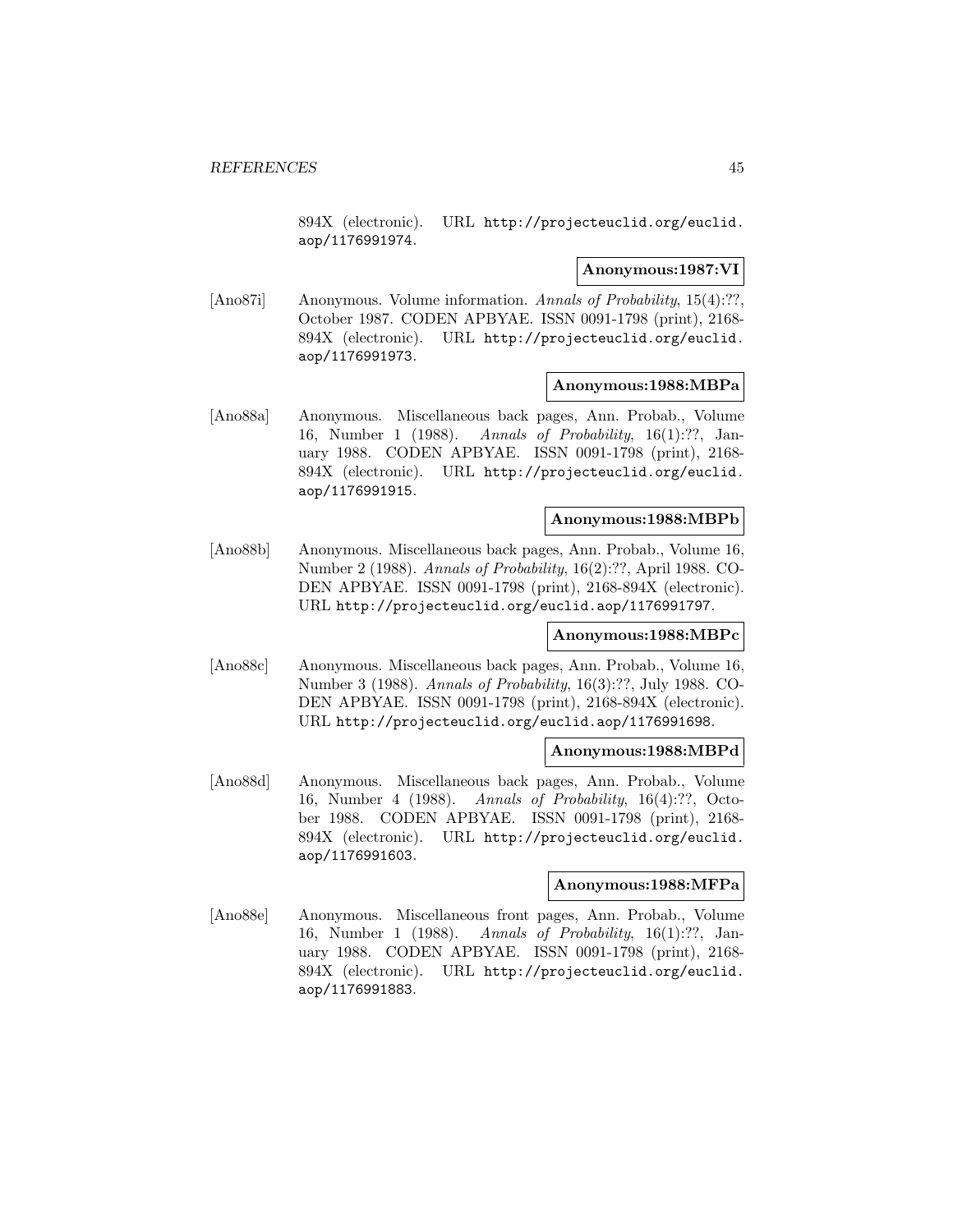#### **Anonymous:1988:MFPb**

[Ano88f] Anonymous. Miscellaneous front pages, Ann. Probab., Volume 16, Number 2 (1988). Annals of Probability, 16(2):??, April 1988. CO-DEN APBYAE. ISSN 0091-1798 (print), 2168-894X (electronic). URL http://projecteuclid.org/euclid.aop/1176991766.

### **Anonymous:1988:MFPc**

[Ano88g] Anonymous. Miscellaneous front pages, Ann. Probab., Volume 16, Number 3 (1988). Annals of Probability, 16(3):??, July 1988. CO-DEN APBYAE. ISSN 0091-1798 (print), 2168-894X (electronic). URL http://projecteuclid.org/euclid.aop/1176991669.

#### **Anonymous:1988:MFPd**

[Ano88h] Anonymous. Miscellaneous front pages, Ann. Probab., Volume 16, Number 4 (1988). Annals of Probability, 16(4):??, October 1988. CODEN APBYAE. ISSN 0091-1798 (print), 2168- 894X (electronic). URL http://projecteuclid.org/euclid. aop/1176991575.

### **Anonymous:1988:VI**

[Ano88i] Anonymous. Volume information. Annals of Probability, 16(4):??, October 1988. CODEN APBYAE. ISSN 0091-1798 (print), 2168- 894X (electronic). URL http://projecteuclid.org/euclid. aop/1176991574.

### **Anonymous:1989:MBPa**

[Ano89a] Anonymous. Miscellaneous back pages, Ann. Probab., Volume 17, Number 1 (1989). Annals of Probability, 17(1):??, January 1989. CODEN APBYAE. ISSN 0091-1798 (print), 2168- 894X (electronic). URL http://projecteuclid.org/euclid. aop/1176991521.

#### **Anonymous:1989:MBPb**

[Ano89b] Anonymous. Miscellaneous back pages, Ann. Probab., Volume 17, Number 2 (1989). Annals of Probability, 17(2):??, April 1989. CO-DEN APBYAE. ISSN 0091-1798 (print), 2168-894X (electronic). URL http://projecteuclid.org/euclid.aop/1176991430.

#### **Anonymous:1989:MBPc**

[Ano89c] Anonymous. Miscellaneous back pages, Ann. Probab., Volume 17, Number 3 (1989). Annals of Probability, 17(3):??, July 1989. CO-DEN APBYAE. ISSN 0091-1798 (print), 2168-894X (electronic). URL http://projecteuclid.org/euclid.aop/1176991270.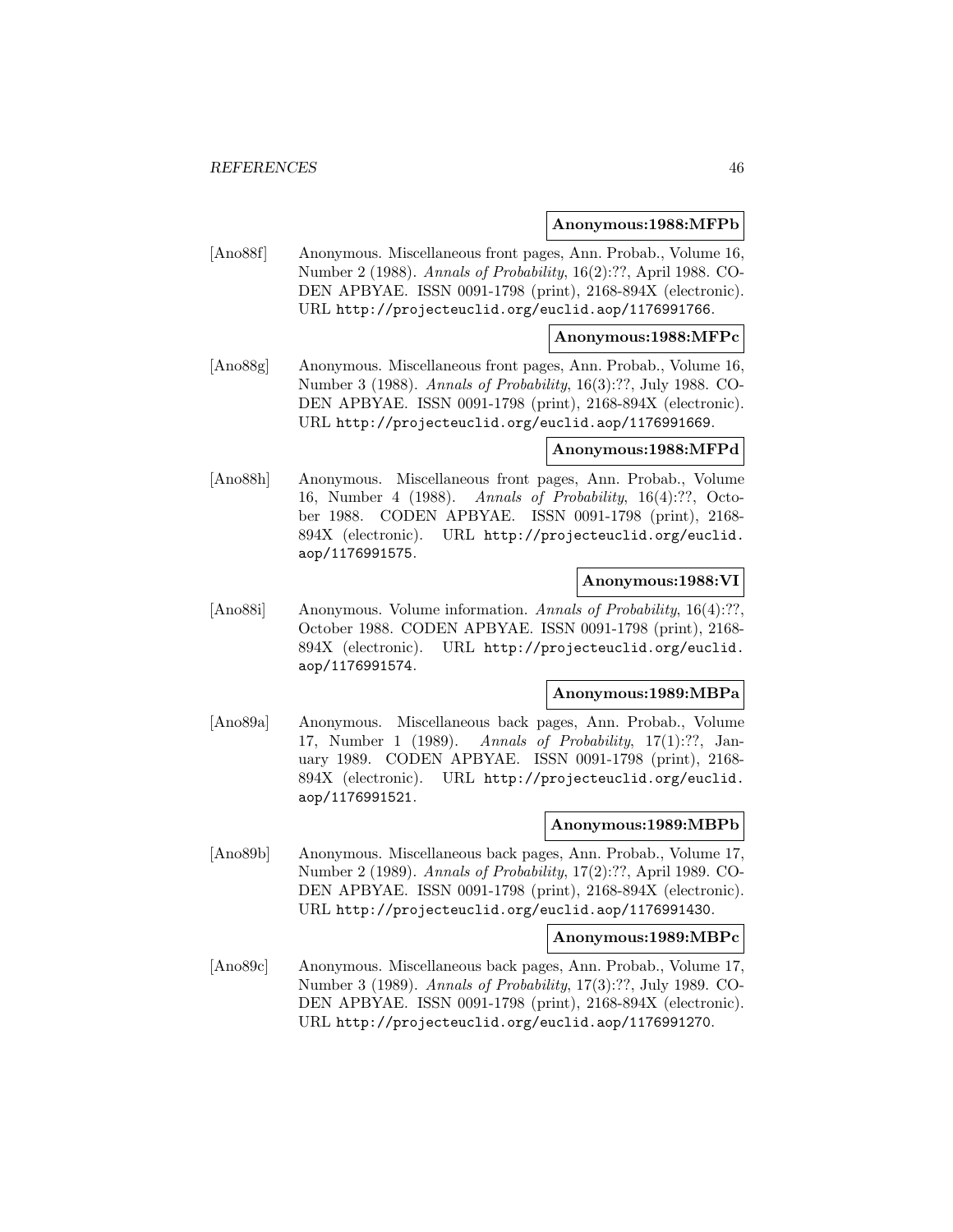### **Anonymous:1989:MBPd**

[Ano89d] Anonymous. Miscellaneous back pages, Ann. Probab., Volume 17, Number 4 (1989). Annals of Probability, 17(4):??, October 1989. CODEN APBYAE. ISSN 0091-1798 (print), 2168- 894X (electronic). URL http://projecteuclid.org/euclid. aop/1176991183.

## **Anonymous:1989:MFPa**

[Ano89e] Anonymous. Miscellaneous front pages, Ann. Probab., Volume 17, Number 1 (1989). Annals of Probability, 17(1):??, January 1989. CODEN APBYAE. ISSN 0091-1798 (print), 2168- 894X (electronic). URL http://projecteuclid.org/euclid. aop/1176991489.

### **Anonymous:1989:MFPb**

[Ano89f] Anonymous. Miscellaneous front pages, Ann. Probab., Volume 17, Number 2 (1989). Annals of Probability, 17(2):??, April 1989. CO-DEN APBYAE. ISSN 0091-1798 (print), 2168-894X (electronic). URL http://projecteuclid.org/euclid.aop/1176991407.

## **Anonymous:1989:MFPc**

[Ano89g] Anonymous. Miscellaneous front pages, Ann. Probab., Volume 17, Number 3 (1989). Annals of Probability, 17(3):??, July 1989. CO-DEN APBYAE. ISSN 0091-1798 (print), 2168-894X (electronic). URL http://projecteuclid.org/euclid.aop/1176991244.

## **Anonymous:1989:MFPd**

[Ano89h] Anonymous. Miscellaneous front pages, Ann. Probab., Volume 17, Number 4 (1989). Annals of Probability, 17(4):??, October 1989. CODEN APBYAE. ISSN 0091-1798 (print), 2168- 894X (electronic). URL http://projecteuclid.org/euclid. aop/1176991154.

#### **Anonymous:1989:PKa**

[Ano89i] Anonymous. [photograph]: A. N. Kolmogorov. Annals of Probability, 17(3):814, July 1989. CODEN APBYAE. ISSN 0091-1798 (print), 2168-894X (electronic). URL http://projecteuclid. org/euclid.aop/1176991246.

## **Anonymous:1989:PKI**

[Ano89j] Anonymous. Preface to the Kolmogorov issue. Annals of Probability, 17(3):??, July 1989. CODEN APBYAE. ISSN 0091-1798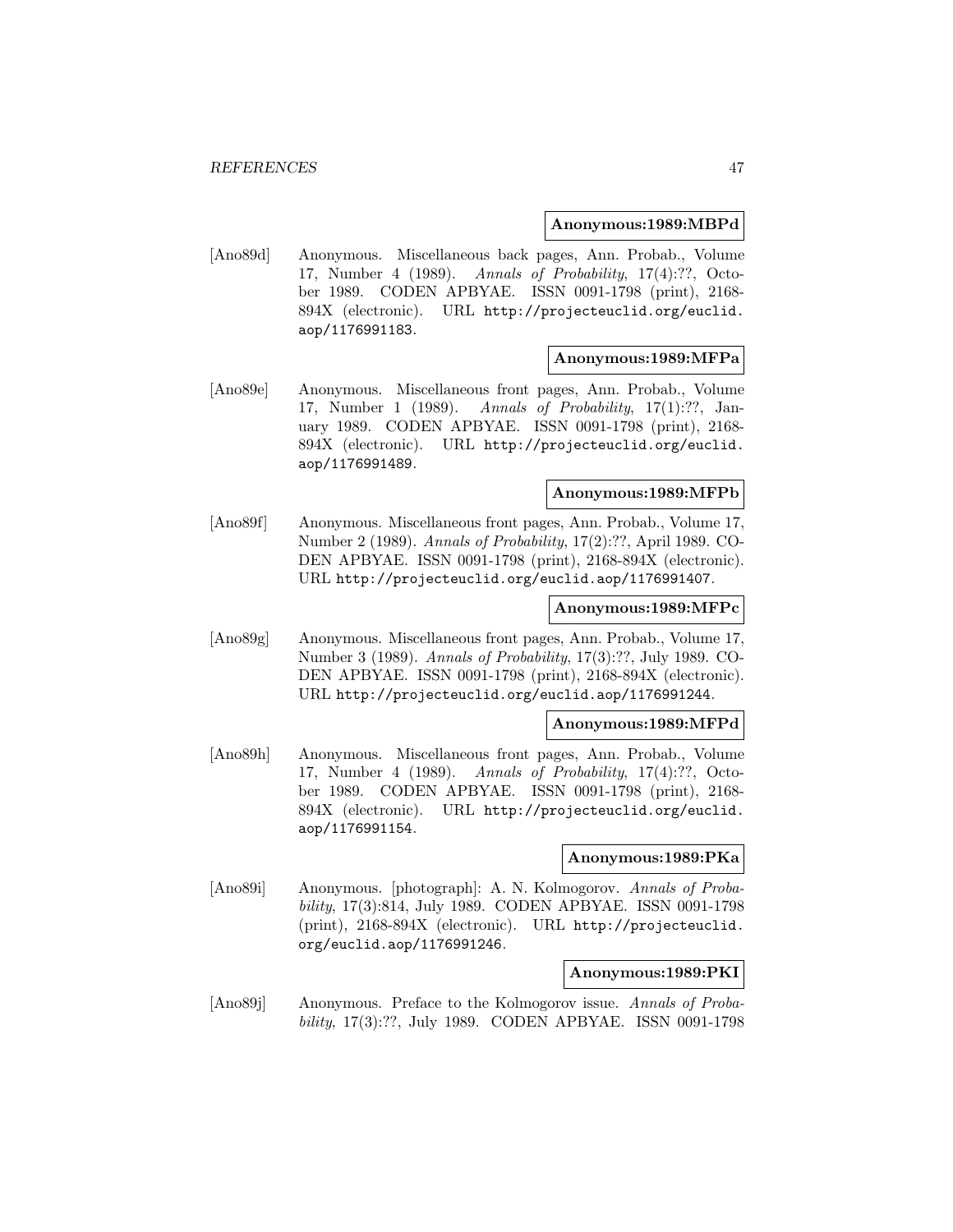(print), 2168-894X (electronic). URL http://projecteuclid. org/euclid.aop/1176991245.

#### **Anonymous:1989:PKb**

[Ano89k] Anonymous. Publications of a. n. Kolmogorov. Annals of Probability, 17(3):945–964, July 1989. CODEN APBYAE. ISSN 0091-1798 (print), 2168-894X (electronic). URL http://projecteuclid. org/euclid.aop/1176991252.

## **Anonymous:1989:VI**

[Ano891] Anonymous. Volume information. Annals of Probability, 17(4):??, October 1989. CODEN APBYAE. ISSN 0091-1798 (print), 2168- 894X (electronic). URL http://projecteuclid.org/euclid. aop/1176991153.

### **Alexander:1986:UCL**

[AP86] Kenneth S. Alexander and Ronald Pyke. A uniform Central Limit Theorem for set-indexed partial-sum processes with finite variance. Annals of Probability, 14(2):582–597, April 1986. CODEN APBYAE. ISSN 0091-1798 (print), 2168-894X (electronic). URL http://projecteuclid.org/euclid.aop/1176992532.

## **Alpern:1989:CSP**

[AP89] S. Alpern and V. S. Prasad. Coding a stationary process to one with prescribed marginals. Annals of Probability, 17(4):1658-1663, October 1989. CODEN APBYAE. ISSN 0091-1798 (print), 2168- 894X (electronic). URL http://projecteuclid.org/euclid. aop/1176991180.

## **Arimoto:1988:AFP**

[Ari88] Akio Arimoto. Approximation of the finite prediction for a weakly stationary process. Annals of Probability, 16(1):355–360, January 1988. CODEN APBYAE. ISSN 0091-1798 (print), 2168- 894X (electronic). URL http://projecteuclid.org/euclid. aop/1176991907.

## **Arratia:1981:LPP**

[Arr81] Richard Arratia. Limiting point processes for rescalings of coalescing and annihilating random walks on  $Z<sup>d</sup>$ . Annals of Probability, 9 (6):909–936, December 1981. CODEN APBYAE. ISSN 0091-1798 (print), 2168-894X (electronic). URL http://projecteuclid. org/euclid.aop/1176994264.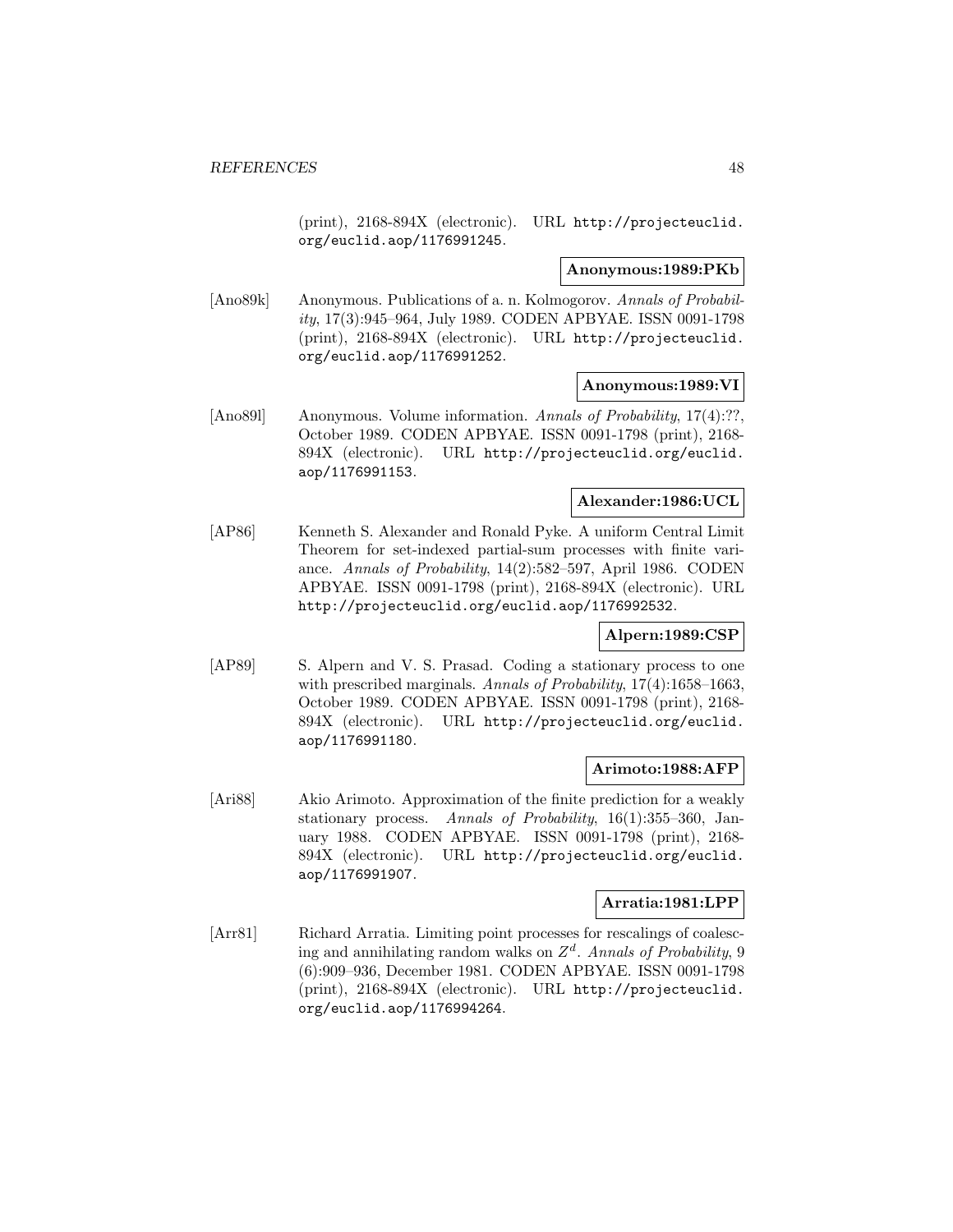### **Arratia:1983:MTP**

[Arr83a] Richard Arratia. The motion of a tagged particle in the simple symmetric exclusion system on Z. Annals of Probability, 11 (2):362–373, May 1983. CODEN APBYAE. ISSN 0091-1798 (print), 2168-894X (electronic). URL http://projecteuclid. org/euclid.aop/1176993602.

## **Arratia:1983:SRA**

[Arr83b] Richard Arratia. Site recurrence for annihilating random walks on  $Z_d$ . Annals of Probability, 11(3):706–713, August 1983. CODEN APBYAE. ISSN 0091-1798 (print), 2168-894X (electronic). URL http://projecteuclid.org/euclid.aop/1176993515.

## **Arratia:1985:SEP**

[Arr85] Richard Arratia. Symmetric exclusion processes: A comparison inequality and a large deviation result. Annals of Probability, 13 (1):53–61, February 1985. CODEN APBYAE. ISSN 0091-1798 (print), 2168-894X (electronic). URL http://projecteuclid. org/euclid.aop/1176993065.

## **Alzaid:1987:ESI**

[ARS87] Abdulhamid A. Alzaid, C. Radhakrishna Rao, and D. N. Shanbhag. An extension of Spitzer's integral representation theorem with an application. Annals of Probability,  $15(3):1210-1216$ , July 1987. CODEN APBYAE. ISSN 0091-1798 (print), 2168- 894X (electronic). URL http://projecteuclid.org/euclid. aop/1176992092.

## **Adler:1987:TBS**

[AS87] Robert J. Adler and Gennady Samorodnitsky. Tail behaviour for the suprema of Gaussian processes with applications to empirical processes. Annals of Probability, 15(4):1339–1351, October 1987. CODEN APBYAE. ISSN 0091-1798 (print), 2168- 894X (electronic). URL http://projecteuclid.org/euclid. aop/1176991980.

#### **Asmussen:1980:STS**

[Asm80] Soren Asmussen. On some two-sex population models. Annals of Probability, 8(4):727–744, August 1980. CODEN APBYAE. ISSN 0091-1798 (print), 2168-894X (electronic). URL http:// projecteuclid.org/euclid.aop/1176994662.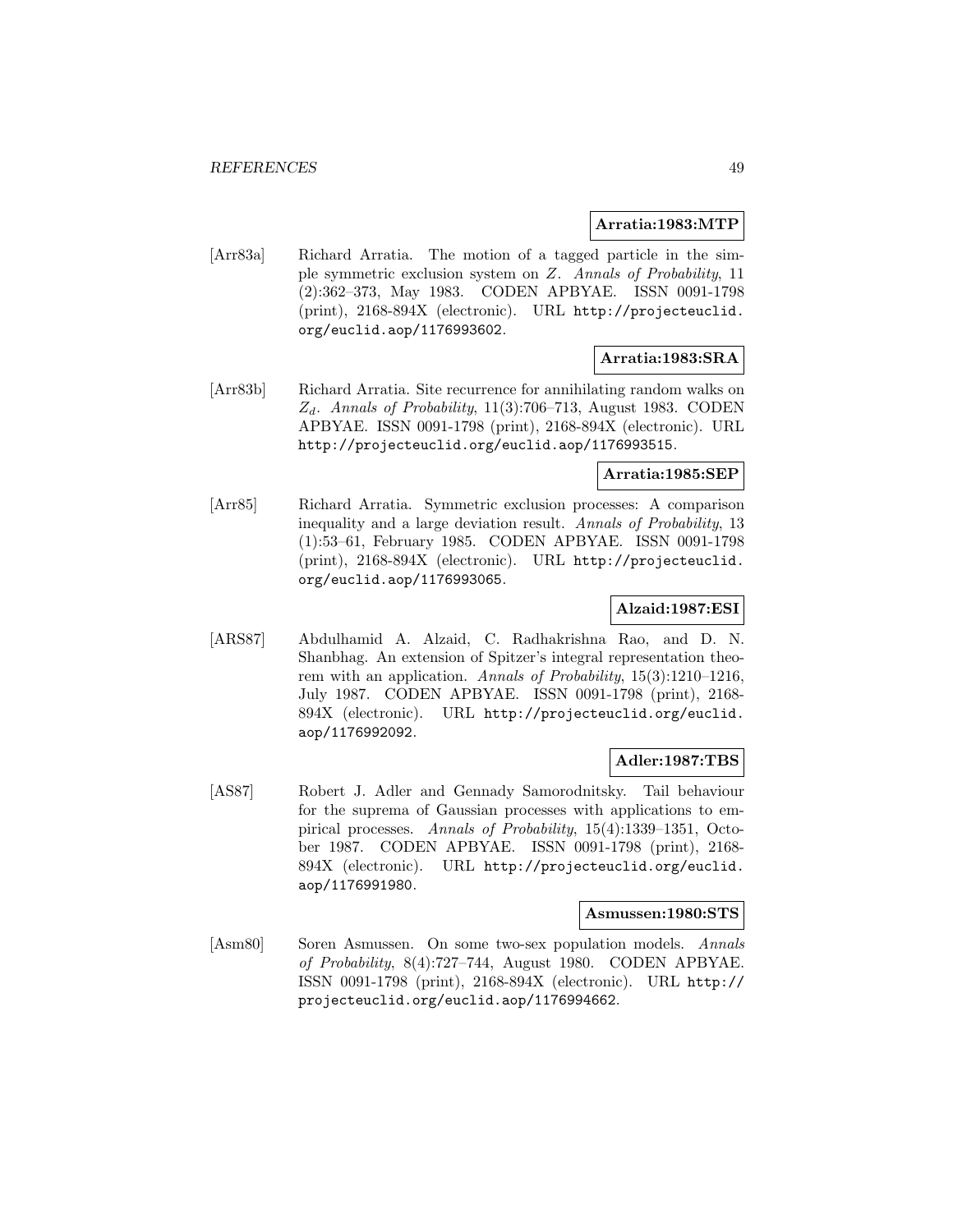## **Astbury:1981:OCM**

[Ast81] Kenneth A. Astbury. Order convergence of martingales in terms of countably additive and purely finitely additive martingales. Annals of Probability, 9(2):266–275, April 1981. CODEN APBYAE. ISSN 0091-1798 (print), 2168-894X (electronic). URL http:// projecteuclid.org/euclid.aop/1176994467.

# **Avram:1987:NLT**

[AT87] Florin Avram and Murad S. Taqqu. Noncentral limit theorems and Appell polynomials. Annals of Probability, 15(2):767–775, April 1987. CODEN APBYAE. ISSN 0091-1798 (print), 2168- 894X (electronic). URL http://projecteuclid.org/euclid. aop/1176992170.

## **Athreya:1988:MSC**

[Ath88] K. B. Athreya. On the maximum sequence in a critical branching process. Annals of Probability, 16(2):502–507, April 1988. CODEN APBYAE. ISSN 0091-1798 (print), 2168-894X (electronic). URL http://projecteuclid.org/euclid.aop/1176991770.

### **Atkinson:1986:TSM**

[Atk86] Bruce W. Atkinson. Two-sided Markov chains. Annals of Probability, 14(2):459–479, April 1986. CODEN APBYAE. ISSN 0091-1798 (print), 2168-894X (electronic). URL http://projecteuclid. org/euclid.aop/1176992526.

## **Avram:1988:WCV**

[Avr88] Florin Avram. Weak convergence of the variations, iterated integrals and Doleans–Dade exponentials of sequences of semimartingales. Annals of Probability, 16(1):246–250, January 1988. CODEN APBYAE. ISSN 0091-1798 (print), 2168-894X (electronic). URL http://projecteuclid.org/euclid.aop/1176991898.

## **Arratia:1985:CPS**

[AW85] Richard Arratia and Michael S. Waterman. Critical phenomena in sequence matching. Annals of Probability, 13(4):1236–1249, November 1985. CODEN APBYAE. ISSN 0091-1798 (print), 2168- 894X (electronic). URL http://projecteuclid.org/euclid. aop/1176992808.

## **Arratia:1989:ERS**

[AW89] R. Arratia and M. S. Waterman. The Erdős–Rényi Strong Law for pattern matching with a given proportion of mismatches. Annals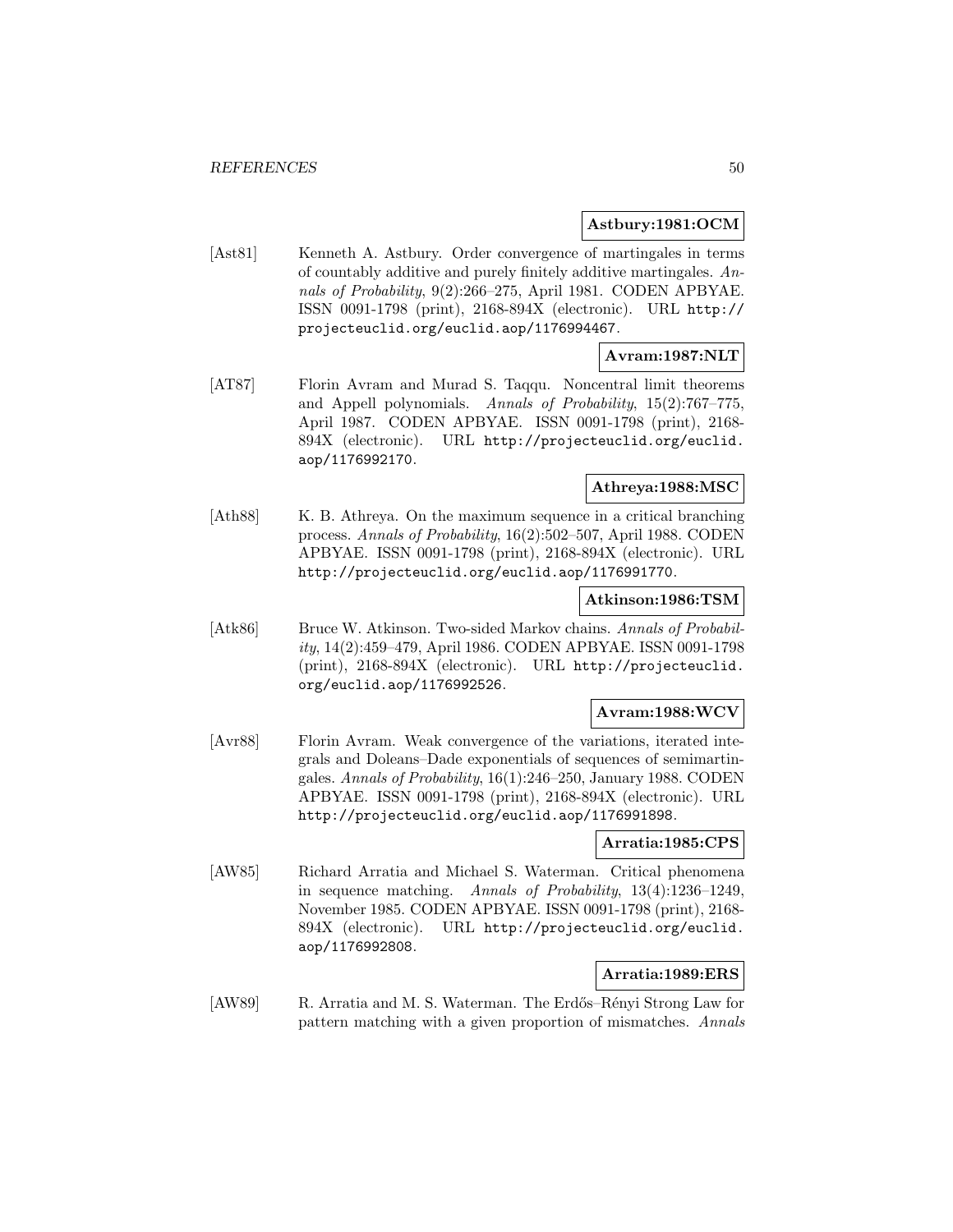of Probability, 17(3):1152–1169, July 1989. CODEN APBYAE. ISSN 0091-1798 (print), 2168-894X (electronic). URL http:// projecteuclid.org/euclid.aop/1176991262.

**Bai:1989:TFR**

[Bai89] Z. D. Bai. A theorem of Feller revisited. Annals of Probability, 17 (1):385–395, January 1989. CODEN APBYAE. ISSN 0091-1798 (print), 2168-894X (electronic). URL http://projecteuclid. org/euclid.aop/1176991518.

## **Barlow:1981:CMG**

[Bar81a] M. T. Barlow. Construction of a martingale with given absolute value. Annals of Probability, 9(2):314–320, April 1981. CODEN APBYAE. ISSN 0091-1798 (print), 2168-894X (electronic). URL http://projecteuclid.org/euclid.aop/1176994473.

### **Barrett:1981:PSA**

[Bar81b] Wayne W. Barrett. [polymers as self-avoiding walks]: Discussion. Annals of Probability, 9(4):555-556, August 1981. CODEN AP-BYAE. ISSN 0091-1798 (print), 2168-894X (electronic). URL http://projecteuclid.org/euclid.aop/1176994360.

## **Barron:1985:SET**

[Bar85] Andrew R. Barron. The strong ergodic theorem for densities: Generalized Shannon–McMillan–Breiman theorem. Annals of Probability, 13(4):1292–1303, November 1985. CODEN APBYAE. ISSN 0091-1798 (print), 2168-894X (electronic). URL http:// projecteuclid.org/euclid.aop/1176992813.

## **Barron:1986:ECL**

[Bar86] Andrew R. Barron. Entropy and the Central Limit Theorem. Annals of Probability, 14(1):336–342, January 1986. CODEN AP-BYAE. ISSN 0091-1798 (print), 2168-894X (electronic). URL http://projecteuclid.org/euclid.aop/1176992632.

## **Barbour:1987:AEP**

[Bar87] A. D. Barbour. Asymptotic expansions in the Poisson limit theorem. Annals of Probability, 15(2):748–766, April 1987. CODEN APBYAE. ISSN 0091-1798 (print), 2168-894X (electronic). URL http://projecteuclid.org/euclid.aop/1176992169.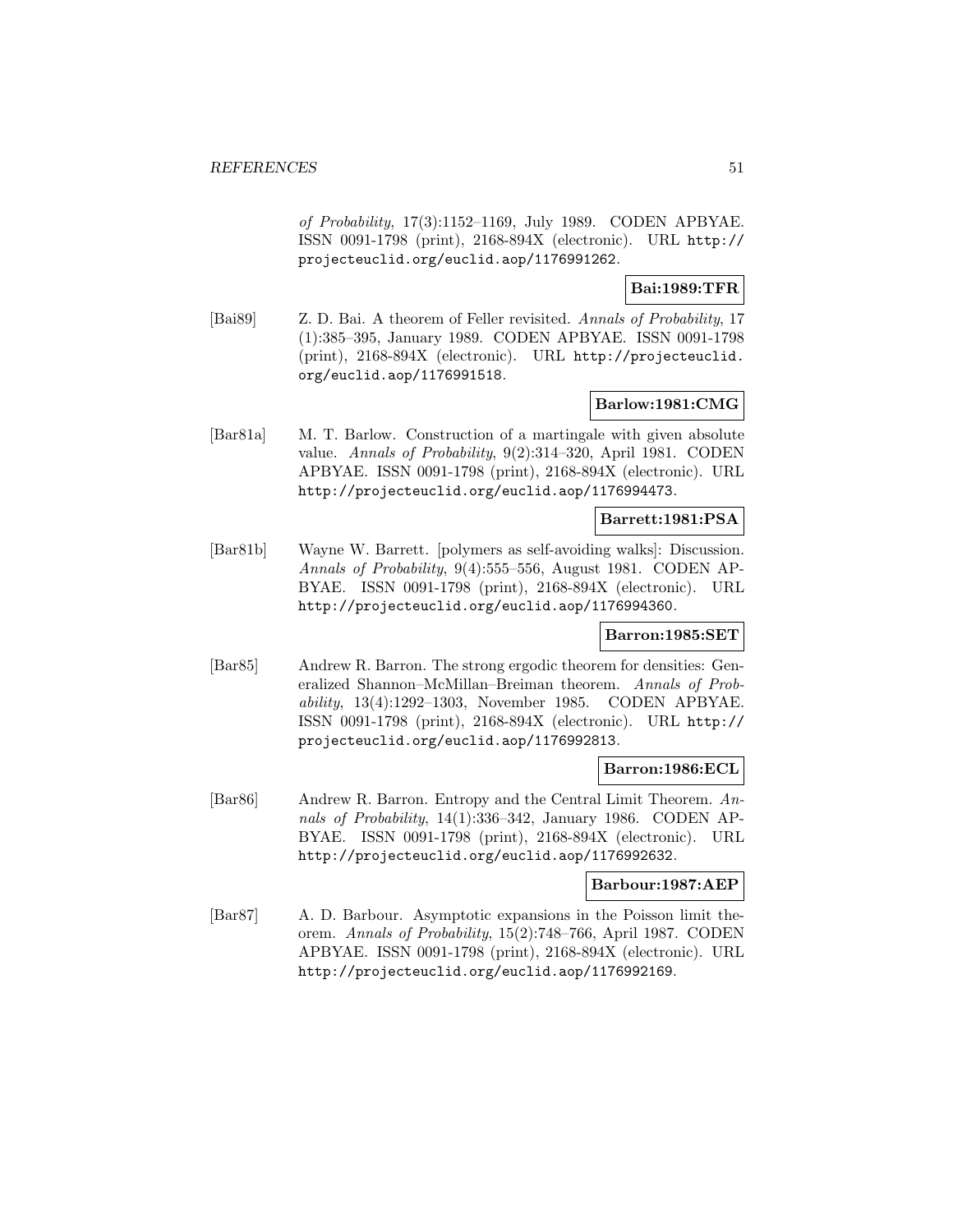### **Barlow:1988:NSC**

[Bar88] M. T. Barlow. Necessary and sufficient conditions for the continuity of local time of Lévy processes. Annals of Probability,  $16(4)$ : 1389–1427, October 1988. CODEN APBYAE. ISSN 0091-1798 (print), 2168-894X (electronic). URL http://projecteuclid. org/euclid.aop/1176991576.

## **Bass:1988:PEM**

[Bas88] Richard F. Bass. Probability estimates for multiparameter Brownian processes. Annals of Probability, 16(1):251–264, January 1988. CODEN APBYAE. ISSN 0091-1798 (print), 2168- 894X (electronic). URL http://projecteuclid.org/euclid. aop/1176991899.

## **Bickel:1983:SFN**

[BB83] Peter J. Bickel and Leo Breiman. Sums of functions of nearest neighbor distances, moment bounds, limit theorems and a goodness of fit test. Annals of Probability, 11(1):185–214, February 1983. CODEN APBYAE. ISSN 0091-1798 (print), 2168- 894X (electronic). URL http://projecteuclid.org/euclid. aop/1176993668.

## **Bass:1983:BML**

[BC83a] R. F. Bass and M. Cranston. Brownian motion with lower class moving boundaries which grow faster than  $t^{1/2}$ . Annals of Probability, 11(1):34–39, February 1983. CODEN APBYAE. ISSN 0091-1798 (print), 2168-894X (electronic). URL http:// projecteuclid.org/euclid.aop/1176993657.

#### **Bass:1983:ETS**

[BC83b] R. F. Bass and M. Cranston. Exit times for symmetric stable processes in  $\mathbb{R}^n$ . Annals of Probability, 11(3):578–588, August 1983. CODEN APBYAE. ISSN 0091-1798 (print), 2168- 894X (electronic). URL http://projecteuclid.org/euclid. aop/1176993502.

#### **Brown:1983:FPT**

[BC83c] Mark Brown and Narasinga R. Chaganty. On the first passage time distribution for a class of Markov chains. Annals of Probability, 11(4):1000–1008, November 1983. CODEN APBYAE. ISSN 0091-1798 (print), 2168-894X (electronic). URL http:// projecteuclid.org/euclid.aop/1176993448.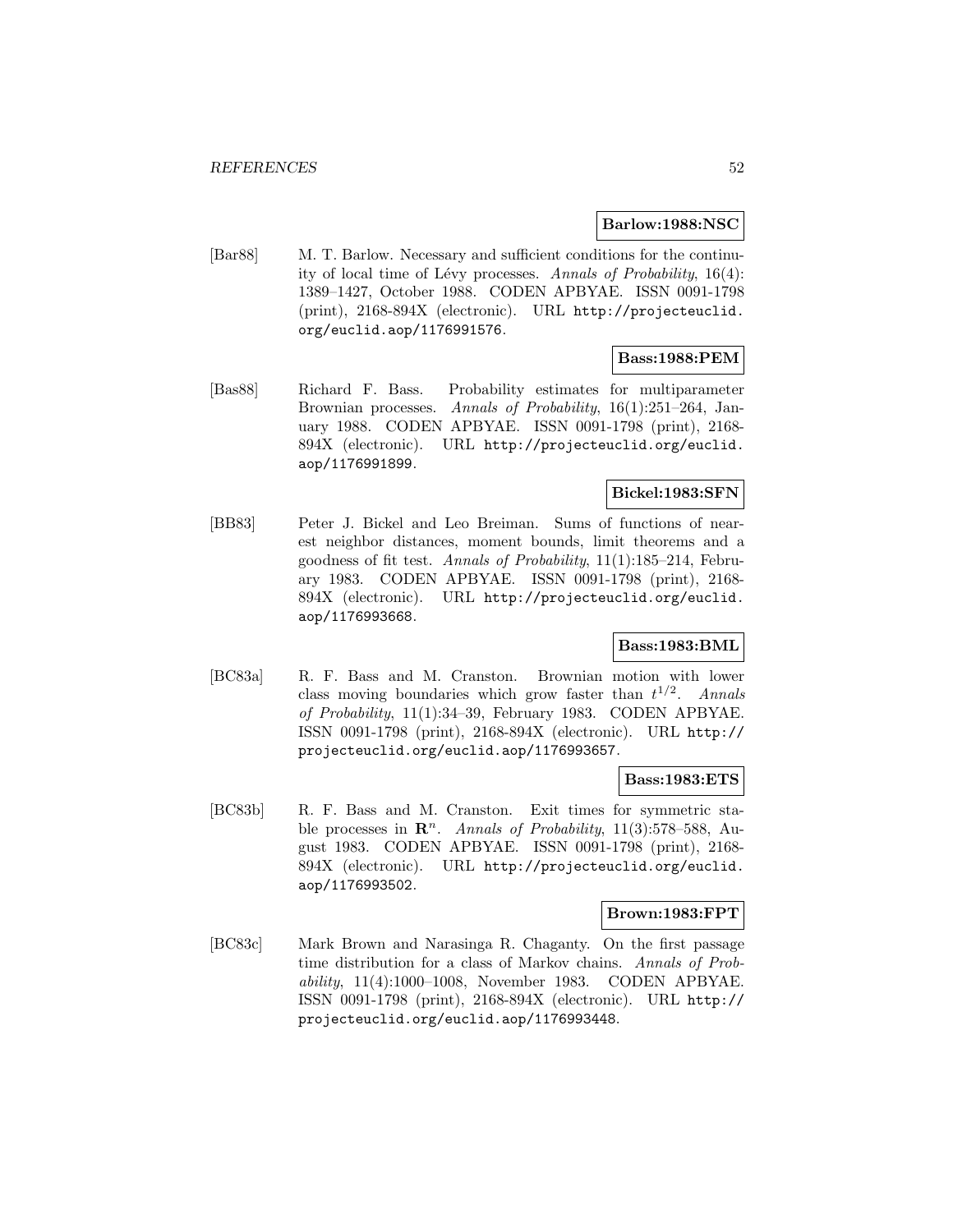### **Bass:1986:MCP**

[BC86] R. F. Bass and M. Cranston. The Malliavin calculus for pure jump processes and applications to local time. Annals of Probability, 14(2):490–532, April 1986. CODEN APBYAE. ISSN 0091-1798 (print), 2168-894X (electronic). URL http://projecteuclid. org/euclid.aop/1176992528.

# **Bellow:1980:ML**

[BD80] A. Bellow and A. Dvoretzky. On martingales in the limit. Annals of Probability, 8(3):602–606, June 1980. CODEN APBYAE. ISSN 0091-1798 (print), 2168-894X (electronic). URL http:// projecteuclid.org/euclid.aop/1176994730.

## **Brennan:1986:SI**

[BD86] Michael D. Brennan and Richard Durrett. Splitting intervals. Annals of Probability, 14(3):1024–1036, July 1986. CODEN AP-BYAE. ISSN 0091-1798 (print), 2168-894X (electronic). URL http://projecteuclid.org/euclid.aop/1176992456.

## **Balkema:1988:ASC**

[BD88] A. A. Balkema and L. De Haan. Almost sure continuity of stable moving average processes with index less than one. Annals of Probability, 16(1):333–343, January 1988. CODEN APBYAE. ISSN 0091-1798 (print), 2168-894X (electronic). URL http:// projecteuclid.org/euclid.aop/1176991905.

### **Bramson:1989:SMC**

[BDS89] M. Bramson, R. Durrett, and G. Swindle. Statistical mechanics of crabgrass. Annals of Probability, 17(2):444–481, April 1989. CO-DEN APBYAE. ISSN 0091-1798 (print), 2168-894X (electronic). URL http://projecteuclid.org/euclid.aop/1176991410.

## **Bass:1985:LLI**

[BE85] R. F. Bass and K. B. Erickson. Local laws of the iterated logarithm for diffusions. Annals of Probability, 13(2):616–624, May 1985. CO-DEN APBYAE. ISSN 0091-1798 (print), 2168-894X (electronic). URL http://projecteuclid.org/euclid.aop/1176993014. See correction [BE86].

## **Bass:1986:CLL**

[BE86] R. F. Bass and K. B. Erickson. Correction: Local laws of the iterated logarithm for diffusions. Annals of Probability,  $14(2)$ :731,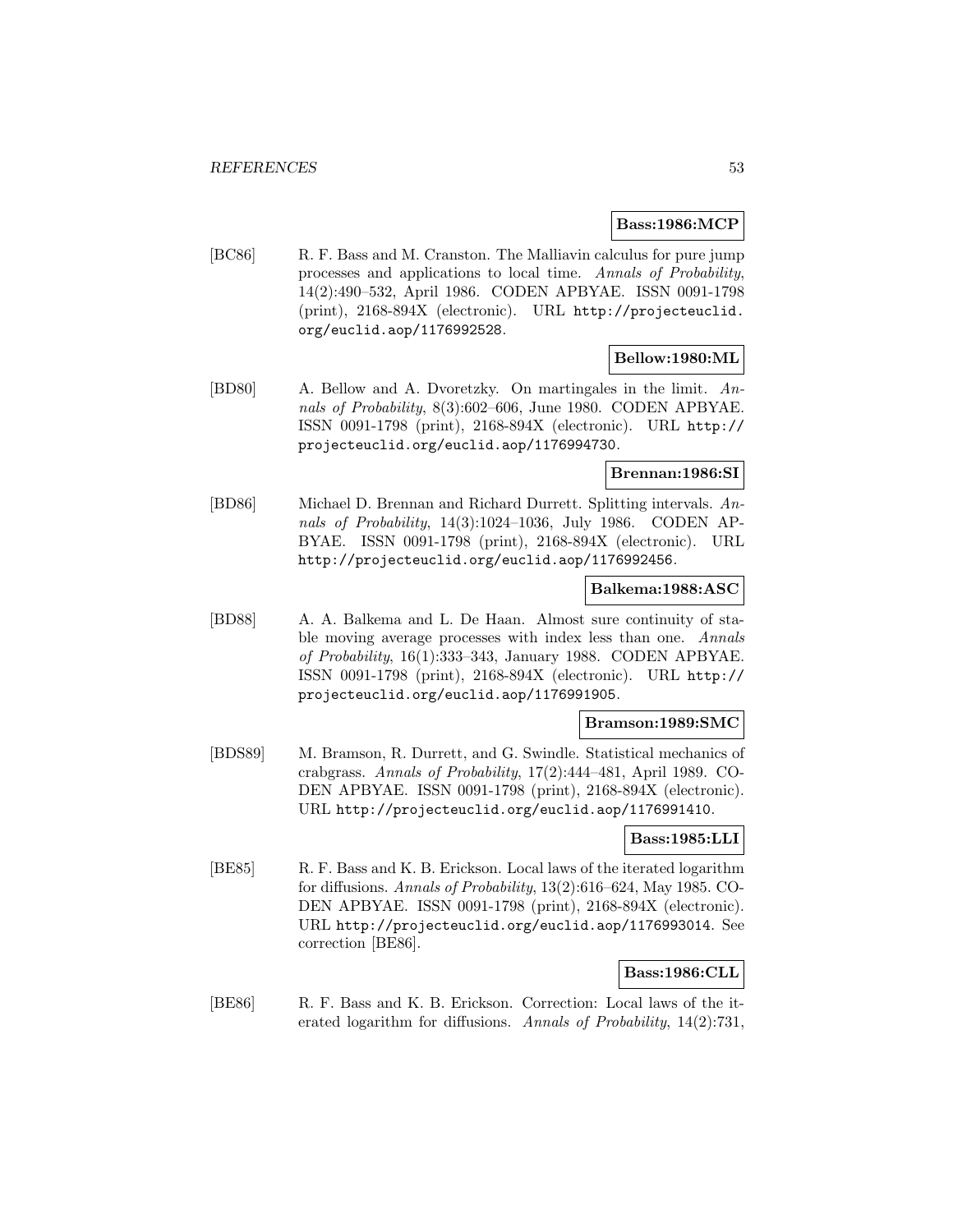April 1986. CODEN APBYAE. ISSN 0091-1798 (print), 2168- 894X (electronic). URL http://projecteuclid.org/euclid. aop/1176992542. See [BE85].

# **Becker:1981:MGM**

[Bec81] M. E. Becker. Multiparameter groups of measure-preserving transformations: A simple proof of Wiener's ergodic theorem. Annals of Probability, 9(3):504–509, June 1981. CODEN APBYAE. ISSN 0091-1798 (print), 2168-894X (electronic). URL http:// projecteuclid.org/euclid.aop/1176994423.

## **Belisle:1989:WRW**

[Bél89] Claude Bélisle. Windings of random walks. Annals of Probability, 17(4):1377–1402, October 1989. CODEN APBYAE. ISSN 0091-1798 (print), 2168-894X (electronic). URL http:// projecteuclid.org/euclid.aop/1176991160.

# **Bequillard:1989:SCT**

[Beq89] A. L. Bequillard. A sufficient condition for two Markov semigroups to commute. Annals of Probability, 17(4):1478–1482, October 1989. CODEN APBYAE. ISSN 0091-1798 (print), 2168- 894X (electronic). URL http://projecteuclid.org/euclid. aop/1176991168.

## **Berman:1974:SEG**

[Ber74] Simeon M. Berman. Sojourns and extremes of Gaussian processes. Annals of Probability, 2(6):999–1026, December 1974. CODEN APBYAE. ISSN 0091-1798 (print), 2168-894X (electronic). URL http://projecteuclid.org/euclid.aop/1176996495. See correction [Ber80b].

## **Berman:1980:CPL**

[Ber80a] Simeon M. Berman. A compound Poisson limit for stationary sums, and sojourns of Gaussian processes. Annals of Probability, 8(3):511–538, June 1980. CODEN APBYAE. ISSN 0091-1798 (print), 2168-894X (electronic). URL http://projecteuclid. org/euclid.aop/1176994725.

## **Berman:1980:CNC**

[Ber80b] Simeon M. Berman. Correction notes: Correction to "Sojourns and Extremes of Gaussian Processes". Annals of Probability, 8(5):999,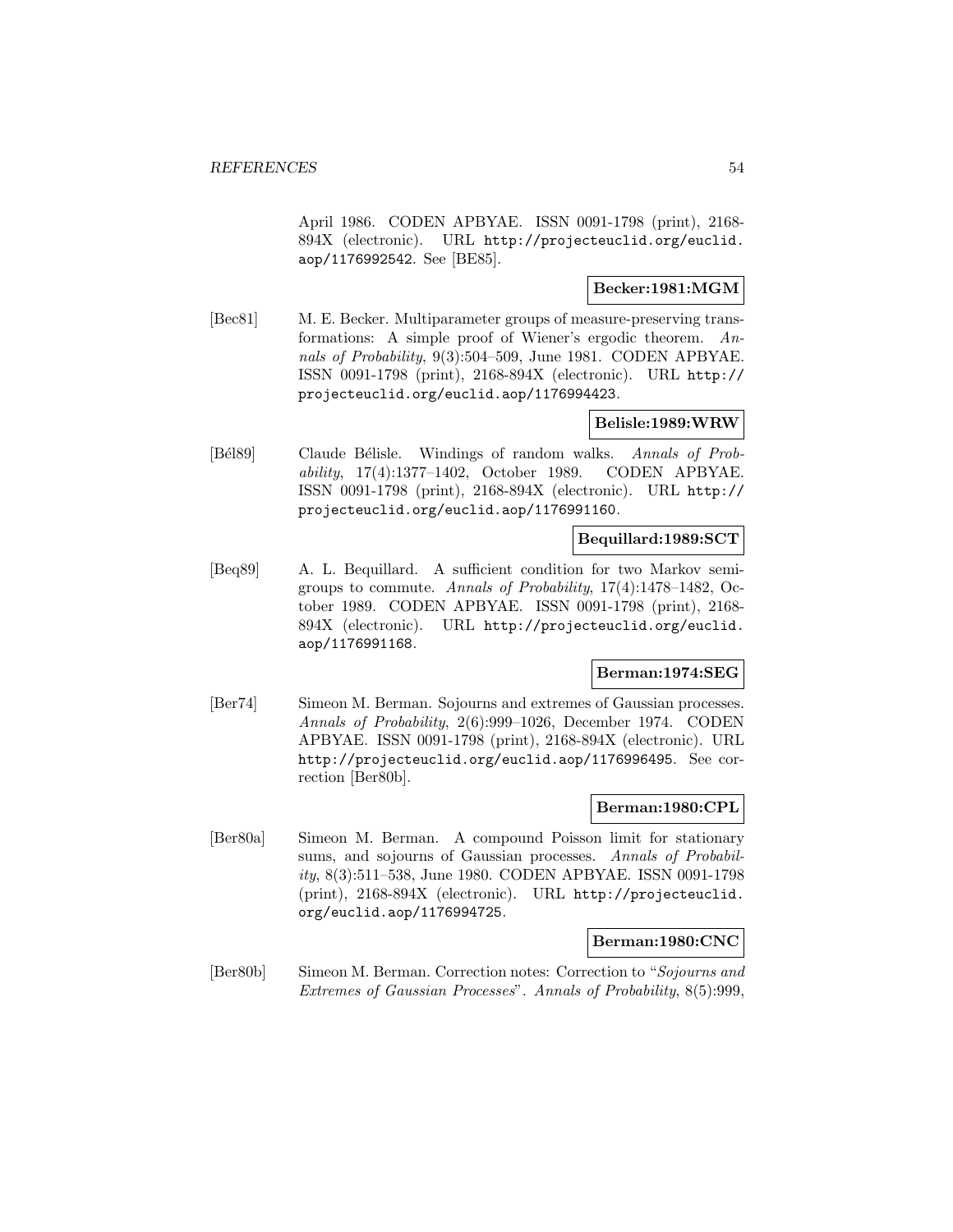October 1980. CODEN APBYAE. ISSN 0091-1798 (print), 2168- 894X (electronic). URL http://projecteuclid.org/euclid. aop/1176994628. See [Ber74].

## **Berman:1980:IGP**

[Ber80c] Simeon M. Berman. Isotropic Gaussian processes on the Hilbert sphere. Annals of Probability, 8(6):1093–1106, December 1980. CODEN APBYAE. ISSN 0091-1798 (print), 2168- 894X (electronic). URL http://projecteuclid.org/euclid. aop/1176994571.

## **Berbee:1981:CSP**

[Ber81] Henry Berbee. On covering single points by randomly ordered intervals. Annals of Probability, 9(3):520–528, June 1981. CODEN APBYAE. ISSN 0091-1798 (print), 2168-894X (electronic). URL http://projecteuclid.org/euclid.aop/1176994426.

# **Bergman:1982:GAI**

[Ber82a] Bo Bergman. On a general asymptotic independence result in statistics. Annals of Probability, 10(3):831–837, August 1982. CO-DEN APBYAE. ISSN 0091-1798 (print), 2168-894X (electronic). URL http://projecteuclid.org/euclid.aop/1176993793.

## **Berman:1982:SES**

[Ber82b] Simeon M. Berman. Sojourns and extremes of stationary processes. Annals of Probability, 10(1):1–46, February 1982. CODEN APBYAE. ISSN 0091-1798 (print), 2168-894X (electronic). URL http://projecteuclid.org/euclid.aop/1176993912. See correction [Ber84].

## **Berbee:1983:BSP**

[Ber83a] Henry Berbee. A bound on the size of point clusters of a random walk with stationary increments. Annals of Probability, 11 (2):414–418, May 1983. CODEN APBYAE. ISSN 0091-1798 (print), 2168-894X (electronic). URL http://projecteuclid. org/euclid.aop/1176993606.

#### **Berger:1983:RSF**

[Ber83b] Marc A. Berger. A remark on stochastic fundamental matrices. Annals of Probability, 11(1):215–216, February 1983. CODEN APBYAE. ISSN 0091-1798 (print), 2168-894X (electronic). URL http://projecteuclid.org/euclid.aop/1176993669.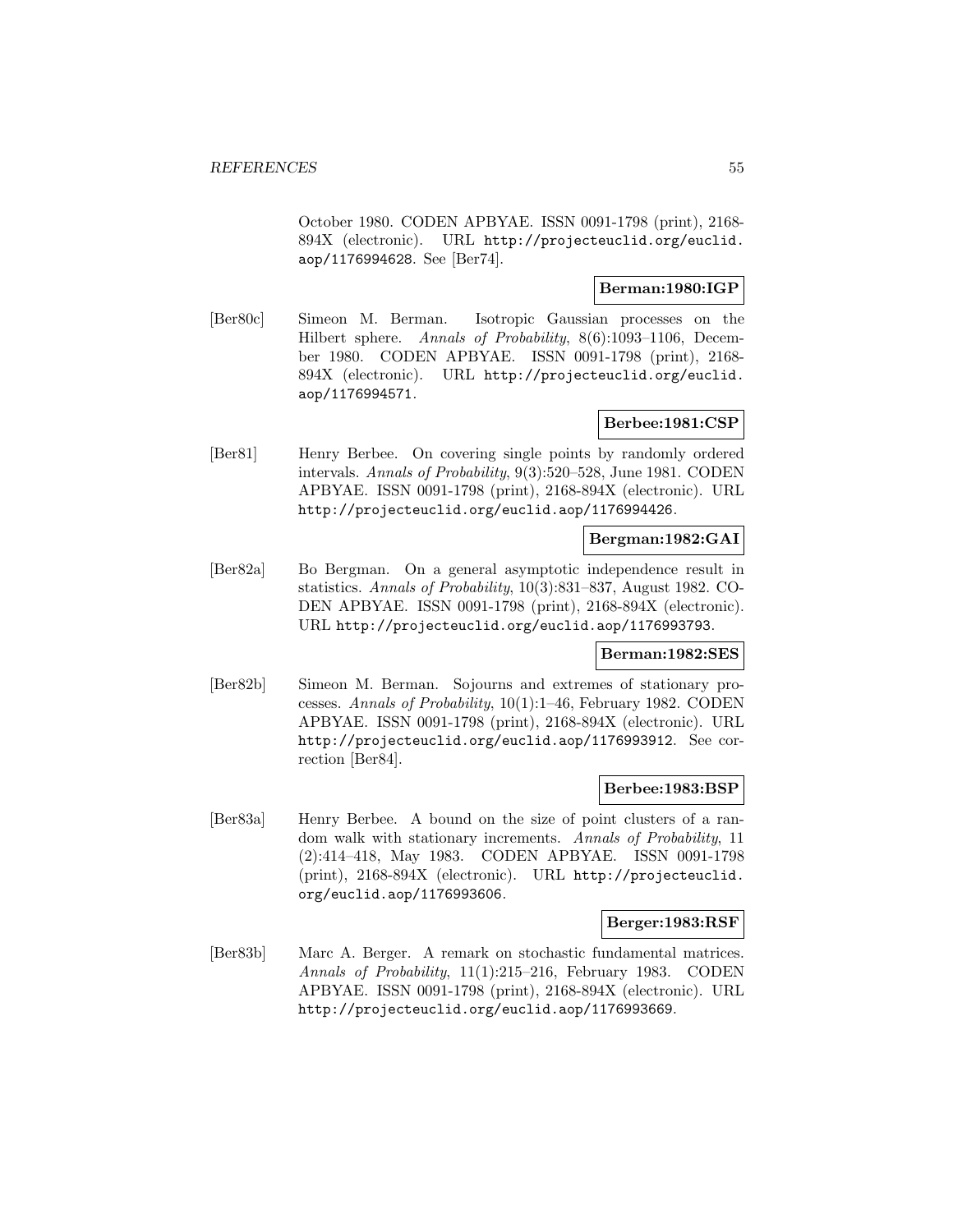### **Berman:1983:SSP**

[Ber83c] Simeon M. Berman. Sojourns of stationary processes in rare sets. Annals of Probability, 11(4):847–866, November 1983. CODEN APBYAE. ISSN 0091-1798 (print), 2168-894X (electronic). URL http://projecteuclid.org/euclid.aop/1176993436.

## **Berman:1984:CCB**

[Ber84] Simeon M. Berman. Correction: Correction to "Sojourns and Extremes of Gaussian Processes". Annals of Probability, 12(1):281, February 1984. CODEN APBYAE. ISSN 0091-1798 (print), 2168- 894X (electronic). URL http://projecteuclid.org/euclid. aop/1176993394. See [Ber82b].

## **Berk:1986:SNL**

[Ber86] Robert H. Berk. Sphericity and the normal law. Annals of Probability, 14(2):696–701, April 1986. CODEN APBYAE. ISSN 0091-1798 (print), 2168-894X (electronic). URL http://projecteuclid. org/euclid.aop/1176992538.

## **Berg:1988:CND**

[Ber88a] Christian Berg. The cube of a normal distribution is indeterminate. Annals of Probability, 16(2):910–913, April 1988. CODEN APBYAE. ISSN 0091-1798 (print), 2168-894X (electronic). URL http://projecteuclid.org/euclid.aop/1176991795.

## **Berger:1988:MTA**

[Ber88b] Marc A. Berger. A Malliavin-type anticipative stochastic calculus. Annals of Probability, 16(1):231–245, January 1988. CODEN APBYAE. ISSN 0091-1798 (print), 2168-894X (electronic). URL http://projecteuclid.org/euclid.aop/1176991897.

### **Berman:1988:ESD**

[Ber88c] Simeon M. Berman. Extreme sojourns of diffusion processes. Annals of Probability, 16(1):361-374, January 1988. CODEN AP-BYAE. ISSN 0091-1798 (print), 2168-894X (electronic). URL http://projecteuclid.org/euclid.aop/1176991908.

#### **Berbee:1989:UGM**

[Ber89a] Henry Berbee. Uniqueness of Gibbs measures and absorption probabilities. Annals of Probability, 17(4):1416–1431, October 1989. CODEN APBYAE. ISSN 0091-1798 (print), 2168- 894X (electronic). URL http://projecteuclid.org/euclid. aop/1176991162.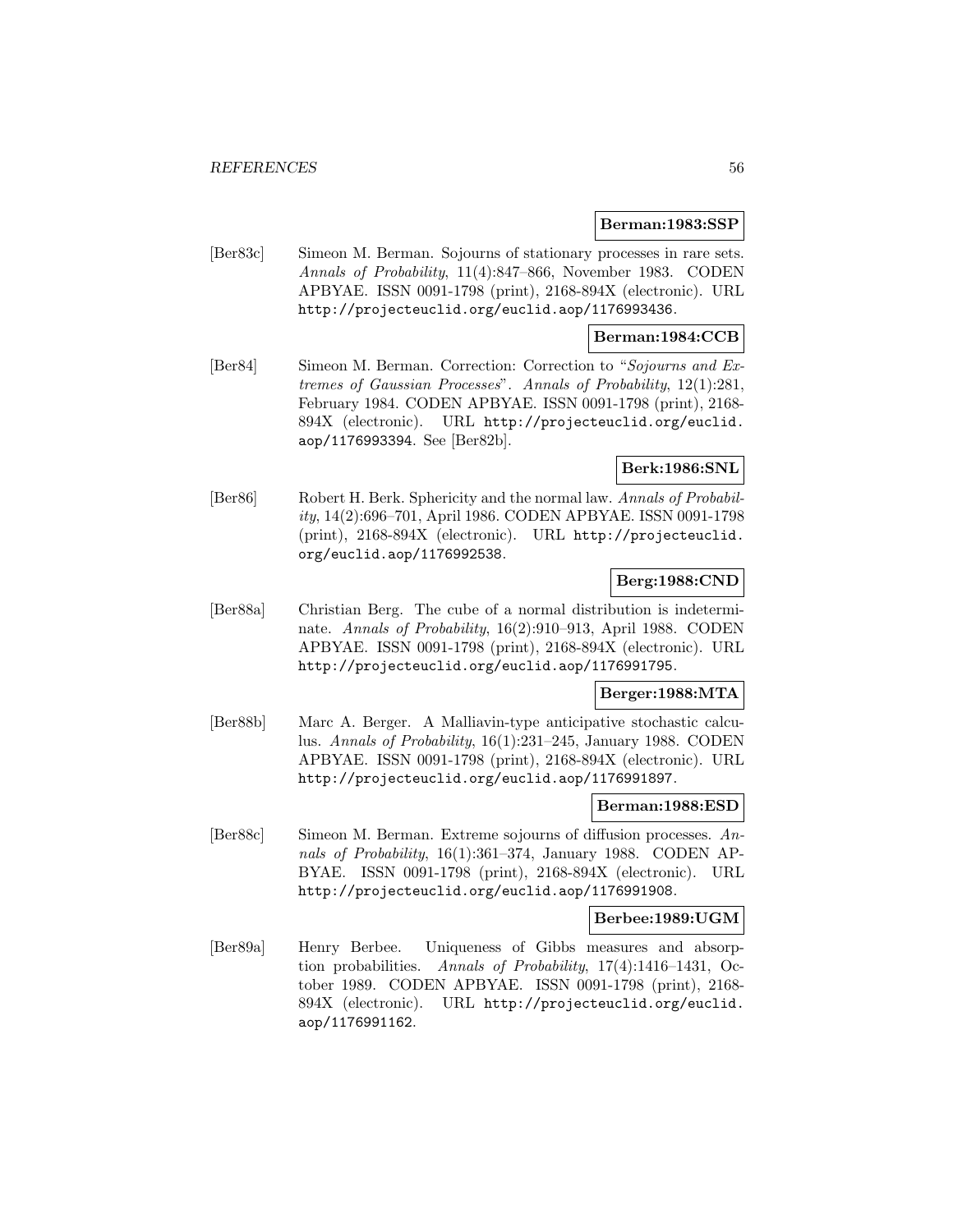### **Bertoin:1989:IPP**

[Ber89b] Jean Bertoin. Sur une intégrale pour les processus à  $\alpha$ -variation bornée. (French) [On an integral for the process of limited  $\alpha$  variation]. Annals of Probability, 17(4):1521–1535, October 1989. CO-DEN APBYAE. ISSN 0091-1798 (print), 2168-894X (electronic). URL http://projecteuclid.org/euclid.aop/1176991171.

# **Bezuidenhout:1987:LDP**

[Bez87a] Carol Bezuidenhout. A large deviations principle for small perturbations of random evolution equations. Annals of Probability, 15(2):646–658, April 1987. CODEN APBYAE. ISSN 0091-1798 (print), 2168-894X (electronic). URL http://projecteuclid. org/euclid.aop/1176992163.

## **Bezuidenhout:1987:SPD**

[Bez87b] Carol Bezuidenhout. Singular perturbations of degenerate diffusions. Annals of Probability, 15(3):1014–1043, July 1987. CODEN APBYAE. ISSN 0091-1798 (print), 2168-894X (electronic). URL http://projecteuclid.org/euclid.aop/1176992078.

### **Bertoluzza:1985:MDR**

[BF85] Carlo Bertoluzza and Bruno Forte. Mutual dependence of random variables and maximum discretized entropy. Annals of Probability, 13(2):630–637, May 1985. CODEN APBYAE. ISSN 0091-1798 (print), 2168-894X (electronic). URL http://projecteuclid. org/euclid.aop/1176993016.

### **Benassi:1987:HLA**

[BF87] Albert Benassi and Jean-Pierre Fouque. Hydrodynamical limit for the asymmetric simple exclusion process. Annals of Probability, 15(2):546–560, April 1987. CODEN APBYAE. ISSN 0091-1798 (print), 2168-894X (electronic). URL http://projecteuclid. org/euclid.aop/1176992158.

#### **Block:1988:MEH**

[BF88] Henry W. Block and Zhaoben Fang. A multivariate extension of Hoeffding's lemma. Annals of Probability, 16(4):1803–1820, October 1988. CODEN APBYAE. ISSN 0091-1798 (print), 2168- 894X (electronic). URL http://projecteuclid.org/euclid. aop/1176991598.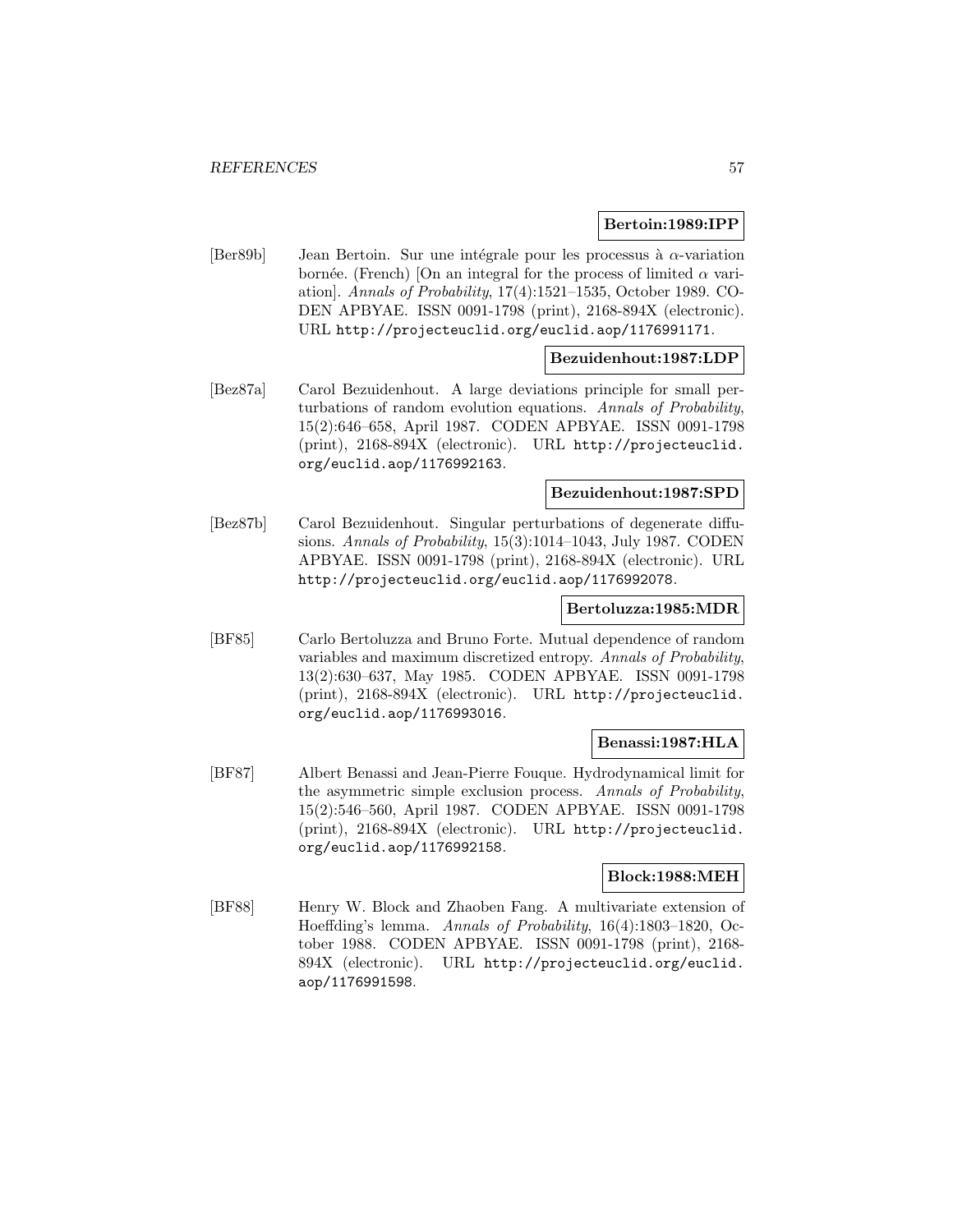#### **Bramson:1980:CDR**

[BG80] Maury Bramson and David Griffeath. Clustering and dispersion rates for some interacting particle systems on **Z**. Annals of Probability, 8(2):183–213, April 1980. CODEN APBYAE. ISSN 0091-1798 (print), 2168-894X (electronic). URL http:// projecteuclid.org/euclid.aop/1176994771.

## **Bramson:1981:NSL**

[BG81a] Maury Bramson and Lawrence Gray. A note on the survival of the long-range contact process. Annals of Probability, 9(5): 885–890, October 1981. CODEN APBYAE. ISSN 0091-1798 (print), 2168-894X (electronic). URL http://projecteuclid. org/euclid.aop/1176994316.

## **Bramson:1981:WBT**

[BG81b] Maury Bramson and David Griffeath. On the Williams–Bjerknes tumour growth model I. Annals of Probability, 9(2):173–185, April 1981. CODEN APBYAE. ISSN 0091-1798 (print), 2168- 894X (electronic). URL http://projecteuclid.org/euclid. aop/1176994459.

## **Brown:1984:EAT**

[BG84] Mark Brown and Guangping Ge. Exponential approximations for two classes of aging distributions. Annals of Probability, 12 (3):869–875, August 1984. CODEN APBYAE. ISSN 0091-1798 (print), 2168-894X (electronic). URL http://projecteuclid. org/euclid.aop/1176993235.

#### **Bramson:1989:FFC**

[BG89] Maury Bramson and David Griffeath. Flux and fixation in cyclic particle systems. Annals of Probability, 17(1):26–45, January 1989. CODEN APBYAE. ISSN 0091-1798 (print), 2168- 894X (electronic). URL http://projecteuclid.org/euclid. aop/1176991492.

## **Brockett:1980:ZDI**

[BH80] Patrick L. Brockett and William N. Hudson. Zeros of the densities of infinitely divisible measures. Annals of Probability, 8 (2):400–403, April 1980. CODEN APBYAE. ISSN 0091-1798 (print), 2168-894X (electronic). URL http://projecteuclid. org/euclid.aop/1176994789.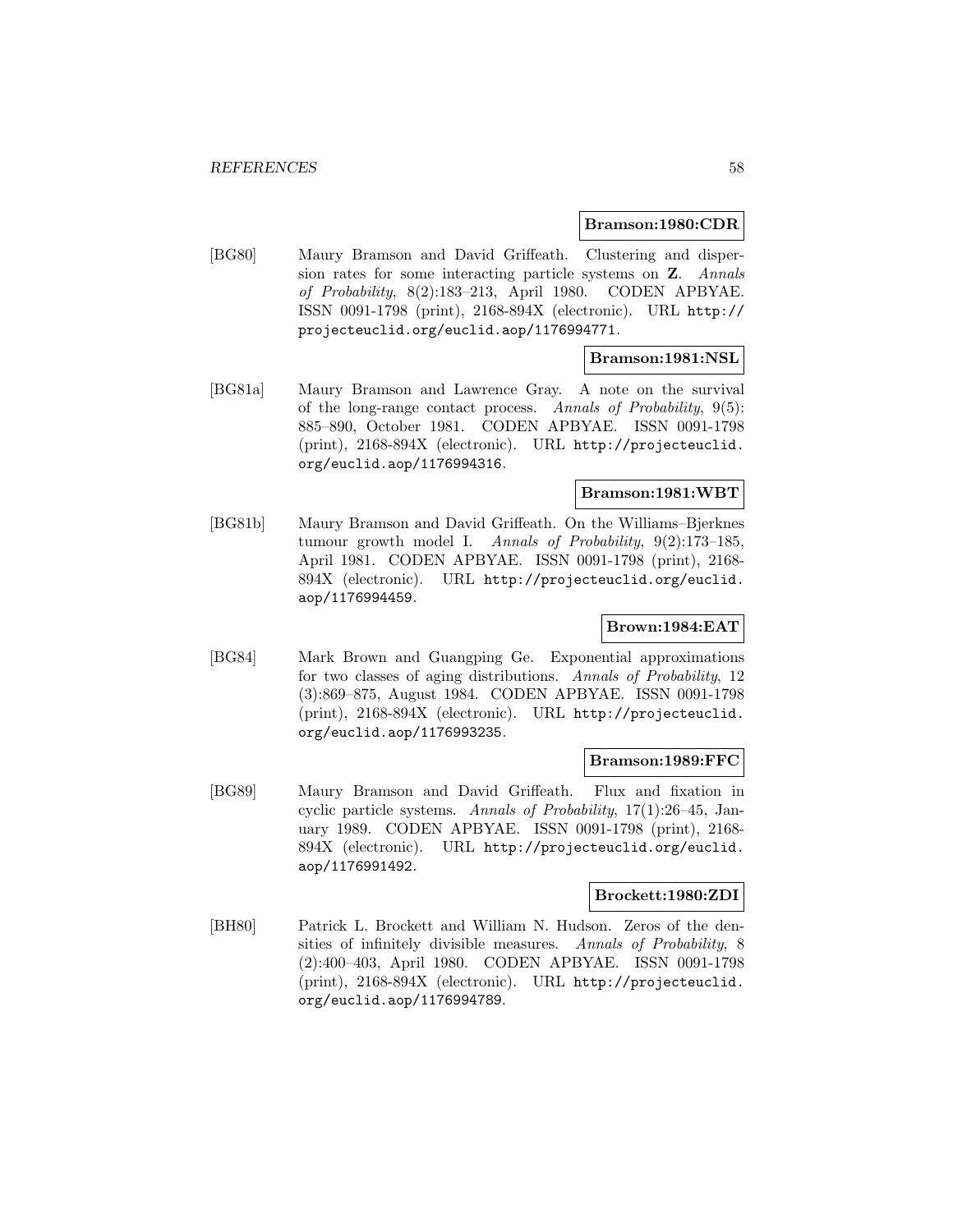#### **Byczkowski:1983:GMN**

[BH83] T. Byczkowski and A. Hulanicki. Gaussian measure of normal subgroups. Annals of Probability, 11(3):685–691, August 1983. CO-DEN APBYAE. ISSN 0091-1798 (print), 2168-894X (electronic). URL http://projecteuclid.org/euclid.aop/1176993513.

### **Baxendale:1986:ISF**

[BH86] Peter Baxendale and Theodore E. Harris. Isotropic stochastic flows. Annals of Probability, 14(4):1155–1179, October 1986. CO-DEN APBYAE. ISSN 0091-1798 (print), 2168-894X (electronic). URL http://projecteuclid.org/euclid.aop/1176992360.

#### **Berbee:1989:TTS**

[BH89] H. C. P. Berbee and W. Th. F. Den Hollander. Tail triviality for sums of stationary random variables. Annals of Probability,  $17(4)$ : 1635–1645, October 1989. CODEN APBYAE. ISSN 0091-1798 (print), 2168-894X (electronic). URL http://projecteuclid. org/euclid.aop/1176991177.

## **Bhattacharya:1978:CRE**

[Bha78] R. N. Bhattacharya. Criteria for recurrence and existence of invariant measures for multidimensional diffusions. Annals of Probability, 6(4):541–553, August 1978. CODEN APBYAE. ISSN 0091-1798 (print), 2168-894X (electronic). URL http:/ /projecteuclid.org/euclid.aop/1176995476. See correction [Bha80].

#### **Bhattacharya:1980:CNC**

[Bha80] R. N. Bhattacharya. Correction note: Correction to "Criteria for Recurrence and Existence of Invariant Measures for Multidimensional Diffusions". Annals of Probability, 8(6):1194–1195, December 1980. CODEN APBYAE. ISSN 0091-1798 (print), 2168- 894X (electronic). URL http://projecteuclid.org/euclid. aop/1176994584. See [Bha78].

## **Bhattacharya:1985:CLT**

[Bha85] Rabi Bhattacharya. A Central Limit Theorem for diffusions with periodic coefficients. Annals of Probability, 13(2):385-396, May 1985. CODEN APBYAE. ISSN 0091-1798 (print), 2168- 894X (electronic). URL http://projecteuclid.org/euclid. aop/1176992998.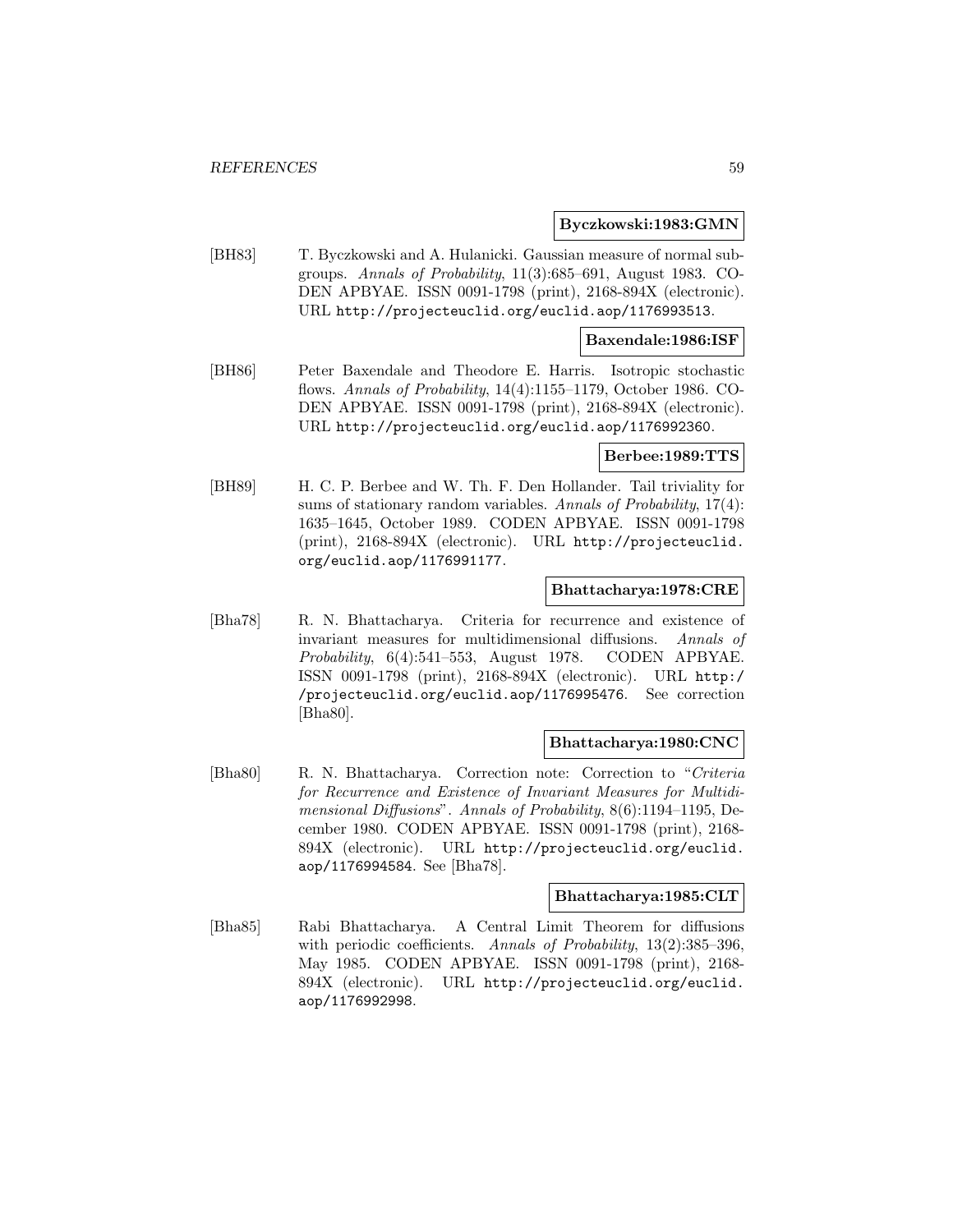#### **Bichteler:1981:SIT**

[Bic81] Klaus Bichteler. Stochastic integration and  $L^p$ -theory of semimartingales. Annals of Probability, 9(1):49–89, February 1981. CO-DEN APBYAE. ISSN 0091-1798 (print), 2168-894X (electronic). URL http://projecteuclid.org/euclid.aop/1176994509.

## **Bingham:1981:TTC**

[Bin81] N. H. Bingham. Tauberian theorems and the Central Limit Theorem. Annals of Probability, 9(2):221–231, April 1981. CODEN APBYAE. ISSN 0091-1798 (print), 2168-894X (electronic). URL http://projecteuclid.org/euclid.aop/1176994464.

### **Birkel:1988:MBA**

[Bir88a] Thomas Birkel. Moment bounds for associated sequences. Annals of Probability, 16(3):1184–1193, July 1988. CODEN APBYAE. ISSN 0091-1798 (print), 2168-894X (electronic). URL http:// projecteuclid.org/euclid.aop/1176991684.

## **Birkel:1988:CRC**

[Bir88b] Thomas Birkel. On the convergence rate in the Central Limit Theorem for associated processes. Annals of Probability, 16(4): 1685–1698, October 1988. CODEN APBYAE. ISSN 0091-1798 (print), 2168-894X (electronic). URL http://projecteuclid. org/euclid.aop/1176991591.

#### **Brockett:1982:UHC**

[BK82] Patrick L. Brockett and J. H. B. Kemperman. On the unimodality of high convolutions. Annals of Probability, 10(1):270–277, February 1982. CODEN APBYAE. ISSN 0091-1798 (print), 2168- 894X (electronic). URL http://projecteuclid.org/euclid. aop/1176993933.

## **Brown:1983:RTP**

[BK83] Timothy C. Brown and Joseph Kupka. Ramsey's theorem and Poisson random measures. Annals of Probability, 11(4):904-908, November 1983. CODEN APBYAE. ISSN 0091-1798 (print), 2168- 894X (electronic). URL http://projecteuclid.org/euclid. aop/1176993440.

## **Bruni:1985:ICM**

[BK85] C. Bruni and G. Koch. Identifiability of continuous mixtures of unknown Gaussian distributions. Annals of Probability,  $13(4)$ :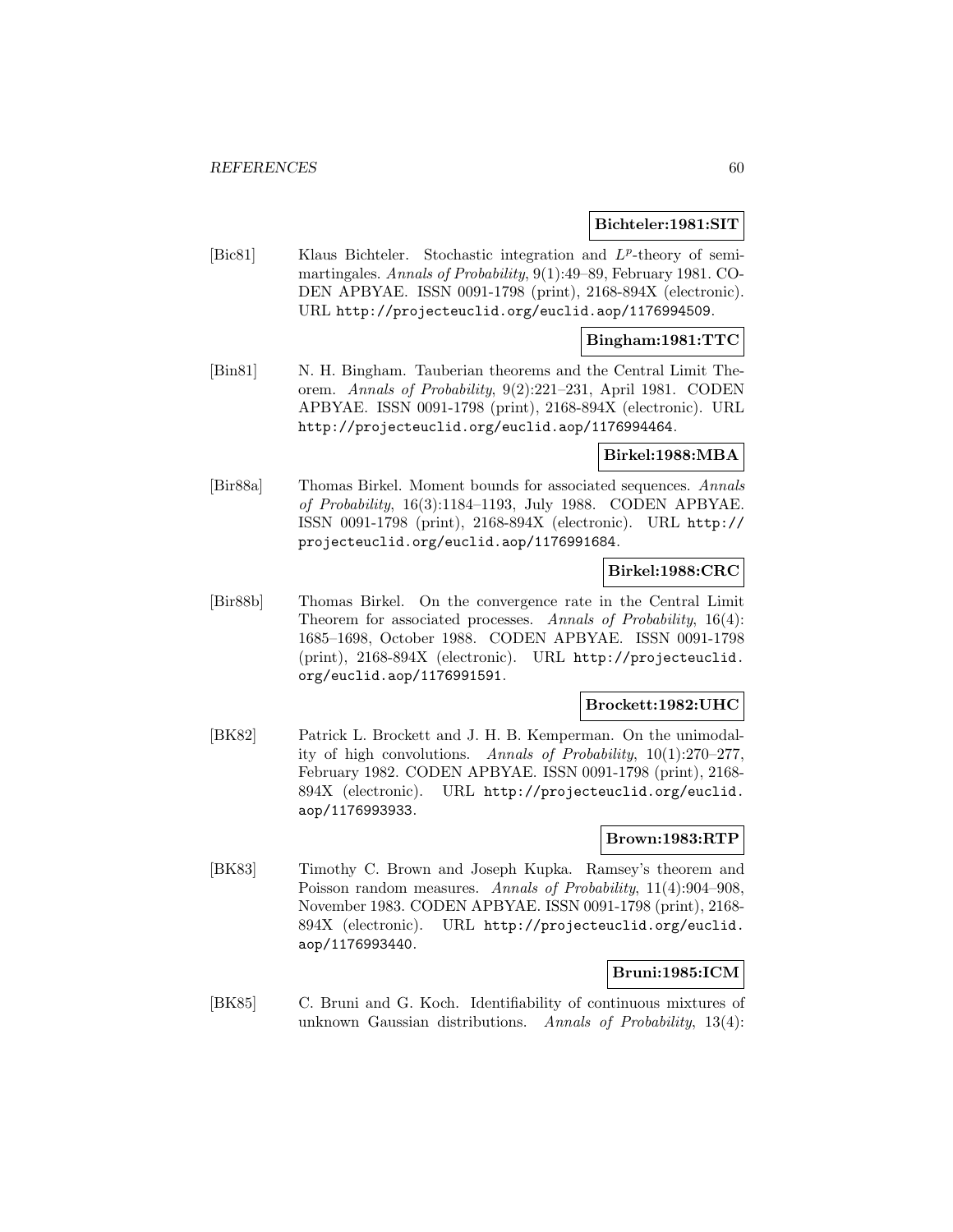1341–1357, November 1985. CODEN APBYAE. ISSN 0091-1798 (print), 2168-894X (electronic). URL http://projecteuclid. org/euclid.aop/1176992817.

# **Berman:1989:MGP**

[BK89] Simeon M. Berman and Norio Kono. The maximum of a Gaussian process with nonconstant variance: A sharp bound for the distribution tail. Annals of Probability, 17(2):632–650, April 1989. CO-DEN APBYAE. ISSN 0091-1798 (print), 2168-894X (electronic). URL http://projecteuclid.org/euclid.aop/1176991419.

## **Bhattacharya:1988:ACM**

[BL88] Rabi N. Bhattacharya and Oesook Lee. Asymptotics of a class of Markov processes which are not in general irreducible. Annals of Probability, 16(3):1333–1347, July 1988. CODEN AP-BYAE. ISSN 0091-1798 (print), 2168-894X (electronic). URL http://projecteuclid.org/euclid.aop/1176991694. See correction [BL97].

## **Bhattacharya:1997:CBC**

[BL97] Rabi N. Bhattacharya and Oesook Lee. Correction: "Asymptotics of a class of Markov processes which are not in general irreducible" [Ann. Probab. 16 (1988), no. 3, 1333–1347; MR 89m:60148]. Annals of Probability, 25(3):1541–1543, July 1997. CODEN APBYAE. ISSN 0091-1798 (print), 2168-894X (electronic). URL http://projecteuclid.org/euclid.aop/1024404526. See [BL88].

# **Blackwell:1980:TNB**

[Bla80] D. Blackwell. There are no Borel SPLIFs. Annals of Probability, 8(6):1189–1190, December 1980. CODEN APBYAE. ISSN 0091-1798 (print), 2168-894X (electronic). URL http:// projecteuclid.org/euclid.aop/1176994581.

## **Blackwell:1981:BSG**

[Bla81] D. Blackwell. Borel sets via games. Annals of Probability, 9 (2):321–322, April 1981. CODEN APBYAE. ISSN 0091-1798 (print), 2168-894X (electronic). URL http://projecteuclid. org/euclid.aop/1176994474.

## **Bloomfield:1985:SRL**

[Blo85] Peter Bloomfield. On series representations for linear predictors. Annals of Probability, 13(1):226–233, February 1985. CODEN AP-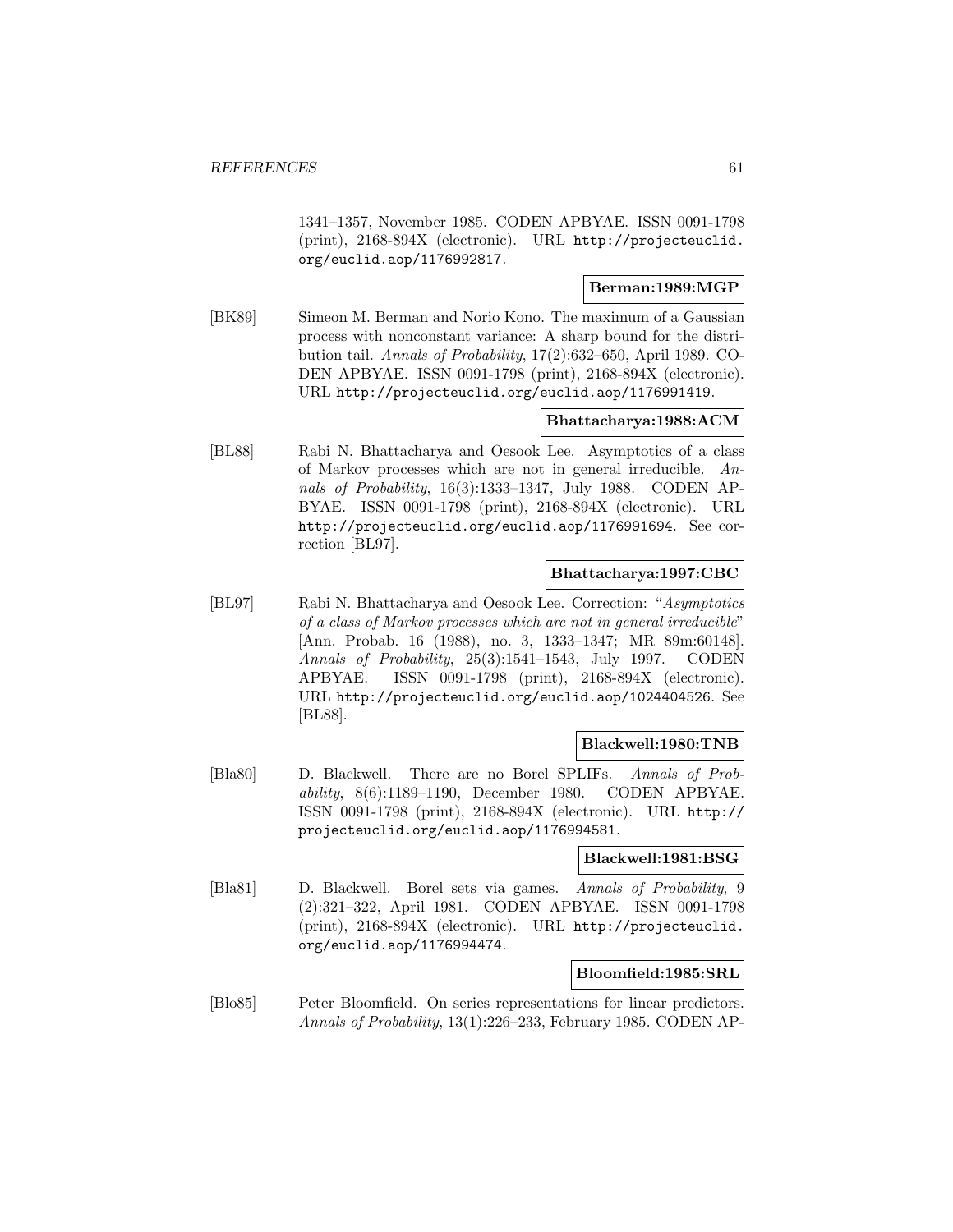BYAE. ISSN 0091-1798 (print), 2168-894X (electronic). URL http://projecteuclid.org/euclid.aop/1176993077.

### **Blumenthal:1983:WCB**

[Blu83] R. M. Blumenthal. Weak convergence to Brownian excursion. Annals of Probability, 11(3):798–800, August 1983. CODEN AP-BYAE. ISSN 0091-1798 (print), 2168-894X (electronic). URL http://projecteuclid.org/euclid.aop/1176993525.

## **Burgess:1981:CDO**

[BM81] John P. Burgess and R. Daniel Mauldin. Conditional distributions and orthogonal measures. Annals of Probability, 9(5):902–906, October 1981. CODEN APBYAE. ISSN 0091-1798 (print), 2168- 894X (electronic). URL http://projecteuclid.org/euclid. aop/1176994320.

## **Berger:1982:ESI**

[BM82] Marc A. Berger and Victor J. Mizel. An extension of the stochastic integral. Annals of Probability, 10(2):435–450, May 1982. CODEN APBYAE. ISSN 0091-1798 (print), 2168-894X (electronic). URL http://projecteuclid.org/euclid.aop/1176993868.

## **Bleher:1987:CPU**

[BM87] P. M. Bleher and P. Major. Critical phenomena and universal exponents in statistical physics. On Dyson's hierarchical model. Annals of Probability, 15(2):431–477, April 1987. CODEN APBYAE. ISSN 0091-1798 (print), 2168-894X (electronic). URL http:// projecteuclid.org/euclid.aop/1176992155; http://www. jstor.org/stable/2244058.

#### **Baccelli:1989:DTS**

[BM89a] François Baccelli and Armand M. Makowski. Dynamic, transient and stationary behavior of the  $M/GI/1$  queue via martingales. Annals of Probability, 17(4):1691–1699, October 1989. CODEN APBYAE. ISSN 0091-1798 (print), 2168-894X (electronic). URL http://projecteuclid.org/euclid.aop/1176991182.

## **Bretagnolle:1989:HCN**

[BM89b] J. Bretagnolle and P. Massart. Hungarian constructions from the nonasymptotic viewpoint. Annals of Probability, 17(1):239–256, January 1989. CODEN APBYAE. ISSN 0091-1798 (print), 2168- 894X (electronic). URL http://projecteuclid.org/euclid. aop/1176991506.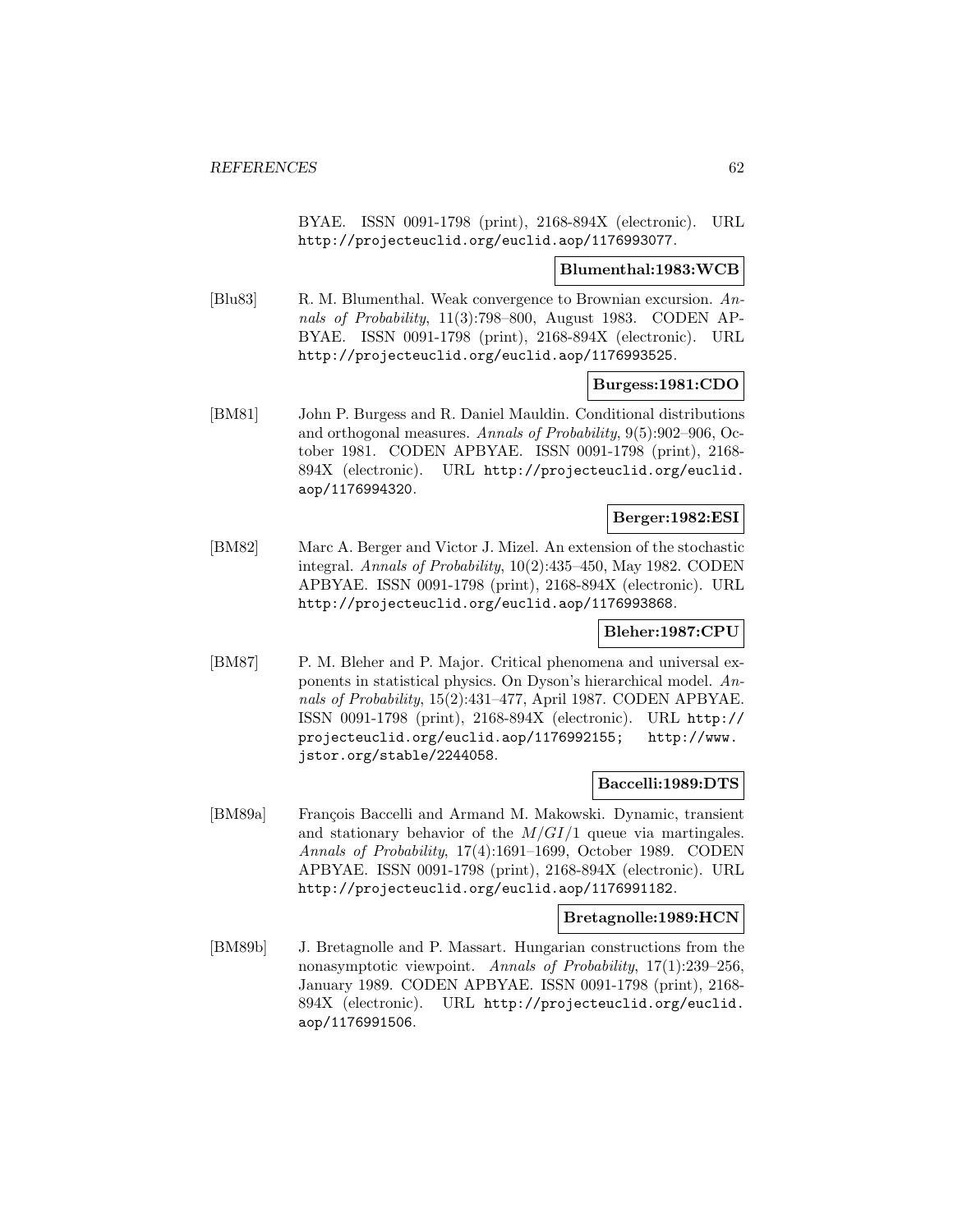#### **Bramson:1981:TUS**

[BN81] Maury Bramson and Arnold Neidhardt. Thin but unavoidable sets. Annals of Probability, 9(1):154–156, February 1981. CODEN APBYAE. ISSN 0091-1798 (print), 2168-894X (electronic). URL http://projecteuclid.org/euclid.aop/1176994516.

### **Bolthausen:1982:ECR**

[Bol82a] E. Bolthausen. Exact convergence rates in some martingale Central Limit Theorems. Annals of Probability, 10(3):672–688, August 1982. CODEN APBYAE. ISSN 0091-1798 (print), 2168- 894X (electronic). URL http://projecteuclid.org/euclid. aop/1176993776.

#### **Bolthausen:1982:CLT**

[Bol82b] E. Bolthausen. On the Central Limit Theorem for stationary mixing random fields. Annals of Probability, 10(4):1047–1050, November 1982. CODEN APBYAE. ISSN 0091-1798 (print), 2168- 894X (electronic). URL http://projecteuclid.org/euclid. aop/1176993726.

### **Bolthausen:1984:PLD**

[Bol84] E. Bolthausen. On the probability of large deviations in Banach spaces. Annals of Probability, 12(2):427–435, May 1984. CODEN APBYAE. ISSN 0091-1798 (print), 2168-894X (electronic). URL http://projecteuclid.org/euclid.aop/1176993298.

### **Bolthausen:1989:CLT**

[Bol89] Erwin Bolthausen. A Central Limit Theorem for two-dimensional random walks in random sceneries. Annals of Probability, 17(1): 108–115, January 1989. CODEN APBYAE. ISSN 0091-1798 (print), 2168-894X (electronic). URL http://projecteuclid. org/euclid.aop/1176991497.

## **Borovkov:1985:NLT**

[Bor85] K. A. Borovkov. A note on a limit theorem for differentiable mappings. Annals of Probability, 13(3):1018–1021, August 1985. CO-DEN APBYAE. ISSN 0091-1798 (print), 2168-894X (electronic). URL http://projecteuclid.org/euclid.aop/1176992924.

## **Bougerol:1987:TPR**

[Bou87] Philippe Bougerol. Tightness of products of random matrices and stability of linear stochastic systems. Annals of Probability, 15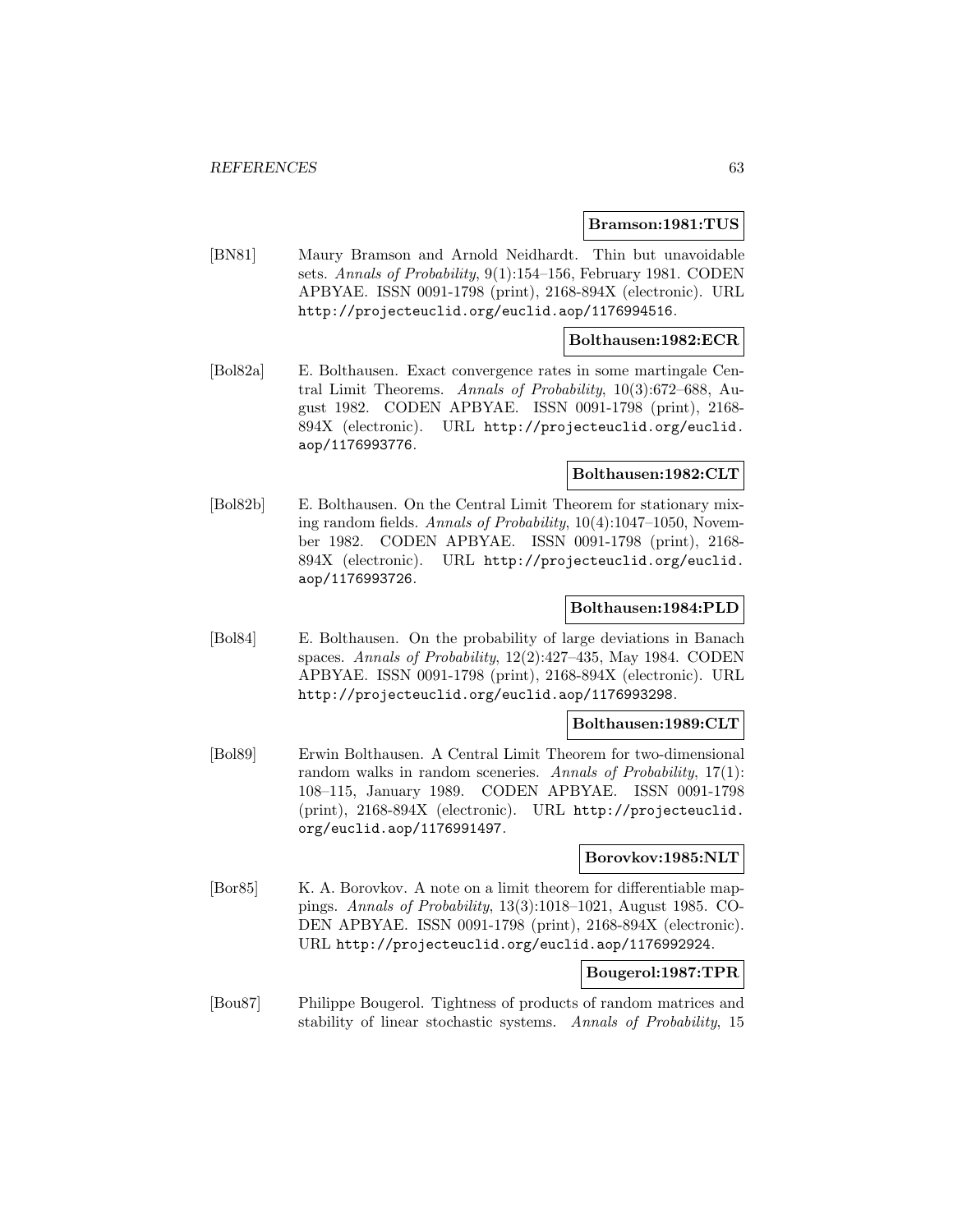(1):40–74, January 1987. CODEN APBYAE. ISSN 0091-1798 (print), 2168-894X (electronic). URL http://projecteuclid. org/euclid.aop/1176992256.

## **Bhattacharya:1983:OMC**

[BP83a] R. N. Bhattacharya and M. L. Puri. On the order of magnitude of cumulants of von Mises functionals and related statistics. Annals of Probability, 11(2):346–354, May 1983. CODEN APBYAE. ISSN 0091-1798 (print), 2168-894X (electronic). URL http:// projecteuclid.org/euclid.aop/1176993600.

## **Boland:1983:RS**

[BP83b] Philip J. Boland and Frank Proschan. The reliability of K out of N systems. Annals of Probability, 11(3):760–764, August 1983. CO-DEN APBYAE. ISSN 0091-1798 (print), 2168-894X (electronic). URL http://projecteuclid.org/euclid.aop/1176993520.

# **Bass:1984:FLI**

[BP84a] Richard F. Bass and Ronald Pyke. Functional law of the iterated logarithm and uniform Central Limit Theorem for partialsum processes indexed by sets. Annals of Probability,  $12(1):13-34$ , February 1984. CODEN APBYAE. ISSN 0091-1798 (print), 2168- 894X (electronic). URL http://projecteuclid.org/euclid. aop/1176993371.

# **Bass:1984:SLL**

[BP84b] Richard F. Bass and Ronald Pyke. A Strong Law of Large Numbers for partial-sum processes indexed by sets. Annals of Probability, 12 (1):268–271, February 1984. CODEN APBYAE. ISSN 0091-1798 (print), 2168-894X (electronic). URL http://projecteuclid. org/euclid.aop/1176993390.

## **Bass:1985:SWC**

[BP85] Richard F. Bass and Ronald Pyke. The space  $D(A)$  and weak convergence for set-indexed processes. Annals of Probability, 13 (3):860–884, August 1985. CODEN APBYAE. ISSN 0091-1798 (print), 2168-894X (electronic). URL http://projecteuclid. org/euclid.aop/1176992911.

## **Boland:1988:MGP**

[BPT88] Philip J. Boland, Frank Proschan, and Y. L. Tong. Moment and geometric probability inequalities arising from arrangement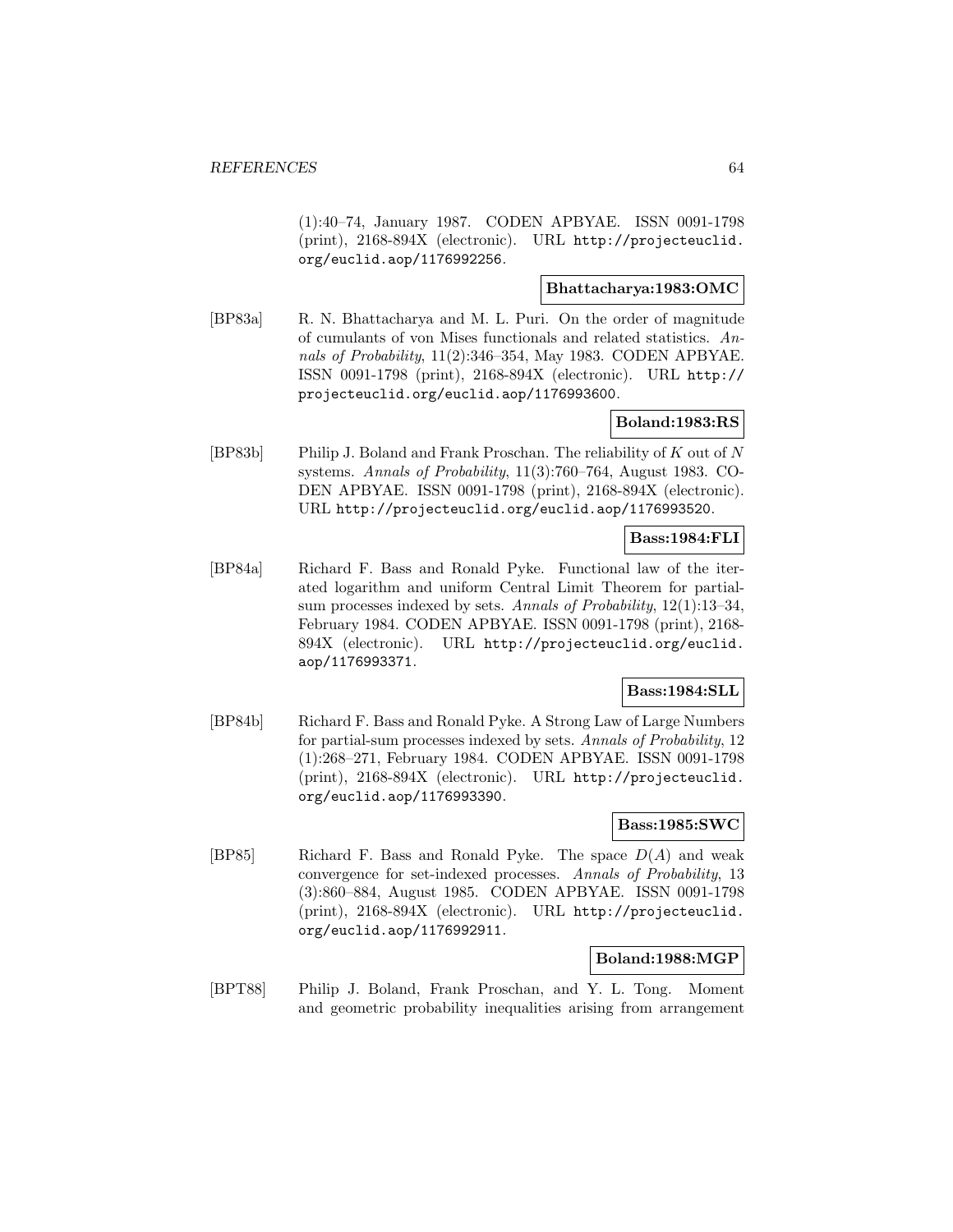increasing functions. Annals of Probability, 16(1):407–413, January 1988. CODEN APBYAE. ISSN 0091-1798 (print), 2168- 894X (electronic). URL http://projecteuclid.org/euclid. aop/1176991911.

## **Bickel:1982:EES**

[BR82] P. J. Bickel and J. Robinson. Edgeworth expansions and smoothness. Annals of Probability, 10(2):500–503, May 1982. CODEN APBYAE. ISSN 0091-1798 (print), 2168-894X (electronic). URL http://projecteuclid.org/euclid.aop/1176993873.

## **Bender:1984:CRW**

[BR84a] Edward A. Bender and L. Bruce Richmond. Correlated random walks. Annals of Probability, 12(1):274–278, February 1984. CO-DEN APBYAE. ISSN 0091-1798 (print), 2168-894X (electronic). URL http://projecteuclid.org/euclid.aop/1176993392.

## **Brox:1984:EFS**

[BR84b] Th. Brox and H. Rost. Equilibrium fluctuations of stochastic particle systems: The role of conserved quantities. Annals of Probability, 12(3):742–759, August 1984. CODEN APBYAE. ISSN 0091-1798 (print), 2168-894X (electronic). URL http://projecteuclid. org/euclid.aop/1176993225.

## **Brown:1988:IMI**

[BR88] Lawrence D. Brown and Yosef Rinott. Inequalities for multivariate infinitely divisible processes. Annals of Probability, 16 (2):642–657, April 1988. CODEN APBYAE. ISSN 0091-1798 (print), 2168-894X (electronic). URL http://projecteuclid. org/euclid.aop/1176991777.

## **Baldi:1989:NAD**

[BR89] Pierre Baldi and Yosef Rinott. On normal approximations of distributions in terms of dependency graphs. Annals of Probability, 17 (4):1646–1650, October 1989. CODEN APBYAE. ISSN 0091-1798 (print), 2168-894X (electronic). URL http://projecteuclid. org/euclid.aop/1176991178.

#### **Bradley:1980:NMC**

[Bra80] Richard C. Bradley. A note on a mixing condition. Annals of Probability, 8(3):636–638, June 1980. CODEN APBYAE. ISSN 0091-1798 (print), 2168-894X (electronic). URL http:// projecteuclid.org/euclid.aop/1176994735.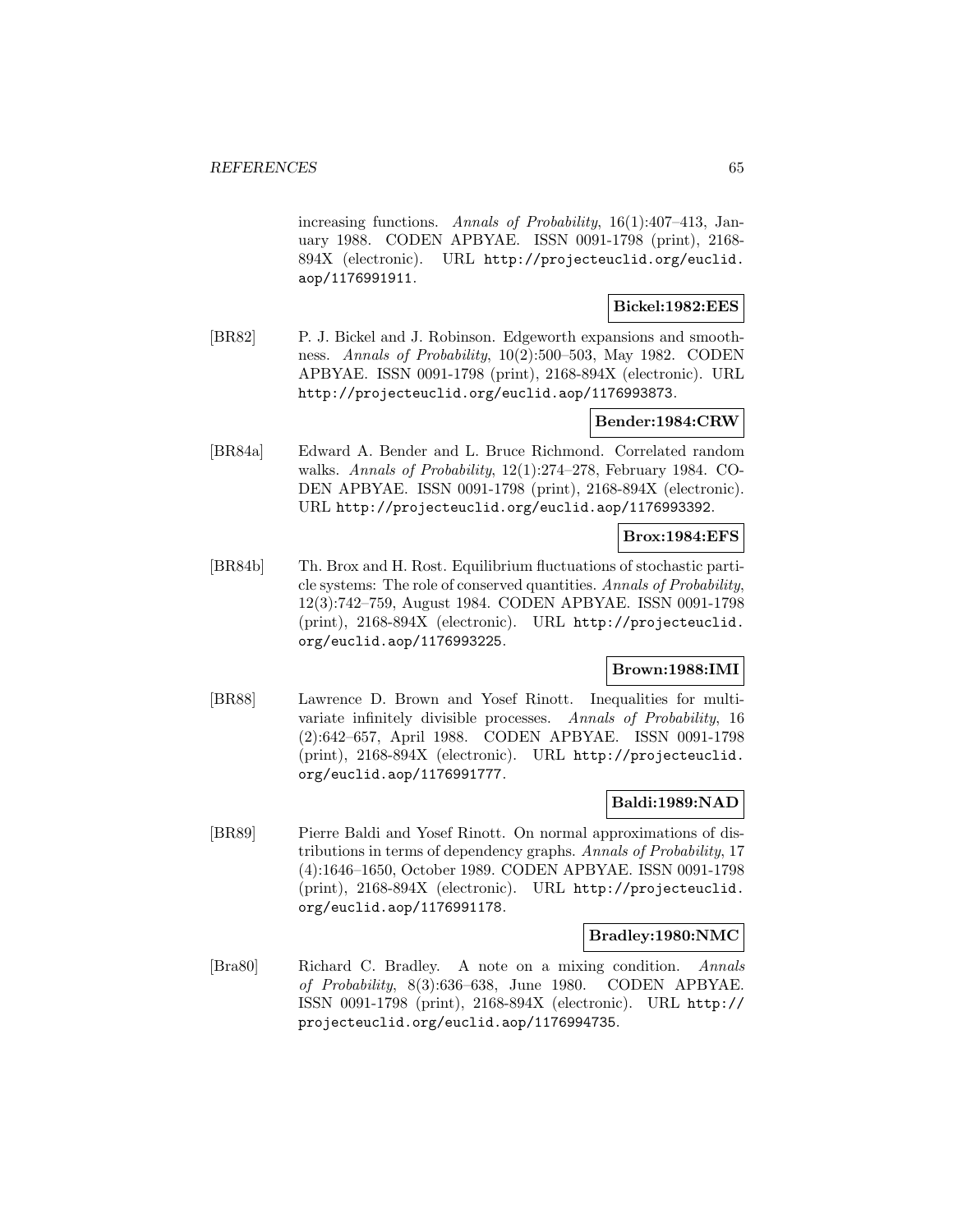## **Bradley:1985:CLQ**

[Bra85] Richard C. Bradley. On the central limit question under absolute regularity. Annals of Probability, 13(4):1314–1325, November 1985. CODEN APBYAE. ISSN 0091-1798 (print), 2168- 894X (electronic). URL http://projecteuclid.org/euclid. aop/1176992815.

## **Bradley:1988:CLT**

[Bra88] Richard C. Bradley. A Central Limit Theorem for stationary ρmixing sequences with infinite variance. Annals of Probability, 16 (1):313–332, January 1988. CODEN APBYAE. ISSN 0091-1798 (print), 2168-894X (electronic). URL http://projecteuclid. org/euclid.aop/1176991904.

## **Bramson:1989:SNP**

[Bra89] Maury Bramson. Survival of nearest-particle systems with low birth rate. Annals of Probability, 17(2):433–443, April 1989. CO-DEN APBYAE. ISSN 0091-1798 (print), 2168-894X (electronic). URL http://projecteuclid.org/euclid.aop/1176991409.

#### **Brossard:1980:CND**

[Bro80a] Jean Brossard. Comparaison des "normes"  $L_p$  du processus croissant et de la variable maximale pour les martingales regulières à deux indices. Theorème local correspondant. (French) [Comparison of  $L_p$  norms of the growth process and the maximal variable for regular martingales with two indexes. Local correspondence theorem]. Annals of Probability, 8(6):1183–1188, December 1980. CO-DEN APBYAE. ISSN 0091-1798 (print), 2168-894X (electronic). URL http://projecteuclid.org/euclid.aop/1176994580.

## **Brown:1980:BIM**

[Bro80b] Mark Brown. Bounds, inequalities, and monotonicity properties for some specialized renewal processes. Annals of Probability, 8 (2):227–240, April 1980. CODEN APBYAE. ISSN 0091-1798 (print), 2168-894X (electronic). URL http://projecteuclid. org/euclid.aop/1176994773.

#### **Brown:1981:FMP**

[Bro81] Mark Brown. Further monotonicity properties for specialized renewal processes. Annals of Probability, 9(5):891–895, October 1981. CODEN APBYAE. ISSN 0091-1798 (print), 2168- 894X (electronic). URL http://projecteuclid.org/euclid. aop/1176994317.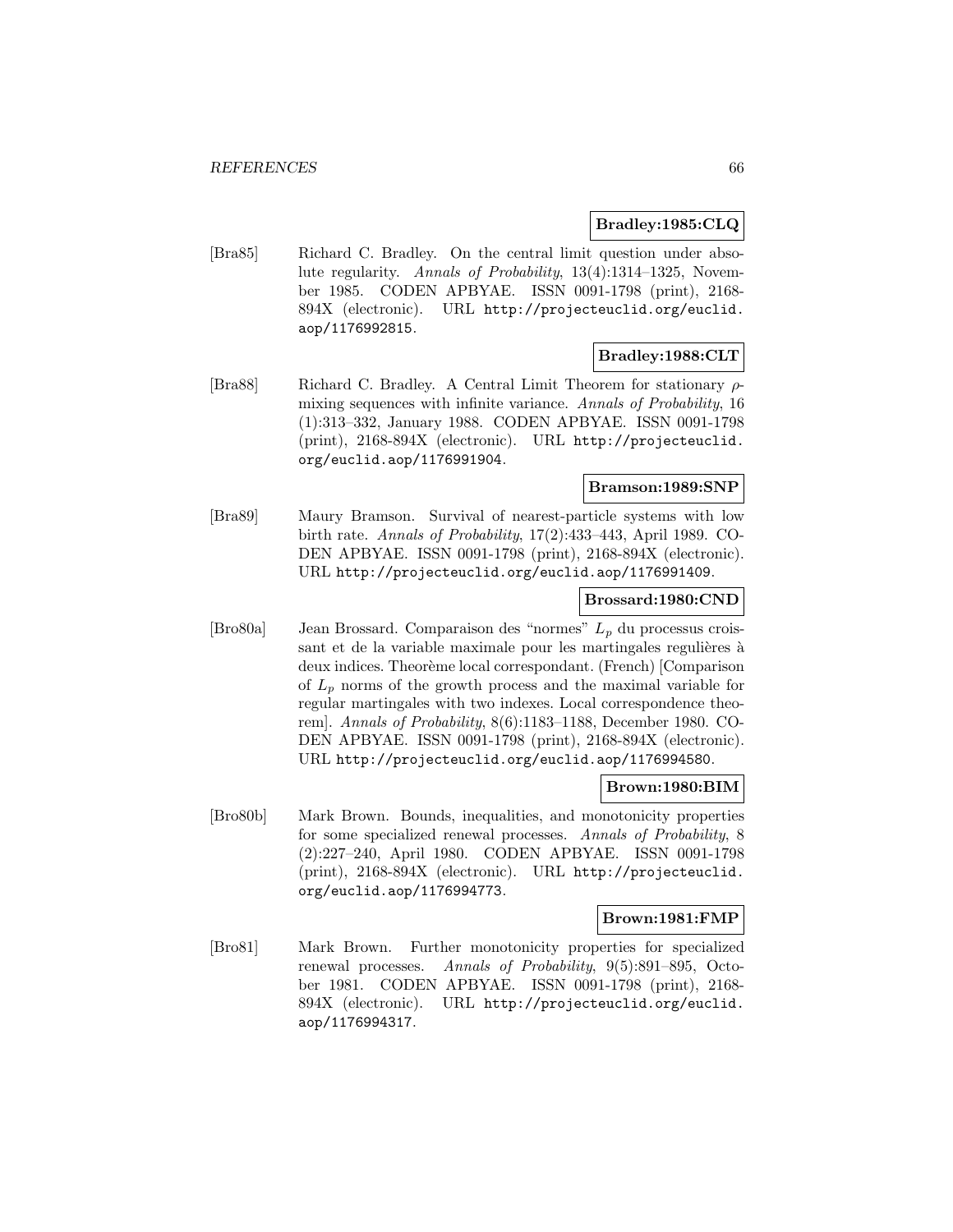### **Brown:1983:AID**

[Bro83a] Mark Brown. Approximating IMRL distributions by exponential distributions, with applications to first passage times. Annals of Probability, 11(2):419–427, May 1983. CODEN APBYAE. ISSN 0091-1798 (print), 2168-894X (electronic). URL http:/ /projecteuclid.org/euclid.aop/1176993607. See corrections [Bro83b].

## **Brown:1983:CCB**

[Bro83b] Mark Brown. Corrections: Correction to "Approximating IMRL Distributions by Exponential Distributions, with Applications to First Passage Times". Annals of Probability, 11(4):1055, November 1983. CODEN APBYAE. ISSN 0091-1798 (print), 2168- 894X (electronic). URL http://projecteuclid.org/euclid. aop/1176993457. See [Bro83a].

# **Brown:1983:SPA**

[Bro83c] Timothy C. Brown. Some Poisson approximations using compensators. Annals of Probability, 11(3):726–744, August 1983. CO-DEN APBYAE. ISSN 0091-1798 (print), 2168-894X (electronic). URL http://projecteuclid.org/euclid.aop/1176993517.

## **Brox:1986:ODD**

[Bro86] Th. Brox. A one-dimensional diffusion process in a Wiener medium. Annals of Probability, 14(4):1206-1218, October 1986. CODEN APBYAE. ISSN 0091-1798 (print), 2168-894X (electronic). URL http://projecteuclid.org/euclid.aop/ 1176992363.

## **Brown:1987:ISC**

[Bro87] Timothy C. Brown. Independent subsets of correlation and other matrices. Annals of Probability, 15(1):416–422, January 1987. CO-DEN APBYAE. ISSN 0091-1798 (print), 2168-894X (electronic). URL http://projecteuclid.org/euclid.aop/1176992279.

### **Bruss:1984:UAC**

[Bru84] F. Thomas Bruss. A unified approach to a class of best choice problems with an unknown number of options. Annals of Probability, 12(3):882–889, August 1984. CODEN APBYAE. ISSN 0091-1798 (print), 2168-894X (electronic). URL http://projecteuclid. org/euclid.aop/1176993237.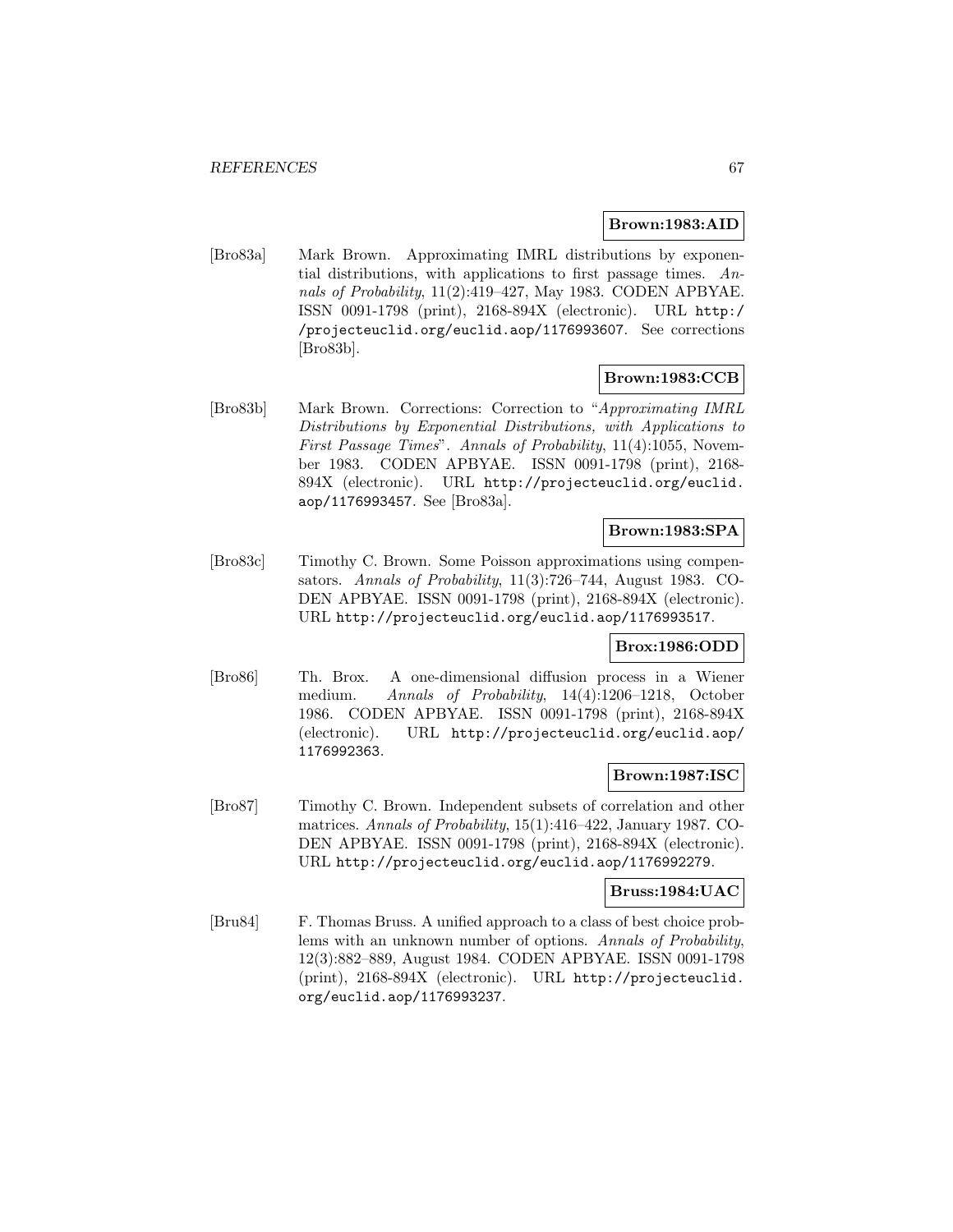## **Block:1980:LTC**

[BS80a] Henry W. Block and Thomas H. Savits. Laplace transforms for classes of life distributions. Annals of Probability, 8(3):465–474, June 1980. CODEN APBYAE. ISSN 0091-1798 (print), 2168- 894X (electronic). URL http://projecteuclid.org/euclid. aop/1176994721.

## **Block:1980:MIF**

[BS80b] Henry W. Block and Thomas H. Savits. Multivariate increasing failure rate average distributions. Annals of Probability, 8 (4):793–801, August 1980. CODEN APBYAE. ISSN 0091-1798 (print), 2168-894X (electronic). URL http://projecteuclid. org/euclid.aop/1176994666.

## **Block:1981:MIP**

[BS81] Henry W. Block and Thomas H. Savits. Multidimensional IFRA processes. Annals of Probability, 9(1):162–166, February 1981. CO-DEN APBYAE. ISSN 0091-1798 (print), 2168-894X (electronic). URL http://projecteuclid.org/euclid.aop/1176994518.

### **Byczkowski:1986:ACS**

[BS86] T. Byczkowski and K. Samotij. Absolute continuity of stable seminorms. Annals of Probability, 14(1):299–312, January 1986. CO-DEN APBYAE. ISSN 0091-1798 (print), 2168-894X (electronic). URL http://projecteuclid.org/euclid.aop/1176992629.

## **Bally:1987:CMP**

[BS87a] Vlad Bally and Lucretiu Stoica. A class of Markov processes which admit local times. Annals of Probability, 15(1):241-262, January 1987. CODEN APBYAE. ISSN 0091-1798 (print), 2168- 894X (electronic). URL http://projecteuclid.org/euclid. aop/1176992266.

## **Bruss:1987:UAC**

[BS87b] F. Thomas Bruss and Stephen M. Samuels. A unified approach to a class of optimal selection problems with an unknown number of options. Annals of Probability, 15(2):824–830, April 1987. CODEN APBYAE. ISSN 0091-1798 (print), 2168-894X (electronic). URL http://projecteuclid.org/euclid.aop/1176992175.

# **Block:1982:SCN**

[BSS82] Henry W. Block, Thomas H. Savits, and Moshe Shaked. Some concepts of negative dependence. Annals of Probability, 10(3):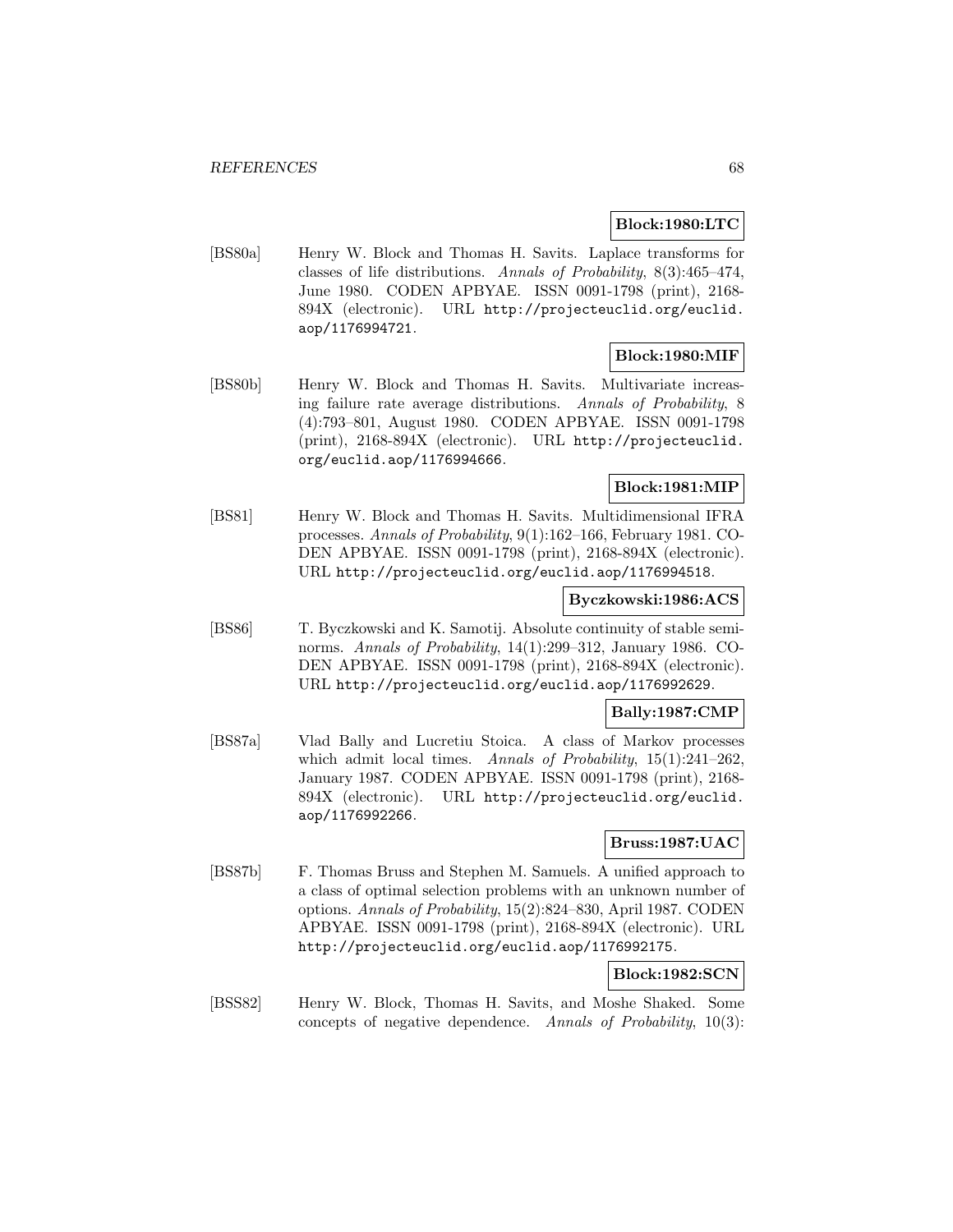765–772, August 1982. CODEN APBYAE. ISSN 0091-1798 (print), 2168-894X (electronic). URL http://projecteuclid. org/euclid.aop/1176993784.

## **Burkholder:1981:GCB**

[Bur81] D. L. Burkholder. A geometrical characterization of Banach spaces in which martingale difference sequences are unconditional. Annals of Probability, 9(6):997–1011, December 1981. CODEN APBYAE. ISSN 0091-1798 (print), 2168-894X (electronic). URL http:// projecteuclid.org/euclid.aop/1176994270.

## **Burkholder:1984:BVP**

[Bur84] D. L. Burkholder. Boundary value problems and sharp inequalities for martingale transforms. Annals of Probability, 12(3):647–702, August 1984. CODEN APBYAE. ISSN 0091-1798 (print), 2168- 894X (electronic). URL http://projecteuclid.org/euclid. aop/1176993220.

## **Burdzy:1985:BPC**

[Bur85] Krzysztof Burdzy. Brownian paths and cones. Annals of Probability, 13(3):1006–1010, August 1985. CODEN APBYAE. ISSN 0091-1798 (print), 2168-894X (electronic). URL http:// projecteuclid.org/euclid.aop/1176992922.

## **Burdzy:1987:BEM**

[Bur87a] Krzysztof Burdzy. Brownian excursions and minimal thinness. I. Annals of Probability, 15(2):676–689, April 1987. CODEN AP-BYAE. ISSN 0091-1798 (print), 2168-894X (electronic). URL http://projecteuclid.org/euclid.aop/1176992165.

## **Burkholder:1987:SSI**

[Bur87b] D. L. Burkholder. A sharp and strict  $L^p$ -inequality for stochastic integrals. Annals of Probability, 15(1):268–273, January 1987. CO-DEN APBYAE. ISSN 0091-1798 (print), 2168-894X (electronic). URL http://projecteuclid.org/euclid.aop/1176992268.

## **Burdzy:1988:BPC**

[Bur88] Krzysztof Burdzy. On Brownian paths connecting boundary points. Annals of Probability, 16(3):1034–1038, July 1988. CO-DEN APBYAE. ISSN 0091-1798 (print), 2168-894X (electronic). URL http://projecteuclid.org/euclid.aop/1176991675.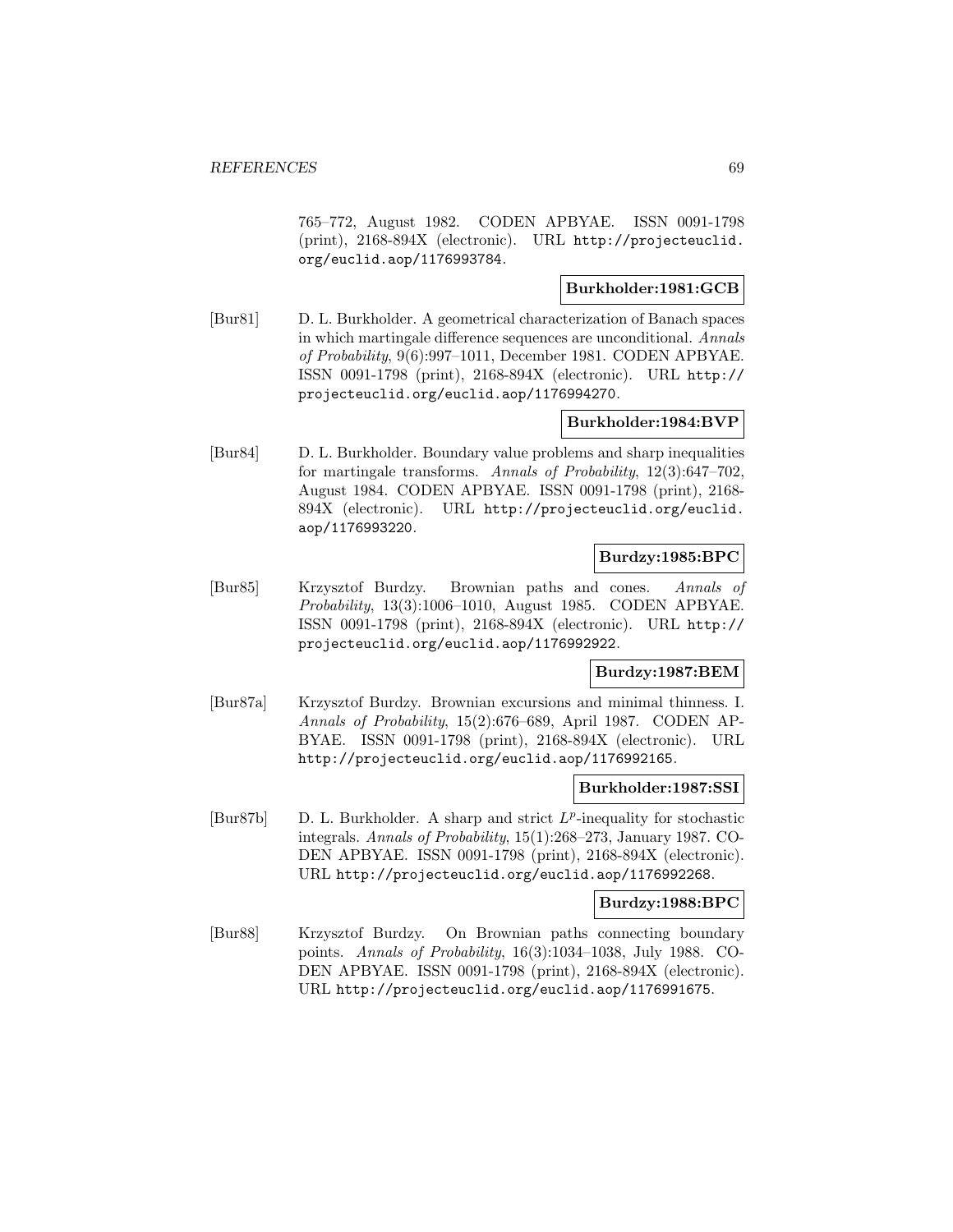### **Burdzy:1989:CPB**

[Bur89] Krzysztof Burdzy. Cut points on Brownian paths. Annals of Probability, 17(3):1012–1036, July 1989. CODEN APBYAE. ISSN 0091-1798 (print), 2168-894X (electronic). URL http:// projecteuclid.org/euclid.aop/1176991254.

## **Burton:1985:SLA**

[BW85] Robert Burton and Ed Waymire. Scaling limits for associated random measures. Annals of Probability, 13(4):1267–1278, November 1985. CODEN APBYAE. ISSN 0091-1798 (print), 2168- 894X (electronic). URL http://projecteuclid.org/euclid. aop/1176992810.

## **Burton:1986:SCA**

[BW86] Robert M. Burton and Ed Waymire. A sufficient condition for association of a renewal process. Annals of Probability, 14(4): 1272–1276, October 1986. CODEN APBYAE. ISSN 0091-1798 (print), 2168-894X (electronic). URL http://projecteuclid. org/euclid.aop/1176992368.

# **Bai:1988:CSL**

[BY88a] Z. D. Bai and Y. Q. Yin. Convergence to the semicircle law. Annals of Probability, 16(2):863–875, April 1988. CODEN APBYAE. ISSN 0091-1798 (print), 2168-894X (electronic). URL http:// projecteuclid.org/euclid.aop/1176991792.

## **Bai:1988:NSC**

[BY88b] Z. D. Bai and Y. Q. Yin. Necessary and sufficient conditions for almost sure convergence of the largest eigenvalue of a Wigner matrix. Annals of Probability, 16(4):1729–1741, October 1988. CODEN APBYAE. ISSN 0091-1798 (print), 2168- 894X (electronic). URL http://projecteuclid.org/euclid. aop/1176991594; http://www.jstor.org/stable/2243989.

## **Byczkowski:1981:APS**

[BZ81] T. Byczkowski and T. Zak. Asymptotic properties of semigroups of measures on vector spaces. Annals of Probability, 9(2):211–220, April 1981. CODEN APBYAE. ISSN 0091-1798 (print), 2168- 894X (electronic). URL http://projecteuclid.org/euclid. aop/1176994463.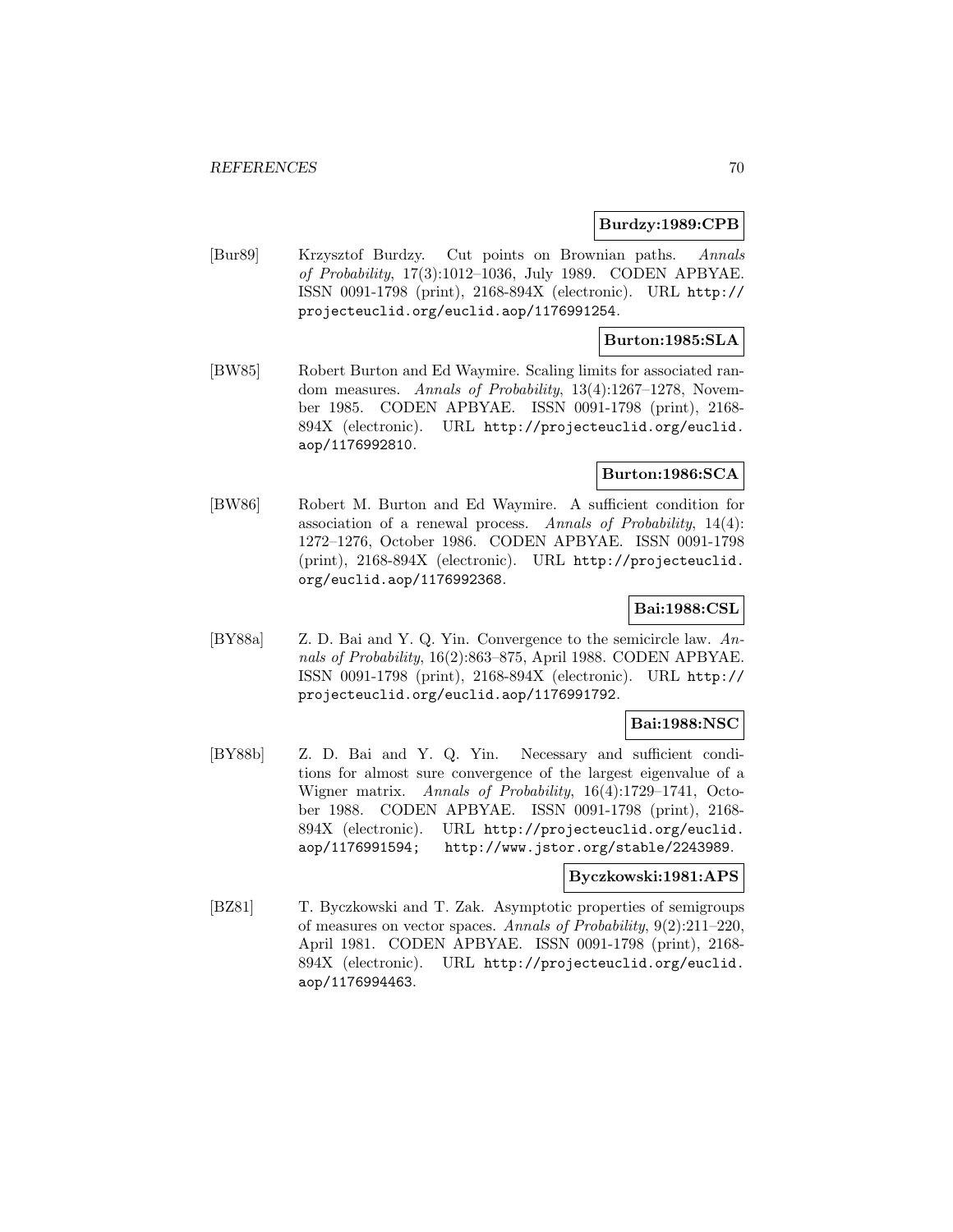#### **Cacoullos:1982:ULB**

[Cac82] Theophilos Cacoullos. On upper and lower bounds for the variance of a function of a random variable. Annals of Probability, 10 (3):799–809, August 1982. CODEN APBYAE. ISSN 0091-1798 (print), 2168-894X (electronic). URL http://projecteuclid. org/euclid.aop/1176993788.

## **Carlsson:1983:RTE**

[Car83] Hasse Carlsson. Remainder term estimates of the renewal function. Annals of Probability, 11(1):143–157, February 1983. CO-DEN APBYAE. ISSN 0091-1798 (print), 2168-894X (electronic). URL http://projecteuclid.org/euclid.aop/1176993664.

### **Carlstein:1986:ANG**

[Car86] Edward Carlstein. Asymptotic normality for a general statistic from a stationary sequence. Annals of Probability,  $14(4)$ : 1371–1379, October 1986. CODEN APBYAE. ISSN 0091-1798 (print), 2168-894X (electronic). URL http://projecteuclid. org/euclid.aop/1176992377.

## **Carverhill:1988:CLS**

[Car88] Andrew Carverhill. Conditioning a lifted stochastic system in a product space. Annals of Probability, 16(4):1840–1853, October 1988. CODEN APBYAE. ISSN 0091-1798 (print), 2168- 894X (electronic). URL http://projecteuclid.org/euclid. aop/1176991601.

## **Chiang:1989:LTC**

[CC89] Tzuu-Shuh Chiang and Yunshyong Chow. A limit theorem for a class of inhomogeneous Markov processes. Annals of Probability, 17 (4):1483–1502, October 1989. CODEN APBYAE. ISSN 0091-1798 (print), 2168-894X (electronic). URL http://projecteuclid. org/euclid.aop/1176991169.

### **Csaki:1983:HBI**

[CCFR83] E. Csaki, M. Csörgő, A. Foldes, and P. Revesz. How big are the increments of the local time of a Wiener process? Annals of Probability, 11(3):593–608, August 1983. CODEN APBYAE. ISSN 0091-1798 (print), 2168-894X (electronic). URL http:// projecteuclid.org/euclid.aop/1176993504.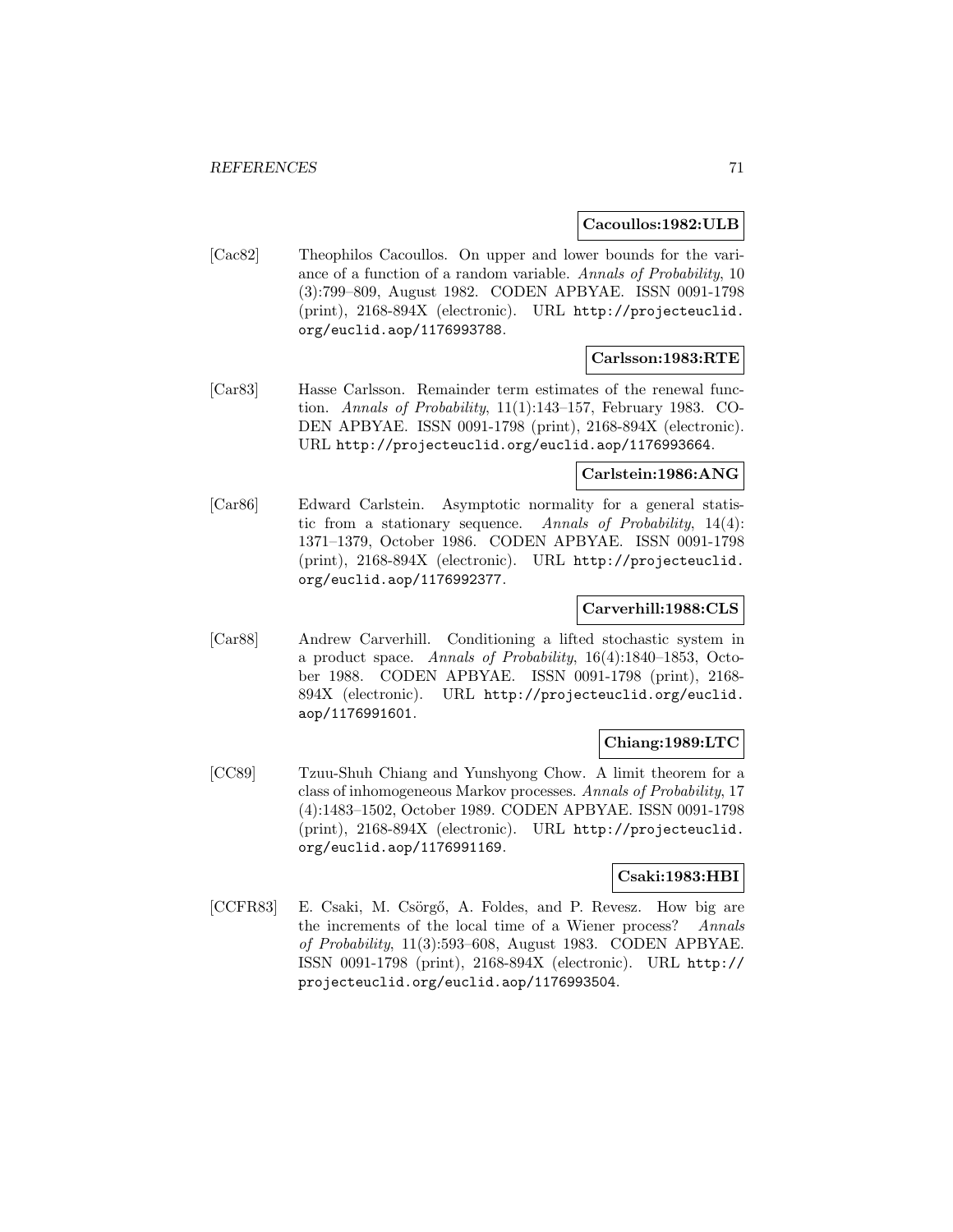### **Csaki:1989:BLT**

[CCFR89] E. Csaki, M. Csörgő, A. Foldes, and P. Revesz. Brownian local time approximated by a Wiener sheet. Annals of Probability, 17(2):516–537, April 1989. CODEN APBYAE. ISSN 0091-1798 (print), 2168-894X (electronic). URL http://projecteuclid. org/euclid.aop/1176991413.

## **Chayes:1989:CLH**

[CCG<sup>+</sup>89] J. T. Chayes, L. Chayes, G. R. Grimmett, H. Kesten, and R. H. Schonmann. The correlation length for the high-density phase of Bernoulli percolation. Annals of Probability, 17(4):1277–1302, October 1989. CODEN APBYAE. ISSN 0091-1798 (print), 2168- 894X (electronic). URL http://projecteuclid.org/euclid. aop/1176991155.

# **Csorgo:1986:NSC**

[CCHM86a] Miklós Csörgő, Sandor Csörgő, Lajos Horváth, and David M. Mason. Normal and stable convergence of integral functions of the empirical distribution function. Annals of Probability, 14(1):86–118, January 1986. CODEN APBYAE. ISSN 0091-1798 (print), 2168- 894X (electronic). URL http://projecteuclid.org/euclid. aop/1176992618.

## **Csorgo:1986:WEQ**

[CCHM86b] Miklós Csörgő, Sandor Csörgő, Lajos Horváth, and David M. Mason. Weighted empirical and quantile processes. Annals of Probability, 14(1):31–85, January 1986. CODEN APBYAE. ISSN 0091-1798 (print), 2168-894X (electronic). URL http:// projecteuclid.org/euclid.aop/1176992617.

## **Chayes:1987:BPA**

[CCN87] J. T. Chayes, L. Chayes, and C. M. Newman. Bernoulli percolation above threshold: An invasion percolation analysis. Annals of Probability, 15(4):1272–1287, October 1987. CODEN APBYAE. ISSN 0091-1798 (print), 2168-894X (electronic). URL http:// projecteuclid.org/euclid.aop/1176991976.

#### **Chen:1980:OSU**

[cCS80] Wen chen Chen and Norman Starr. Optimal stopping in an urn. Annals of Probability, 8(3):451–464, June 1980. CODEN AP-BYAE. ISSN 0091-1798 (print), 2168-894X (electronic). URL http://projecteuclid.org/euclid.aop/1176994720.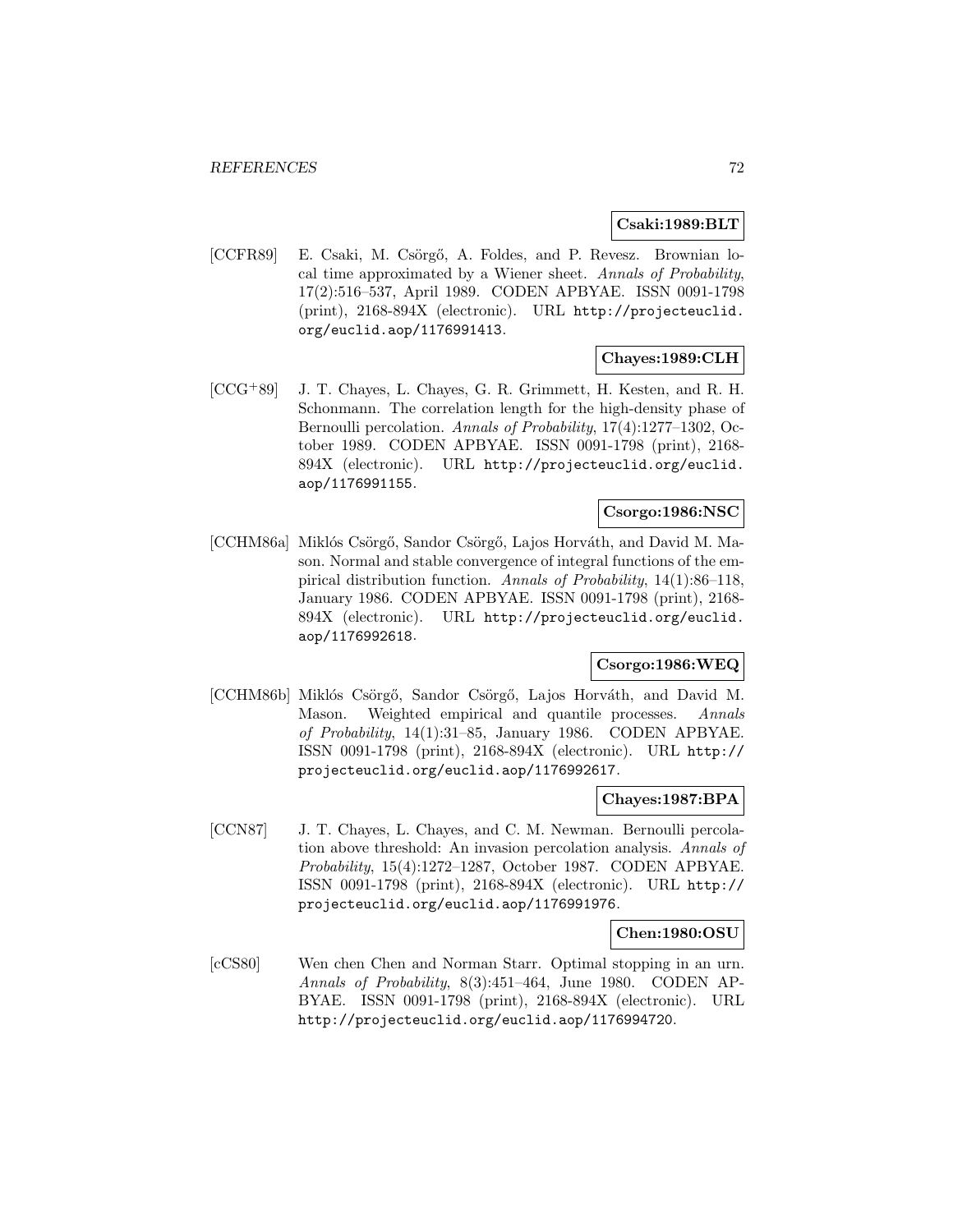## **Cox:1981:SLT**

[CD81] J. Theodore Cox and Richard Durrett. Some limit theorems for percolation processes with necessary and sufficient conditions. Annals of Probability, 9(4):583–603, August 1981. CODEN APBYAE. ISSN 0091-1798 (print), 2168-894X (electronic). URL http:// projecteuclid.org/euclid.aop/1176994364.

## **Cuzick:1982:JCG**

[CD82] Jack Cuzick and Johannes P. DuPreez. Joint continuity of Gaussian local times. Annals of Probability, 10(3):810–817, August 1982. CODEN APBYAE. ISSN 0091-1798 (print), 2168- 894X (electronic). URL http://projecteuclid.org/euclid. aop/1176993789.

## **Chung:1987:RWA**

[CDG87] F. R. K. Chung, Persi Diaconis, and R. L. Graham. Random walks arising in random number generation. Annals of Probability, 15(3):1148–1165, July 1987. CODEN APBYAE. ISSN 0091-1798 (print), 2168-894X (electronic). URL http://www.jstor.org/ stable/2244046; http://projecteuclid.org/euclid.aop/ 1176992088.

# **Cerrito:1986:RRW**

[Cer86] P. B. Cerrito. Recurrence of random walks on completely simple semigroups. Annals of Probability, 14(4):1411-1417, October 1986. CODEN APBYAE. ISSN 0091-1798 (print), 2168- 894X (electronic). URL http://projecteuclid.org/euclid. aop/1176992382.

### **Csaki:1986:HSI**

[CF86] E. Csaki and A. Foldes. How small are the increments of the local time of a Wiener process? Annals of Probability, 14(2):533–546, April 1986. CODEN APBYAE. ISSN 0091-1798 (print), 2168- 894X (electronic). URL http://projecteuclid.org/euclid. aop/1176992529.

### **Cox:1983:OTL**

[CG83] J. Theodore Cox and David Griffeath. Occupation time limit theorems for the voter model. Annals of Probability, 11(4):876–893, November 1983. CODEN APBYAE. ISSN 0091-1798 (print), 2168- 894X (electronic). URL http://projecteuclid.org/euclid. aop/1176993438.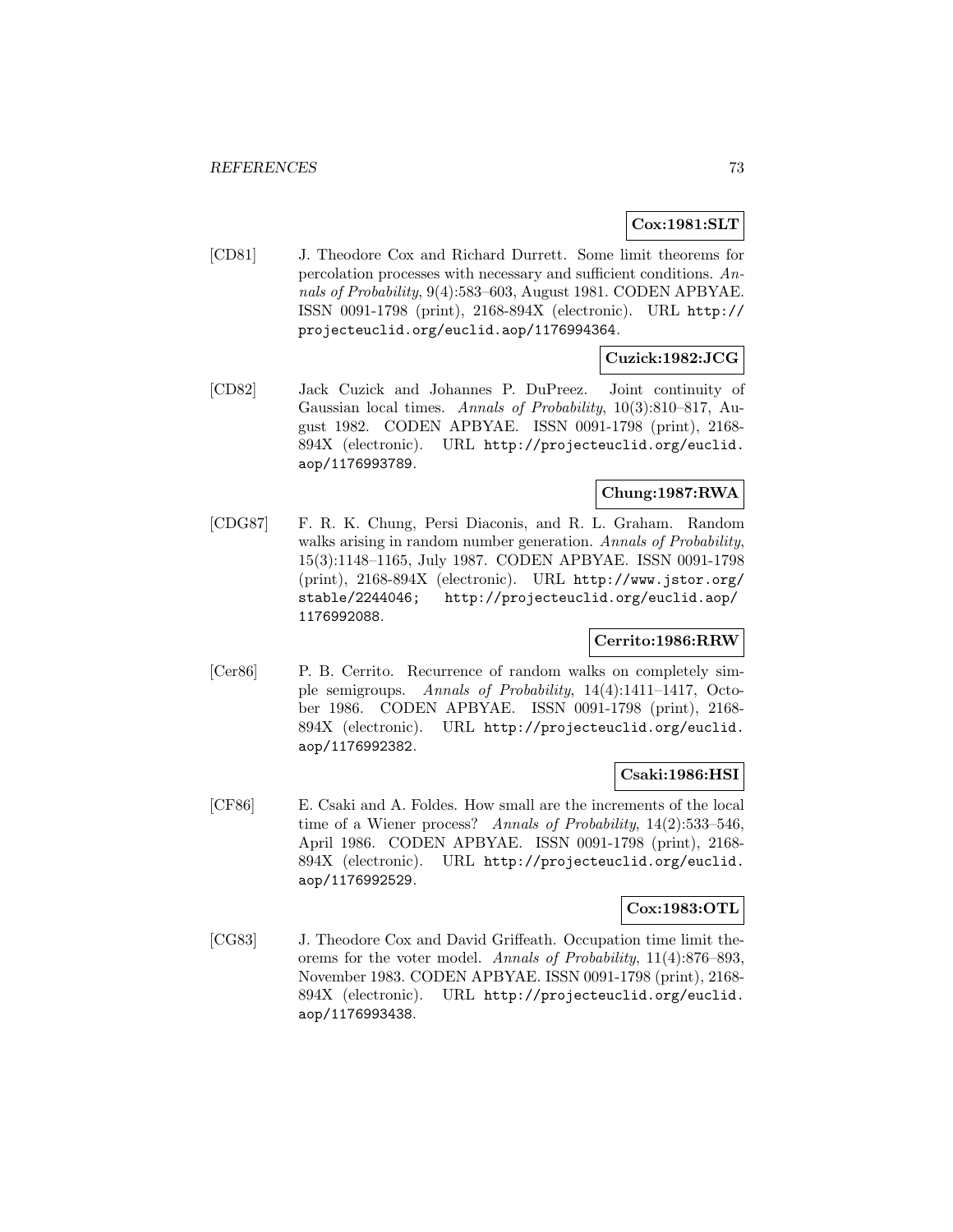## **Cox:1984:CLT**

[CG84] J. Theodore Cox and Geoffrey Grimmett. Central Limit Theorems for associated random variables and the percolation model. Annals of Probability, 12(2):514–528, May 1984. CODEN APBYAE. ISSN 0091-1798 (print), 2168-894X (electronic). URL http:// projecteuclid.org/euclid.aop/1176993303.

# **Cox:1985:OTC**

[CG85] J. Theodore Cox and David Griffeath. Occupation times for critical branching Brownian motions. Annals of Probability, 13(4): 1108–1132, November 1985. CODEN APBYAE. ISSN 0091-1798 (print), 2168-894X (electronic). URL http://projecteuclid. org/euclid.aop/1176992799.

## **Cox:1986:DCT**

[CG86] J. Theodore Cox and David Griffeath. Diffusive clustering in the two dimensional voter model. Annals of Probability, 14(2):347–370, April 1986. CODEN APBYAE. ISSN 0091-1798 (print), 2168- 894X (electronic). URL http://projecteuclid.org/euclid. aop/1176992521.

## **Cover:1989:KCI**

[CGG89] Thomas M. Cover, Peter Gacs, and Robert M. Gray. Kolmogorov's contributions to information theory and algorithmic complexity. Annals of Probability, 17(3):840–865, July 1989. CODEN AP-BYAE. ISSN 0091-1798 (print), 2168-894X (electronic). URL http://projecteuclid.org/euclid.aop/1176991250.

### **Csorgo:1988:DNW**

[CH88] Miklós Csörgő and Lajos Horváth. On the distributions of  $L_p$ norms of weighted uniform empirical and quantile processes. Annals of Probability, 16(1):142–161, January 1988. CODEN AP-BYAE. ISSN 0091-1798 (print), 2168-894X (electronic). URL http://projecteuclid.org/euclid.aop/1176991890.

## **Chen:1980:MTR**

[Che80] Louis H. Y. Chen. Martingale transform and random Abel–Dini series. Annals of Probability, 8(3):475–482, June 1980. CODEN APBYAE. ISSN 0091-1798 (print), 2168-894X (electronic). URL http://projecteuclid.org/euclid.aop/1176994722.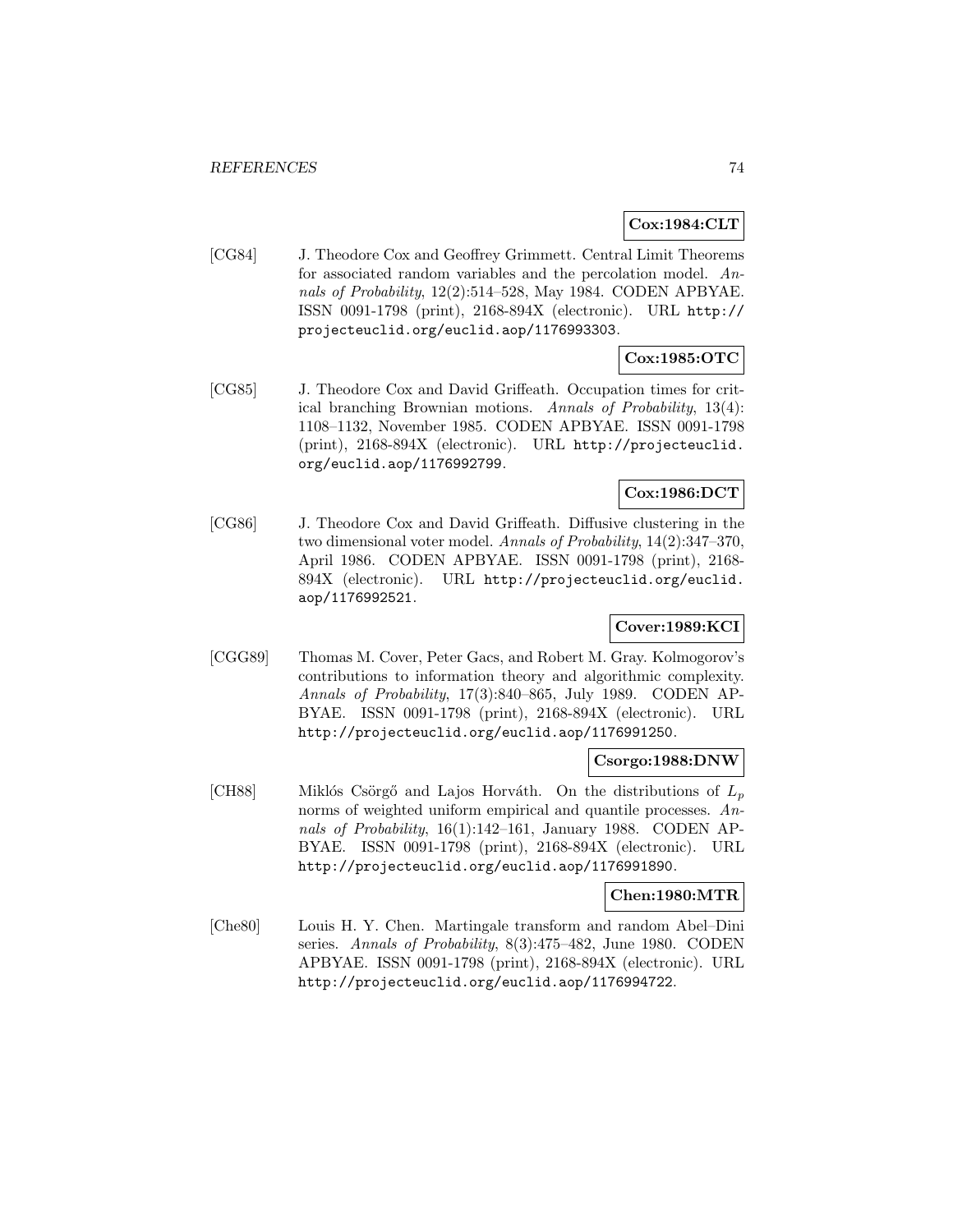### **Chernick:1981:LTM**

[Che81a] Michael R. Chernick. A limit theorem for the maximum of autoregressive processes with uniform marginal distributions. Annals of Probability, 9(1):145–149, February 1981. CODEN APBYAE. ISSN 0091-1798 (print), 2168-894X (electronic). URL http:// projecteuclid.org/euclid.aop/1176994514.

### **Chernoff:1981:NII**

[Che81b] Herman Chernoff. A note on an inequality involving the normal distribution. Annals of Probability, 9(3):533–535, June 1981. CO-DEN APBYAE. ISSN 0091-1798 (print), 2168-894X (electronic). URL http://projecteuclid.org/euclid.aop/1176994428.

## **Cheng:1985:LDO**

[Che85] Shihong Cheng. On limiting distributions of order statistics with variable ranks from stationary sequences. Annals of Probability, 13(4):1326–1340, November 1985. CODEN APBYAE. ISSN 0091-1798 (print), 2168-894X (electronic). URL http:// projecteuclid.org/euclid.aop/1176992816.

## **Chen:1988:CLT**

[Che88] Louis H. Y. Chen. The Central Limit Theorem and Poincarétype inequalities. Annals of Probability, 16(1):300–304, January 1988. CODEN APBYAE. ISSN 0091-1798 (print), 2168- 894X (electronic). URL http://projecteuclid.org/euclid. aop/1176991902.

## **Chiang:1982:LBA**

[Chi82] Tzuu-Shuh Chiang. A lower bound of the asymptotic behavior of some Markov processes. Annals of Probability, 10(4):955–967, November 1982. CODEN APBYAE. ISSN 0091-1798 (print), 2168- 894X (electronic). URL http://projecteuclid.org/euclid. aop/1176993717.

### **Chiang:1985:LBL**

[Chi85] Tzuu-Shuh Chiang. On the lower bound of large deviation of random walks. Annals of Probability, 13(1):90–96, February 1985. CO-DEN APBYAE. ISSN 0091-1798 (print), 2168-894X (electronic). URL http://projecteuclid.org/euclid.aop/1176993068.

### **Csorgo:1988:ADT**

[CHM88] Sandor Csörgő, Erich Haeusler, and David M. Mason. The asymptotic distribution of trimmed sums. Annals of Probability, 16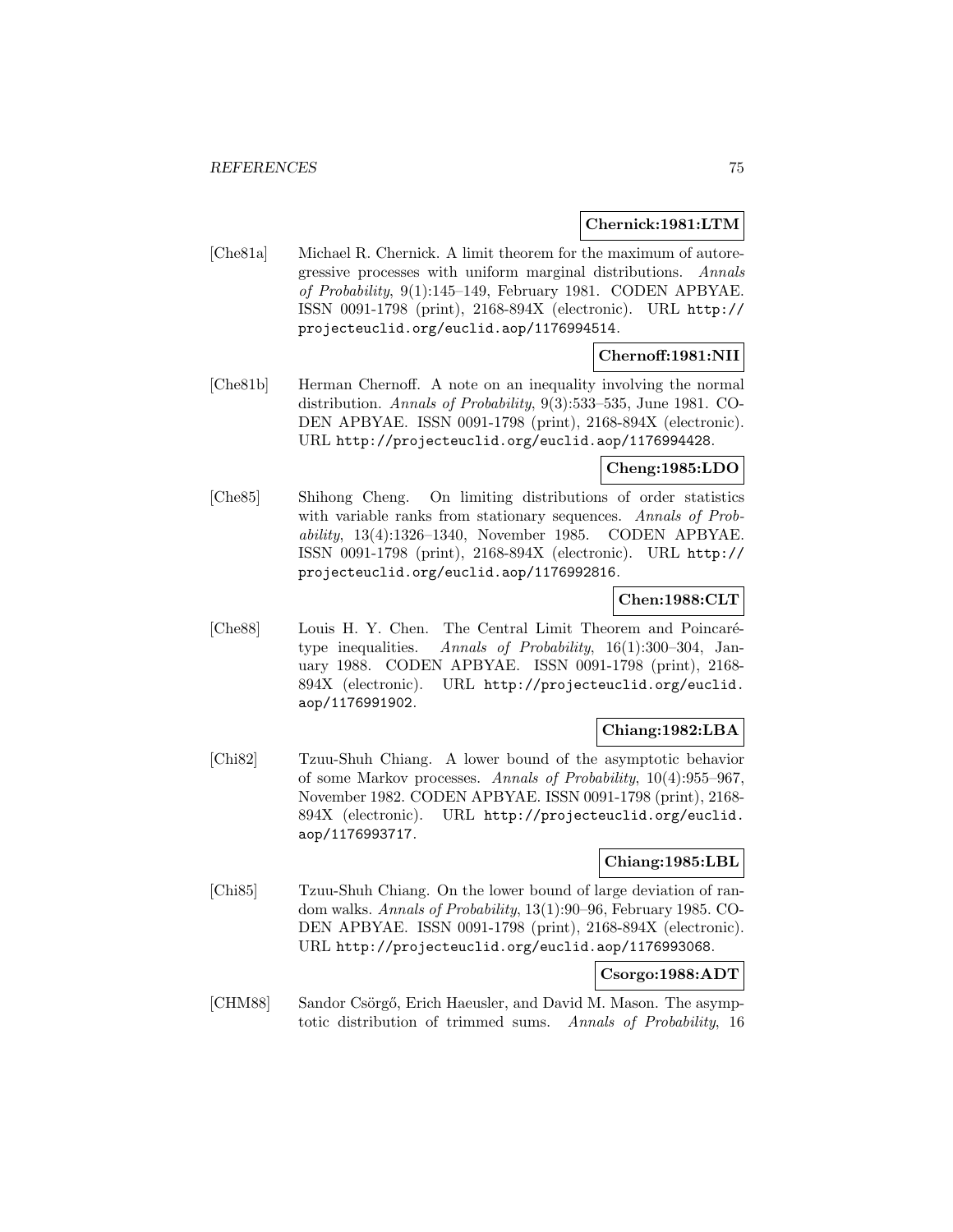(2):672–699, April 1988. CODEN APBYAE. ISSN 0091-1798 (print), 2168-894X (electronic). URL http://projecteuclid. org/euclid.aop/1176991780.

### **Cranston:1989:SCH**

[CHM89] M. Cranston, P. Hsu, and P. March. Smoothness of the convex Hull of planar Brownian motion. Annals of Probability, 17 (1):144–150, January 1989. CODEN APBYAE. ISSN 0091-1798 (print), 2168-894X (electronic). URL http://projecteuclid. org/euclid.aop/1176991500.

## **Csorgo:1987:IPR**

[CHS87] Miklós Csörgő, Lajos Horváth, and Josef Steinebach. Invariance principles for renewal processes. Annals of Probability, 15(4): 1441–1460, October 1987. CODEN APBYAE. ISSN 0091-1798 (print), 2168-894X (electronic). URL http://projecteuclid. org/euclid.aop/1176991986.

## **Chosid:1978:RRM**

[CI78] Leo Chosid and Richard Isaac. On the range of recurrent Markov chains. Annals of Probability, 6(4):680–687, August 1978. CO-DEN APBYAE. ISSN 0091-1798 (print), 2168-894X (electronic). URL http://projecteuclid.org/euclid.aop/1176995489. See correction [CI80].

## **Chosid:1980:CNC**

[CI80] Leo Chosid and Richard Isaac. Correction notes: Correction to "On the Range of Recurrent Markov Chains". Annals of Probability, 8(5):1000, October 1980. CODEN APBYAE. ISSN 0091-1798 (print), 2168-894X (electronic). URL http://projecteuclid. org/euclid.aop/1176994629. See [CI78].

### **Carmona:1983:EMH**

[CK83a] Rene Carmona and Abel Klein. Exponential moments for hitting times of uniformly ergodic Markov processes. Annals of Probability, 11(3):648–655, August 1983. CODEN APBYAE. ISSN 0091-1798 (print), 2168-894X (electronic). URL http://projecteuclid. org/euclid.aop/1176993509.

### **Cox:1983:SBA**

[CK83b] David C. Cox and J. H. B. Kemperman. Sharp bounds on the absolute moments of a sum of two i.i.d. random variables. Annals of Probability, 11(3):765–771, August 1983. CODEN APBYAE.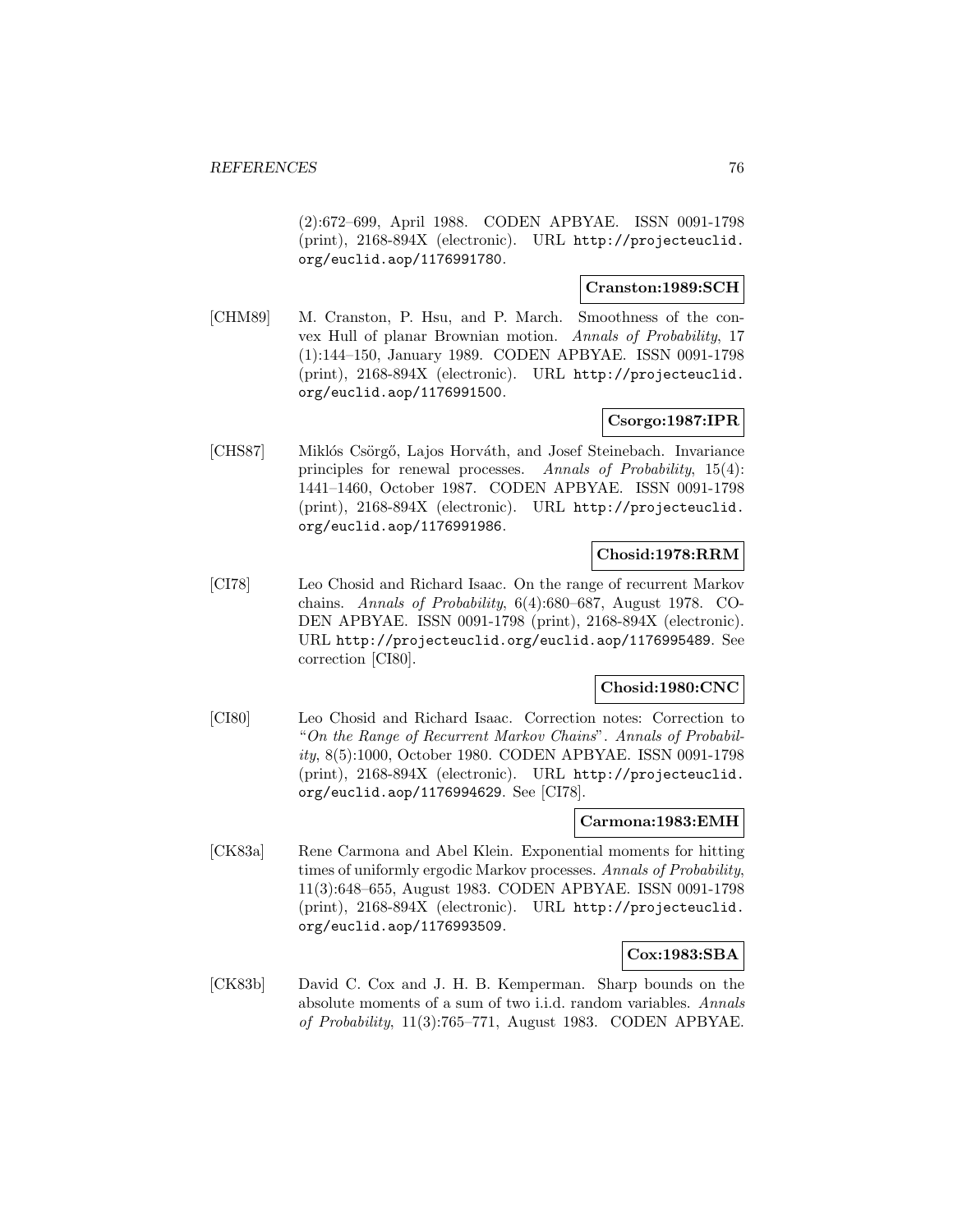ISSN 0091-1798 (print), 2168-894X (electronic). URL http:// projecteuclid.org/euclid.aop/1176993521.

## **Chen:1989:CMM**

[CL89a] Mu-Fa Chen and Shao-Fu Li. Coupling methods for multidimensional diffusion processes. Annals of Probability,  $17(1):151-177$ , January 1989. CODEN APBYAE. ISSN 0091-1798 (print), 2168- 894X (electronic). URL http://projecteuclid.org/euclid. aop/1176991501.

### **Cornea:1989:CPC**

[CL89b] Aurel Cornea and Peter A. Loeb. A convergence property for conditional expectation. Annals of Probability, 17(1):353–356, January 1989. CODEN APBYAE. ISSN 0091-1798 (print), 2168- 894X (electronic). URL http://projecteuclid.org/euclid. aop/1176991513.

## **Clark:1987:APS**

[Cla87] Charles R. Clark. Asymptotic properties of some multidimensional diffusions. Annals of Probability, 15(3):985–1008, July 1987. CO-DEN APBYAE. ISSN 0091-1798 (print), 2168-894X (electronic). URL http://projecteuclid.org/euclid.aop/1176992076.

### **Cambanis:1980:SPP**

[CM80] Stamatis Cambanis and Grady Miller. Some path properties of  $p$  th order and symmetric stable processes. Annals of Probability, 8(6): 1148–1156, December 1980. CODEN APBYAE. ISSN 0091-1798 (print), 2168-894X (electronic). URL http://projecteuclid. org/euclid.aop/1176994575.

### **Csorgo:1986:ADS**

[CM86] Sandor Csörgő and David M. Mason. The asymptotic distribution of sums of extreme values from a regularly varying distribution. Annals of Probability, 14(3):974–983, July 1986. CODEN APBYAE. ISSN 0091-1798 (print), 2168-894X (electronic). URL http://projecteuclid.org/euclid.aop/1176992451.

### **Cuesta:1989:NWM**

[CM89] Juan Antonio Cuesta and Carlos Matran. Notes on the Wasserstein metric in Hilbert spaces. Annals of Probability, 17(3):1264–1276, July 1989. CODEN APBYAE. ISSN 0091-1798 (print), 2168- 894X (electronic). URL http://projecteuclid.org/euclid. aop/1176991269.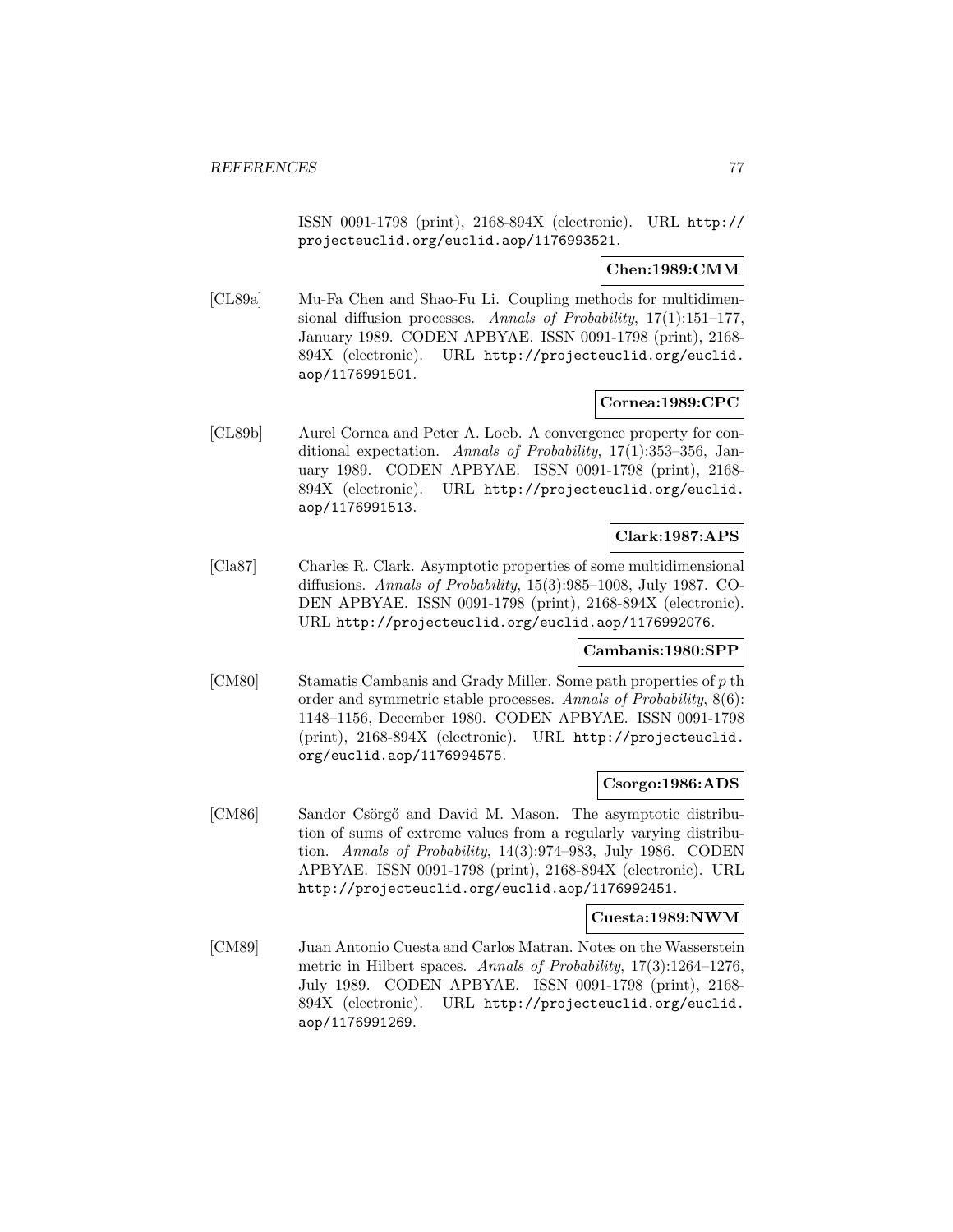#### **Chaleyat-Maurel:1980:RDS**

[CMEM80] M. Chaleyat-Maurel, N. El Karoui, and B. Marchal. Réflexion discontinue et systèmes stochastiques. (French) [Discontinuous reflection and stochastic systems. Annals of Probability, 8(6): 1049–1067, December 1980. CODEN APBYAE. ISSN 0091-1798 (print), 2168-894X (electronic). URL http://projecteuclid. org/euclid.aop/1176994567.

### **Cohen:1984:SLR**

[CN84] Joel E. Cohen and Charles M. Newman. The stability of large random matrices and their products. Annals of Probability, 12 (2):283–310, May 1984. CODEN APBYAE. ISSN 0091-1798 (print), 2168-894X (electronic). URL http://projecteuclid. org/euclid.aop/1176993291.

## **Carmona:1988:RNW**

[CN88] Rene Carmona and David Nualart. Random nonlinear wave equations: Propagation of singularities. Annals of Probability, 16 (2):730–751, April 1988. CODEN APBYAE. ISSN 0091-1798 (print), 2168-894X (electronic). URL http://projecteuclid. org/euclid.aop/1176991784.

## **Cogburn:1980:MCR**

[Cog80] Robert Cogburn. Markov chains in random environments: The case of Markovian environments. Annals of Probability, 8(5): 908–916, October 1980. CODEN APBYAE. ISSN 0091-1798 (print), 2168-894X (electronic). URL http://projecteuclid. org/euclid.aop/1176994620.

#### **Cogburn:1985:DFP**

[Cog85] Robert Cogburn. On the distribution of first passage and return times for small sets. Annals of Probability, 13(4):1219–1223, November 1985. CODEN APBYAE. ISSN 0091-1798 (print), 2168- 894X (electronic). URL http://projecteuclid.org/euclid. aop/1176992806.

#### **Cohen:1981:GRS**

[Coh81] Joel E. Cohen. A geometric representation of a stochastic matrix: Theorem and conjecture. Annals of Probability, 9(5):899–901, October 1981. CODEN APBYAE. ISSN 0091-1798 (print), 2168- 894X (electronic). URL http://projecteuclid.org/euclid. aop/1176994319.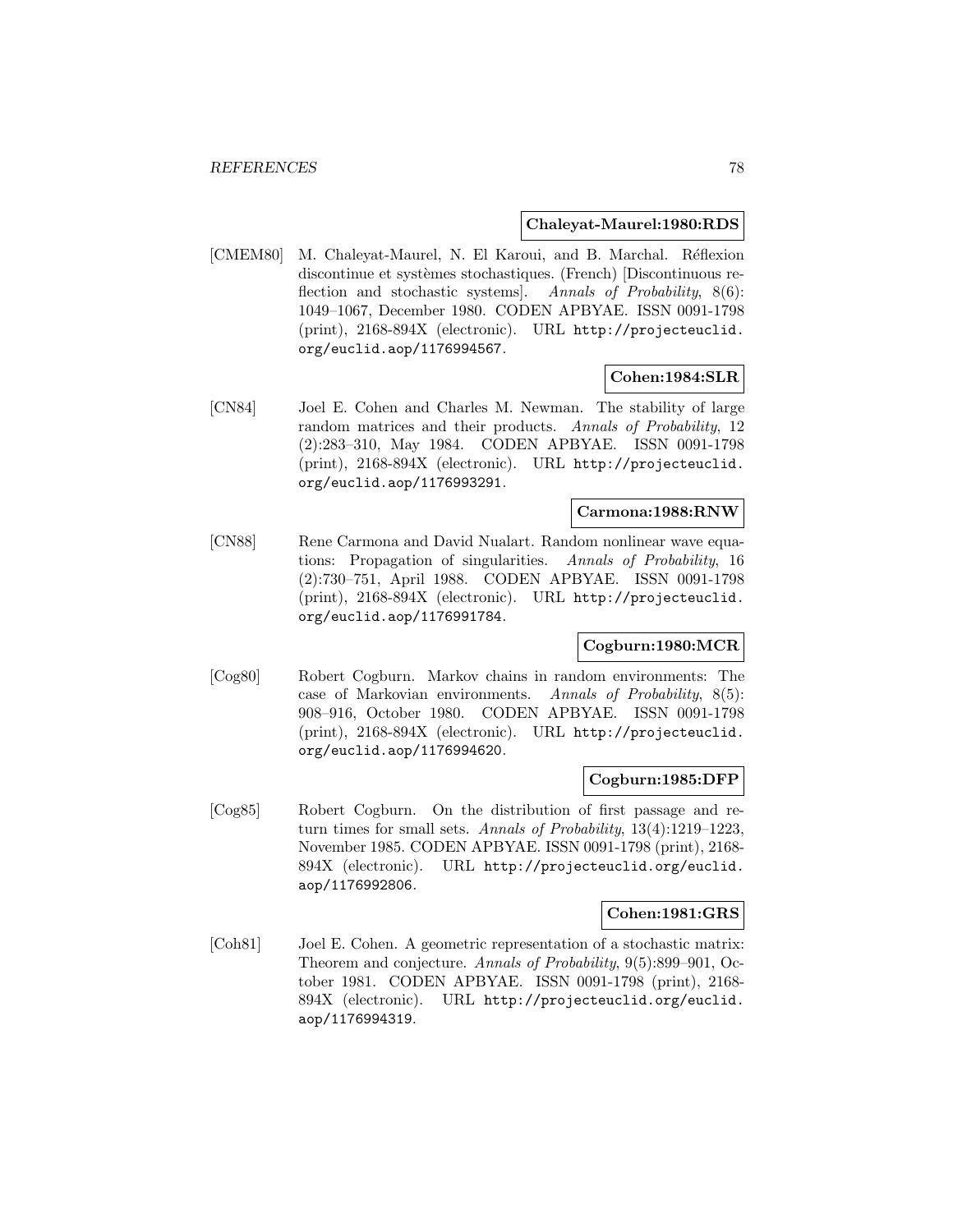### **Cohn:1985:MAS**

[Coh85] Harry Cohn. A martingale approach to supercritical (CMJ) branching processes. Annals of Probability, 13(4):1179–1191, November 1985. CODEN APBYAE. ISSN 0091-1798 (print), 2168- 894X (electronic). URL http://projecteuclid.org/euclid. aop/1176992803.

## **Cohen:1986:LIM**

[Coh86] Joel E. Cohen. A life of the immeasurable mind. Annals of Probability, 14(4):1139–1148, October 1986. CODEN APBYAE. ISSN 0091-1798 (print), 2168-894X (electronic). URL http:// projecteuclid.org/euclid.aop/1176992358.

### **Cohn:1989:GMS**

[Coh89] Harry Cohn. On the growth of the multitype supercritical branching process in a random environment. Annals of Probability, 17 (3):1118–1123, July 1989. CODEN APBYAE. ISSN 0091-1798 (print), 2168-894X (electronic). URL http://projecteuclid. org/euclid.aop/1176991259.

### **Cooil:1985:LMD**

[Coo85] Bruce Cooil. Limiting multivariate distributions of intermediate order statistics. Annals of Probability, 13(2):469–477, May 1985. CO-DEN APBYAE. ISSN 0091-1798 (print), 2168-894X (electronic). URL http://projecteuclid.org/euclid.aop/1176993003.

### **Cox:1982:ENR**

[Cox82] Dennis D. Cox. On the existence of natural rate of escape functions for infinite dimensional Brownian motions. Annals of Probability, 10(3):623–638, August 1982. CODEN APBYAE. ISSN 0091-1798 (print), 2168-894X (electronic). URL http://projecteuclid. org/euclid.aop/1176993772.

## **Cox:1984:APC**

[Cox84] J. Theodore Cox. An alternate proof of a correlation inequality of Harris. Annals of Probability, 12(1):272–273, February 1984. CO-DEN APBYAE. ISSN 0091-1798 (print), 2168-894X (electronic). URL http://projecteuclid.org/euclid.aop/1176993391.

# **Cox:1988:SLT**

[Cox88] J. T. Cox. Some limit theorems for voter model occupation times. Annals of Probability, 16(4):1559–1569, October 1988. CODEN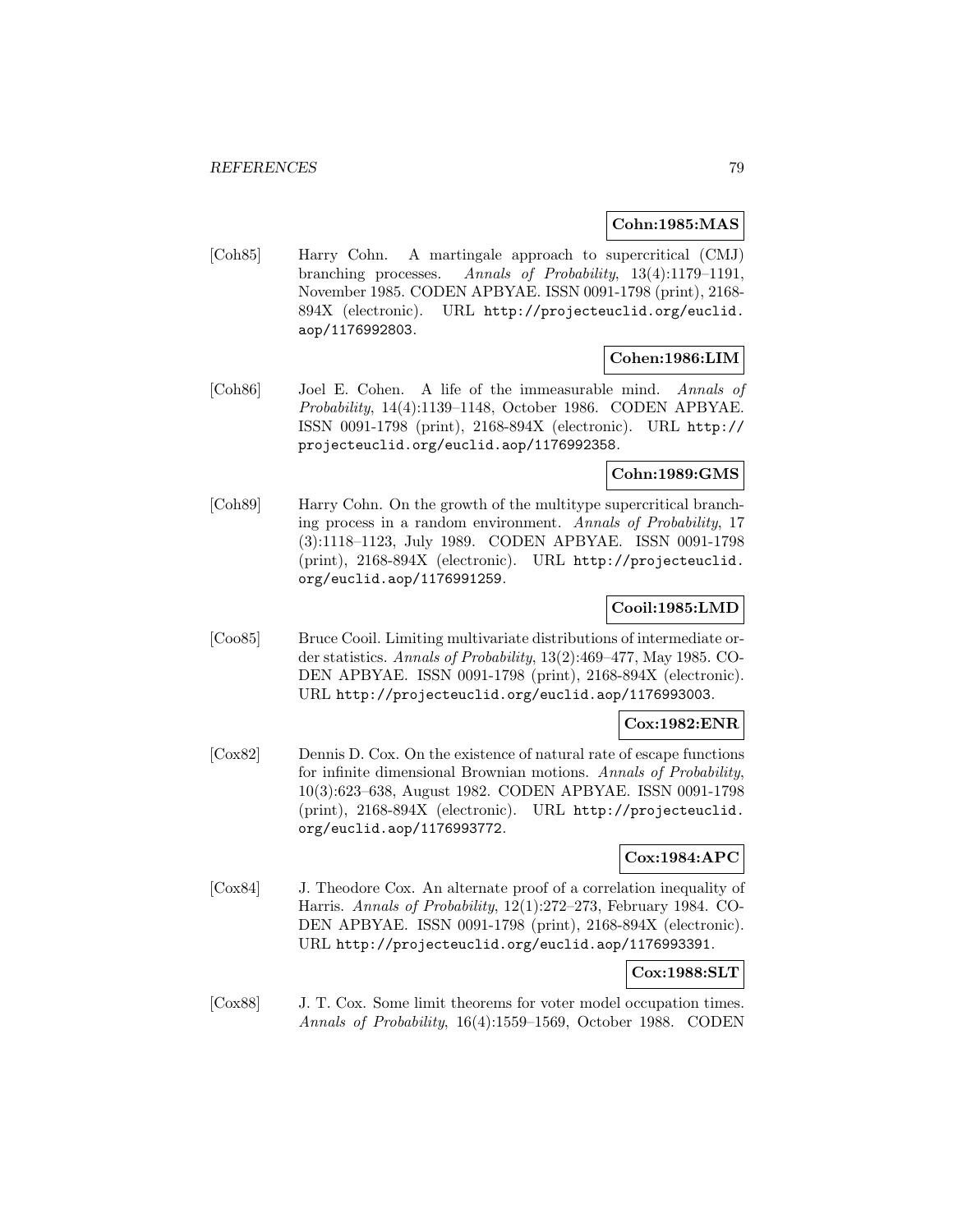APBYAE. ISSN 0091-1798 (print), 2168-894X (electronic). URL http://projecteuclid.org/euclid.aop/1176991583.

### **Cox:1989:CRW**

[Cox89] J. T. Cox. Coalescing random walks and voter model consensus times on the torus in  $\mathbb{Z}^d$ . Annals of Probability, 17(4):1333-1366, October 1989. CODEN APBYAE. ISSN 0091-1798 (print), 2168- 894X (electronic). URL http://projecteuclid.org/euclid. aop/1176991158.

## **Chen:1984:NBS**

[CR84] Jeesen Chen and Herman Rubin. A note on the behavior of sample statistics when the population mean is infinite. Annals of Probability, 12(1):256–261, February 1984. CODEN APBYAE. ISSN 0091-1798 (print), 2168-894X (electronic). URL http:// projecteuclid.org/euclid.aop/1176993388.

## **Campanino:1985:UBC**

[CR85] M. Campanino and L. Russo. An upper bound on the critical percolation probability for the three- dimensional cubic lattice. Annals of Probability, 13(2):478–491, May 1985. CODEN APBYAE. ISSN 0091-1798 (print), 2168-894X (electronic). URL http:// projecteuclid.org/euclid.aop/1176993004.

### **Cranston:1987:MAB**

[Cra87] M. Cranston. On the means of approach to the boundary of Brownian motion. Annals of Probability, 15(3):1009–1013, July 1987. CO-DEN APBYAE. ISSN 0091-1798 (print), 2168-894X (electronic). URL http://projecteuclid.org/euclid.aop/1176992077.

### **Cressie:1980:ADS**

[Cre80] Noel Cressie. The asymptotic distribution of the scan statistic under uniformity. Annals of Probability, 8(4):828–840, August 1980. CODEN APBYAE. ISSN 0091-1798 (print), 2168- 894X (electronic). URL http://projecteuclid.org/euclid. aop/1176994669.

## **Cambanis:1985:CQF**

[CRW85] Stamatis Cambanis, Jan Rosinski, and Wojbor A. Woyczynski. Convergence of quadratic forms in p-stable random variables and  $\theta_p$ -Radonifying operators. Annals of Probability, 13(3):885–897,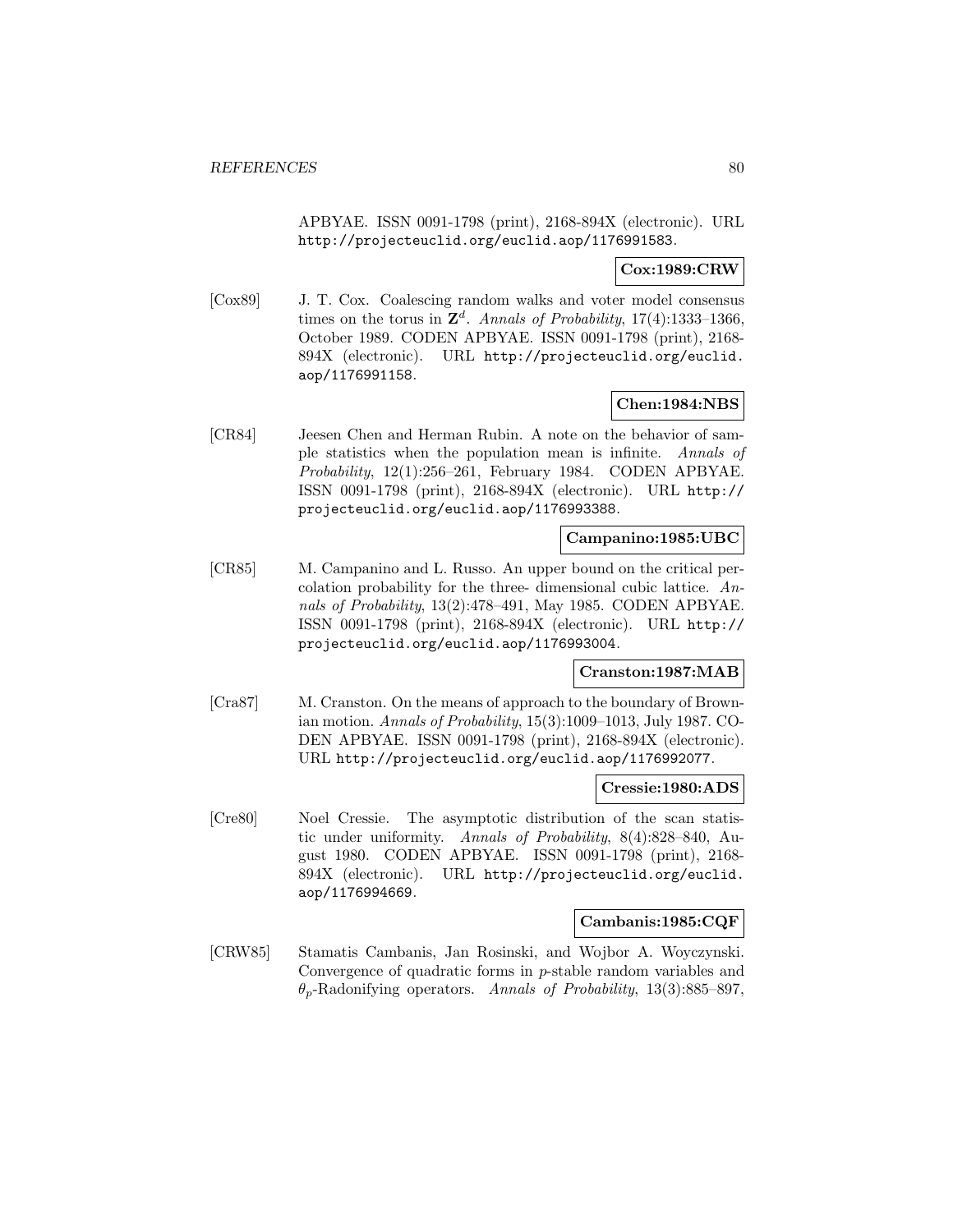August 1985. CODEN APBYAE. ISSN 0091-1798 (print), 2168- 894X (electronic). URL http://projecteuclid.org/euclid. aop/1176992912.

## **Csorgo:1981:IER**

[CS81] M. Csörgő and J. Steinebach. Improved Erdős–Rényi and strong approximation laws for increments of partial sums. Annals of Probability, 9(6):988–996, December 1981. CODEN APBYAE. ISSN 0091-1798 (print), 2168-894X (electronic). URL http:// projecteuclid.org/euclid.aop/1176994269.

## **Chaganty:1985:LDL**

[CS85a] Narasinga R. Chaganty and J. Sethuraman. Large deviation local limit theorems for arbitrary sequences of random variables. Annals of Probability, 13(1):97–114, February 1985. CODEN APBYAE. ISSN 0091-1798 (print), 2168-894X (electronic). URL http:// projecteuclid.org/euclid.aop/1176993069.

#### **Clifford:1985:SPP**

[CS85b] Peter Clifford and Aidan Sudbury. A sample path proof of the duality for stochastically monotone Markov processes. Annals of Probability, 13(2):558–565, May 1985. CODEN APBYAE. ISSN 0091-1798 (print), 2168-894X (electronic). URL http:// projecteuclid.org/euclid.aop/1176993008.

## **Chaganty:1987:LTA**

[CS87] Narasinga Rao Chaganty and Jayaram Sethuraman. Limit theorems in the area of large deviations for some dependent random variables. Annals of Probability, 15(2):628–645, April 1987. CO-DEN APBYAE. ISSN 0091-1798 (print), 2168-894X (electronic). URL http://projecteuclid.org/euclid.aop/1176992162.

### **Csiszar:1984:SPG**

[Csi84] Imre Csiszar. Sanov property, generalized I-projection and a conditional limit theorem. Annals of Probability, 12(3):768–793, August 1984. CODEN APBYAE. ISSN 0091-1798 (print), 2168- 894X (electronic). URL http://projecteuclid.org/euclid. aop/1176993227.

## **Csorgo:1981:LBE**

[Csö81] Sandor Csörgő. Limit behaviour of the empirical characteristic function. Annals of Probability, 9(1):130–144, February 1981. CO-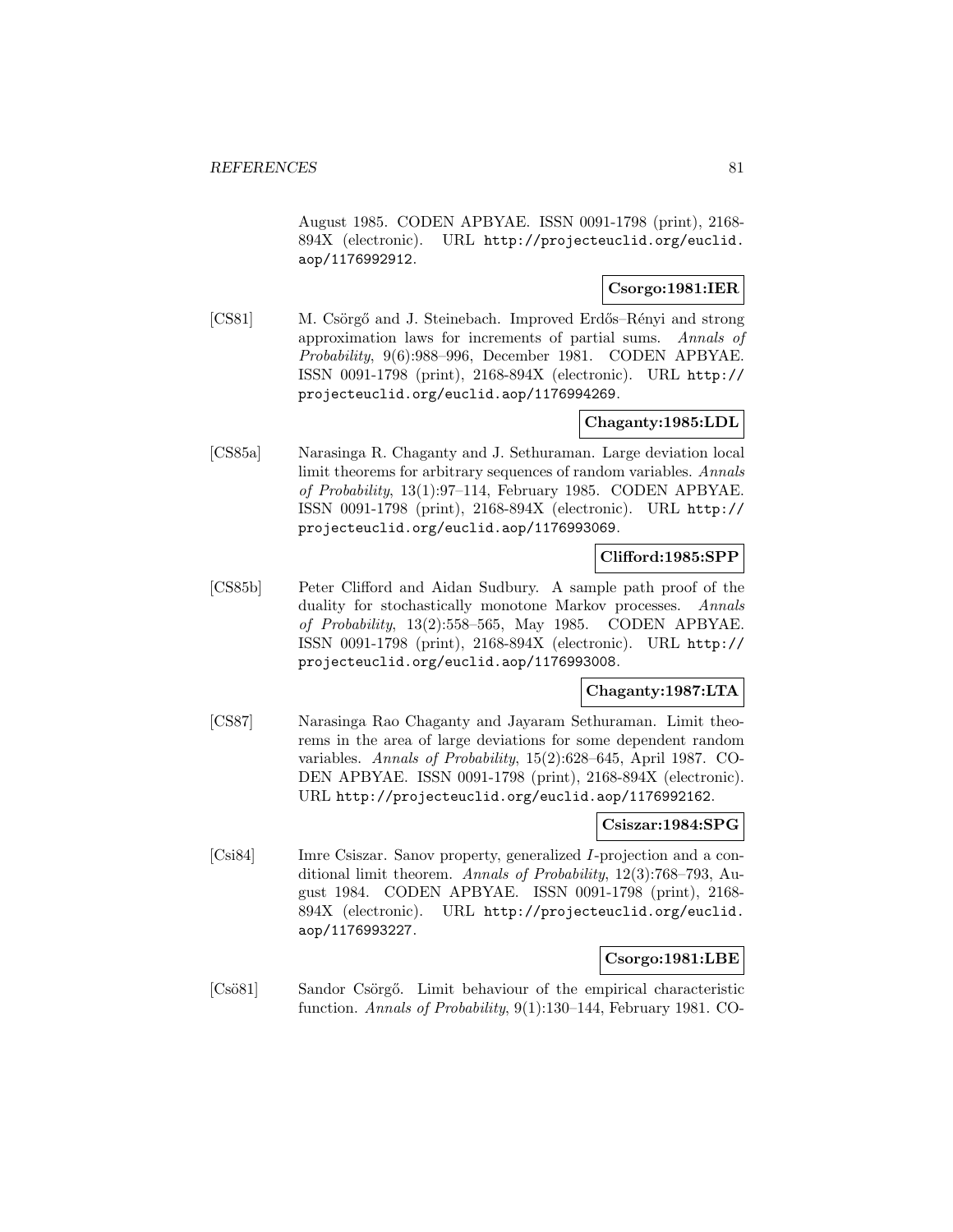DEN APBYAE. ISSN 0091-1798 (print), 2168-894X (electronic). URL http://projecteuclid.org/euclid.aop/1176994513.

### **Cuzick:1978:LNZ**

[Cuz78] Jack Cuzick. Local nondeterminism and the zeros of Gaussian processes. Annals of Probability, 6(1):72–84, February 1978. CO-DEN APBYAE. ISSN 0091-1798 (print), 2168-894X (electronic). URL http://projecteuclid.org/euclid.aop/1176995611. See correction [Cuz87].

### **Cuzick:1982:CGL**

[Cuz82] Jack Cuzick. Continuity of Gaussian local times. Annals of Probability, 10(3):818–823, August 1982. CODEN APBYAE. ISSN 0091-1798 (print), 2168-894X (electronic). URL http:// projecteuclid.org/euclid.aop/1176993790.

## **Cuzick:1987:CLN**

[Cuz87] Jack Cuzick. Correction: Local nondeterminism and the zeros of Gaussian processes. Annals of Probability, 15(3):1229, July 1987. CODEN APBYAE. ISSN 0091-1798 (print), 2168- 894X (electronic). URL http://projecteuclid.org/euclid. aop/1176992096. See [Cuz78].

### **Cabana:1982:TPB**

[CW82] Enrique M. Cabana and Mario Wschebor. The two-parameter Brownian bridge: Kolmogorov inequalities and upper and lower bounds for the distribution of the maximum. Annals of Probability, 10(2):289–302, May 1982. CODEN APBYAE. ISSN 0091-1798 (print), 2168-894X (electronic). URL http://projecteuclid. org/euclid.aop/1176993858.

#### **Chow:1986:NFS**

[CZ86] Yuan Shih Chow and Cun-Hui Zhang. A note on Feller's Strong Law of Large Numbers. Annals of Probability, 14(3):1088–1094, July 1986. CODEN APBYAE. ISSN 0091-1798 (print), 2168- 894X (electronic). URL http://projecteuclid.org/euclid. aop/1176992464.

#### **deAcosta:1980:EMV**

[dA80] Alejandro de Acosta. Exponential moments of vector valued random series and triangular arrays. Annals of Probability, 8(2):381– 389, April 1980. CODEN APBYAE. ISSN 0091-1798 (print), 2168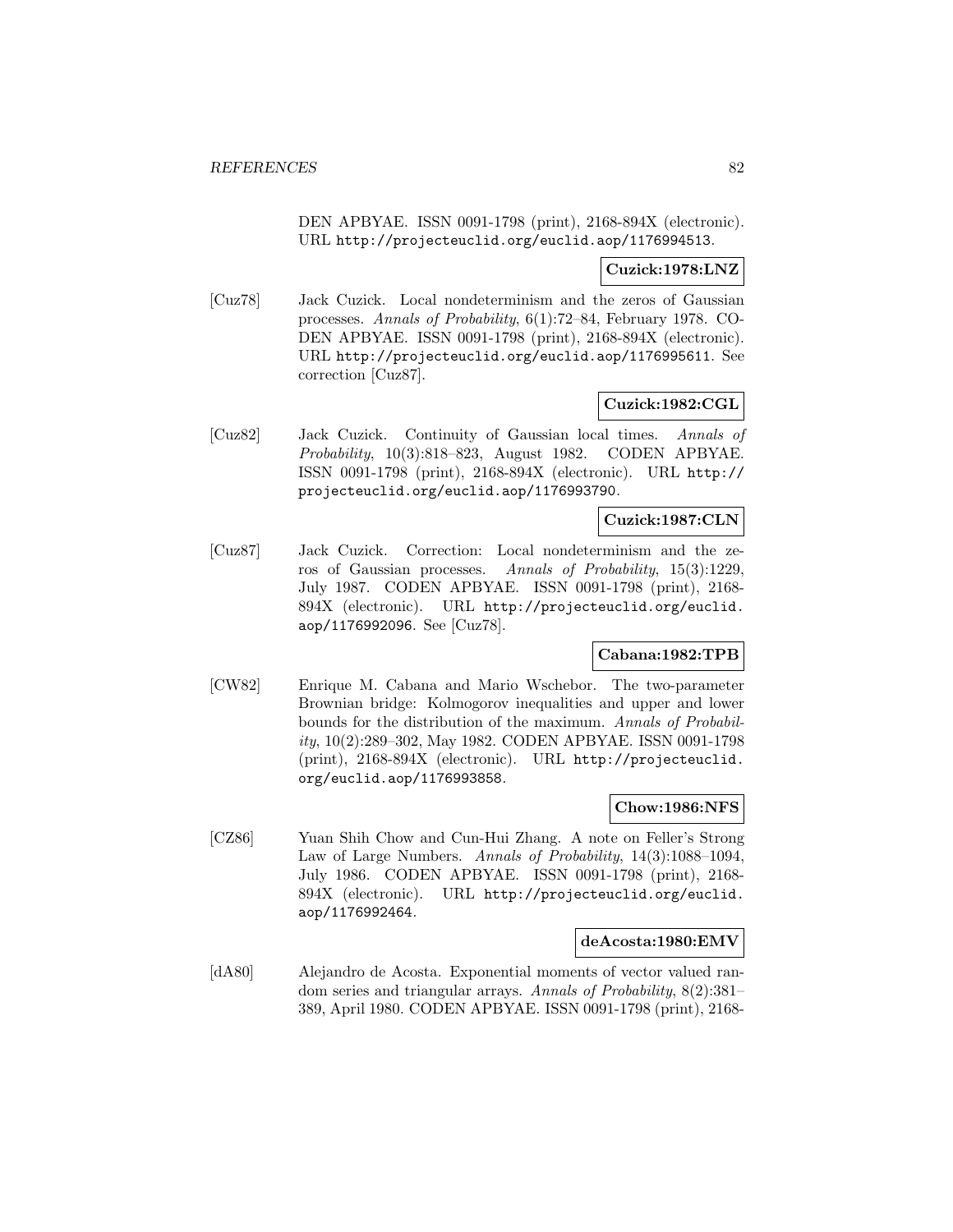894X (electronic). URL http://projecteuclid.org/euclid. aop/1176994786.

### **deAcosta:1982:IPP**

[dA82] Alejandro de Acosta. Invariance principles in probability for triangular arrays of B-valued random vectors and some applications. Annals of Probability, 10(2):346–373, May 1982. CODEN AP-BYAE. ISSN 0091-1798 (print), 2168-894X (electronic). URL http://projecteuclid.org/euclid.aop/1176993862.

### **deAcosta:1983:NPH**

[dA83a] Alejandro de Acosta. A new proof of the Hartman–Wintner law of the iterated logarithm. Annals of Probability,  $11(2):270-276$ , May 1983. CODEN APBYAE. ISSN 0091-1798 (print), 2168- 894X (electronic). URL http://projecteuclid.org/euclid. aop/1176993596.

### **deAcosta:1983:SDF**

[dA83b] Alejandro de Acosta. Small deviations in the functional Central Limit Theorem with applications to functional laws of the iterated logarithm. Annals of Probability, 11(1):78–101, February 1983. CODEN APBYAE. ISSN 0091-1798 (print), 2168- 894X (electronic). URL http://projecteuclid.org/euclid. aop/1176993661.

### **deAcosta:1988:LDV**

[dA88] A. de Acosta. Large deviations for vector-valued functionals of a Markov chain: Lower bounds. Annals of Probability, 16(3):925– 960, July 1988. CODEN APBYAE. ISSN 0091-1798 (print), 2168- 894X (electronic). URL http://projecteuclid.org/euclid. aop/1176991670.

## **deAcosta:1983:SRC**

[dAK83] A. de Acosta and J. Kuelbs. Some results on the cluster set  $C\bigg(\bigg\{\frac{S_n}{a_n}$  and the LIL. Annals of Probability, 11(1):102–122, February 1983. CODEN APBYAE. ISSN 0091-1798 (print), 2168- 894X (electronic). URL http://projecteuclid.org/euclid. aop/1176993662.

## **Daley:1980:TBR**

[Dal80] D. J. Daley. Tight bounds for the renewal function of a random walk. Annals of Probability, 8(3):615–621, June 1980. CODEN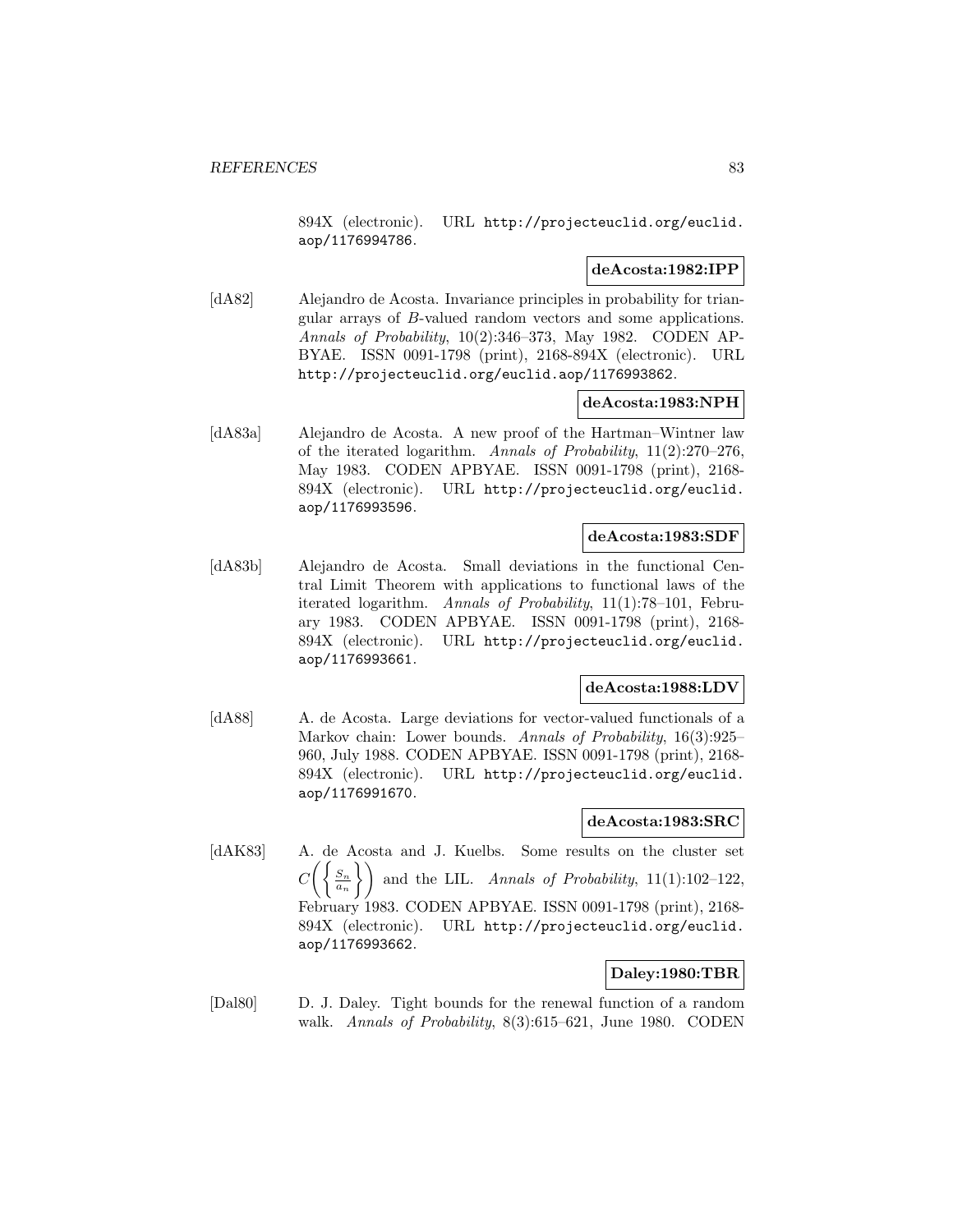APBYAE. ISSN 0091-1798 (print), 2168-894X (electronic). URL http://projecteuclid.org/euclid.aop/1176994732.

## **Daley:1988:TBE**

[Dal88] D. J. Daley. Tight bounds on the exponential approximation of some aging distributions. Annals of Probability,  $16(1):414-423$ , January 1988. CODEN APBYAE. ISSN 0091-1798 (print), 2168- 894X (electronic). URL http://projecteuclid.org/euclid. aop/1176991912.

## **Darling:1983:SCG**

[Dar83] D. A. Darling. On the supremum of a certain Gaussian process. Annals of Probability, 11(3):803–806, August 1983. CODEN AP-BYAE. ISSN 0091-1798 (print), 2168-894X (electronic). URL http://projecteuclid.org/euclid.aop/1176993527.

#### **Davis:1983:SLP**

[Dav83] Richard A. Davis. Stable limits for partial sums of dependent random variables. Annals of Probability, 11(2):262–269, May 1983. CODEN APBYAE. ISSN 0091-1798 (print), 2168- 894X (electronic). URL http://projecteuclid.org/euclid. aop/1176993595.

## **Deheuvels:1987:LLE**

[DD87] Paul Deheuvels and Luc Devroye. Limit laws of Erdős–Rényi– Shepp type. Annals of Probability, 15(4):1363-1386, October 1987. CODEN APBYAE. ISSN 0091-1798 (print), 2168- 894X (electronic). URL http://projecteuclid.org/euclid. aop/1176991982.

### **Deheuvels:1986:ECR**

[DDL86] Paul Deheuvels, Luc Devroye, and James Lynch. Exact convergence rate in the limit theorems of Erdős–Rényi and Shepp. Annals of Probability, 14(1):209–223, January 1986. CODEN APBYAE. ISSN 0091-1798 (print), 2168-894X (electronic). URL http:// projecteuclid.org/euclid.aop/1176992623.

### **Dehling:1986:CLT**

[DDP86] Herold Dehling, Manfred Denker, and Walter Philipp. Central Limit Theorems for mixing sequences of random variables under minimal conditions. Annals of Probability, 14(4):1359–1370, October 1986. CODEN APBYAE. ISSN 0091-1798 (print), 2168-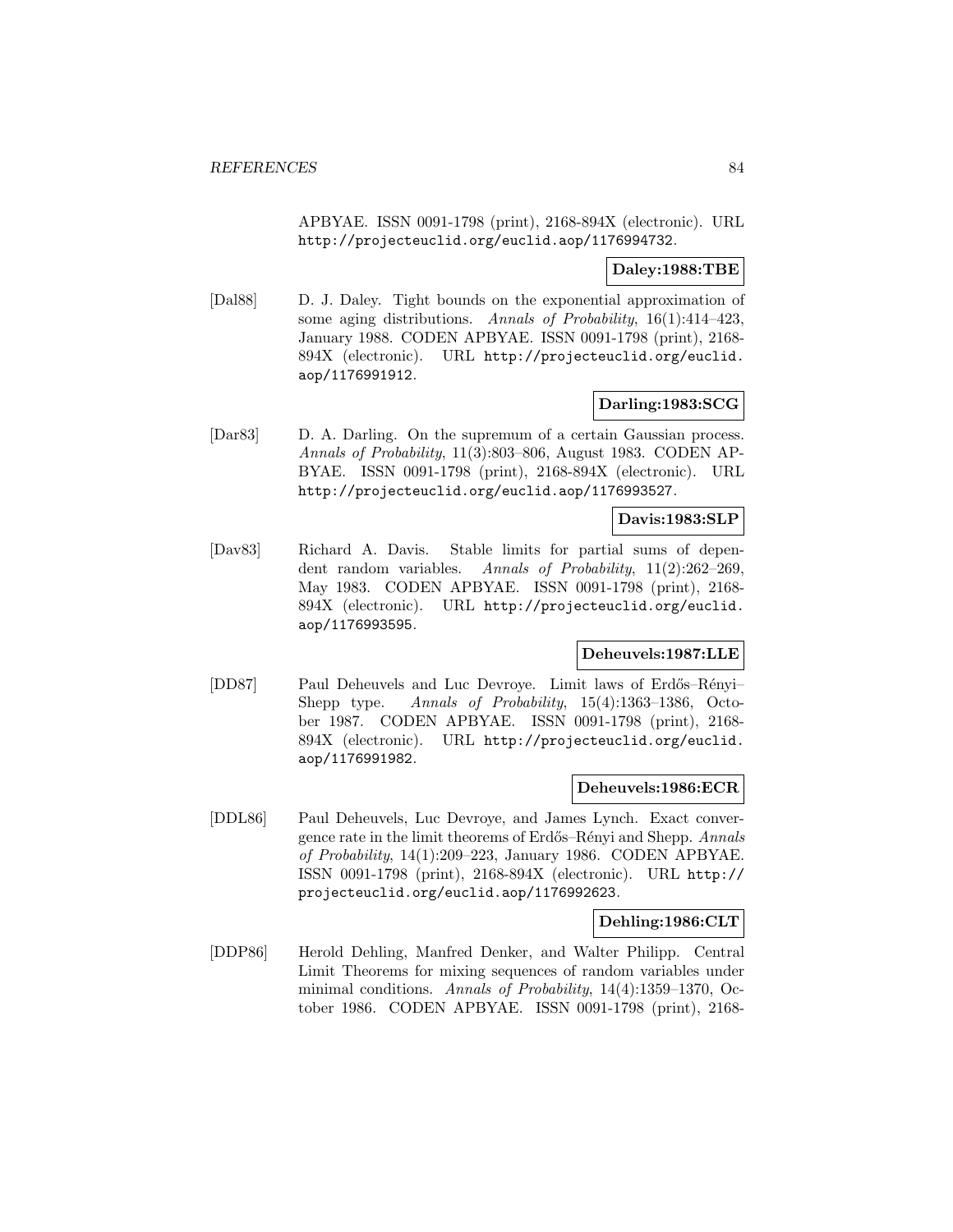894X (electronic). URL http://projecteuclid.org/euclid. aop/1176992376.

## **DeMare:1980:OPC**

[De 80] Jacques De Mare. Optimal prediction of catastrophes with applications to Gaussian processes. Annals of Probability, 8(4):841–850, August 1980. CODEN APBYAE. ISSN 0091-1798 (print), 2168- 894X (electronic). URL http://projecteuclid.org/euclid. aop/1176994670.

## **DeAcosta:1981:IVR**

[De 81] Alejandro De Acosta. Inequalities for B-valued random vectors with applications to the Strong Law of Large Numbers. Annals of Probability, 9(1):157–161, February 1981. CODEN APBYAE. ISSN 0091-1798 (print), 2168-894X (electronic). URL http:// projecteuclid.org/euclid.aop/1176994517.

### **DeHaan:1984:SRM**

[De 84] L. De Haan. A spectral representation for max-stable processes. Annals of Probability, 12(4):1194–1204, November 1984. CODEN APBYAE. ISSN 0091-1798 (print), 2168-894X (electronic). URL http://projecteuclid.org/euclid.aop/1176993148.

### **DeBlassie:1987:STB**

[DeB87] R. Dante DeBlassie. Stopping times of Bessel processes. Annals of Probability, 15(3):1044–1051, July 1987. CODEN APBYAE. ISSN 0091-1798 (print), 2168-894X (electronic). URL http:// projecteuclid.org/euclid.aop/1176992079.

### **DeBlassie:1988:DCD**

[DeB88] R. Dante DeBlassie. Doob's conditioned diffusions and their lifetimes. Annals of Probability, 16(3):1063–1083, July 1988. CODEN APBYAE. ISSN 0091-1798 (print), 2168-894X (electronic). URL http://projecteuclid.org/euclid.aop/1176991678.

#### **Deheuvels:1982:SLB**

[Deh82] Paul Deheuvels. Strong limiting bounds for maximal uniform spacings. Annals of Probability, 10(4):1058–1065, November 1982. CO-DEN APBYAE. ISSN 0091-1798 (print), 2168-894X (electronic). URL http://projecteuclid.org/euclid.aop/1176993728.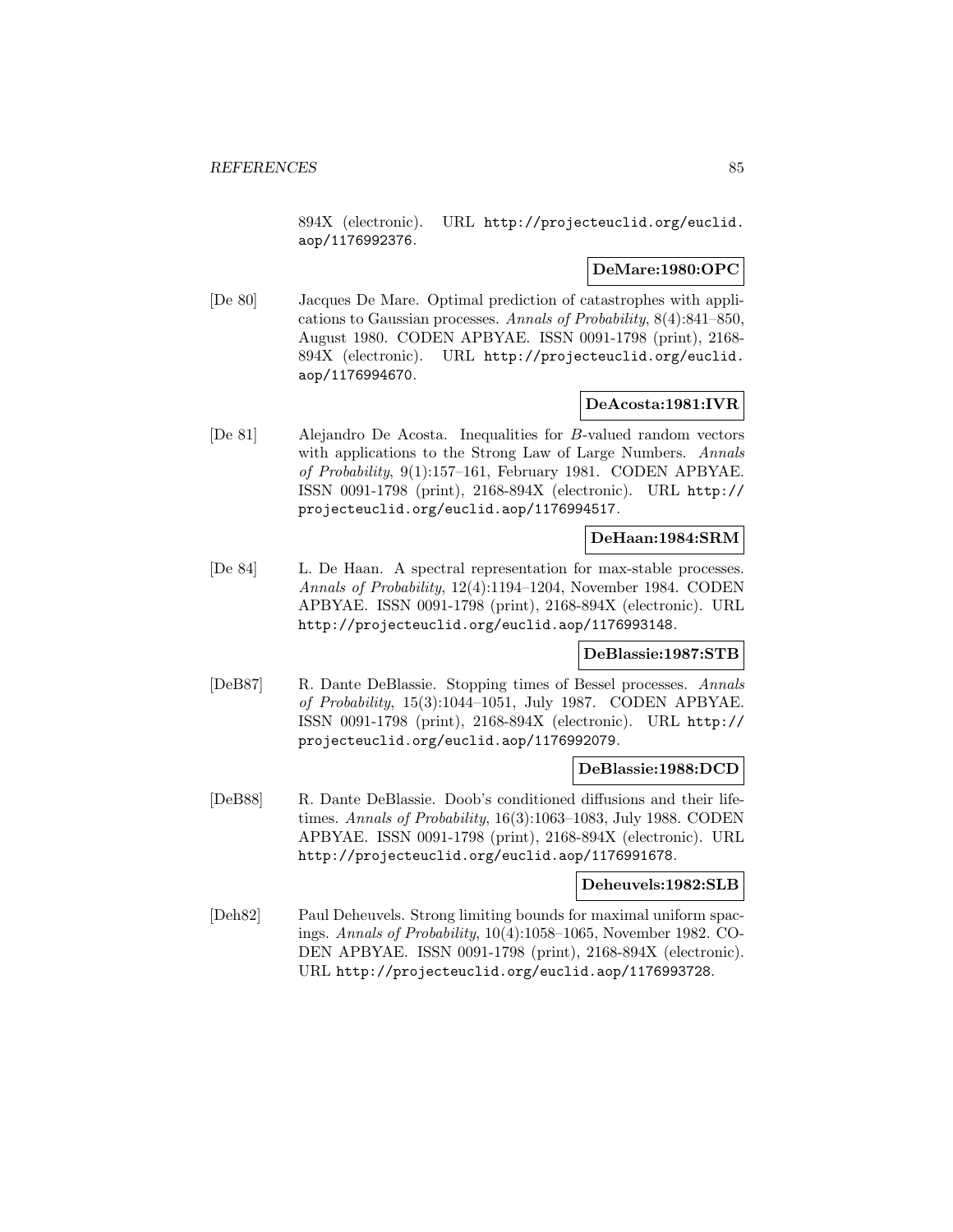**Deheuvels:1984:SLT**

[Deh84] Paul Deheuvels. Strong limit theorems for maximal spacings from a general univariate distribution. Annals of Probability, 12(4): 1181–1193, November 1984. CODEN APBYAE. ISSN 0091-1798 (print), 2168-894X (electronic). URL http://projecteuclid. org/euclid.aop/1176993147.

### **Deheuvels:1986:IED**

[Deh86] Paul Deheuvels. On the influence of the extremes of an i.i.d. sequence on the maximal spacings. Annals of Probability,  $14(1)$ : 194–208, January 1986. CODEN APBYAE. ISSN 0091-1798 (print), 2168-894X (electronic). URL http://projecteuclid. org/euclid.aop/1176992622.

## **Derriennic:1983:TEP**

[Der83] Yves Derriennic. Un theorème ergodique presque sous-additif. (French) [An almost-subadditive ergodic theorem]. Annals of Probability, 11(3):669–677, August 1983. CODEN APBYAE. ISSN 0091-1798 (print), 2168-894X (electronic). URL http:// projecteuclid.org/euclid.aop/1176993511.

### **Deuschel:1988:CLT**

[Deu88] Jean-Dominique Deuschel. Central Limit Theorem for an infinite lattice system of interacting diffusion processes. Annals of Probability, 16(2):700–716, April 1988. CODEN APBYAE. ISSN 0091-1798 (print), 2168-894X (electronic). URL http://projecteuclid. org/euclid.aop/1176991781.

#### **Deuschel:1989:IPE**

[Deu89] Jean-Dominique Deuschel. Invariance principle and empirical mean large deviations of the critical Ornstein–Uhlenbeck process. Annals of Probability, 17(1):74–90, January 1989. CODEN AP-BYAE. ISSN 0091-1798 (print), 2168-894X (electronic). URL http://projecteuclid.org/euclid.aop/1176991495.

#### **Devroye:1981:LIL**

[Dev81] Luc Devroye. Laws of the iterated logarithm for order statistics of uniform spacings. Annals of Probability, 9(5):860–867, October 1981. CODEN APBYAE. ISSN 0091-1798 (print), 2168- 894X (electronic). URL http://projecteuclid.org/euclid. aop/1176994313.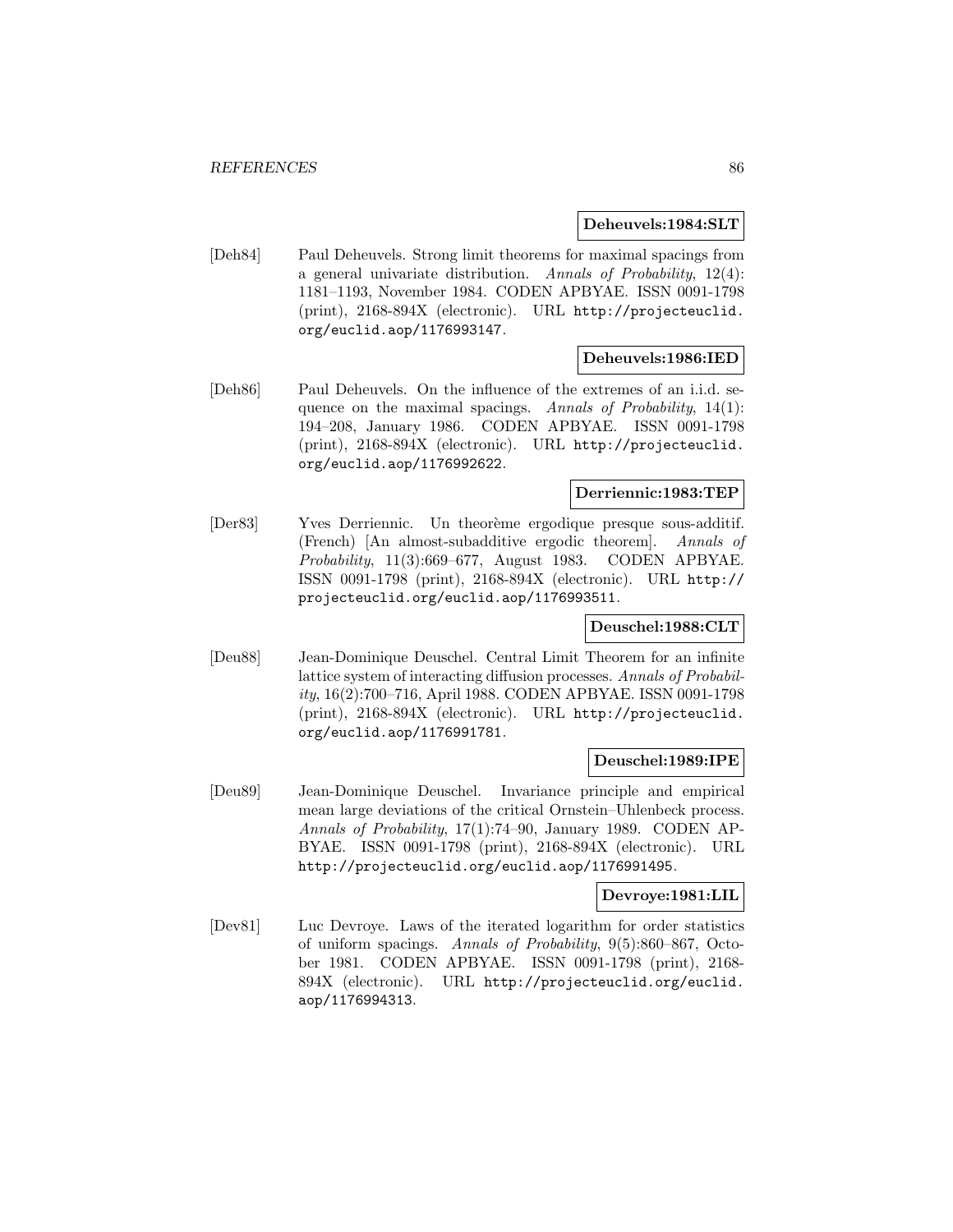### **Devroye:1982:LLL**

[Dev82] Luc Devroye. A log log law for maximal uniform spacings. Annals of Probability, 10(3):863–868, August 1982. CODEN APBYAE. ISSN 0091-1798 (print), 2168-894X (electronic). URL http:// projecteuclid.org/euclid.aop/1176993799.

## **Diaconis:1980:FTM**

[DF80a] P. Diaconis and D. Freedman. De Finetti's theorem for Markov chains. Annals of Probability, 8(1):115–130, February 1980. CO-DEN APBYAE. ISSN 0091-1798 (print), 2168-894X (electronic). URL http://projecteuclid.org/euclid.aop/1176994828.

#### **Diaconis:1980:FES**

[DF80b] P. Diaconis and D. Freedman. Finite exchangeable sequences. Annals of Probability, 8(4):745–764, August 1980. CODEN APBYAE. ISSN 0091-1798 (print), 2168-894X (electronic). URL http:// projecteuclid.org/euclid.aop/1176994663.

### **Dawson:1989:SHL**

[DFG89] Donald A. Dawson, Klaus Fleischmann, and Luis G. Gorostiza. Stable hydrodynamic limit fluctuations of a critical branching particle system in a random medium. Annals of Probability, 17 (3):1083–1117, July 1989. CODEN APBYAE. ISSN 0091-1798 (print), 2168-894X (electronic). URL http://projecteuclid. org/euclid.aop/1176991258.

### **Durrett:1983:SCP**

[DG83] Richard Durrett and David Griffeath. Supercritical contact processes on Z. Annals of Probability, 11(1):1–15, February 1983. CO-DEN APBYAE. ISSN 0091-1798 (print), 2168-894X (electronic). URL http://projecteuclid.org/euclid.aop/1176993655.

#### **Demko:1981:DPT**

[DH81] Stephen Demko and Theodore P. Hill. Decision processes with total-cost criteria. Annals of Probability, 9(2):293–301, April 1981. CODEN APBYAE. ISSN 0091-1798 (print), 2168- 894X (electronic). URL http://projecteuclid.org/euclid. aop/1176994470.

### **Dawson:1982:WRM**

[DH82] Donald A. Dawson and Kenneth J. Hochberg. Wandering random measures in the Fleming–Viot model. Annals of Probability, 10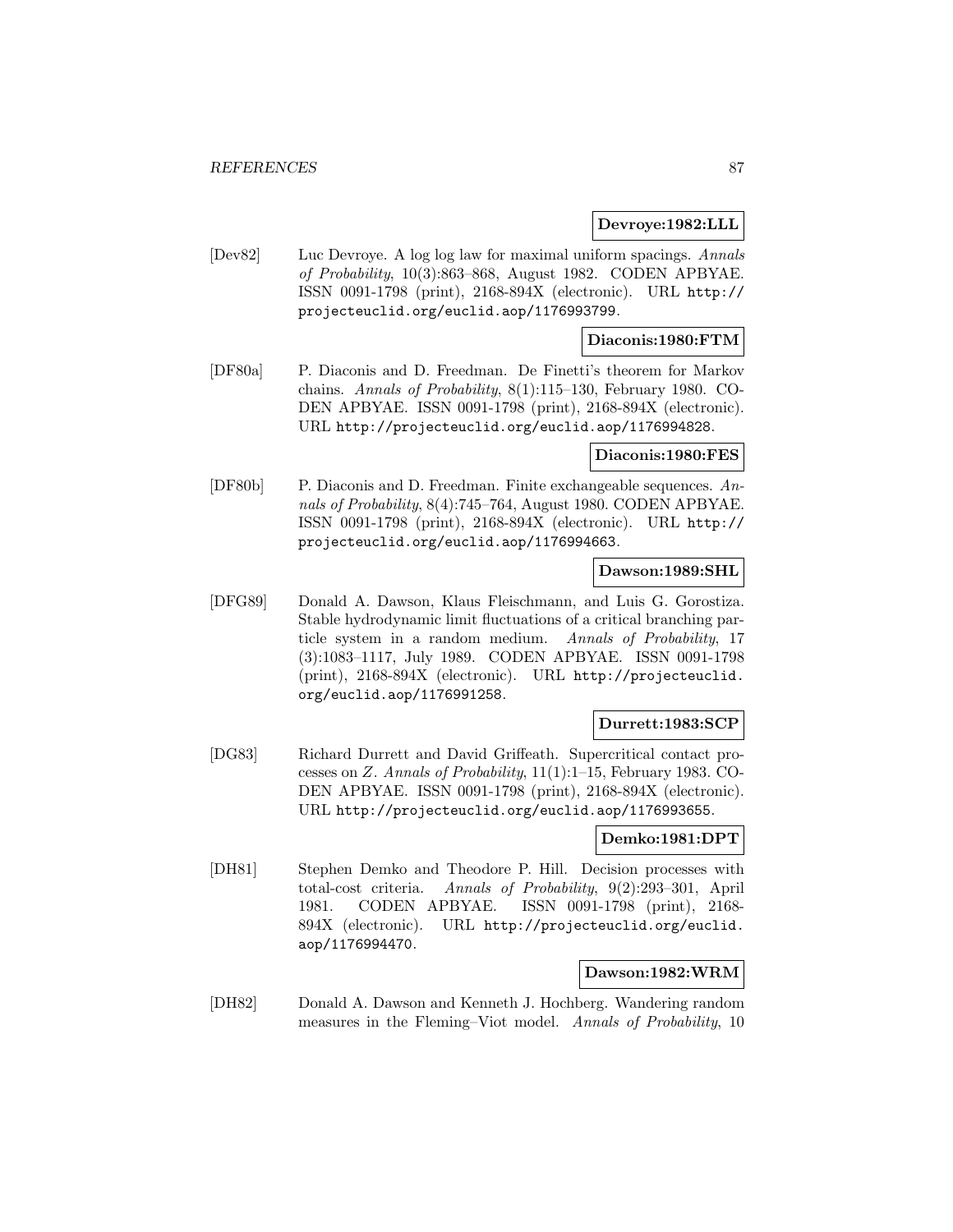(3):554–580, August 1982. CODEN APBYAE. ISSN 0091-1798 (print), 2168-894X (electronic). URL http://projecteuclid. org/euclid.aop/1176993767.

## **Daley:1984:LLM**

[DH84] D. J. Daley and Peter Hall. Limit laws for the maximum of weighted and shifted i.i.d. random variables. Annals of Probability, 12(2):571–587, May 1984. CODEN APBYAE. ISSN 0091-1798 (print), 2168-894X (electronic). URL http://projecteuclid. org/euclid.aop/1176993306.

## **deHaan:1982:LLT**

[dHR82] L. de Haan and S. I. Resnick. Local limit theorems for sample extremes. Annals of Probability, 10(2):396–413, May 1982. CODEN APBYAE. ISSN 0091-1798 (print), 2168-894X (electronic). URL http://projecteuclid.org/euclid.aop/1176993865.

## **deHaan:1989:ERC**

[dHR89] L. de Haan and S. T. Rachev. Estimates of the rate of convergence for max-stable processes. Annals of Probability, 17(2):651–677, April 1989. CODEN APBYAE. ISSN 0091-1798 (print), 2168- 894X (electronic). URL http://projecteuclid.org/euclid. aop/1176991420.

## **Durrett:1981:SLS**

[DL81] Richard Durrett and Thomas M. Liggett. The shape of the limit set in Richardson's growth model. Annals of Probability, 9(2):186–193, April 1981. CODEN APBYAE. ISSN 0091-1798 (print), 2168- 894X (electronic). URL http://projecteuclid.org/euclid. aop/1176994460.

### **Durrett:1988:CPFa**

[DL88] Richard Durrett and Xiu-Fang Liu. The contact process on a finite set. Annals of Probability, 16(3):1158–1173, July 1988. CODEN APBYAE. ISSN 0091-1798 (print), 2168-894X (electronic). URL http://projecteuclid.org/euclid.aop/1176991682.

## **delaCal:1989:TST**

[dlC89] Jesus de la Cal. On the three series theorem in number theory. Annals of Probability, 17(1):357–361, January 1989. CODEN AP-BYAE. ISSN 0091-1798 (print), 2168-894X (electronic). URL http://projecteuclid.org/euclid.aop/1176991514.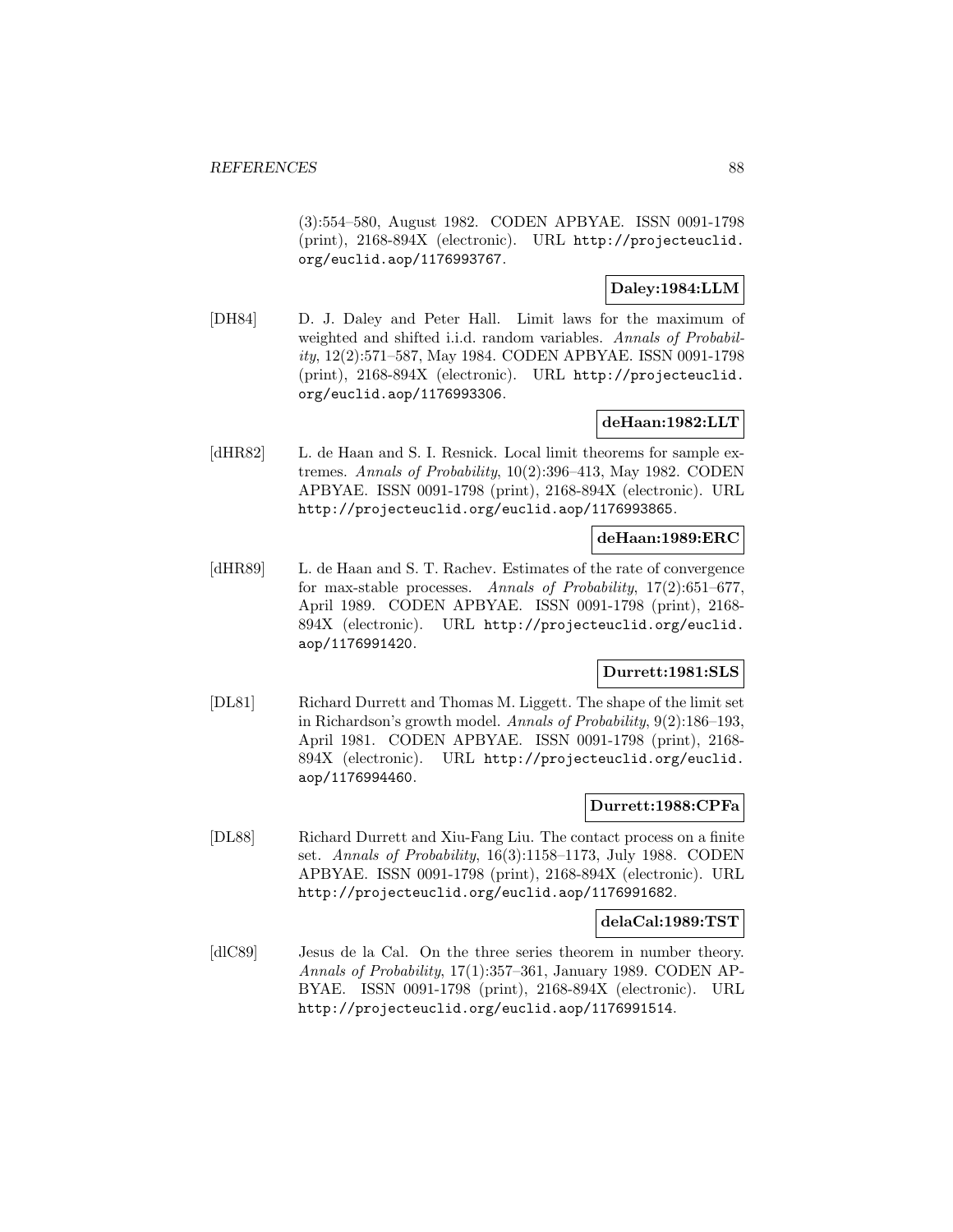### **Davis:1984:RSS**

[DM84] Burgess Davis and Itrel Monroe. Randomly started signals with white noise. Annals of Probability, 12(3):922-925, August 1984. CODEN APBYAE. ISSN 0091-1798 (print), 2168- 894X (electronic). URL http://projecteuclid.org/euclid. aop/1176993243.

## **Does:1982:BET**

[Doe82] Ronald J. M. M. Does. Berry–Esseen theorems for simple linear rank statistics under the null- hypothesis. Annals of Probability, 10 (4):982–991, November 1982. CODEN APBYAE. ISSN 0091-1798 (print), 2168-894X (electronic). URL http://projecteuclid. org/euclid.aop/1176993719.

## **Doney:1987:WHF**

[Don87a] R. A. Doney. On Wiener–Hopf factorisation and the distribution of extrema for certain stable processes. Annals of Probability, 15(4): 1352–1362, October 1987. CODEN APBYAE. ISSN 0091-1798 (print), 2168-894X (electronic). URL http://projecteuclid. org/euclid.aop/1176991981.

### **Donnelly:1987:RAF**

[Don87b] Peter Donnelly. Review: Alan F. Karr, Point Processes and their Statistical Inference. Annals of Probability, 15(3):1226–1227, July 1987. CODEN APBYAE. ISSN 0091-1798 (print), 2168- 894X (electronic). URL http://projecteuclid.org/euclid. aop/1176992094.

## **Doob:1989:KEW**

[Doo89] J. L. Doob. Kolmogorov's early work on convergence theory and foundation. Annals of Probability, 17(3):815–821, July 1989. CO-DEN APBYAE. ISSN 0091-1798 (print), 2168-894X (electronic). URL http://projecteuclid.org/euclid.aop/1176991247.

### **Dehling:1982:ASI**

[DP82] Herold Dehling and Walter Philipp. Almost sure invariance principles for weakly dependent vector-valued random variables. Annals of Probability, 10(3):689–701, August 1982. CODEN APBYAE. ISSN 0091-1798 (print), 2168-894X (electronic). URL http:// projecteuclid.org/euclid.aop/1176993777.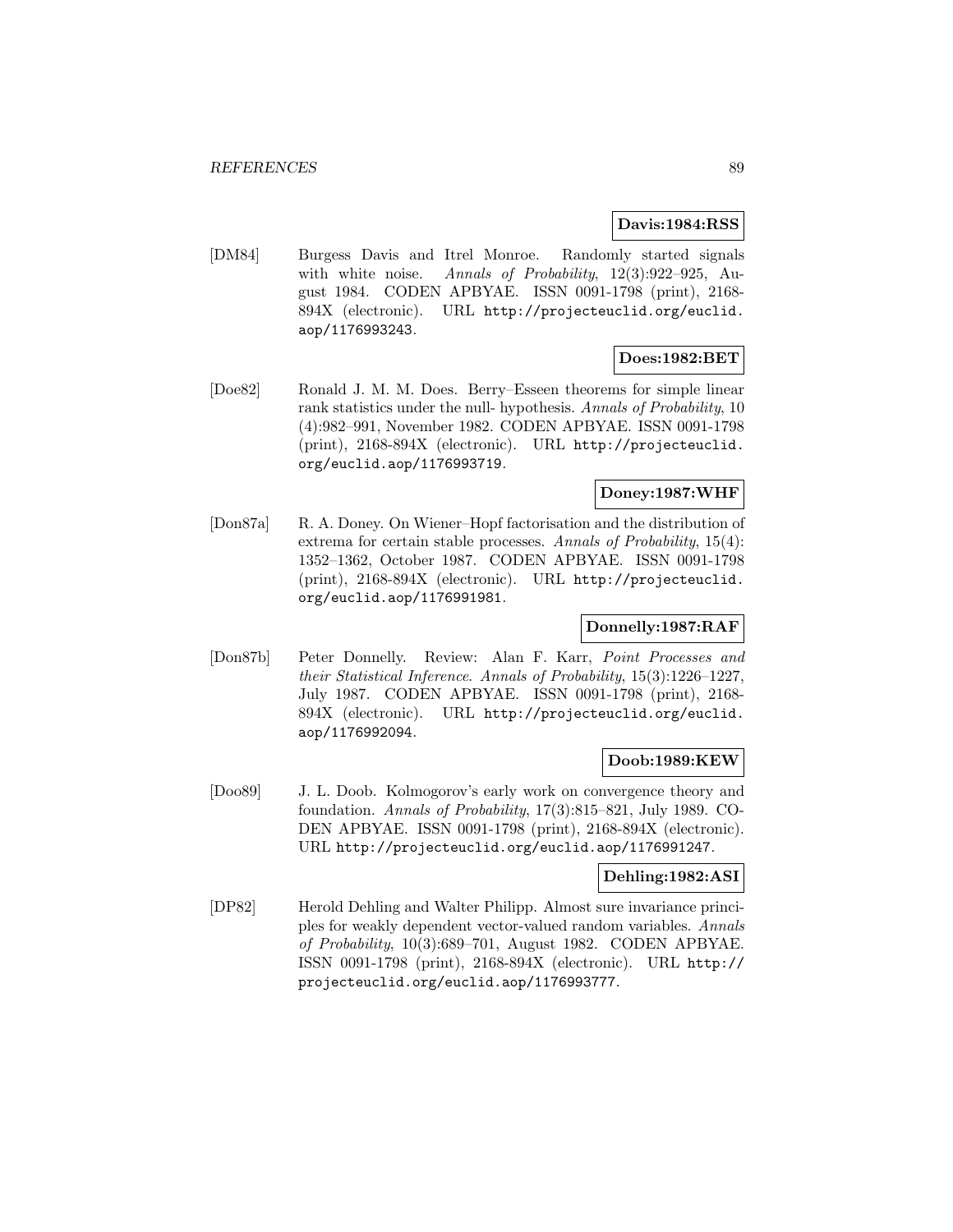### **Davis:1985:BSP**

[DP85] Burgess Davis and Edwin Perkins. Brownian slow points: The critical case. Annals of Probability, 13(3):779–803, August 1985. CO-DEN APBYAE. ISSN 0091-1798 (print), 2168-894X (electronic). URL http://projecteuclid.org/euclid.aop/1176992908.

### **Deheuvels:1986:SAP**

[DP86] P. Deheuvels and D. Pfeifer. A semigroup approach to Poisson approximation. Annals of Probability, 14(2):663–676, April 1986. CO-DEN APBYAE. ISSN 0091-1798 (print), 2168-894X (electronic). URL http://projecteuclid.org/euclid.aop/1176992536.

#### **DeMasi:1986:AEF**

[DPSW86] A. De Masi, E. Presutti, H. Spohn, and W. D. Wick. Asymptotic equivalence of fluctuation fields for reversible exclusion processes with speed change. Annals of Probability, 14(2):409–423, April 1986. CODEN APBYAE. ISSN 0091-1798 (print), 2168- 894X (electronic). URL http://projecteuclid.org/euclid. aop/1176992524.

## **DeHaan:1984:ABF**

[DR84] L. De Haan and S. I. Resnick. Asymptotically balanced functions and stochastic compactness of sample extremes. Annals of Probability, 12(2):588–608, May 1984. CODEN APBYAE. ISSN 0091-1798 (print), 2168-894X (electronic). URL http:// projecteuclid.org/euclid.aop/1176993307.

## **Davis:1985:LTM**

[DR85] Richard Davis and Sidney Resnick. Limit theory for moving averages of random variables with regularly varying tail probabilities. Annals of Probability, 13(1):179–195, February 1985. CO-DEN APBYAE. ISSN 0091-1798 (print), 2168-894X (electronic). URL http://projecteuclid.org/euclid.aop/1176993074.

### **Drobot:1982:PVC**

[Dro82] Vladimir Drobot. Probabilistic version of a curvature formula. Annals of Probability, 10(3):860–862, August 1982. CODEN AP-BYAE. ISSN 0091-1798 (print), 2168-894X (electronic). URL http://projecteuclid.org/euclid.aop/1176993798.

## **Davis:1988:CBP**

[DS88a] Burgess Davis and Thomas S. Salisbury. Connecting Brownian paths. Annals of Probability, 16(4):1428–1457, October 1988. CO-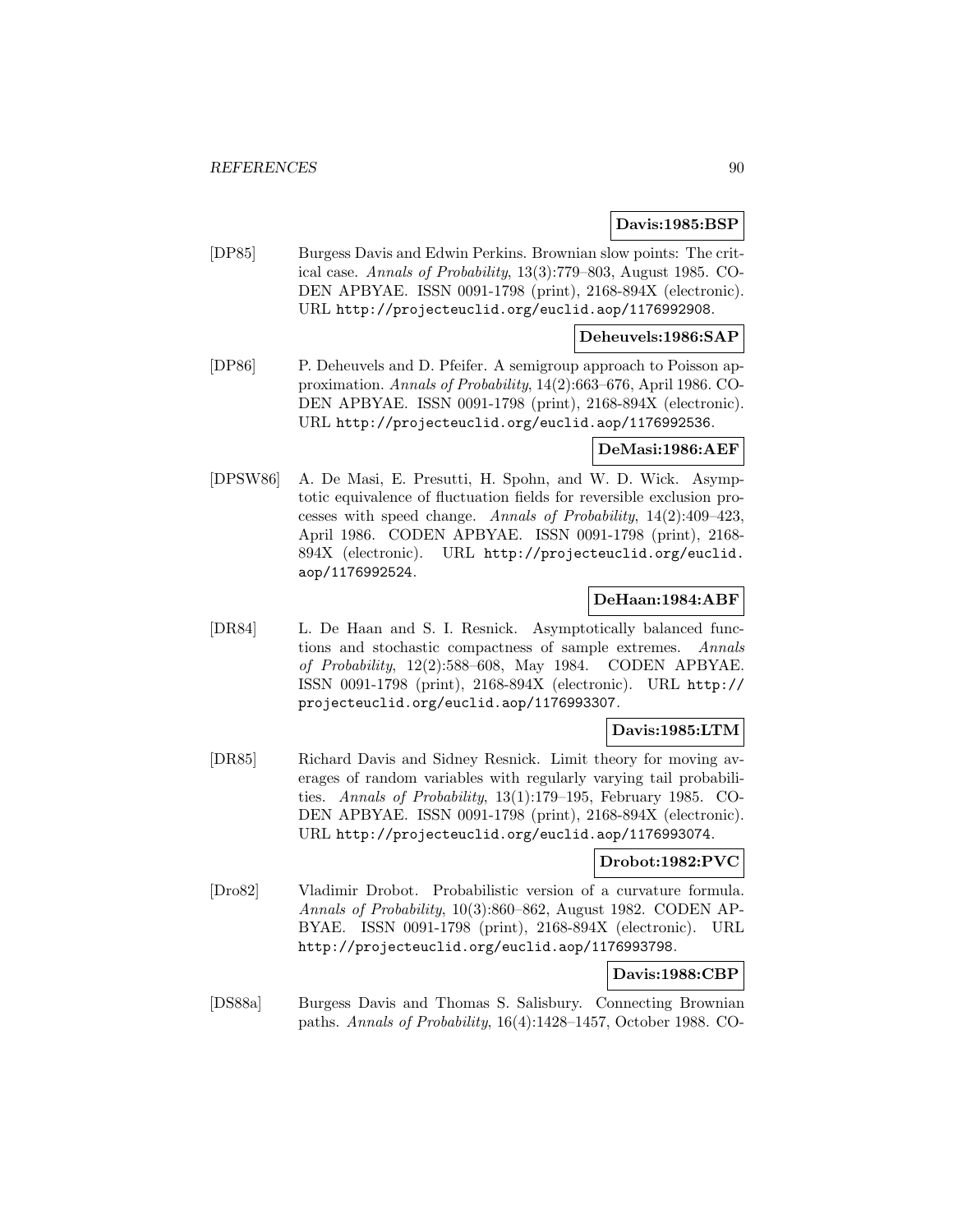DEN APBYAE. ISSN 0091-1798 (print), 2168-894X (electronic). URL http://projecteuclid.org/euclid.aop/1176991577.

#### **Durrett:1988:CPFb**

[DS88b] Richard Durrett and Roberto H. Schonmann. The contact process on a finite set. II. Annals of Probability, 16(4):1570–1583, October 1988. CODEN APBYAE. ISSN 0091-1798 (print), 2168- 894X (electronic). URL http://projecteuclid.org/euclid. aop/1176991584.

### **Deheuvels:1989:SRI**

[DS89] Paul Deheuvels and Josef Steinebach. Sharp rates for increments of renewal processes. Annals of Probability, 17(2):700–722, April 1989. CODEN APBYAE. ISSN 0091-1798 (print), 2168- 894X (electronic). URL http://projecteuclid.org/euclid. aop/1176991422.

## **Durrett:1989:CPF**

[DST89] Richard Durrett, Roberto H. Schonmann, and Nelson I. Tanaka. The contact process on a finite set. III: The critical case. Annals of Probability, 17(4):1303–1321, October 1989. CODEN APBYAE. ISSN 0091-1798 (print), 2168-894X (electronic). URL http:// projecteuclid.org/euclid.aop/1176991156.

## **Dudley:1987:UDC**

[Dud87] R. M. Dudley. Universal Donsker classes and metric entropy. Annals of Probability, 15(4):1306–1326, October 1987. CODEN AP-BYAE. ISSN 0091-1798 (print), 2168-894X (electronic). URL http://projecteuclid.org/euclid.aop/1176991978.

### **Dunham:1980:AAS**

[Dun80] James G. Dunham. Abstract alphabet sliding-block entropy compression coding with a fidelity criterion. Annals of Probability, 8(6): 1085–1092, December 1980. CODEN APBYAE. ISSN 0091-1798 (print), 2168-894X (electronic). URL http://projecteuclid. org/euclid.aop/1176994570.

### **Dupuis:1988:LDA**

[Dup88] Paul Dupuis. Large deviations analysis of some recursive algorithms with state dependent noise. Annals of Probability,  $16(4)$ : 1509–1536, October 1988. CODEN APBYAE. ISSN 0091-1798 (print), 2168-894X (electronic). URL http://projecteuclid. org/euclid.aop/1176991581.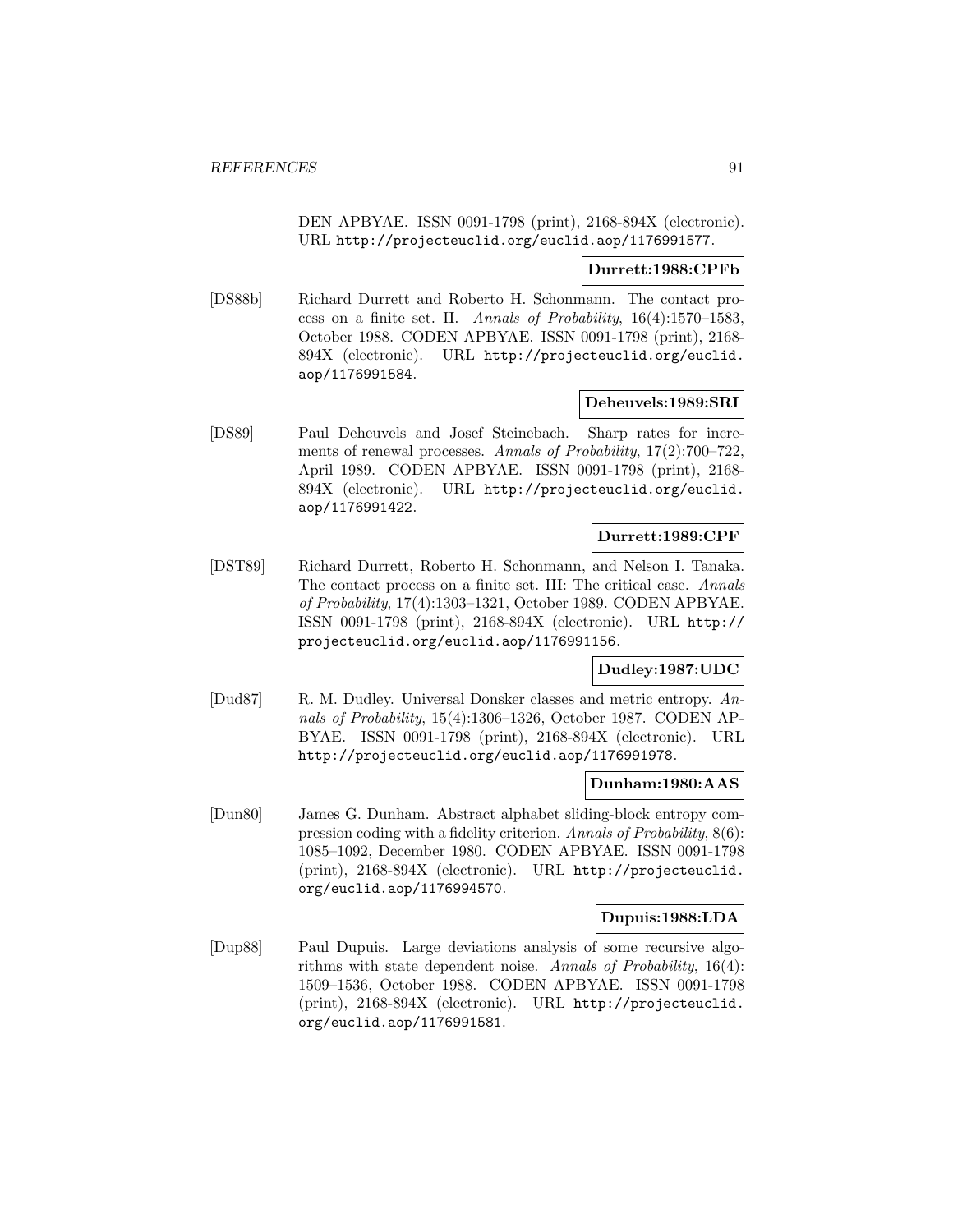### **Durrett:1980:GOD**

[Dur80] Richard Durrett. On the growth of one dimensional contact processes. Annals of Probability, 8(5):890–907, October 1980. CODEN APBYAE. ISSN 0091-1798 (print), 2168-894X (electronic). URL http://projecteuclid.org/euclid.aop/1176994619.

## **Durrett:1982:NPS**

[Dur82] Richard Durrett. A new proof of Spitzer's result on the winding of two dimensional Brownian motion. Annals of Probability, 10 (1):244–246, February 1982. CODEN APBYAE. ISSN 0091-1798 (print), 2168-894X (electronic). URL http://projecteuclid. org/euclid.aop/1176993928.

### **Durrett:1984:OPT**

[Dur84] Richard Durrett. Oriented percolation in two dimensions. Annals of Probability, 12(4):999–1040, November 1984. CODEN AP-BYAE. ISSN 0091-1798 (print), 2168-894X (electronic). URL http://projecteuclid.org/euclid.aop/1176993140.

## **Dutko:1989:CLT**

[Dut89] Michael Dutko. Central Limit Theorems for infinite urn models. Annals of Probability, 17(3):1255–1263, July 1989. CODEN APBYAE. ISSN 0091-1798 (print), 2168-894X (electronic). URL http://projecteuclid.org/euclid.aop/1176991268.

#### **Dykstra:1985:IPO**

[Dyk85] Richard L. Dykstra. An iterative procedure for obtaining Iprojections onto the intersection of convex sets. Annals of Probability, 13(3):975–984, August 1985. CODEN APBYAE. ISSN 0091-1798 (print), 2168-894X (electronic). URL http:// projecteuclid.org/euclid.aop/1176992918.

### **Dynkin:1988:RSI**

[Dyn88a] E. B. Dynkin. Regularized self-intersection local times of planar Brownian motion. Annals of Probability, 16(1):58–74, January 1988. CODEN APBYAE. ISSN 0091-1798 (print), 2168- 894X (electronic). URL http://projecteuclid.org/euclid. aop/1176991885.

### **Dynkin:1988:SIG**

[Dyn88b] E. B. Dynkin. Self-intersection gauge for random walks and for Brownian motion. Annals of Probability, 16(1):1–57, Jan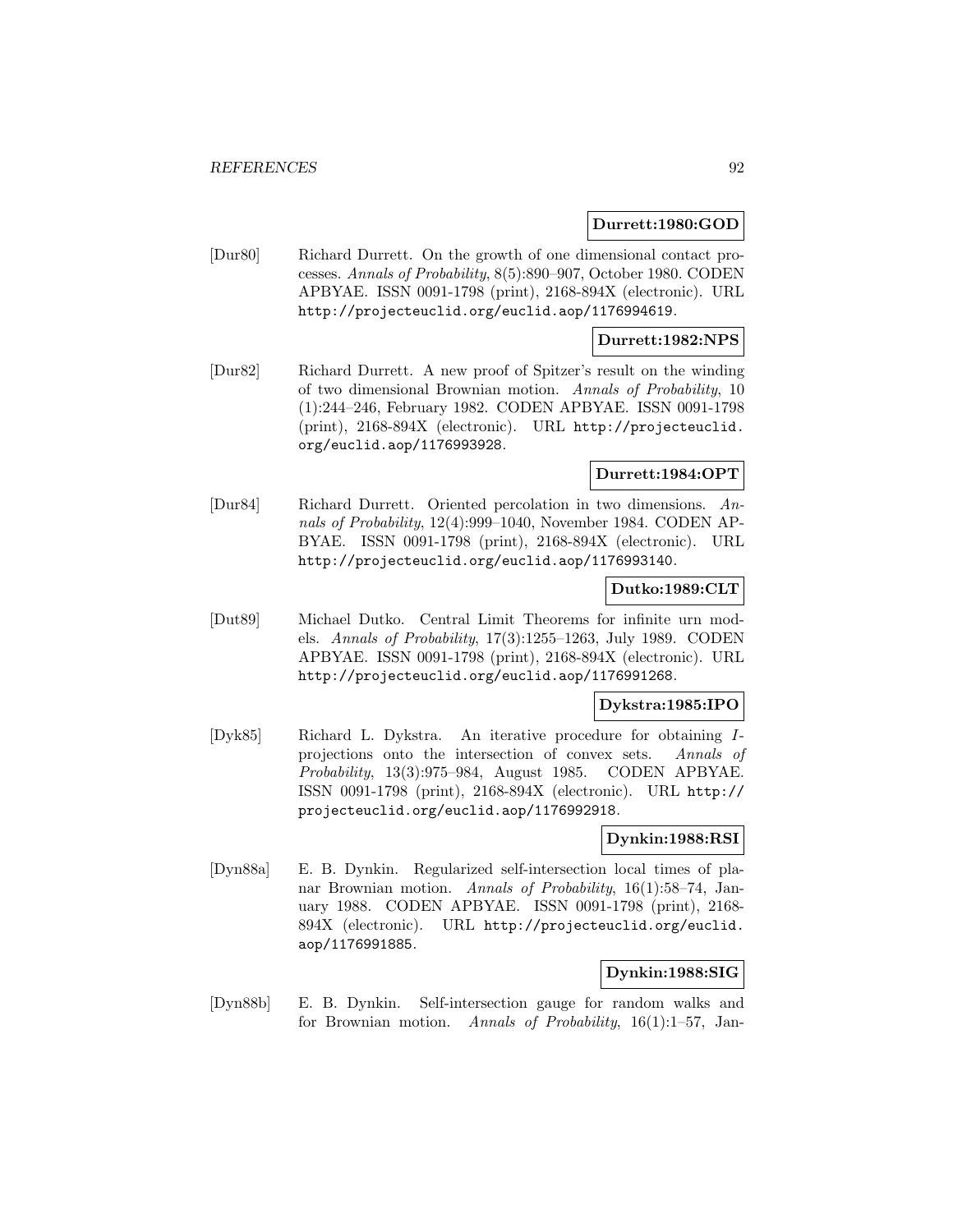uary 1988. CODEN APBYAE. ISSN 0091-1798 (print), 2168- 894X (electronic). URL http://projecteuclid.org/euclid. aop/1176991884.

## **Dynkin:1989:KTM**

[Dyn89] E. B. Dynkin. Kolmogorov and the theory of Markov processes. Annals of Probability, 17(3):822–832, July 1989. CODEN AP-BYAE. ISSN 0091-1798 (print), 2168-894X (electronic). URL http://projecteuclid.org/euclid.aop/1176991248.

## **Eagleson:1981:EDT**

[Eag81] G. K. Eagleson. An extended dichotomy theorem for sequences of pairs of Gaussian measures. Annals of Probability, 9(3):453–459, June 1981. CODEN APBYAE. ISSN 0091-1798 (print), 2168- 894X (electronic). URL http://projecteuclid.org/euclid. aop/1176994417.

### **Eberlein:1986:SIP**

[Ebe86] Ernst Eberlein. On strong invariance principles under dependence assumptions. Annals of Probability, 14(1):260–270, January 1986. CODEN APBYAE. ISSN 0091-1798 (print), 2168- 894X (electronic). URL http://projecteuclid.org/euclid. aop/1176992626.

# **Edgar:1982:AA**

[Edg82] G. A. Edgar. Additive amarts. Annals of Probability, 10(1): 199–206, February 1982. CODEN APBYAE. ISSN 0091-1798 (print), 2168-894X (electronic). URL http://projecteuclid. org/euclid.aop/1176993923.

### **Embrechts:1981:CTI**

[EG81] Paul Embrechts and Charles M. Goldie. Comparing the tail of an infinitely divisible distribution with integrals of its Lévy measure. Annals of Probability, 9(3):468-481, June 1981. CODEN APBYAE. ISSN 0091-1798 (print), 2168-894X (electronic). URL http://projecteuclid.org/euclid.aop/1176994419.

### **Ethier:1987:IMS**

[EG87] S. N. Ethier and R. C. Griffiths. The infinitely-many-sites model as a measure-valued diffusion. Annals of Probability,  $15(2):515-545$ , April 1987. CODEN APBYAE. ISSN 0091-1798 (print), 2168- 894X (electronic). URL http://projecteuclid.org/euclid. aop/1176992157.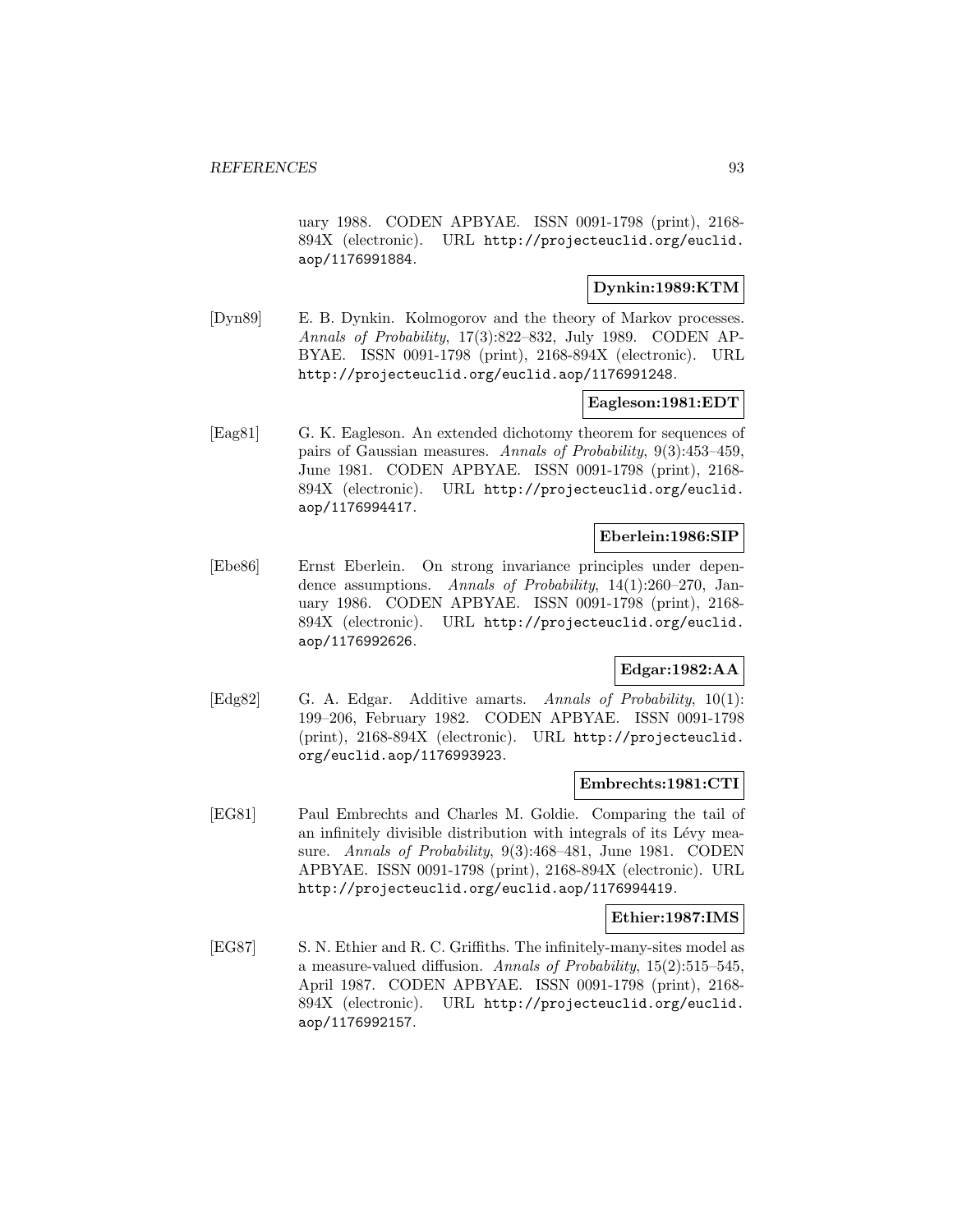#### **Einmahl:1987:SIP**

[Ein87] Uwe Einmahl. Strong invariance principles for partial sums of independent random vectors. Annals of Probability, 15(4):1419–1440, October 1987. CODEN APBYAE. ISSN 0091-1798 (print), 2168- 894X (electronic). URL http://projecteuclid.org/euclid. aop/1176991985.

## **Einmahl:1989:SRS**

[Ein89] Uwe Einmahl. Stability results and strong invariance principles for partial sums of Banach space valued random variables. Annals of Probability, 17(1):333–352, January 1989. CODEN APBYAE. ISSN 0091-1798 (print), 2168-894X (electronic). URL http:// projecteuclid.org/euclid.aop/1176991512.

## **Elliott:1989:IPH**

[EK89] Robert J. Elliott and Michael Kohlmann. Integration by parts, homogeneous chaos expansions and smooth densities. Annals of Probability, 17(1):194–207, January 1989. CODEN APBYAE. ISSN 0091-1798 (print), 2168-894X (electronic). URL http:// projecteuclid.org/euclid.aop/1176991504.

## **Ellis:1980:CAM**

[Ell80a] Martin H. Ellis. Conditions for attaining  $\bar{d}$  by a Markovian joining. Annals of Probability, 8(3):431–440, June 1980. CODEN APBYAE. ISSN 0091-1798 (print), 2168-894X (electronic). URL http://projecteuclid.org/euclid.aop/1176994718.

## **Ellis:1980:KCC**

[Ell80b] Martin H. Ellis. On Kamae's conjecture concerning the  $\overline{d}$ -distance between two-state Markov processes. Annals of Probability, 8 (2):372–376, April 1980. CODEN APBYAE. ISSN 0091-1798 (print), 2168-894X (electronic). URL http://projecteuclid. org/euclid.aop/1176994784.

## **Ellis:1984:LDG**

[Ell84] Richard S. Ellis. Large deviations for a general class of random vectors. Annals of Probability, 12(1):1–12, February 1984. CODEN APBYAE. ISSN 0091-1798 (print), 2168-894X (electronic). URL http://projecteuclid.org/euclid.aop/1176993370.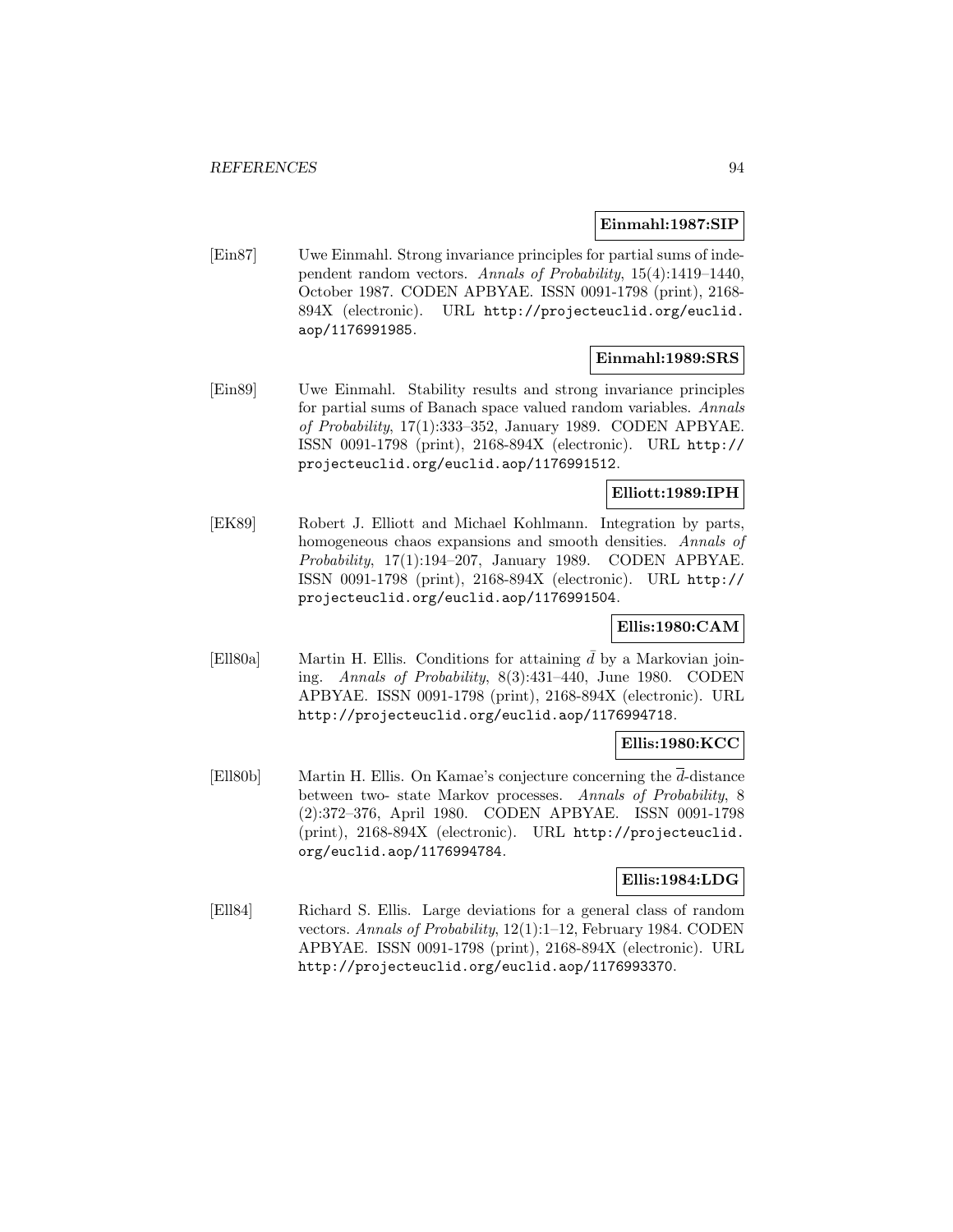### **Elliott:1986:RTD**

[Ell86] Robert J. Elliott. Reverse time differentiation and smoothing formulae for a finite state Markov process. Annals of Probability, 14(2):480–489, April 1986. CODEN APBYAE. ISSN 0091-1798 (print), 2168-894X (electronic). URL http://projecteuclid. org/euclid.aop/1176992527.

# **Ellis:1988:IMC**

[Ell88a] Richard S. Ellis. Inequalities for multivariate compound Poisson distributions. Annals of Probability, 16(2):658-661, April 1988. CODEN APBYAE. ISSN 0091-1798 (print), 2168- 894X (electronic). URL http://projecteuclid.org/euclid. aop/1176991778.

## **Ellis:1988:LDE**

[Ell88b] Richard S. Ellis. Large deviations for the empirical measure of a Markov chain with an application to the multivariate empirical measure. Annals of Probability, 16(4):1496–1508, October 1988. CODEN APBYAE. ISSN 0091-1798 (print), 2168- 894X (electronic). URL http://projecteuclid.org/euclid. aop/1176991580.

## **Elton:1981:LLN**

[Elt81] John Elton. A Law of Large Numbers for identically distributed martingale differences. Annals of Probability, 9(3):405– 412, June 1981. CODEN APBYAE. ISSN 0091-1798 (print), 2168- 894X (electronic). URL http://projecteuclid.org/euclid. aop/1176994414.

### **Einmahl:1988:LIL**

[EM88a] John H. J. Einmahl and David M. Mason. Laws of the iterated logarithm in the tails for weighted uniform empirical processes. Annals of Probability, 16(1):126–141, January 1988. CODEN AP-BYAE. ISSN 0091-1798 (print), 2168-894X (electronic). URL http://projecteuclid.org/euclid.aop/1176991889.

#### **Einmahl:1988:SLT**

[EM88b] John H. J. Einmahl and David M. Mason. Strong limit theorems for weighted quantile processes. Annals of Probability, 16(4): 1623–1643, October 1988. CODEN APBYAE. ISSN 0091-1798 (print), 2168-894X (electronic). URL http://projecteuclid. org/euclid.aop/1176991588.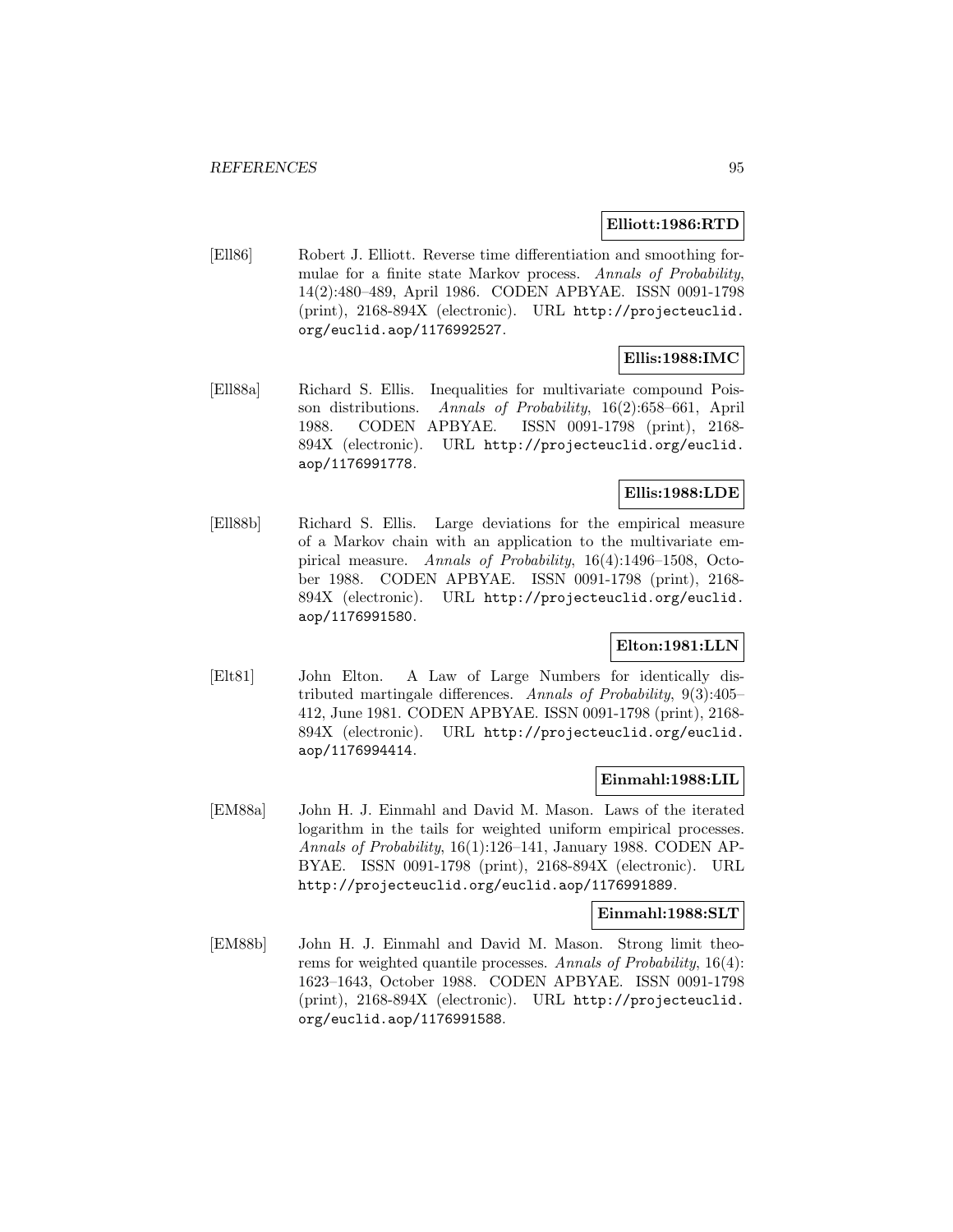### **Emery:1982:GSI**

[Eme82] M. Emery. A generalization of stochastic integration with respect to semimartingales. Annals of Probability, 10(3):709–727, August 1982. CODEN APBYAE. ISSN 0091-1798 (print), 2168- 894X (electronic). URL http://projecteuclid.org/euclid. aop/1176993779.

### **Embrechts:1984:RTB**

[EMO84] Paul Embrechts, Makoto Maejima, and Edward Omey. A renewal theorem of Blackwell type. Annals of Probability, 12(2):561-570, May 1984. CODEN APBYAE. ISSN 0091-1798 (print), 2168- 894X (electronic). URL http://projecteuclid.org/euclid. aop/1176993305.

## **Englund:1981:RTE**

[Eng81] Gunnar Englund. A remainder term estimate for the normal approximation in classical occupancy. Annals of Probability, 9 (4):684–692, August 1981. CODEN APBYAE. ISSN 0091-1798 (print), 2168-894X (electronic). URL http://projecteuclid. org/euclid.aop/1176994376.

## **El-Neweihi:1987:CIS**

[ENS87] Emad El-Neweihi and Thomas H. Savits. Convolution of the IFRA scaled-mins class. Annals of Probability, 15(1):423–427, January 1987. CODEN APBYAE. ISSN 0091-1798 (print), 2168- 894X (electronic). URL http://projecteuclid.org/euclid. aop/1176992280.

### **Epstein:1989:SLT**

[Eps89] Raisa Epstein. Some limit theorems for functionals of the Brownian sheet. Annals of Probability, 17(2):538–558, April 1989. CODEN APBYAE. ISSN 0091-1798 (print), 2168-894X (electronic). URL http://projecteuclid.org/euclid.aop/1176991414.

### **Ellis:1982:LMG**

[ER82] Richard S. Ellis and Jay S. Rosen. Laplace's method for Gaussian integrals with an application to statistical mechanics. Annals of Probability, 10(1):47–66, February 1982. CODEN AP-BYAE. ISSN 0091-1798 (print), 2168-894X (electronic). URL http://projecteuclid.org/euclid.aop/1176993913. See correction [ER83].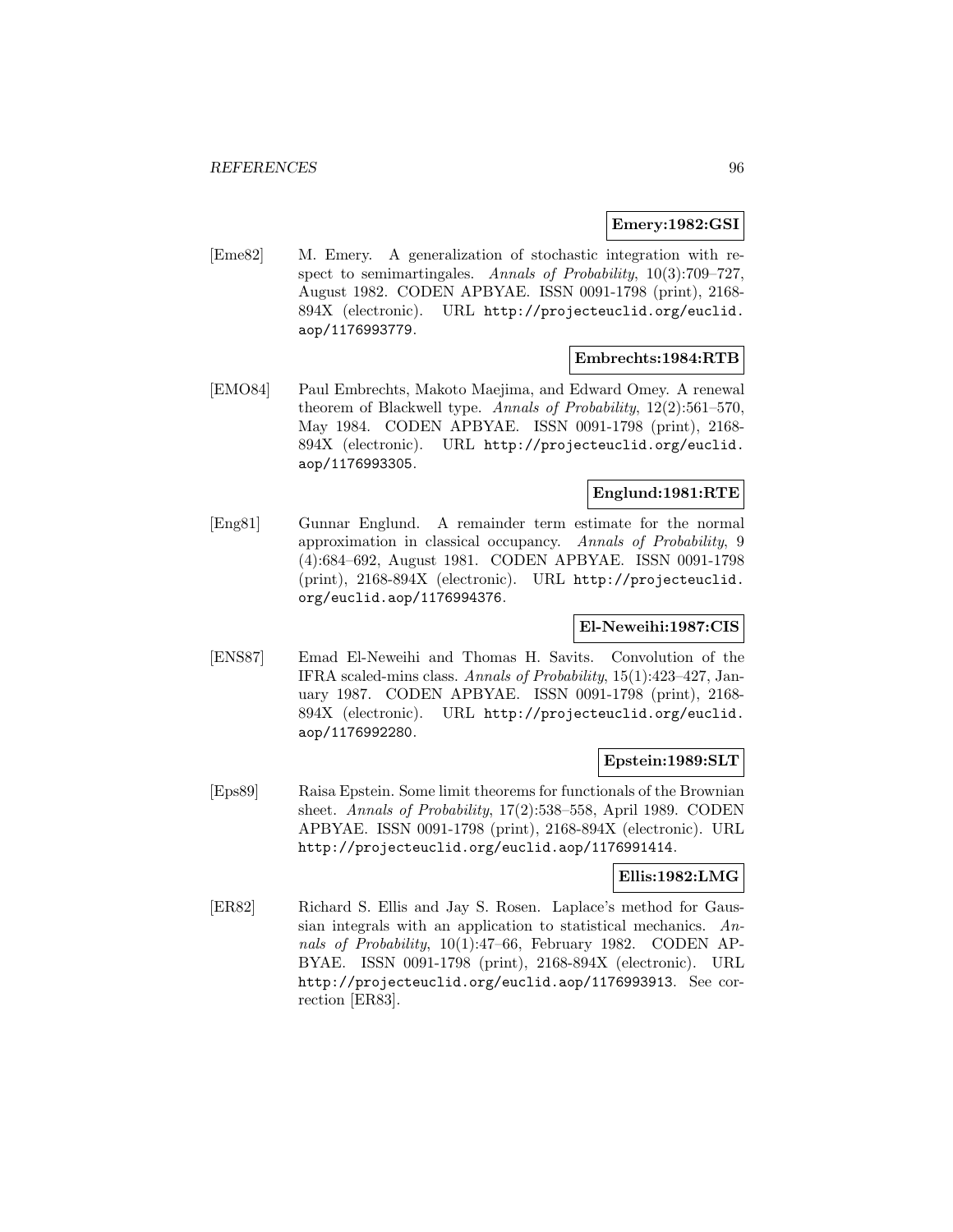### **Ellis:1983:CCB**

[ER83] Richard S. Ellis and Jay S. Rosen. Correction: Correction to "Laplace's Method for Gaussian Integrals with an Application to Statistical Mechanics". Annals of Probability, 11(2):456, May 1983. CODEN APBYAE. ISSN 0091-1798 (print), 2168- 894X (electronic). URL http://projecteuclid.org/euclid. aop/1176993611. See [ER82].

#### **Erickson:1980:REI**

[Eri80] K. Bruce Erickson. Rates of escape of infinite dimensional Brownian motion. Annals of Probability, 8(2):325–338, April 1980. CO-DEN APBYAE. ISSN 0091-1798 (print), 2168-894X (electronic). URL http://projecteuclid.org/euclid.aop/1176994780.

## **Erickson:1981:LSC**

[Eri81] Roy V. Erickson. Lipschitz smoothness and convergence with applications to the Central Limit Theorem for summation processes. Annals of Probability, 9(5):831–851, October 1981. CODEN AP-BYAE. ISSN 0091-1798 (print), 2168-894X (electronic). URL http://projecteuclid.org/euclid.aop/1176994311.

### **Escriba:1987:SBM**

[Esc87] L. Barba Escriba. A stopped Brownian motion formula with two sloping line boundaries. Annals of Probability,  $15(4):1524-1526$ , October 1987. CODEN APBYAE. ISSN 0091-1798 (print), 2168- 894X (electronic). URL http://projecteuclid.org/euclid. aop/1176991991.

## **Emery:1983:VPP**

[ESY83] M. Emery, C. Stricker, and J. A. Yan. Valeurs prises par les martingales locales continues à un instant donné. (French) [Values taken by local continuous martingales at a given instant]. Annals of Probability, 11(3):635–641, August 1983. CODEN APBYAE. ISSN 0091-1798 (print), 2168-894X (electronic). URL http:// projecteuclid.org/euclid.aop/1176993507.

### **Etemadi:1980:FLT**

[Ete80] Nasrollah Etemadi. Further limit theorems for the range of a two-parameter random walk in space. Annals of Probability, 8 (5):917–927, October 1980. CODEN APBYAE. ISSN 0091-1798 (print), 2168-894X (electronic). URL http://projecteuclid. org/euclid.aop/1176994621.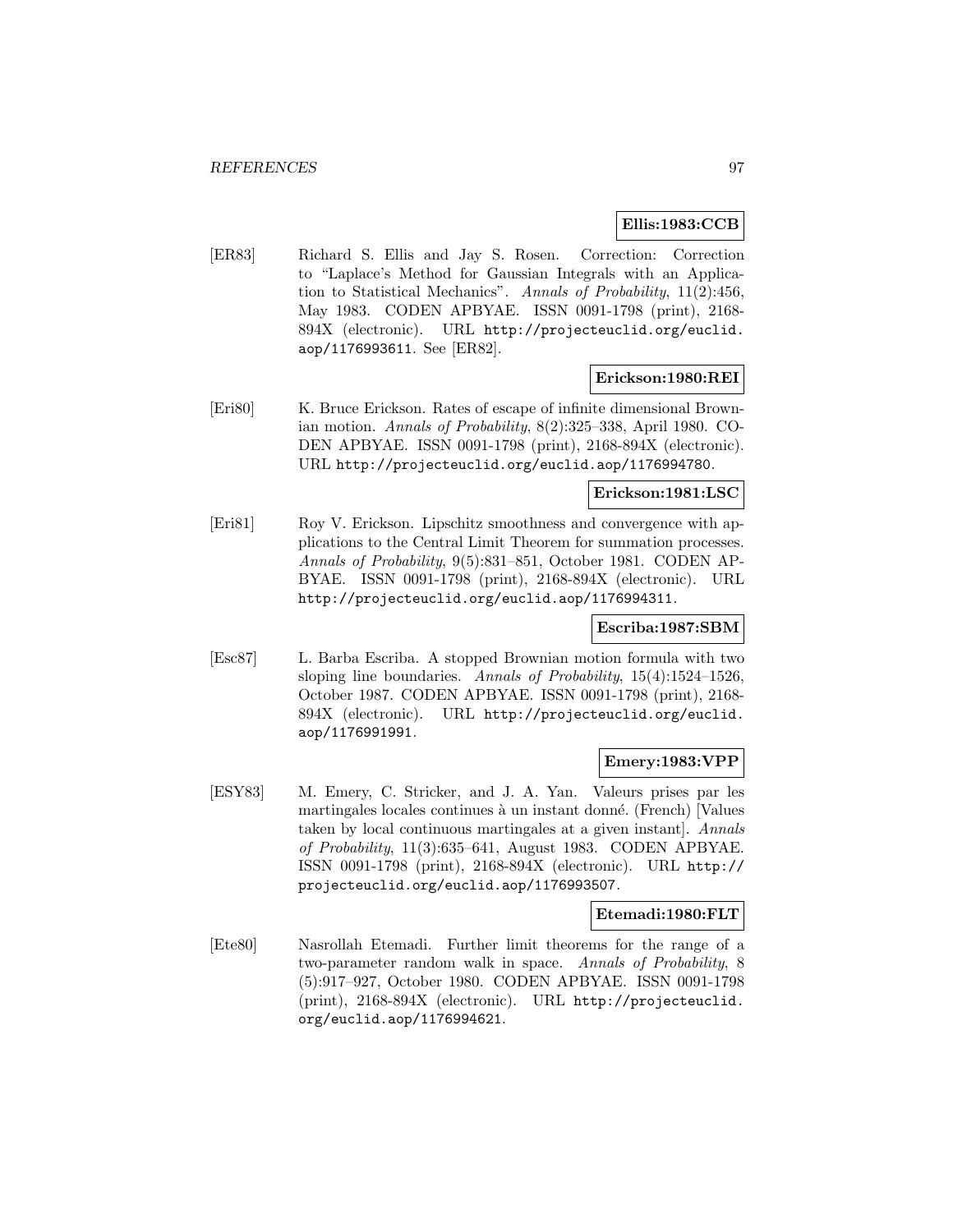#### **Einmahl:1988:SBW**

[EvZ88] John H. J. Einmahl and Martien C. A. van Zuijlen. Strong bounds for weighted empirical distribution functions based on uniform spacings. Annals of Probability, 16(1):108–125, January 1988. CO-DEN APBYAE. ISSN 0091-1798 (print), 2168-894X (electronic). URL http://projecteuclid.org/euclid.aop/1176991888.

# **Ellis:1989:ULD**

[EW89] Richard S. Ellis and Aaron D. Wyner. Uniform large deviation property of the empirical process of a Markov chain. Annals of Probability, 17(3):1147–1151, July 1989. CODEN APBYAE. ISSN 0091-1798 (print), 2168-894X (electronic). URL http:// projecteuclid.org/euclid.aop/1176991261.

### **Faden:1985:ERC**

[Fad85] Arnold M. Faden. The existence of regular conditional probabilities: Necessary and sufficient conditions. Annals of Probability, 13 (1):288–298, February 1985. CODEN APBYAE. ISSN 0091-1798 (print), 2168-894X (electronic). URL http://projecteuclid. org/euclid.aop/1176993081.

## **Falk:1984:CSD**

[Fal84] M. Falk. On the convergence of spectral densities of arrays of weakly stationary processes. Annals of Probability, 12(3):918–921, August 1984. CODEN APBYAE. ISSN 0091-1798 (print), 2168- 894X (electronic). URL http://projecteuclid.org/euclid. aop/1176993242.

### **Falkner:1987:CBM**

[Fal87] Neil Falkner. Conditional Brownian motion in rapidly exhaustible domains. Annals of Probability, 15(4):1501-1514, October 1987. CODEN APBYAE. ISSN 0091-1798 (print), 2168- 894X (electronic). URL http://projecteuclid.org/euclid. aop/1176991989.

### **Farahmand:1986:ANR**

[Far86] Kambiz Farahmand. On the average number of real roots of a random algebraic equation. Annals of Probability, 14(2):702–709, April 1986. CODEN APBYAE. ISSN 0091-1798 (print), 2168- 894X (electronic). URL http://projecteuclid.org/euclid. aop/1176992539. See correction [Far87].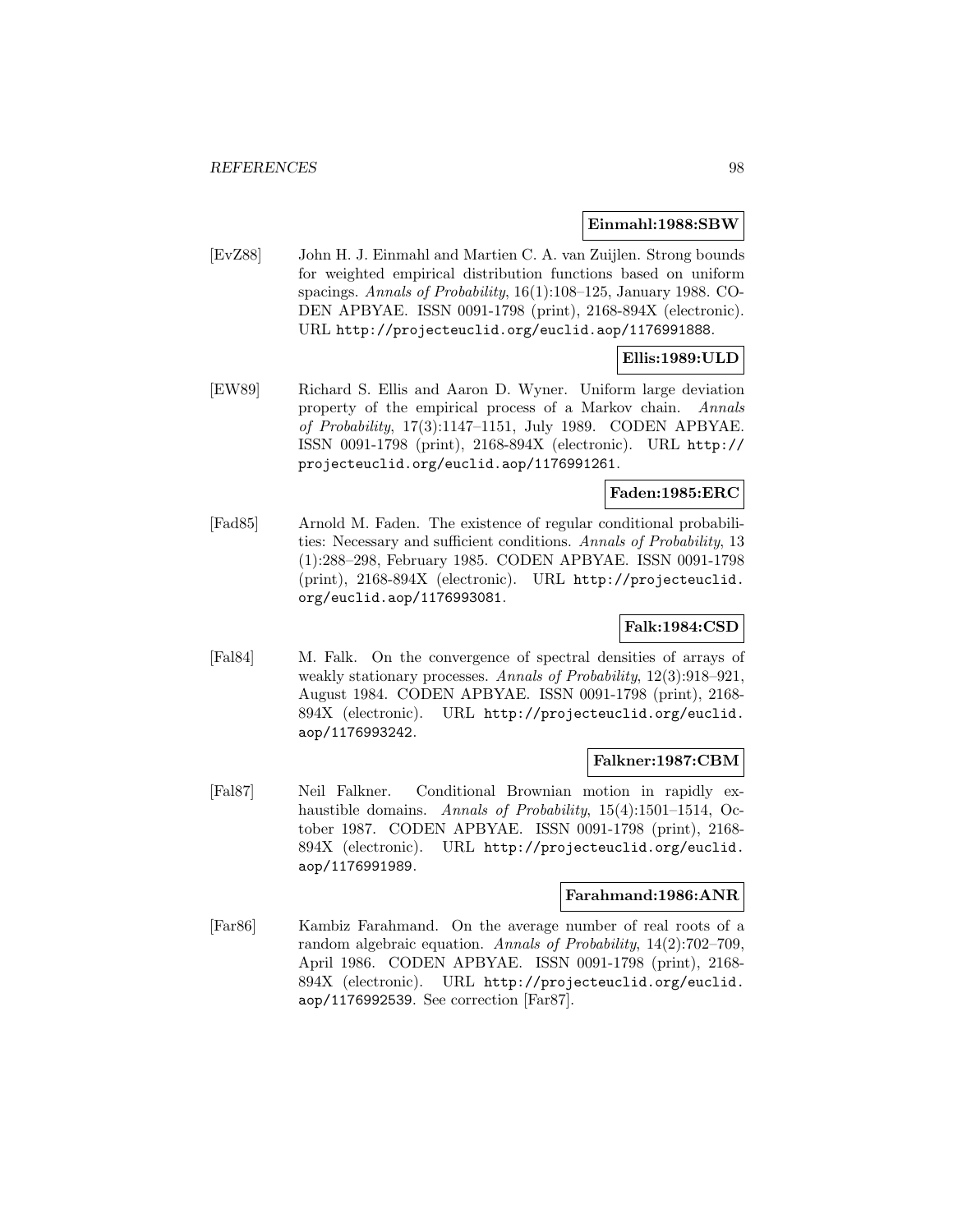### **Farahmand:1987:CAN**

[Far87] Kambiz Farahmand. Correction: On the average number of real roots of a random algebraic equation. Annals of Probability, 15(3): 1230, July 1987. CODEN APBYAE. ISSN 0091-1798 (print), 2168- 894X (electronic). URL http://projecteuclid.org/euclid. aop/1176992097. See [Far86].

## **Fishburn:1988:MSR**

[FDS88] Peter C. Fishburn, Peter G. Doyle, and L. A. Shepp. The match set of a random permutation has the FKG property. Annals of Probability, 16(3):1194–1214, July 1988. CODEN APBYAE. ISSN 0091-1798 (print), 2168-894X (electronic). URL http:// projecteuclid.org/euclid.aop/1176991685.

## **Fernholz:1980:LPA**

[Fer80] Luisa Turrin Fernholz. Limit points associated with generalized iterated logarithm laws. Annals of Probability, 8(2):390–392, April 1980. CODEN APBYAE. ISSN 0091-1798 (print), 2168- 894X (electronic). URL http://projecteuclid.org/euclid. aop/1176994787.

## **Ferrari:1986:SEP**

[Fer86] Pablo A. Ferrari. The simple exclusion process as seen from a tagged particle. Annals of Probability, 14(4):1277–1290, October 1986. CODEN APBYAE. ISSN 0091-1798 (print), 2168- 894X (electronic). URL http://projecteuclid.org/euclid. aop/1176992369.

## **Frangos:1987:QVC**

[FI87] Nikos E. Frangos and Peter Imkeller. Quadratic variation for a class of  $L \log^+ L$ -bounded two-parameter martingales. Annals of Probability, 15(3):1097–1111, July 1987. CODEN APBYAE. ISSN 0091-1798 (print), 2168-894X (electronic). URL http:// projecteuclid.org/euclid.aop/1176992083.

## **Fill:1983:CRR**

[Fil83] James Allen Fill. Convergence rates related to the Strong Law of Large Numbers. Annals of Probability, 11(1):123–142, February 1983. CODEN APBYAE. ISSN 0091-1798 (print), 2168- 894X (electronic). URL http://projecteuclid.org/euclid. aop/1176993663.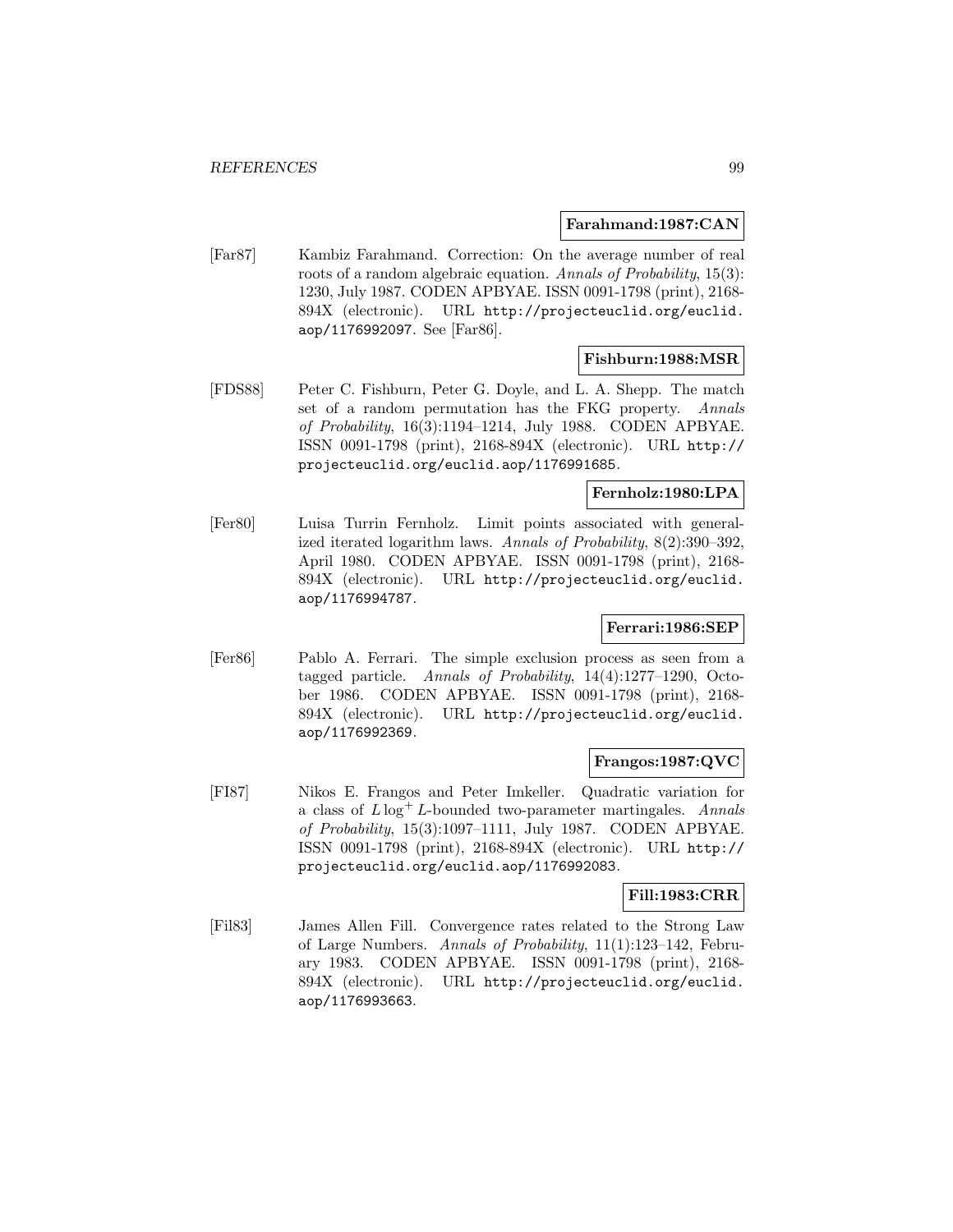## **Fill:1988:BCR**

[Fil88] James Allen Fill. Bounds on the coarseness of random sums. Annals of Probability, 16(4):1644–1664, October 1988. CODEN APBYAE. ISSN 0091-1798 (print), 2168-894X (electronic). URL http://projecteuclid.org/euclid.aop/1176991589.

#### **Finster:1982:MTF**

[Fin82a] Mark Finster. The maximum term and first passage times for autoregressions. Annals of Probability, 10(3):737–744, August 1982. CODEN APBYAE. ISSN 0091-1798 (print), 2168- 894X (electronic). URL http://projecteuclid.org/euclid. aop/1176993781.

## **Finster:1982:OSA**

[Fin82b] Mark Finster. Optimal stopping on autoregressive schemes. Annals of Probability, 10(3):745–753, August 1982. CODEN APBYAE. ISSN 0091-1798 (print), 2168-894X (electronic). URL http:// projecteuclid.org/euclid.aop/1176993782.

### **Fitzsimmons:1987:CTP**

[Fit87] P. J. Fitzsimmons. A converse to a theorem of P. Lévy. Annals of Probability, 15(4):1515–1523, October 1987. CODEN APBYAE. ISSN 0091-1798 (print), 2168-894X (electronic). URL http:// projecteuclid.org/euclid.aop/1176991990.

### **Falk:1986:RWS**

[FK86] M. Falk and W. Kohne. On the rate at which the sample extremes become independent. Annals of Probability, 14(4):1339–1346, October 1986. CODEN APBYAE. ISSN 0091-1798 (print), 2168- 894X (electronic). URL http://projecteuclid.org/euclid. aop/1176992374.

## **Flatto:1982:LTS**

[Fla82] L. Flatto. Limit theorems for some random variables associated with urn models. Annals of Probability,  $10(4):927-934$ , November 1982. CODEN APBYAE. ISSN 0091-1798 (print), 2168- 894X (electronic). URL http://projecteuclid.org/euclid. aop/1176993714.

#### **Follmer:1988:LDE**

[FO88] Hans Follmer and Steven Orey. Large deviations for the empirical field of a Gibbs measure. Annals of Probability, 16(3):961–977,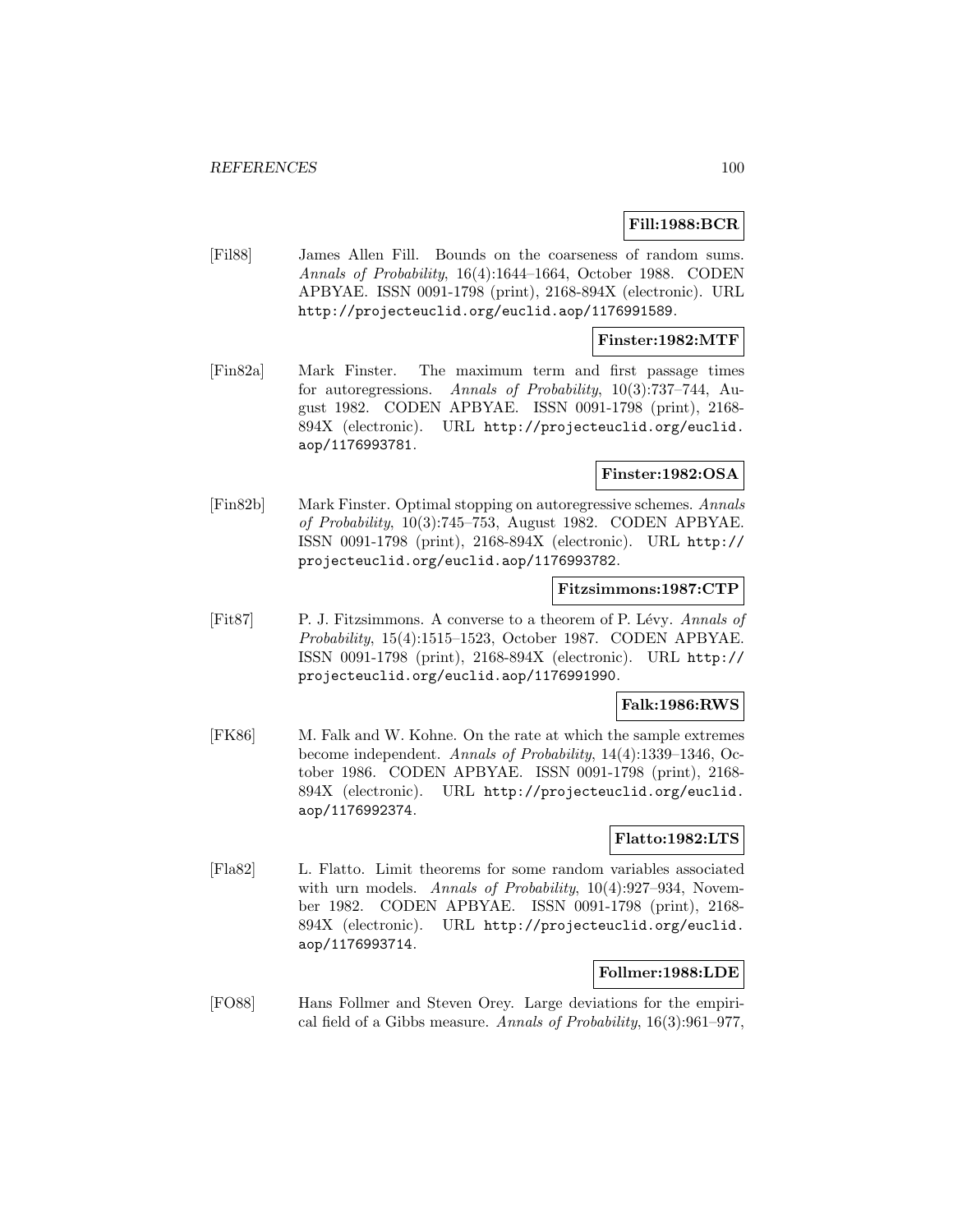July 1988. CODEN APBYAE. ISSN 0091-1798 (print), 2168- 894X (electronic). URL http://projecteuclid.org/euclid. aop/1176991671.

## **Follmer:1984:ASC**

[Fol84] Hans Follmer. Almost sure convergence of multiparameter martingales for Markov random fields. Annals of Probability, 12(1): 133–140, February 1984. CODEN APBYAE. ISSN 0091-1798 (print), 2168-894X (electronic). URL http://projecteuclid. org/euclid.aop/1176993378.

## **Flatto:1985:RSG**

[FOW85] L. Flatto, A. M. Odlyzko, and D. B. Wales. Random shuffles and group representations. Annals of Probability, 13(1):154–178, February 1985. CODEN APBYAE. ISSN 0091-1798 (print), 2168- 894X (electronic). URL http://projecteuclid.org/euclid. aop/1176993073.

## **Feigin:1981:GPD**

[FP81] Paul D. Feigin and Ury Passy. The geometric programming dual to the extinction probability problem in simple branching processes. Annals of Probability, 9(3):498–503, June 1981. CODEN APBYAE. ISSN 0091-1798 (print), 2168-894X (electronic). URL http://projecteuclid.org/euclid.aop/1176994422.

## **Falk:1988:IOS**

[FR88] M. Falk and R.-D. Reiss. Independence of order statistics. Annals of Probability, 16(2):854–862, April 1988. CODEN APBYAE. ISSN 0091-1798 (print), 2168-894X (electronic). URL http:// projecteuclid.org/euclid.aop/1176991791.

### **Falk:1989:WCS**

[FR89] M. Falk and R.-D. Reiss. Weak convergence of smoothed and nonsmoothed bootstrap quantile estimates. Annals of Probability, 17 (1):362–371, January 1989. CODEN APBYAE. ISSN 0091-1798 (print), 2168-894X (electronic). URL http://projecteuclid. org/euclid.aop/1176991515.

### **Frangos:1985:RBV**

[Fra85] Nikos E. Frangos. On regularity of Banach-valued processes. Annals of Probability, 13(3):985–990, August 1985. CODEN AP-BYAE. ISSN 0091-1798 (print), 2168-894X (electronic). URL http://projecteuclid.org/euclid.aop/1176992919.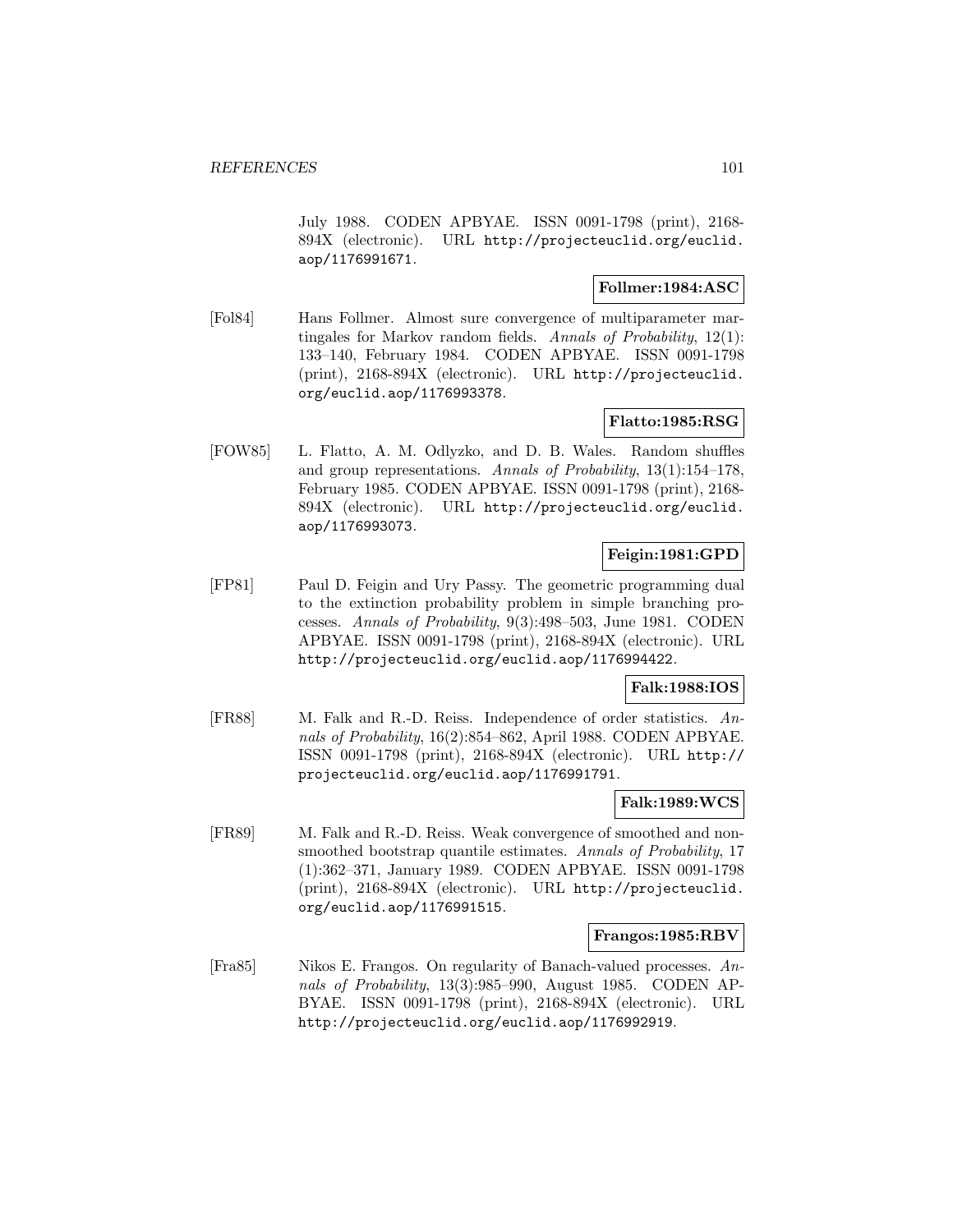### **Freed:1981:PSA**

[Fre81] Karl F. Freed. Polymers as self-avoiding walks. Annals of Probability, 9(4):537–554, August 1981. CODEN APBYAE. ISSN 0091-1798 (print), 2168-894X (electronic). URL http:// projecteuclid.org/euclid.aop/1176994359.

## **Freidlin:1985:LTL**

[Fre85] Mark Freidlin. Limit theorems for large deviations and reactiondiffusion equations. Annals of Probability, 13(3):639–675, August 1985. CODEN APBYAE. ISSN 0091-1798 (print), 2168- 894X (electronic). URL http://projecteuclid.org/euclid. aop/1176992901.

## **Fritz:1987:GDI**

[Fri87] J. Fritz. Gradient dynamics of infinite point systems. Annals of Probability, 15(2):478–514, April 1987. CODEN APBYAE. ISSN 0091-1798 (print), 2168-894X (electronic). URL http:// projecteuclid.org/euclid.aop/1176992156.

#### **Fernholz:1980:SRV**

[FT80a] Luisa Turrin Fernholz and Henry Teicher. Stability of random variables and iterated logarithm laws for martingales and quadratic forms. Annals of Probability, 8(4):765–774, August 1980. CODEN APBYAE. ISSN 0091-1798 (print), 2168-894X (electronic). URL http://projecteuclid.org/euclid.aop/1176994664.

## **Fremlin:1980:GM**

[FT80b] D. H. Fremlin and M. Talagrand. A Gaussian measure on  $l^{\infty}$ . Annals of Probability, 8(6):1192–1193, December 1980. CODEN APBYAE. ISSN 0091-1798 (print), 2168-894X (electronic). URL http://projecteuclid.org/euclid.aop/1176994583.

#### **Fox:1985:NLT**

[FT85] Robert Fox and Murad S. Taqqu. Noncentral limit theorems for quadratic forms in random variables having long-range dependence. Annals of Probability, 13(2):428–446, May 1985. CODEN APBYAE. ISSN 0091-1798 (print), 2168-894X (electronic). URL http://projecteuclid.org/euclid.aop/1176993001.

### **Fitzsimmons:1988:SRS**

[FT88] P. J. Fitzsimmons and Michael Taksar. Stationary regenerative sets and subordinators. Annals of Probability, 16(3):1299–1305,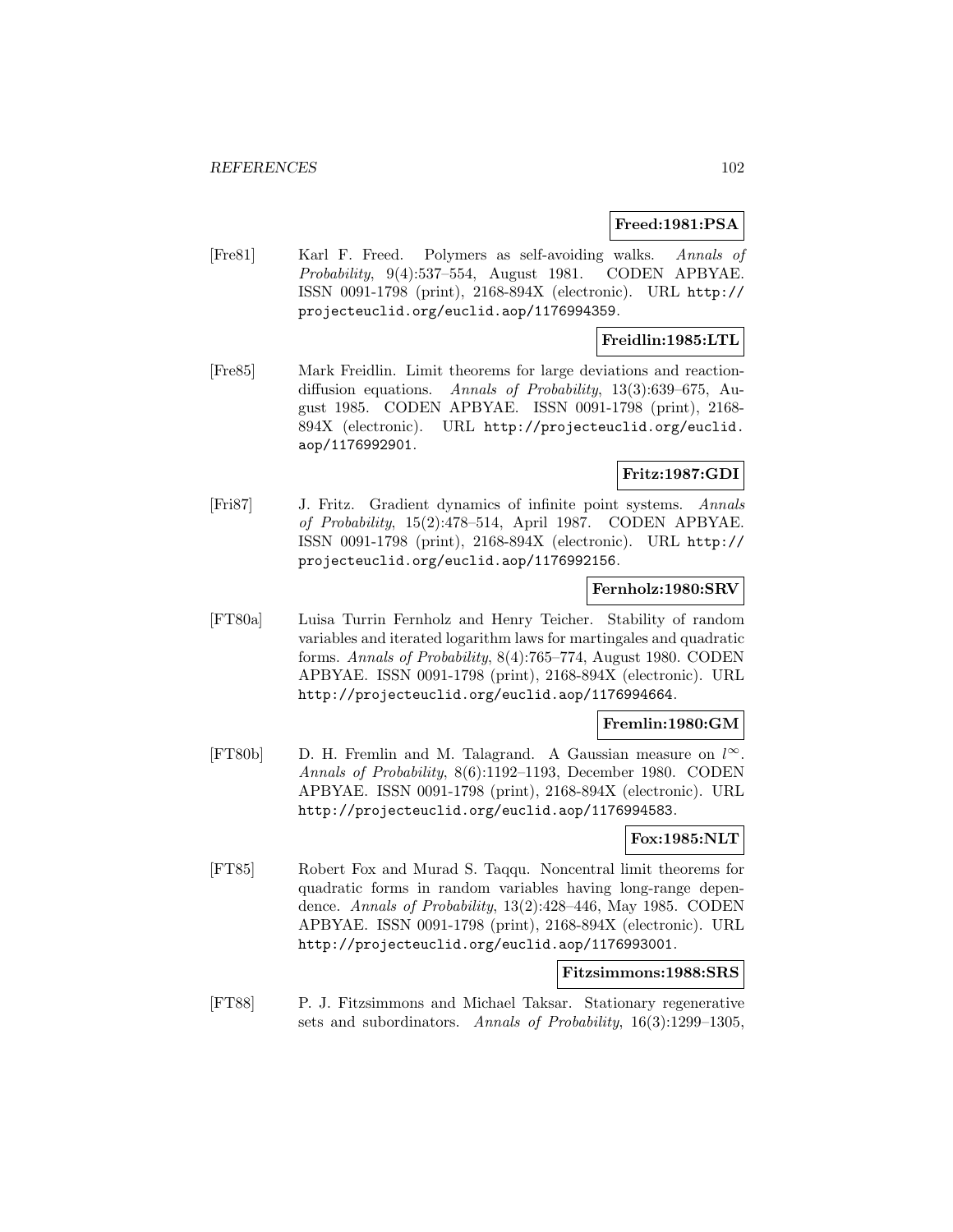July 1988. CODEN APBYAE. ISSN 0091-1798 (print), 2168- 894X (electronic). URL http://projecteuclid.org/euclid. aop/1176991692.

## **Gaenssler:1988:RGR**

[Gae88] Peter Gaenssler. Review: Galen R. Shorack, Jon A. Wellner, Empirical Processes with Applications to Statistics. Annals of Probability, 16(3):1372–1388, July 1988. CODEN APBYAE. ISSN 0091-1798 (print), 2168-894X (electronic). URL http:// projecteuclid.org/euclid.aop/1176991697.

## **Gandolfi:1989:UIC**

[Gan89] Alberto Gandolfi. Uniqueness of the infinite cluster for stationary Gibbs states. Annals of Probability, 17(4):1403–1415, October 1989. CODEN APBYAE. ISSN 0091-1798 (print), 2168- 894X (electronic). URL http://projecteuclid.org/euclid. aop/1176991161.

### **Gardner:1982:NCD**

[Gar82] R. J. Gardner. A note on conditional distributions and orthogonal measures. Annals of Probability, 10(3):877–878, August 1982. CO-DEN APBYAE. ISSN 0091-1798 (print), 2168-894X (electronic). URL http://projecteuclid.org/euclid.aop/1176993802.

### **Gawronski:1984:BSS**

[Gaw84] Wolfgang Gawronski. On the Bell-shape of stable densities. Annals of Probability, 12(1):230–242, February 1984. CODEN APBYAE. ISSN 0091-1798 (print), 2168-894X (electronic). URL http:// projecteuclid.org/euclid.aop/1176993386.

### **Gawronski:1988:AFD**

[Gaw88] Wolfgang Gawronski. Asymptotic forms for the derivatives of one-sided stable laws. Annals of Probability, 16(3):1348–1364, July 1988. CODEN APBYAE. ISSN 0091-1798 (print), 2168- 894X (electronic). URL http://projecteuclid.org/euclid. aop/1176991695.

## **Geman:1980:LTN**

[Gem80] Stuart Geman. A limit theorem for the norm of random matrices. Annals of Probability, 8(2):252–261, April 1980. CODEN APBYAE. ISSN 0091-1798 (print), 2168-894X (electronic). URL http://projecteuclid.org/euclid.aop/1176994775.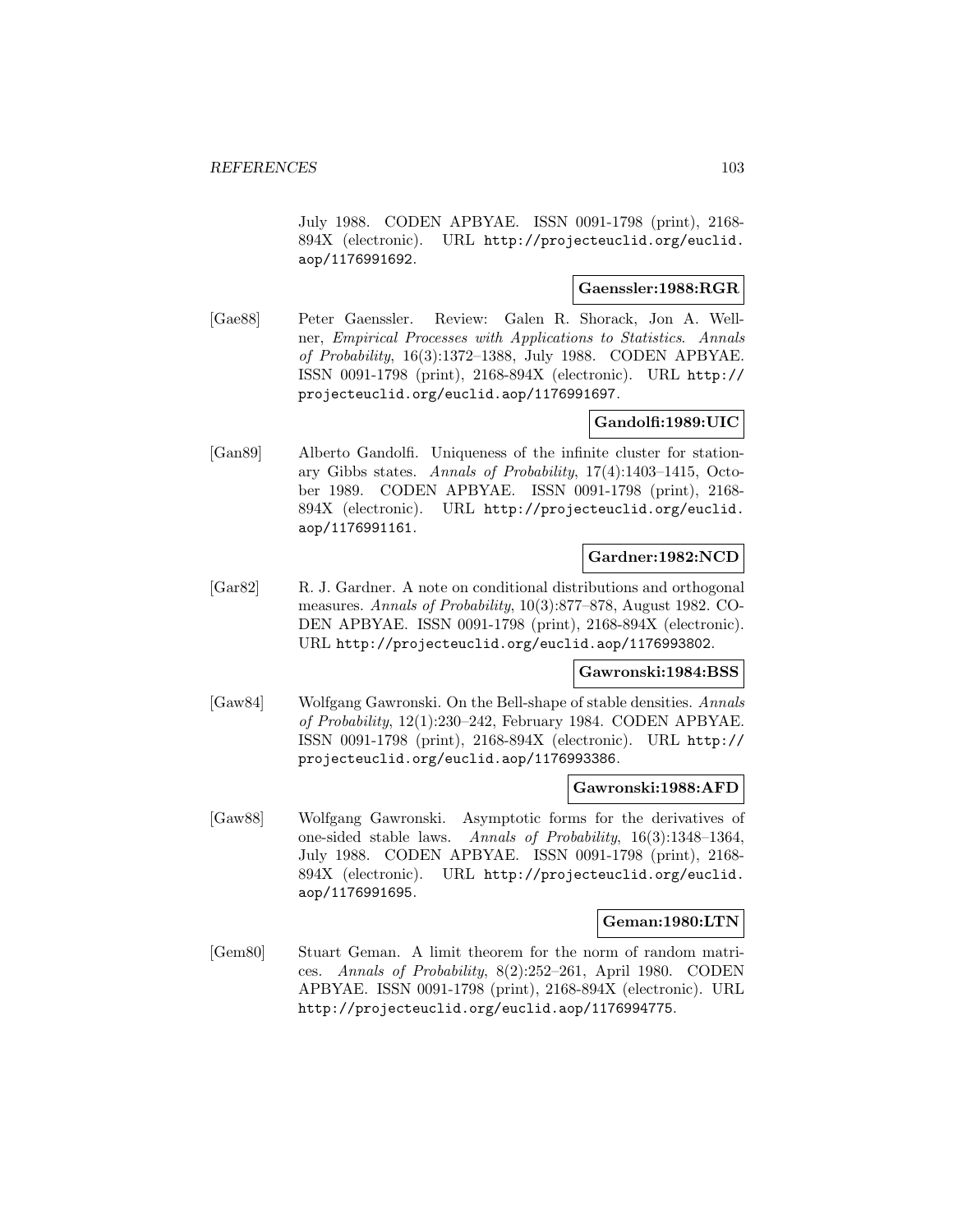#### **Geman:1986:SRL**

[Gem86] Stuart Geman. The spectral radius of large random matrices. Annals of Probability, 14(4):1318–1328, October 1986. CODEN APBYAE. ISSN 0091-1798 (print), 2168-894X (electronic). URL http://projecteuclid.org/euclid.aop/1176992372.

### **Getoor:1988:KMP**

[Get88] R. K. Getoor. Killing a Markov process under a stationary measure involves creation. Annals of Probability, 16(2):564–585, April 1988. CODEN APBYAE. ISSN 0091-1798 (print), 2168- 894X (electronic). URL http://projecteuclid.org/euclid. aop/1176991773.

## **Grize:1987:CLP**

[GF87] Yves L. Grize and Terrence L. Fine. Continuous lower probabilitybased models for stationary processes with bounded and divergent time averages. Annals of Probability, 15(2):783–803, April 1987. CODEN APBYAE. ISSN 0091-1798 (print), 2168- 894X (electronic). URL http://projecteuclid.org/euclid. aop/1176992172.

## **Guijing:1986:ASQ**

[GFZ86] Chen Guijing, Kong Fanchao, and Lin Zhengyan. Answers to some questions about increments of a Wiener process. Annals of Probability, 14(4):1252–1261, October 1986. CODEN APBYAE. ISSN 0091-1798 (print), 2168-894X (electronic). URL http:// projecteuclid.org/euclid.aop/1176992366.

## **Gray:1982:SCA**

[GG82] Lawrence Gray and David Griffeath. A stability criterion for attractive nearest neighbor spin systems on **Z**. Annals of Probability, 10(1):67–85, February 1982. CODEN APBYAE. ISSN 0091-1798 (print), 2168-894X (electronic). URL http://projecteuclid. org/euclid.aop/1176993914.

## **Goldie:1986:CSI**

[GG86a] Charles M. Goldie and Priscilla E. Greenwood. Characterisations of set-indexed Brownian motion and associated conditions for finite-dimensional convergence. Annals of Probability, 14(3):802– 816, July 1986. CODEN APBYAE. ISSN 0091-1798 (print), 2168- 894X (electronic). URL http://projecteuclid.org/euclid. aop/1176992439.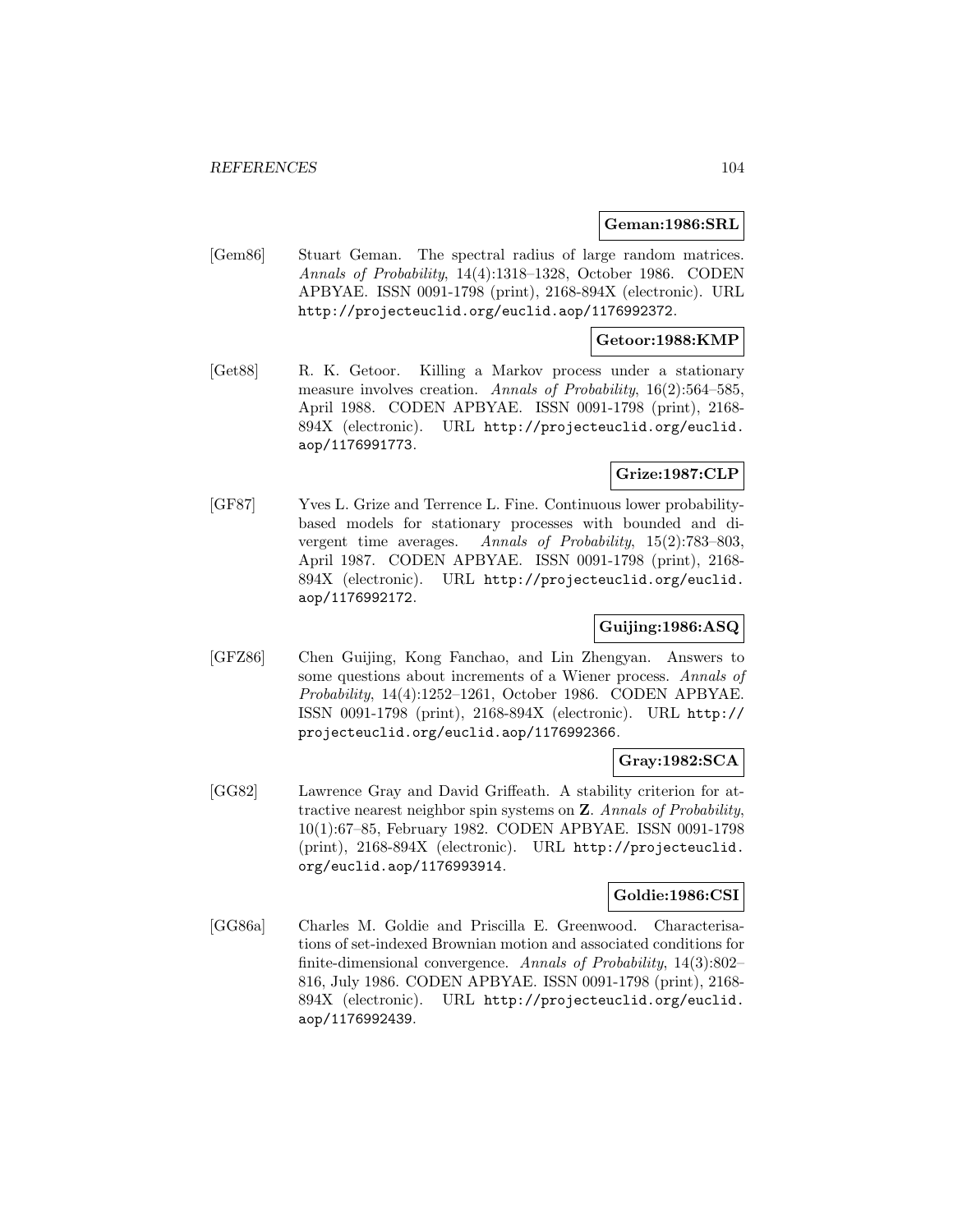### **Goldie:1986:VSI**

[GG86b] Charles M. Goldie and Priscilla E. Greenwood. Variance of setindexed sums of mixing random variables and weak convergence of set-indexed processes. Annals of Probability, 14(3):817–839, July 1986. CODEN APBYAE. ISSN 0091-1798 (print), 2168- 894X (electronic). URL http://projecteuclid.org/euclid. aop/1176992440.

### **Golden:1988:NEA**

[GGL88] K. Golden, S. Goldstein, and J. L. Lebowitz. Nash estimates and the asymptotic behavior of diffusions. Annals of Probability, 16 (3):1127–1146, July 1988. CODEN APBYAE. ISSN 0091-1798 (print), 2168-894X (electronic). URL http://projecteuclid. org/euclid.aop/1176991680.

## **Geman:1980:OD**

[GH80] Donald Geman and Joseph Horowitz. Occupation densities. Annals of Probability, 8(1):1–67, February 1980. CODEN APBYAE. ISSN 0091-1798 (print), 2168-894X (electronic). URL http:// projecteuclid.org/euclid.aop/1176994824.

### **Goldstein:1981:NSL**

[GH81] Martin I. Goldstein and Fred M. Hoppe. Necessary and sufficient lifetime conditions for normed convergence of critical agedependent processes with infinite variance. Annals of Probability, 9(3):490–497, June 1981. CODEN APBYAE. ISSN 0091-1798 (print), 2168-894X (electronic). URL http://projecteuclid. org/euclid.aop/1176994421.

### **Gine:1985:CDA**

[GH85] Evarist Gine and Marjorie G. Hahn. Characterization and domains of attraction of p-stable random compact sets. Annals of Probability, 13(2):447–468, May 1985. CODEN APBYAE. ISSN 0091-1798 (print), 2168-894X (electronic). URL http://projecteuclid. org/euclid.aop/1176993002.

#### **Geman:1984:LTA**

[GHR84] Donald Geman, Joseph Horowitz, and Jay Rosen. A local time analysis of intersections of Brownian paths in the plane. Annals of Probability, 12(1):86–107, February 1984. CODEN APBYAE. ISSN 0091-1798 (print), 2168-894X (electronic). URL http:// projecteuclid.org/euclid.aop/1176993375.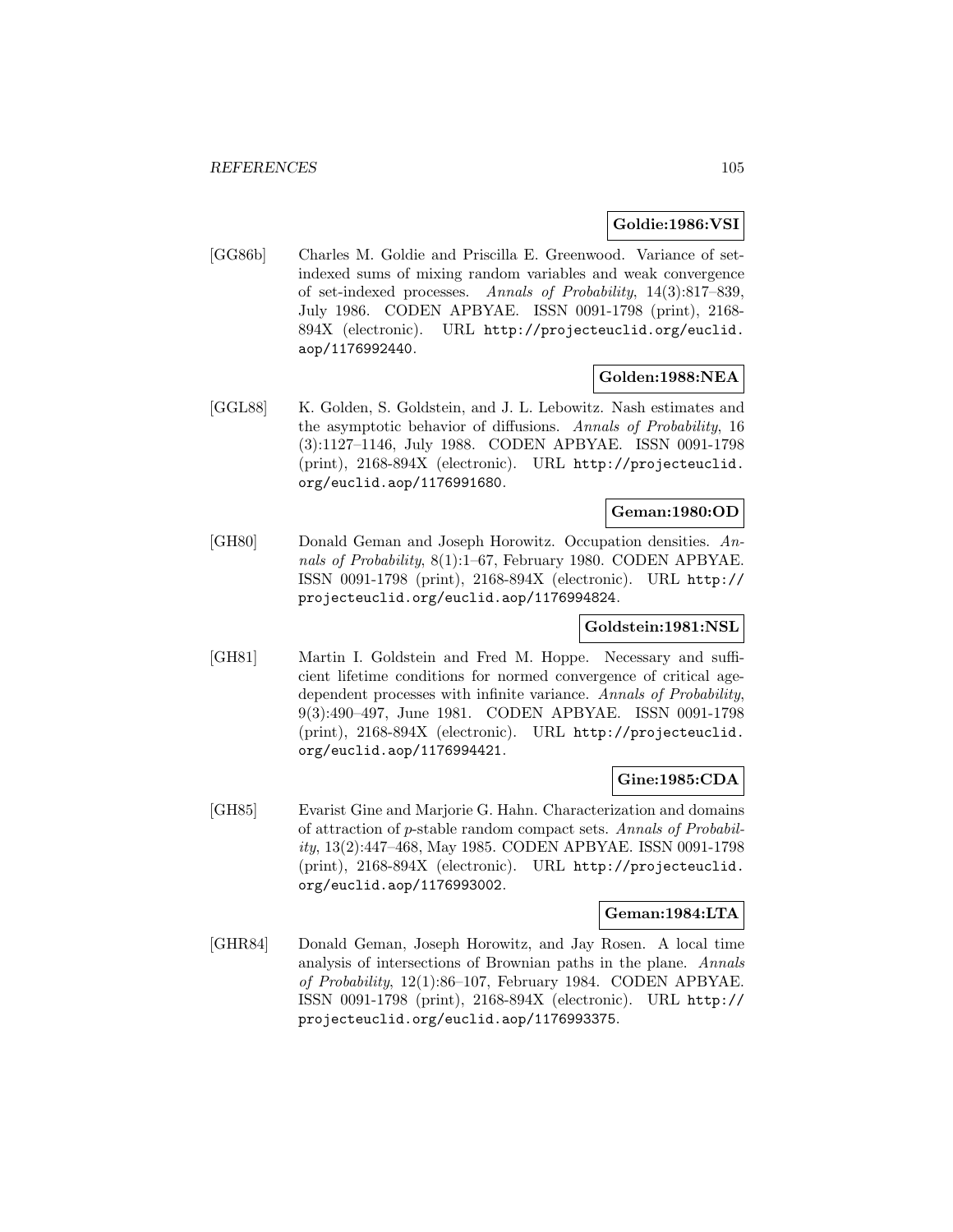## **Gut:1986:CRE**

[GJ86] Allan Gut and Svante Janson. Converse results for existence of moments and uniform integrability for stopped random walks. Annals of Probability, 14(4):1296–1317, October 1986. CODEN APBYAE. ISSN 0091-1798 (print), 2168-894X (electronic). URL http:// projecteuclid.org/euclid.aop/1176992371.

# **Griffin:1984:ALL**

[GJP84] Philip S. Griffin, Naresh C. Jain, and William E. Pruitt. Approximate local limit theorems for laws outside domains of attraction. Annals of Probability, 12(1):45–63, February 1984. CODEN APBYAE. ISSN 0091-1798 (print), 2168-894X (electronic). URL http://projecteuclid.org/euclid.aop/1176993373.

## **Gray:1980:AMS**

[GK80] Robert M. Gray and J. C. Kieffer. Asymptotically mean stationary measures. Annals of Probability, 8(5):962–973, October 1980. CO-DEN APBYAE. ISSN 0091-1798 (print), 2168-894X (electronic). URL http://projecteuclid.org/euclid.aop/1176994624.

### **Goodman:1989:RCF**

[GK89a] Victor Goodman and James Kuelbs. Rates of convergence for the functional LIL. Annals of Probability, 17(1):301–316, January 1989. CODEN APBYAE. ISSN 0091-1798 (print), 2168- 894X (electronic). URL http://projecteuclid.org/euclid. aop/1176991510.

## **Griffin:1989:SNL**

[GK89b] Philip S. Griffin and James D. Kuelbs. Self-normalized laws of the iterated logarithm. Annals of Probability, 17(4):1571–1601, October 1989. CODEN APBYAE. ISSN 0091-1798 (print), 2168- 894X (electronic). URL http://projecteuclid.org/euclid. aop/1176991175.

### **Gandolfi:1988:UIO**

[GKR88] A. Gandolfi, M. Keane, and L. Russo. On the uniqueness of the infinite occupied cluster in dependent two- dimensional site percolation. Annals of Probability, 16(3):1147–1157, July 1988. CODEN APBYAE. ISSN 0091-1798 (print), 2168-894X (electronic). URL http://projecteuclid.org/euclid.aop/1176991681.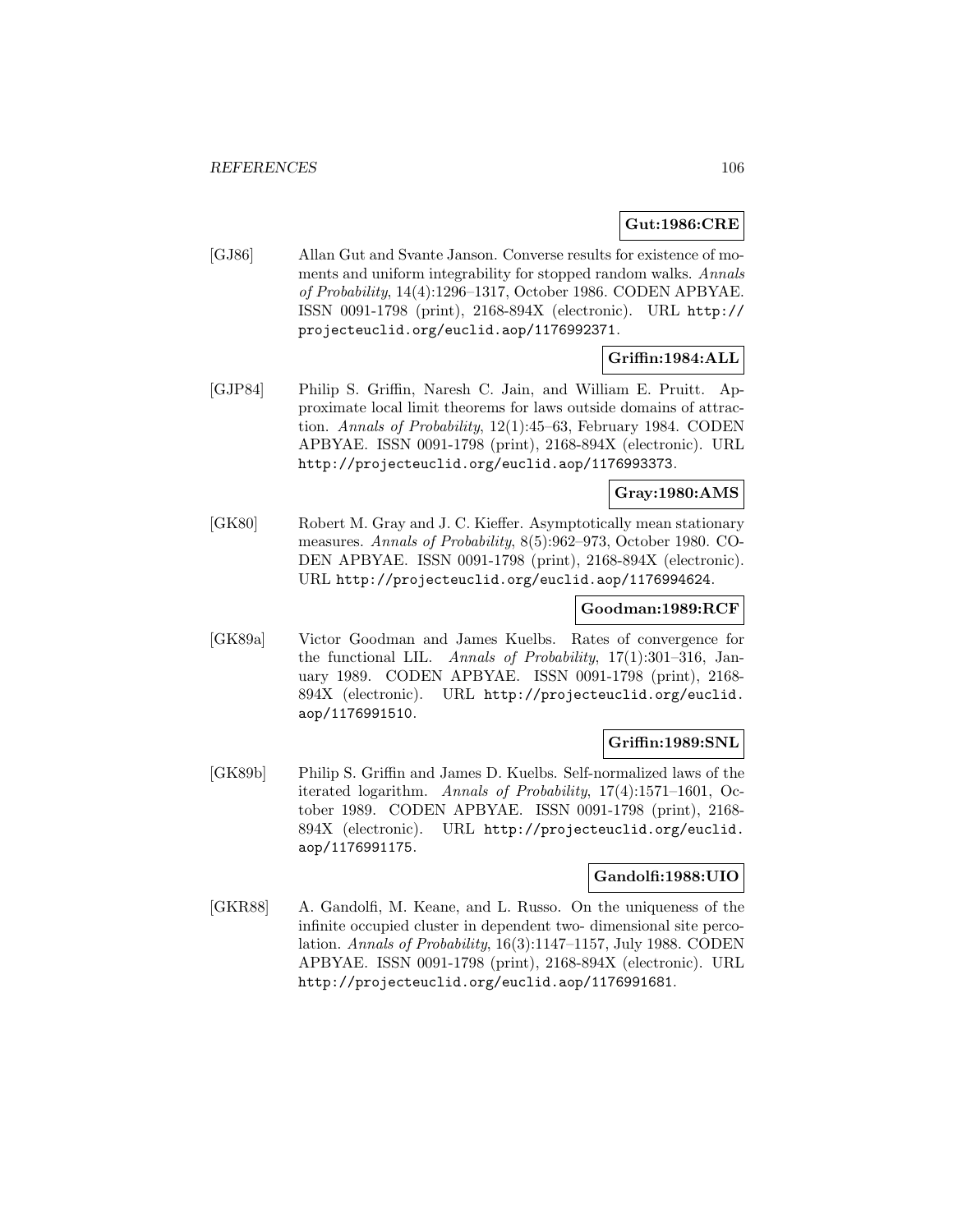### **Goodman:1981:SRL**

[GKZ81] V. Goodman, J. Kuelbs, and J. Zinn. Some results on the LIL in Banach space with applications to weighted empirical processes. Annals of Probability, 9(5):713–752, October 1981. CODEN AP-BYAE. ISSN 0091-1798 (print), 2168-894X (electronic). URL http://projecteuclid.org/euclid.aop/1176994305.

## **Griffeath:1982:CPS**

[GL82] David Griffeath and Thomas M. Liggett. Critical phenomena for Spitzer's reversible nearest particle systems. Annals of Probability, 10(4):881–895, November 1982. CODEN APBYAE. ISSN 0091-1798 (print), 2168-894X (electronic). URL http:// projecteuclid.org/euclid.aop/1176993711.

## **Glover:1980:CDP**

[Glo80] Joseph Glover. Compactifications for dual processes. Annals of Probability, 8(6):1119–1134, December 1980. CODEN APBYAE. ISSN 0091-1798 (print), 2168-894X (electronic). URL http:// projecteuclid.org/euclid.aop/1176994573.

## **Glover:1981:ART**

[Glo81a] Joseph Glover. Applications of raw time-changes to Markov processes. Annals of Probability, 9(6):1019–1029, December 1981. CO-DEN APBYAE. ISSN 0091-1798 (print), 2168-894X (electronic). URL http://projecteuclid.org/euclid.aop/1176994272.

### **Glover:1981:RTC**

[Glo81b] Joseph Glover. Raw time changes of Markov processes. Annals of Probability, 9(1):90–102, February 1981. CODEN APBYAE. ISSN 0091-1798 (print), 2168-894X (electronic). URL http:// projecteuclid.org/euclid.aop/1176994510.

## **Gine:1983:CLT**

[GM83a] Evarist Gine and Michel B. Marcus. The Central Limit Theorem for stochastic integrals with respect to Lévy processes. Annals of Probability, 11(1):58–77, February 1983. CODEN APBYAE. ISSN 0091-1798 (print), 2168-894X (electronic). URL http:// projecteuclid.org/euclid.aop/1176993660.

### **Goldberg:1983:BMG**

[GM83b] S. I. Goldberg and C. Mueller. Brownian motion, geometry, and generalizations of Picard's little theorem. Annals of Probability, 11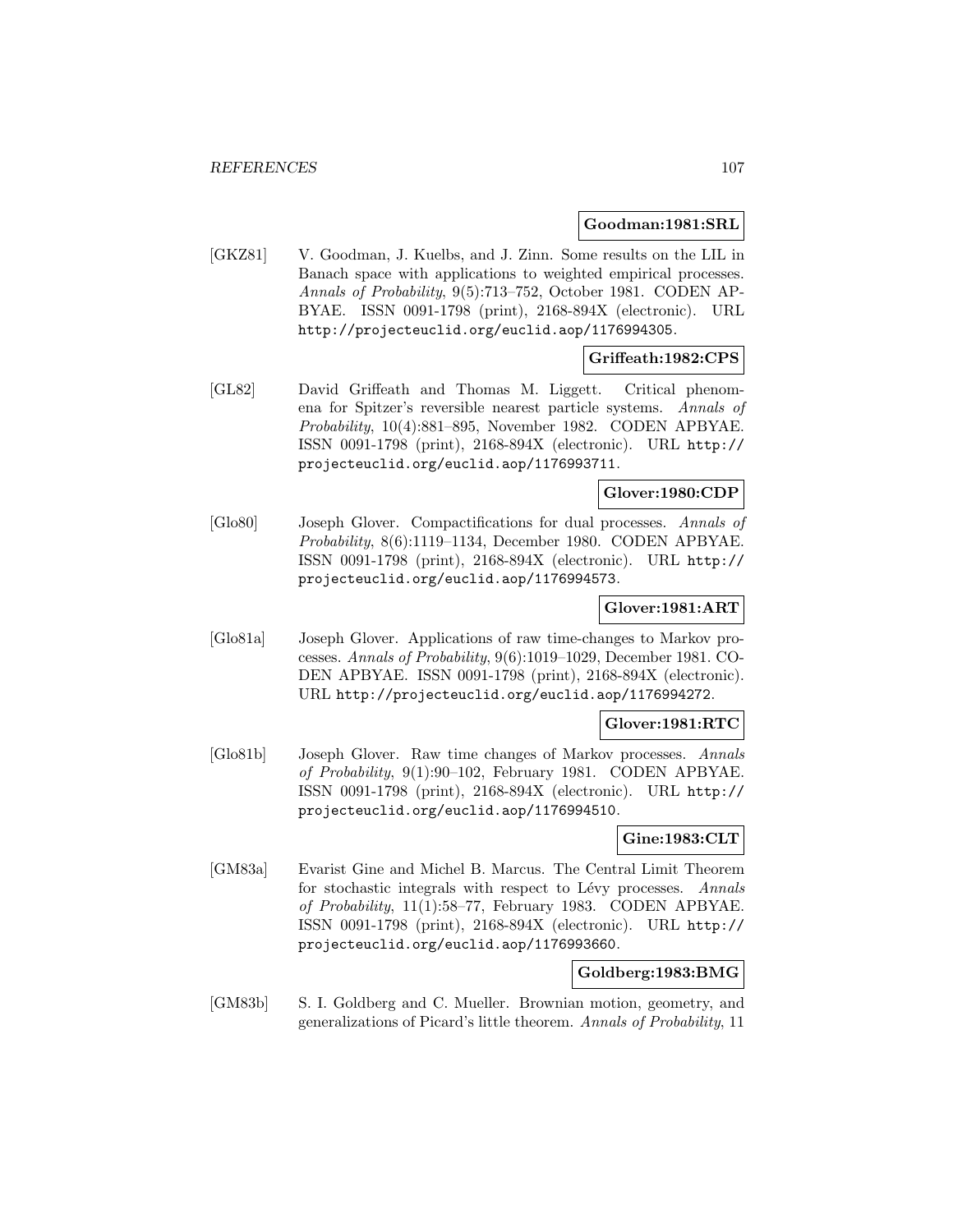(4):833–846, November 1983. CODEN APBYAE. ISSN 0091-1798 (print), 2168-894X (electronic). URL http://projecteuclid. org/euclid.aop/1176993435.

## **Gray:1980:BSS**

[GOD80] R. M. Gray, D. S. Ornstein, and R. L. Dobrushin. Block synchronization, sliding-block coding, invulnerable sources and zero error codes for discrete noisy channels. Annals of Probability, 8 (4):639–674, August 1980. CODEN APBYAE. ISSN 0091-1798 (print), 2168-894X (electronic). URL http://projecteuclid. org/euclid.aop/1176994658.

## **Goldman:1984:TSO**

[Gol84] A. Goldman. Temps de séjour et oscillation du mouvement brownien au voisinage de la sphère euclidienne. (French) [Residence time and oscillation of Brownian movement in the neighborhood of the Euclidean sphere]. Annals of Probability, 12(3):829–842, August 1984. CODEN APBYAE. ISSN 0091-1798 (print), 2168- 894X (electronic). URL http://projecteuclid.org/euclid. aop/1176993231.

### **Goodman:1988:CNS**

[Goo88] Victor Goodman. Characteristics of normal samples. Annals of Probability, 16(3):1281–1290, July 1988. CODEN APBYAE. ISSN 0091-1798 (print), 2168-894X (electronic). URL http:// projecteuclid.org/euclid.aop/1176991690.

### **Gorostiza:1983:HDL**

[Gor83] Luis G. Gorostiza. High density limit theorems for infinite systems of unscaled branching Brownian motions. Annals of Probability, 11(2):374–392, May 1983. CODEN APBYAE. ISSN 0091-1798 (print), 2168-894X (electronic). URL http://projecteuclid. org/euclid.aop/1176993603. See correction [Gor84].

### **Gorostiza:1984:CCB**

[Gor84] Luis G. Gorostiza. Correction: Correction to "High Density Limit Theorems for Infinite Systems of Unscaled Branching Brownian Motions". Annals of Probability, 12(3):926–927, August 1984. CO-DEN APBYAE. ISSN 0091-1798 (print), 2168-894X (electronic). URL http://projecteuclid.org/euclid.aop/1176993244. See [Gor83].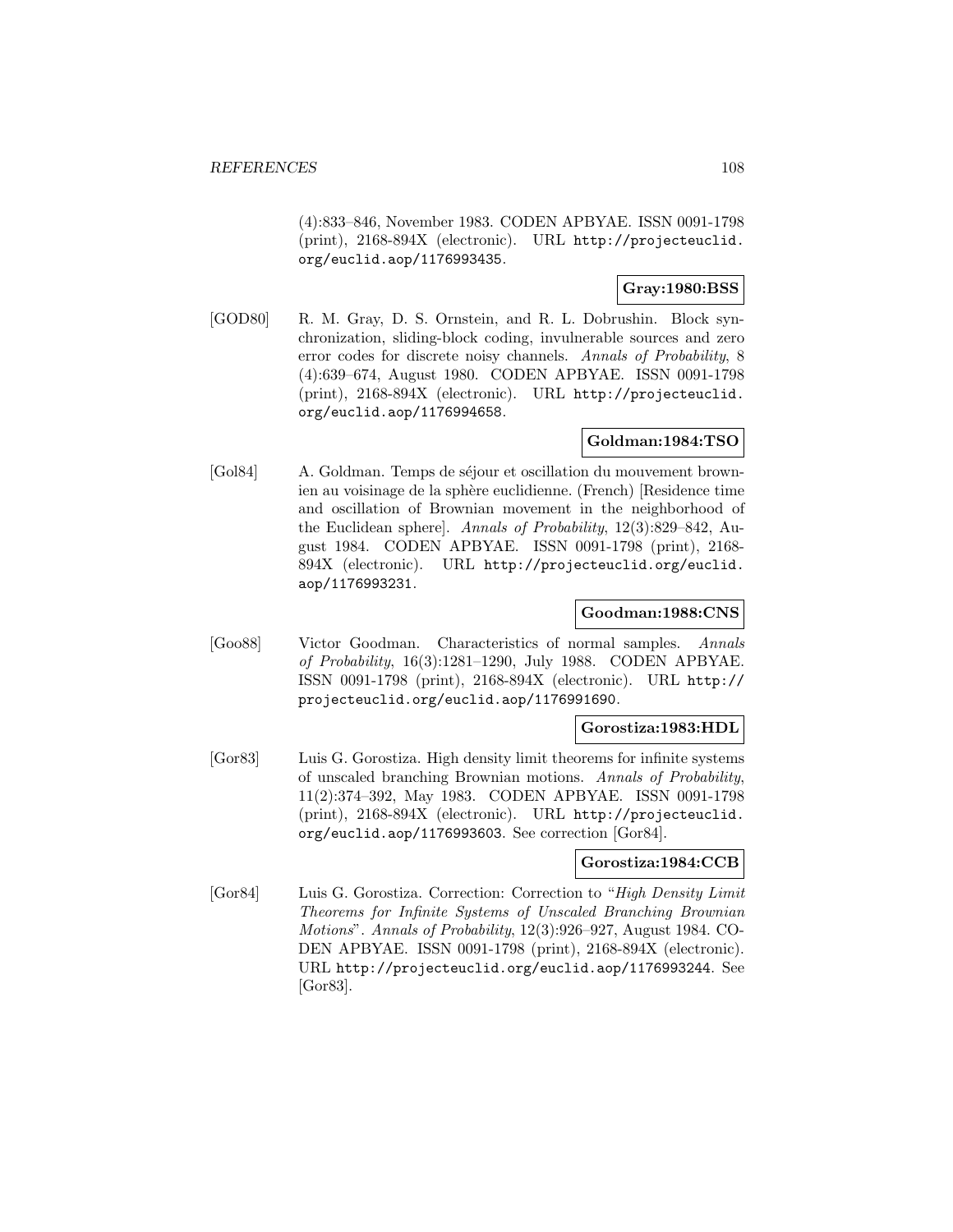#### **Gordon:1988:GPA**

[Gor88] Yehoram Gordon. Gaussian processes and almost spherical sections of convex bodies. Annals of Probability, 16(1):180–188, January 1988. CODEN APBYAE. ISSN 0091-1798 (print), 2168- 894X (electronic). URL http://projecteuclid.org/euclid. aop/1176991893.

# **Gotze:1981:EEB**

[Got81] F. Gotze. On Edgeworth expansions in Banach spaces. Annals of Probability, 9(5):852–859, October 1981. CODEN APBYAE. ISSN 0091-1798 (print), 2168-894X (electronic). URL http:// projecteuclid.org/euclid.aop/1176994312.

## **Gotze:1986:RCC**

[Got86] F. Gotze. On the rate of convergence in the Central Limit Theorem in Banach spaces. Annals of Probability, 14(3):922–942, July 1986. CODEN APBYAE. ISSN 0091-1798 (print), 2168- 894X (electronic). URL http://projecteuclid.org/euclid. aop/1176992448.

## **Gotze:1989:EEF**

[Got89] F. Gotze. Edgeworth expansions in functional limit theorems. Annals of Probability, 17(4):1602–1634, October 1989. CODEN APBYAE. ISSN 0091-1798 (print), 2168-894X (electronic). URL http://projecteuclid.org/euclid.aop/1176991176.

### **Galves:1987:MCD**

[GOV87] Antonio Galves, Enzo Olivieri, and Maria Eulalia Vares. Metastability for a class of dynamical systems subject to small random perturbations. Annals of Probability, 15(4):1288–1305, October 1987. CODEN APBYAE. ISSN 0091-1798 (print), 2168- 894X (electronic). URL http://projecteuclid.org/euclid. aop/1176991977.

## **Greenwood:1983:CLT**

[GP83a] Priscilla Greenwood and Edwin Perkins. A conditioned limit theorem for random walk and Brownian local time on square root boundaries. Annals of Probability, 11(2):227–261, May 1983. CO-DEN APBYAE. ISSN 0091-1798 (print), 2168-894X (electronic). URL http://projecteuclid.org/euclid.aop/1176993594.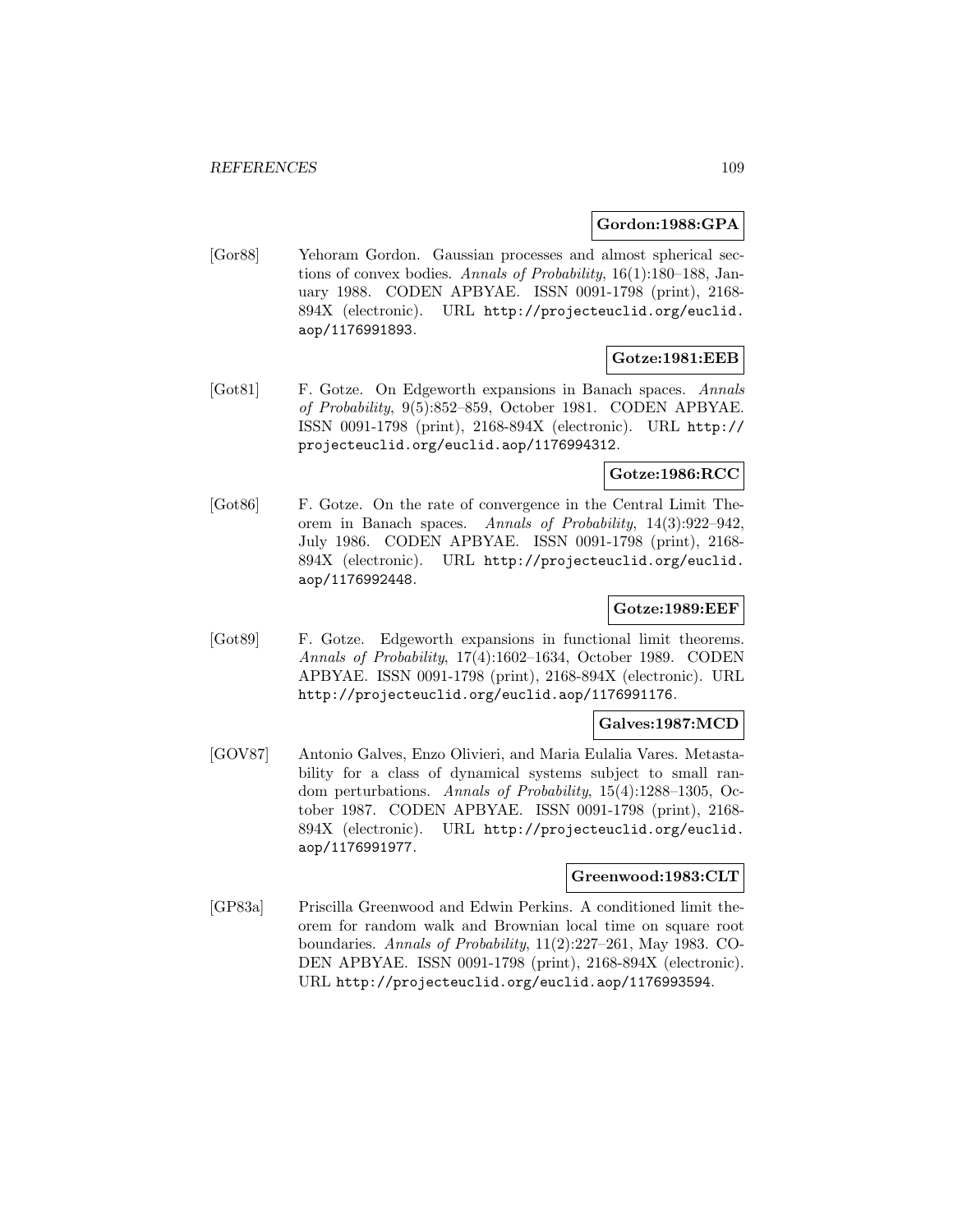#### **Groeneboom:1983:ANS**

[GP83b] Piet Groeneboom and Ronald Pyke. Asymptotic normality of statistics based on the convex minorants of empirical distribution functions. Annals of Probability, 11(2):328–345, May 1983. CO-DEN APBYAE. ISSN 0091-1798 (print), 2168-894X (electronic). URL http://projecteuclid.org/euclid.aop/1176993599.

## **Galves:1987:EFO**

[GP87] Antonio Galves and Errico Presutti. Edge fluctuations for the one dimensional supercritical contact process. Annals of Probability, 15(3):1131–1145, July 1987. CODEN APBYAE. ISSN 0091-1798 (print), 2168-894X (electronic). URL http://projecteuclid. org/euclid.aop/1176992086.

## **Griffin:1989:ANS**

[GP89] Philip S. Griffin and William E. Pruitt. Asymptotic normality and subsequential limits of trimmed sums. Annals of Probability, 17 (3):1186–1219, July 1989. CODEN APBYAE. ISSN 0091-1798 (print), 2168-894X (electronic). URL http://projecteuclid. org/euclid.aop/1176991264.

## **Glover:1986:HHH**

[GR86] Joseph Glover and Murali Rao. Hunt's hypothesis (h) and Getoor's conjecture. Annals of Probability, 14(3):1085–1087, July 1986. CO-DEN APBYAE. ISSN 0091-1798 (print), 2168-894X (electronic). URL http://projecteuclid.org/euclid.aop/1176992463.

### **Goldie:1989:RPO**

[GR89] Charles M. Goldie and Sidney Resnick. Records in a partially ordered set. Annals of Probability, 17(2):678–699, April 1989. CO-DEN APBYAE. ISSN 0091-1798 (print), 2168-894X (electronic). URL http://projecteuclid.org/euclid.aop/1176991421.

## **Gray:1986:DGA**

[Gra86] Lawrence Gray. Duality for general attractive spin systems with applications in one dimension. Annals of Probability, 14(2):371– 396, April 1986. CODEN APBYAE. ISSN 0091-1798 (print), 2168- 894X (electronic). URL http://projecteuclid.org/euclid. aop/1176992522.

# **Grey:1980:NLC**

[Gre80] D. R. Grey. A new look at convergence of branching processes. Annals of Probability, 8(2):377–380, April 1980. CODEN APBYAE.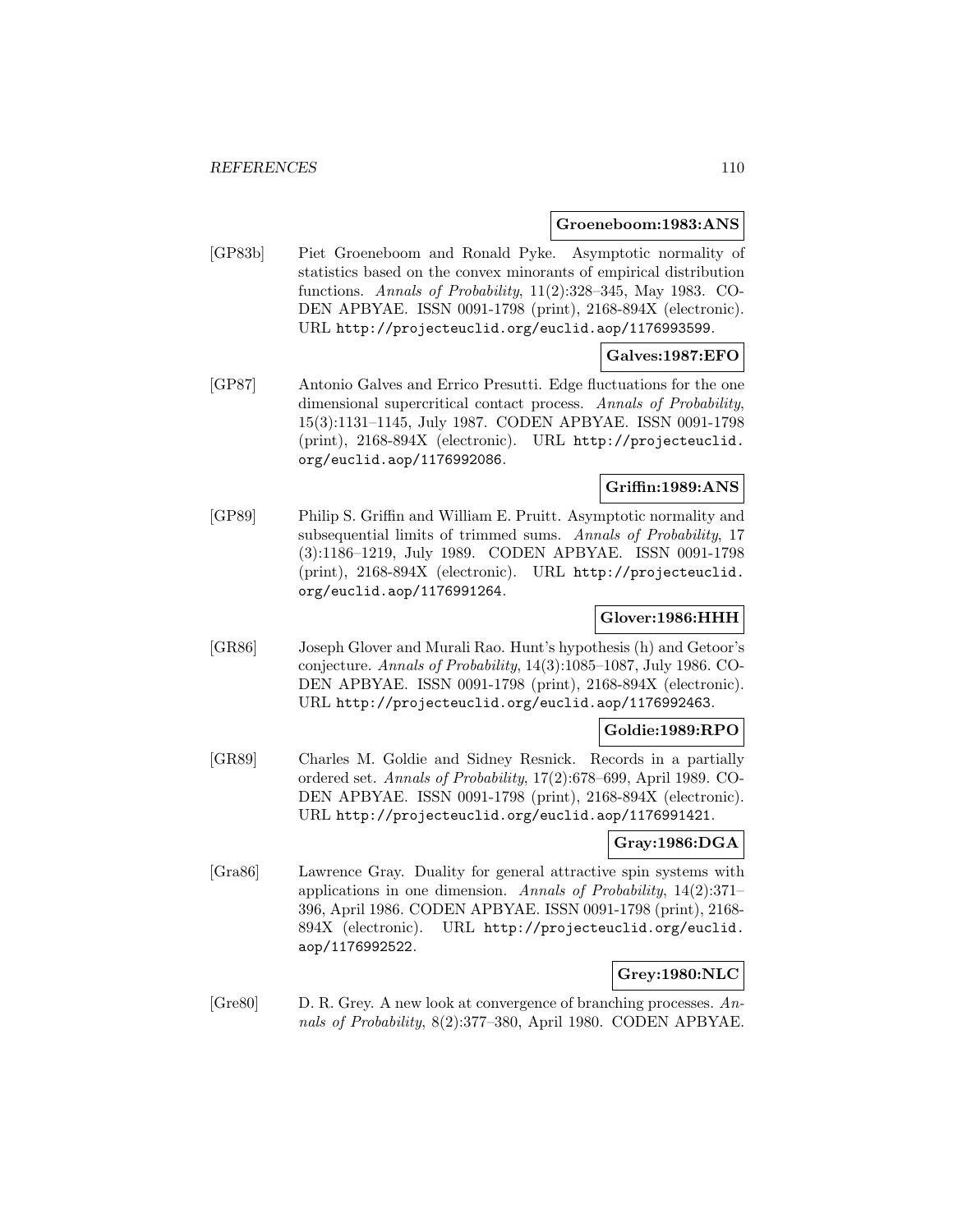ISSN 0091-1798 (print), 2168-894X (electronic). URL http:// projecteuclid.org/euclid.aop/1176994785.

### **Greven:1984:HBC**

[Gre84] Andreas Greven. The hydrodynamical behavior of the coupled branching process. Annals of Probability, 12(3):760–767, August 1984. CODEN APBYAE. ISSN 0091-1798 (print), 2168- 894X (electronic). URL http://projecteuclid.org/euclid. aop/1176993226.

### **Greven:1985:CBP**

[Gre85] A. Greven. The coupled branching process in random environment. Annals of Probability, 13(4):1133–1147, November 1985. CODEN APBYAE. ISSN 0091-1798 (print), 2168-894X (electronic). URL http://projecteuclid.org/euclid.aop/1176992800.

## **Griffin:1982:RER**

[Gri82] Philip S. Griffin. Rates of escape of random walks. Annals of Probability, 10(3):869–871, August 1982. CODEN APBYAE. ISSN 0091-1798 (print), 2168-894X (electronic). URL http:// projecteuclid.org/euclid.aop/1176993800.

### **Griffeath:1983:BCP**

[Gri83a] David Griffeath. The binary contact path process. Annals of Probability, 11(3):692–705, August 1983. CODEN APBYAE. ISSN 0091-1798 (print), 2168-894X (electronic). URL http:// projecteuclid.org/euclid.aop/1176993514.

### **Griffin:1983:ITR**

[Gri83b] Philip S. Griffin. An integral test for the rate of escape of ddimensional random walk. Annals of Probability, 11(4):953–961, November 1983. CODEN APBYAE. ISSN 0091-1798 (print), 2168- 894X (electronic). URL http://projecteuclid.org/euclid. aop/1176993444.

### **Griffin:1983:PES**

[Gri83c] Philip S. Griffin. Probability estimates for the small deviations of d-dimensional random walk. Annals of Probability, 11(4):939–952, November 1983. CODEN APBYAE. ISSN 0091-1798 (print), 2168- 894X (electronic). URL http://projecteuclid.org/euclid. aop/1176993443.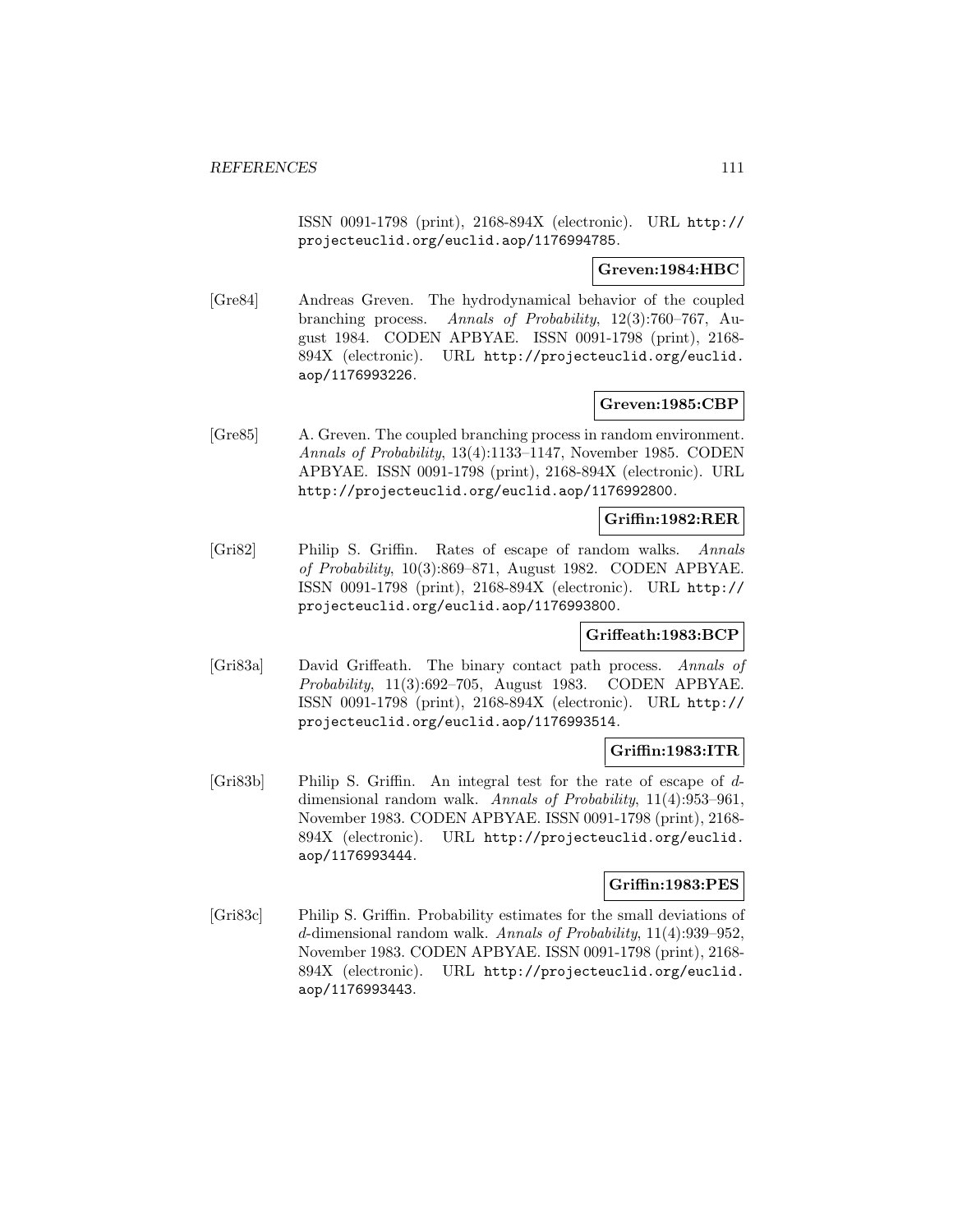### **Griffin:1986:MNS**

[Gri86] Philip S. Griffin. Matrix normalized sums of independent identically distributed random vectors. Annals of Probability, 14(1): 224–246, January 1986. CODEN APBYAE. ISSN 0091-1798 (print), 2168-894X (electronic). URL http://projecteuclid. org/euclid.aop/1176992624.

#### **Grimmett:1987:TBR**

[Gri87] G. R. Grimmett. Two books on random graphs. Annals of Probability, 15(4):1612–1617, October 1987. CODEN APBYAE. ISSN 0091-1798 (print), 2168-894X (electronic). URL http:// projecteuclid.org/euclid.aop/1176991998.

### **Groeneboom:1983:CMB**

[Gro83] Piet Groeneboom. The concave majorant of Brownian motion. Annals of Probability, 11(4):1016–1027, November 1983. CODEN APBYAE. ISSN 0091-1798 (print), 2168-894X (electronic). URL http://projecteuclid.org/euclid.aop/1176993450.

### **Grubel:1987:SDG**

[Gru87] Rudolf Grubel. On subordinated distributions and generalized renewal measures. Annals of Probability, 15(1):394–415, January 1987. CODEN APBYAE. ISSN 0091-1798 (print), 2168- 894X (electronic). URL http://projecteuclid.org/euclid. aop/1176992278.

#### **Ghoussoub:1980:VVS**

[GS80] N. Ghoussoub and J. Michael Steele. Vector valued subadditive processes and applications in probability. Annals of Probability, 8 (1):83–95, February 1980. CODEN APBYAE. ISSN 0091-1798 (print), 2168-894X (electronic). URL http://projecteuclid. org/euclid.aop/1176994826.

### **Groeneboom:1981:LDG**

[GS81] Piet Groeneboom and Galen R. Shorack. Large deviations of goodness of fit statistics and linear combinations of order statistics. Annals of Probability, 9(6):971–987, December 1981. CODEN AP-BYAE. ISSN 0091-1798 (print), 2168-894X (electronic). URL http://projecteuclid.org/euclid.aop/1176994268.

## **Gilula:1985:MMD**

[GS85] Zvi Gilula and Gideon Schwarz. On the maximum of a measure of deviation from independence between discrete random variables.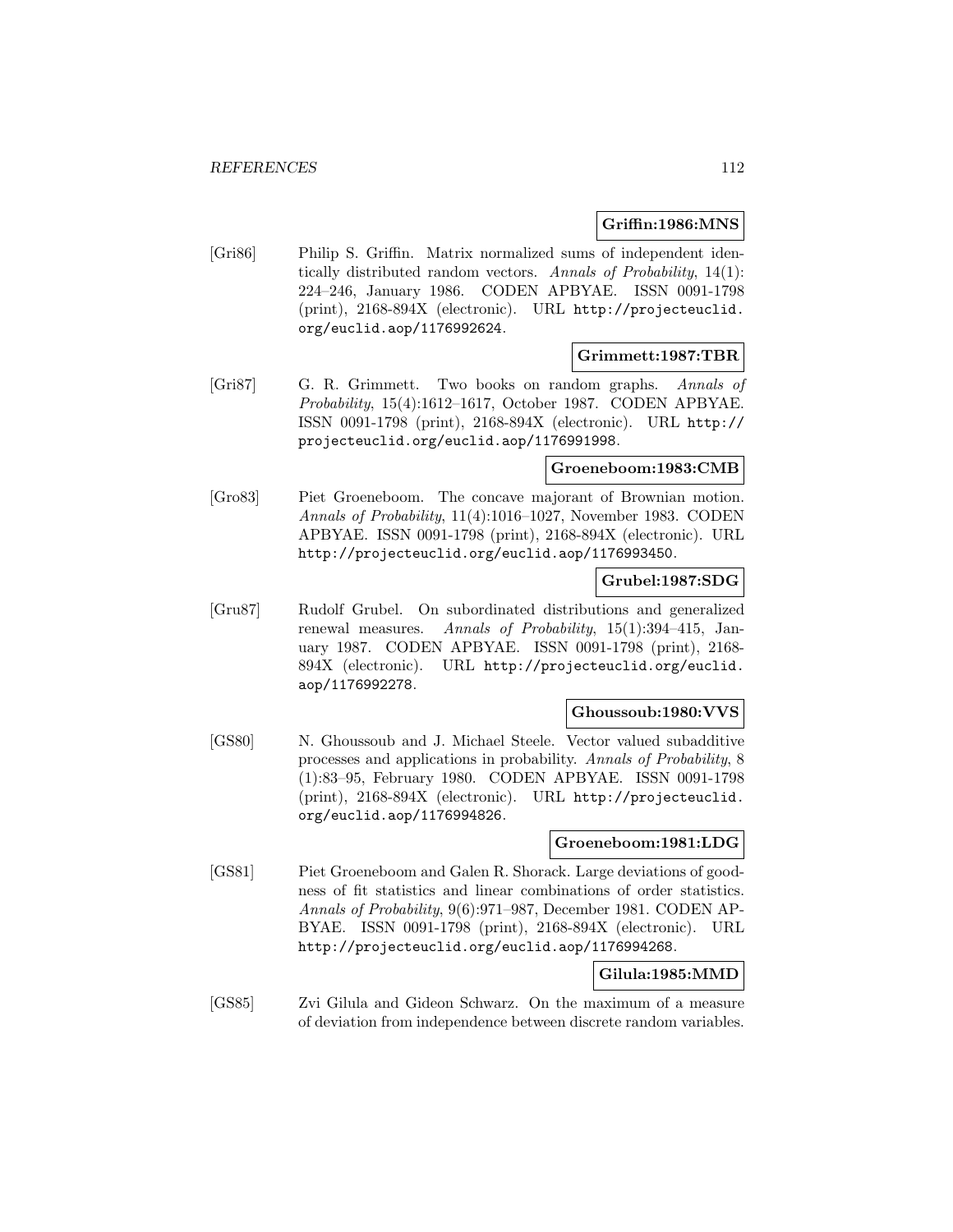Annals of Probability, 13(1):314–317, February 1985. CODEN AP-BYAE. ISSN 0091-1798 (print), 2168-894X (electronic). URL http://projecteuclid.org/euclid.aop/1176993085.

## **Gundy:1980:LCC**

[Gun80] Richard F. Gundy. Local convergence of a class of martingales in multidimensional time. Annals of Probability,  $8(3):607-614$ , June 1980. CODEN APBYAE. ISSN 0091-1798 (print), 2168- 894X (electronic). URL http://projecteuclid.org/euclid. aop/1176994731.

# **Gut:1980:CRP**

[Gut80] Allan Gut. Convergence rates for probabilities of moderate deviations for sums of random variables with multidimensional indices. Annals of Probability, 8(2):298–313, April 1980. CODEN APBYAE. ISSN 0091-1798 (print), 2168-894X (electronic). URL http://projecteuclid.org/euclid.aop/1176994778.

## **Gut:1983:SLI**

[Gut83] Allan Gut. Strong Laws for independent identically distributed random variables indexed by a sector. Annals of Probability, 11 (3):569–577, August 1983. CODEN APBYAE. ISSN 0091-1798 (print), 2168-894X (electronic). URL http://projecteuclid. org/euclid.aop/1176993501.

# **Gut:1985:CCL**

[Gut85] Allan Gut. On complete convergence in the Law of Large Numbers for subsequences. Annals of Probability, 13(4):1286–1291, November 1985. CODEN APBYAE. ISSN 0091-1798 (print), 2168- 894X (electronic). URL http://projecteuclid.org/euclid. aop/1176992812.

## **Glotzl:1982:BEE**

[GW82] E. Glotzl and A. Wakolbinger. Bayes estimators and ergodic decomposability with an application to Cox processes. Annals of Probability, 10(3):872–876, August 1982. CODEN APBYAE. ISSN 0091-1798 (print), 2168-894X (electronic). URL http:// projecteuclid.org/euclid.aop/1176993801.

## **Gine:1984:SLT**

[GZ84] Evarist Gine and Joel Zinn. Some limit theorems for empirical processes. Annals of Probability, 12(4):929–989, November 1984. CO-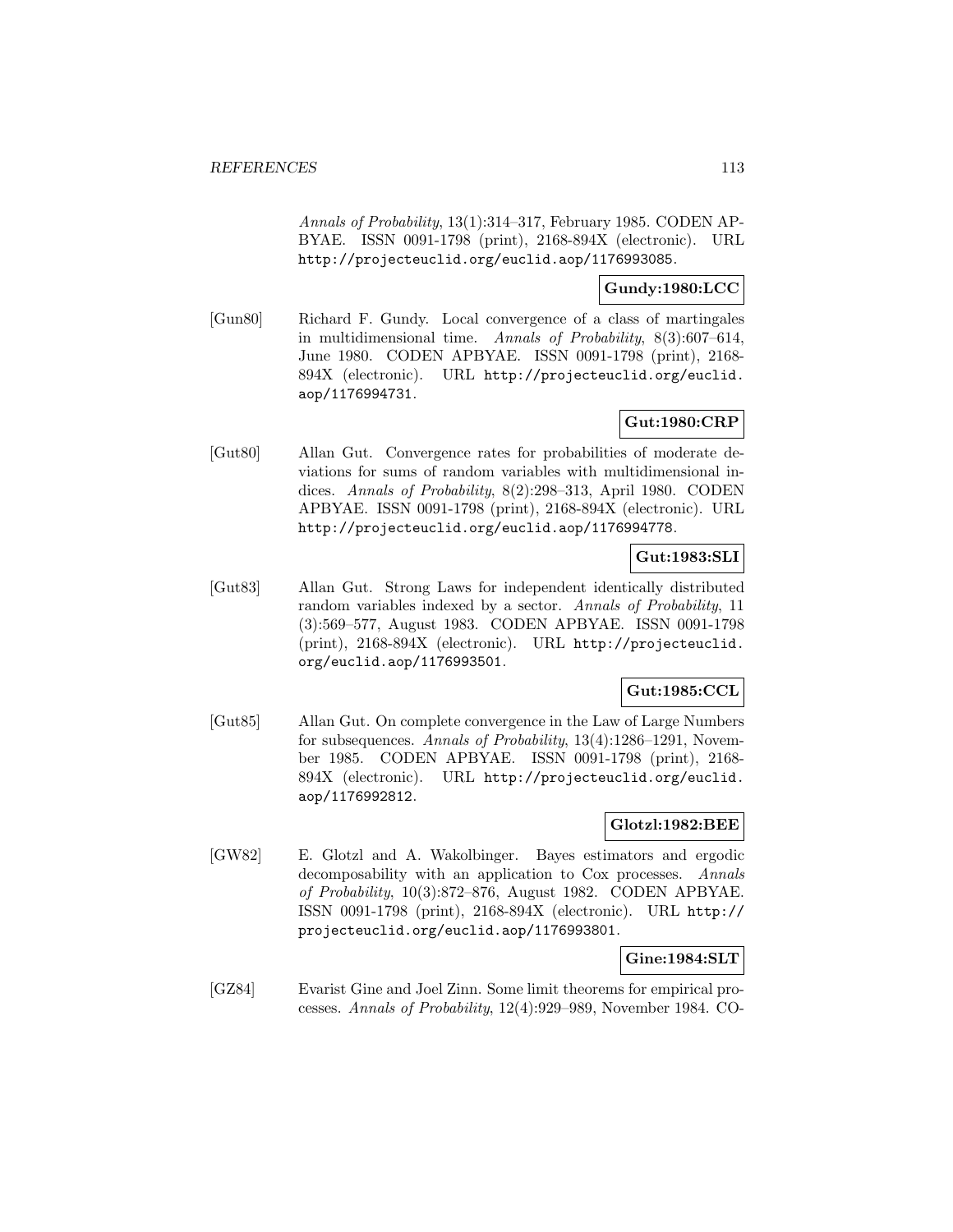DEN APBYAE. ISSN 0091-1798 (print), 2168-894X (electronic). URL http://projecteuclid.org/euclid.aop/1176993138.

## **Gine:1986:EPI**

[GZ86] Evarist Gine and Joel Zinn. Empirical processes indexed by Lipschitz functions. Annals of Probability, 14(4):1329–1338, October 1986. CODEN APBYAE. ISSN 0091-1798 (print), 2168- 894X (electronic). URL http://projecteuclid.org/euclid. aop/1176992373.

## **Gine:1987:LLN**

[GZ87] Evarist Gine and Joel Zinn. The Law of Large Numbers for partial sum processes indexed by sets. Annals of Probability,  $15(1)$ : 154–163, January 1987. CODEN APBYAE. ISSN 0091-1798 (print), 2168-894X (electronic). URL http://projecteuclid. org/euclid.aop/1176992261.

# **Gzyl:1980:IGT**

[Gzy80] Henryk Gzyl. Infinitesimal generators of time changed processes. Annals of Probability, 8(4):716–726, August 1980. CODEN AP-BYAE. ISSN 0091-1798 (print), 2168-894X (electronic). URL http://projecteuclid.org/euclid.aop/1176994661.

## **Haeusler:1984:NRC**

[Hae84] Erich Haeusler. A note on the rate of convergence in the martingale Central Limit Theorem. Annals of Probability, 12(2):635–639, May 1984. CODEN APBYAE. ISSN 0091-1798 (print), 2168- 894X (electronic). URL http://projecteuclid.org/euclid. aop/1176993311.

### **Haeusler:1988:RCC**

[Hae88] Erich Haeusler. On the rate of convergence in the Central Limit Theorem for martingales with discrete and continuous time. Annals of Probability, 16(1):275–299, January 1988. CODEN AP-BYAE. ISSN 0091-1798 (print), 2168-894X (electronic). URL http://projecteuclid.org/euclid.aop/1176991901.

## **Haigh:1985:RRS**

[Hai85] John Haigh. Rotational representations of stochastic matrices. Annals of Probability, 13(3):1024–1027, August 1985. CODEN AP-BYAE. ISSN 0091-1798 (print), 2168-894X (electronic). URL http://projecteuclid.org/euclid.aop/1176992926.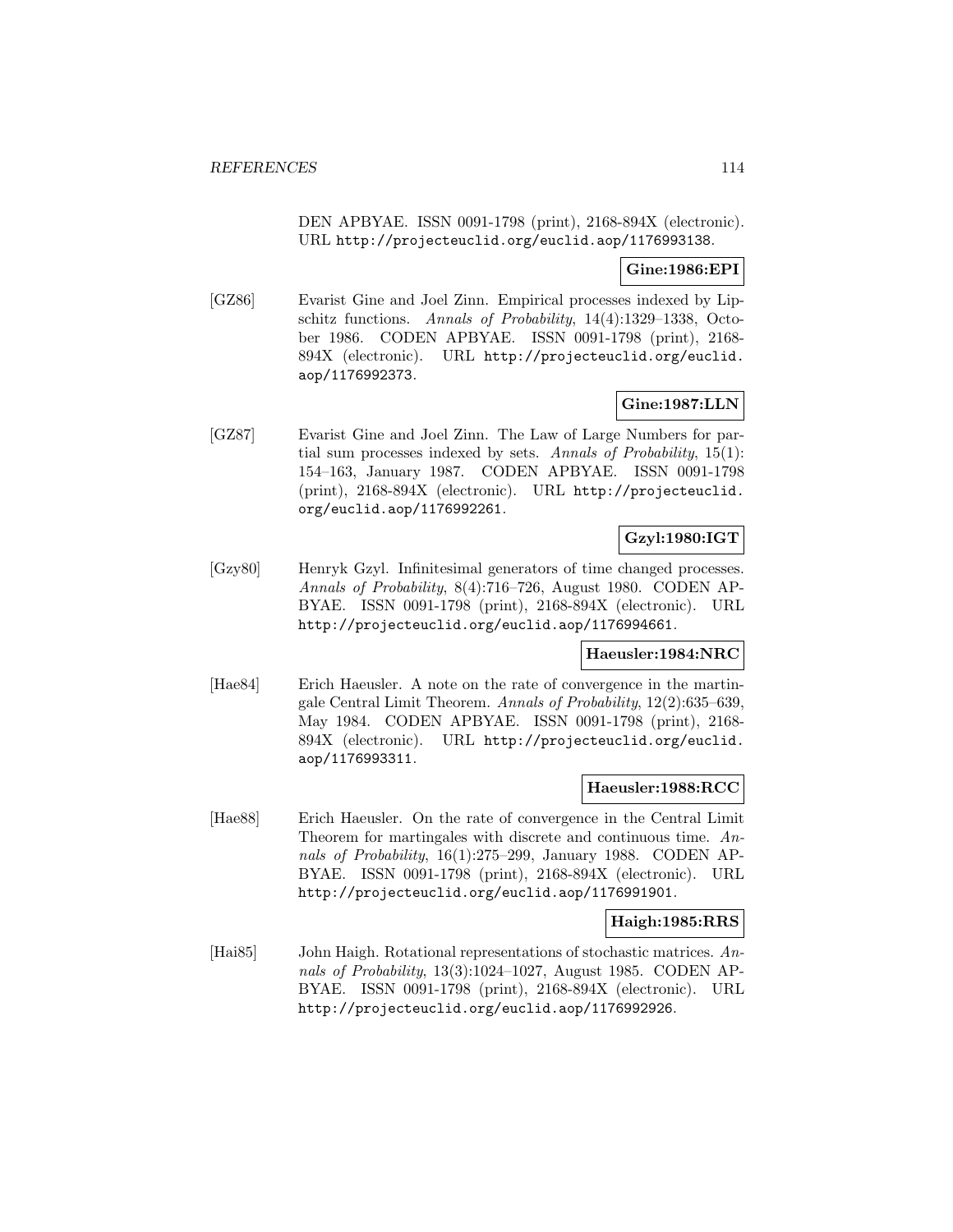## **Hajek:1982:SEH**

[Haj82] Bruce Hajek. Stochastic equations of hyperbolic type and a twoparameter Stratonovich calculus. Annals of Probability, 10(2):451– 463, May 1982. CODEN APBYAE. ISSN 0091-1798 (print), 2168- 894X (electronic). URL http://projecteuclid.org/euclid. aop/1176993869.

# **Hall:1980:CRC**

[Hal80a] Peter Hall. Characterizing the rate of convergence in the Central Limit Theorem. Annals of Probability, 8(6):1037–1048, December 1980. CODEN APBYAE. ISSN 0091-1798 (print), 2168- 894X (electronic). URL http://projecteuclid.org/euclid. aop/1176994566.

## **Hall:1980:LBM**

[Hal80b] Peter Hall. On the limiting behaviour of the mode and median of a sum of independent random variables. Annals of Probability, 8(3):419–430, June 1980. CODEN APBYAE. ISSN 0091-1798 (print), 2168-894X (electronic). URL http://projecteuclid. org/euclid.aop/1176994717.

# **Hall:1981:CSR**

[Hal81] Peter Hall. A converse to the Spitzer–Rosen theorem. Annals of Probability, 9(4):633–641, August 1981. CODEN APBYAE. ISSN 0091-1798 (print), 2168-894X (electronic). URL http:// projecteuclid.org/euclid.aop/1176994368.

## **Hall:1982:BRC**

[Hal82a] Peter Hall. Bounds on the rate of convergence of moments in the Central Limit Theorem. Annals of Probability, 10(4):1004–1018, November 1982. CODEN APBYAE. ISSN 0091-1798 (print), 2168- 894X (electronic). URL http://projecteuclid.org/euclid. aop/1176993721.

## **Hall:1982:LTE**

[Hal82b] Peter Hall. Limit theorems for estimators based on inverses of spacings of order statistics. Annals of Probability,  $10(4):992-1003$ , November 1982. CODEN APBYAE. ISSN 0091-1798 (print), 2168- 894X (electronic). URL http://projecteuclid.org/euclid. aop/1176993720.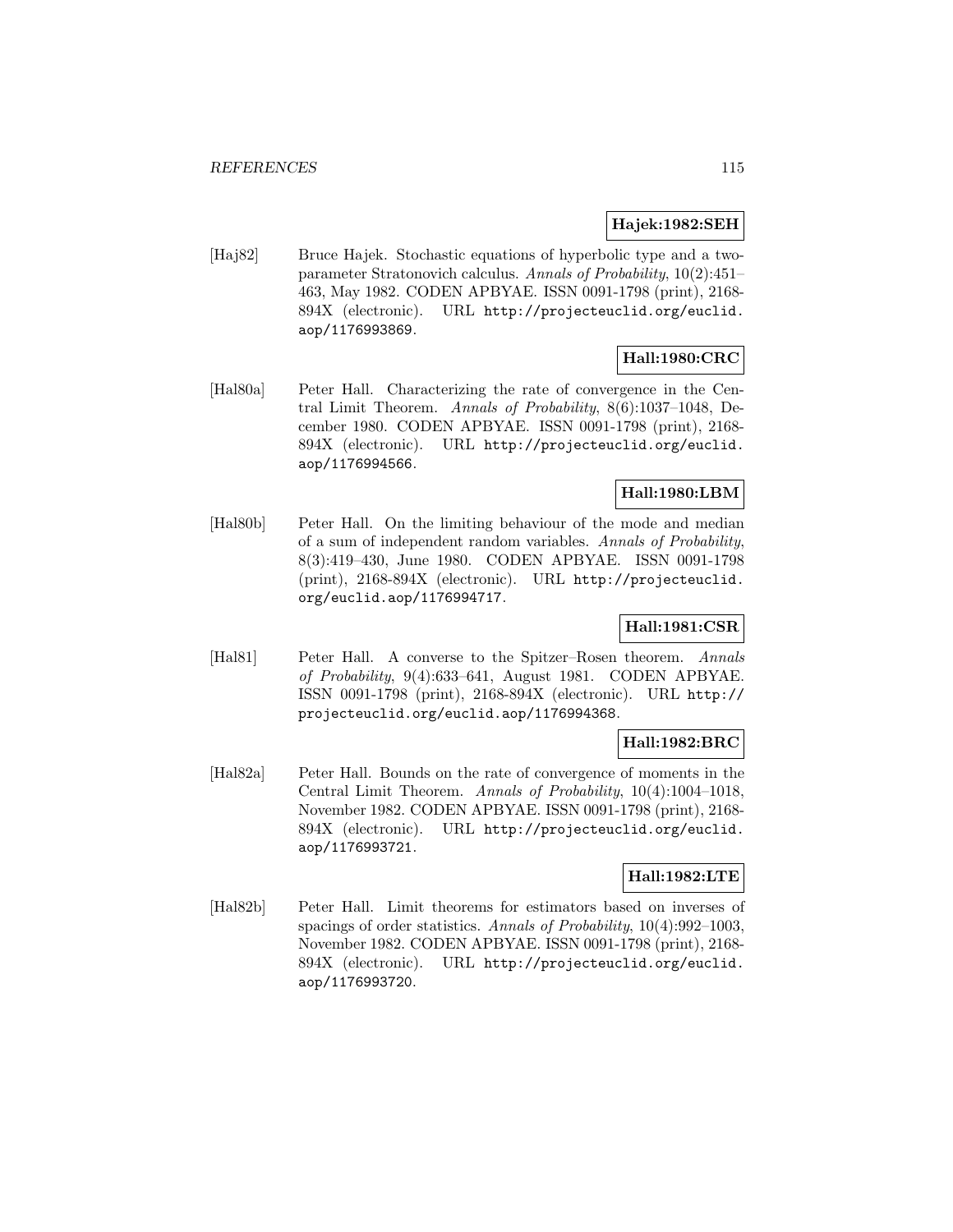## **Hall:1982:RCW**

[Hal82c] Peter Hall. On the rate of convergence in the weak law of large numbers. Annals of Probability, 10(2):374–381, May 1982. CODEN APBYAE. ISSN 0091-1798 (print), 2168-894X (electronic). URL http://projecteuclid.org/euclid.aop/1176993863.

## **Hall:1983:CSA**

[Hal83a] Peter Hall. Chi squared approximations to the distribution of a sum of independent random variables. Annals of Probability,  $11(4)$ : 1028–1036, November 1983. CODEN APBYAE. ISSN 0091-1798 (print), 2168-894X (electronic). URL http://projecteuclid. org/euclid.aop/1176993451.

## **Hall:1983:SWD**

[Hal83b] Peter Hall. Sets which determine the rate of convergence in the Central Limit Theorem. Annals of Probability, 11(2):355–361, May 1983. CODEN APBYAE. ISSN 0091-1798 (print), 2168- 894X (electronic). URL http://projecteuclid.org/euclid. aop/1176993601.

## **Hall:1984:IER**

[Hal84] Peter Hall. On the influence of extremes on the rate of convergence in the Central Limit Theorem. Annals of Probability, 12 (1):154–172, February 1984. CODEN APBYAE. ISSN 0091-1798 (print), 2168-894X (electronic). URL http://projecteuclid. org/euclid.aop/1176993380.

### **Hall:1985:CP**

[Hal85a] Peter Hall. On continuum percolation. Annals of Probability, 13(4): 1250–1266, November 1985. CODEN APBYAE. ISSN 0091-1798 (print), 2168-894X (electronic). URL http://projecteuclid. org/euclid.aop/1176992809.

## **Hall:1985:CDS**

[Hal85b] Peter Hall. On the coverage of k-dimensional space by kdimensional spheres. Annals of Probability, 13(3):991-1002, August 1985. CODEN APBYAE. ISSN 0091-1798 (print), 2168- 894X (electronic). URL http://projecteuclid.org/euclid. aop/1176992920.

## **Hall:1986:CCM**

[Hal86] Peter Hall. Clump counts in a Mosaic. Annals of Probability, 14(2):424–458, April 1986. CODEN APBYAE. ISSN 0091-1798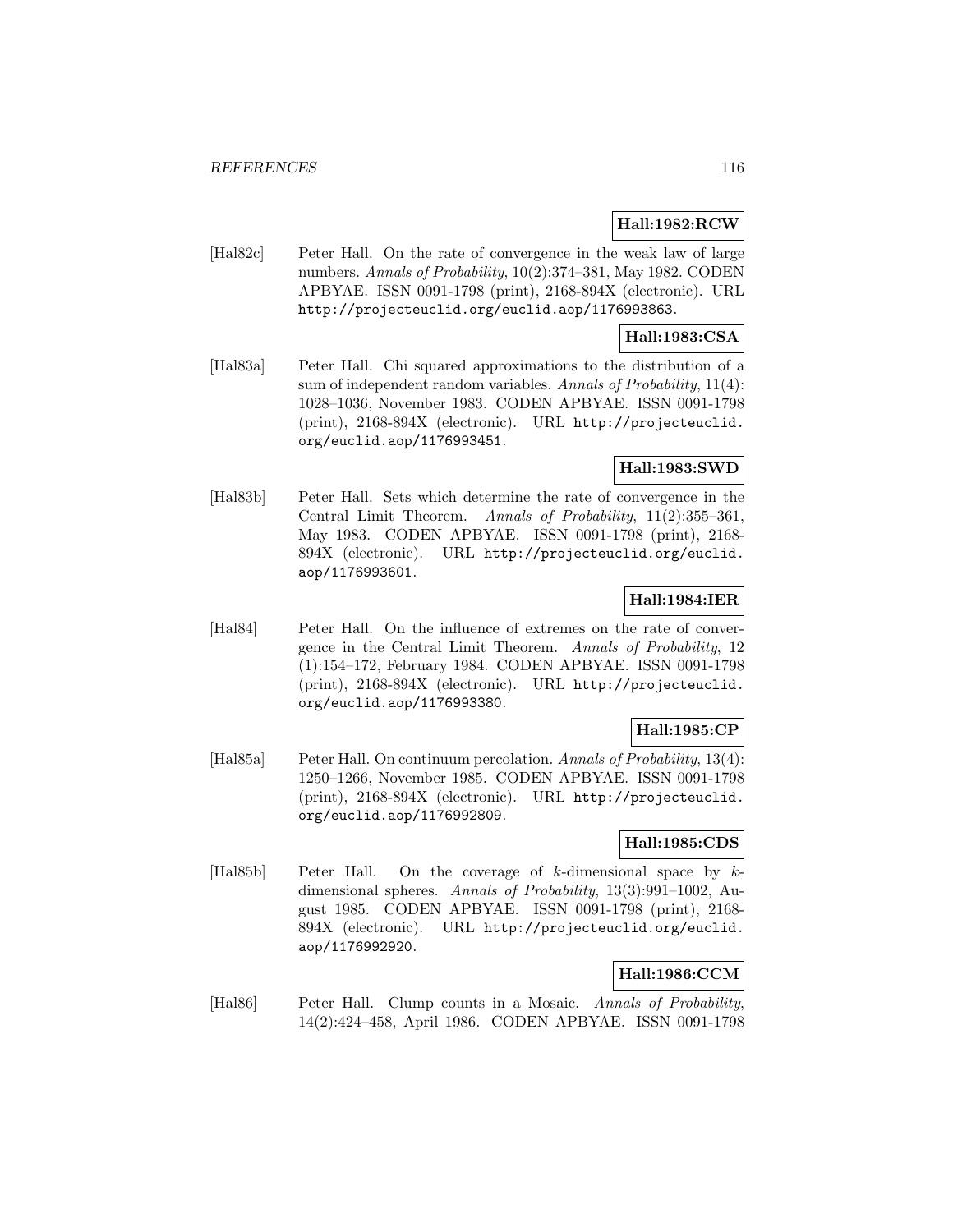(print), 2168-894X (electronic). URL http://projecteuclid. org/euclid.aop/1176992525.

## **Hall:1987:EES**

[Hal87] Peter Hall. Edgeworth expansion for Student's t statistic under minimal moment conditions. Annals of Probability, 15(3):920–931, July 1987. CODEN APBYAE. ISSN 0091-1798 (print), 2168- 894X (electronic). URL http://projecteuclid.org/euclid. aop/1176992073.

## **Hall:1988:ERN**

[Hal88a] Peter Hall. On the effect of random norming on the rate of convergence in the Central Limit Theorem. Annals of Probability, 16 (3):1265–1280, July 1988. CODEN APBYAE. ISSN 0091-1798 (print), 2168-894X (electronic). URL http://projecteuclid. org/euclid.aop/1176991689.

# **Hall:1988:RCB**

[Hal88b] Peter Hall. Rate of convergence in bootstrap approximations. Annals of Probability, 16(4):1665–1684, October 1988. CODEN APBYAE. ISSN 0091-1798 (print), 2168-894X (electronic). URL http://projecteuclid.org/euclid.aop/1176991590.

## **Hansen:1988:LCL**

[Han88] Bjorn G. Hansen. On log-concave and log-convex infinitely divisible sequences and densities. Annals of Probability, 16(4):1832-1839, October 1988. CODEN APBYAE. ISSN 0091-1798 (print), 2168- 894X (electronic). URL http://projecteuclid.org/euclid. aop/1176991600.

### **Hansen:1989:FCL**

[Han89] Jennie C. Hansen. A functional Central Limit Theorem for random mappings. Annals of Probability, 17(1):317–332, January 1989. CODEN APBYAE. ISSN 0091-1798 (print), 2168- 894X (electronic). URL http://projecteuclid.org/euclid. aop/1176991511. See correction [Han91].

#### **Hansen:1991:CFC**

[Han91] Jennie C. Hansen. Correction: A functional Central Limit Theorem for random mappings. Annals of Probability,  $19(3)$ :1393-1396, July 1991. CODEN APBYAE. ISSN 0091-1798 (print), 2168- 894X (electronic). URL http://projecteuclid.org/euclid. aop/1176990350. See [Han89].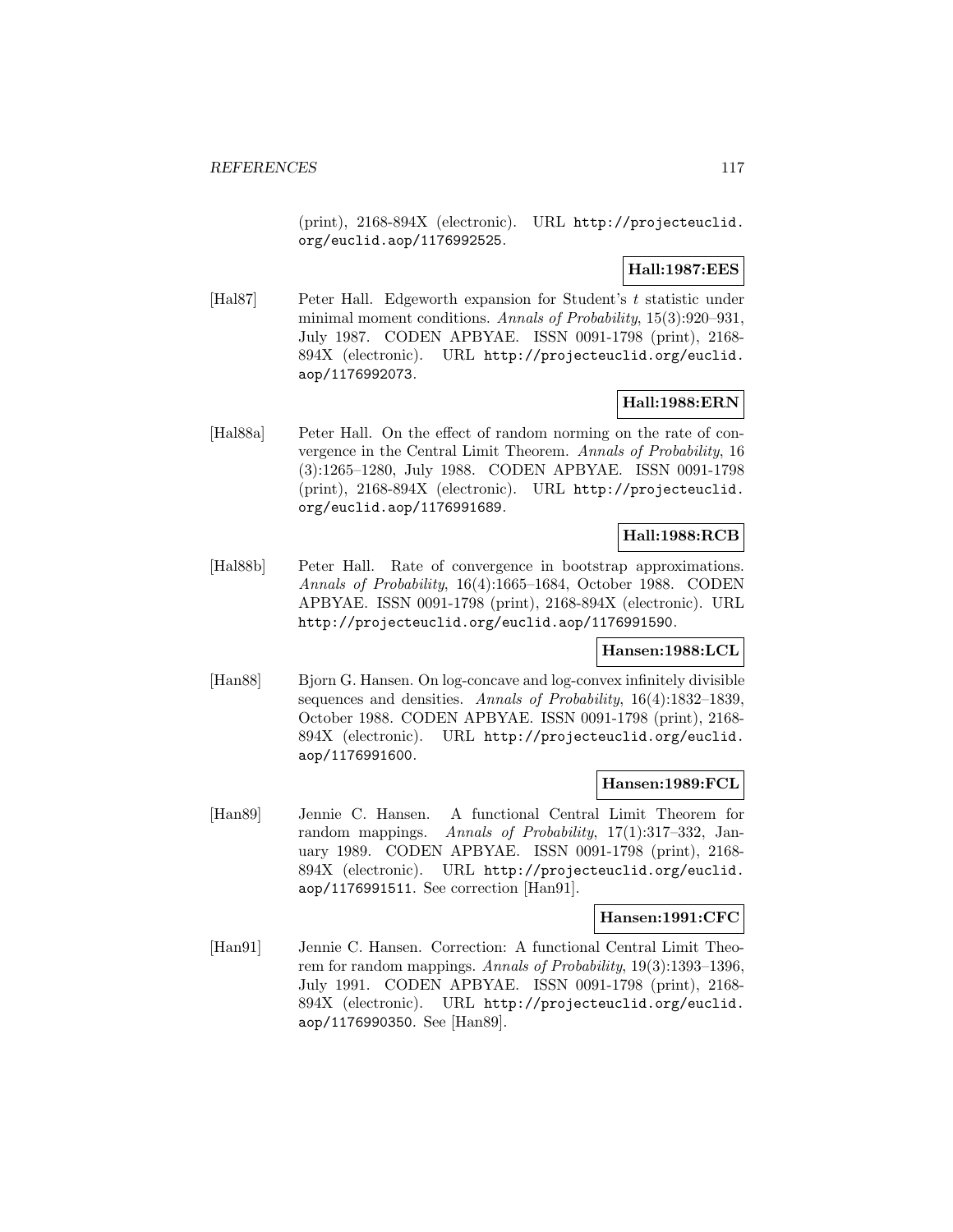## **Harris:1981:BMH**

[Har81] Theodore E. Harris. Brownian motions on the homeomorphisms of the plane. Annals of Probability, 9(2):232–254, April 1981. CODEN APBYAE. ISSN 0091-1798 (print), 2168-894X (electronic). URL http://projecteuclid.org/euclid.aop/1176994465.

## **Hajek:1987:DTB**

[HB87] Bruce Hajek and Toby Berger. A decomposition theorem for binary Markov random fields. Annals of Probability, 15(3):1112-1125, July 1987. CODEN APBYAE. ISSN 0091-1798 (print), 2168- 894X (electronic). URL http://projecteuclid.org/euclid. aop/1176992084.

## **Hebbar:1980:ASL**

[Heb80] H. Vishnu Hebbar. Almost sure limit points of maxima of stationary Gaussian sequences. Annals of Probability, 8(2):393–399, April 1980. CODEN APBYAE. ISSN 0091-1798 (print), 2168- 894X (electronic). URL http://projecteuclid.org/euclid. aop/1176994788.

## **Heinkel:1984:LLN**

[Hei84] Bernard Heinkel. On the Law of Large Numbers in 2-uniformly smooth Banach spaces. Annals of Probability, 12(3):851–857, August 1984. CODEN APBYAE. ISSN 0091-1798 (print), 2168- 894X (electronic). URL http://projecteuclid.org/euclid. aop/1176993233.

### **Helland:1981:MCW**

[Hel81a] Inge S. Helland. Minimal conditions for weak convergence to a diffusion process on the line. Annals of Probability, 9(3):429–452, June 1981. CODEN APBYAE. ISSN 0091-1798 (print), 2168- 894X (electronic). URL http://projecteuclid.org/euclid. aop/1176994416.

## **Helmers:1981:BET**

[Hel81b] R. Helmers. A Berry–Esseen theorem for linear combinations of order statistics. Annals of Probability, 9(2):342–347, April 1981. CO-DEN APBYAE. ISSN 0091-1798 (print), 2168-894X (electronic). URL http://projecteuclid.org/euclid.aop/1176994478.

## **Hendricks:1983:ULB**

[Hen83] W. J. Hendricks. A uniform lower bound for Hausdorff dimension for transient symmetric Lévy processes. Annals of Probability, 11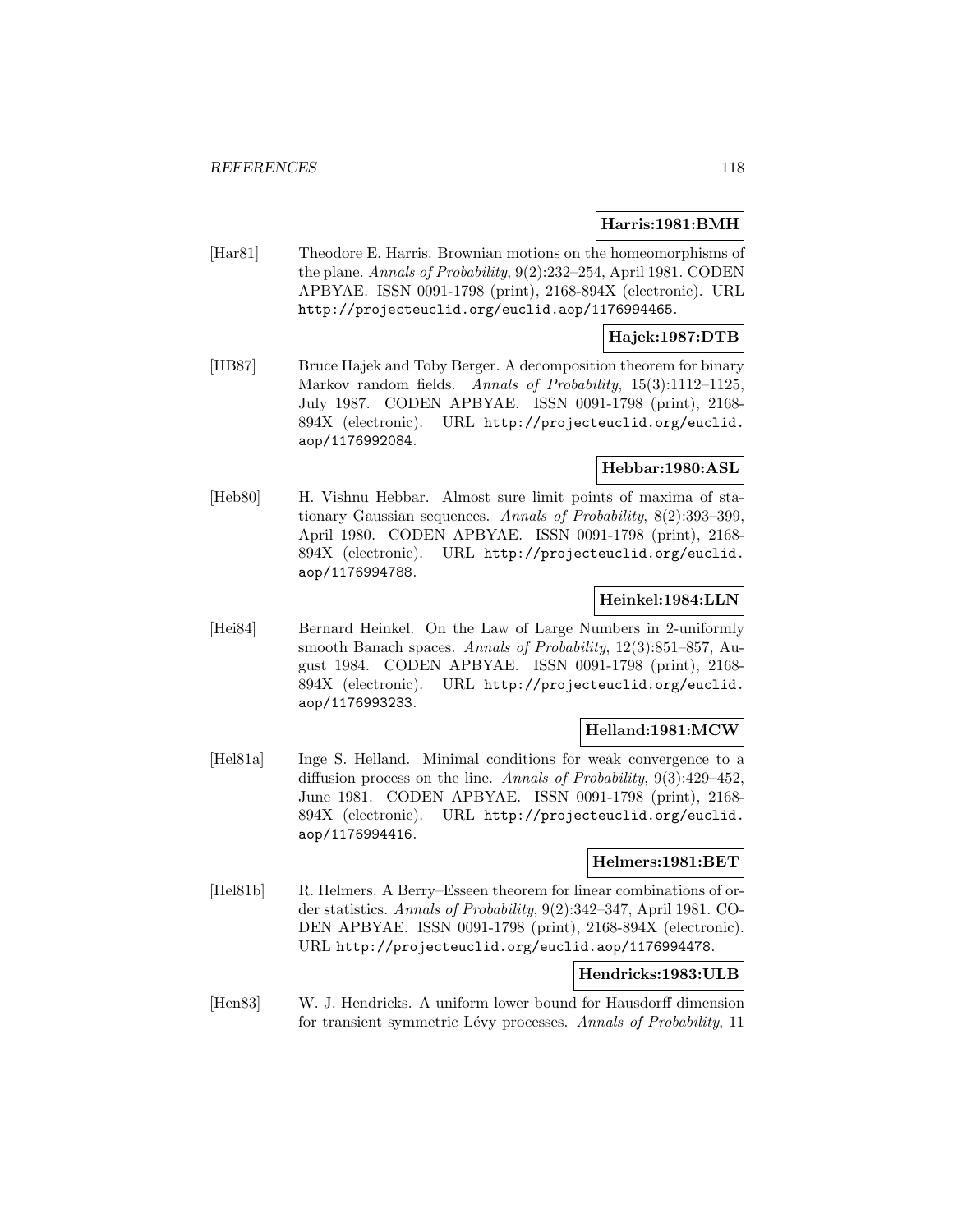(3):589–592, August 1983. CODEN APBYAE. ISSN 0091-1798 (print), 2168-894X (electronic). URL http://projecteuclid. org/euclid.aop/1176993503.

## **Herrndorf:1983:SSM**

[Her83] Norbert Herrndorf. Stationary strongly mixing sequences not satisfying the Central Limit Theorem. Annals of Probability, 11 (3):809–813, August 1983. CODEN APBYAE. ISSN 0091-1798 (print), 2168-894X (electronic). URL http://projecteuclid. org/euclid.aop/1176993529.

## **Herrndorf:1984:ECL**

[Her84a] Norbert Herrndorf. An example on the Central Limit Theorem for associated sequences. Annals of Probability, 12(3):912–917, August 1984. CODEN APBYAE. ISSN 0091-1798 (print), 2168- 894X (electronic). URL http://projecteuclid.org/euclid. aop/1176993241.

## **Herrndorf:1984:FCL**

[Her84b] Norbert Herrndorf. A functional Central Limit Theorem for weakly dependent sequences of random variables. Annals of Probability, 12 (1):141–153, February 1984. CODEN APBYAE. ISSN 0091-1798 (print), 2168-894X (electronic). URL http://projecteuclid. org/euclid.aop/1176993379.

### **Heunis:1986:PSD**

[Heu86] Andrew J. Heunis. On the prevalence of stochastic differential equations with unique strong solutions. Annals of Probability, 14(2):653–662, April 1986. CODEN APBYAE. ISSN 0091-1798 (print), 2168-894X (electronic). URL http://projecteuclid. org/euclid.aop/1176992535.

## **Hall:1981:RCM**

[HH81] Peter Hall and C. C. Heyde. Rates of convergence in the martingale Central Limit Theorem. Annals of Probability, 9(3):395–404, June 1981. CODEN APBYAE. ISSN 0091-1798 (print), 2168- 894X (electronic). URL http://projecteuclid.org/euclid. aop/1176994413.

## **Hahn:1983:PTR**

[HHK83] Marjorie G. Hahn, Peter Hahan, and Michael J. Klass. Pointwise translation of the Radon transform and the general central limit problem. Annals of Probability, 11(2):277–301, May 1983. CODEN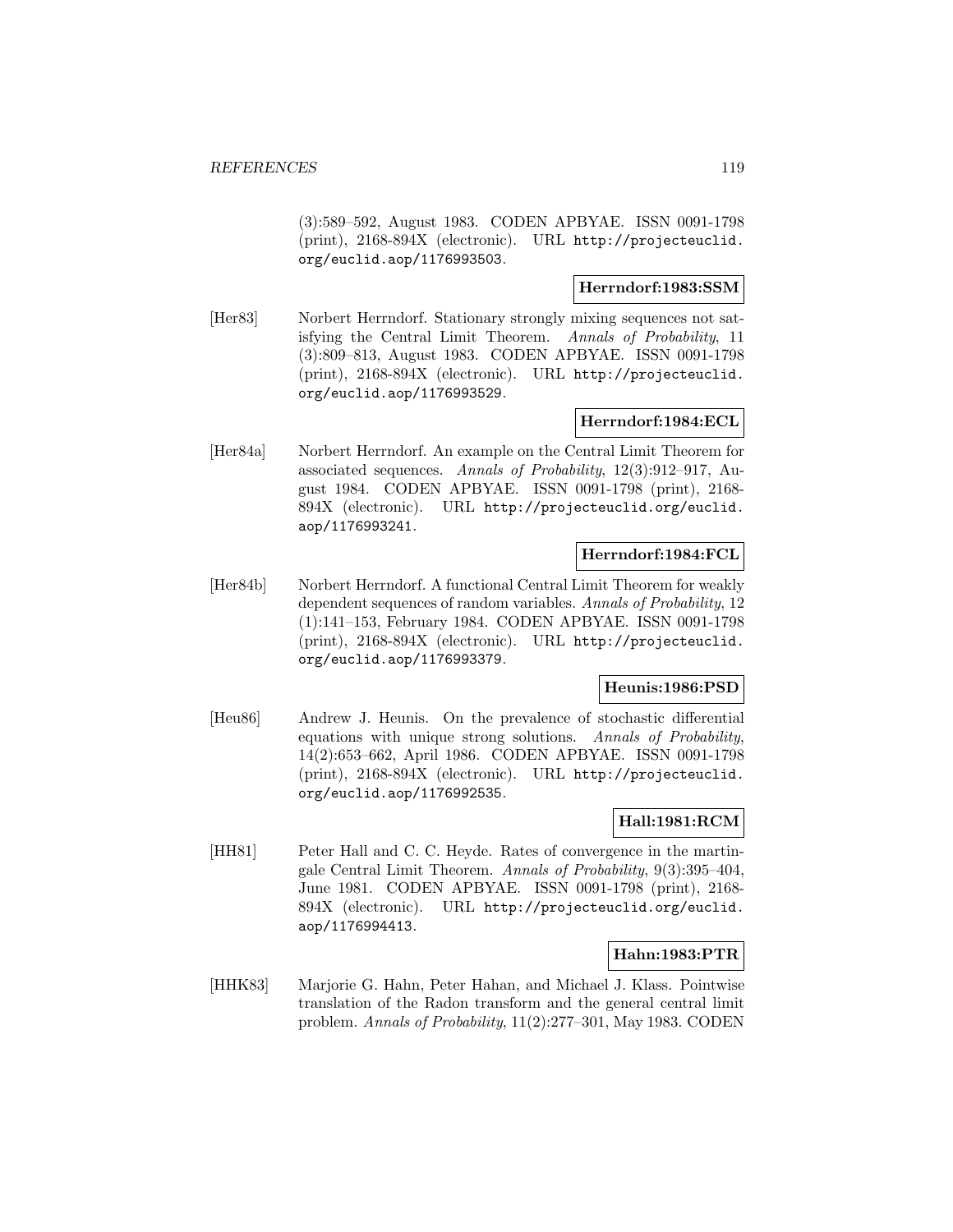APBYAE. ISSN 0091-1798 (print), 2168-894X (electronic). URL http://projecteuclid.org/euclid.aop/1176993597.

#### **Hannum:1981:DRR**

[HHL81] Robert C. Hannum, Myles Hollander, and Naftali A. Langberg. Distributional results for random functionals of a Dirichlet process. Annals of Probability, 9(4):665–670, August 1981. CODEN APBYAE. ISSN 0091-1798 (print), 2168-894X (electronic). URL http://projecteuclid.org/euclid.aop/1176994373.

### **Holmes:1982:OSL**

[HHM82] J. P. Holmes, William N. Hudson, and J. David Mason. Operatorstable laws: Multiple exponents and elliptical symmetry. Annals of Probability, 10(3):602–612, August 1982. CODEN APBYAE. ISSN 0091-1798 (print), 2168-894X (electronic). URL http:// projecteuclid.org/euclid.aop/1176993770.

# **Hijab:1984:ABE**

[Hij84] Omar Hijab. Asymptotic Bayesian estimation of a first order equation with small diffusion. Annals of Probability, 12(3):890–902, August 1984. CODEN APBYAE. ISSN 0091-1798 (print), 2168- 894X (electronic). URL http://projecteuclid.org/euclid. aop/1176993238.

## **Hill:1982:CGS**

[Hil82] T. P. Hill. Conditional generalizations of Strong Laws which conclude the partial sums converge almost surely. Annals of Probability, 10(3):828–830, August 1982. CODEN APBYAE. ISSN 0091-1798 (print), 2168-894X (electronic). URL http:// projecteuclid.org/euclid.aop/1176993792.

#### **Hill:1987:PGP**

[Hil87] Theodore P. Hill. Partitioning general probability measures. Annals of Probability, 15(2):804–813, April 1987. CODEN APBYAE. ISSN 0091-1798 (print), 2168-894X (electronic). URL http:// projecteuclid.org/euclid.aop/1176992173.

#### **Haeusler:1988:NBR**

[HJ88] Erich Haeusler and Konrad Joos. A nonuniform bound on the rate of convergence in the martingale Central Limit Theorem. Annals of Probability, 16(4):1699–1720, October 1988. CODEN APBYAE. ISSN 0091-1798 (print), 2168-894X (electronic). URL http:// projecteuclid.org/euclid.aop/1176991592.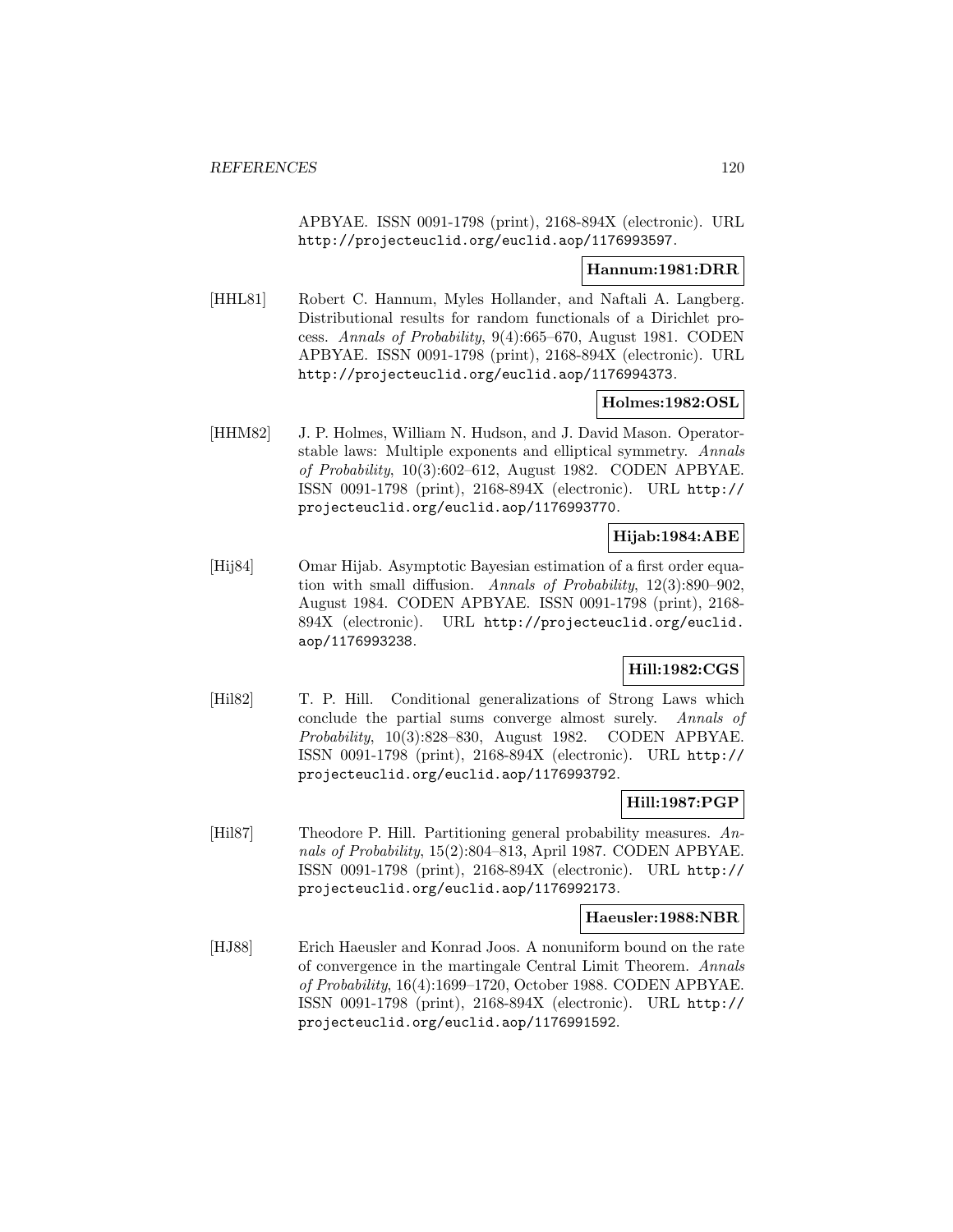#### **Hudson:1986:SGE**

[HJV86] William N. Hudson, Zbigniew J. Jurek, and Jerry Alan Veeh. The symmetry group and exponents of operator stable probability measures. Annals of Probability, 14(3):1014-1023, July 1986. CODEN APBYAE. ISSN 0091-1798 (print), 2168-894X (electronic). URL http://projecteuclid.org/euclid.aop/1176992455.

# **Hahn:1980:MNS**

[HK80] Marjorie G. Hahn and Michael J. Klass. Matrix normalization of sums of random vectors in the domain of attraction of the multivariate normal. Annals of Probability,  $8(2):262-280$ , April 1980. CODEN APBYAE. ISSN 0091-1798 (print), 2168- 894X (electronic). URL http://projecteuclid.org/euclid. aop/1176994776.

## **Hahn:1981:MCL**

[HK81] Marjorie G. Hahn and Michael J. Klass. The multidimensional Central Limit Theorem for arrays normed by affine transformations. Annals of Probability, 9(4):611–623, August 1981. CODEN APBYAE. ISSN 0091-1798 (print), 2168-894X (electronic). URL http://projecteuclid.org/euclid.aop/1176994366.

### **Hill:1982:CSR**

[HK82] T. P. Hill and Robert P. Kertz. Comparisons of stop rule and supremum expectations of i.i.d. random variables. Annals of Probability, 10(2):336–345, May 1982. CODEN APBYAE. ISSN 0091-1798 (print), 2168-894X (electronic). URL http://projecteuclid. org/euclid.aop/1176993861.

### **Hooghiemstra:1984:CLT**

[HK84] G. Hooghiemstra and D. P. Kennedy. Conditioned limit theorems and heavy traffic. Annals of Probability, 12(2):631–634, May 1984. CODEN APBYAE. ISSN 0091-1798 (print), 2168- 894X (electronic). URL http://projecteuclid.org/euclid. aop/1176993310.

## **Hall:1980:IPC**

[HKP80] Richard L. Hall, Marek Kanter, and Michael D. Perlman. Inequalities for the probability content of a rotated square and related convolutions. Annals of Probability, 8(4):802–813, August 1980. CO-DEN APBYAE. ISSN 0091-1798 (print), 2168-894X (electronic). URL http://projecteuclid.org/euclid.aop/1176994667.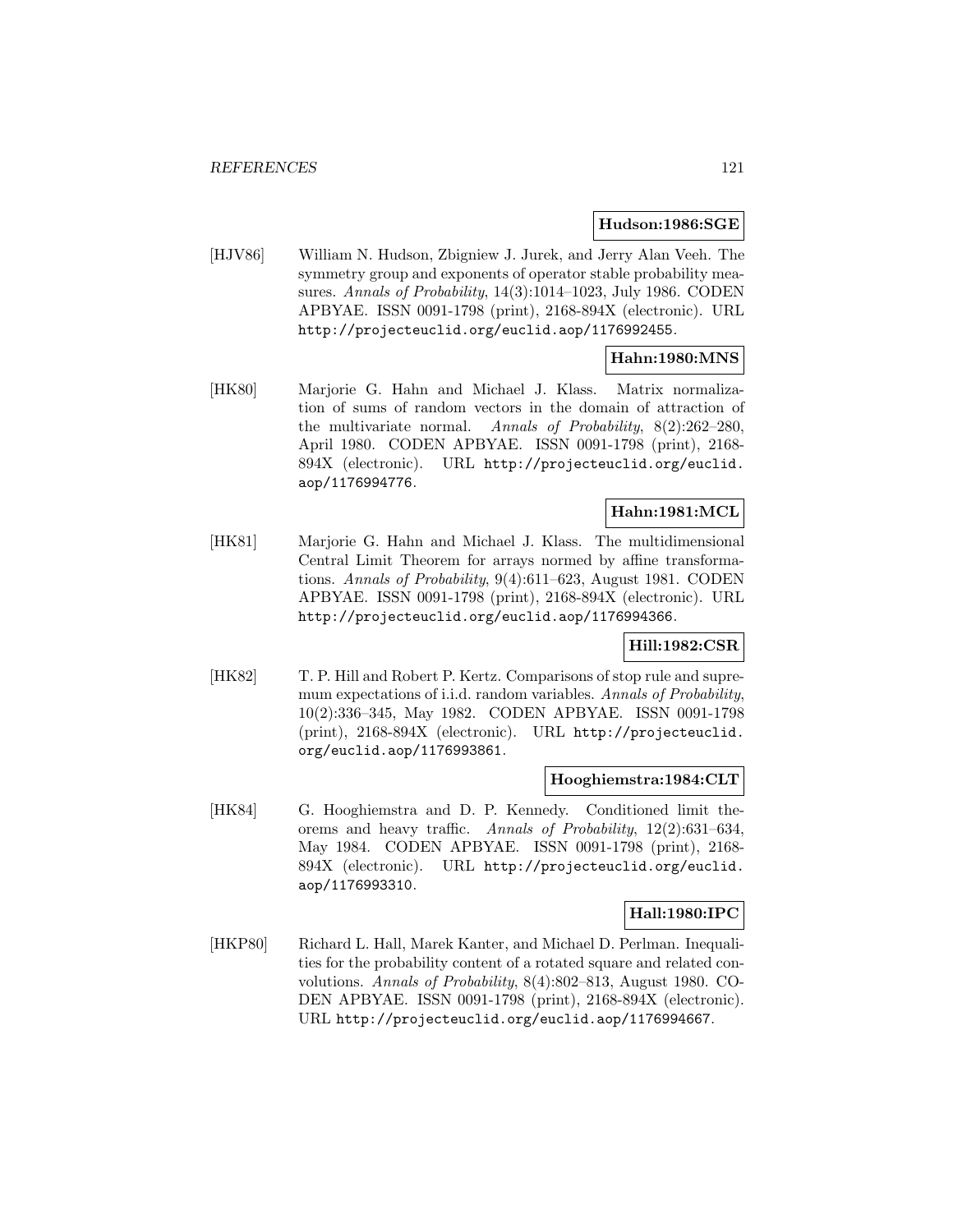## **Hahn:1987:ANT**

[HKS87] M. G. Hahn, J. Kuelbs, and J. D. Samur. Asymptotic normality of trimmed sums of Φ-mixing random variables. Annals of Probability, 15(4):1395–1418, October 1987. CODEN APBYAE. ISSN 0091-1798 (print), 2168-894X (electronic). URL http:// projecteuclid.org/euclid.aop/1176991984.

## **Hill:1980:SLS**

[HLS80] Bruce M. Hill, David Lane, and William Sudderth. A Strong Law for some generalized urn processes. Annals of Probability, 8(2):214–226, April 1980. CODEN APBYAE. ISSN 0091-1798 (print), 2168-894X (electronic). URL http://projecteuclid. org/euclid.aop/1176994772.

## **Harrison:1985:SDR**

[HLS85] J. M. Harrison, H. J. Landau, and L. A. Shepp. The stationary distribution of reflected Brownian motion in a planar region. Annals of Probability, 13(3):744–757, August 1985. CODEN APBYAE. ISSN 0091-1798 (print), 2168-894X (electronic). URL http:// projecteuclid.org/euclid.aop/1176992906.

## **Hill:1987:EUP**

[HLS87] Bruce M. Hill, David Lane, and William Sudderth. Exchangeable urn processes. Annals of Probability,  $15(4)$ :1586–1592, October 1987. CODEN APBYAE. ISSN 0091-1798 (print), 2168- 894X (electronic). URL http://projecteuclid.org/euclid. aop/1176991995.

### **Hudson:1981:OSD**

[HM81] William N. Hudson and J. David Mason. Operator-stable distribution on  $R^2$  with multiple exponents. Annals of Probability, 9(3):482–489, June 1981. CODEN APBYAE. ISSN 0091-1798 (print), 2168-894X (electronic). URL http://projecteuclid. org/euclid.aop/1176994420.

## **Haeusler:1987:LIL**

[HM87] Erich Haeusler and David M. Mason. A law of the iterated logarithm for sums of extreme values from a distribution with a regularly varying upper tail. Annals of Probability, 15(3):932–953, July 1987. CODEN APBYAE. ISSN 0091-1798 (print), 2168- 894X (electronic). URL http://projecteuclid.org/euclid. aop/1176992074.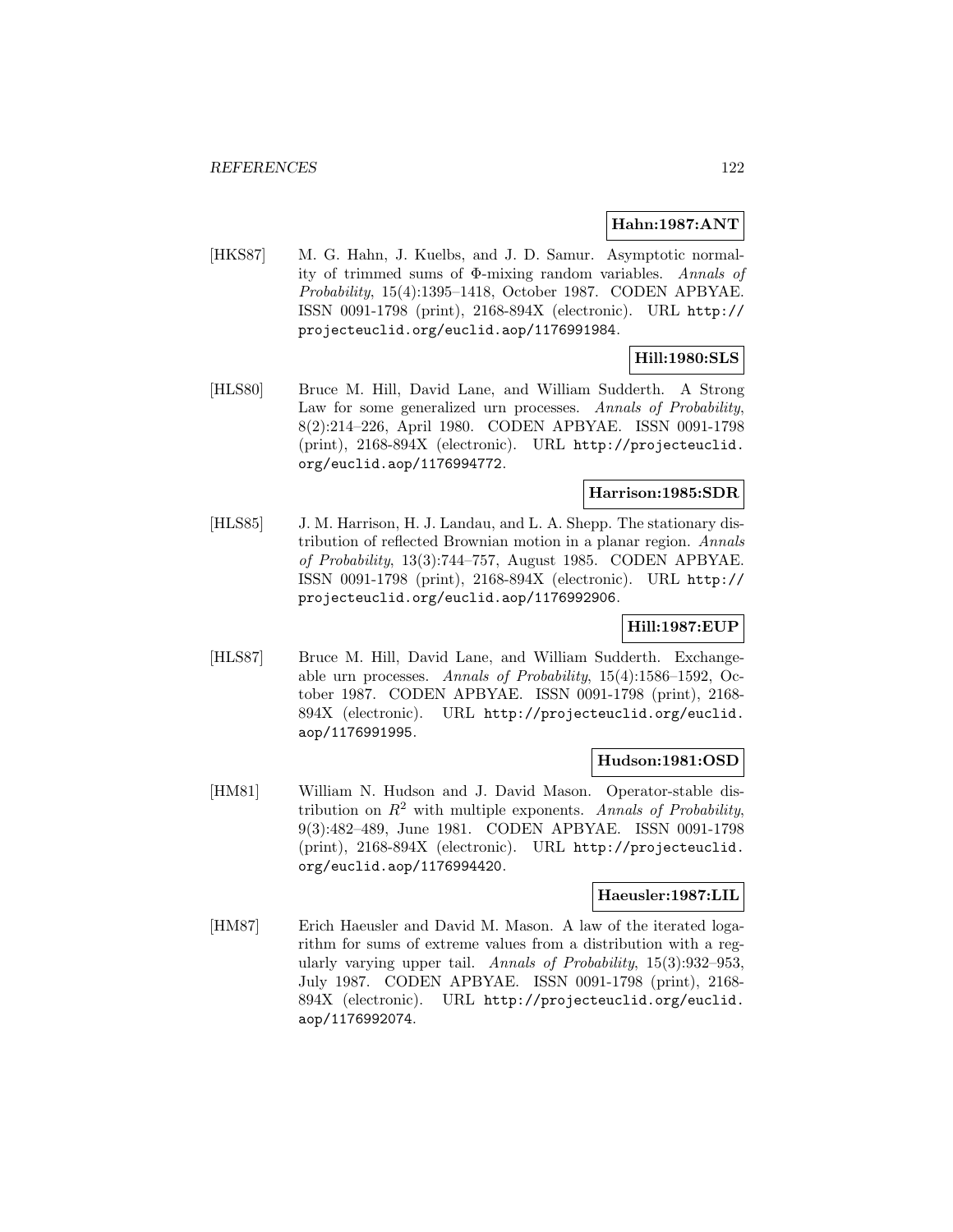#### **Hudson:1983:DNA**

[HMV83] William N. Hudson, J. David Mason, and Jerry Alan Veeh. The domain of normal attraction of an operator-stable law. Annals of Probability, 11(1):178–184, February 1983. CODEN APBYAE. ISSN 0091-1798 (print), 2168-894X (electronic). URL http:// projecteuclid.org/euclid.aop/1176993667.

# **Hogan:1986:CPC**

[Hog86] Michael L. Hogan. Comments on a problem of Chernoff and Petkau. Annals of Probability, 14(3):1058–1063, July 1986. CO-DEN APBYAE. ISSN 0091-1798 (print), 2168-894X (electronic). URL http://projecteuclid.org/euclid.aop/1176992458.

## **Holst:1981:CCR**

[Hol81a] Lars Holst. On convergence of the coverage by random arcs on a circle and the largest spacing. Annals of Probability, 9(4):648–655, August 1981. CODEN APBYAE. ISSN 0091-1798 (print), 2168- 894X (electronic). URL http://projecteuclid.org/euclid. aop/1176994370.

## **Holst:1981:SCL**

[Hol81b] Lars Holst. Some conditional limit theorems in exponential families. Annals of Probability, 9(5):818–830, October 1981. CODEN APBYAE. ISSN 0091-1798 (print), 2168-894X (electronic). URL http://projecteuclid.org/euclid.aop/1176994310.

### **Holte:1982:CMB**

[Hol82] John M. Holte. Critical multitype branching processes. Annals of Probability, 10(2):482–495, May 1982. CODEN APBYAE. ISSN 0091-1798 (print), 2168-894X (electronic). URL http:// projecteuclid.org/euclid.aop/1176993871.

#### **Holgate:1983:NBP**

[Hol83] P. Holgate. The natural boundary problem for random power series with degenerate tail fields. Annals of Probability, 11(3):814-816, August 1983. CODEN APBYAE. ISSN 0091-1798 (print), 2168- 894X (electronic). URL http://projecteuclid.org/euclid. aop/1176993530.

## **Holley:1985:RCE**

[Hol85] Richard Holley. Rapid convergence to equilibrium in one dimensional stochastic Ising models. Annals of Probability, 13(1):72–89,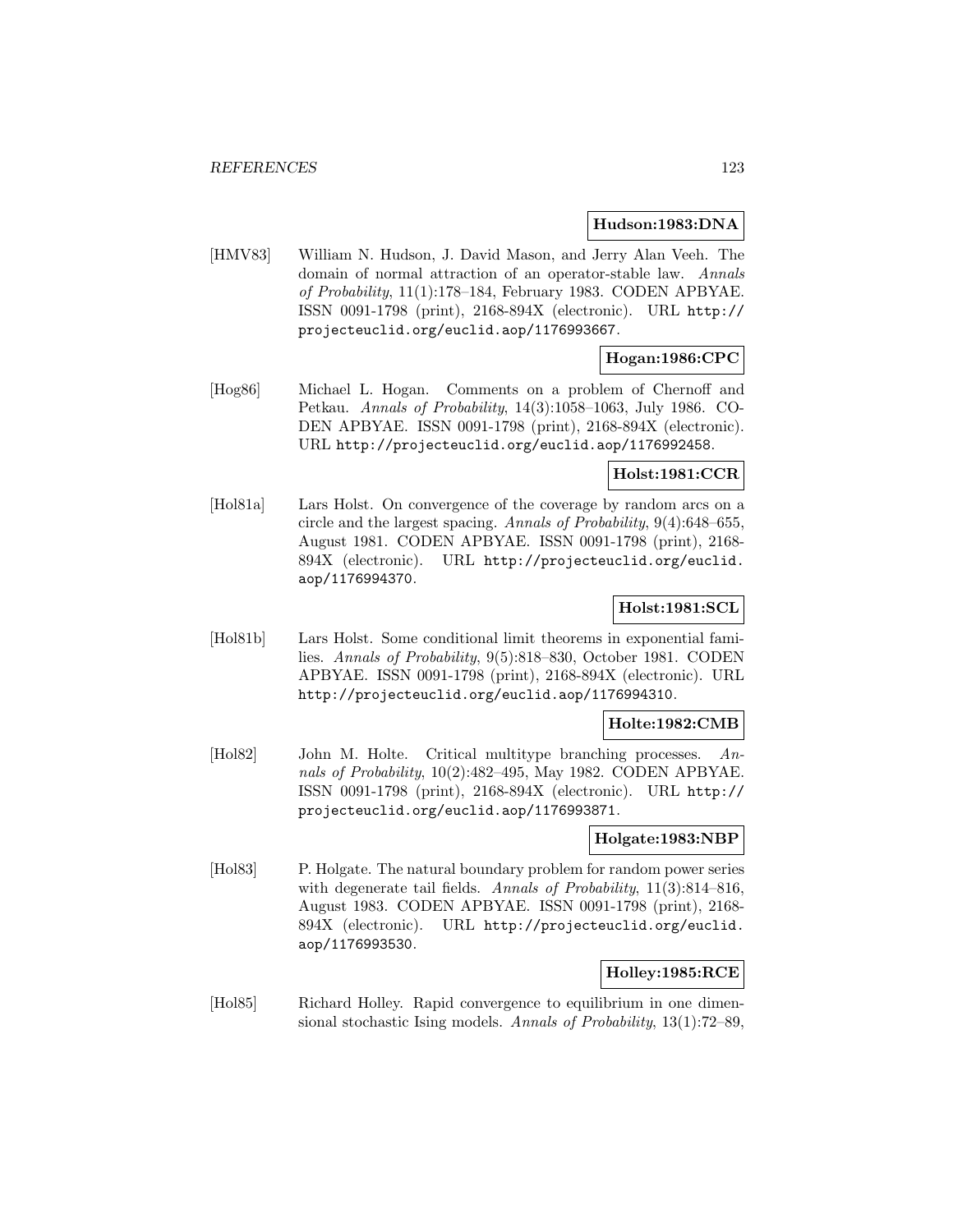February 1985. CODEN APBYAE. ISSN 0091-1798 (print), 2168- 894X (electronic). URL http://projecteuclid.org/euclid. aop/1176993067.

## **Hollander:1988:MPR**

[Hol88] W. Th. F. Den Hollander. Mixing properties for random walk in random scenery. Annals of Probability, 16(4):1788–1802, October 1988. CODEN APBYAE. ISSN 0091-1798 (print), 2168- 894X (electronic). URL http://projecteuclid.org/euclid. aop/1176991597.

## **Hoover:1984:SGM**

[Hoo84] Douglas N. Hoover. Synonymity, generalized martingales, and subfiltration. Annals of Probability, 12(3):703–713, August 1984. CO-DEN APBYAE. ISSN 0091-1798 (print), 2168-894X (electronic). URL http://projecteuclid.org/euclid.aop/1176993221.

## **Hoover:1987:CAD**

[Hoo87] Douglas N. Hoover. A characterization of adapted distribution. Annals of Probability, 15(4):1600–1611, October 1987. CODEN APBYAE. ISSN 0091-1798 (print), 2168-894X (electronic). URL http://projecteuclid.org/euclid.aop/1176991997.

### **Horvath:1984:SAE**

[Hor84] Lajos Horváth. Strong approximation of extended renewal processes. Annals of Probability, 12(4):1149–1166, November 1984. CODEN APBYAE. ISSN 0091-1798 (print), 2168- 894X (electronic). URL http://projecteuclid.org/euclid. aop/1176993145.

### **Hill:1983:AUN**

[HP83] Theodore P. Hill and Victor C. Pestien. The advantage of using non-measurable stop rules. Annals of Probability,  $11(2):442-450$ , May 1983. CODEN APBYAE. ISSN 0091-1798 (print), 2168- 894X (electronic). URL http://projecteuclid.org/euclid. aop/1176993609.

#### **Haussmann:1986:TRD**

[HP86] U. G. Haussmann and E. Pardoux. Time reversal of diffusions. Annals of Probability, 14(4):1188–1205, October 1986. CODEN APBYAE. ISSN 0091-1798 (print), 2168-894X (electronic). URL http://projecteuclid.org/euclid.aop/1176992362.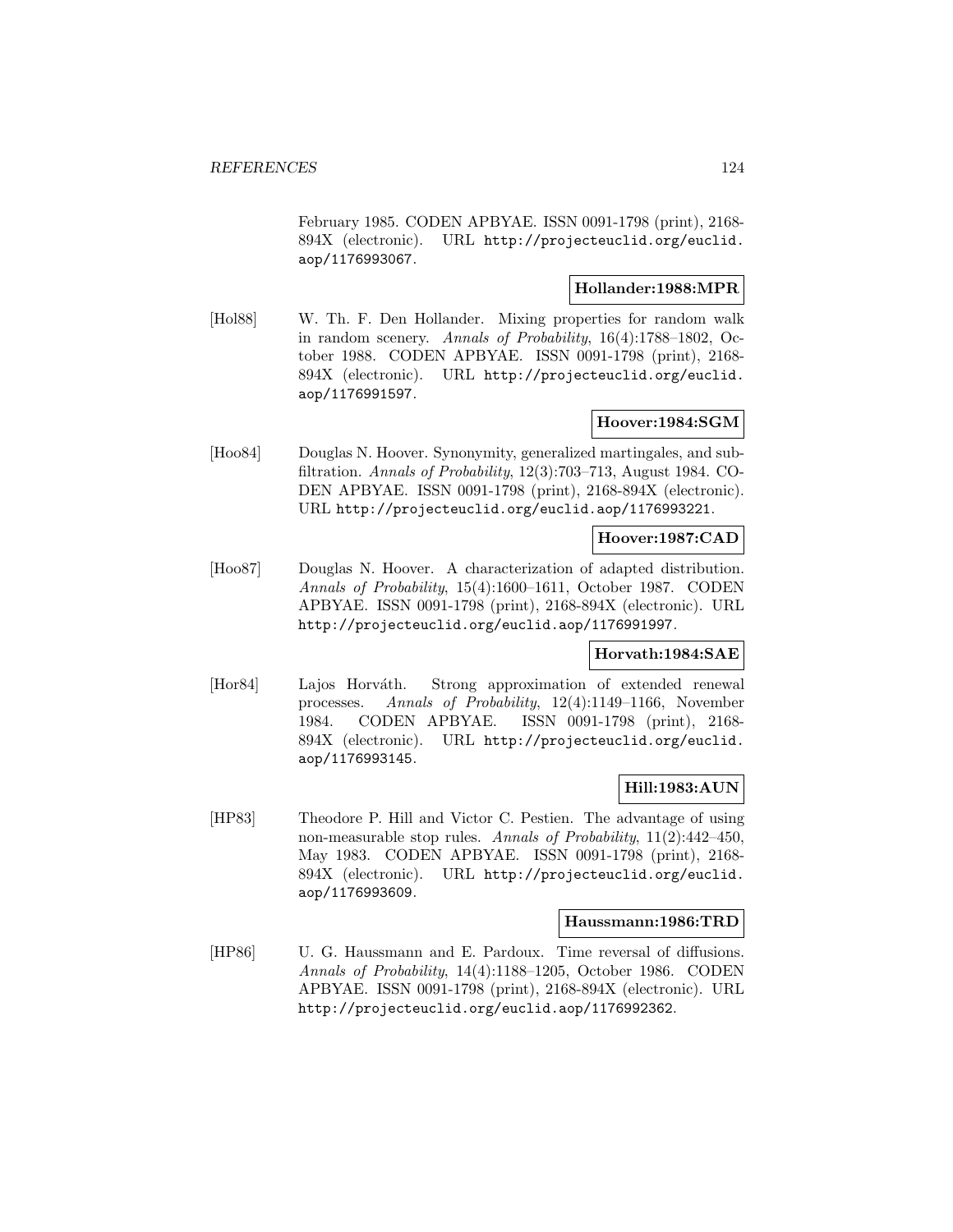#### **Hanson:1981:LLN**

[HR81a] D. L. Hanson and Ralph P. Russo. On the law of large numbers. Annals of Probability, 9(3):513–519, June 1981. CODEN APBYAE. ISSN 0091-1798 (print), 2168-894X (electronic). URL http://projecteuclid.org/euclid.aop/1176994425.

### **Harrison:1981:RBM**

[HR81b] J. Michael Harrison and Martin I. Reiman. Reflected Brownian motion on an orthant. Annals of Probability, 9(2):302–308, April 1981. CODEN APBYAE. ISSN 0091-1798 (print), 2168- 894X (electronic). URL http://projecteuclid.org/euclid. aop/1176994471.

## **Hanson:1983:SMR**

[HR83a] D. L. Hanson and Ralph P. Russo. Some more results on increments of the Wiener process. Annals of Probability, 11(4): 1009–1015, November 1983. CODEN APBYAE. ISSN 0091-1798 (print), 2168-894X (electronic). URL http://projecteuclid. org/euclid.aop/1176993449.

## **Hanson:1983:SRI**

[HR83b] D. L. Hanson and Ralph P. Russo. Some results on increments of the Wiener process with applications to lag sums of i.i.d. random variables. Annals of Probability, 11(3):609–623, August 1983. CO-DEN APBYAE. ISSN 0091-1798 (print), 2168-894X (electronic). URL http://projecteuclid.org/euclid.aop/1176993505.

### **Hanson:1989:SLI**

[HR89] D. L. Hanson and Ralph P. Russo. Some "LIM INF" results for increments of a Wiener process. Annals of Probability, 17 (3):1063–1082, July 1989. CODEN APBYAE. ISSN 0091-1798 (print), 2168-894X (electronic). URL http://projecteuclid. org/euclid.aop/1176991257.

## **Harrison:1981:SBM**

[HS81] J. M. Harrison and L. A. Shepp. On skew Brownian motion. Annals of Probability, 9(2):309–313, April 1981. CODEN APBYAE. ISSN 0091-1798 (print), 2168-894X (electronic). URL http:// projecteuclid.org/euclid.aop/1176994472.

# **Hsu:1989:HSC**

[Hsu89] Pei Hsu. Heat semigroup on a complete Riemannian manifold. Annals of Probability, 17(3):1248–1254, July 1989. CODEN AP-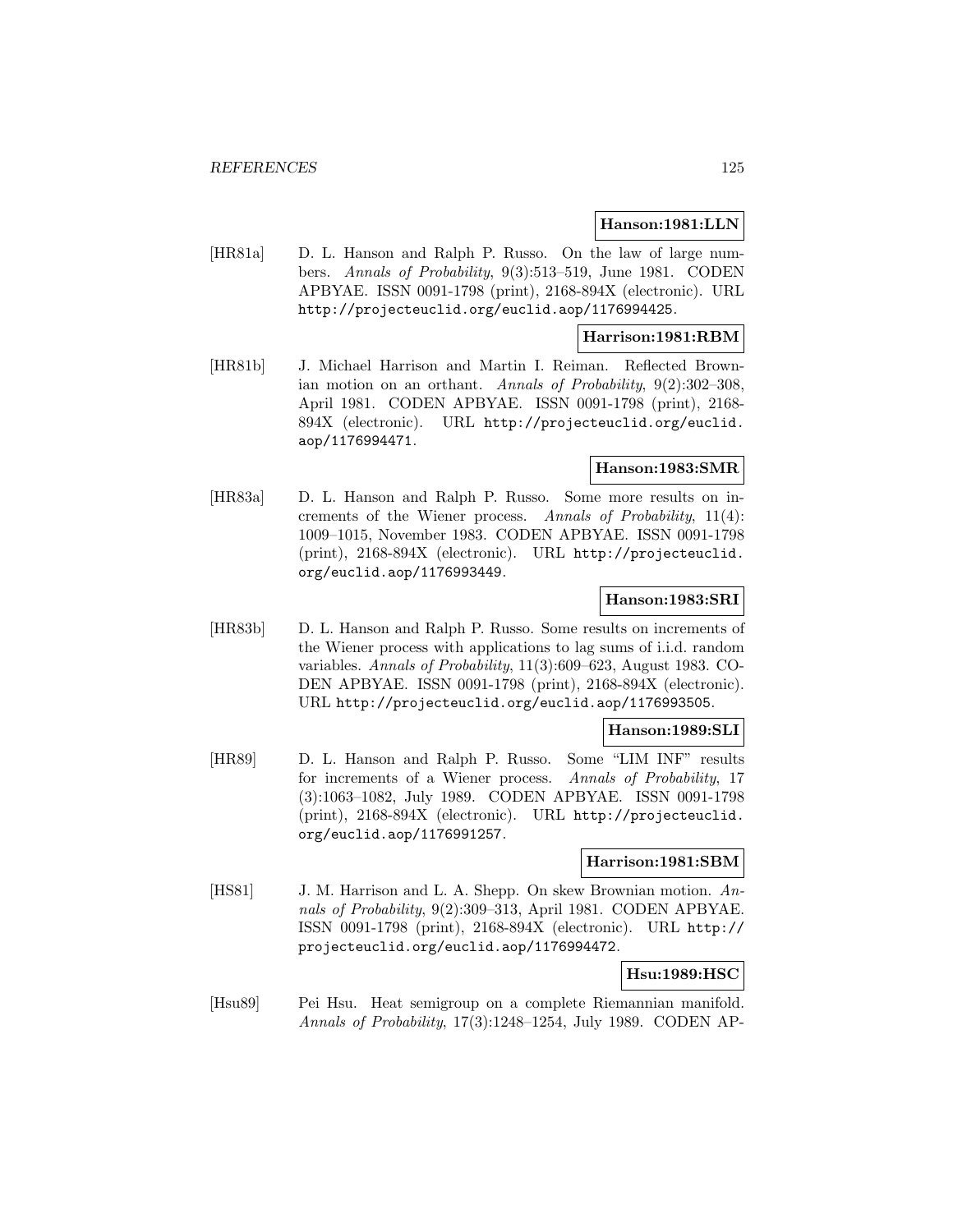BYAE. ISSN 0091-1798 (print), 2168-894X (electronic). URL http://projecteuclid.org/euclid.aop/1176991267.

#### **Hagwood:1983:MCM**

[HT83] Charles Hagwood and Henry Teicher. A multidimensional CLT for maxima of normed sums. Annals of Probability,  $11(4):1048-1050$ , November 1983. CODEN APBYAE. ISSN 0091-1798 (print), 2168- 894X (electronic). URL http://projecteuclid.org/euclid. aop/1176993454.

# **Hu:1988:GKE**

[Hu88] K. Y. Hu. A generalization of Kolmogorov's extension theorem and an application to the construction of stochastic processes with random time domains. Annals of Probability, 16(1):222–230, January 1988. CODEN APBYAE. ISSN 0091-1798 (print), 2168- 894X (electronic). URL http://projecteuclid.org/euclid. aop/1176991896.

### **Huggins:1985:LIL**

[Hug85] R. M. Huggins. Laws of the iterated logarithm for time changed Brownian motion with an application to branching processes. Annals of Probability, 13(4):1148–1156, November 1985. CODEN APBYAE. ISSN 0091-1798 (print), 2168-894X (electronic). URL http://projecteuclid.org/euclid.aop/1176992801.

## **Hurzeler:1985:OST**

[Hur85] Harry E. Hurzeler. The optional sampling theorem for processes indexed by a partially ordered set. Annals of Probability, 13(4): 1224–1235, November 1985. CODEN APBYAE. ISSN 0091-1798 (print), 2168-894X (electronic). URL http://projecteuclid. org/euclid.aop/1176992807.

## **Hagwood:1982:EES**

[HW82] Charles Hagwood and Michael Woodroofe. On the expansion for expected sample size in non-linear renewal theory. Annals of Probability, 10(3):844–848, August 1982. CODEN APBYAE. ISSN 0091-1798 (print), 2168-894X (electronic). URL http:// projecteuclid.org/euclid.aop/1176993795.

## **Harrison:1987:MRB**

[HW87] J. M. Harrison and R. J. Williams. Multidimensional reflected Brownian motions having exponential stationary distributions.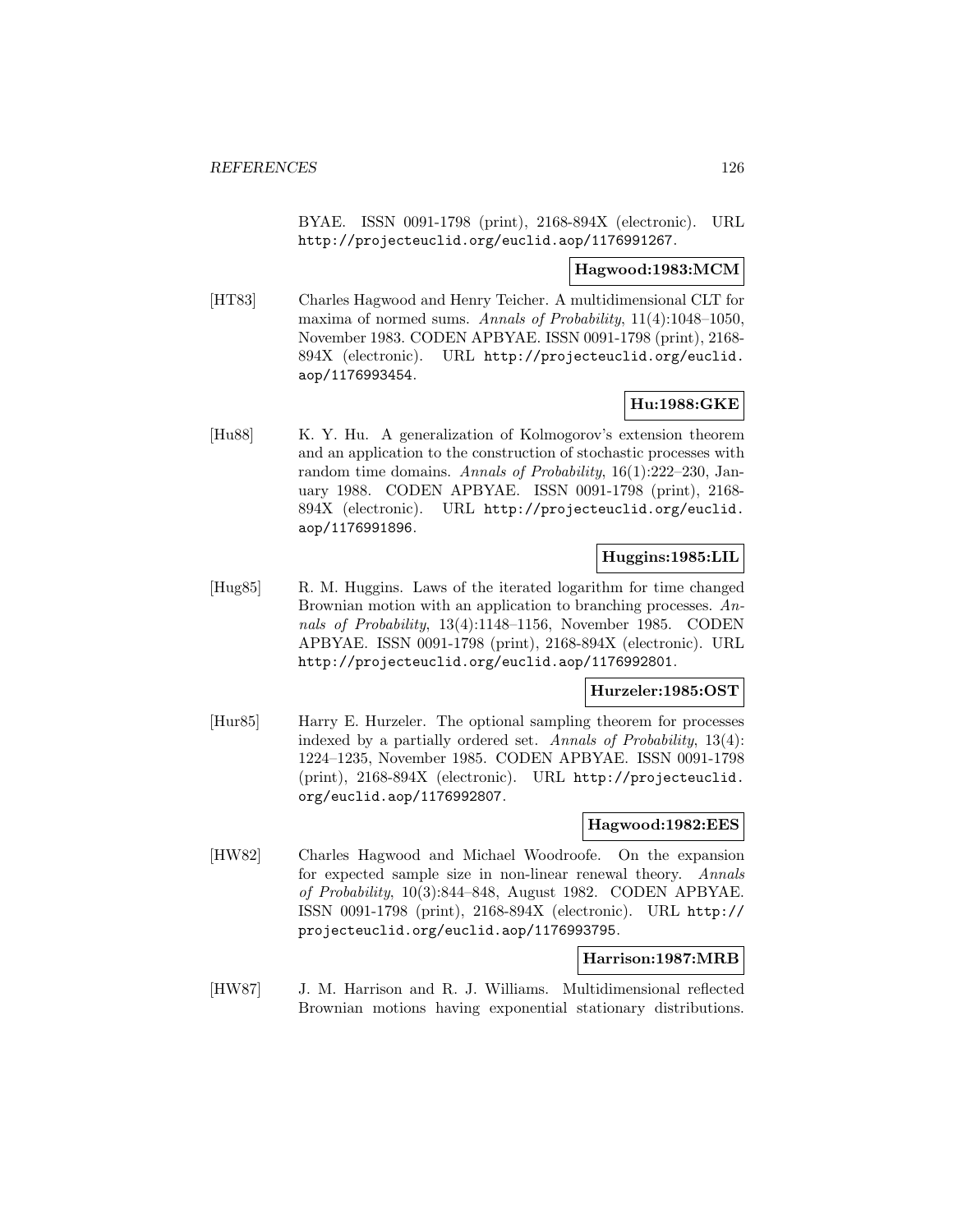Annals of Probability, 15(1):115–137, January 1987. CODEN AP-BYAE. ISSN 0091-1798 (print), 2168-894X (electronic). URL http://projecteuclid.org/euclid.aop/1176992259.

### **Hwang:1980:LMR**

[Hwa80] Chii-Ruey Hwang. Laplace's method revisited: Weak convergence of probability measures. Annals of Probability, 8(6):1177–1182, December 1980. CODEN APBYAE. ISSN 0091-1798 (print), 2168- 894X (electronic). URL http://projecteuclid.org/euclid. aop/1176994579.

## **Hwang:1987:PKA**

[Hwa87] J. S. Hwang. On a problem of Kahane about the image of Gaussian Taylor series. Annals of Probability, 15(3):1203–1209, July 1987. CODEN APBYAE. ISSN 0091-1798 (print), 2168- 894X (electronic). URL http://projecteuclid.org/euclid. aop/1176992091.

## **Iscoe:1989:LDV**

[IM89] I. Iscoe and D. McDonald. Large deviations for  $l^2$ -valued Ornstein-Uhlenbeck processes. Annals of Probability, 17(1):58–73, January 1989. CODEN APBYAE. ISSN 0091-1798 (print), 2168- 894X (electronic). URL http://projecteuclid.org/euclid. aop/1176991494.

### **Imhof:1985:RBM**

[Imh85] J.-P. Imhof. On the range of Brownian motion and its inverse process. Annals of Probability, 13(3):1011–1017, August 1985. CO-DEN APBYAE. ISSN 0091-1798 (print), 2168-894X (electronic). URL http://projecteuclid.org/euclid.aop/1176992923.

#### **Imkeller:1986:CTT**

[Imk86] Peter Imkeller. On changing time for two-parameter strong martingales: A counterexample. Annals of Probability, 14(3):1080–1084, July 1986. CODEN APBYAE. ISSN 0091-1798 (print), 2168- 894X (electronic). URL http://projecteuclid.org/euclid. aop/1176992462.

## **Irle:1981:TPO**

[Irl81] Albrecht Irle. Transitivity in problems of optimal stopping. Annals of Probability, 9(4):642–647, August 1981. CODEN APBYAE. ISSN 0091-1798 (print), 2168-894X (electronic). URL http:// projecteuclid.org/euclid.aop/1176994369.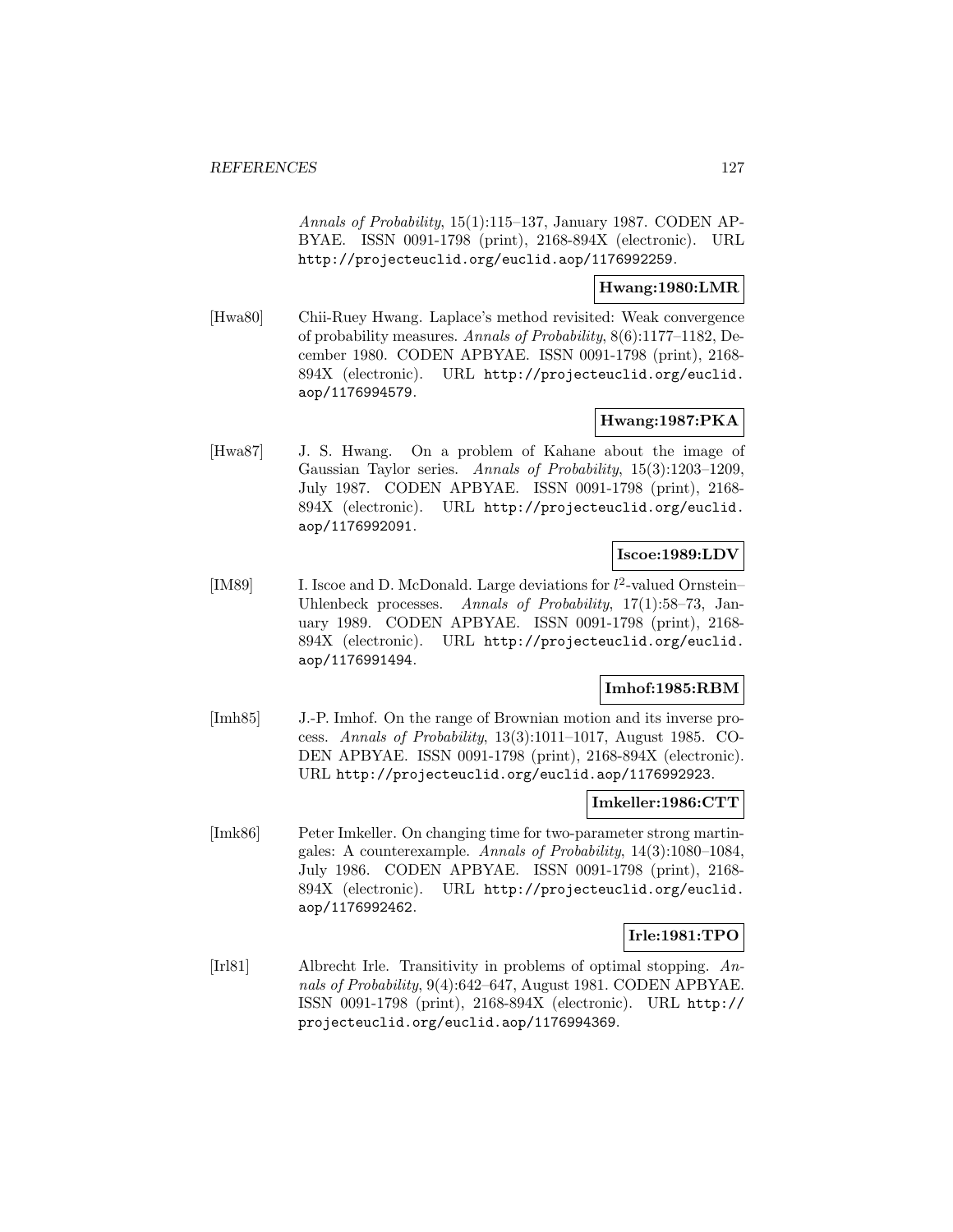## **Iscoe:1988:SMV**

[Isc88] I. Iscoe. On the supports of measure-valued critical branching Brownian motion. Annals of Probability, 16(1):200–221, January 1988. CODEN APBYAE. ISSN 0091-1798 (print), 2168- 894X (electronic). URL http://projecteuclid.org/euclid. aop/1176991895.

# **Iscoe:1989:ASM**

[Isc89] I. Iscoe. Addendum: On the supports of measure-valued critical branching Brownian motion. Annals of Probability, 17(2):813, April 1989. CODEN APBYAE. ISSN 0091-1798 (print), 2168- 894X (electronic). URL http://projecteuclid.org/euclid. aop/1176991429.

## **Iyengar:1986:LBM**

[Iye86] Satish Iyengar. On a lower bound for the multivariate normal Mills' ratio. Annals of Probability, 14(4):1399–1403, October 1986. CO-DEN APBYAE. ISSN 0091-1798 (print), 2168-894X (electronic). URL http://projecteuclid.org/euclid.aop/1176992380.

#### **Jacobsen:1984:TOC**

[Jac84] Martin Jacobsen. Two operational characterizations of cooptional times. Annals of Probability, 12(3):714–725, August 1984. CODEN APBYAE. ISSN 0091-1798 (print), 2168-894X (electronic). URL http://projecteuclid.org/euclid.aop/1176993222.

## **Jajte:1987:EEH**

[Jaj87] R. Jajte. On the existence of the ergodic Hilbert transform. Annals of Probability, 15(2):831–835, April 1987. CODEN APBYAE. ISSN 0091-1798 (print), 2168-894X (electronic). URL http:// projecteuclid.org/euclid.aop/1176992176.

#### **Jakubowski:1986:PCL**

[Jak86] Adam Jakubowski. Principle of conditioning in limit theorems for sums of random variables. Annals of Probability, 14(3):902-915, July 1986. CODEN APBYAE. ISSN 0091-1798 (print), 2168- 894X (electronic). URL http://projecteuclid.org/euclid. aop/1176992446.

### **Janson:1983:LTC**

[Jan83a] Svante Janson. Limit theorems for certain branching random walks on compact groups and homogeneous spaces. Annals of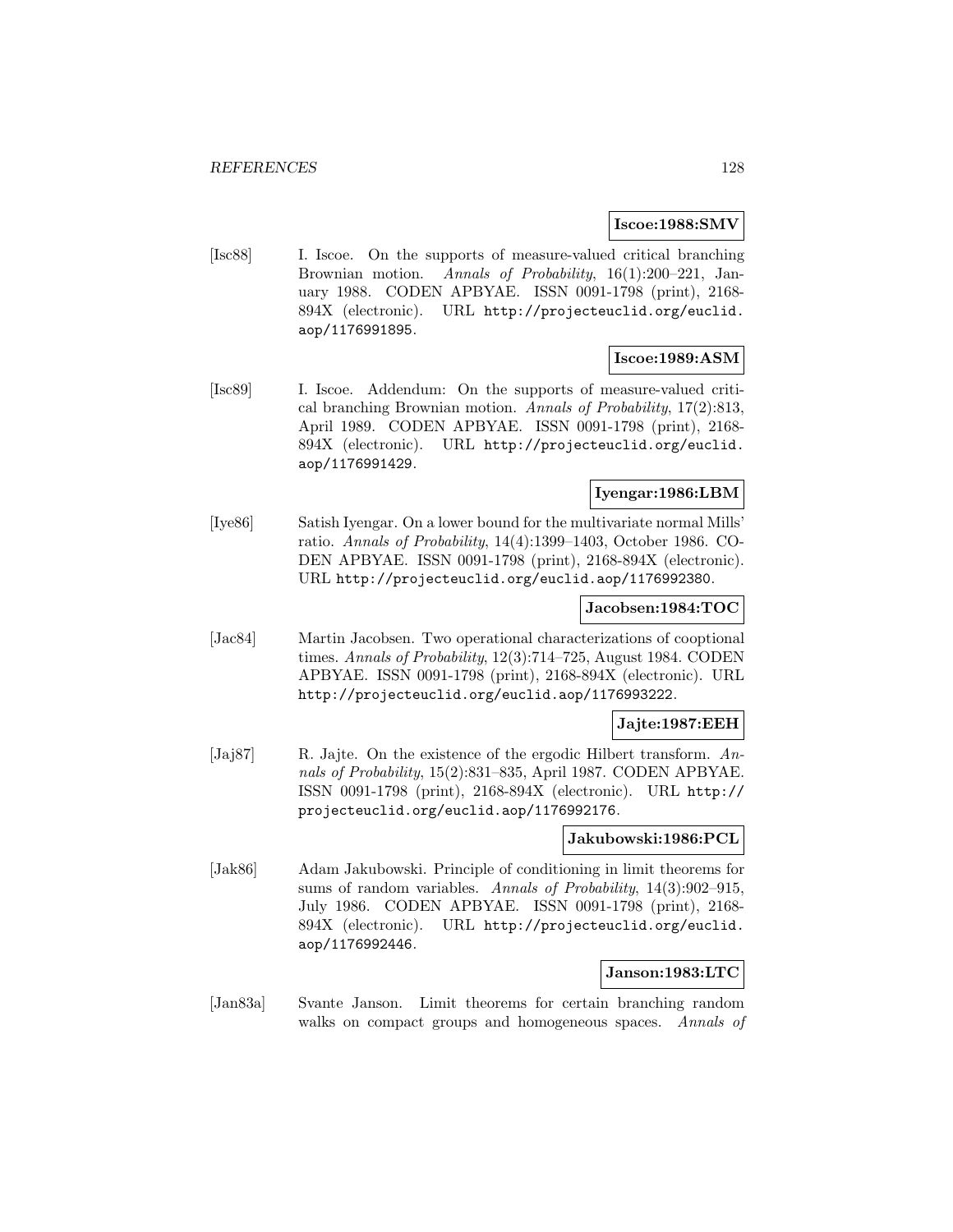Probability, 11(4):909–930, November 1983. CODEN APBYAE. ISSN 0091-1798 (print), 2168-894X (electronic). URL http:// projecteuclid.org/euclid.aop/1176993441.

## **Janson:1983:RTD**

[Jan83b] Svante Janson. Renewal theory for M-dependent variables. Annals of Probability, 11(3):558–568, August 1983. CODEN APBYAE. ISSN 0091-1798 (print), 2168-894X (electronic). URL http:// projecteuclid.org/euclid.aop/1176993500.

#### **Janson:1984:RDS**

[Jan84] Svante Janson. Runs in m-dependent sequences. Annals of Probability, 12(3):805–818, August 1984. CODEN APBYAE. ISSN 0091-1798 (print), 2168-894X (electronic). URL http:// projecteuclid.org/euclid.aop/1176993229.

#### **Janke:1985:RST**

[Jan85] Steven J. Janke. Recurrent sets for transient Lévy processes with bounded kernels. Annals of Probability, 13(4):1204–1218, November 1985. CODEN APBYAE. ISSN 0091-1798 (print), 2168- 894X (electronic). URL http://projecteuclid.org/euclid. aop/1176992805.

## **Janson:1987:MSS**

[Jan87] Svante Janson. Maximal spacings in several dimensions. Annals of Probability, 15(1):274–280, January 1987. CODEN APBYAE. ISSN 0091-1798 (print), 2168-894X (electronic). URL http:// projecteuclid.org/euclid.aop/1176992269.

## **Janson:1988:NCH**

[Jan88] Svante Janson. Normal convergence by higher semiinvariants with applications to sums of dependent random variables and random graphs. Annals of Probability, 16(1):305–312, January 1988. CO-DEN APBYAE. ISSN 0091-1798 (print), 2168-894X (electronic). URL http://projecteuclid.org/euclid.aop/1176991903.

### **Joag-Dev:1983:IUU**

[JD83] Kumar Joag-Dev. Independence via uncorrelatedness under certain dependence structures. Annals of Probability, 11(4):1037– 1041, November 1983. CODEN APBYAE. ISSN 0091-1798 (print), 2168-894X (electronic). URL http://projecteuclid. org/euclid.aop/1176993452.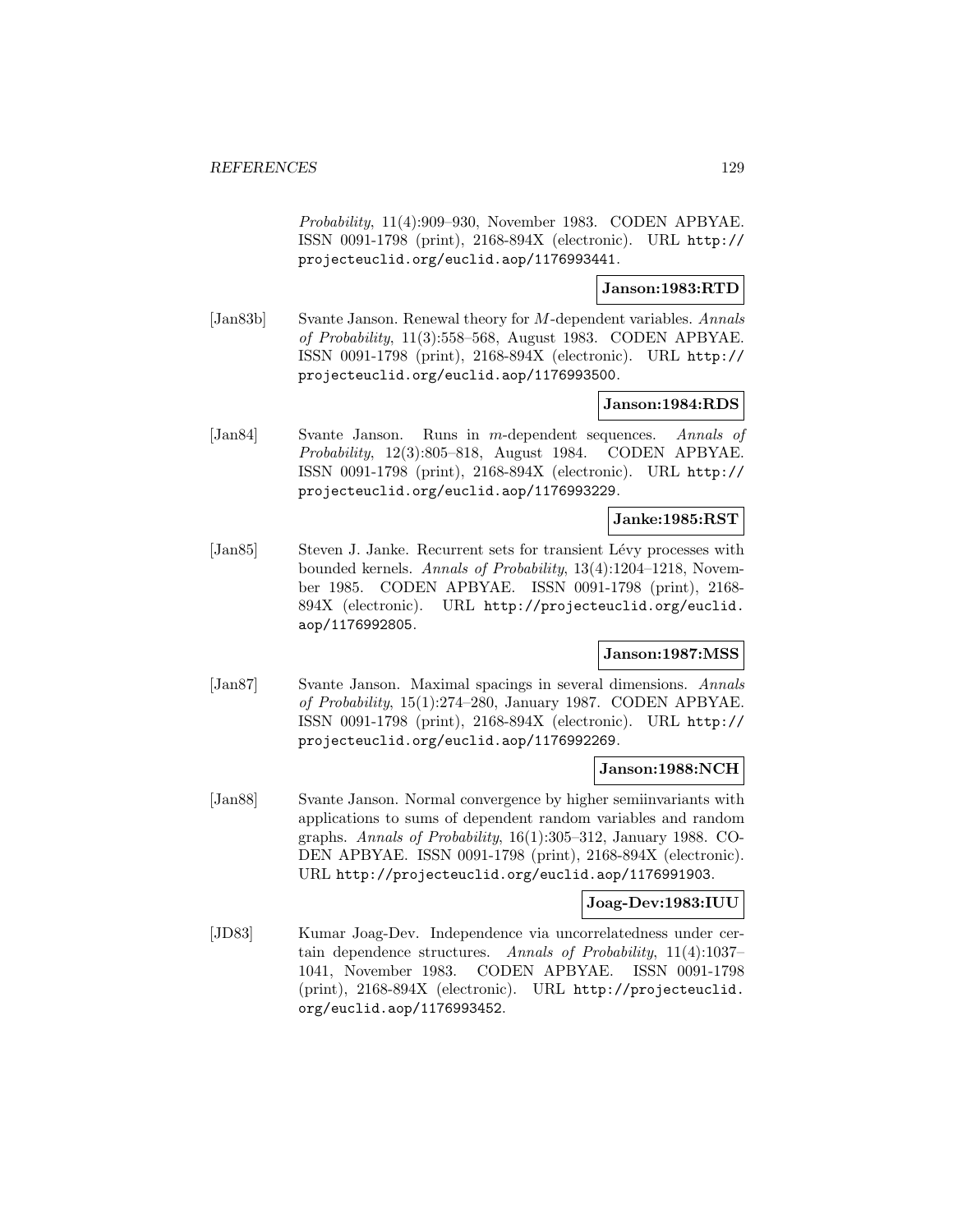#### **Joag-Dev:1983:ANR**

[JDPP83] Kumar Joag-Dev, Michael D. Perlman, and Loren D. Pitt. Association of normal random variables and Slepian's inequality. Annals of Probability, 11(2):451–455, May 1983. CODEN APBYAE. ISSN 0091-1798 (print), 2168-894X (electronic). URL http:// projecteuclid.org/euclid.aop/1176993610.

### **Jennen:1985:SOA**

[Jen85] Christel Jennen. Second-order approximations to the density, mean and variance of Brownian first-exit times. Annals of Probability, 13 (1):126–144, February 1985. CODEN APBYAE. ISSN 0091-1798 (print), 2168-894X (electronic). URL http://projecteuclid. org/euclid.aop/1176993071.

# **Jammalamadaka:1986:LTT**

[JJ86] S. Rao Jammalamadaka and Svante Janson. Limit theorems for a triangular scheme of U-statistics with applications to interpoint distances. Annals of Probability, 14(4):1347–1358, October 1986. CODEN APBYAE. ISSN 0091-1798 (print), 2168- 894X (electronic). URL http://projecteuclid.org/euclid. aop/1176992375.

## **James:1988:CBC**

[JJS88] Barry James, Kang Ling James, and David Siegmund. Conditional boundary crossing probabilities, with applications to change-point problems. Annals of Probability, 16(2):825–839, April 1988. CO-DEN APBYAE. ISSN 0091-1798 (print), 2168-894X (electronic). URL http://projecteuclid.org/euclid.aop/1176991789.

#### **Johnson:1983:EFC**

[JK83] B. McK. Johnson and T. Killeen. An explicit formula for the C.D.F. of the  $L_1$  norm of the Brownian bridge. Annals of Probability, 11(3):807–808, August 1983. CODEN APBYAE. ISSN 0091-1798 (print), 2168-894X (electronic). URL http:// projecteuclid.org/euclid.aop/1176993528.

#### **Jain:1983:GM**

[JM83] Naresh C. Jain and Ditlev Monrad. Gaussian measures in  $B_p$ . Annals of Probability, 11(1):46–57, February 1983. CODEN AP-BYAE. ISSN 0091-1798 (print), 2168-894X (electronic). URL http://projecteuclid.org/euclid.aop/1176993659.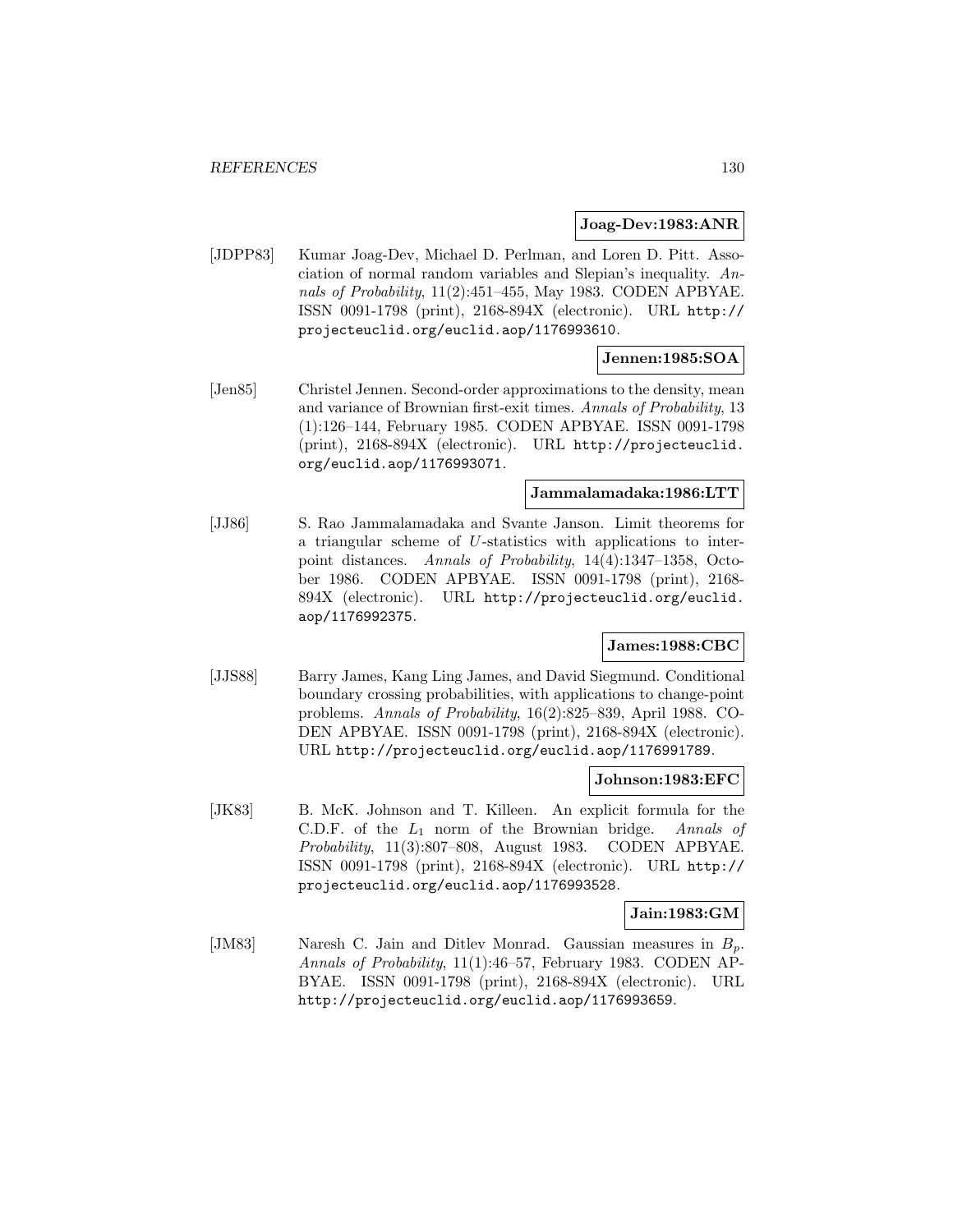#### **Jagers:1985:BPP**

[JN85] Peter Jagers and Olle Nerman. Branching processes in periodically varying environment. Annals of Probability,  $13(1):254-268$ , February 1985. CODEN APBYAE. ISSN 0091-1798 (print), 2168- 894X (electronic). URL http://projecteuclid.org/euclid. aop/1176993079.

# **Jain:1980:DPA**

[JO80] Naresh C. Jain and Steven Orey. Domains of partial attraction and tightness conditions. Annals of Probability, 8(3):584–599, June 1980. CODEN APBYAE. ISSN 0091-1798 (print), 2168- 894X (electronic). URL http://projecteuclid.org/euclid. aop/1176994728.

## **Joe:1987:MRD**

[Joe87] Harry Joe. Majorization, randomness and dependence for multivariate distributions. Annals of Probability, 15(3):1217–1225, July 1987. CODEN APBYAE. ISSN 0091-1798 (print), 2168- 894X (electronic). URL http://projecteuclid.org/euclid. aop/1176992093.

## **Johnson:1985:BCM**

[Joh85] W. B. Johnson. Best constants in moment inequalities for linear combinations of independent and exchangeable random variables. Annals of Probability, 13(1):234–253, February 1985. CO-DEN APBYAE. ISSN 0091-1798 (print), 2168-894X (electronic). URL http://projecteuclid.org/euclid.aop/1176993078.

## **Jain:1984:ABL**

[JP84] Naresh C. Jain and William E. Pruitt. Asymptotic behavior of the local time of a recurrent random walk. Annals of Probability, 12 (1):64–85, February 1984. CODEN APBYAE. ISSN 0091-1798 (print), 2168-894X (electronic). URL http://projecteuclid. org/euclid.aop/1176993374.

## **Jain:1987:LTP**

[JP87a] Naresh C. Jain and William E. Pruitt. Lower tail probability estimates for subordinators and nondecreasing random walks. Annals of Probability, 15(1):75–101, January 1987. CODEN APBYAE. ISSN 0091-1798 (print), 2168-894X (electronic). URL http:// projecteuclid.org/euclid.aop/1176992257.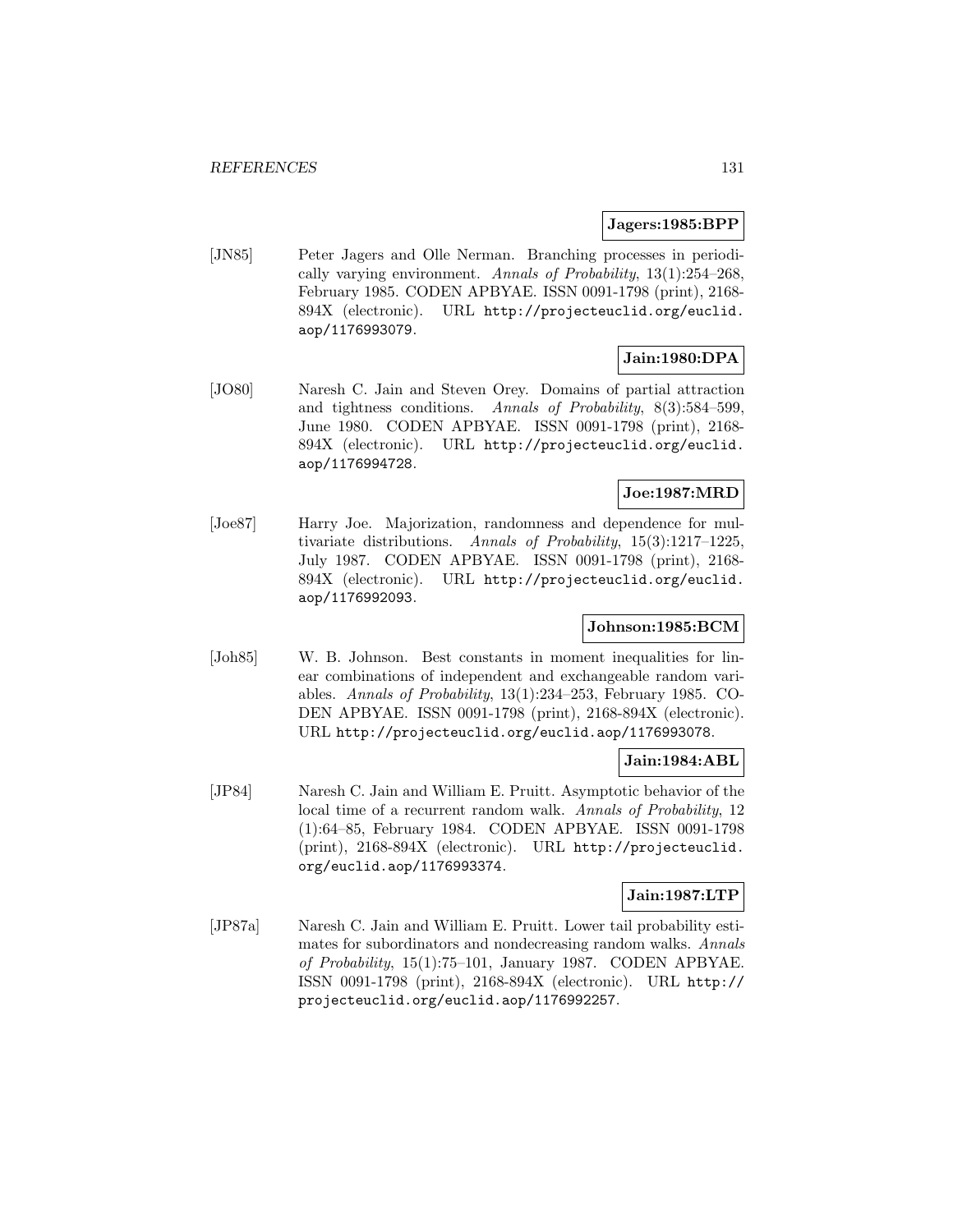## **Jain:1987:MIL**

[JP87b] Naresh C. Jain and William E. Pruitt. Maximal increments of local time of a random walk. Annals of Probability,  $15(4)$ :1461-1490, October 1987. CODEN APBYAE. ISSN 0091-1798 (print), 2168- 894X (electronic). URL http://projecteuclid.org/euclid. aop/1176991987.

# **Jacod:1988:TRL**

[JP88] Jean Jacod and Philip Protter. Time reversal on Lévy processes. Annals of Probability, 16(2):620–641, April 1988. CODEN AP-BYAE. ISSN 0091-1798 (print), 2168-894X (electronic). URL http://projecteuclid.org/euclid.aop/1176991776.

## **Jureckova:1987:SOA**

[JS87] Jana Jureckova and Pranab Kumar Sen. A second-order asymptotic distributional representation of M-estimators with discontinuous score functions. Annals of Probability, 15(2):814–823, April 1987. CODEN APBYAE. ISSN 0091-1798 (print), 2168- 894X (electronic). URL http://projecteuclid.org/euclid. aop/1176992174.

### **Johnson:1989:SIR**

[JS89] William B. Johnson and G. Schechtman. Sums of independent random variables in rearrangement invariant function spaces. Annals of Probability, 17(2):789–808, April 1989. CODEN APBYAE. ISSN 0091-1798 (print), 2168-894X (electronic). URL http:// projecteuclid.org/euclid.aop/1176991427.

## **Jurek:1982:SCO**

[Jur82] Zbigniew J. Jurek. Structure of a class of operator-selfdecomposable probability measures. Annals of Probability, 10(3):849–856, August 1982. CODEN APBYAE. ISSN 0091-1798 (print), 2168- 894X (electronic). URL http://projecteuclid.org/euclid. aop/1176993796.

## **Jurek:1985:RBS**

[Jur85] Zbigniew J. Jurek. Relations between the s-selfdecomposable and selfdecomposable measures. Annals of Probability, 13(2):592–608, May 1985. CODEN APBYAE. ISSN 0091-1798 (print), 2168- 894X (electronic). URL http://projecteuclid.org/euclid. aop/1176993012.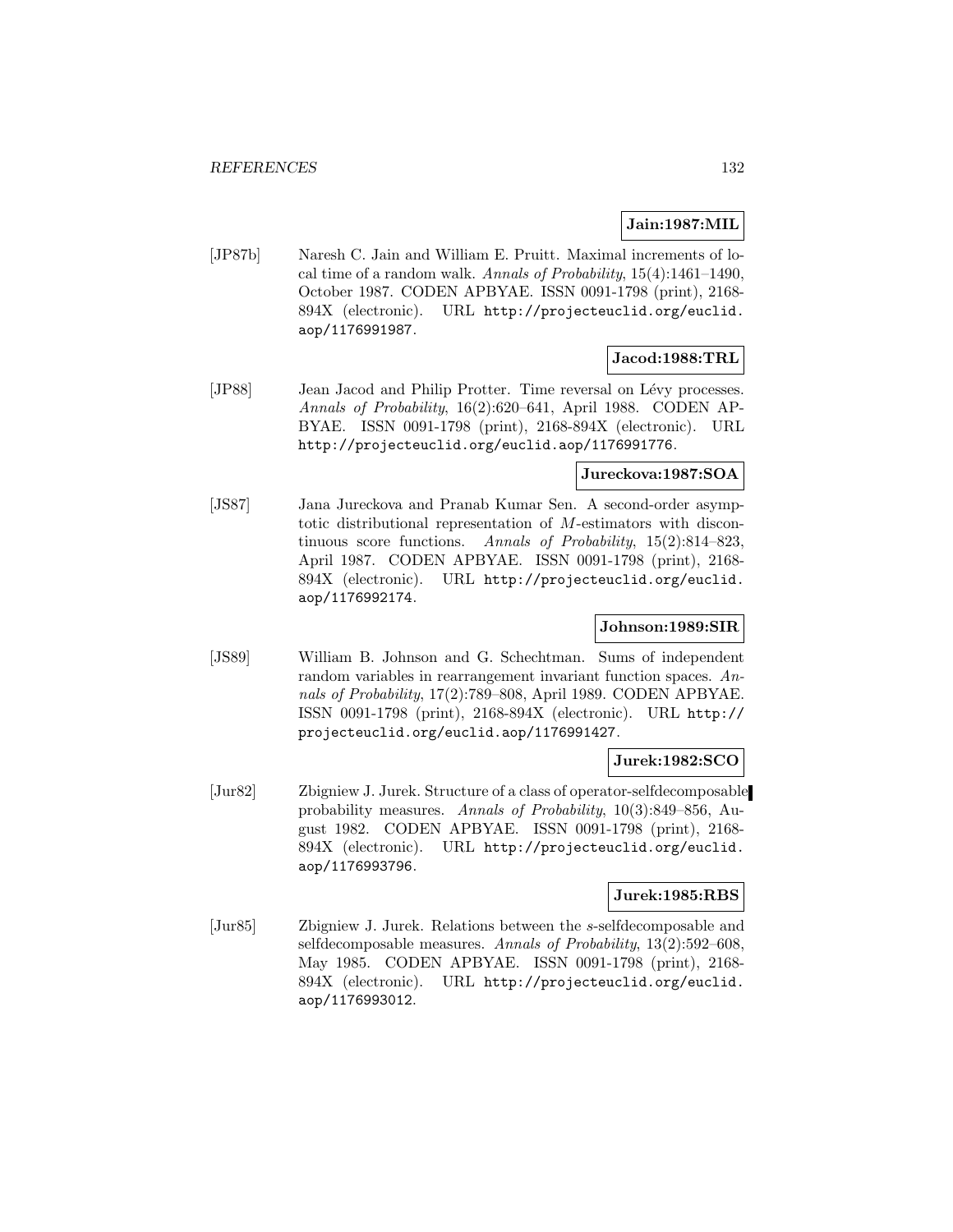#### **Kalikow:1981:GRW**

[Kal81a] Steven A. Kalikow. Generalized random walk in a random environment. Annals of Probability, 9(5):753–768, October 1981. CODEN APBYAE. ISSN 0091-1798 (print), 2168-894X (electronic). URL http://projecteuclid.org/euclid.aop/1176994306.

#### **Kallenberg:1981:SBT**

[Kal81b] Olav Kallenberg. Splitting at backward times in regenerative sets. Annals of Probability, 9(5):781–799, October 1981. CODEN AP-BYAE. ISSN 0091-1798 (print), 2168-894X (electronic). URL http://projecteuclid.org/euclid.aop/1176994308.

#### **Kallenberg:1987:HSM**

[Kal87] Olav Kallenberg. Homogeneity and the strong Markov property. Annals of Probability, 15(1):213–240, January 1987. CODEN AP-BYAE. ISSN 0091-1798 (print), 2168-894X (electronic). URL http://projecteuclid.org/euclid.aop/1176992265.

#### **Kallenberg:1988:SPS**

[Kal88] Olav Kallenberg. Spreading and predictable sampling in exchangeable sequences and processes. Annals of Probability, 16(2):508–534, April 1988. CODEN APBYAE. ISSN 0091-1798 (print), 2168- 894X (electronic). URL http://projecteuclid.org/euclid. aop/1176991771.

### **Kanda:1989:NCM**

[Kan89] Mamoru Kanda. A note on capacitary measures of semipolar sets. Annals of Probability, 17(1):379–384, January 1989. CODEN AP-BYAE. ISSN 0091-1798 (print), 2168-894X (electronic). URL http://projecteuclid.org/euclid.aop/1176991517.

## **Karandikar:1982:MDN**

[Kar82] Rajeeva L. Karandikar. Multiplicative decomposition of nonsingular matrix valued continuous semimartingales. Annals of Probability, 10(4):1088–1091, November 1982. CODEN APBYAE. ISSN 0091-1798 (print), 2168-894X (electronic). URL http:// projecteuclid.org/euclid.aop/1176993734.

#### **Karatzas:1984:GID**

[Kar84] Ioannis Karatzas. Gittins indices in the dynamic allocation problem for diffusion processes. Annals of Probability, 12(1):173–192,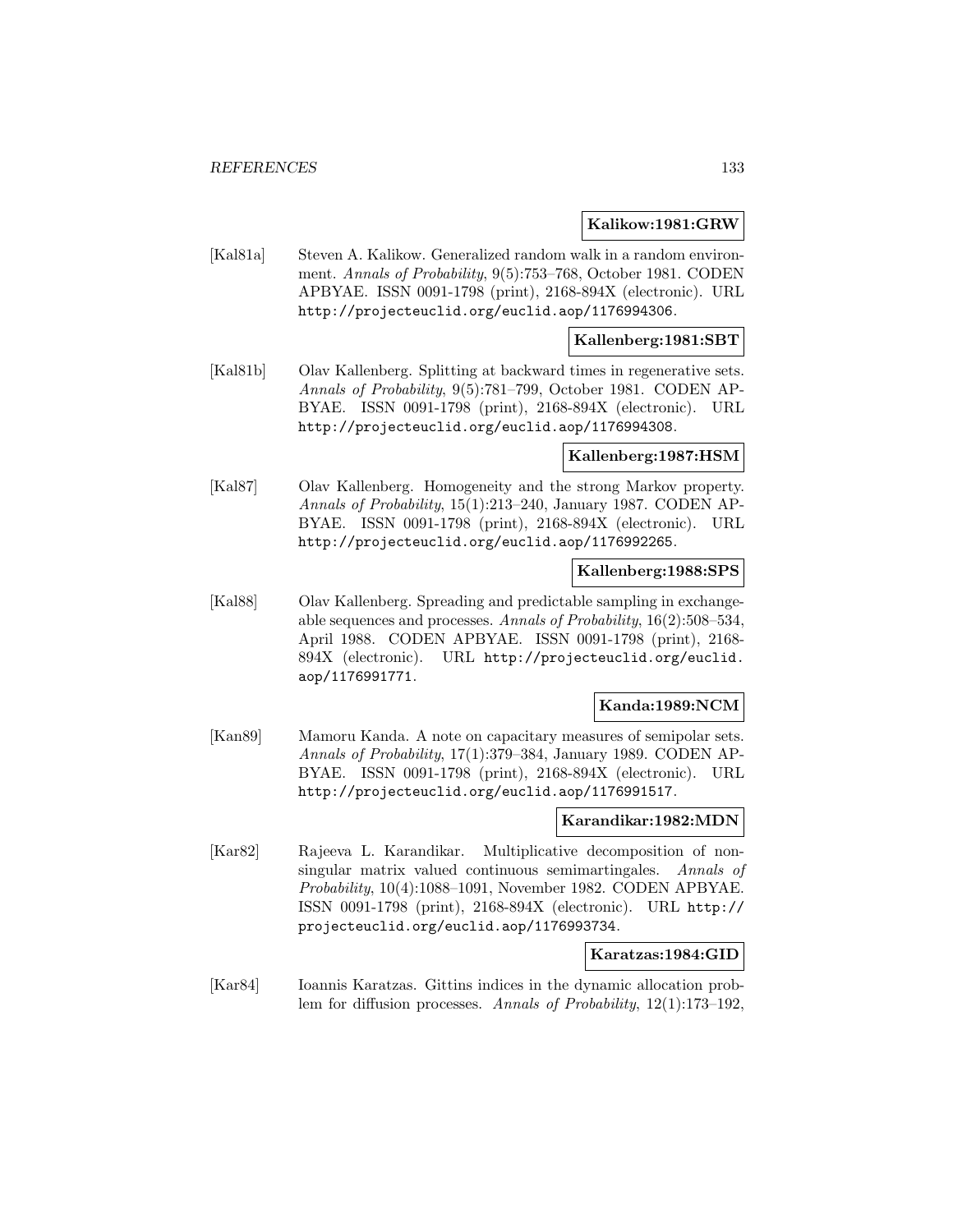February 1984. CODEN APBYAE. ISSN 0091-1798 (print), 2168- 894X (electronic). URL http://projecteuclid.org/euclid. aop/1176993381.

## **Kasahara:1982:LTS**

[Kas82] Yuji Kasahara. A limit theorem for slowly increasing occupation times. Annals of Probability, 10(3):728–736, August 1982. CODEN APBYAE. ISSN 0091-1798 (print), 2168-894X (electronic). URL http://projecteuclid.org/euclid.aop/1176993780.

### **Kaspi:1985:ELM**

[Kas85] H. Kaspi. Excursion laws of Markov processes in classical duality. Annals of Probability, 13(2):492–518, May 1985. CODEN APBYAE. ISSN 0091-1798 (print), 2168-894X (electronic). URL http://projecteuclid.org/euclid.aop/1176993005.

## **Kaspi:1988:RTC**

[Kas88] H. Kaspi. Random time changes for processes with random birth and death. Annals of Probability, 16(2):586–599, April 1988. CO-DEN APBYAE. ISSN 0091-1798 (print), 2168-894X (electronic). URL http://projecteuclid.org/euclid.aop/1176991774.

#### **Kaufman:1989:DPO**

[Kau89] Robert Kaufman. Dimensional properties of one-dimensional Brownian motion. Annals of Probability, 17(1):189–193, January 1989. CODEN APBYAE. ISSN 0091-1798 (print), 2168- 894X (electronic). URL http://projecteuclid.org/euclid. aop/1176991503.

## **Kuelbs:1980:LLL**

[KD80] J. Kuelbs and R. M. Dudley. Log log laws for empirical measures. Annals of Probability, 8(3):405-418, June 1980. CODEN APBYAE. ISSN 0091-1798 (print), 2168-894X (electronic). URL http://projecteuclid.org/euclid.aop/1176994716.

#### **Keener:1982:RTM**

[Kee82] Robert W. Keener. Renewal theory for Markov chains on the real line. Annals of Probability, 10(4):942–954, November 1982. CO-DEN APBYAE. ISSN 0091-1798 (print), 2168-894X (electronic). URL http://projecteuclid.org/euclid.aop/1176993716.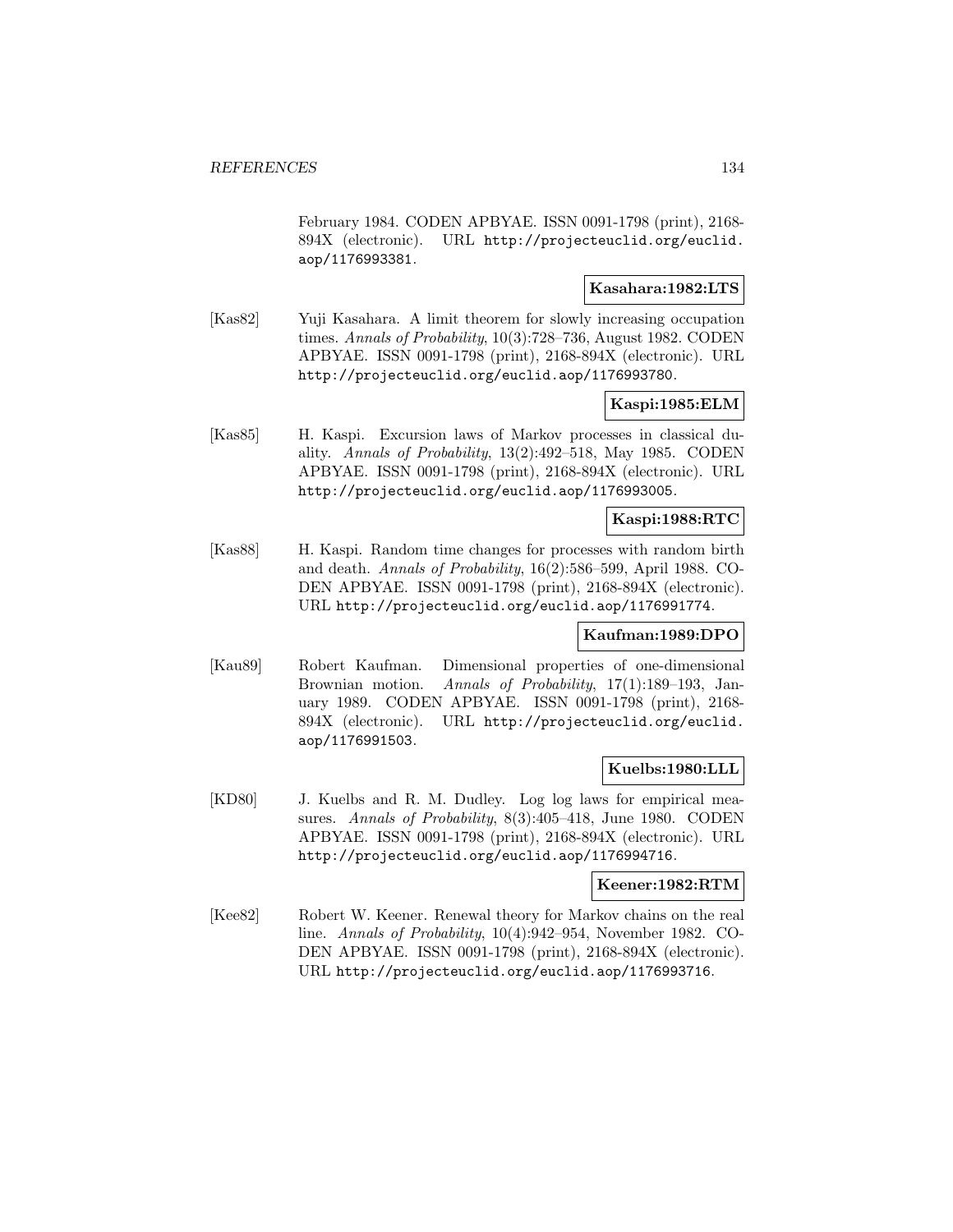## **Kelly:1987:ODC**

[Kel87] F. P. Kelly. One-dimensional circuit-switched networks. Annals of Probability, 15(3):1166–1179, July 1987. CODEN APBYAE. ISSN 0091-1798 (print), 2168-894X (electronic). URL http:// projecteuclid.org/euclid.aop/1176992089.

## **Kent:1982:SDD**

[Ken82] John T. Kent. The spectral decomposition of a diffusion hitting time. Annals of Probability, 10(1):207–219, February 1982. CO-DEN APBYAE. ISSN 0091-1798 (print), 2168-894X (electronic). URL http://projecteuclid.org/euclid.aop/1176993924.

#### **Kennedy:1985:OSI**

[Ken85] D. P. Kennedy. Optimal stopping of independent random variables and maximizing prophets. Annals of Probability, 13(2):566–571, May 1985. CODEN APBYAE. ISSN 0091-1798 (print), 2168- 894X (electronic). URL http://projecteuclid.org/euclid. aop/1176993009.

### **Kendall:1987:RPB**

[Ken87] Wilfrid S. Kendall. The radial part of Brownian motion on a manifold: A semimartingale property. Annals of Probability, 15(4): 1491–1500, October 1987. CODEN APBYAE. ISSN 0091-1798 (print), 2168-894X (electronic). URL http://projecteuclid. org/euclid.aop/1176991988.

## **Kent:1989:CPR**

[Ken89] John T. Kent. Continuity properties for random fields. Annals of Probability, 17(4):1432–1440, October 1989. CODEN APBYAE. ISSN 0091-1798 (print), 2168-894X (electronic). URL http:// projecteuclid.org/euclid.aop/1176991163.

#### **Kesten:1986:IMK**

[Kes86] Harry Kesten. The influence of Mark Kac on probability theory. Annals of Probability, 14(4):1103–1128, October 1986. CODEN APBYAE. ISSN 0091-1798 (print), 2168-894X (electronic). URL http://projecteuclid.org/euclid.aop/1176992356. See correction [Kes87a].

### **Kesten:1987:CIM**

[Kes87a] Harry Kesten. Correction: The influence of Mark Kac on probability theory. Annals of Probability, 15(3):1228, July 1987. CO-DEN APBYAE. ISSN 0091-1798 (print), 2168-894X (electronic).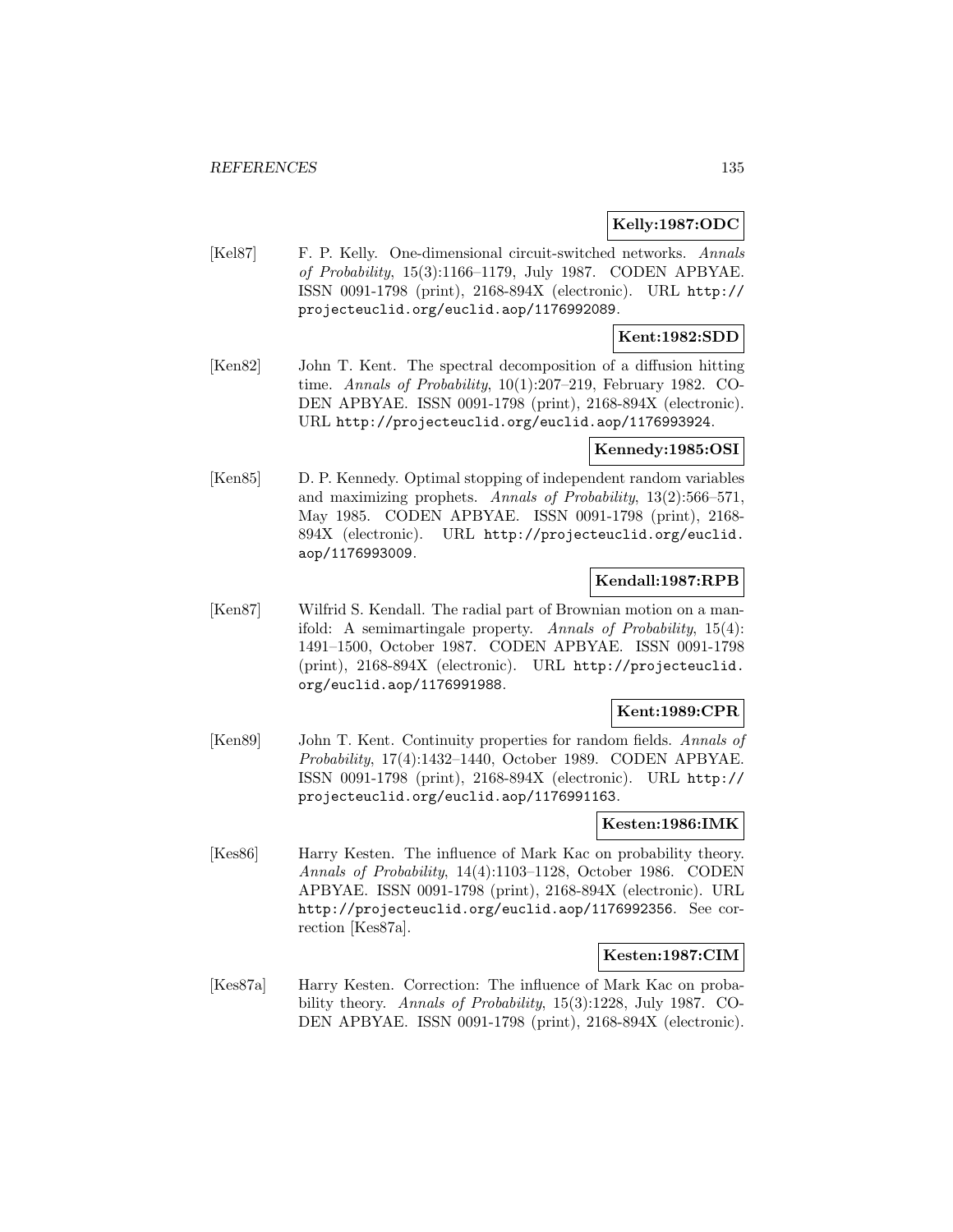URL http://projecteuclid.org/euclid.aop/1176992095. See [Kes86].

## **Kesten:1987:PTF**

[Kes87b] Harry Kesten. Percolation theory and first-passage percolation. Annals of Probability, 15(4):1231–1271, October 1987. CODEN APBYAE. ISSN 0091-1798 (print), 2168-894X (electronic). URL http://projecteuclid.org/euclid.aop/1176991975.

## **Key:1984:RTC**

[Key84] Eric S. Key. Recurrence and transience criteria for random walk in a random environment. Annals of Probability,  $12(2):529-560$ , May 1984. CODEN APBYAE. ISSN 0091-1798 (print), 2168- 894X (electronic). URL http://projecteuclid.org/euclid. aop/1176993304.

# **Key:1987:LDR**

[Key87] Eric S. Key. Limiting distributions and regeneration times for multitype branching processes with immigration in a random environment. Annals of Probability, 15(1):344–353, January 1987. CO-DEN APBYAE. ISSN 0091-1798 (print), 2168-894X (electronic). URL http://projecteuclid.org/euclid.aop/1176992273.

## **Key:1988:LEM**

[Key88] Eric S. Key. Lyapunov exponents for matrices with invariant subspaces. Annals of Probability, 16(4):1721–1728, October 1988. CO-DEN APBYAE. ISSN 0091-1798 (print), 2168-894X (electronic). URL http://projecteuclid.org/euclid.aop/1176991593.

# **Kieffer:1980:CSP**

[Kie80a] John C. Kieffer. On coding a stationary process to achieve a given marginal distribution. Annals of Probability, 8(1):131–141, February 1980. CODEN APBYAE. ISSN 0091-1798 (print), 2168- 894X (electronic). URL http://projecteuclid.org/euclid. aop/1176994829.

## **Kieffer:1980:TBS**

[Kie80b] John C. Kieffer. On the transmission of Bernoulli sources over stationary channels. Annals of Probability, 8(5):942–961, October 1980. CODEN APBYAE. ISSN 0091-1798 (print), 2168- 894X (electronic). URL http://projecteuclid.org/euclid. aop/1176994623.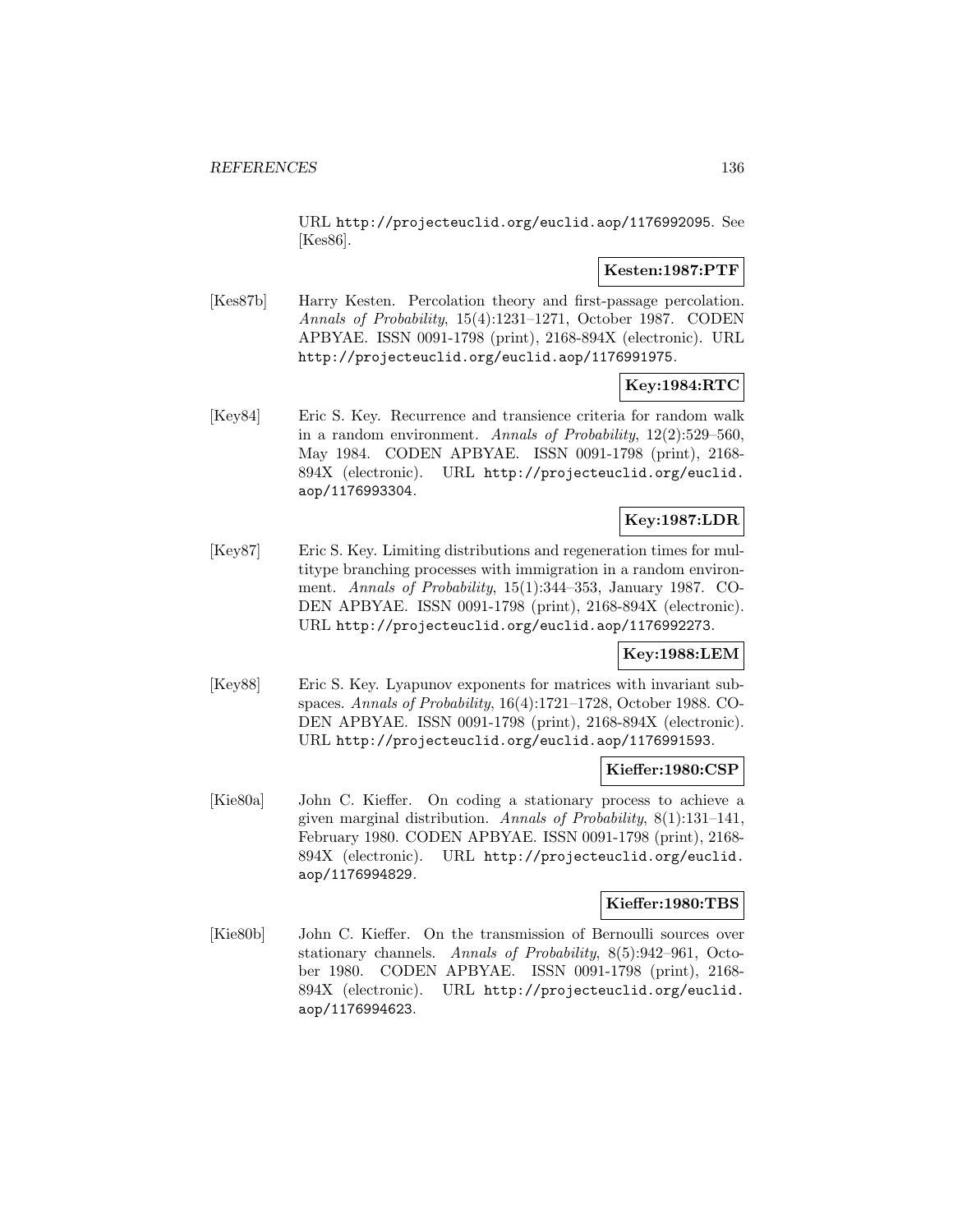#### **Kieffer:1984:SDT**

[Kie84] John C. Kieffer. A simple development of the Thouvenot relative isomorphism theory. Annals of Probability, 12(1):204–211, February 1984. CODEN APBYAE. ISSN 0091-1798 (print), 2168- 894X (electronic). URL http://projecteuclid.org/euclid. aop/1176993383.

## **Kindermann:1980:ACF**

[Kin80] Ross P. Kindermann. Asymptotic comparisons of functionals of Brownian motion and random walk. Annals of Probability, 8(6): 1135–1147, December 1980. CODEN APBYAE. ISSN 0091-1798 (print), 2168-894X (electronic). URL http://projecteuclid. org/euclid.aop/1176994574.

## **Kipnis:1986:CLT**

[Kip86] Claude Kipnis. Central Limit Theorems for infinite series of queues and applications to simple exclusion. Annals of Probability, 14 (2):397–408, April 1986. CODEN APBYAE. ISSN 0091-1798 (print), 2168-894X (electronic). URL http://projecteuclid. org/euclid.aop/1176992523.

## **Kallianpur:1985:WNC**

[KK85] G. Kallianpur and R. L. Karandikar. White noise calculus and nonlinear filtering theory. Annals of Probability, 13(4):1033-1107, November 1985. CODEN APBYAE. ISSN 0091-1798 (print), 2168- 894X (electronic). URL http://projecteuclid.org/euclid. aop/1176992798.

### **Keller:1987:ABD**

[KKR87] G. Keller, G. Kersting, and U. Rosler. On the asymptotic behaviour of discrete time stochastic growth processes. Annals of Probability, 15(1):305–343, January 1987. CODEN APBYAE. ISSN 0091-1798 (print), 2168-894X (electronic). URL http:// projecteuclid.org/euclid.aop/1176992272.

### **Klass:1980:PBR**

[Kla80] Michael J. Klass. Precision bounds for the relative error in the approximation of  $E|S_n|$  and extensions. Annals of Probability, 8(2):350–367, April 1980. CODEN APBYAE. ISSN 0091-1798 (print), 2168-894X (electronic). URL http://projecteuclid. org/euclid.aop/1176994782.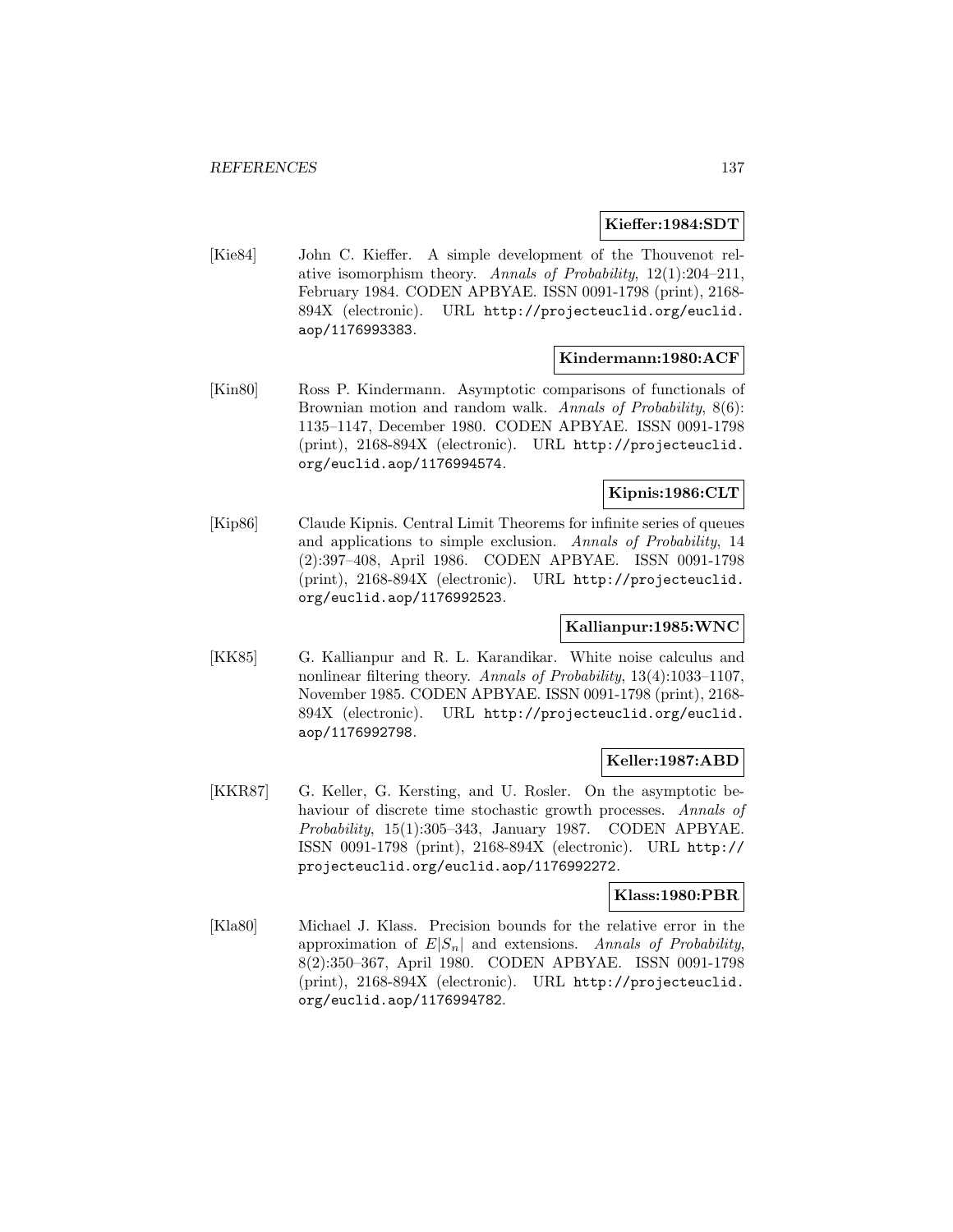### **Klass:1981:MAE**

[Kla81] Michael J. Klass. A method of approximating expectations of functions of sums of independent random variables. Annals of Probability, 9(3):413–428, June 1981. CODEN APBYAE. ISSN 0091-1798 (print), 2168-894X (electronic). URL http://projecteuclid. org/euclid.aop/1176994415.

## **Klass:1983:MRW**

[Kla83] Michael J. Klass. On the maximum of a random walk with small negative drift. Annals of Probability, 11(3):491-505, August 1983. CODEN APBYAE. ISSN 0091-1798 (print), 2168- 894X (electronic). URL http://projecteuclid.org/euclid. aop/1176993498.

## **Klass:1984:FML**

[Kla84a] Michael J. Klass. The finite mean LIL bounds are sharp. Annals of Probability, 12(3):907–911, August 1984. CODEN APBYAE. ISSN 0091-1798 (print), 2168-894X (electronic). URL http:// projecteuclid.org/euclid.aop/1176993240.

### **Klass:1984:MGR**

[Kla84b] Michael J. Klass. The minimal growth rate of partial maxima. Annals of Probability, 12(2):380–389, May 1984. CODEN APBYAE. ISSN 0091-1798 (print), 2168-894X (electronic). URL http:// projecteuclid.org/euclid.aop/1176993296.

#### **Klaassen:1985:IC**

[Kla85a] Chris A. J. Klaassen. On an inequality of Chernoff. Annals of Probability, 13(3):966–974, August 1985. CODEN APBYAE. ISSN 0091-1798 (print), 2168-894X (electronic). URL http:// projecteuclid.org/euclid.aop/1176992917.

#### **Klass:1985:RSS**

[Kla85b] Michael J. Klass. The Robbins–Siegmund series criterion for partial maxima. Annals of Probability, 13(4):1369-1370, November 1985. CODEN APBYAE. ISSN 0091-1798 (print), 2168- 894X (electronic). URL http://projecteuclid.org/euclid. aop/1176992820.

### **Klass:1988:BPI**

[Kla88] Michael J. Klass. A best possible improvement of Wald's equation. Annals of Probability, 16(2):840–853, April 1988. CODEN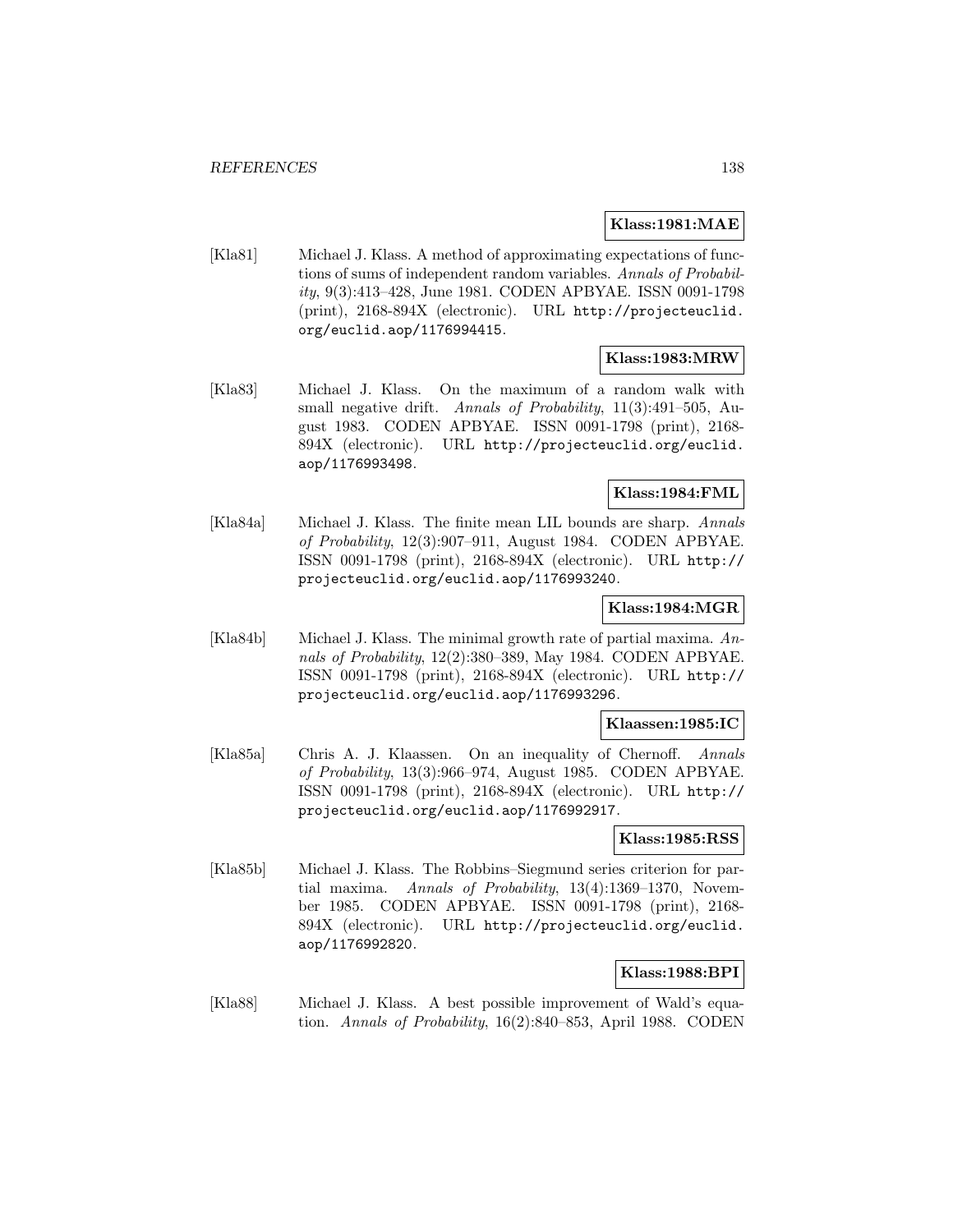APBYAE. ISSN 0091-1798 (print), 2168-894X (electronic). URL http://projecteuclid.org/euclid.aop/1176991790.

## **Klass:1989:MPI**

[Kla89] Michael J. Klass. Maximizing  $E \max_{1 \leq k \leq n} S_k^+/E_n^+$ : A prophet inequality for sums of i.i.d. mean zero variates. Annals of Probability, 17(3):1243–1247, July 1989. CODEN APBYAE. ISSN 0091-1798 (print), 2168-894X (electronic). URL http://projecteuclid. org/euclid.aop/1176991266.

### **Klebaner:1989:GGN**

[Kle89a] Fima C. Klebaner. Geometric growth in near-supercritical population size dependent multitype Galton–Watson processes. Annals of Probability, 17(4):1466–1477, October 1989. CODEN APBYAE. ISSN 0091-1798 (print), 2168-894X (electronic). URL http:// projecteuclid.org/euclid.aop/1176991167.

## **Klebaner:1989:SDE**

[Kle89b] Fima C. Klebaner. Stochastic difference equations and generalized gamma distributions. Annals of Probability, 17(1):178–188, January 1989. CODEN APBYAE. ISSN 0091-1798 (print), 2168- 894X (electronic). URL http://projecteuclid.org/euclid. aop/1176991502.

# **Kliemann:1987:RIM**

[Kli87] Wolfgang Kliemann. Recurrence and invariant measures for degenerate diffusions. Annals of Probability, 15(2):690–707, April 1987. CODEN APBYAE. ISSN 0091-1798 (print), 2168- 894X (electronic). URL http://projecteuclid.org/euclid. aop/1176992166.

## **Klein:1982:DIS**

[KLS82] Abel Klein, Lawrence J. Landau, and David S. Shucker. Decoupling inequalities for stationary Gaussian processes. Annals of Probability, 10(3):702–708, August 1982. CODEN APBYAE. ISSN 0091-1798 (print), 2168-894X (electronic). URL http:// projecteuclid.org/euclid.aop/1176993778.

## **Kelly:1987:NPT**

[KM87] F. P. Kelly and I. M. MacPhee. The number of packets transmitted by collision detect random access schemes. Annals of Probability, 15(4):1557–1568, October 1987. CODEN APBYAE.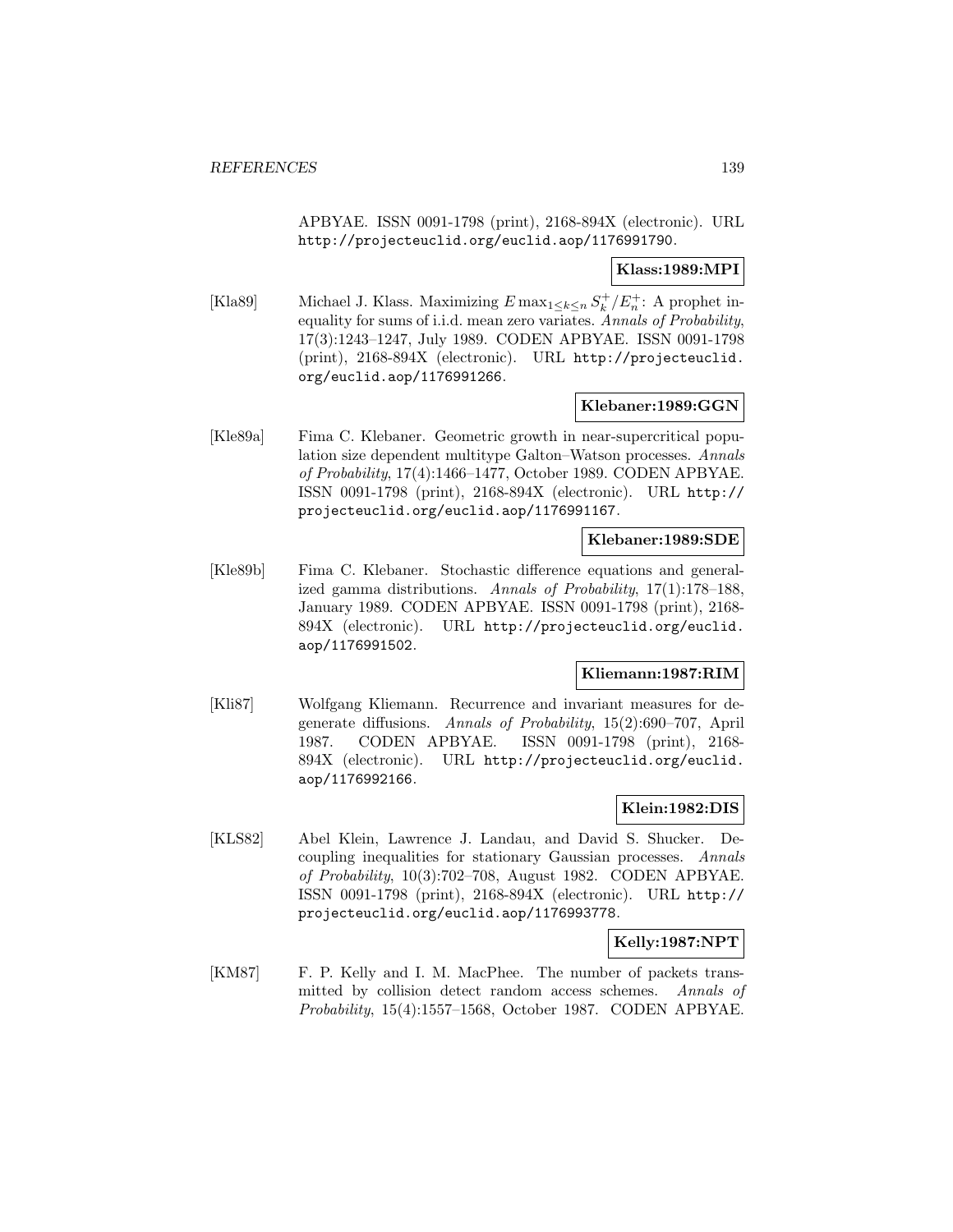ISSN 0091-1798 (print), 2168-894X (electronic). URL http:// projecteuclid.org/euclid.aop/1176991993.

## **Kaspi:1988:RSR**

[KM88] H. Kaspi and B. Maisonneuve. Regenerative systems on the real line. Annals of Probability, 16(3):1306–1332, July 1988. CODEN APBYAE. ISSN 0091-1798 (print), 2168-894X (electronic). URL http://projecteuclid.org/euclid.aop/1176991693.

## **Karlin:1988:MLC**

[KO88a] Samuel Karlin and Friedemann Ost. Maximal length of common words among random letter sequences. Annals of Probability, 16 (2):535–563, April 1988. CODEN APBYAE. ISSN 0091-1798 (print), 2168-894X (electronic). URL http://projecteuclid. org/euclid.aop/1176991772.

## **Kurtz:1988:UCC**

[KO88b] T. G. Kurtz and D. L. Ocone. Unique characterization of conditional distributions in nonlinear filtering. Annals of Probability, 16 (1):80–107, January 1988. CODEN APBYAE. ISSN 0091-1798 (print), 2168-894X (electronic). URL http://projecteuclid. org/euclid.aop/1176991887.

## **Kono:1982:AVS**

[Kon82] Norio Kono. Another version of Strassen's log log law with an application to approximate upper functions of a Gaussian process with a positive index. Annals of Probability,  $10(2):303-319$ , May 1982. CODEN APBYAE. ISSN 0091-1798 (print), 2168- 894X (electronic). URL http://projecteuclid.org/euclid. aop/1176993859.

## **Korzeniowski:1984:MSB**

[Kor84] Andrzej Korzeniowski. On Marcinkiewicz SLLN in Banach spaces. Annals of Probability, 12(1):279–280, February 1984. CODEN AP-BYAE. ISSN 0091-1798 (print), 2168-894X (electronic). URL http://projecteuclid.org/euclid.aop/1176993393.

#### **Kotelenez:1986:LLN**

[Kot86] Peter Kotelenez. Law of large numbers and Central Limit Theorem for linear chemical reactions with diffusion. Annals of Probability, 14(1):173–193, January 1986. CODEN APBYAE. ISSN 0091-1798 (print), 2168-894X (electronic). URL http://projecteuclid. org/euclid.aop/1176992621.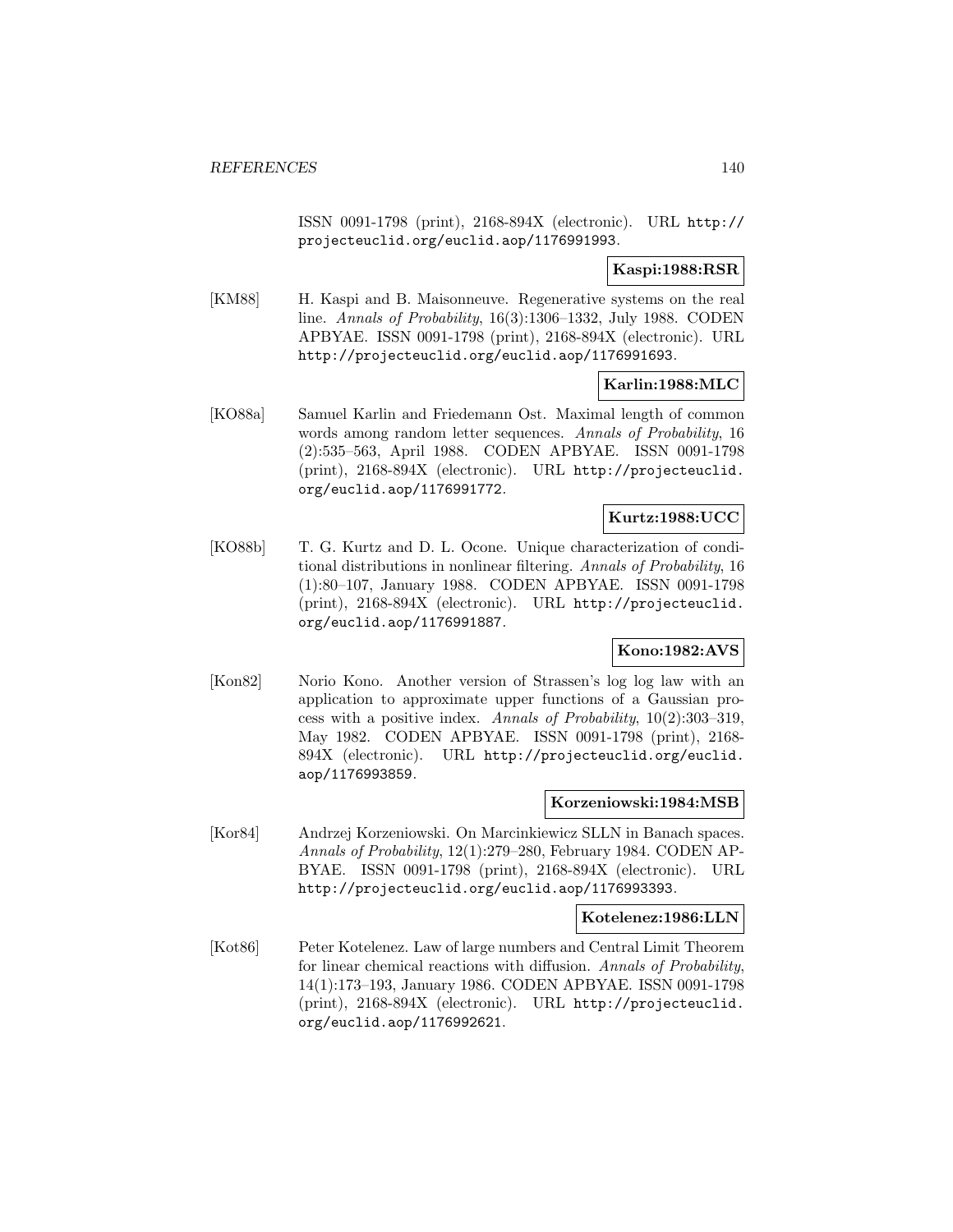## **Kuelbs:1980:ASI**

[KP80] J. Kuelbs and Walter Philipp. Almost sure invariance principles for partial sums of mixing B-valued random variables. Annals of Probability, 8(6):1003–1036, December 1980. CODEN APBYAE. ISSN 0091-1798 (print), 2168-894X (electronic). URL http:// projecteuclid.org/euclid.aop/1176994565.

# **Kennedy:1989:TVD**

[KQ89] J. E. Kennedy and M. P. Quine. The total variation distance between the binomial and Poisson distributions. Annals of Probability, 17(1):396–400, January 1989. CODEN APBYAE. ISSN 0091-1798 (print), 2168-894X (electronic). URL http:// projecteuclid.org/euclid.aop/1176991519.

## **Kieffer:1981:SUP**

[KR81] John C. Kieffer and Maurice Rahe. Selecting universal partitions in ergodic theory. Annals of Probability, 9(4):705–709, August 1981. CODEN APBYAE. ISSN 0091-1798 (print), 2168- 894X (electronic). URL http://projecteuclid.org/euclid. aop/1176994379.

## **Kallianpur:1983:SM**

[KR83] G. Kallianpur and D. Ramachandran. On the splicing of measures. Annals of Probability, 11(3):819–822, August 1983. CODEN APBYAE. ISSN 0091-1798 (print), 2168-894X (electronic). URL http://projecteuclid.org/euclid.aop/1176993532.

#### **Karatzas:1984:TDB**

[KS84] Ioannis Karatzas and Steven E. Shreve. Trivariate density of Brownian motion, its local and occupation times, with application to stochastic control. Annals of Probability, 12(3):819–828, August 1984. CODEN APBYAE. ISSN 0091-1798 (print), 2168- 894X (electronic). URL http://projecteuclid.org/euclid. aop/1176993230.

### **Krakowiak:1986:RMF**

[KS86] Wieslaw Krakowiak and Jerzy Szulga. Random multilinear forms. Annals of Probability, 14(3):955–973, July 1986. CODEN AP-BYAE. ISSN 0091-1798 (print), 2168-894X (electronic). URL http://projecteuclid.org/euclid.aop/1176992450.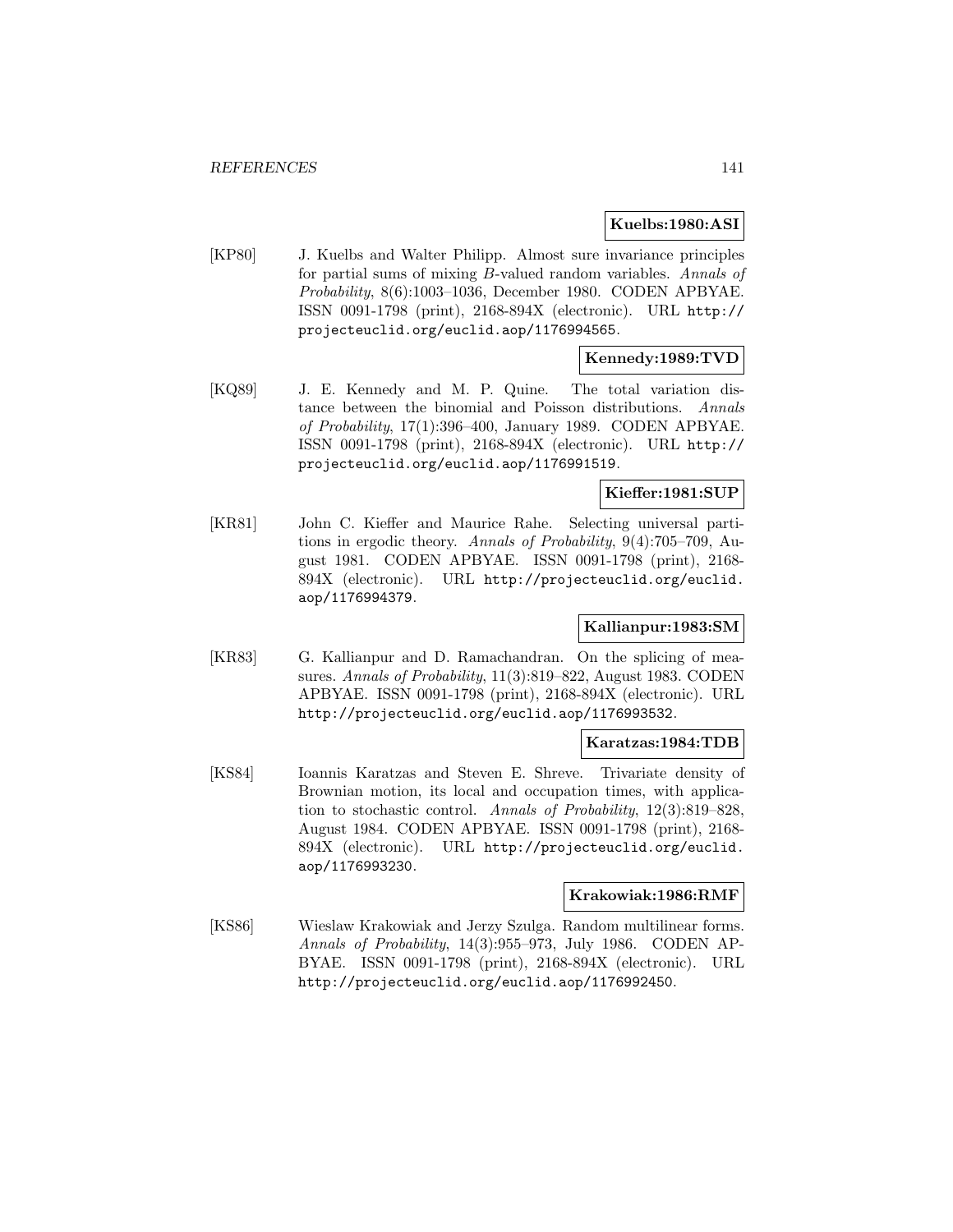### **Krengel:1987:PCG**

[KS87] Ulrich Krengel and Louis Sucheston. Prophet compared to gambler: An inequality for transforms of processes. Annals of Probability, 15(4):1593–1599, October 1987. CODEN APBYAE. ISSN 0091-1798 (print), 2168-894X (electronic). URL http:// projecteuclid.org/euclid.aop/1176991996.

## **Krakowiak:1988:MSI**

[KS88] Wieslaw Krakowiak and Jerzy Szulga. A multiple stochastic integral with respect to a strictly  $p$ -stable random measure. Annals of Probability, 16(2):764–777, April 1988. CODEN APBYAE. ISSN 0091-1798 (print), 2168-894X (electronic). URL http:// projecteuclid.org/euclid.aop/1176991786.

## **Klass:1987:CLT**

[KT87] Michael Klass and Henry Teicher. The Central Limit Theorem for exchangeable random variables without moments. Annals of Probability, 15(1):138–153, January 1987. CODEN APBYAE. ISSN 0091-1798 (print), 2168-894X (electronic). URL http:// projecteuclid.org/euclid.aop/1176992260.

### **Kuczek:1982:CEA**

[Kuc82] Thomas Kuczek. On the convergence of the empiric age distribution for one dimensional supercritical age dependent branching processes. Annals of Probability, 10(1):252–258, February 1982. CO-DEN APBYAE. ISSN 0091-1798 (print), 2168-894X (electronic). URL http://projecteuclid.org/euclid.aop/1176993930.

#### **Kuczek:1989:CLT**

[Kuc89] Thomas Kuczek. The Central Limit Theorem for the right edge of supercritical oriented percolation. Annals of Probability, 17(4): 1322–1332, October 1989. CODEN APBYAE. ISSN 0091-1798 (print), 2168-894X (electronic). URL http://projecteuclid. org/euclid.aop/1176991157.

### **Kuelbs:1981:WCS**

[Kue81] J. Kuelbs. When is the cluster set of  $S_n/a_n$  empty? Annals of Probability, 9(3):377–394, June 1981. CODEN APBYAE. ISSN 0091-1798 (print), 2168-894X (electronic). URL http:// projecteuclid.org/euclid.aop/1176994412.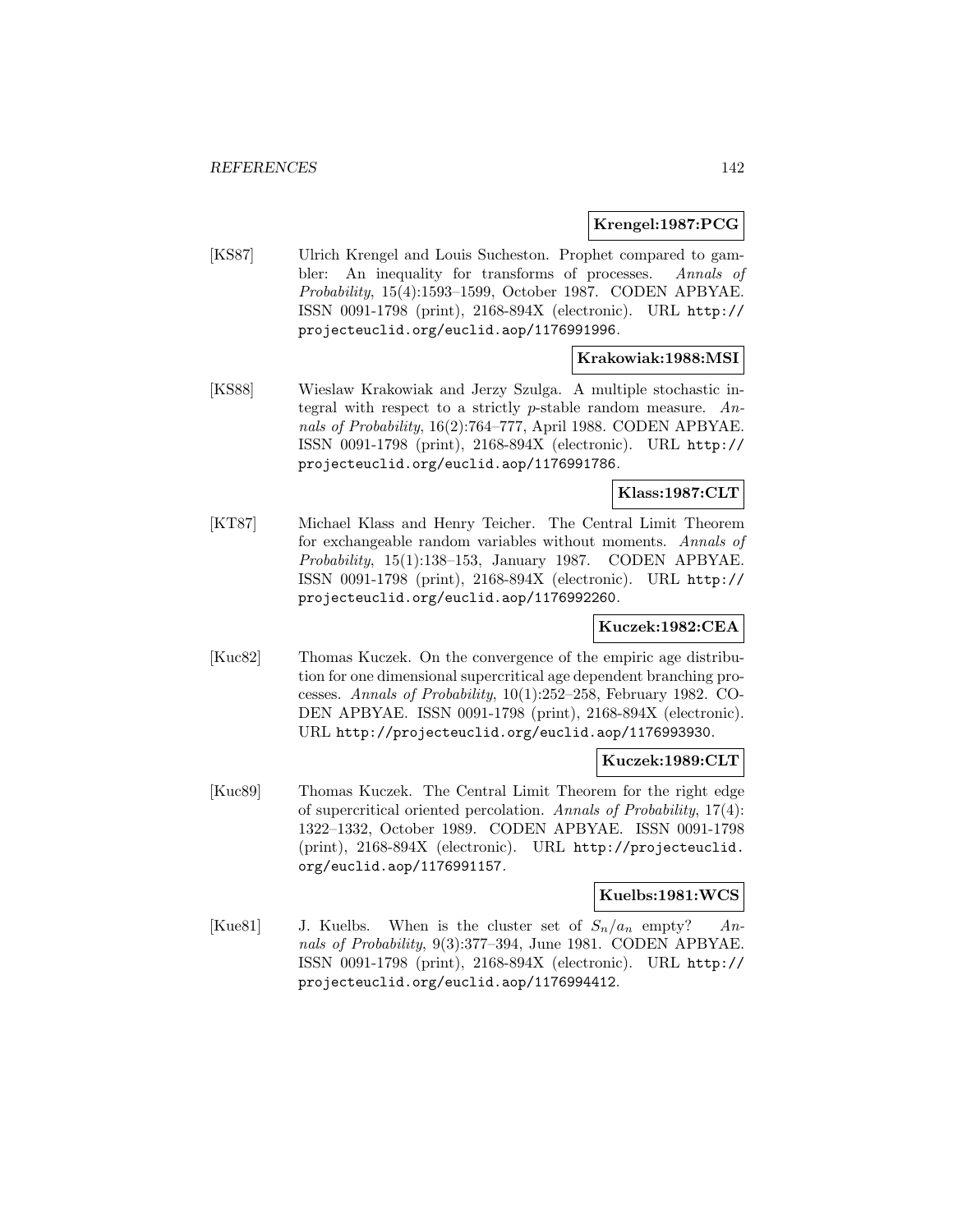#### **Kuelbs:1985:LWD**

[Kue85] J. Kuelbs. The LIL when X is in the domain of attraction of a Gaussian law. Annals of Probability, 13(3):825–859, August 1985. CODEN APBYAE. ISSN 0091-1798 (print), 2168- 894X (electronic). URL http://projecteuclid.org/euclid. aop/1176992910.

# **Kurtz:1980:OST**

[Kur80a] Thomas G. Kurtz. The optional sampling theorem for martingales indexed by directed sets. Annals of Probability, 8(4):675–681, August 1980. CODEN APBYAE. ISSN 0091-1798 (print), 2168- 894X (electronic). URL http://projecteuclid.org/euclid. aop/1176994659.

## **Kurtz:1980:RMP**

[Kur80b] Thomas G. Kurtz. Representations of Markov processes as multiparameter time changes. Annals of Probability, 8(4):682–715, August 1980. CODEN APBYAE. ISSN 0091-1798 (print), 2168- 894X (electronic). URL http://projecteuclid.org/euclid. aop/1176994660.

## **Kurtz:1981:CLT**

[Kur81] Thomas G. Kurtz. The Central Limit Theorem for Markov chains. Annals of Probability, 9(4):557–560, August 1981. CODEN AP-BYAE. ISSN 0091-1798 (print), 2168-894X (electronic). URL http://projecteuclid.org/euclid.aop/1176994361.

### **Kurtz:1984:APC**

[Kur84] Thomas G. Kurtz. Acknowledgment of priority: The Central Limit Theorem for Markov chains. Annals of Probability, 12(1):282, February 1984. CODEN APBYAE. ISSN 0091-1798 (print), 2168- 894X (electronic). URL http://projecteuclid.org/euclid. aop/1176993395.

### **Kuster:1985:AGC**

[Kus85] Petra Kuster. Asymptotic growth of controlled Galton–Watson processes. Annals of Probability, 13(4):1157–1178, November 1985. CODEN APBYAE. ISSN 0091-1798 (print), 2168- 894X (electronic). URL http://projecteuclid.org/euclid. aop/1176992802.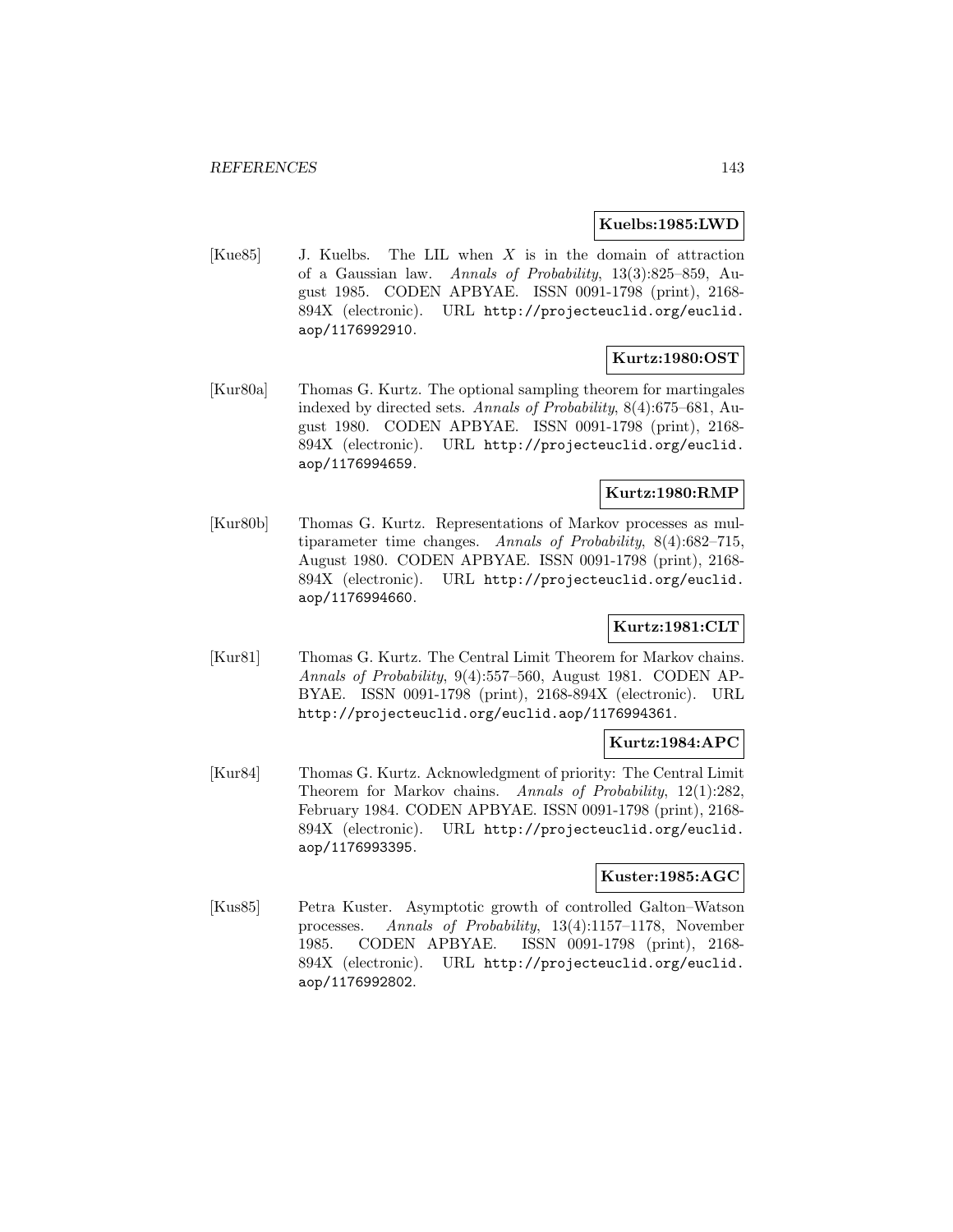#### **Kaimanovich:1983:RWD**

[KV83] V. A. Kaimanovich and A. M. Vershik. Random walks on discrete groups: Boundary and entropy. Annals of Probability, 11 (3):457–490, August 1983. CODEN APBYAE. ISSN 0091-1798 (print), 2168-894X (electronic). URL http://projecteuclid. org/euclid.aop/1176993497.

### **Kwapien:1987:DSI**

[KW87] Stanislaw Kwapien and Wojbor A. Woyczynski. Double stochastic integrals, random quadratic forms and random series in Orlicz spaces. Annals of Probability, 15(3):1072–1096, July 1987. CO-DEN APBYAE. ISSN 0091-1798 (print), 2168-894X (electronic). URL http://projecteuclid.org/euclid.aop/1176992082.

# **Kaufman:1988:EHS**

[KW88] Robert Kaufman and Jang-Mei Wu. An example on highly singular parabolic measure. Annals of Probability, 16(4):1821–1831, October 1988. CODEN APBYAE. ISSN 0091-1798 (print), 2168- 894X (electronic). URL http://projecteuclid.org/euclid. aop/1176991599.

## **Kwapien:1987:DIP**

[Kwa87] Stanislaw Kwapien. Decoupling inequalities for polynomial chaos. Annals of Probability, 15(3):1062–1071, July 1987. CODEN AP-BYAE. ISSN 0091-1798 (print), 2168-894X (electronic). URL http://projecteuclid.org/euclid.aop/1176992081.

### **Kuelbs:1983:SRL**

[KZ83] J. Kuelbs and J. Zinn. Some results on LIL behavior. Annals of Probability, 11(3):506–557, August 1983. CODEN APBYAE. ISSN 0091-1798 (print), 2168-894X (electronic). URL http:// projecteuclid.org/euclid.aop/1176993499.

## **Lacey:1989:LIL**

[Lac89] Michael T. Lacey. Laws of the iterated logarithm for the empirical characteristic function. Annals of Probability, 17(1):292–300, January 1989. CODEN APBYAE. ISSN 0091-1798 (print), 2168- 894X (electronic). URL http://projecteuclid.org/euclid. aop/1176991509.

## **Lai:1988:BCP**

[Lai88] Tze Leung Lai. Boundary crossing problems for sample means. Annals of Probability, 16(1):375–396, January 1988. CODEN AP-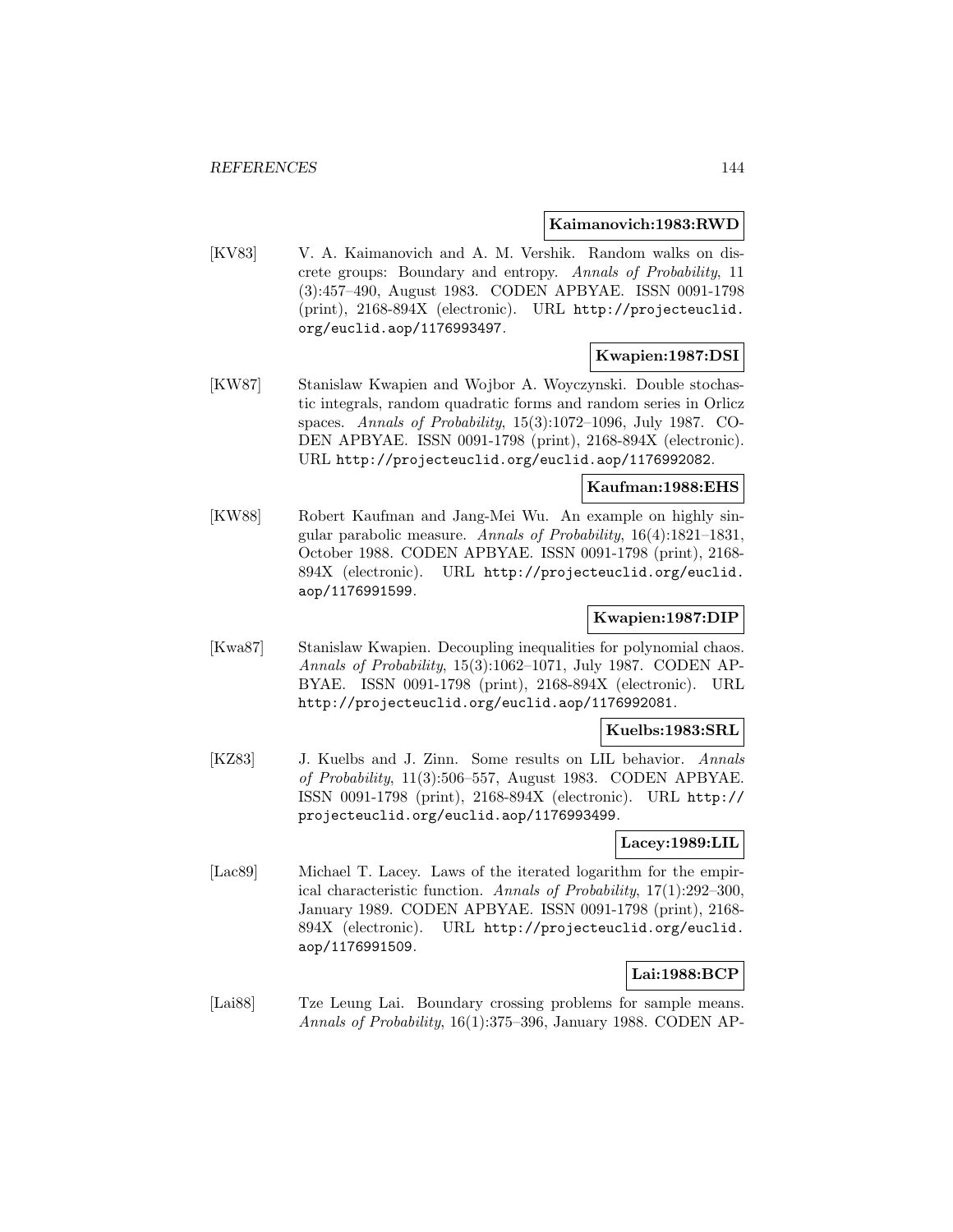BYAE. ISSN 0091-1798 (print), 2168-894X (electronic). URL http://projecteuclid.org/euclid.aop/1176991909.

### **Lalley:1984:CMR**

[Lal84] S. P. Lalley. Conditional Markov renewal theory i. finite and denumerable state space. Annals of Probability,  $12(4):1113-1148$ , November 1984. CODEN APBYAE. ISSN 0091-1798 (print), 2168- 894X (electronic). URL http://projecteuclid.org/euclid. aop/1176993144.

## **Lalley:1986:RRO**

[Lal86] S. P. Lalley. Regenerative representation for one-dimensional Gibbs states. Annals of Probability, 14(4):1262–1271, October 1986. CO-DEN APBYAE. ISSN 0091-1798 (print), 2168-894X (electronic). URL http://projecteuclid.org/euclid.aop/1176992367.

#### **Lawler:1989:ISA**

[Law89] Gregory F. Lawler. The infinite self-avoiding walk in high dimensions. Annals of Probability, 17(4):1367–1376, October 1989. CO-DEN APBYAE. ISSN 0091-1798 (print), 2168-894X (electronic). URL http://projecteuclid.org/euclid.aop/1176991159.

#### **LeJan:1981:JTC**

[Le 81] Yves Le Jan. On the jumps of time changed diffusions. Annals of Probability, 9(6):1043–1044, December 1981. CODEN APBYAE. ISSN 0091-1798 (print), 2168-894X (electronic). URL http:// projecteuclid.org/euclid.aop/1176994276.

## **LeGall:1986:SWP**

[Le 86] Jean-François Le Gall. Sur la saucisse de Wiener et les points multiples du mouvement brownien. (French) [On the Wiener sausage and the multiple points of Brownian movement]. Annals of Probability, 14(4):1219–1244, October 1986. CODEN APBYAE. ISSN 0091-1798 (print), 2168-894X (electronic). URL http:// projecteuclid.org/euclid.aop/1176992364.

#### **LeGall:1988:FRW**

[Le 88] Jean-François Le Gall. Fluctuation results for the Wiener sausage. Annals of Probability, 16(3):991–1018, July 1988. CODEN AP-BYAE. ISSN 0091-1798 (print), 2168-894X (electronic). URL http://projecteuclid.org/euclid.aop/1176991673.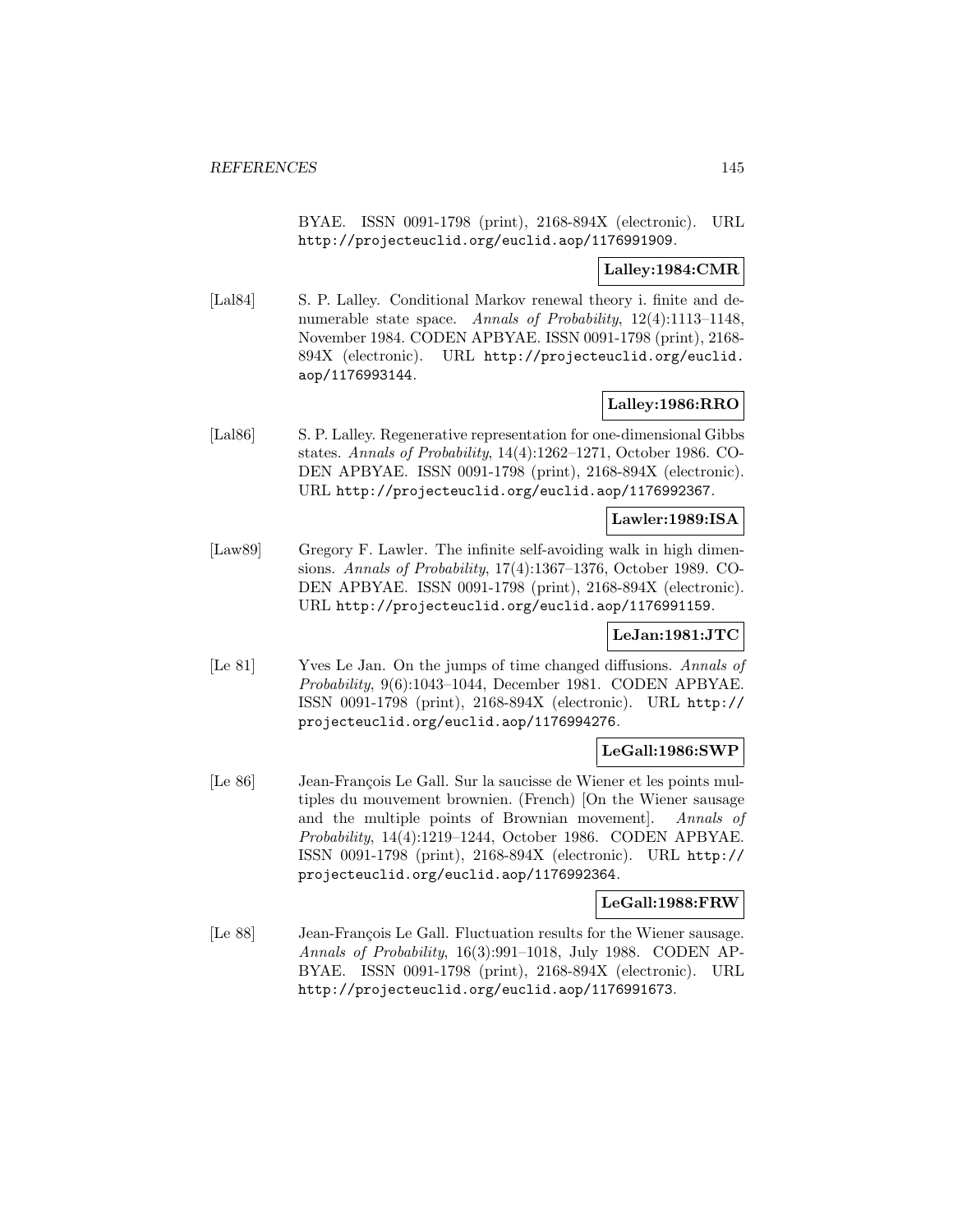### **Lee:1985:DRR**

[Lee85a] Mei-Ling Ting Lee. Dependence by reverse regular rule. Annals of Probability, 13(2):583–591, May 1985. CODEN APBYAE. ISSN 0091-1798 (print), 2168-894X (electronic). URL http:// projecteuclid.org/euclid.aop/1176993011.

# **Lee:1985:DTP**

[Lee85b] Mei-Ling Ting Lee. Dependence by total positivity. Annals of Probability, 13(2):572–582, May 1985. CODEN APBYAE. ISSN 0091-1798 (print), 2168-894X (electronic). URL http:// projecteuclid.org/euclid.aop/1176993010.

#### **Lee:1988:LDN**

[Lee88] Tzong-Yow Lee. Large deviations for noninteracting infinite particle systems. Annals of Probability, 16(4):1537–1558, October 1988. CODEN APBYAE. ISSN 0091-1798 (print), 2168- 894X (electronic). URL http://projecteuclid.org/euclid. aop/1176991582.

# **Lee:1989:LDS**

[Lee89] Tzong-Yow Lee. Large deviations for systems of noninteracting recurrent particles. Annals of Probability, 17(1):46–57, January 1989. CODEN APBYAE. ISSN 0091-1798 (print), 2168- 894X (electronic). URL http://projecteuclid.org/euclid. aop/1176991493.

# **Li:1980:MAS**

[Li80] Shuo-Yen Robert Li. A martingale approach to the study of occurrence of sequence patterns in repeated experiments. Annals of Probability, 8(6):1171–1176, December 1980. CODEN APBYAE. ISSN 0091-1798 (print), 2168-894X (electronic). URL http:// projecteuclid.org/euclid.aop/1176994578.

#### **Liao:1985:DLE**

[Lia85] Ming Liao. Domination of last exit distributions. Annals of Probability, 13(4):1358–1363, November 1985. CODEN APBYAE. ISSN 0091-1798 (print), 2168-894X (electronic). URL http:// projecteuclid.org/euclid.aop/1176992818.

# **Liao:1988:HDS**

[Lia88] Ming Liao. Hitting distributions of small geodesic spheres. Annals of Probability, 16(3):1039–1050, July 1988. CODEN APBYAE.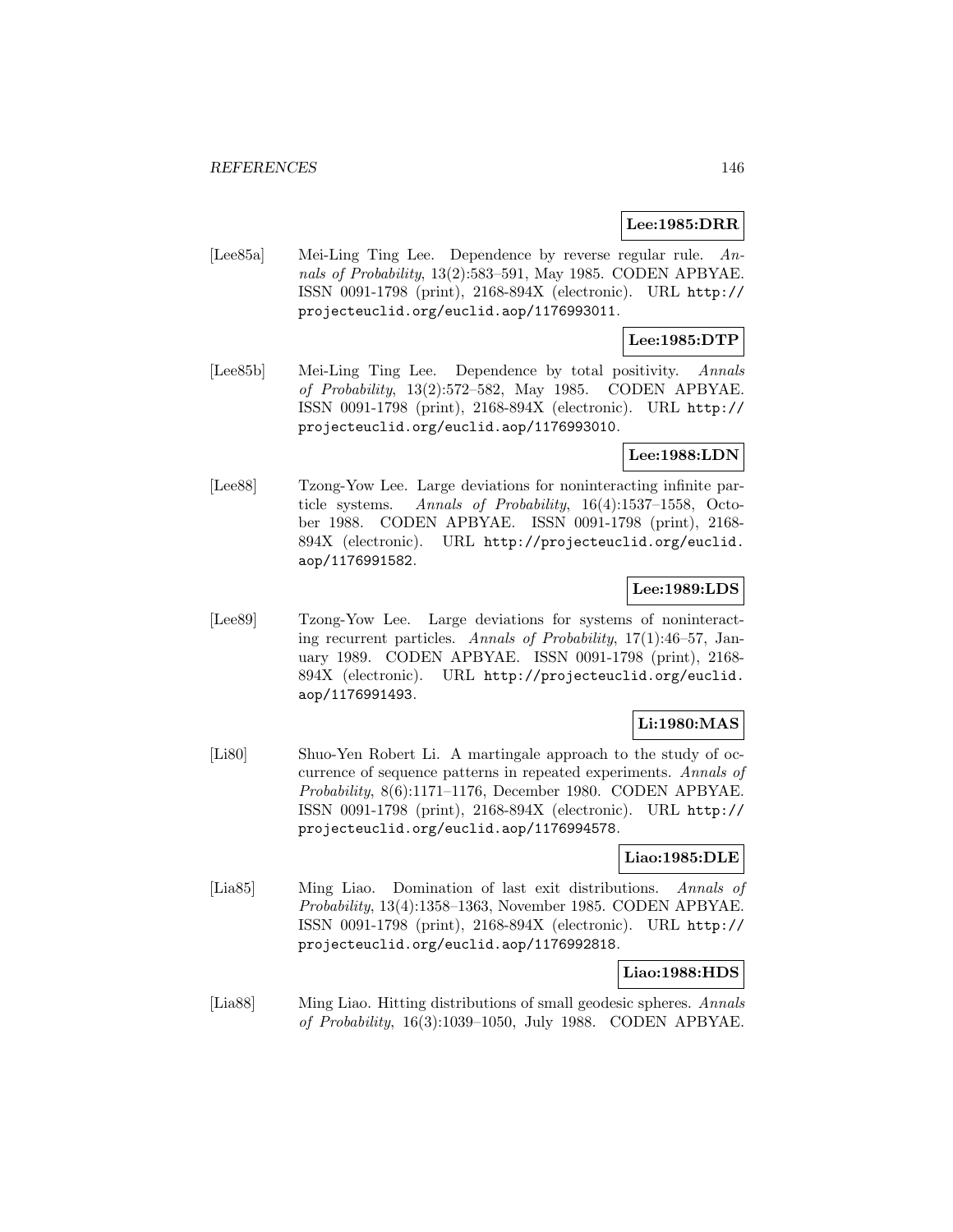ISSN 0091-1798 (print), 2168-894X (electronic). URL http:// projecteuclid.org/euclid.aop/1176991676.

**Liggett:1980:LRE**

[Lig80] Thomas M. Liggett. Long range exclusion processes. Annals of Probability, 8(5):861–889, October 1980. CODEN APBYAE. ISSN 0091-1798 (print), 2168-894X (electronic). URL http:// projecteuclid.org/euclid.aop/1176994618.

**Liggett:1983:ANP**

[Lig83a] Thomas M. Liggett. Attractive nearest particle systems. Annals of Probability, 11(1):16–33, February 1983. CODEN APBYAE. ISSN 0091-1798 (print), 2168-894X (electronic). URL http:// projecteuclid.org/euclid.aop/1176993656.

**Liggett:1983:TCE**

[Lig83b] Thomas M. Liggett. Two critical exponents for finite reversible nearest particle systems. Annals of Probability, 11(3):714–725, August 1983. CODEN APBYAE. ISSN 0091-1798 (print), 2168- 894X (electronic). URL http://projecteuclid.org/euclid. aop/1176993516.

# **Liggett:1985:ISE**

[Lig85] Thomas M. Liggett. An improved subadditive ergodic theorem. Annals of Probability, 13(4):1279–1285, November 1985. CODEN APBYAE. ISSN 0091-1798 (print), 2168-894X (electronic). URL http://projecteuclid.org/euclid.aop/1176992811.

### **Liggett:1989:ECA**

[Lig89] Thomas M. Liggett. Exponential  $L_2$  convergence of attractive reversible nearest particle systems. Annals of Probability, 17(2):403– 432, April 1989. CODEN APBYAE. ISSN 0091-1798 (print), 2168- 894X (electronic). URL http://projecteuclid.org/euclid. aop/1176991408.

#### **Lindgren:1980:MPN**

[Lin80] Georg Lindgren. Model processes in nonlinear prediction with application to detection and alarm. Annals of Probability,  $8(4)$ : 775–792, August 1980. CODEN APBYAE. ISSN 0091-1798 (print), 2168-894X (electronic). URL http://projecteuclid. org/euclid.aop/1176994665.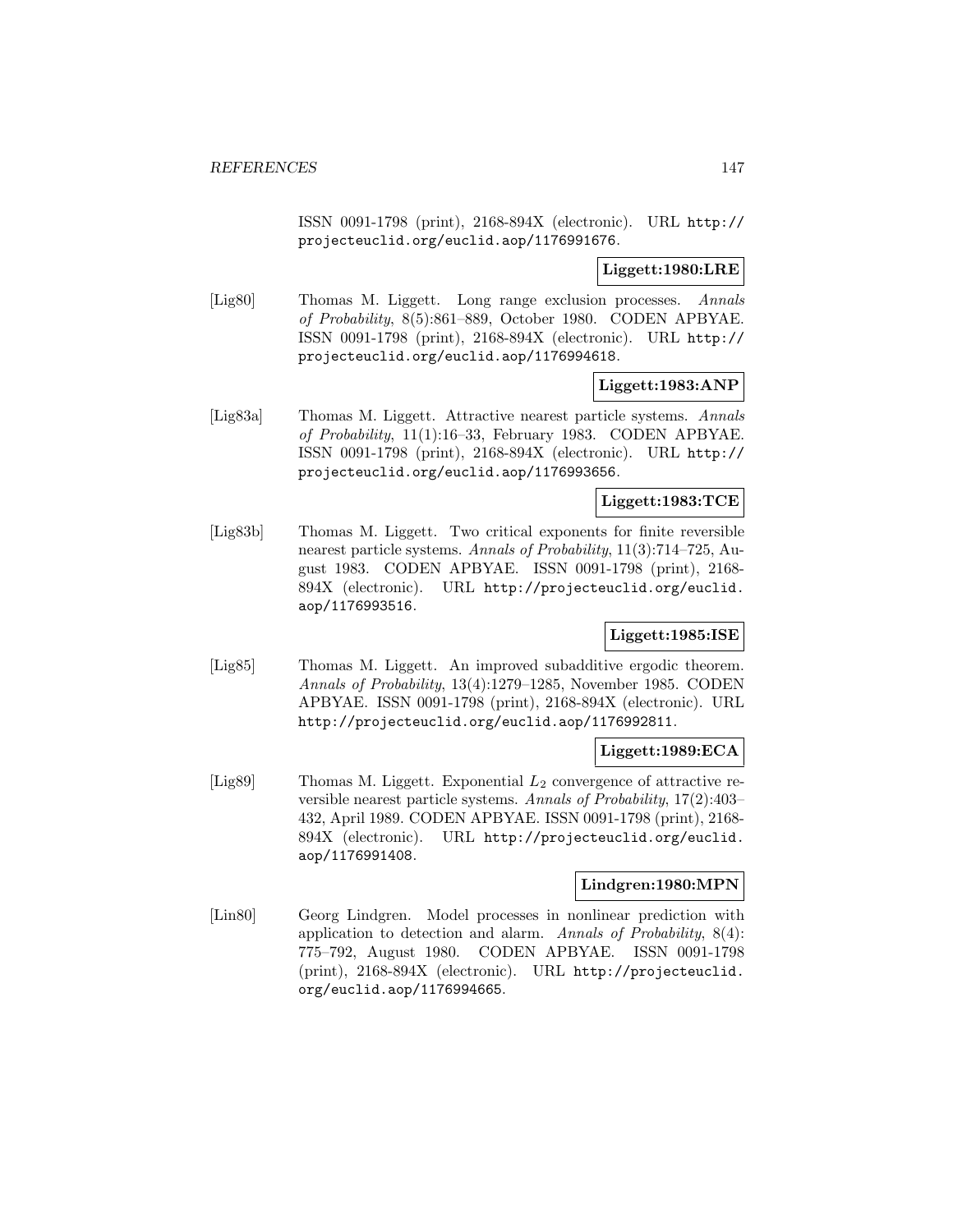# **Lin:1981:MIH**

[Lin81] T. F. Lin. Multiple integrals of a homogeneous process with independent increments. Annals of Probability, 9(3):529–532, June 1981. CODEN APBYAE. ISSN 0091-1798 (print), 2168- 894X (electronic). URL http://projecteuclid.org/euclid. aop/1176994427.

# **Lindgren:1985:OPL**

[Lin85] Georg Lindgren. Optimal prediction of level crossings in Gaussian processes and sequences. Annals of Probability, 13(3):804–824, August 1985. CODEN APBYAE. ISSN 0091-1798 (print), 2168- 894X (electronic). URL http://projecteuclid.org/euclid. aop/1176992909.

# **Lalley:1986:CPA**

[LL86] S. P. Lalley and G. Lorden. A control problem arising in the sequential design of experiments. Annals of Probability,  $14(1)$ : 136–172, January 1986. CODEN APBYAE. ISSN 0091-1798 (print), 2168-894X (electronic). URL http://projecteuclid. org/euclid.aop/1176992620.

# **Lloyd:1984:OPD**

[Llo84] Stuart P. Lloyd. Ordered prime divisors of a random integer. Annals of Probability, 12(4):1205–1212, November 1984. CODEN APBYAE. ISSN 0091-1798 (print), 2168-894X (electronic). URL http://projecteuclid.org/euclid.aop/1176993149.

#### **Langberg:1980:CNC**

[LLP80] Naftali A. Langberg, Ramon V. Leon, and Frank Proschan. Characterization of nonparametric classes of life distributions. Annals of Probability, 8(6):1163–1170, December 1980. CODEN APBYAE. ISSN 0091-1798 (print), 2168-894X (electronic). URL http:// projecteuclid.org/euclid.aop/1176994577.

# **Liu:1989:EMV**

[LM89] Li Liu and Carl Mueller. On the extinction of measure-valued critical branching Brownian motion. Annals of Probability, 17(4): 1463–1465, October 1989. CODEN APBYAE. ISSN 0091-1798 (print), 2168-894X (electronic). URL http://projecteuclid. org/euclid.aop/1176991166.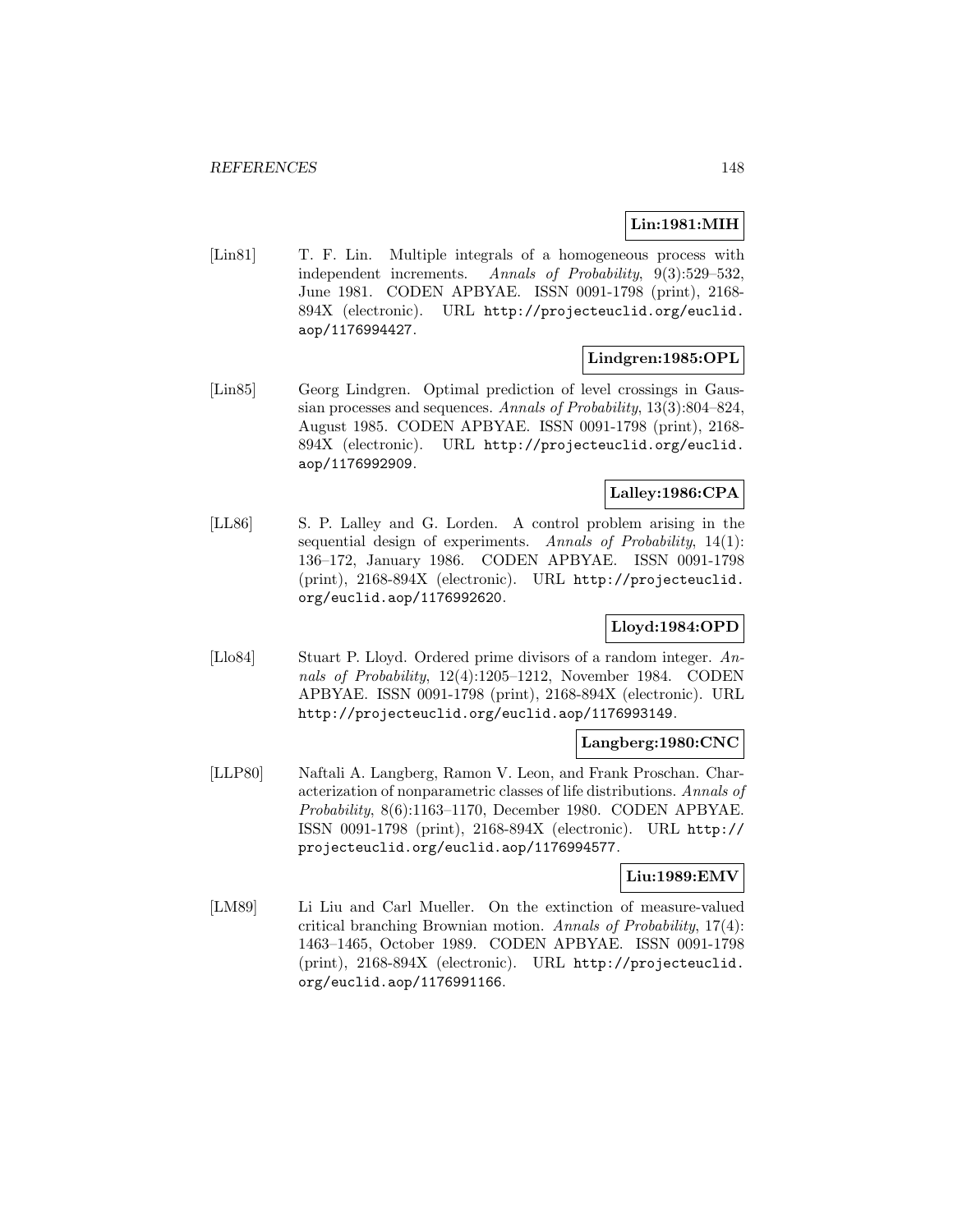#### **Lorenzen:1981:OSS**

[Lor81] Thomas J. Lorenzen. Optimal stopping with sampling cost: The secretary problem. Annals of Probability, 9(1):167-172, February 1981. CODEN APBYAE. ISSN 0091-1798 (print), 2168- 894X (electronic). URL http://projecteuclid.org/euclid. aop/1176994519.

## **Landers:1981:NM**

[LR81] Dieter Landers and Lothar Rogge. The natural median. Annals of Probability, 9(6):1041–1042, December 1981. CODEN AP-BYAE. ISSN 0091-1798 (print), 2168-894X (electronic). URL http://projecteuclid.org/euclid.aop/1176994275. See correction [LR82].

## **Landers:1982:CNM**

[LR82] D. Landers and L. Rogge. Correction: The natural median. Annals of Probability, 10(4):1092, November 1982. CODEN APBYAE. ISSN 0091-1798 (print), 2168-894X (electronic). URL http:// projecteuclid.org/euclid.aop/1176993735. See [LR81].

### **Leha:1984:DPT**

[LR84] G. Leha and G. Ritter. On diffusion processes and their semigroups in Hilbert spaces with an application to interacting stochastic systems. Annals of Probability, 12(4):1077–1112, November 1984. CO-DEN APBYAE. ISSN 0091-1798 (print), 2168-894X (electronic). URL http://projecteuclid.org/euclid.aop/1176993143.

#### **Landers:1986:IHM**

[LR86a] D. Landers and L. Rogge. An inequality for the Hausdorff-metric of  $\sigma$ -fields. Annals of Probability, 14(2):724–730, April 1986. CODEN APBYAE. ISSN 0091-1798 (print), 2168-894X (electronic). URL http://projecteuclid.org/euclid.aop/1176992541.

#### **Landers:1986:SOA**

[LR86b] Dieter Landers and Lothar Rogge. Second-order approximation in the conditional Central Limit Theorem. Annals of Probability, 14 (1):313–325, January 1986. CODEN APBYAE. ISSN 0091-1798 (print), 2168-894X (electronic). URL http://projecteuclid. org/euclid.aop/1176992630.

### **Lindvall:1986:CMD**

[LR86c] Torgny Lindvall and L. C. G. Rogers. Coupling of multidimensional diffusions by reflection. Annals of Probability, 14(3):860–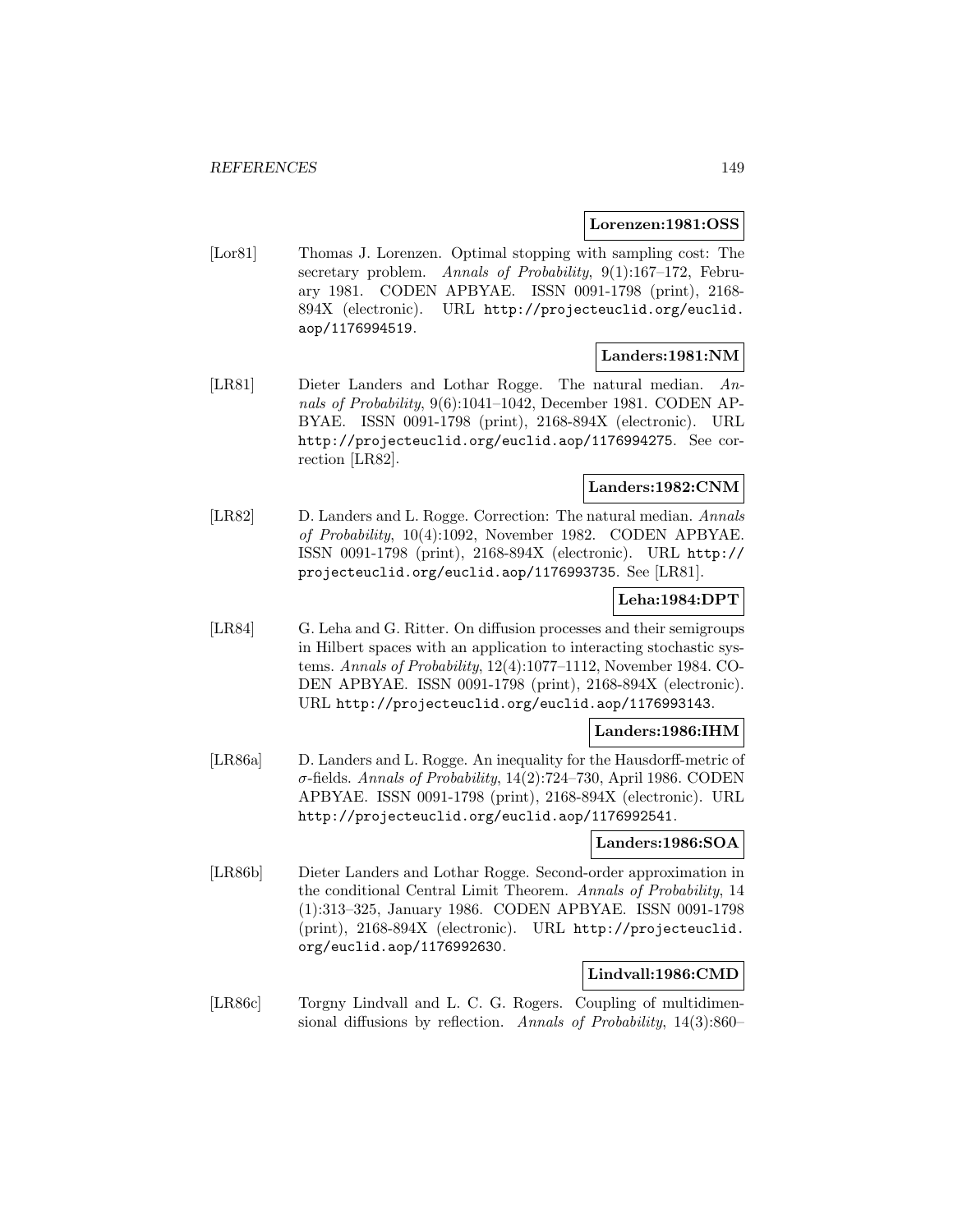872, July 1986. CODEN APBYAE. ISSN 0091-1798 (print), 2168- 894X (electronic). URL http://projecteuclid.org/euclid. aop/1176992442.

# **Landers:1987:NEC**

[LR87] Dieter Landers and Lothar Rogge. Nonuniform estimates in the conditional Central Limit Theorem. Annals of Probability, 15 (2):776–782, April 1987. CODEN APBYAE. ISSN 0091-1798 (print), 2168-894X (electronic). URL http://projecteuclid. org/euclid.aop/1176992171.

## **Leadbetter:1988:ETS**

[LR88] M. R. Leadbetter and Holger Rootzen. Extremal theory for stochastic processes. Annals of Probability, 16(2):431–478, April 1988. CODEN APBYAE. ISSN 0091-1798 (print), 2168- 894X (electronic). URL http://projecteuclid.org/euclid. aop/1176991767.

# **LeGall:1989:MPL**

[LRS89] Jean-François Le Gall, Jay S. Rosen, and Narn-Rueih Shieh. Multiple points of Lévy processes. Annals of Probability,  $17(2):503-515$ , April 1989. CODEN APBYAE. ISSN 0091-1798 (print), 2168- 894X (electronic). URL http://projecteuclid.org/euclid. aop/1176991412.

#### **Langberg:1982:IML**

[LS82] Naftali A. Langberg and Moshe Shaked. On the identifiability of multivariate life distribution functions. Annals of Probability, 10 (3):773–779, August 1982. CODEN APBYAE. ISSN 0091-1798 (print), 2168-894X (electronic). URL http://projecteuclid. org/euclid.aop/1176993785.

# **Lalley:1987:CLT**

[LS87a] S. P. Lalley and T. Sellke. A conditional limit theorem for the frontier of a branching Brownian motion. Annals of Probability, 15 (3):1052–1061, July 1987. CODEN APBYAE. ISSN 0091-1798 (print), 2168-894X (electronic). URL http://projecteuclid. org/euclid.aop/1176992080.

# **Lynch:1987:LDP**

[LS87b] James Lynch and Jayaram Sethuraman. Large deviations for processes with independent increments. Annals of Probability, 15 (2):610–627, April 1987. CODEN APBYAE. ISSN 0091-1798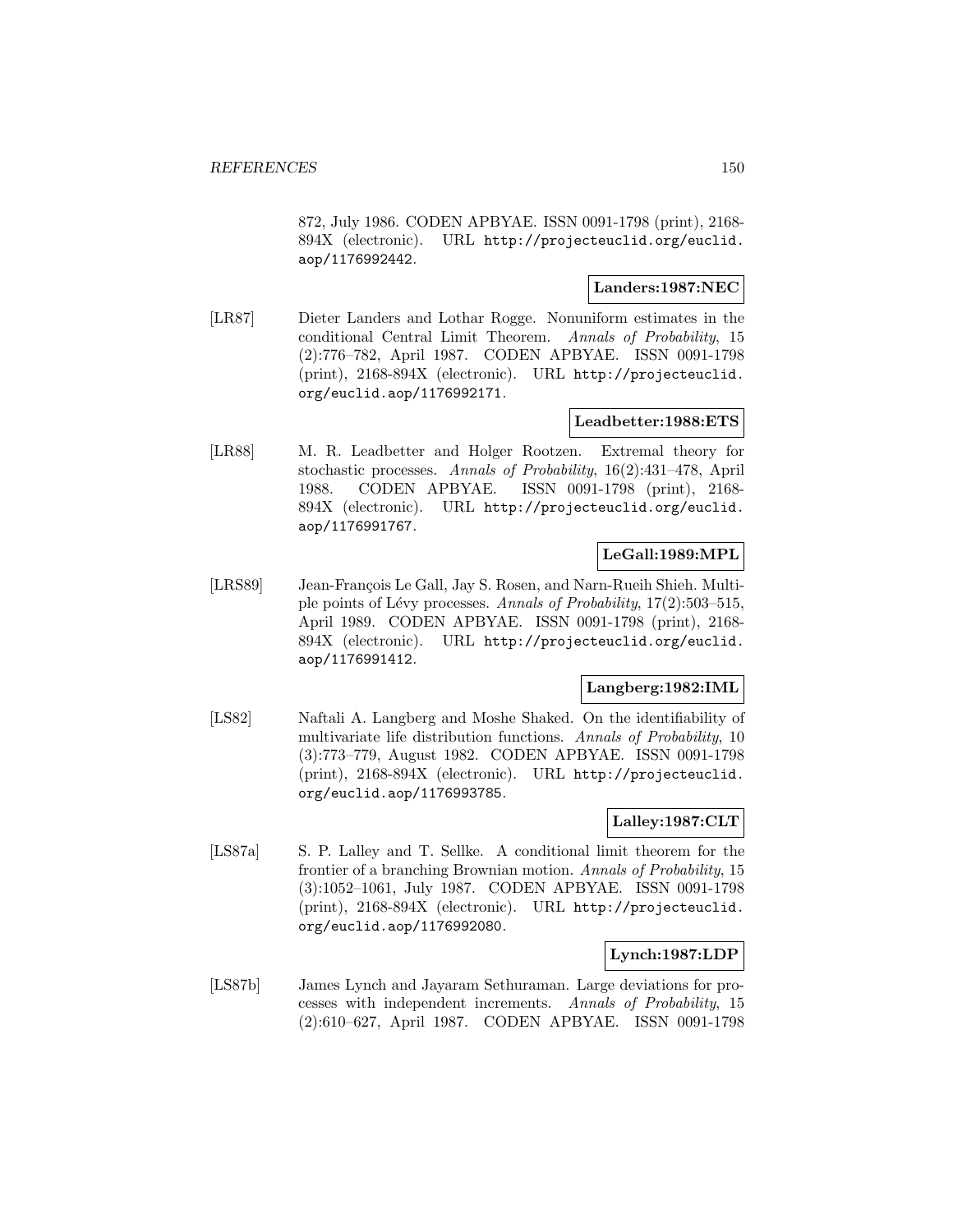(print), 2168-894X (electronic). URL http://projecteuclid. org/euclid.aop/1176992161.

# **Lalley:1988:TWI**

[LS88] S. Lalley and T. Sellke. Traveling waves in inhomogeneous branching Brownian motions. I. Annals of Probability, 16(3):1051–1062, July 1988. CODEN APBYAE. ISSN 0091-1798 (print), 2168- 894X (electronic). URL http://projecteuclid.org/euclid. aop/1176991677.

# **Lalley:1989:TWI**

[LS89] S. Lalley and T. Sellke. Travelling waves in inhomogeneous branching Brownian motions. II. Annals of Probability, 17(1):116–127, January 1989. CODEN APBYAE. ISSN 0091-1798 (print), 2168- 894X (electronic). URL http://projecteuclid.org/euclid. aop/1176991498.

# **Ledoux:1986:CIP**

[LT86] M. Ledoux and M. Talagrand. Conditions d'intégrabilité pour les multiplicateurs dans le TLC banachique. (French) [Integrability conditions for the multipliers in the Banach TLC. Annals of Probability, 14(3):916–921, July 1986. CODEN APBYAE. ISSN 0091-1798 (print), 2168-894X (electronic). URL http:// projecteuclid.org/euclid.aop/1176992447.

# **Ledoux:1988:CLI**

[LT88] M. Ledoux and M. Talagrand. Characterization of the law of the iterated logarithm in Banach spaces. Annals of Probability, 16 (3):1242–1264, July 1988. CODEN APBYAE. ISSN 0091-1798 (print), 2168-894X (electronic). URL http://projecteuclid. org/euclid.aop/1176991688.

## **Ledoux:1989:CTR**

[LT89] M. Ledoux and M. Talagrand. Comparison theorems, random geometry and some limit theorems for empirical processes. Annals of Probability, 17(2):596–631, April 1989. CODEN APBYAE. ISSN 0091-1798 (print), 2168-894X (electronic). URL http:// projecteuclid.org/euclid.aop/1176991418.

#### **Luczak:1984:ESC**

[Luc84] A. Luczak. Elliptical symmetry and characterization of operatorstable and operator semi-stable measures. Annals of Probability, 12(4):1217–1223, November 1984. CODEN APBYAE.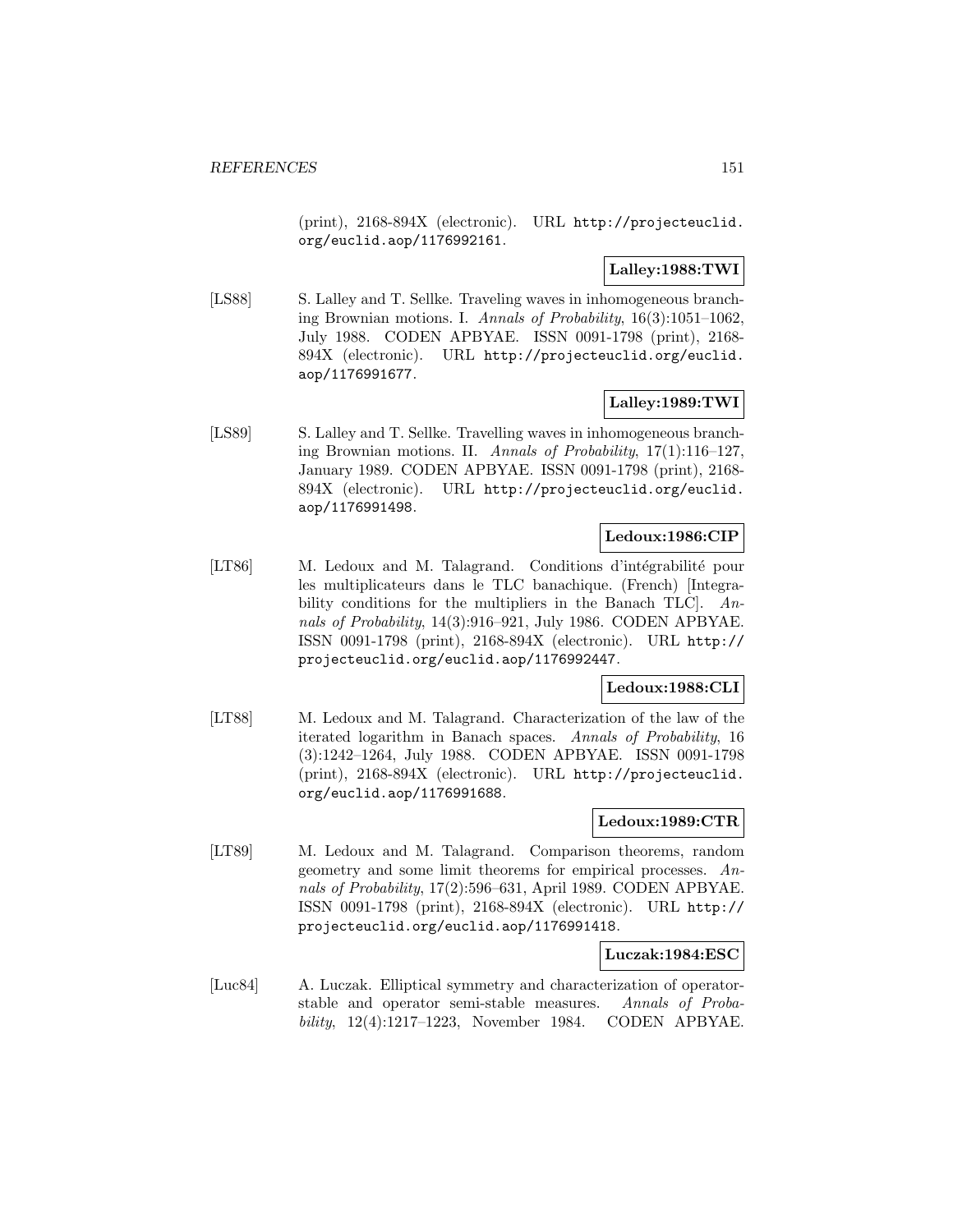ISSN 0091-1798 (print), 2168-894X (electronic). URL http:// projecteuclid.org/euclid.aop/1176993151.

## **Lawler:1983:MSO**

[LV83] G. F. Lawler and R. J. Vanderbei. Markov strategies for optimal control problems indexed by a partially ordered set. Annals of Probability, 11(3):642–647, August 1983. CODEN APBYAE. ISSN 0091-1798 (print), 2168-894X (electronic). URL http:// projecteuclid.org/euclid.aop/1176993508.

# **Lai:1982:LIL**

[LW82] Tze Leung Lai and Ching Zong Wei. A law of the iterated logarithm for double arrays of independent random variables with applications to regression and time series models. Annals of Probability, 10(2):320–335, May 1982. CODEN APBYAE. ISSN 0091-1798 (print), 2168-894X (electronic). URL http://projecteuclid. org/euclid.aop/1176993860.

# **Li:1989:LIL**

[LW89] Deli Li and Zhiquan Wu. The law of the iterated logarithm for B-valued random variables with multidimensional indices. Annals of Probability, 17(2):760–774, April 1989. CODEN APBYAE. ISSN 0091-1798 (print), 2168-894X (electronic). URL http:// projecteuclid.org/euclid.aop/1176991425.

# **LePage:1981:CSD**

[LWZ81] Raoul LePage, Michael Woodroofe, and Joel Zinn. Convergence to a stable distribution via order statistics. Annals of Probability, 9 (4):624–632, August 1981. CODEN APBYAE. ISSN 0091-1798 (print), 2168-894X (electronic). URL http://projecteuclid. org/euclid.aop/1176994367.

# **Lynch:1983:SCE**

[Lyn83] James Lynch. Some comments on the Erdős–Rényi Law and a theorem of Shepp. Annals of Probability,  $11(3):801-802$ , August 1983. CODEN APBYAE. ISSN 0091-1798 (print), 2168- 894X (electronic). URL http://projecteuclid.org/euclid. aop/1176993526.

# **Lyons:1983:SCT**

[Lyo83] Terry Lyons. A simple criterion for transience of a reversible Markov chain. Annals of Probability, 11(2):393-402, May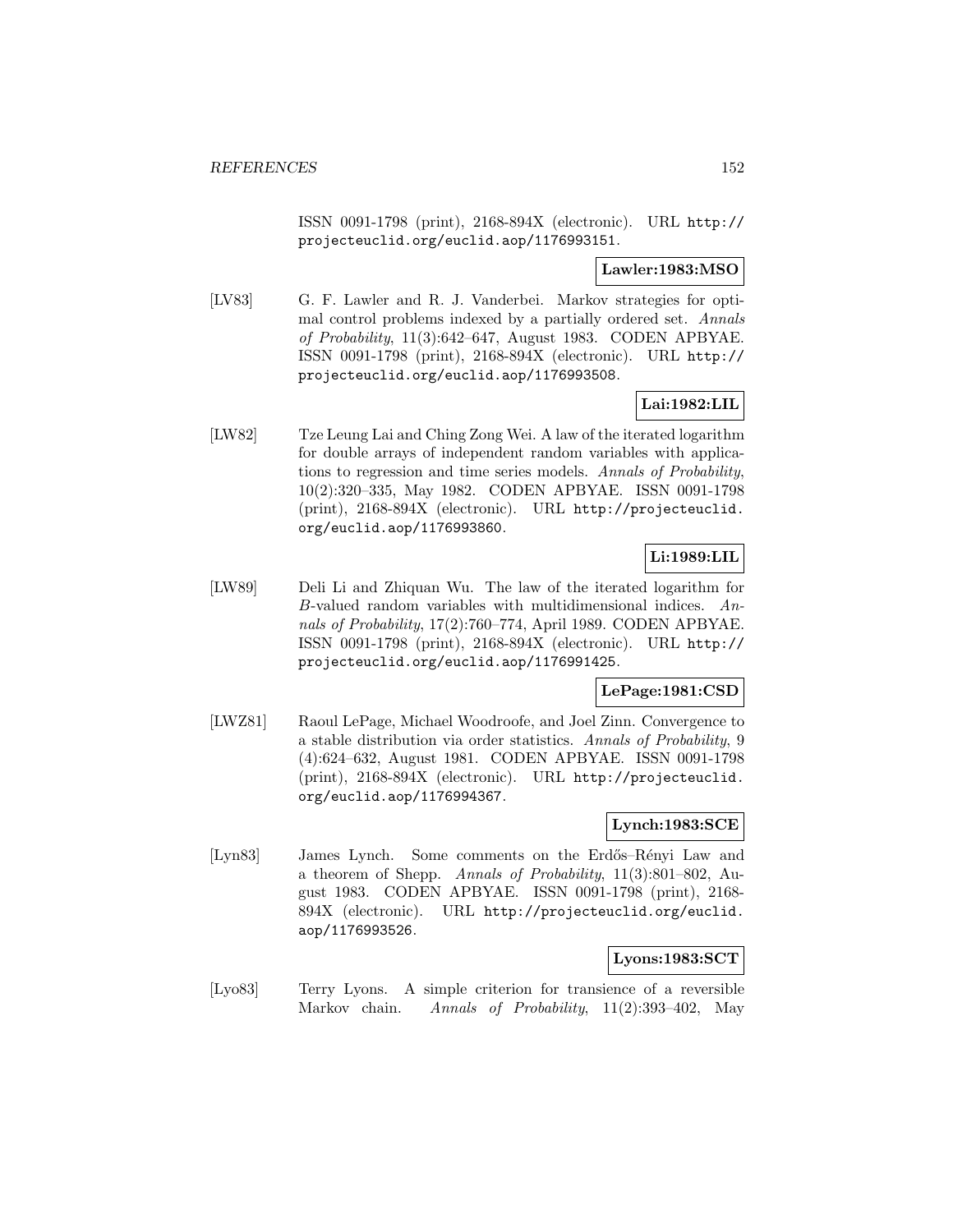1983. CODEN APBYAE. ISSN 0091-1798 (print), 2168- 894X (electronic). URL http://projecteuclid.org/euclid. aop/1176993604.

# **MacQueen:1981:CP**

[Mac81] J. MacQueen. Circuit processes. Annals of Probability, 9(4): 604–610, August 1981. CODEN APBYAE. ISSN 0091-1798 (print), 2168-894X (electronic). URL http://projecteuclid. org/euclid.aop/1176994365.

#### **Madras:1986:PRF**

[Mad86] Neal Madras. A process in a randomly fluctuating environment. Annals of Probability, 14(1):119–135, January 1986. CODEN AP-BYAE. ISSN 0091-1798 (print), 2168-894X (electronic). URL http://projecteuclid.org/euclid.aop/1176992619.

#### **Maharam:1982:OME**

[Mah82] Dorothy Maharam. Orthogonal measures: An example. Annals of Probability, 10(3):879–880, August 1982. CODEN APBYAE. ISSN 0091-1798 (print), 2168-894X (electronic). URL http:// projecteuclid.org/euclid.aop/1176993803.

#### **Maller:1980:NDP**

[Mal80] R. A. Maller. A note on domains of partial attraction. Annals of Probability, 8(3):576–583, June 1980. CODEN APBYAE. ISSN 0091-1798 (print), 2168-894X (electronic). URL http:// projecteuclid.org/euclid.aop/1176994727.

#### **Maller:1988:ANT**

[Mal88] R. A. Maller. Asymptotic normality of trimmed means in higher dimensions. Annals of Probability, 16(4):1608–1622, October 1988. CODEN APBYAE. ISSN 0091-1798 (print), 2168- 894X (electronic). URL http://projecteuclid.org/euclid. aop/1176991587.

#### **Mandelbaum:1987:CMA**

[Man87] Avi Mandelbaum. Continuous multi-armed bandits and multiparameter processes. Annals of Probability, 15(4):1527–1556, October 1987. CODEN APBYAE. ISSN 0091-1798 (print), 2168- 894X (electronic). URL http://projecteuclid.org/euclid. aop/1176991992.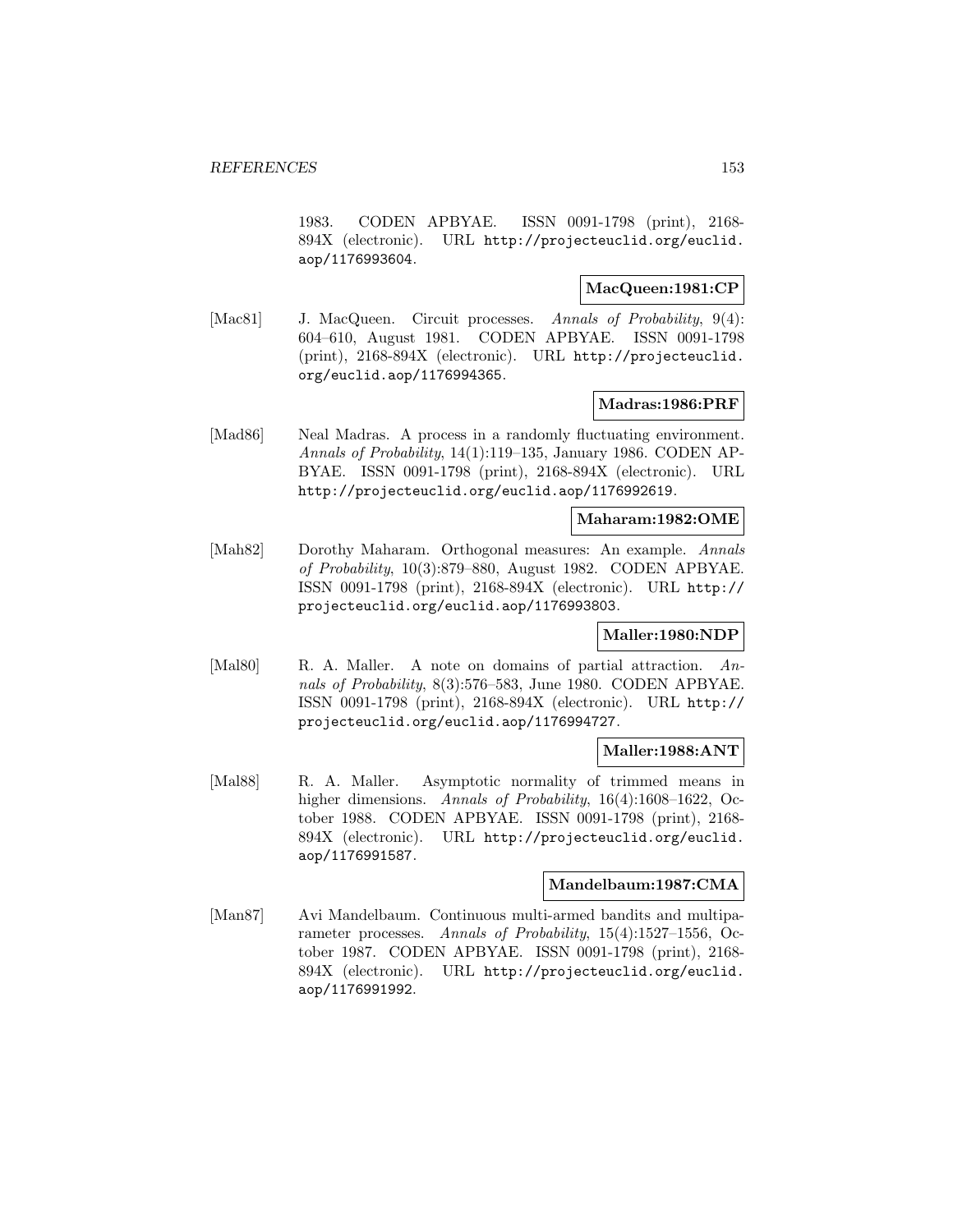#### **Marcus:1981:WCE**

[Mar81] Michael B. Marcus. Weak convergence of the empirical characteristic function. Annals of Probability, 9(2):194–201, April 1981. CO-DEN APBYAE. ISSN 0091-1798 (print), 2168-894X (electronic). URL http://projecteuclid.org/euclid.aop/1176994461.

#### **Martinsek:1982:MER**

[Mar82] Adam T. Martinsek. Moments and error rates of two-sided stopping rules. Annals of Probability, 10(4):935–941, November 1982. CODEN APBYAE. ISSN 0091-1798 (print), 2168- 894X (electronic). URL http://projecteuclid.org/euclid. aop/1176993715.

#### **Martinsek:1984:AOS**

[Mar84] Adam T. Martinsek. Approximations to optimal stopping rules for exponential random variables. Annals of Probability, 12(3): 876–881, August 1984. CODEN APBYAE. ISSN 0091-1798 (print), 2168-894X (electronic). URL http://projecteuclid. org/euclid.aop/1176993236.

#### **March:1986:BMH**

[Mar86] Peter March. Brownian motion and harmonic functions on rotationally symmetric manifolds. Annals of Probability, 14(3):793– 801, July 1986. CODEN APBYAE. ISSN 0091-1798 (print), 2168- 894X (electronic). URL http://projecteuclid.org/euclid. aop/1176992438.

#### **Mason:1981:BWE**

[Mas81] David M. Mason. Bounds for weighted empirical distribution functions. Annals of Probability, 9(5):881–884, October 1981. CODEN APBYAE. ISSN 0091-1798 (print), 2168-894X (electronic). URL http://projecteuclid.org/euclid.aop/1176994315.

#### **Mason:1982:LLN**

[Mas82a] David M. Mason. Laws of large numbers for sums of extreme values. Annals of Probability, 10(3):754–764, August 1982. CODEN APBYAE. ISSN 0091-1798 (print), 2168-894X (electronic). URL http://projecteuclid.org/euclid.aop/1176993783.

#### **Mason:1982:SCS**

[Mas82b] David M. Mason. Some characterizations of Strong Laws for linear functions of order statistics. Annals of Probability, 10(4):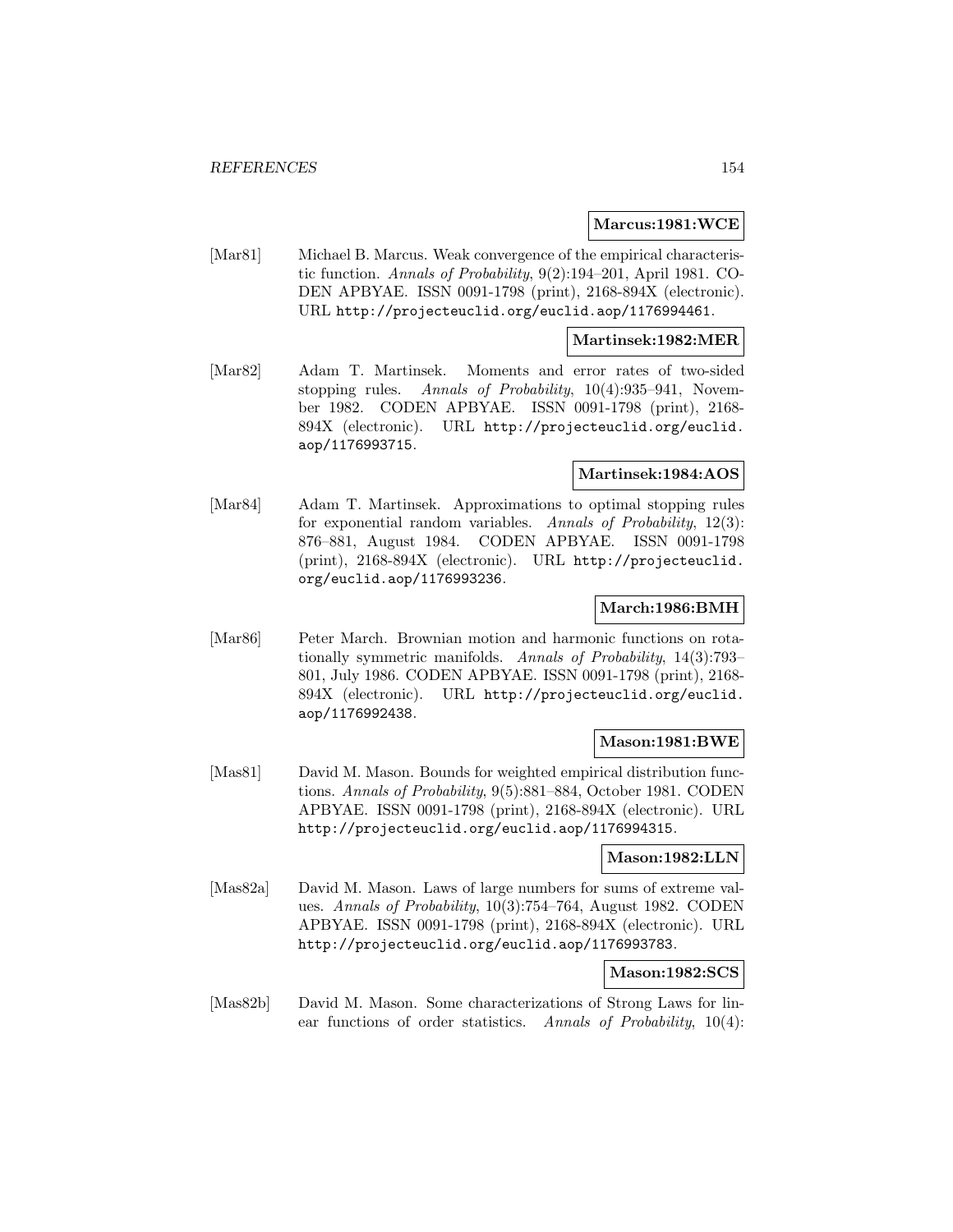1051–1057, November 1982. CODEN APBYAE. ISSN 0091-1798 (print), 2168-894X (electronic). URL http://projecteuclid. org/euclid.aop/1176993727.

# **Mason:1984:WCW**

[Mas84] David M. Mason. Weak convergence of the weighted empirical quantile process in  $L^2(0,1)$ . Annals of Probability, 12(1):243–255, February 1984. CODEN APBYAE. ISSN 0091-1798 (print), 2168- 894X (electronic). URL http://projecteuclid.org/euclid. aop/1176993387.

# **Mason:1989:EVE**

[Mas89a] David M. Mason. An extended version of the Erdős–Rényi Strong Law of Large Numbers. Annals of Probability, 17(1):257–265, January 1989. CODEN APBYAE. ISSN 0091-1798 (print), 2168- 894X (electronic). URL http://projecteuclid.org/euclid. aop/1176991507.

#### **Massart:1989:SAM**

[Mas89b] Pascal Massart. Strong approximation for multivariate empirical and related processes, via KMT constructions. Annals of Probability, 17(1):266–291, January 1989. CODEN APBYAE. ISSN 0091-1798 (print), 2168-894X (electronic). URL http:// projecteuclid.org/euclid.aop/1176991508.

#### **Mathai:1982:CGP**

[Mat82] A. M. Mathai. On a conjecture in geometric probability regarding asymptotic normality of a random simplex. Annals of Probability, 10(1):247–251, February 1982. CODEN APBYAE. ISSN 0091-1798 (print), 2168-894X (electronic). URL http://projecteuclid. org/euclid.aop/1176993929.

### **Matthews:1988:CPB**

[Mat88a] Peter Matthews. Covering problems for Brownian motion on spheres. Annals of Probability,  $16(1)$ :189–199, January 1988. CO-DEN APBYAE. ISSN 0091-1798 (print), 2168-894X (electronic). URL http://projecteuclid.org/euclid.aop/1176991894.

#### **Matthews:1988:CPM**

[Mat88b] Peter Matthews. Covering problems for Markov chains. Annals of Probability, 16(3):1215–1228, July 1988. CODEN APBYAE. ISSN 0091-1798 (print), 2168-894X (electronic). URL http:// projecteuclid.org/euclid.aop/1176991686.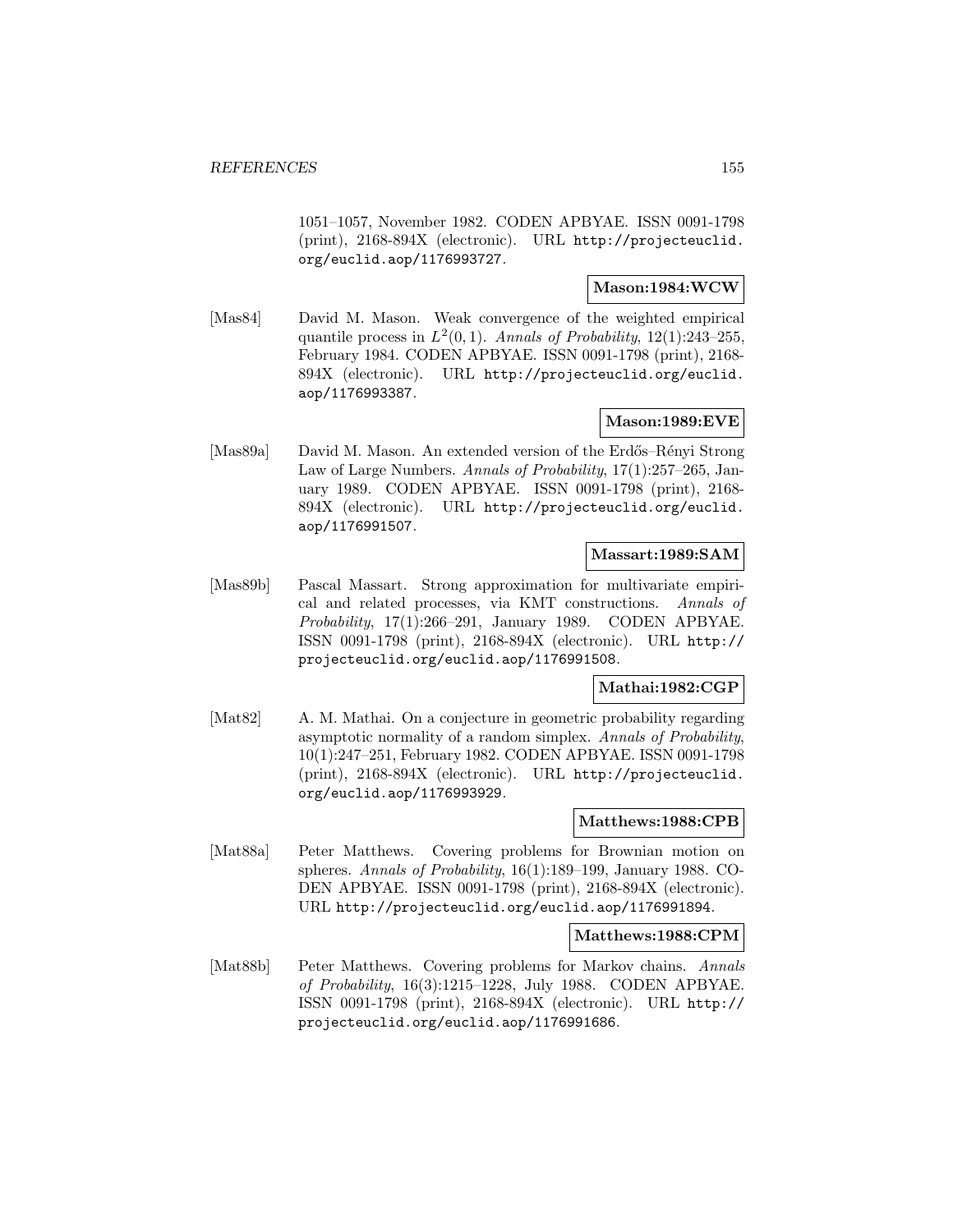#### **Mazziotto:1988:TPH**

[Maz88] G. Mazziotto. Two-parameter hunt processes and a potential theory. Annals of Probability, 16(2):600–619, April 1988. CODEN APBYAE. ISSN 0091-1798 (print), 2168-894X (electronic). URL http://projecteuclid.org/euclid.aop/1176991775.

#### **McCormick:1980:ESL**

[McC80a] William P. McCormick. An extension to a Strong Law result of Mittal and Ylvisaker for the maxima of stationary Gaussian processes. Annals of Probability, 8(3):498–510, June 1980. CODEN APBYAE. ISSN 0091-1798 (print), 2168-894X (electronic). URL http://projecteuclid.org/euclid.aop/1176994724.

#### **McCormick:1980:WCM**

[McC80b] William P. McCormick. Weak convergence for the maxima of stationary Gaussian processes using random normalization. Annals of Probability, 8(3):483–497, June 1980. CODEN APBYAE. ISSN 0091-1798 (print), 2168-894X (electronic). URL http:// projecteuclid.org/euclid.aop/1176994723.

#### **McConnell:1985:SAF**

[McC85] Terry R. McConnell. The size of an analytic function as measured by Lévy's time change. Annals of Probability,  $13(3):1003-1005$ , August 1985. CODEN APBYAE. ISSN 0091-1798 (print), 2168- 894X (electronic). URL http://projecteuclid.org/euclid. aop/1176992921.

#### **McConnell:1987:TPM**

[McC87] Terry R. McConnell. A two-parameter maximal ergodic theorem with dependence. Annals of Probability, 15(4):1569–1585, October 1987. CODEN APBYAE. ISSN 0091-1798 (print), 2168- 894X (electronic). URL http://projecteuclid.org/euclid. aop/1176991994.

#### **Miamee:1988:WMA**

[Mia88] A. G. Miamee. On the Weiner–Masani algorithm for finding the generating function of multivariate stochastic processes. Annals of Probability, 16(4):1854–1859, October 1988. CODEN APBYAE. ISSN 0091-1798 (print), 2168-894X (electronic). URL http:// projecteuclid.org/euclid.aop/1176991602.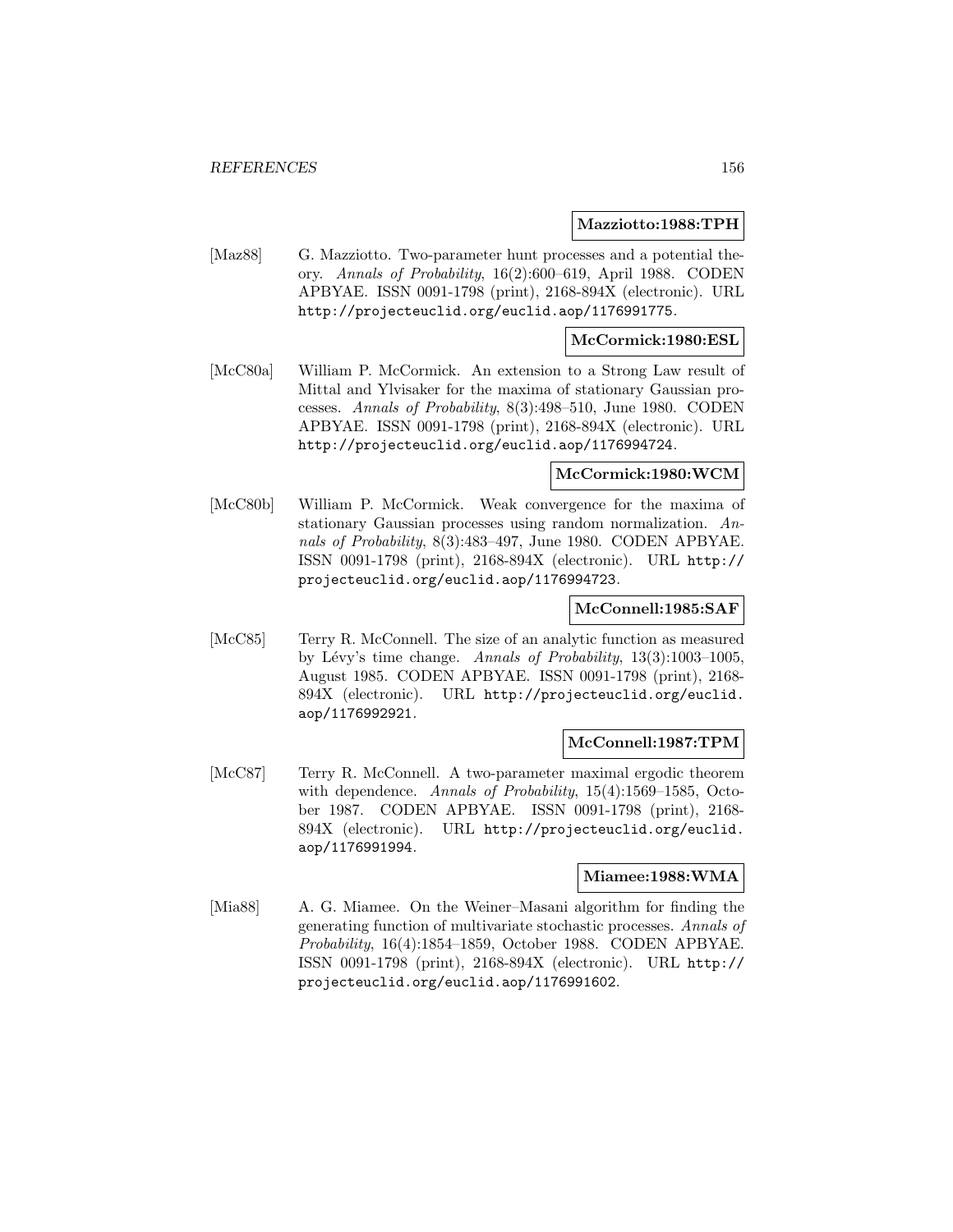#### **Michel:1982:GAR**

[Mic82] R. Michel. Generalization and application of a result of C. C. Heyde. Annals of Probability, 10(4):1066–1068, November 1982. CODEN APBYAE. ISSN 0091-1798 (print), 2168- 894X (electronic). URL http://projecteuclid.org/euclid. aop/1176993729.

#### **Mijnheer:1982:LP**

[Mij82] Joop Mijnheer. Limit points of  $\{n^{-1/\alpha}S_n\}$ . Annals of Probability, 10(2):382–395, May 1982. CODEN APBYAE. ISSN 0091-1798 (print), 2168-894X (electronic). URL http://projecteuclid. org/euclid.aop/1176993864.

## **Millar:1981:CTS**

[Mil81] P. W. Millar. Comparison theorems for sample function growth. Annals of Probability, 9(2):330–334, April 1981. CODEN AP-BYAE. ISSN 0091-1798 (print), 2168-894X (electronic). URL http://projecteuclid.org/euclid.aop/1176994476.

## **Millet:1985:RTO**

[Mil85] Annie Millet. On randomized tactics and optimal stopping in the plane. Annals of Probability, 13(3):946–965, August 1985. CODEN APBYAE. ISSN 0091-1798 (print), 2168-894X (electronic). URL http://projecteuclid.org/euclid.aop/1176992916.

#### **Mitra:1981:DSS**

[Mit81] Shashanka S. Mitra. Distribution of symmetric stable laws of index  $2^{-n}$ . Annals of Probability, 9(4):710–711, August 1981. CODEN APBYAE. ISSN 0091-1798 (print), 2168-894X (electronic). URL http://projecteuclid.org/euclid.aop/1176994380.

### **Mitra:1982:SLI**

[Mit82] S. S. Mitra. Stable laws of index  $2^{-n}$ . Annals of Probability, 10 (3):857–859, August 1982. CODEN APBYAE. ISSN 0091-1798 (print), 2168-894X (electronic). URL http://projecteuclid. org/euclid.aop/1176993797.

## **Mitoma:1983:TP**

[Mit83a] Itaru Mitoma. Tightness of probabilities on  $C([0,1];\mathcal{Y}')$  and  $D([0,1]; \mathcal{Y}')$ . ). Annals of Probability, 11(4):989–999, November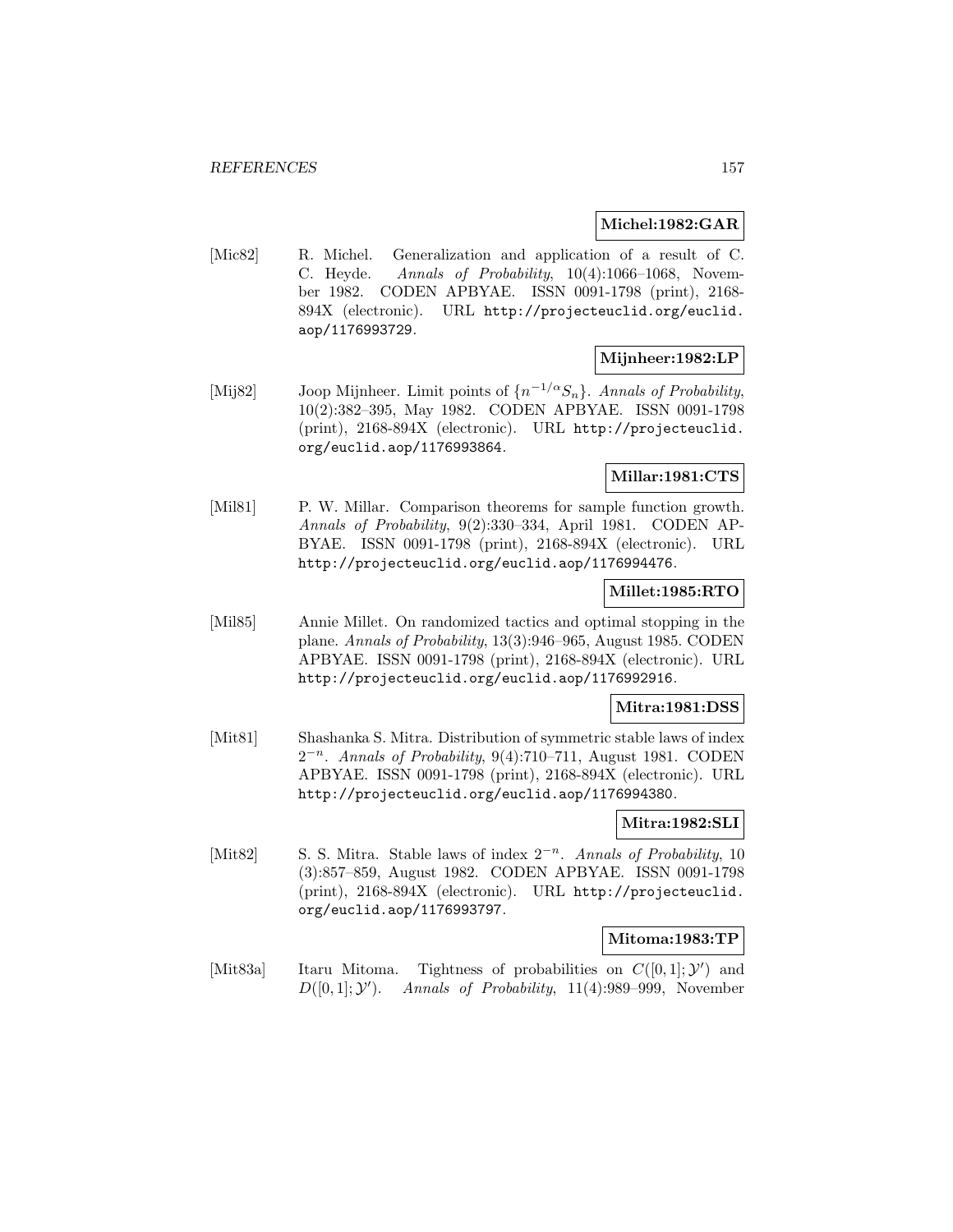1983. CODEN APBYAE. ISSN 0091-1798 (print), 2168- 894X (electronic). URL http://projecteuclid.org/euclid. aop/1176993447.

## **Mitra:1983:APB**

[Mit83b] S. S. Mitra. Acknowledgment of priority: "Distribution of Symmetric Stable Laws of Index  $2^{-n}$ " and "Stable Laws of Index  $2^{-n}$ ". Annals of Probability, 11(2):456, May 1983. CODEN APBYAE. ISSN 0091-1798 (print), 2168-894X (electronic). URL http:// projecteuclid.org/euclid.aop/1176993612.

# **Mitro:1983:ATR**

[Mit83c] Joanna B. Mitro. An application of time reversal to Brownian local time. Annals of Probability, 11(1):225–226, February 1983. CO-DEN APBYAE. ISSN 0091-1798 (print), 2168-894X (electronic). URL http://projecteuclid.org/euclid.aop/1176993672.

#### **Merzbach:1986:CSP**

[MN86] Ely Merzbach and David Nualart. A characterization of the spatial Poisson process and changing time. Annals of Probability, 14(4): 1380–1390, October 1986. CODEN APBYAE. ISSN 0091-1798 (print), 2168-894X (electronic). URL http://projecteuclid. org/euclid.aop/1176992378.

# **Merzbach:1988:MAP**

[MN88] Ely Merzbach and David Nualart. A martingale approach to point processes in the plane. Annals of Probability, 16(1):265–274, January 1988. CODEN APBYAE. ISSN 0091-1798 (print), 2168- 894X (electronic). URL http://projecteuclid.org/euclid. aop/1176991900.

#### **Millet:1989:IPT**

[MNS89] A. Millet, D. Nualart, and M. Sanz. Integration by parts and time reversal for diffusion processes. Annals of Probability, 17 (1):208–238, January 1989. CODEN APBYAE. ISSN 0091-1798 (print), 2168-894X (electronic). URL http://projecteuclid. org/euclid.aop/1176991505.

#### **McLeish:1982:ERS**

[MO82] D. L. McLeish and G. L. O'Brien. The expected ratio of the sum of squares to the square of the sum. Annals of Probability,  $10(4)$ : 1019–1028, November 1982. CODEN APBYAE. ISSN 0091-1798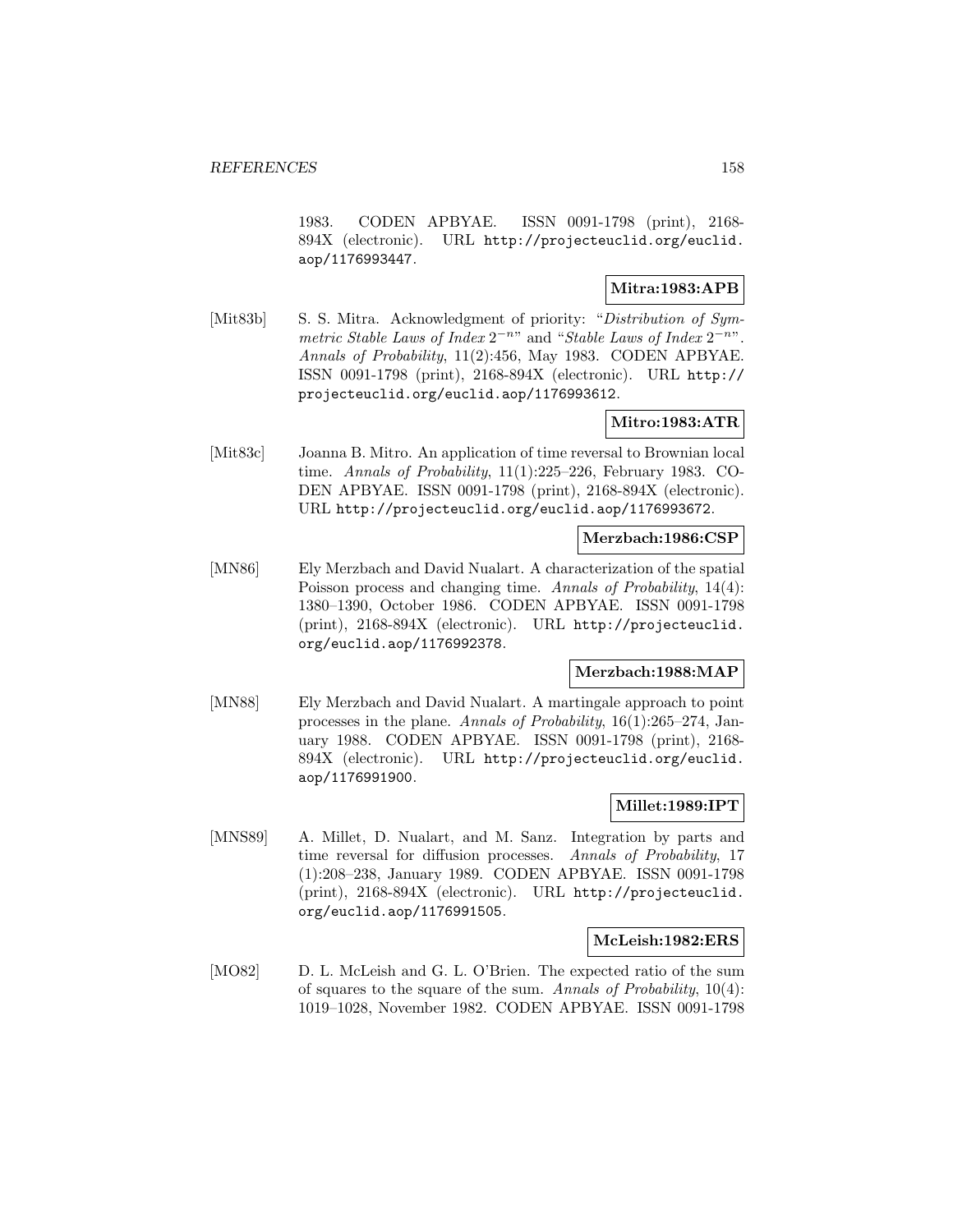(print), 2168-894X (electronic). URL http://projecteuclid. org/euclid.aop/1176993722.

## **Marshall:1983:DAM**

[MO83] Albert W. Marshall and Ingram Olkin. Domains of attraction of multivariate extreme value distributions. Annals of Probability, 11 (1):168–177, February 1983. CODEN APBYAE. ISSN 0091-1798 (print), 2168-894X (electronic). URL http://projecteuclid. org/euclid.aop/1176993666.

## **Moricz:1983:CMO**

[Mor83] Ferenc Moricz. On the Cesaro means of orthogonal sequences of random variables. Annals of Probability, 11(3):827–832, August 1983. CODEN APBYAE. ISSN 0091-1798 (print), 2168- 894X (electronic). URL http://projecteuclid.org/euclid. aop/1176993534.

## **Minami:1985:ABE**

[MOT85] Nariyuki Minami, Yukio Ogura, and Matsuyo Tomisaki. Asymptotic behavior of elementary solutions of one-dimensional generalized diffusion equations. Annals of Probability, 13(3):698–715, August 1985. CODEN APBYAE. ISSN 0091-1798 (print), 2168- 894X (electronic). URL http://projecteuclid.org/euclid. aop/1176992904.

# **Mountford:1989:TIM**

[Mou89a] T. S. Mountford. Time inhomogeneous Markov processes and the polarity of single points. Annals of Probability, 17(2):573–585, April 1989. CODEN APBYAE. ISSN 0091-1798 (print), 2168- 894X (electronic). URL http://projecteuclid.org/euclid. aop/1176991416.

### **Mountford:1989:UDR**

[Mou89b] T. S. Mountford. Uniform dimension results for the Brownian sheet. Annals of Probability, 17(4):1454–1462, October 1989. CO-DEN APBYAE. ISSN 0091-1798 (print), 2168-894X (electronic). URL http://projecteuclid.org/euclid.aop/1176991165.

## **Metivier:1980:SDI**

[MP80] M. Metivier and J. Pellaumail. On a stopped Doob's inequality and general stochastic equations. Annals of Probability, 8 (1):96–114, February 1980. CODEN APBYAE. ISSN 0091-1798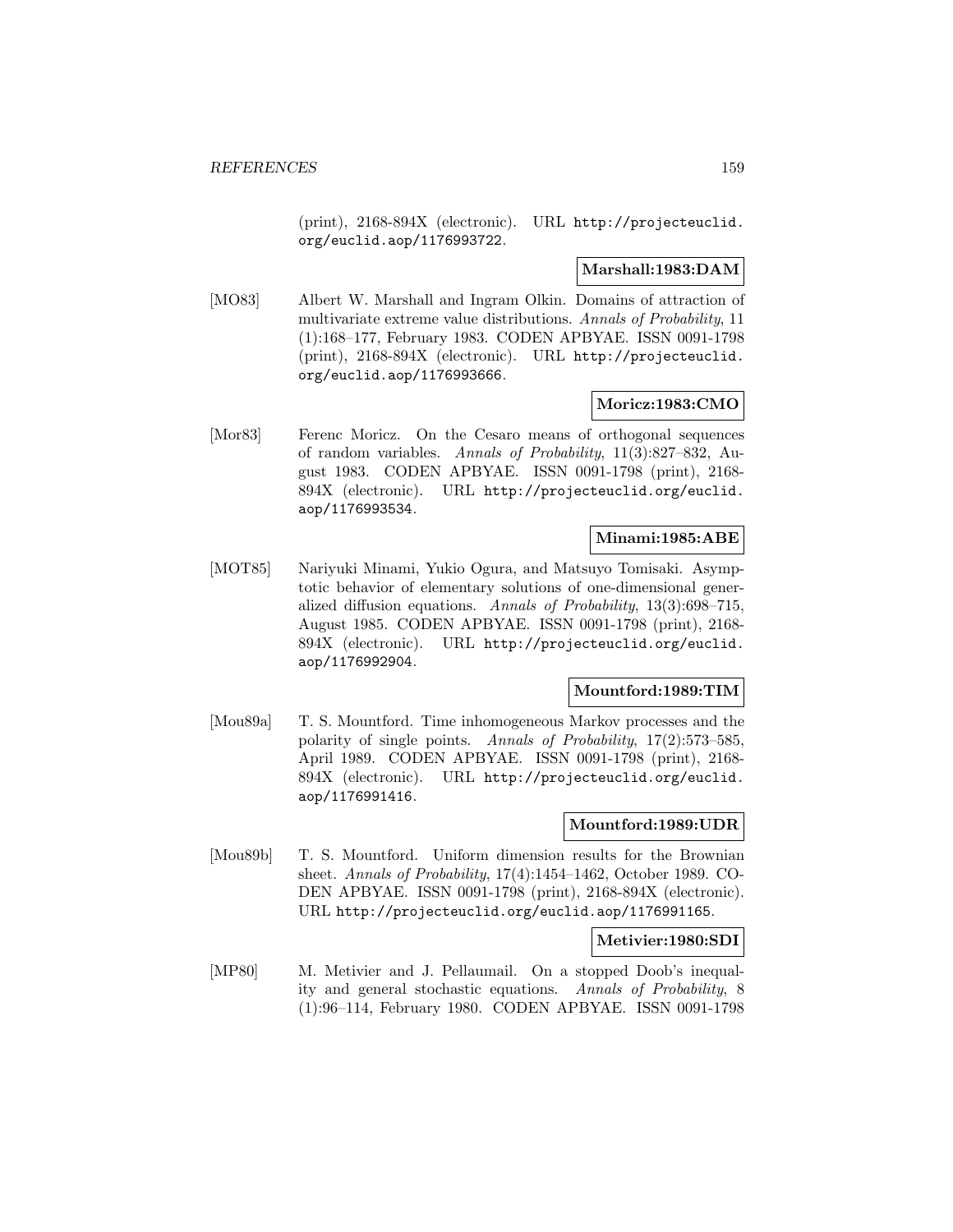(print), 2168-894X (electronic). URL http://projecteuclid. org/euclid.aop/1176994827.

# **Milman:1987:GPM**

[MP87] V. D. Milman and G. Pisier. Gaussian processes and mixed volumes. Annals of Probability, 15(1):292–304, January 1987. CO-DEN APBYAE. ISSN 0091-1798 (print), 2168-894X (electronic). URL http://projecteuclid.org/euclid.aop/1176992271.

## **Mauldin:1983:OTK**

[MPvW83] R. Daniel Mauldin, David Preiss, and Heinrich v. Weizsacker. Orthogonal transition kernels. Annals of Probability, 11(4):970–988, November 1983. CODEN APBYAE. ISSN 0091-1798 (print), 2168- 894X (electronic). URL http://projecteuclid.org/euclid. aop/1176993446.

## **Menaldi:1985:RDP**

[MR85] Jose-Luis Menaldi and Maurice Robin. Reflected diffusion processes with jumps. Annals of Probability, 13(2):319–341, May 1985. CODEN APBYAE. ISSN 0091-1798 (print), 2168- 894X (electronic). URL http://projecteuclid.org/euclid. aop/1176992994.

# **Maejima:1987:IMR**

[MR87] Makoto Maejima and Svetlozar T. Rachev. An ideal metric and the rate of convergence to a self-similar process. Annals of Probability, 15(2):708–727, April 1987. CODEN APBYAE. ISSN 0091-1798 (print), 2168-894X (electronic). URL http://projecteuclid. org/euclid.aop/1176992167.

# **Major:1980:ECM**

[MS80a] Peter Major and Domokos Szasz. On the effect of collisions on the motion of an atom in  $R^1$ . Annals of Probability, 8(6):1068-1078, December 1980. CODEN APBYAE. ISSN 0091-1798 (print), 2168- 894X (electronic). URL http://projecteuclid.org/euclid. aop/1176994568.

### **Millet:1980:CVC**

[MS80b] Annie Millet and Louis Sucheston. A characterization of Vitali conditions in terms of maximal inequalities. Annals of Probability, 8(2):339–349, April 1980. CODEN APBYAE. ISSN 0091-1798 (print), 2168-894X (electronic). URL http://projecteuclid. org/euclid.aop/1176994781.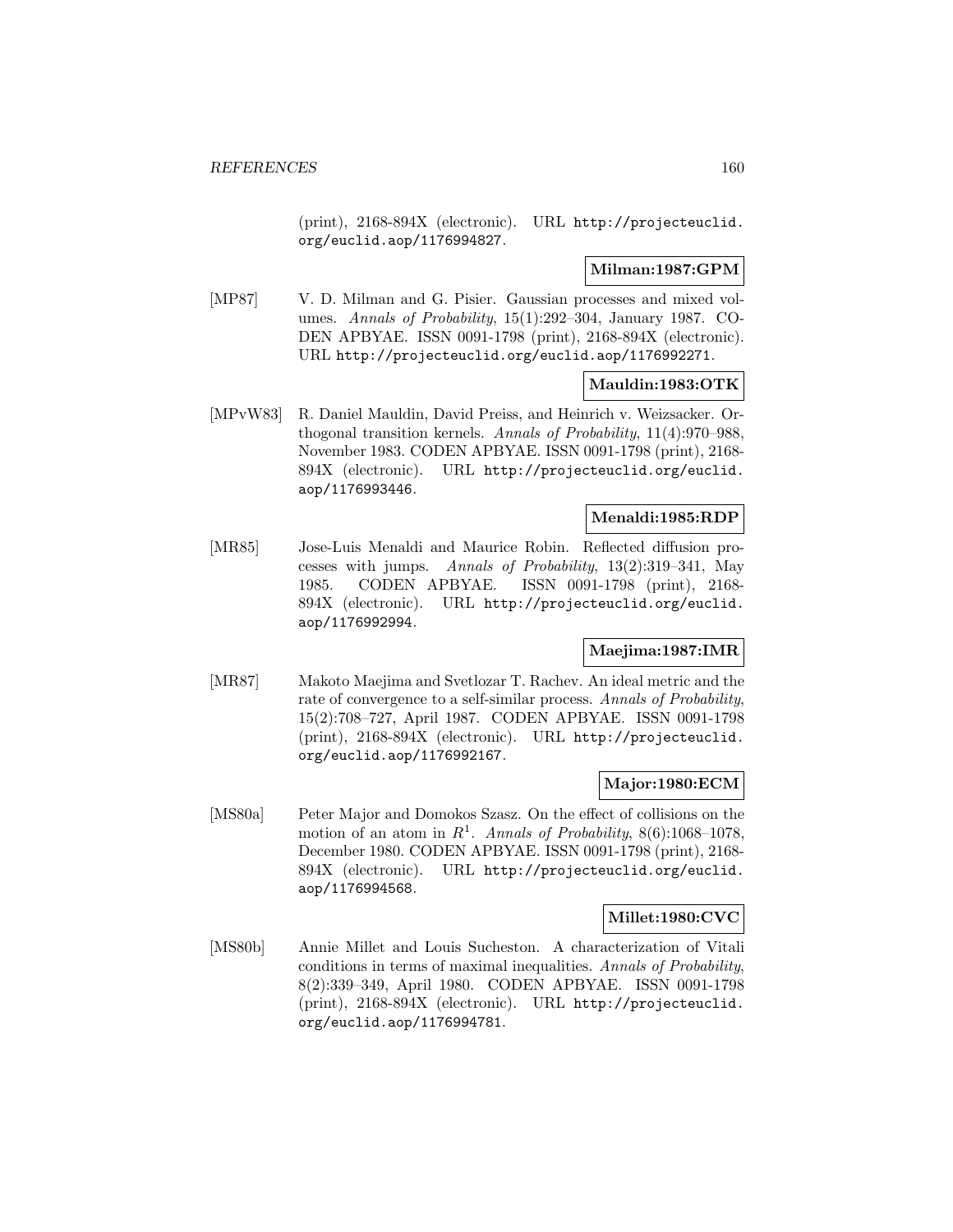#### **Marshall:1982:CMN**

[MS82a] Albert W. Marshall and Moshe Shaked. A class of multivariate new better than used distributions. Annals of Probability, 10(1): 259–264, February 1982. CODEN APBYAE. ISSN 0091-1798 (print), 2168-894X (electronic). URL http://projecteuclid. org/euclid.aop/1176993931.

#### **Mori:1982:ABS**

[MS82b] T. F. Mori and G. J. Szekely. Asymptotic behaviour of symmetric polynomial statistics. Annals of Probability, 10(1):124–131, February 1982. CODEN APBYAE. ISSN 0091-1798 (print), 2168- 894X (electronic). URL http://projecteuclid.org/euclid. aop/1176993917.

# **Morrow:1989:LDR**

[MS89] Gregory J. Morrow and Stanley Sawyer. Large deviation results for a class of Markov chains arising from population genetics. Annals of Probability, 17(3):1124–1146, July 1989. CODEN APBYAE. ISSN 0091-1798 (print), 2168-894X (electronic). URL http:// projecteuclid.org/euclid.aop/1176991260.

#### **Moricz:1982:MPB**

[MSS82] F. A. Moricz, R. J. Serfling, and W. F. Stout. Moment and probability bounds with quasi-superadditive structure for the maximum partial sum. Annals of Probability, 10(4):1032-1040, November 1982. CODEN APBYAE. ISSN 0091-1798 (print), 2168- 894X (electronic). URL http://projecteuclid.org/euclid. aop/1176993724.

#### **McConnell:1986:DIM**

[MT86] Terry R. McConnell and Murad S. Taqqu. Decoupling inequalities for multilinear forms in independent symmetric random variables. Annals of Probability, 14(3):943–954, July 1986. CODEN APBYAE. ISSN 0091-1798 (print), 2168-894X (electronic). URL http://projecteuclid.org/euclid.aop/1176992449.

#### **Mukerjee:1984:ASE**

[Muk84] H. G. Mukerjee. Almost sure equiconvergence of conditional expectations. Annals of Probability, 12(3):733–741, August 1984. CO-DEN APBYAE. ISSN 0091-1798 (print), 2168-894X (electronic). URL http://projecteuclid.org/euclid.aop/1176993224.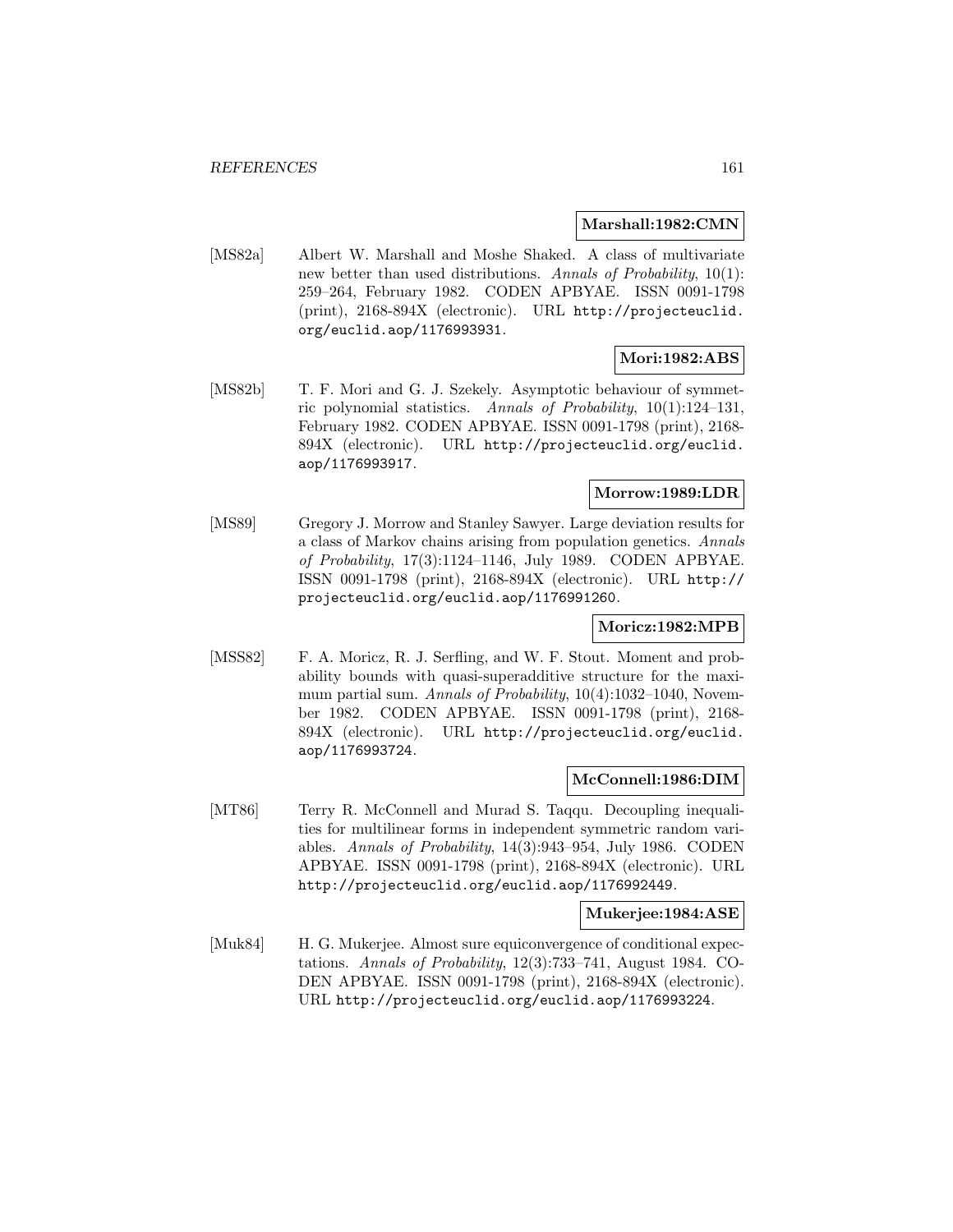#### **Mason:1987:RKI**

[MV87] David M. Mason and Willem R. Van Zwet. A refinement of the KMT inequality for the uniform empirical process. Annals of Probability, 15(3):871–884, July 1987. CODEN APBYAE. ISSN 0091-1798 (print), 2168-894X (electronic). URL http:// projecteuclid.org/euclid.aop/1176992070.

## **Marcus:1984:BLI**

[MZ84] Michael B. Marcus and Joel Zinn. The bounded law of the iterated logarithm for the weighted empirical distribution process in the non-i.i.d. case. Annals of Probability, 12(2):335–360, May 1984. CODEN APBYAE. ISSN 0091-1798 (print), 2168- 894X (electronic). URL http://projecteuclid.org/euclid. aop/1176993294.

# **Nair:1981:ADM**

[Nai81] K. Aiyappan Nair. Asymptotic distribution and moments of normal extremes. Annals of Probability, 9(1):150–153, February 1981. CODEN APBYAE. ISSN 0091-1798 (print), 2168- 894X (electronic). URL http://projecteuclid.org/euclid. aop/1176994515.

#### **Nawrotzki:1982:FMC**

[Naw82] Kurt Nawrotzki. Finite Markov chains in stationary random environments. Annals of Probability, 10(4):1041-1046, November 1982. CODEN APBYAE. ISSN 0091-1798 (print), 2168- 894X (electronic). URL http://projecteuclid.org/euclid. aop/1176993725.

#### **Newman:1987:DBR**

[New87] Charles M. Newman. Decomposition of binary random fields and zeros of partition functions. Annals of Probability, 15(3):1126– 1130, July 1987. CODEN APBYAE. ISSN 0091-1798 (print), 2168- 894X (electronic). URL http://projecteuclid.org/euclid. aop/1176992085.

#### **Neyman:1982:RTS**

[Ney82] Abraham Neyman. Renewal theory for sampling without replacement. Annals of Probability, 10(2):464–481, May 1982. CODEN APBYAE. ISSN 0091-1798 (print), 2168-894X (electronic). URL http://projecteuclid.org/euclid.aop/1176993870.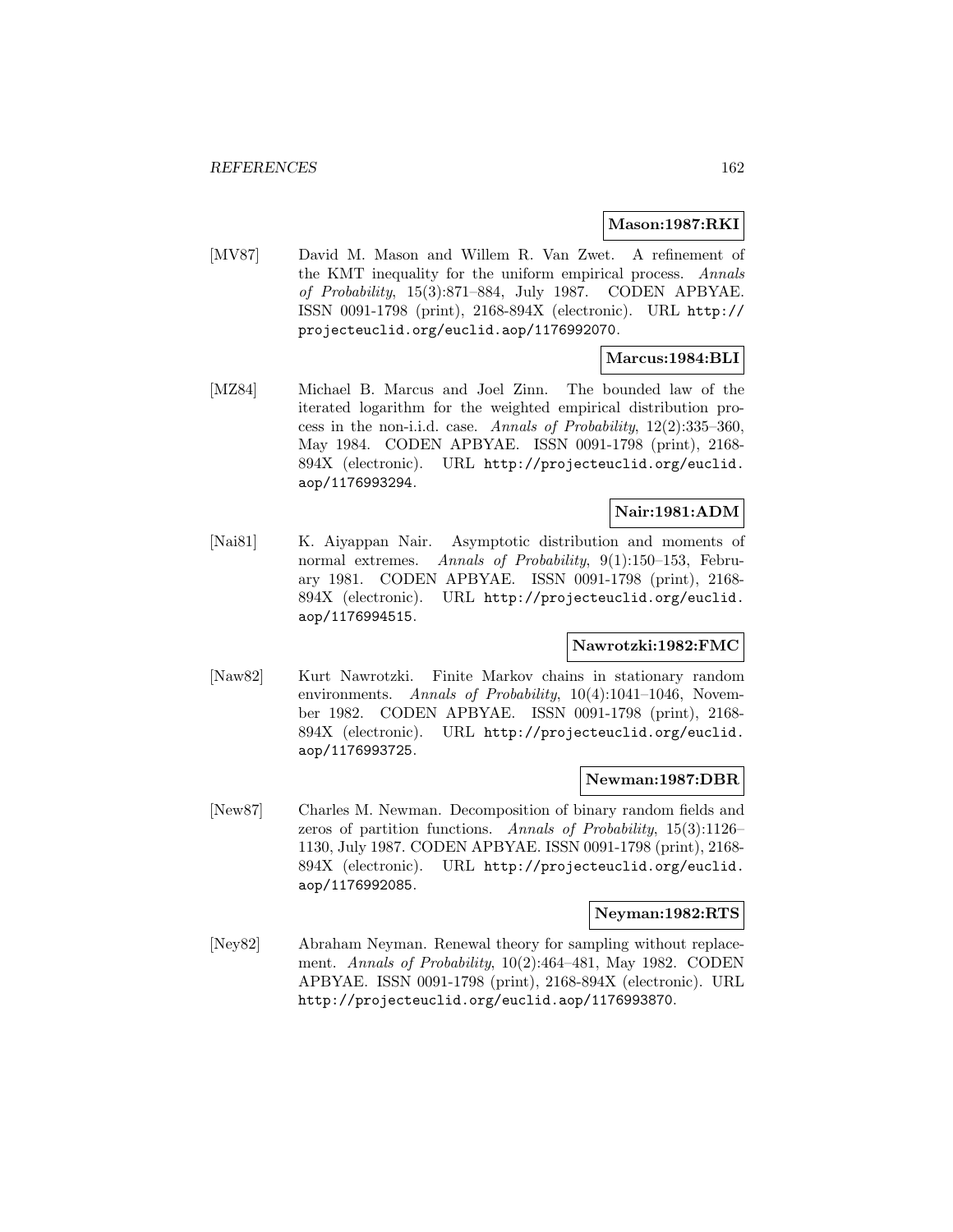# **Ney:1983:DPA**

[Ney83] Peter Ney. Dominating points and the asymptotics of large deviations for random walk on  $\mathbb{R}^d$ . Annals of Probability, 11(1): 158–167, February 1983. CODEN APBYAE. ISSN 0091-1798 (print), 2168-894X (electronic). URL http://projecteuclid. org/euclid.aop/1176993665.

# **Ney:1984:CLD**

[Ney84] Peter Ney. Convexity and large deviations. Annals of Probability, 12(3):903–906, August 1984. CODEN APBYAE. ISSN 0091-1798 (print), 2168-894X (electronic). URL http://projecteuclid. org/euclid.aop/1176993239.

# **Ney:1986:TBL**

[Ney86] Peter Ney. Two books on large deviations. Annals of Probability, 14 (4):1428–1431, October 1986. CODEN APBYAE. ISSN 0091-1798 (print), 2168-894X (electronic). URL http://projecteuclid. org/euclid.aop/1176992384.

### **Nishioka:1981:DNP**

[Nis81] Kunio Nishioka. The degenerate Neumann problem and degenerate diffusions with Venttsel's boundary conditions. Annals of Probability, 9(1):103–118, February 1981. CODEN APBYAE. ISSN 0091-1798 (print), 2168-894X (electronic). URL http:// projecteuclid.org/euclid.aop/1176994511.

## **Nemetz:1983:MIL**

[NK83] T. Nemetz and N. Kusolitsch. A method of investigating the longest paths in certain random graphs. Annals of Probability, 11 (1):217–221, February 1983. CODEN APBYAE. ISSN 0091-1798 (print), 2168-894X (electronic). URL http://projecteuclid. org/euclid.aop/1176993670.

# **Ney:1987:MAPa**

[NN87a] P. Ney and E. Nummelin. Markov additive processes I. Eigenvalue properties and limit theorems. Annals of Probability, 15 (2):561–592, April 1987. CODEN APBYAE. ISSN 0091-1798 (print), 2168-894X (electronic). URL http://projecteuclid. org/euclid.aop/1176992159.

# **Ney:1987:MAPb**

[NN87b] P. Ney and E. Nummelin. Markov additive processes II. Large deviations. Annals of Probability, 15(2):593–609, April 1987. CO-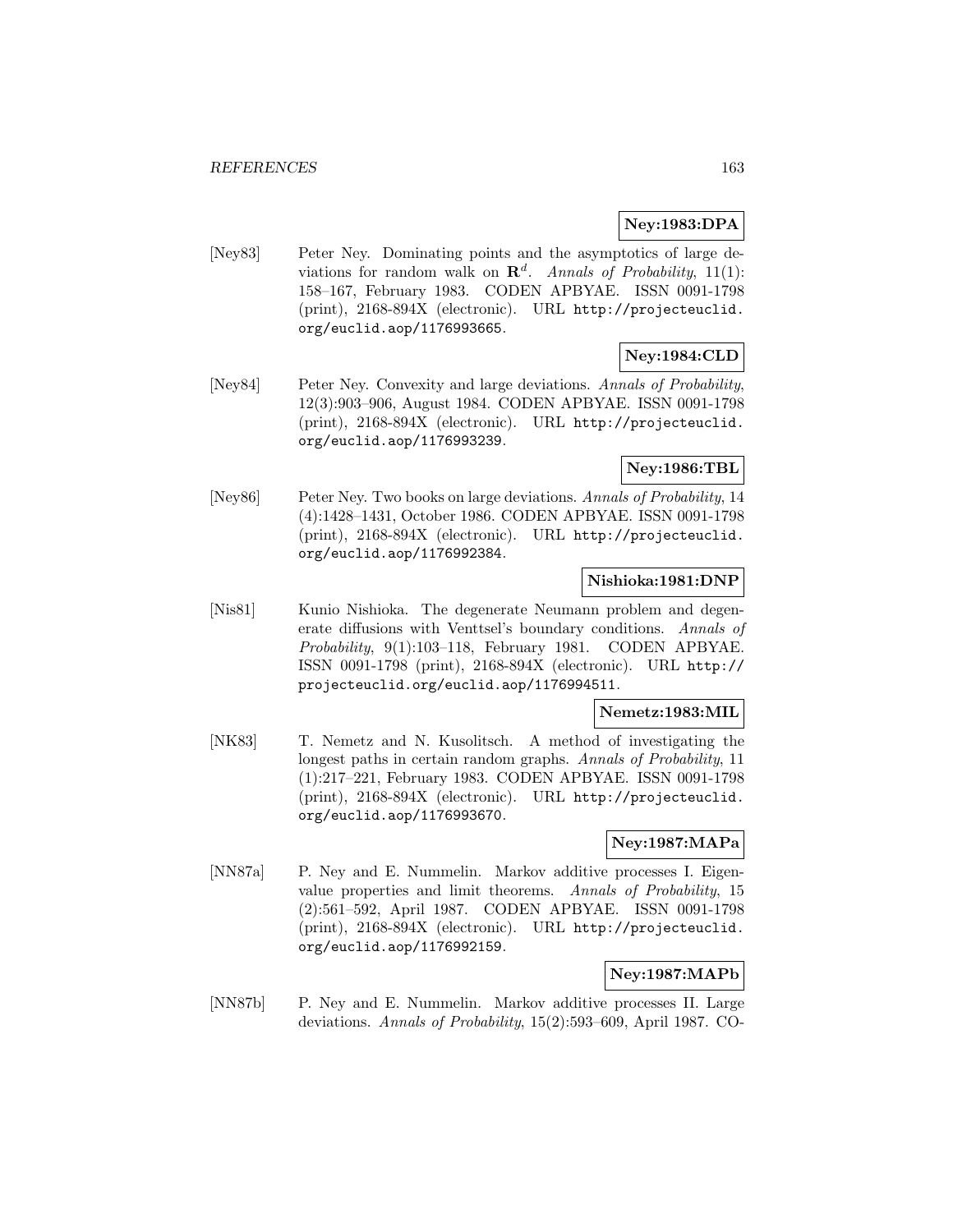DEN APBYAE. ISSN 0091-1798 (print), 2168-894X (electronic). URL http://projecteuclid.org/euclid.aop/1176992160.

### **Nolan:1988:PPI**

[Nol88] John P. Nolan. Path properties of index- $\beta$  stable fields. Annals of Probability, 16(4):1596–1607, October 1988. CODEN AP-BYAE. ISSN 0091-1798 (print), 2168-894X (electronic). URL http://projecteuclid.org/euclid.aop/1176991586. See correction [Nol92].

## **Nolan:1992:CPP**

[Nol92] John P. Nolan. Correction: Path properties of index-β stable fields. Annals of Probability, 20(3):1601–1602, July 1992. CO-DEN APBYAE. ISSN 0091-1798 (print), 2168-894X (electronic). URL http://projecteuclid.org/euclid.aop/1176989709. See [Nol88].

## **Norberg:1984:CER**

[Nor84] Tommy Norberg. Convergence and existence of random set distributions. Annals of Probability, 12(3):726–732, August 1984. CO-DEN APBYAE. ISSN 0091-1798 (print), 2168-894X (electronic). URL http://projecteuclid.org/euclid.aop/1176993223.

#### **Nowak:1985:UMS**

[Now85] Andrzej S. Nowak. Universally measurable strategies in zero-sum stochastic games. Annals of Probability, 13(1):269–287, February 1985. CODEN APBYAE. ISSN 0091-1798 (print), 2168- 894X (electronic). URL http://projecteuclid.org/euclid. aop/1176993080.

## **Nolan:1988:FLT**

[NP88] Deborah Nolan and David Pollard. Functional limit theorems for U-processes. Annals of Probability, 16(3):1291–1298, July 1988. CODEN APBYAE. ISSN 0091-1798 (print), 2168- 894X (electronic). URL http://projecteuclid.org/euclid. aop/1176991691.

#### **Neuhoff:1982:CEP**

[NS82] David L. Neuhoff and Paul C. Shields. Channel entropy and primitive approximation. Annals of Probability, 10(1):188–198, February 1982. CODEN APBYAE. ISSN 0091-1798 (print), 2168- 894X (electronic). URL http://projecteuclid.org/euclid. aop/1176993922.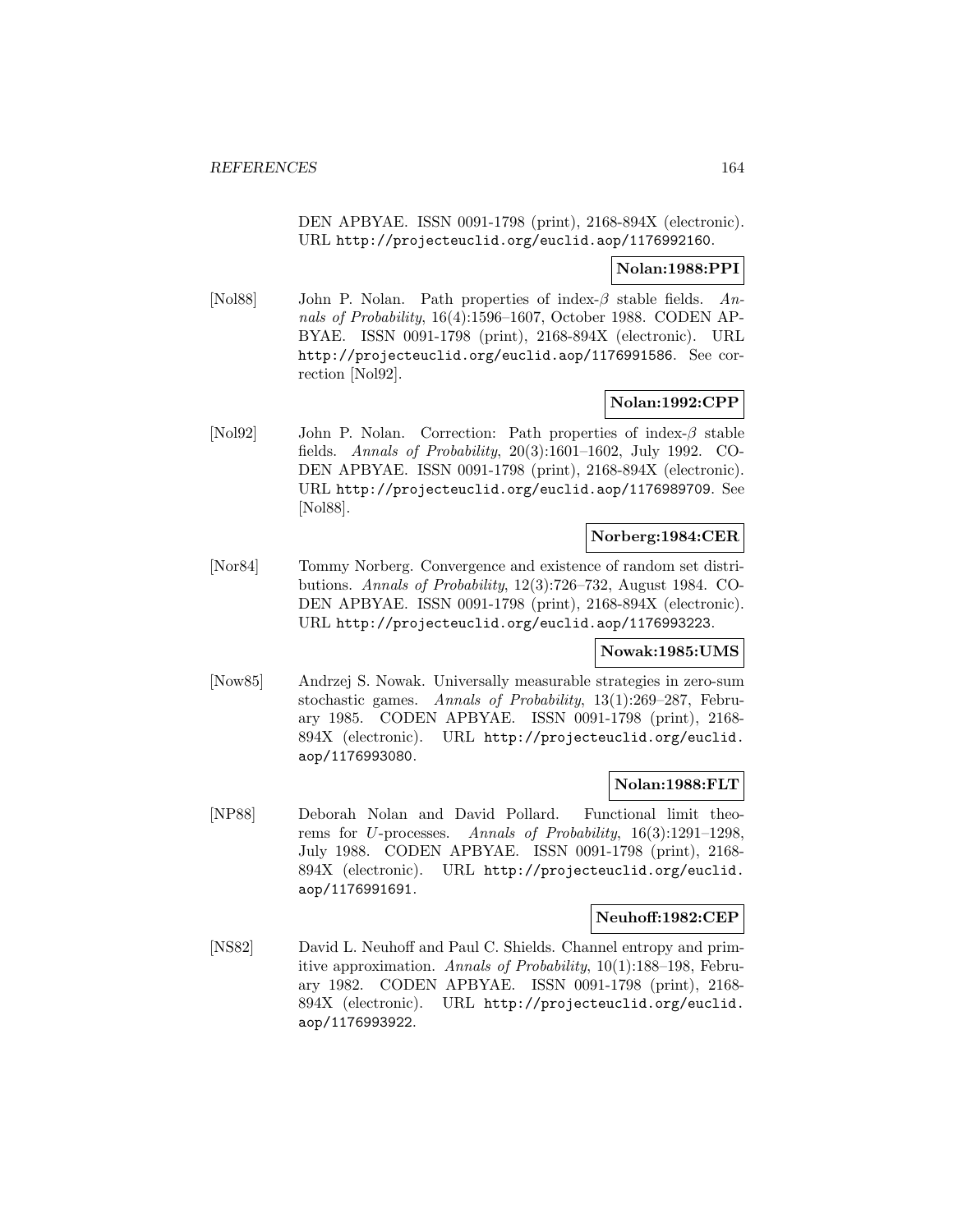### **Nair:1986:NCE**

[NSK86] Vijayan N. Nair, Lawrence A. Shepp, and Michael J. Klass. On the number of crossings of empirical distribution functions. Annals of Probability, 14(3):877–890, July 1986. CODEN APBYAE. ISSN 0091-1798 (print), 2168-894X (electronic). URL http:// projecteuclid.org/euclid.aop/1176992444.

## **Nualart:1984:QVT**

[Nua84] D. Nualart. On the quadratic variation of two-parameter continuous martingales. Annals of Probability,  $12(2):445-457$ , May 1984. CODEN APBYAE. ISSN 0091-1798 (print), 2168- 894X (electronic). URL http://projecteuclid.org/euclid. aop/1176993300.

# **Newman:1981:IPC**

[NW81] C. M. Newman and A. L. Wright. An invariance principle for certain dependent sequences. Annals of Probability, 9(4):671–675, August 1981. CODEN APBYAE. ISSN 0091-1798 (print), 2168- 894X (electronic). URL http://projecteuclid.org/euclid. aop/1176994374.

## **Nualart:1989:RBS**

[NZ89] D. Nualart and M. Zakai. On the relation between the Stratonovich and ogawa integrals. Annals of Probability, 17(4):1536–1540, October 1989. CODEN APBYAE. ISSN 0091-1798 (print), 2168- 894X (electronic). URL http://projecteuclid.org/euclid. aop/1176991172.

# **OBrien:1980:PIR**

[O'B80] G. L. O'Brien. Pairwise independent random variables. Annals of Probability, 8(1):170–175, February 1980. CODEN APBYAE. ISSN 0091-1798 (print), 2168-894X (electronic). URL http:// projecteuclid.org/euclid.aop/1176994834.

### **OBrien:1987:EVS**

[O'B87] George L. O'Brien. Extreme values for stationary and Markov sequences. Annals of Probability, 15(1):281–291, January 1987. CO-DEN APBYAE. ISSN 0091-1798 (print), 2168-894X (electronic). URL http://projecteuclid.org/euclid.aop/1176992270.

### **Oelschlager:1984:MAL**

[Oel84] Karl Oelschlager. A martingale approach to the Law of Large Numbers for weakly interacting stochastic processes. Annals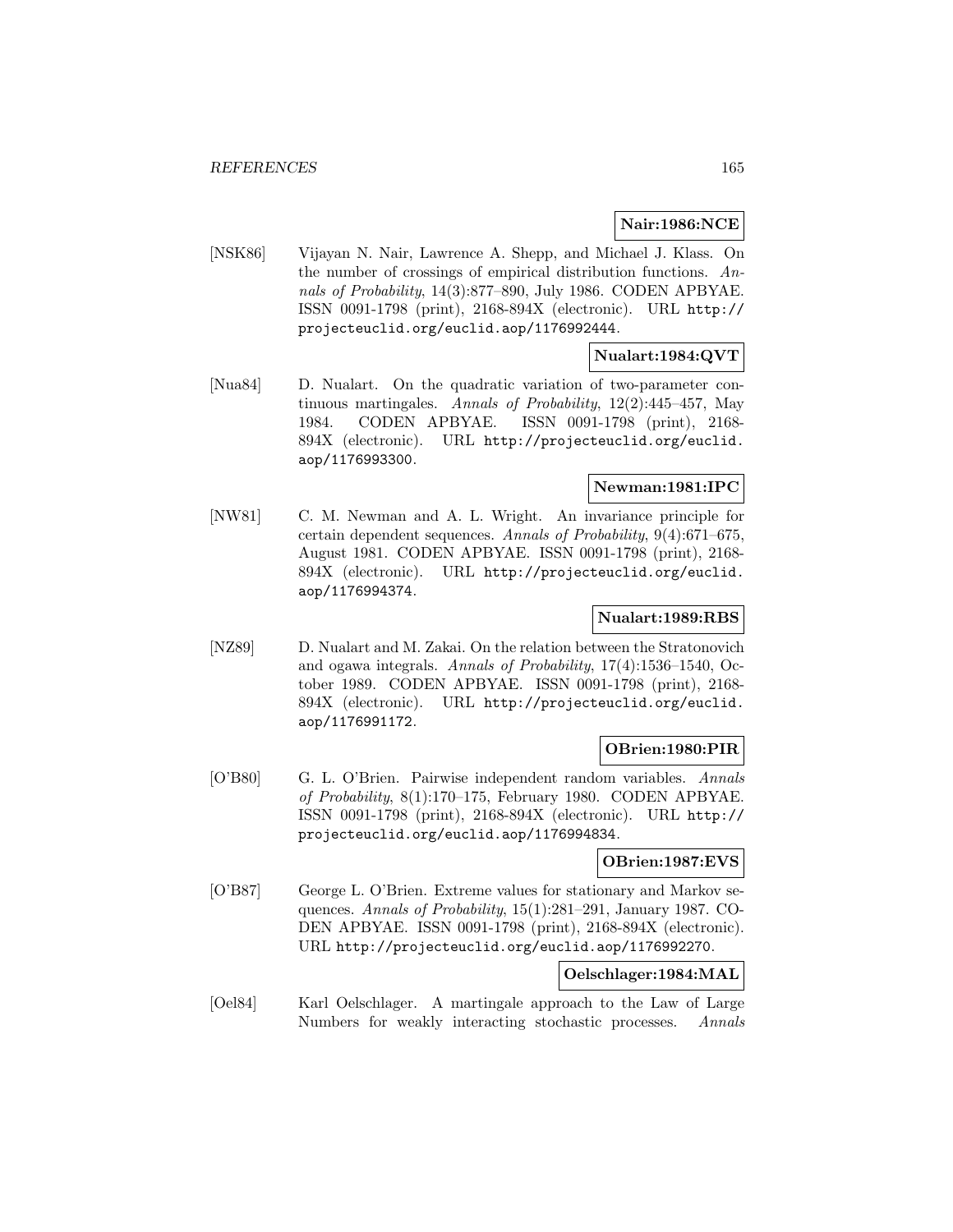of Probability, 12(2):458–479, May 1984. CODEN APBYAE. ISSN 0091-1798 (print), 2168-894X (electronic). URL http:// projecteuclid.org/euclid.aop/1176993301.

## **Oelschlager:1988:HDP**

[Oel88] Karl Oelschlager. Homogenization of a diffusion process in a divergence-free random field. Annals of Probability, 16(3):1084– 1126, July 1988. CODEN APBYAE. ISSN 0091-1798 (print), 2168- 894X (electronic). URL http://projecteuclid.org/euclid. aop/1176991679.

# **Okazaki:1981:BTM**

[Oka81] Yoshiaki Okazaki. Bochner's theorem on measurable linear functionals of a Gaussian measure. Annals of Probability, 9(4):663–664, August 1981. CODEN APBYAE. ISSN 0091-1798 (print), 2168- 894X (electronic). URL http://projecteuclid.org/euclid. aop/1176994372.

### **Okada:1985:DPP**

[Oka85a] Norio Okada. On differentiability preserving properties of semigroups associated with one-dimensional singular diffusions. Annals of Probability, 13(1):206–225, February 1985. CODEN APBYAE. ISSN 0091-1798 (print), 2168-894X (electronic). URL http:// projecteuclid.org/euclid.aop/1176993076.

# **Okazaki:1985:BTM**

[Oka85b] Yoshiaki Okazaki. Bochner's theorem in measurable dual of type 2 Banach space. Annals of Probability, 13(3):1022–1023, August 1985. CODEN APBYAE. ISSN 0091-1798 (print), 2168- 894X (electronic). URL http://projecteuclid.org/euclid. aop/1176992925.

### **Omey:1988:RCD**

[Ome88] E. Omey. Rates of convergence for densities in extreme value theory. Annals of Probability, 16(2):479–486, April 1988. CODEN APBYAE. ISSN 0091-1798 (print), 2168-894X (electronic). URL http://projecteuclid.org/euclid.aop/1176991768.

# **Orey:1988:LDP**

[OP88] Steven Orey and Stephan Pelikan. Large deviation principles for stationary processes. Annals of Probability, 16(4):1481–1495, October 1988. CODEN APBYAE. ISSN 0091-1798 (print), 2168-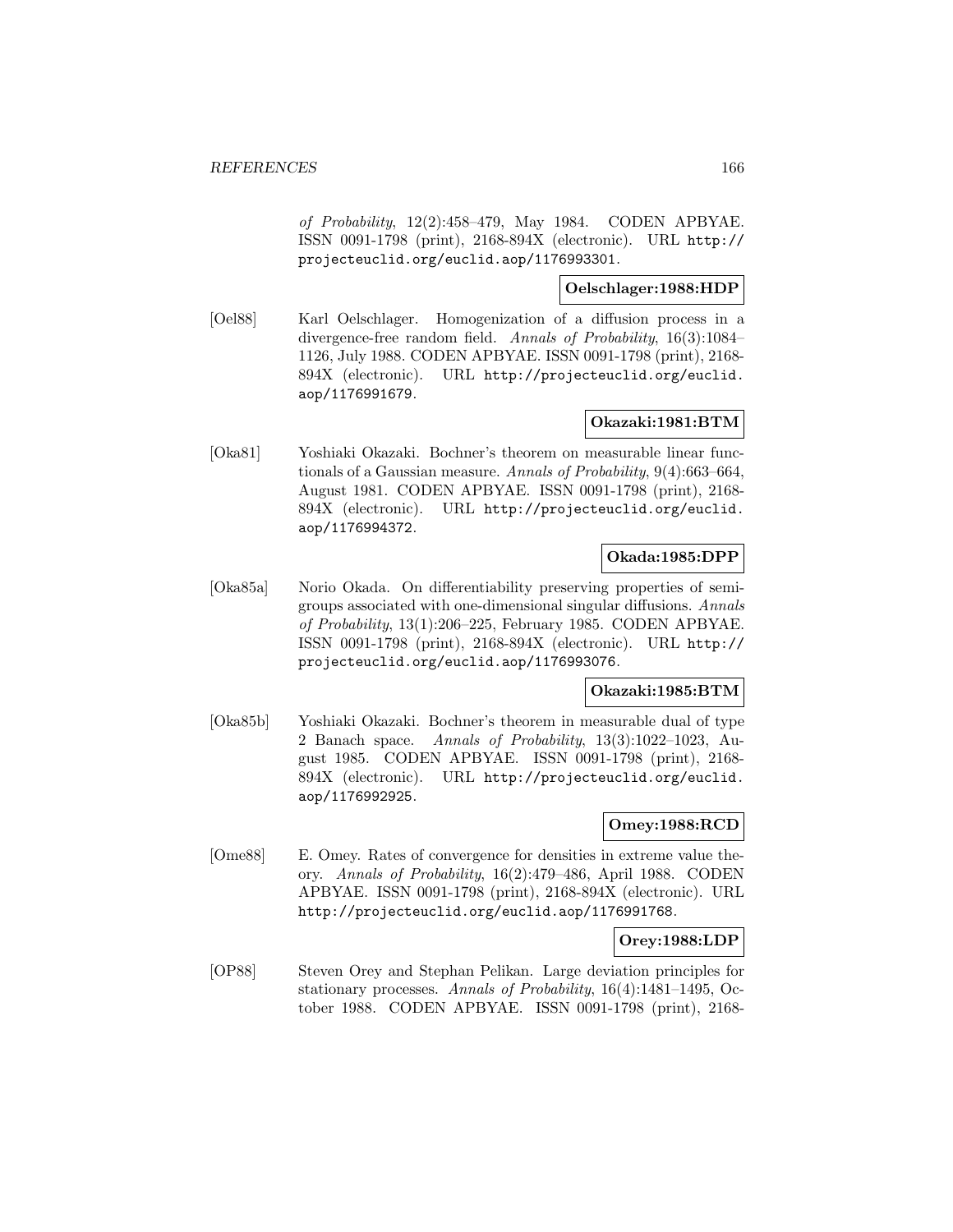894X (electronic). URL http://projecteuclid.org/euclid. aop/1176991579.

## **Odlyzko:1985:UHC**

[OR85] A. M. Odlyzko and L. B. Richmond. On the unimodality of high convolutions of discrete distributions. Annals of Probability, 13 (1):299–306, February 1985. CODEN APBYAE. ISSN 0091-1798 (print), 2168-894X (electronic). URL http://projecteuclid. org/euclid.aop/1176993082.

#### **Ossiander:1987:CLT**

[Oss87] Mina Ossiander. A Central Limit Theorem under metric entropy with  $L_2$  bracketing. Annals of Probability, 15(3):897-919, July 1987. CODEN APBYAE. ISSN 0091-1798 (print), 2168- 894X (electronic). URL http://projecteuclid.org/euclid. aop/1176992072.

#### **OBrien:1985:SSP**

[OV85] George L. O'Brien and Wim Vervaat. Self-similar processes with stationary increments generated by point processes. Annals of Probability, 13(1):28–52, February 1985. CODEN APBYAE. ISSN 0091-1798 (print), 2168-894X (electronic). URL http:// projecteuclid.org/euclid.aop/1176993064.

## **Peligrad:1982:IPM**

[Pel82] Magda Peligrad. Invariance principles for mixing sequences of random variables. Annals of Probability, 10(4):968–981, November 1982. CODEN APBYAE. ISSN 0091-1798 (print), 2168- 894X (electronic). URL http://projecteuclid.org/euclid. aop/1176993718.

### **Peligrad:1985:IPM**

[Pel85] Magda Peligrad. An invariance principle for  $\phi$ -mixing sequences. Annals of Probability, 13(4):1304–1313, November 1985. CODEN APBYAE. ISSN 0091-1798 (print), 2168-894X (electronic). URL http://projecteuclid.org/euclid.aop/1176992814.

#### **Peligrad:1987:CLT**

[Pel87] Magda Peligrad. On the Central Limit Theorem for ρ-mixing sequences of random variables. Annals of Probability, 15(4): 1387–1394, October 1987. CODEN APBYAE. ISSN 0091-1798 (print), 2168-894X (electronic). URL http://projecteuclid. org/euclid.aop/1176991983.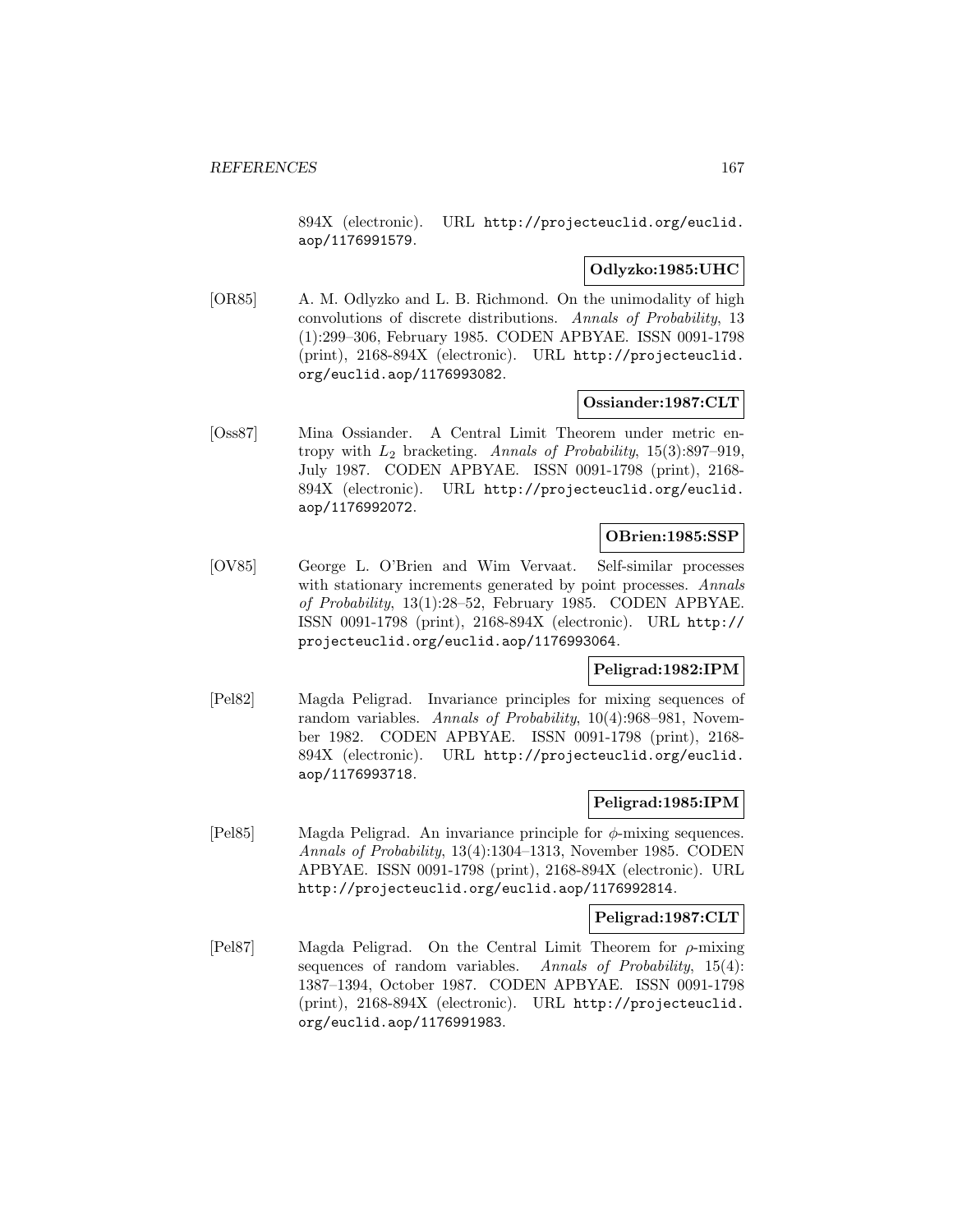#### **Pemantle:1988:PTR**

[Pem88] Robin Pemantle. Phase transition in reinforced random walk and RWRE on trees. Annals of Probability, 16(3):1229–1241, July 1988. CODEN APBYAE. ISSN 0091-1798 (print), 2168- 894X (electronic). URL http://projecteuclid.org/euclid. aop/1176991687.

## **Penrose:1989:ESI**

[Pen89] M. D. Penrose. On the existence of self-intersections for quasi-every Brownian path in space. Annals of Probability, 17(2):482-502, April 1989. CODEN APBYAE. ISSN 0091-1798 (print), 2168- 894X (electronic). URL http://projecteuclid.org/euclid. aop/1176991411.

# **Perkins:1981:GIC**

[Per81] Edwin Perkins. A global intrinsic characterization of Brownian local time. Annals of Probability, 9(5):800–817, October 1981. CO-DEN APBYAE. ISSN 0091-1798 (print), 2168-894X (electronic). URL http://projecteuclid.org/euclid.aop/1176994309.

#### **Papamarcou:1986:NUL**

[PF86] Adrianos Papamarcou and Terrence L. Fine. A note on undominated lower probabilities. Annals of Probability, 14(2):710–723, April 1986. CODEN APBYAE. ISSN 0091-1798 (print), 2168- 894X (electronic). URL http://projecteuclid.org/euclid. aop/1176992540.

#### **Philipp:1980:WIP**

[Phi80] Walter Philipp. Weak and  $L^p$ -invariance principles for sums of B-valued random variables. Annals of Probability, 8(1):68–82, February 1980. CODEN APBYAE. ISSN 0091-1798 (print), 2168- 894X (electronic). URL http://projecteuclid.org/euclid. aop/1176994825. See correction [Phi86].

# **Philipp:1986:CCB**

[Phi86] Walter Philipp. Correction: Correction to "Weak and L<sup>p</sup>-Invariance Principles for Sums of B-Valued Random Variables". Annals of Probability, 14(3):1095–1101, July 1986. CODEN APBYAE. ISSN 0091-1798 (print), 2168-894X (electronic). URL http://projecteuclid.org/euclid.aop/1176992465. See [Phi80].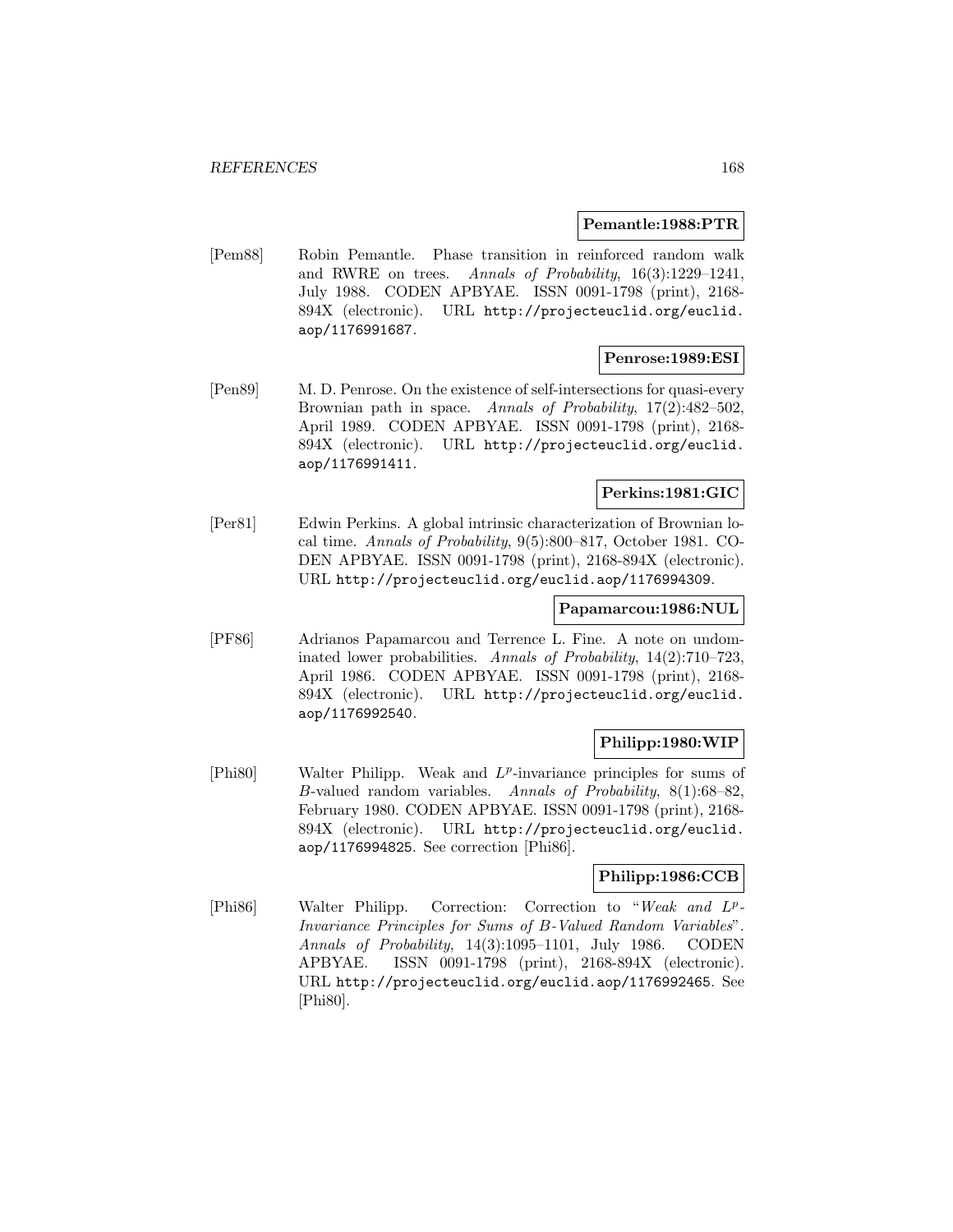#### **Pickands:1986:CDD**

[Pic86] James Pickands III. The continuous and differentiable domains of attraction of the extreme value distributions. Annals of Probability, 14(3):996–1004, July 1986. CODEN APBYAE. ISSN 0091-1798 (print), 2168-894X (electronic). URL http://projecteuclid. org/euclid.aop/1176992453.

# **Pincus:1983:CBR**

[Pin83] Steve Pincus. A class of Bernoulli random matrices with continuous singular stationary measures. Annals of Probability, 11(4): 931–938, November 1983. CODEN APBYAE. ISSN 0091-1798 (print), 2168-894X (electronic). URL http://projecteuclid. org/euclid.aop/1176993442.

# **Pinsky:1985:CDPb**

[Pin85a] Ross Pinsky. A classification of diffusion processes with boundaries by their invariant measures. Annals of Probability, 13(3): 693–697, August 1985. CODEN APBYAE. ISSN 0091-1798 (print), 2168-894X (electronic). URL http://projecteuclid. org/euclid.aop/1176992903.

# **Pinsky:1985:FDP**

[Pin85b] Ross Pinsky. The I-function for diffusion processes with boundaries. Annals of Probability, 13(3):676–692, August 1985. CODEN APBYAE. ISSN 0091-1798 (print), 2168-894X (electronic). URL http://projecteuclid.org/euclid.aop/1176992902.

#### **Pinsky:1985:EDV**

[Pin85c] Ross Pinsky. On evaluating the Donsker–Varadhan I-function. Annals of Probability, 13(2):342–362, May 1985. CODEN APBYAE. ISSN 0091-1798 (print), 2168-894X (electronic). URL http:// projecteuclid.org/euclid.aop/1176992995.

#### **Pinsky:1985:CDPa**

[Pin85d] Ross G. Pinsky. On the convergence of diffusion processes conditioned to remain in a bounded region for large time to limiting positive recurrent diffusion processes. Annals of Probability, 13(2):363–378, May 1985. CODEN APBYAE. ISSN 0091-1798 (print), 2168-894X (electronic). URL http://projecteuclid. org/euclid.aop/1176992996.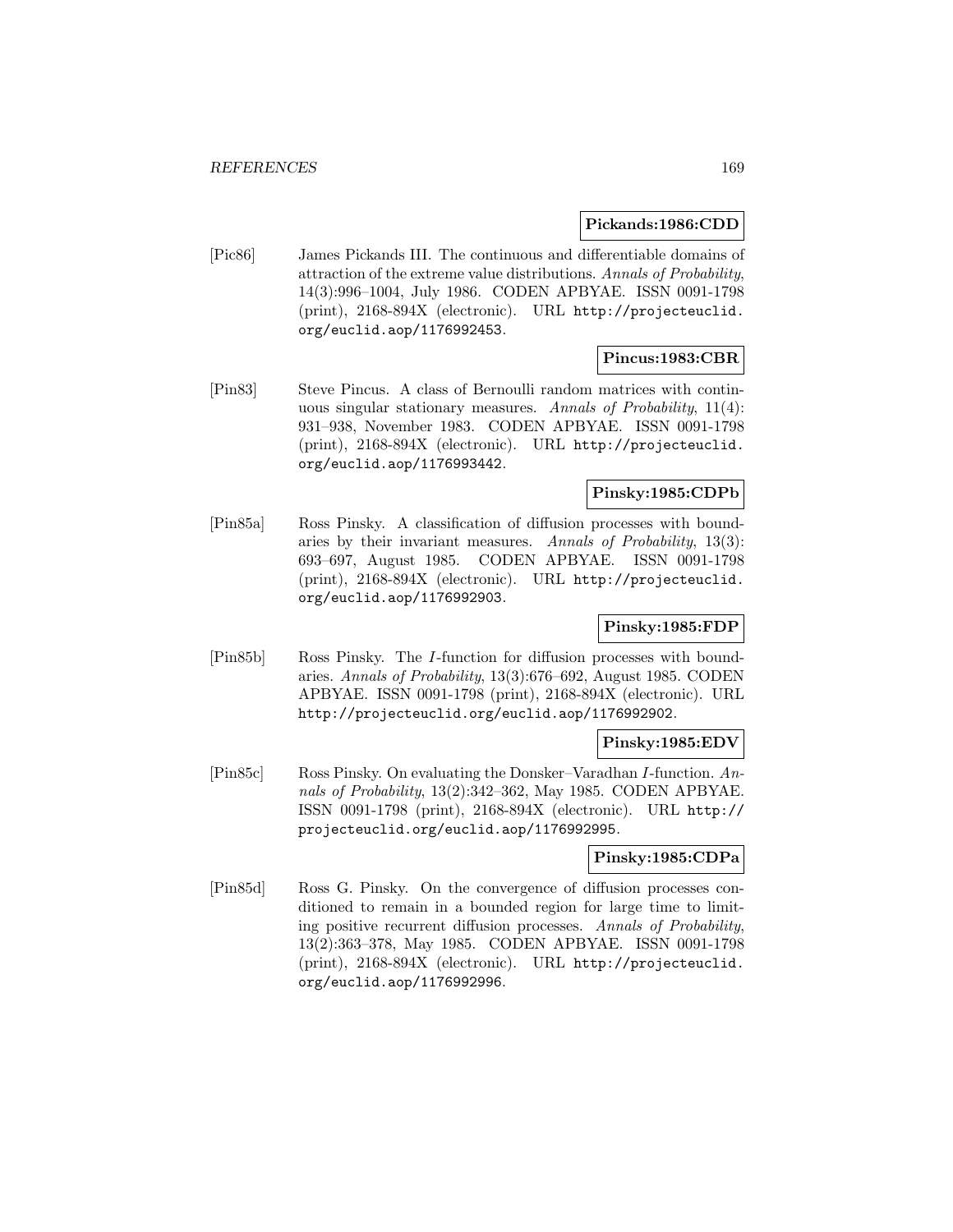#### **Pinsky:1986:SCF**

[Pin86] Ross Pinsky. A spectral criterion for the finiteness or infiniteness of stopped Feynman–Kac functionals of diffusion processes. Annals of Probability, 14(4):1180–1187, October 1986. CODEN APBYAE. ISSN 0091-1798 (print), 2168-894X (electronic). URL http:// projecteuclid.org/euclid.aop/1176992361.

# **Pinsky:1987:RTB**

[Pin87] Ross G. Pinsky. Recurrence, transience and bounded harmonic functions for diffusions in the plane. Annals of Probability, 15 (3):954–984, July 1987. CODEN APBYAE. ISSN 0091-1798 (print), 2168-894X (electronic). URL http://projecteuclid. org/euclid.aop/1176992075. See correction [Pin90].

## **Pinsky:1988:MMV**

[Pin88] Ross G. Pinsky. A mini-max variational formula giving necessary and sufficient conditions for recurrence or transience of multidimensional diffusion processes. Annals of Probability, 16(2):662– 671, April 1988. CODEN APBYAE. ISSN 0091-1798 (print), 2168- 894X (electronic). URL http://projecteuclid.org/euclid. aop/1176991779.

## **Pinsky:1989:APD**

[Pin89] Ross Pinsky. The averaging principle for diffusions with a small parameter in the case of a noncharacteristic boundary. Annals of Probability, 17(2):559–572, April 1989. CODEN APBYAE. ISSN 0091-1798 (print), 2168-894X (electronic). URL http:// projecteuclid.org/euclid.aop/1176991415.

#### **Pinsky:1990:CRT**

[Pin90] Ross G. Pinsky. Correction: Recurrence, transience and bounded harmonic functions for diffusions in the plane. Annals of Probability, 18(1):438–440, January 1990. CODEN APBYAE. ISSN 0091-1798 (print), 2168-894X (electronic). URL http:// projecteuclid.org/euclid.aop/1176990958. See [Pin87].

#### **Pittel:1981:LBP**

[Pit81a] B. G. Pittel. Limiting behavior of a process of runs. Annals of Probability, 9(1):119–129, February 1981. CODEN APBYAE. ISSN 0091-1798 (print), 2168-894X (electronic). URL http:// projecteuclid.org/euclid.aop/1176994512.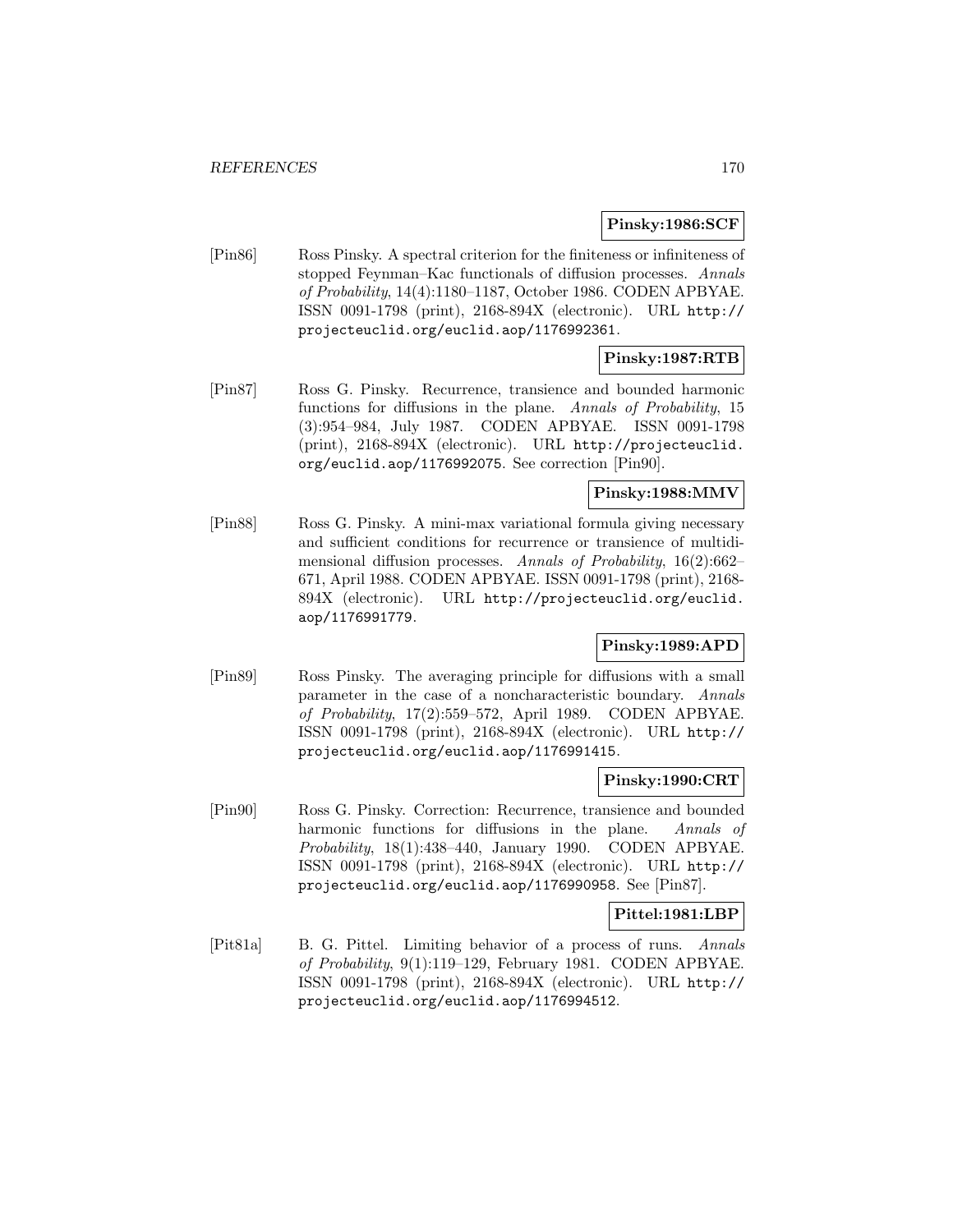#### **Pittenger:1981:RBT**

[Pit81b] A. O. Pittenger. Regular birth times for Markov processes. Annals of Probability, 9(5):769–780, October 1981. CODEN APBYAE. ISSN 0091-1798 (print), 2168-894X (electronic). URL http:// projecteuclid.org/euclid.aop/1176994307.

## **Pitt:1982:PCN**

[Pit82] Loren D. Pitt. Positively correlated normal variables are associated. Annals of Probability, 10(2):496–499, May 1982. CODEN APBYAE. ISSN 0091-1798 (print), 2168-894X (electronic). URL http://projecteuclid.org/euclid.aop/1176993872.

#### **Pittel:1983:DRT**

[Pit83] Boris Pittel. On distributions related to transitive closures of random finite mappings. Annals of Probability, 11(2):428–441, May 1983. CODEN APBYAE. ISSN 0091-1798 (print), 2168- 894X (electronic). URL http://projecteuclid.org/euclid. aop/1176993608.

# **Pittel:1985:AGC**

[Pit85] B. Pittel. Asymptotical growth of a class of random trees. Annals of Probability, 13(2):414–427, May 1985. CODEN APBYAE. ISSN 0091-1798 (print), 2168-894X (electronic). URL http:// projecteuclid.org/euclid.aop/1176993000.

# **Pittel:1987:PAC**

[Pit87] B. Pittel. On probabilistic analysis of a coalesced hashing algorithm. Annals of Probability, 15(3):1180–1202, July 1987. CODEN APBYAE. ISSN 0091-1798 (print), 2168-894X (electronic). URL http://projecteuclid.org/euclid.aop/1176992090.

# **Pitt:1989:PHP**

[Pit89] Loren D. Pitt. On a problem of h. p. McKean: Independence of Brownian hitting times and places. Annals of Probability, 17(4): 1651–1657, October 1989. CODEN APBYAE. ISSN 0091-1798 (print), 2168-894X (electronic). URL http://projecteuclid. org/euclid.aop/1176991179.

#### **Pollard:1982:CLT**

[Pol82] David Pollard. A Central Limit Theorem for k-means clustering. Annals of Probability, 10(4):919–926, November 1982. CODEN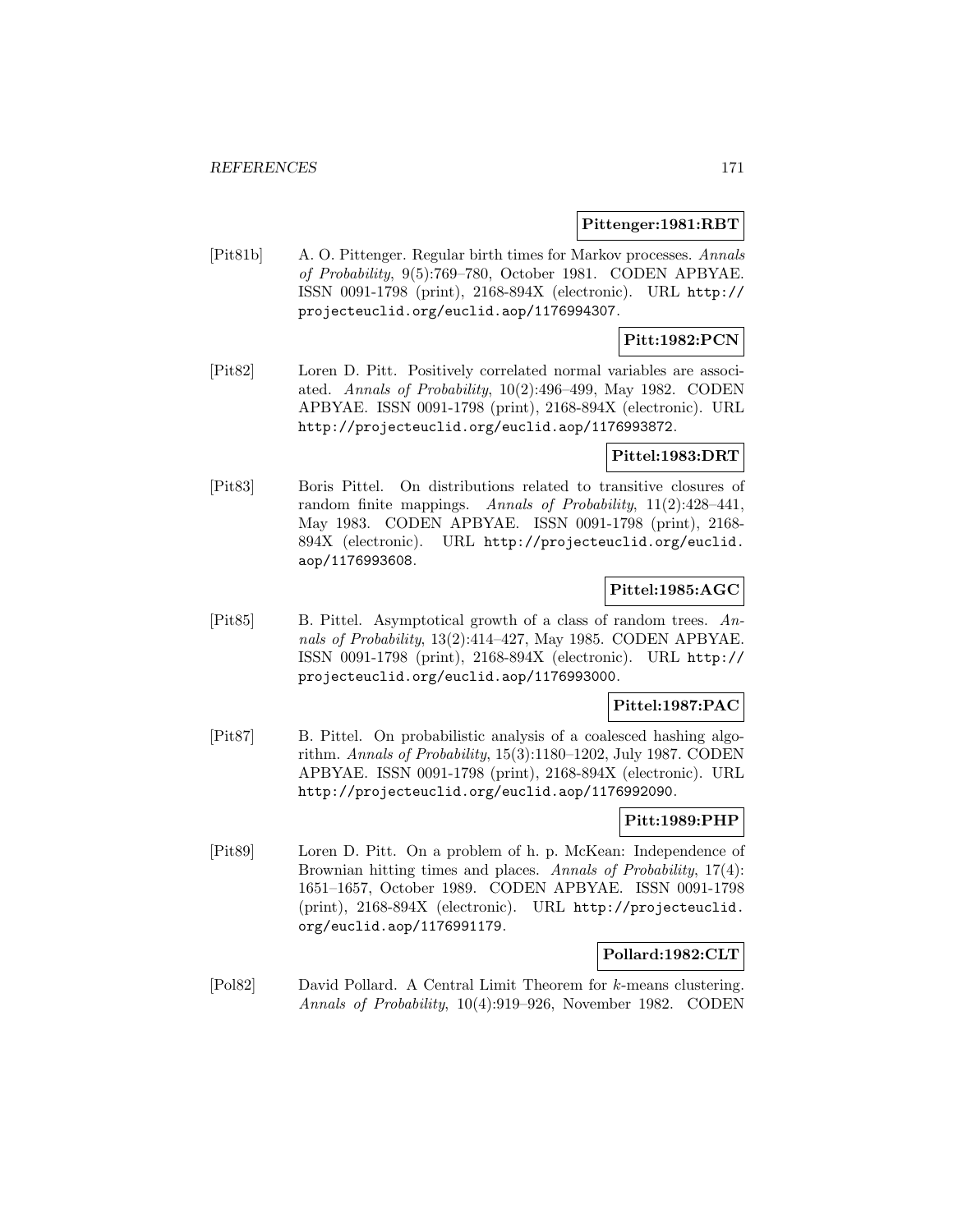APBYAE. ISSN 0091-1798 (print), 2168-894X (electronic). URL http://projecteuclid.org/euclid.aop/1176993713.

**Poor:1982:MLS**

[Poo82] H. Vincent Poor. Minimax linear smoothing for capacities. Annals of Probability, 10(2):504–507, May 1982. CODEN APBYAE. ISSN 0091-1798 (print), 2168-894X (electronic). URL http:// projecteuclid.org/euclid.aop/1176993874.

## **Pourahmadi:1984:MCB**

[Pou84] Mohsen Pourahmadi. On the mean convergence of the best linear interpolator of multivariate stationary stochastic processes. Annals of Probability, 12(2):609–614, May 1984. CODEN APBYAE. ISSN 0091-1798 (print), 2168-894X (electronic). URL http:// projecteuclid.org/euclid.aop/1176993308.

#### **Puri:1983:SLLa**

[PR83a] Madan L. Puri and Dan A. Ralescu. Strong Law of Large Numbers for Banach space valued random sets. Annals of Probability, 11 (1):222–224, February 1983. CODEN APBYAE. ISSN 0091-1798 (print), 2168-894X (electronic). URL http://projecteuclid. org/euclid.aop/1176993671.

# **Puri:1983:SLLb**

[PR83b] Madan L. Puri and Dan A. Ralescu. Strong Law of Large Numbers with respect to a set-valued probability measure. Annals of Probability, 11(4):1051–1054, November 1983. CODEN APBYAE. ISSN 0091-1798 (print), 2168-894X (electronic). URL http:// projecteuclid.org/euclid.aop/1176993455.

#### **Puri:1985:CNF**

[PR85] Madan L. Puri and Dan A. Ralescu. The concept of normality for fuzzy random variables. Annals of Probability, 13(4):1373–1379, November 1985. CODEN APBYAE. ISSN 0091-1798 (print), 2168- 894X (electronic). URL http://projecteuclid.org/euclid. aop/1176992822.

# **Prinz:1982:MGC**

[Pri82] P. Prinz. Martingales with given convex image. Annals of Probability, 10(4):1085–1087, November 1982. CODEN APBYAE. ISSN 0091-1798 (print), 2168-894X (electronic). URL http:// projecteuclid.org/euclid.aop/1176993733.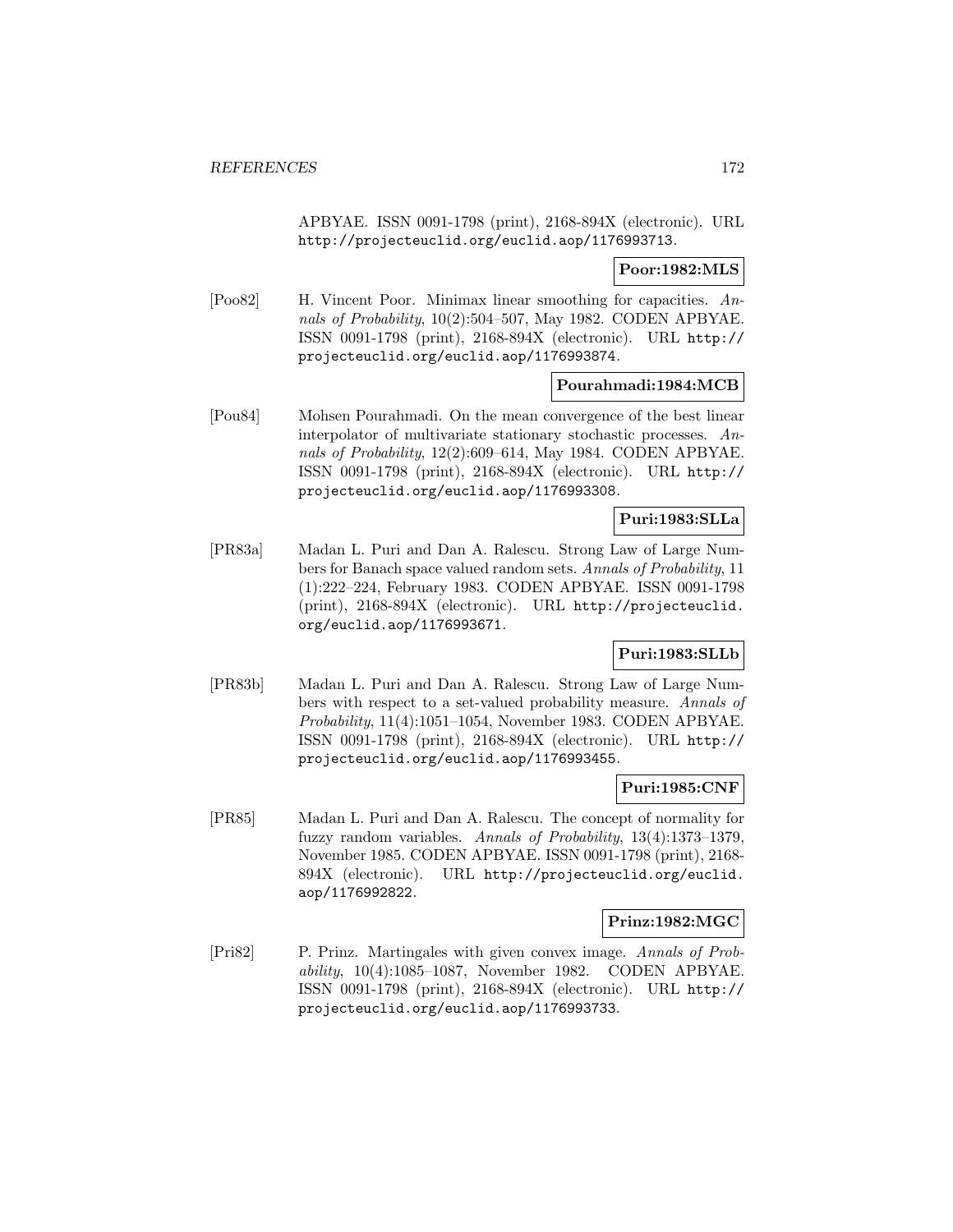#### **Protter:1980:EKR**

[Pro80] Philip Protter. An extension of Kazamaki's results on BMO differentials. Annals of Probability, 8(6):1107–1118, December 1980. CODEN APBYAE. ISSN 0091-1798 (print), 2168- 894X (electronic). URL http://projecteuclid.org/euclid. aop/1176994572.

## **Protter:1985:ASS**

[Pro85a] Philip Protter. Approximations of solutions of stochastic differential equations driven by semimartingales. Annals of Probability, 13 (3):716–743, August 1985. CODEN APBYAE. ISSN 0091-1798 (print), 2168-894X (electronic). URL http://projecteuclid. org/euclid.aop/1176992905.

## **Protter:1985:VED**

[Pro85b] Philip Protter. Volterra equations driven by semimartingales. Annals of Probability, 13(2):519–530, May 1985. CODEN APBYAE. ISSN 0091-1798 (print), 2168-894X (electronic). URL http:// projecteuclid.org/euclid.aop/1176993006.

#### **Protter:1986:TBS**

[Pro86] Philip Protter. Three books on stochastic integration. Annals of Probability, 14(1):343–346, January 1986. CODEN APBYAE. ISSN 0091-1798 (print), 2168-894X (electronic). URL http:// projecteuclid.org/euclid.aop/1176992633.

#### **Pruitt:1981:GOS**

[Pru81a] William E. Pruitt. General one-sided laws of the iterated logarithm. Annals of Probability, 9(1):1–48, February 1981. CODEN APBYAE. ISSN 0091-1798 (print), 2168-894X (electronic). URL http://projecteuclid.org/euclid.aop/1176994508.

## **Pruitt:1981:GRW**

[Pru81b] William E. Pruitt. The growth of random walks and Lévy processes. Annals of Probability, 9(6):948–956, December 1981. CO-DEN APBYAE. ISSN 0091-1798 (print), 2168-894X (electronic). URL http://projecteuclid.org/euclid.aop/1176994266.

#### **Pruitt:1983:CLL**

[Pru83] William E. Pruitt. The class of limit laws for stochastically compact normed sums. Annals of Probability, 11(4):962–969, November 1983. CODEN APBYAE. ISSN 0091-1798 (print), 2168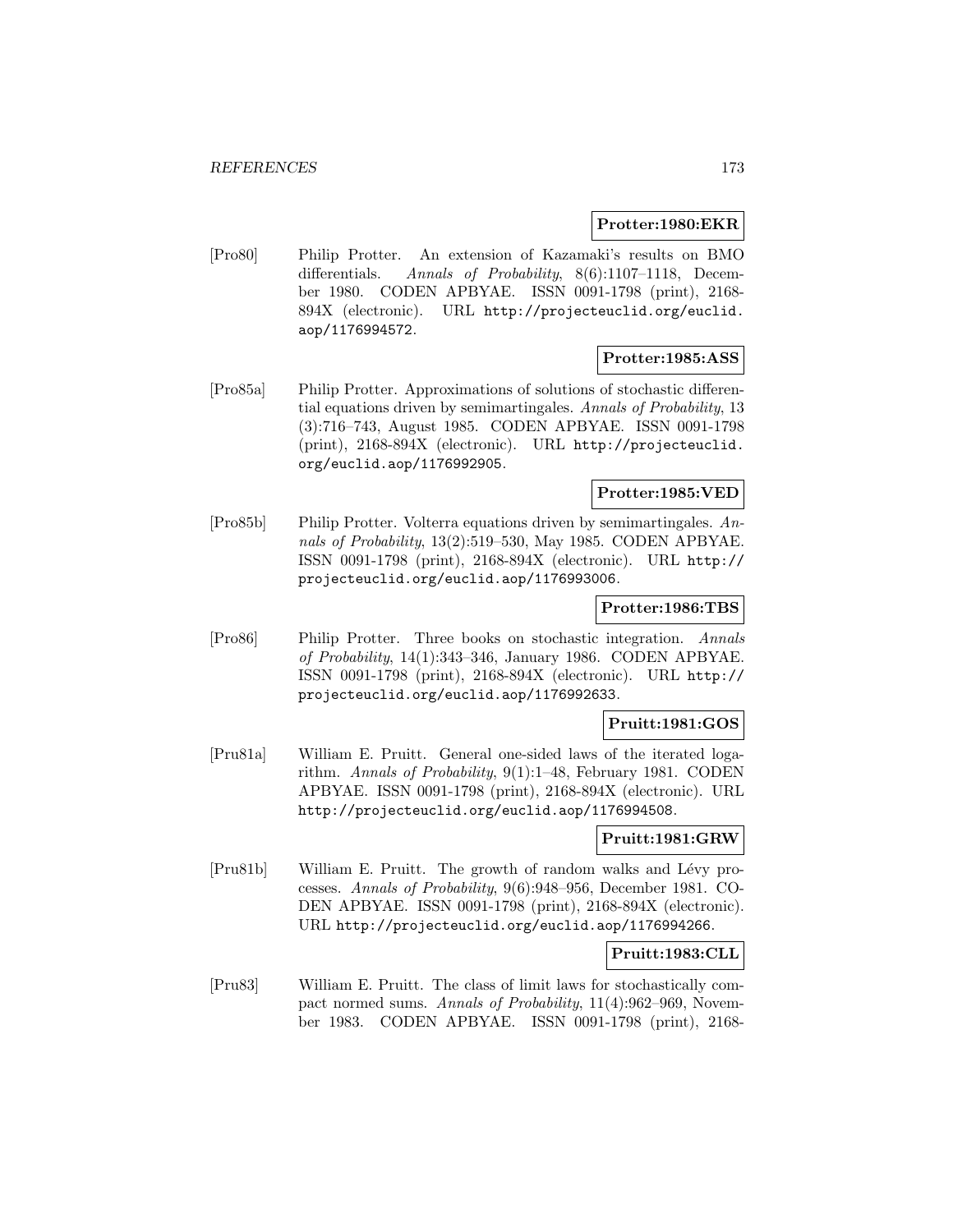894X (electronic). URL http://projecteuclid.org/euclid. aop/1176993445.

# **Pruitt:1987:CSS**

[Pru87] William E. Pruitt. The contribution to the sum of the summand of maximum modulus. Annals of Probability, 15(3):885–896, July 1987. CODEN APBYAE. ISSN 0091-1798 (print), 2168- 894X (electronic). URL http://projecteuclid.org/euclid. aop/1176992071.

## **Presutti:1983:HVM**

[PS83] Errico Presutti and Herbert Spohn. Hydrodynamics of the voter model. Annals of Probability, 11(4):867–875, November 1983. CO-DEN APBYAE. ISSN 0091-1798 (print), 2168-894X (electronic). URL http://projecteuclid.org/euclid.aop/1176993437.

#### **Pruitt:1983:BAC**

[PT83] William E. Pruitt and S. James Taylor. The behavior of asymmetric Cauchy processes for large time. Annals of Probability, 11(2):302–327, May 1983. CODEN APBYAE. ISSN 0091-1798 (print), 2168-894X (electronic). URL http://projecteuclid. org/euclid.aop/1176993598.

# **Perkins:1988:MCA**

[PT88] Edwin A. Perkins and S. James Taylor. Measuring close approaches on a Brownian path. Annals of Probability, 16(4):1458–1480, October 1988. CODEN APBYAE. ISSN 0091-1798 (print), 2168- 894X (electronic). URL http://projecteuclid.org/euclid. aop/1176991578.

### **Pakshirajan:1981:FLI**

[PV81] R. P. Pakshirajan and R. Vasudeva. A functional law of the iterated logarithm for a class of subordinators. Annals of Probability, 9(6): 1012–1018, December 1981. CODEN APBYAE. ISSN 0091-1798 (print), 2168-894X (electronic). URL http://projecteuclid. org/euclid.aop/1176994271.

#### **Pitman:1986:ALP**

[PY86a] Jim Pitman and Marc Yor. Asymptotic laws of planar Brownian motion. Annals of Probability, 14(3):733–779, July 1986. CODEN APBYAE. ISSN 0091-1798 (print), 2168-894X (electronic). URL http://projecteuclid.org/euclid.aop/1176992436.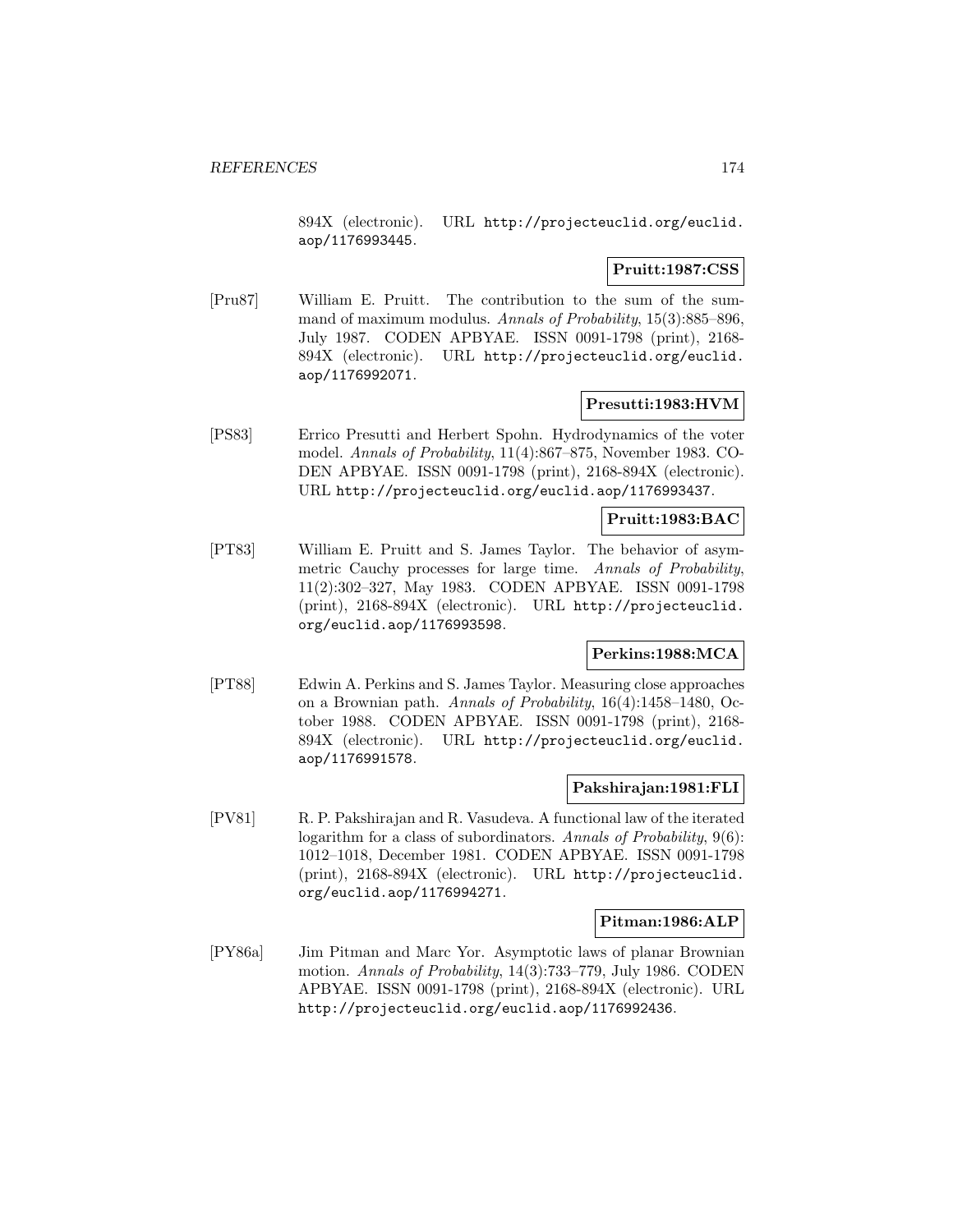#### **Pitman:1986:LCC**

[PY86b] Jim Pitman and Marc Yor. Level crossings of a Cauchy process. Annals of Probability, 14(3):780–792, July 1986. CODEN APBYAE. ISSN 0091-1798 (print), 2168-894X (electronic). URL http://projecteuclid.org/euclid.aop/1176992437.

## **Pitman:1989:FAL**

[PY89] Jim Pitman and Marc Yor. Further asymptotic laws of planar Brownian motion. Annals of Probability, 17(3):965–1011, July 1989. CODEN APBYAE. ISSN 0091-1798 (print), 2168- 894X (electronic). URL http://projecteuclid.org/euclid. aop/1176991253.

# **Pyke:1980:ABS**

[Pyk80] Ronald Pyke. The asymptotic behavior of spacings under Kakutani's model for interval subdivision. Annals of Probability, 8(1): 157–163, February 1980. CODEN APBYAE. ISSN 0091-1798 (print), 2168-894X (electronic). URL http://projecteuclid. org/euclid.aop/1176994832.

## **Quine:1982:BEB**

[QR82] M. P. Quine and J. Robinson. A Berry–Esseen bound for an occupancy problem. Annals of Probability, 10(3):663–671, August 1982. CODEN APBYAE. ISSN 0091-1798 (print), 2168- 894X (electronic). URL http://projecteuclid.org/euclid. aop/1176993775.

# **Quine:1984:NAS**

[QR84] M. P. Quine and J. Robinson. Normal approximations to sums of scores based on occupancy numbers. Annals of Probability, 12 (3):794–804, August 1984. CODEN APBYAE. ISSN 0091-1798 (print), 2168-894X (electronic). URL http://projecteuclid. org/euclid.aop/1176993228.

### **Quine:1980:TLT**

[Qui80] M. P. Quine. Three limit theorems for scores based on occupancy numbers. Annals of Probability, 8(1):148–156, February 1980. CO-DEN APBYAE. ISSN 0091-1798 (print), 2168-894X (electronic). URL http://projecteuclid.org/euclid.aop/1176994831.

## **Ramachandran:1981:NRC**

[Ram81] D. Ramachandran. A note on regular conditional probabilities in Doob's sense. Annals of Probability, 9(5):907–908, Oc-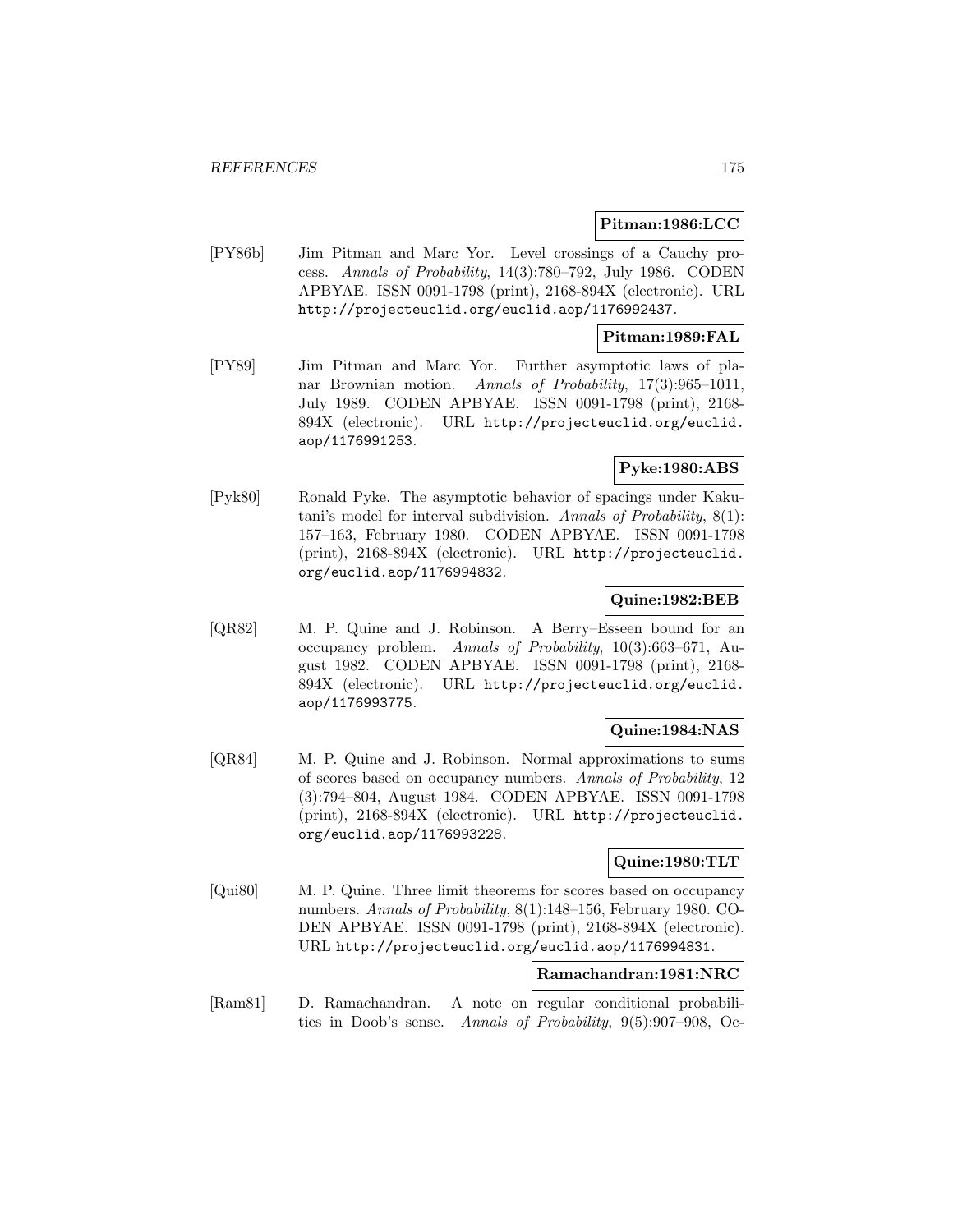tober 1981. CODEN APBYAE. ISSN 0091-1798 (print), 2168- 894X (electronic). URL http://projecteuclid.org/euclid. aop/1176994321.

## **Rousseau-Egele:1983:TLL**

[RE83] J. Rousseau-Egele. Un théorême de la limite locale pour une classe de transformations dilatantes et monotones par morceaux. (French) [A local limit theorem for a classes of piecewise-monotone dilatory transformations]. Annals of Probability, 11(3):772–788, August 1983. CODEN APBYAE. ISSN 0091-1798 (print), 2168- 894X (electronic). URL http://projecteuclid.org/euclid. aop/1176993522.

# **Reeds:1980:MIM**

[Ree80] James Reeds. Monotonicity of an integral of m. klass. Annals of Probability, 8(2):368–371, April 1980. CODEN APBYAE. ISSN 0091-1798 (print), 2168-894X (electronic). URL http:// projecteuclid.org/euclid.aop/1176994783.

## **Reiss:1981:APM**

[Rei81] R.-D. Reiss. Approximation of product measures with an application to order statistics. Annals of Probability, 9(2):335–341, April 1981. CODEN APBYAE. ISSN 0091-1798 (print), 2168- 894X (electronic). URL http://projecteuclid.org/euclid. aop/1176994477.

### **Reich:1982:SRD**

[Rei82a] Jakob I. Reich. Some results on distributions arising from coin tossing. Annals of Probability, 10(3):780–786, August 1982. CO-DEN APBYAE. ISSN 0091-1798 (print), 2168-894X (electronic). URL http://projecteuclid.org/euclid.aop/1176993786.

#### **Reich:1982:WDW**

[Rei82b] Jakob I. Reich. When do weighted sums of independent random variables have a density  $-$  some results and examples. Annals of Probability, 10(3):787–798, August 1982. CODEN APBYAE. ISSN 0091-1798 (print), 2168-894X (electronic). URL http:// projecteuclid.org/euclid.aop/1176993787.

### **Reid:1983:EMS**

[Rei83] J. Reid. Estimate on moments of the solutions to stochastic differential equations in the plane. Annals of Probability,  $11(3)$ :656–668,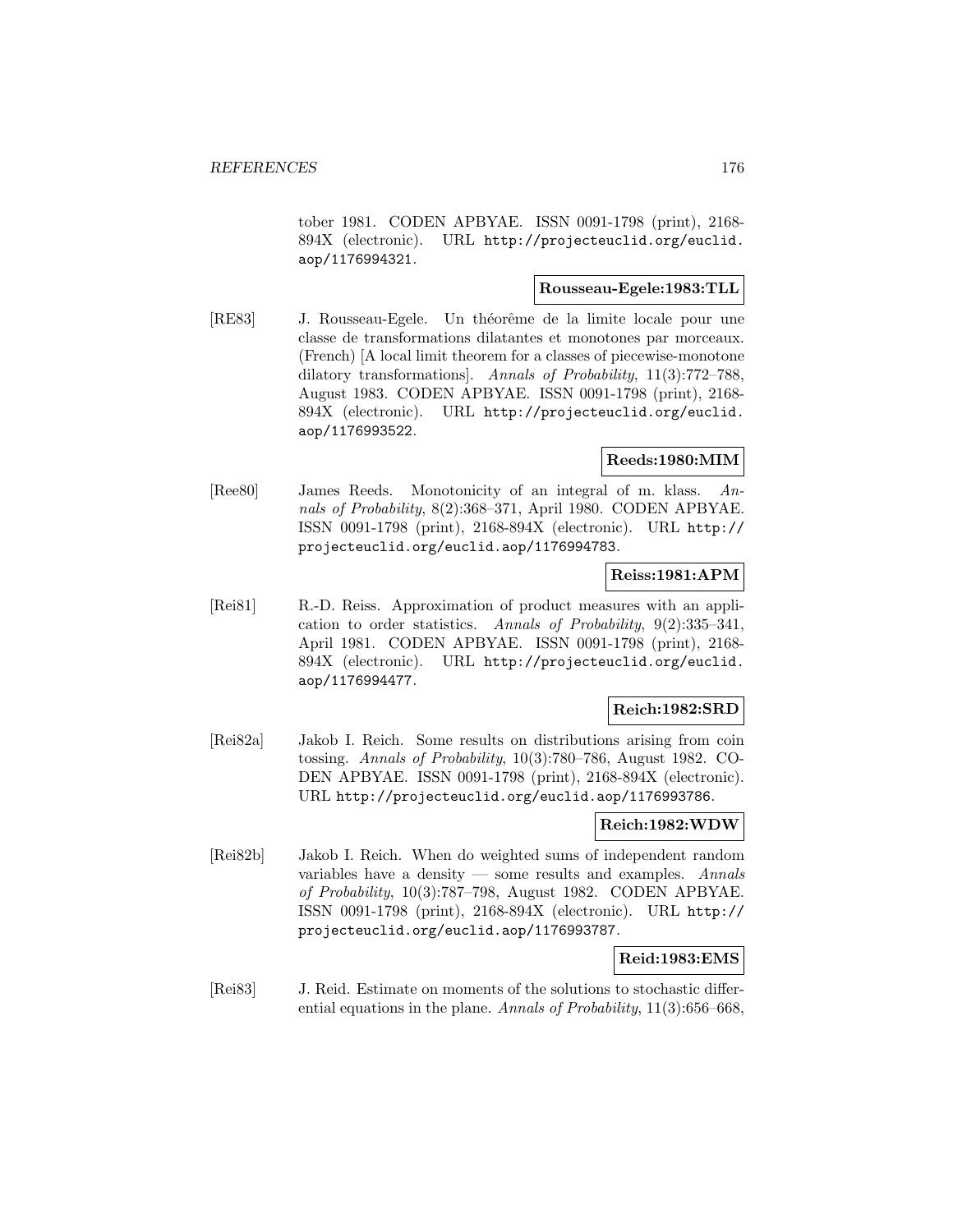August 1983. CODEN APBYAE. ISSN 0091-1798 (print), 2168- 894X (electronic). URL http://projecteuclid.org/euclid. aop/1176993510.

#### **Reich:1986:DWS**

[Rei86] Jakob I. Reich.  $C^{\infty}$  densities for weighted sums of independent random variables. Annals of Probability, 14(3):1005–1013, July 1986. CODEN APBYAE. ISSN 0091-1798 (print), 2168- 894X (electronic). URL http://projecteuclid.org/euclid. aop/1176992454.

## **Ressel:1985:FTT**

[Res85] Paul Ressel. De Finetti-type theorems: An analytical approach. Annals of Probability, 13(3):898–922, August 1985. CODEN AP-BYAE. ISSN 0091-1798 (print), 2168-894X (electronic). URL http://projecteuclid.org/euclid.aop/1176992913.

# **Revesz:1982:IWR**

[Rev82] P. Revesz. On the increments of Wiener and related processes. Annals of Probability, 10(3):613–622, August 1982. CODEN AP-BYAE. ISSN 0091-1798 (print), 2168-894X (electronic). URL http://projecteuclid.org/euclid.aop/1176993771.

# **Rice:1982:IAV**

[Ric82] S. O. Rice. The integral of the absolute value of the pinned Wiener process– calculation of its probability density by numerical integration. Annals of Probability, 10(1):240–243, February 1982. CODEN APBYAE. ISSN 0091-1798 (print), 2168-894X (electronic). URL http://projecteuclid.org/euclid.aop/1176993927.

#### **Ritter:1981:GRW**

[Rit81] Grant A. Ritter. Growth of random walks conditioned to stay positive. Annals of Probability, 9(4):699–704, August 1981. CODEN APBYAE. ISSN 0091-1798 (print), 2168-894X (electronic). URL http://projecteuclid.org/euclid.aop/1176994378.

#### **Ramaswami:1980:DTP**

[RN80] V. Ramaswami and Marcel F. Neuts. A duality theorem for phase type queues. Annals of Probability, 8(5):974–985, October 1980. CODEN APBYAE. ISSN 0091-1798 (print), 2168- 894X (electronic). URL http://projecteuclid.org/euclid. aop/1176994625.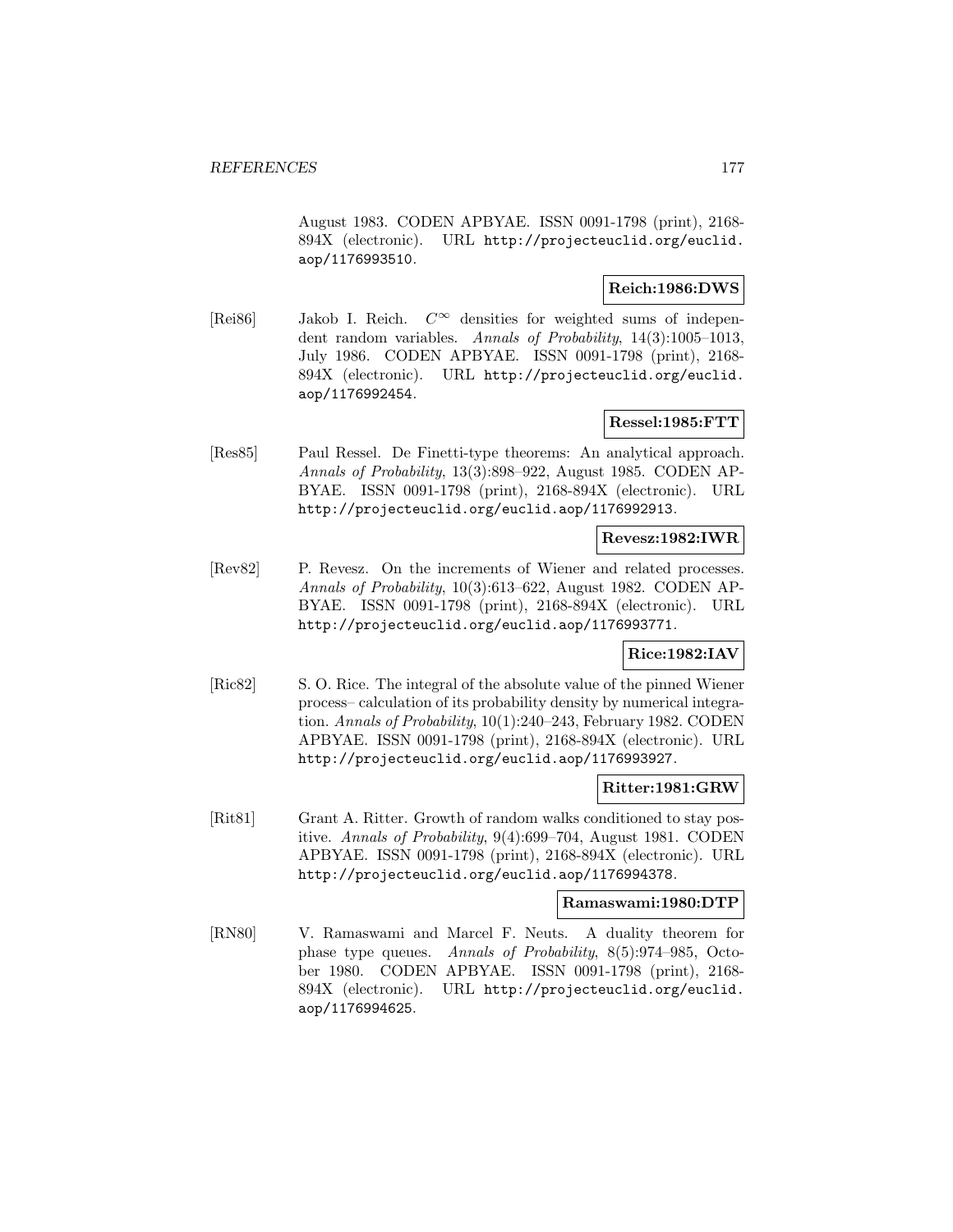#### **Robinson:1977:LDP**

[Rob77] J. Robinson. Large deviation probabilities for samples from a finite population. Annals of Probability, 5(6):913-925, December 1977. CODEN APBYAE. ISSN 0091-1798 (print), 2168- 894X (electronic). URL http://projecteuclid.org/euclid. aop/1176995660. See correction [Rob83].

# **Robinson:1983:CCB**

[Rob83] J. Robinson. Corrections: Correction to "Large Deviation Probabilities for Samples from a Finite Population". Annals of Probability, 11(4):1055, November 1983. CODEN APBYAE. ISSN 0091-1798 (print), 2168-894X (electronic). URL http://projecteuclid. org/euclid.aop/1176993456. See [Rob77].

## **Rogers:1981:CAD**

[Rog81] L. C. G. Rogers. Characterizing all diffusions with the  $2M - X$ property. Annals of Probability, 9(4):561–572, August 1981. CO-DEN APBYAE. ISSN 0091-1798 (print), 2168-894X (electronic). URL http://projecteuclid.org/euclid.aop/1176994362.

#### **Rootzen:1980:LDE**

[Roo80] Holger Rootzen. Limit distributions for the error in approximations of stochastic integrals. Annals of Probability, 8(2):241–251, April 1980. CODEN APBYAE. ISSN 0091-1798 (print), 2168- 894X (electronic). URL http://projecteuclid.org/euclid. aop/1176994774.

#### **Rootzen:1986:EVT**

[Roo86] Holger Rootzen. Extreme value theory for moving average processes. Annals of Probability, 14(2):612–652, April 1986. CODEN APBYAE. ISSN 0091-1798 (print), 2168-894X (electronic). URL http://projecteuclid.org/euclid.aop/1176992534.

#### **Rootzen:1987:RLT**

[Roo87] Holger Rootzen. A ratio limit theorem for the tails of weighted sums. Annals of Probability, 15(2):728–747, April 1987. CODEN APBYAE. ISSN 0091-1798 (print), 2168-894X (electronic). URL http://projecteuclid.org/euclid.aop/1176992168.

#### **Rosler:1980:UPT**

[Ros80] Uwe Rosler. Unimodality of passage times for one-dimensional strong Markov processes. Annals of Probability, 8(4):853–859, Au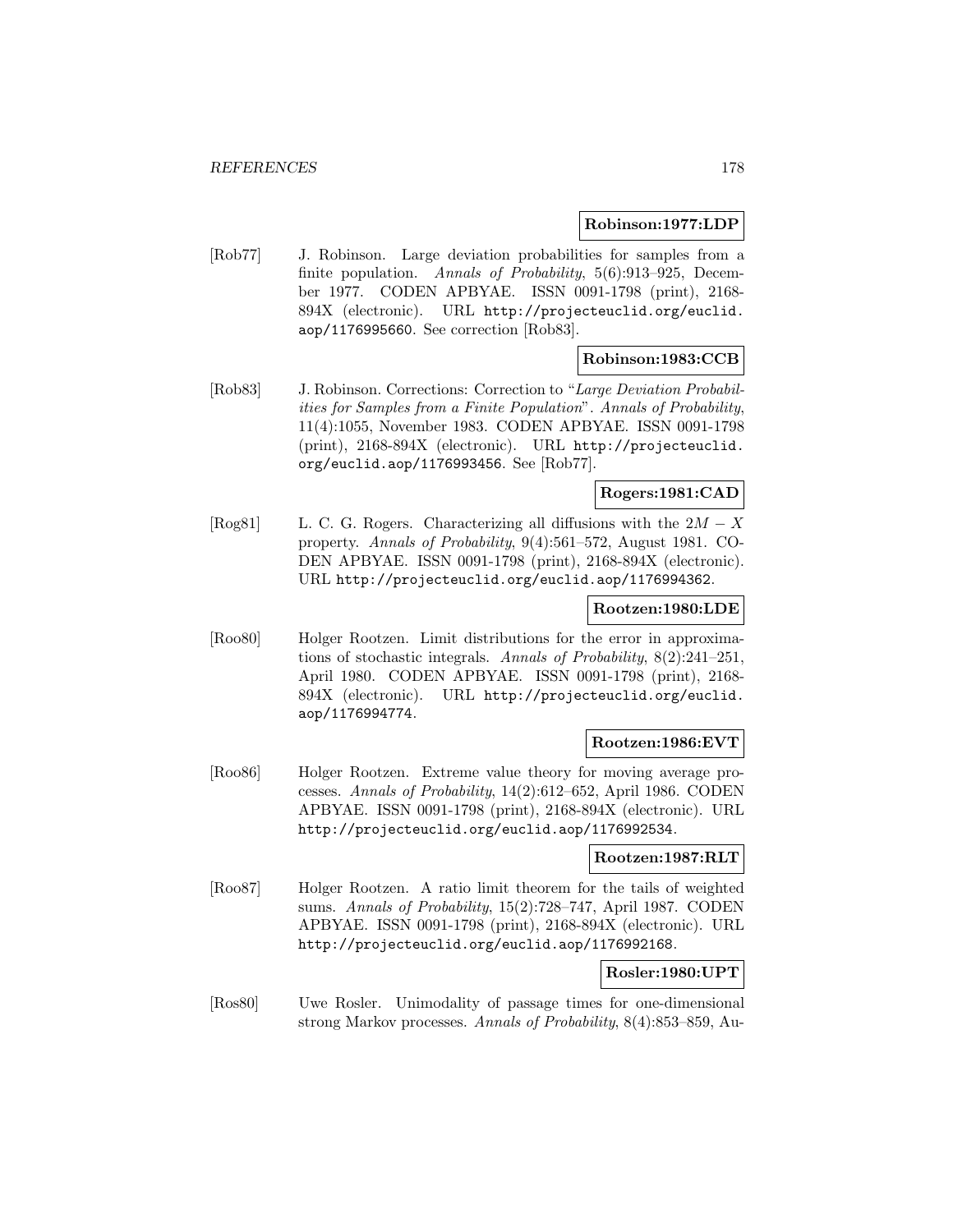gust 1980. CODEN APBYAE. ISSN 0091-1798 (print), 2168- 894X (electronic). URL http://projecteuclid.org/euclid. aop/1176994672.

## **Ross:1981:GPS**

[Ros81] Sheldon M. Ross. Generalized Poisson shock models. Annals of Probability, 9(5):896–898, October 1981. CODEN APBYAE. ISSN 0091-1798 (print), 2168-894X (electronic). URL http:// projecteuclid.org/euclid.aop/1176994318.

#### **Rosenkrantz:1983:CLT**

[Ros83] Walter A. Rosenkrantz. Calculation of the Laplace transform of the length of the busy period for the M—G—1 queue via martingales. Annals of Probability, 11(3):817–818, August 1983. CODEN APBYAE. ISSN 0091-1798 (print), 2168-894X (electronic). URL http://projecteuclid.org/euclid.aop/1176993531.

## **Rosen:1984:SIR**

[Ros84a] Jay Rosen. Self-intersections of random fields. Annals of Probability, 12(1):108–119, February 1984. CODEN APBYAE. ISSN 0091-1798 (print), 2168-894X (electronic). URL http:// projecteuclid.org/euclid.aop/1176993376.

### **Rosenblatt:1984:ANS**

[Ros84b] M. Rosenblatt. Asymptotic normality, strong mixing and spectral density estimates. Annals of Probability, 12(4):1167–1180, November 1984. CODEN APBYAE. ISSN 0091-1798 (print), 2168- 894X (electronic). URL http://projecteuclid.org/euclid. aop/1176993146.

#### **Rosen:1985:RIL**

[Ros85] Jay Rosen. A representation for the intersection local time of Brownian motion in space. Annals of Probability, 13(1):145–153, February 1985. CODEN APBYAE. ISSN 0091-1798 (print), 2168- 894X (electronic). URL http://projecteuclid.org/euclid. aop/1176993072.

#### **Rosen:1986:TFR**

[Ros86a] Jay Rosen. Tanaka's formula and renormalization for intersections of planar Brownian motion. Annals of Probability, 14(4): 1245–1251, October 1986. CODEN APBYAE. ISSN 0091-1798 (print), 2168-894X (electronic). URL http://projecteuclid. org/euclid.aop/1176992365.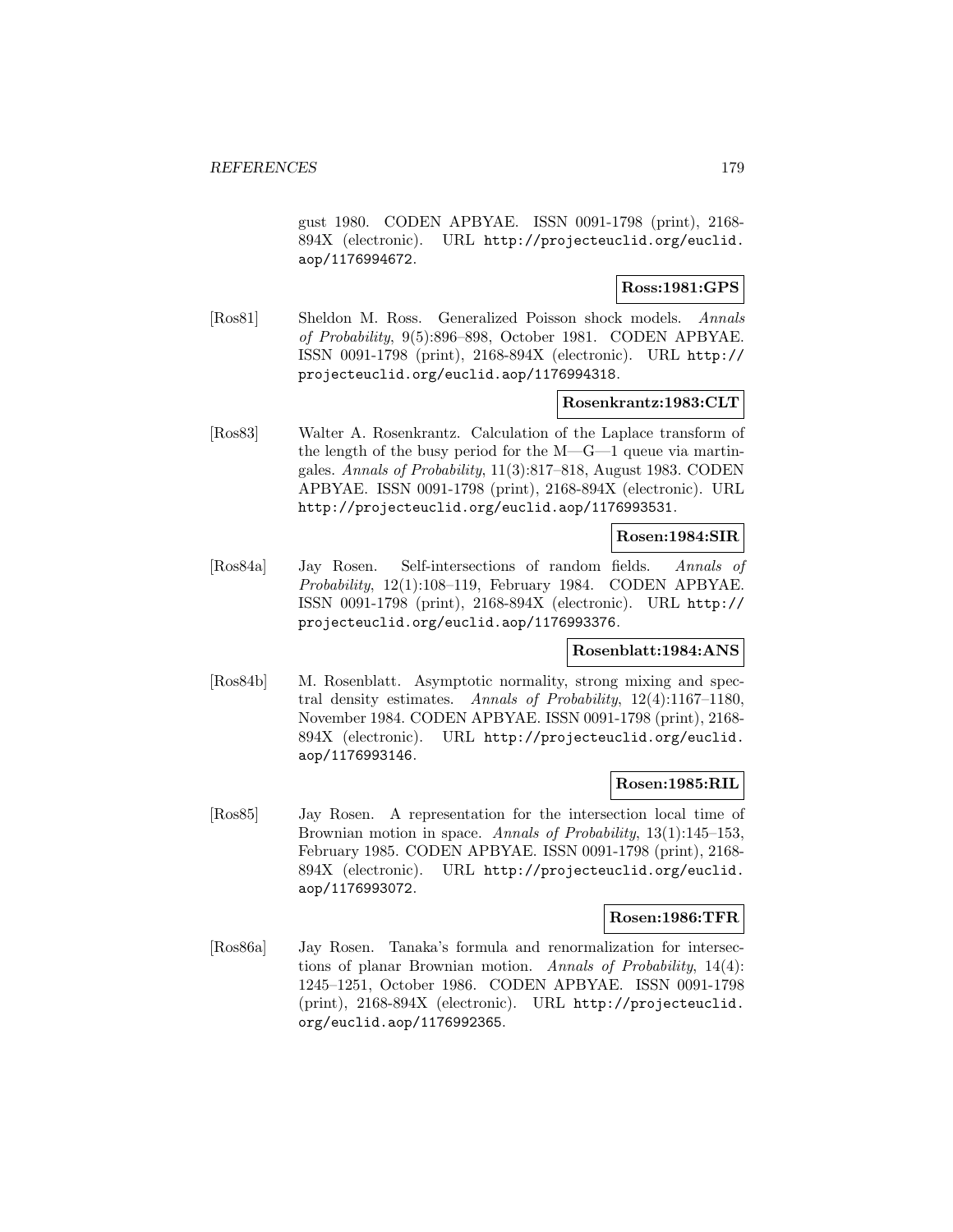#### **Ross:1986:RSS**

[Ros86b] David Ross. Random sets without separability. Annals of Probability, 14(3):1064–1069, July 1986. CODEN APBYAE. ISSN 0091-1798 (print), 2168-894X (electronic). URL http:// projecteuclid.org/euclid.aop/1176992459.

## **Rosen:1987:JCI**

[Ros87] Jay Rosen. Joint continuity of the intersection local times of Markov processes. Annals of Probability, 15(2):659–675, April 1987. CODEN APBYAE. ISSN 0091-1798 (print), 2168- 894X (electronic). URL http://projecteuclid.org/euclid. aop/1176992164.

### **Rosen:1988:CSI**

[Ros88] Jay Rosen. Continuity and singularity of the intersection local time of stable processes in  $\mathbb{R}^2$ . Annals of Probability, 16(1):75–79, January 1988. CODEN APBYAE. ISSN 0091-1798 (print), 2168- 894X (electronic). URL http://projecteuclid.org/euclid. aop/1176991886.

#### **Rogers:1981:MF**

[RP81] L. C. G. Rogers and J. W. Pitman. Markov functions. Annals of Probability, 9(4):573–582, August 1981. CODEN APBYAE. ISSN 0091-1798 (print), 2168-894X (electronic). URL http:// projecteuclid.org/euclid.aop/1176994363.

#### **Ramakrishnan:1980:SSB**

[RR80] S. Ramakrishnan and B. V. Rao. B-spaces are standard Borel. Annals of Probability, 8(6):1191, December 1980. CODEN APBYAE. ISSN 0091-1798 (print), 2168-894X (electronic). URL http:// projecteuclid.org/euclid.aop/1176994582.

#### **Rudolph:1980:SOS**

[RS80] Daniel Rudolph and J. Michael Steele. Sizes of order statistical events of stationary processes. Annals of Probability,  $8(6)$ : 1079–1084, December 1980. CODEN APBYAE. ISSN 0091-1798 (print), 2168-894X (electronic). URL http://projecteuclid. org/euclid.aop/1176994569.

#### **Ruzsa:1982:ITR**

[RS82] I. Z. Ruzsa and G. J. Szekely. Intersections of traces of random walks with fixed sets. Annals of Probability, 10(1):132–136, Febru-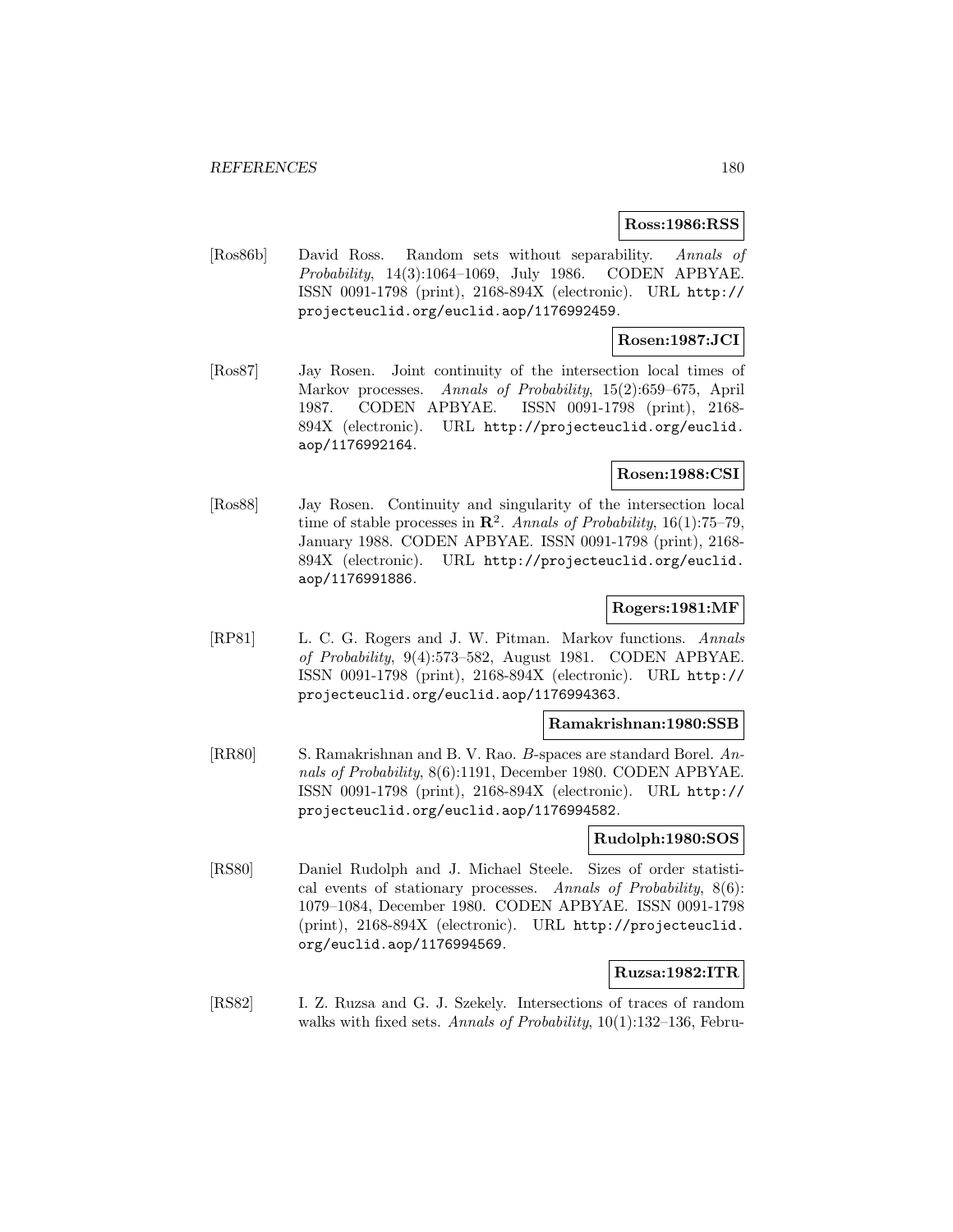ary 1982. CODEN APBYAE. ISSN 0091-1798 (print), 2168- 894X (electronic). URL http://projecteuclid.org/euclid. aop/1176993918.

## **Ramakrishnan:1986:EVE**

[RS86a] S. Ramakrishnan and W. D. Sudderth. The expected value of an everywhere stopped martingale. Annals of Probability, 14 (3):1075–1079, July 1986. CODEN APBYAE. ISSN 0091-1798 (print), 2168-894X (electronic). URL http://projecteuclid. org/euclid.aop/1176992461.

# **Rubin:1986:DSS**

[RS86b] Herman Rubin and Thomas Sellke. On the distributions of sums of symmetric random variables and vectors. Annals of Probability, 14(1):247–259, January 1986. CODEN APBYAE. ISSN 0091-1798 (print), 2168-894X (electronic). URL http://projecteuclid. org/euclid.aop/1176992625.

#### **Robertson:1988:FTC**

[RS88] James B. Robertson and Stephen Simons. A De Finetti theorem for a class of pairwise independent stationary processes. Annals of Probability, 16(1):344–354, January 1988. CODEN APBYAE. ISSN 0091-1798 (print), 2168-894X (electronic). URL http:// projecteuclid.org/euclid.aop/1176991906.

## **Rosalsky:1981:LTD**

[RT81] Andrew Rosalsky and Henry Teicher. A limit theorem for double arrays. Annals of Probability, 9(3):460–467, June 1981. CODEN APBYAE. ISSN 0091-1798 (print), 2168-894X (electronic). URL http://projecteuclid.org/euclid.aop/1176994418.

#### **Rhee:1984:BRC**

[RT84] WanSoo Rhee and Michel Talagrand. Bad rates of convergence for the Central Limit Theorem in Hilbert space. Annals of Probability, 12(3):843–850, August 1984. CODEN APBYAE. ISSN 0091-1798 (print), 2168-894X (electronic). URL http://projecteuclid. org/euclid.aop/1176993232. See correction [RT89a].

## **Rhee:1989:CBR**

[RT89a] WanSoo Rhee and Michel Talagrand. Correction: Bad rates of convergence for the Central Limit Theorem in Hilbert space. Annals of Probability, 17(1):401, January 1989. CODEN APBYAE.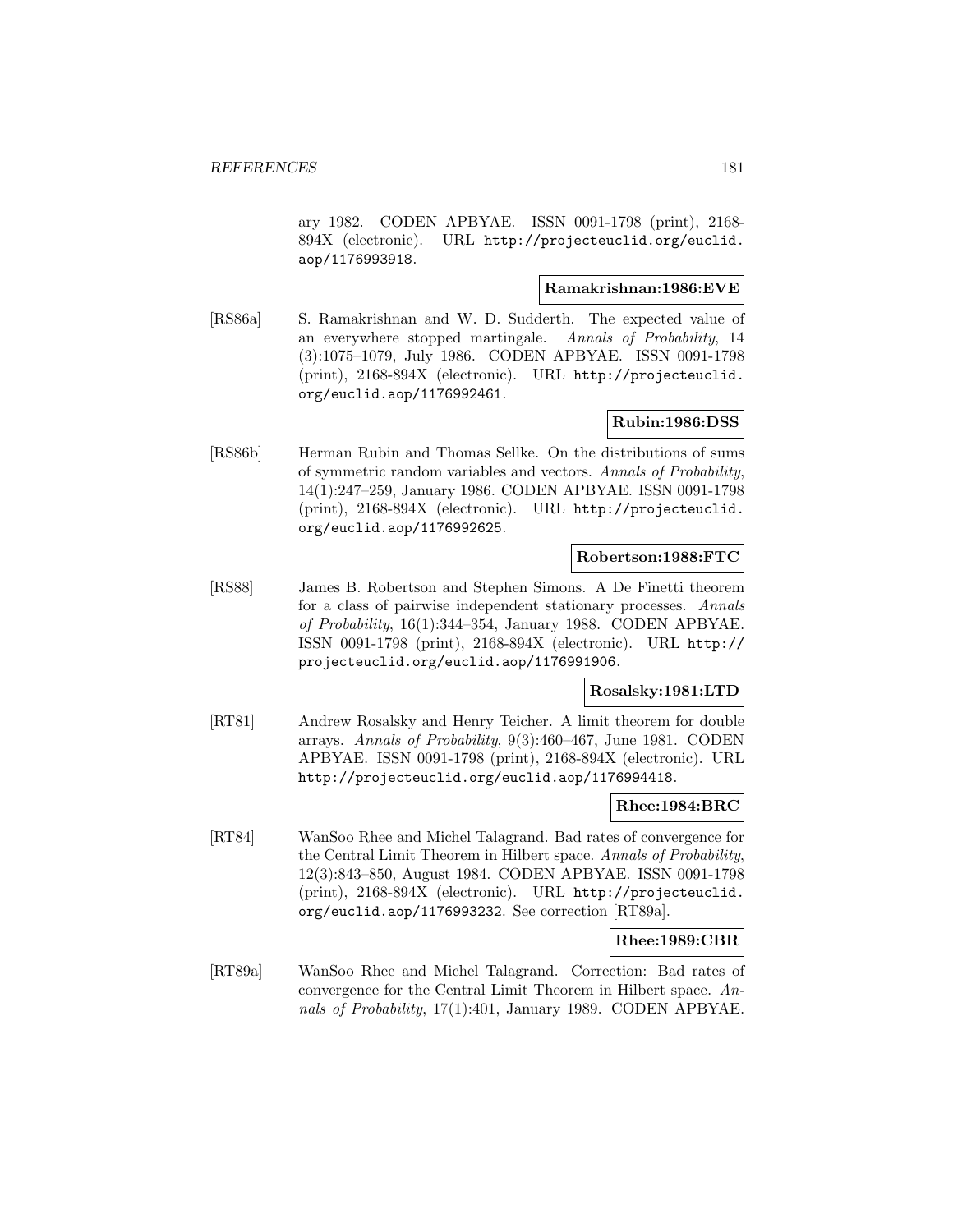ISSN 0091-1798 (print), 2168-894X (electronic). URL http:// projecteuclid.org/euclid.aop/1176991520. See [RT84].

# **Rhee:1989:SDI**

[RT89b] WanSoo T. Rhee and Michel Talagrand. A sharp deviation inequality for the stochastic traveling salesman problem.  $An$ nals of Probability, 17(1):1–8, January 1989. CODEN APBYAE. ISSN 0091-1798 (print), 2168-894X (electronic). URL http:// projecteuclid.org/euclid.aop/1176991490.

# **Ruppert:1982:ASA**

[Rup82] David Ruppert. Almost sure approximations to the Robbins– Monro and Kiefer–Wolfowitz processes with dependent noise. Annals of Probability, 10(1):178–187, February 1982. CODEN AP-BYAE. ISSN 0091-1798 (print), 2168-894X (electronic). URL http://projecteuclid.org/euclid.aop/1176993921.

# **Ruschendorf:1981:ODR**

[Rüs81] Ludger Rüschendorf. Ordering of distributions and rearrangement of functions. Annals of Probability, 9(2):276–283, April 1981. CO-DEN APBYAE. ISSN 0091-1798 (print), 2168-894X (electronic). URL http://projecteuclid.org/euclid.aop/1176994468.

## **Russo:1988:SLQ**

[Rus88] Ralph P. Russo. Strong Laws for quantiles corresponding to moving blocks of random variables. Annals of Probability, 16(1):162–171, January 1988. CODEN APBYAE. ISSN 0091-1798 (print), 2168- 894X (electronic). URL http://projecteuclid.org/euclid. aop/1176991891.

## **Rosinski:1986:ISI**

[RW86] J. Rosinski and W. A. Woyczynski. On Itô stochastic integration with respect to *p*-stable motion: Inner clock, integrability of sample paths, double and multiple integrals. Annals of Probability, 14 (1):271–286, January 1986. CODEN APBYAE. ISSN 0091-1798 (print), 2168-894X (electronic). URL http://projecteuclid. org/euclid.aop/1176992627.

## **Rachev:1989:RCN**

[RY89] S. T. Rachev and J. E. Yukich. Rates for the CLT via new ideal metrics. Annals of Probability, 17(2):775–788, April 1989. CODEN APBYAE. ISSN 0091-1798 (print), 2168-894X (electronic). URL http://projecteuclid.org/euclid.aop/1176991426.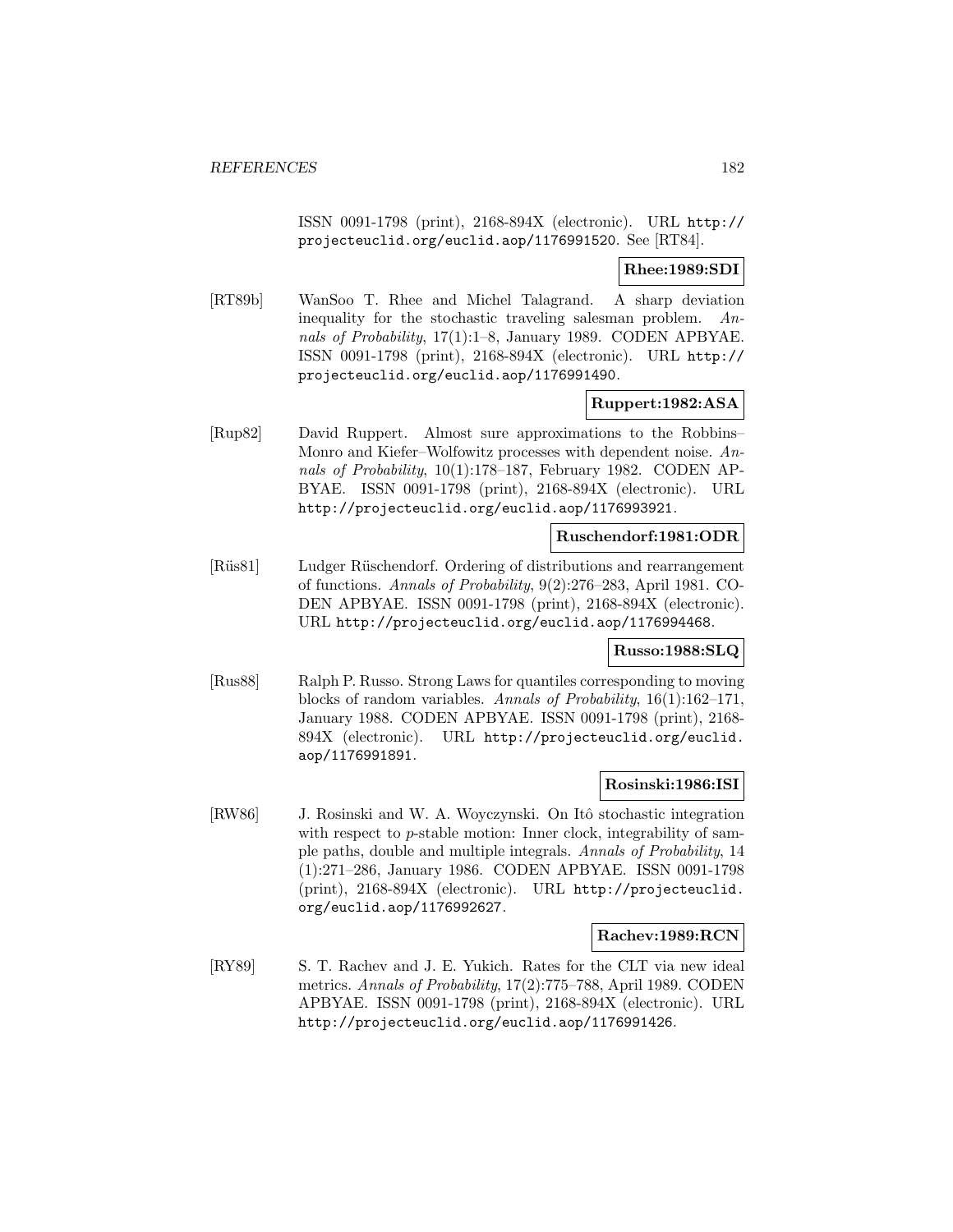#### **Ryznar:1986:ABS**

[Ryz86] M. Ryznar. Asymptotic behaviour of stable measures near the origin. Annals of Probability, 14(1):287–298, January 1986. CODEN APBYAE. ISSN 0091-1798 (print), 2168-894X (electronic). URL http://projecteuclid.org/euclid.aop/1176992628.

### **Saada:1987:LTP**

[Saa87] Ellen Saada. A limit theorem for the position of a tagged particle in a simple exclusion process. Annals of Probability, 15(1): 375–381, January 1987. CODEN APBYAE. ISSN 0091-1798 (print), 2168-894X (electronic). URL http://projecteuclid. org/euclid.aop/1176992275.

# **Salisbury:1987:TPT**

[Sal87] Thomas S. Salisbury. Three problems from the theory of right processes. Annals of Probability, 15(1):263–267, January 1987. CO-DEN APBYAE. ISSN 0091-1798 (print), 2168-894X (electronic). URL http://projecteuclid.org/euclid.aop/1176992267.

### **Samur:1984:CSM**

[Sam84] Jorge D. Samur. Convergence of sums of mixing triangular arrays of random vectors with stationary rows. Annals of Probability, 12(2):390–426, May 1984. CODEN APBYAE. ISSN 0091-1798 (print), 2168-894X (electronic). URL http://projecteuclid. org/euclid.aop/1176993297.

## **Samorodnitsky:1988:CGP**

[Sam88] Gennady Samorodnitsky. Continuity of Gaussian processes. Annals of Probability, 16(3):1019–1033, July 1988. CODEN AP-BYAE. ISSN 0091-1798 (print), 2168-894X (electronic). URL http://projecteuclid.org/euclid.aop/1176991674.

#### **Sanz:1988:LTT**

[San88] Marta Sanz. Local time for two-parameter continuous martingales with respect to the quadratic variation. Annals of Probability, 16(2):778–792, April 1988. CODEN APBYAE. ISSN 0091-1798 (print), 2168-894X (electronic). URL http://projecteuclid. org/euclid.aop/1176991787.

## **Sato:1981:GMD**

[Sat81] Hiroshi Sato. Gaussian measurable dual and Bochner's theorem. Annals of Probability, 9(4):656–662, August 1981. CODEN AP-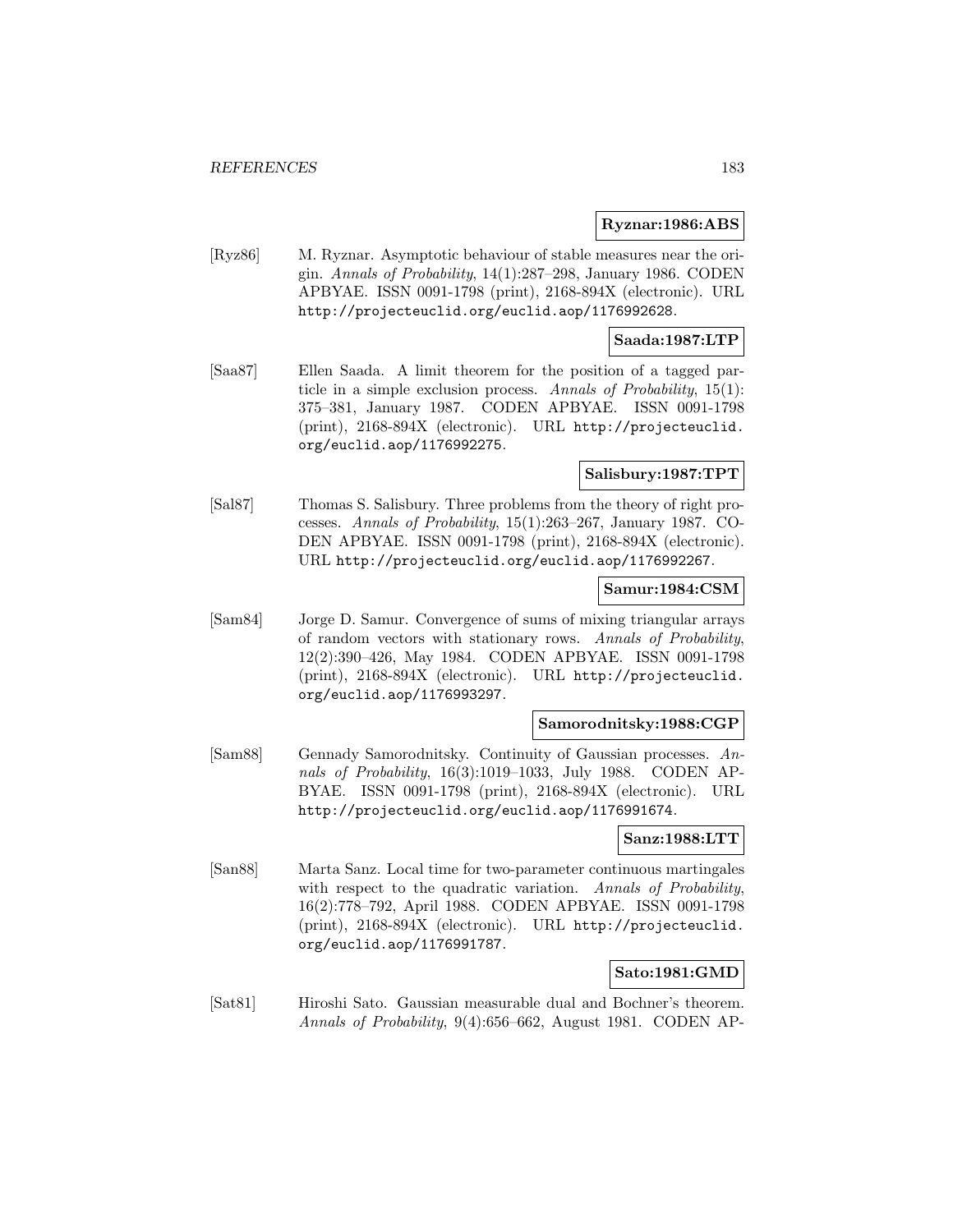BYAE. ISSN 0091-1798 (print), 2168-894X (electronic). URL http://projecteuclid.org/euclid.aop/1176994371.

#### **Samuel-Cahn:1984:CTS**

[SC84] Ester Samuel-Cahn. Comparison of threshold stop rules and maximum for independent nonnegative random variables. Annals of Probability, 12(4):1213–1216, November 1984. CODEN APBYAE. ISSN 0091-1798 (print), 2168-894X (electronic). URL http:// projecteuclid.org/euclid.aop/1176993150.

## **Scheutzow:1985:SEN**

[Sch85a] Michael Scheutzow. Some examples of nonlinear diffusion processes having a time-periodic law. Annals of Probability, 13(2):379–384, May 1985. CODEN APBYAE. ISSN 0091-1798 (print), 2168- 894X (electronic). URL http://projecteuclid.org/euclid. aop/1176992997.

## **Schwarz:1985:MDU**

[Sch85b] Gideon Schwarz. Multivariate distributions with uniformly distributed projections. Annals of Probability, 13(4):1371–1372, November 1985. CODEN APBYAE. ISSN 0091-1798 (print), 2168- 894X (electronic). URL http://projecteuclid.org/euclid. aop/1176992821.

# **Schonmann:1986:CLT**

[Sch86] Roberto Henrique Schonmann. Central Limit Theorem for the contact process. Annals of Probability, 14(4):1291–1295, October 1986. CODEN APBYAE. ISSN 0091-1798 (print), 2168- 894X (electronic). URL http://projecteuclid.org/euclid. aop/1176992370.

## **Schonmann:1987:ASD**

[Sch87a] Roberto Henrique Schonmann. Absence of a stationary distribution for the edge process of subcritical oriented percolation in two dimensions. Annals of Probability,  $15(3):1146-1147$ , July 1987. CODEN APBYAE. ISSN 0091-1798 (print), 2168- 894X (electronic). URL http://projecteuclid.org/euclid. aop/1176992087.

#### **Schonmann:1987:NPC**

[Sch87b] Roberto Henrique Schonmann. A new proof of the complete convergence theorem for contact processes in several dimensions with large infection parameter. Annals of Probability, 15(1):382–387,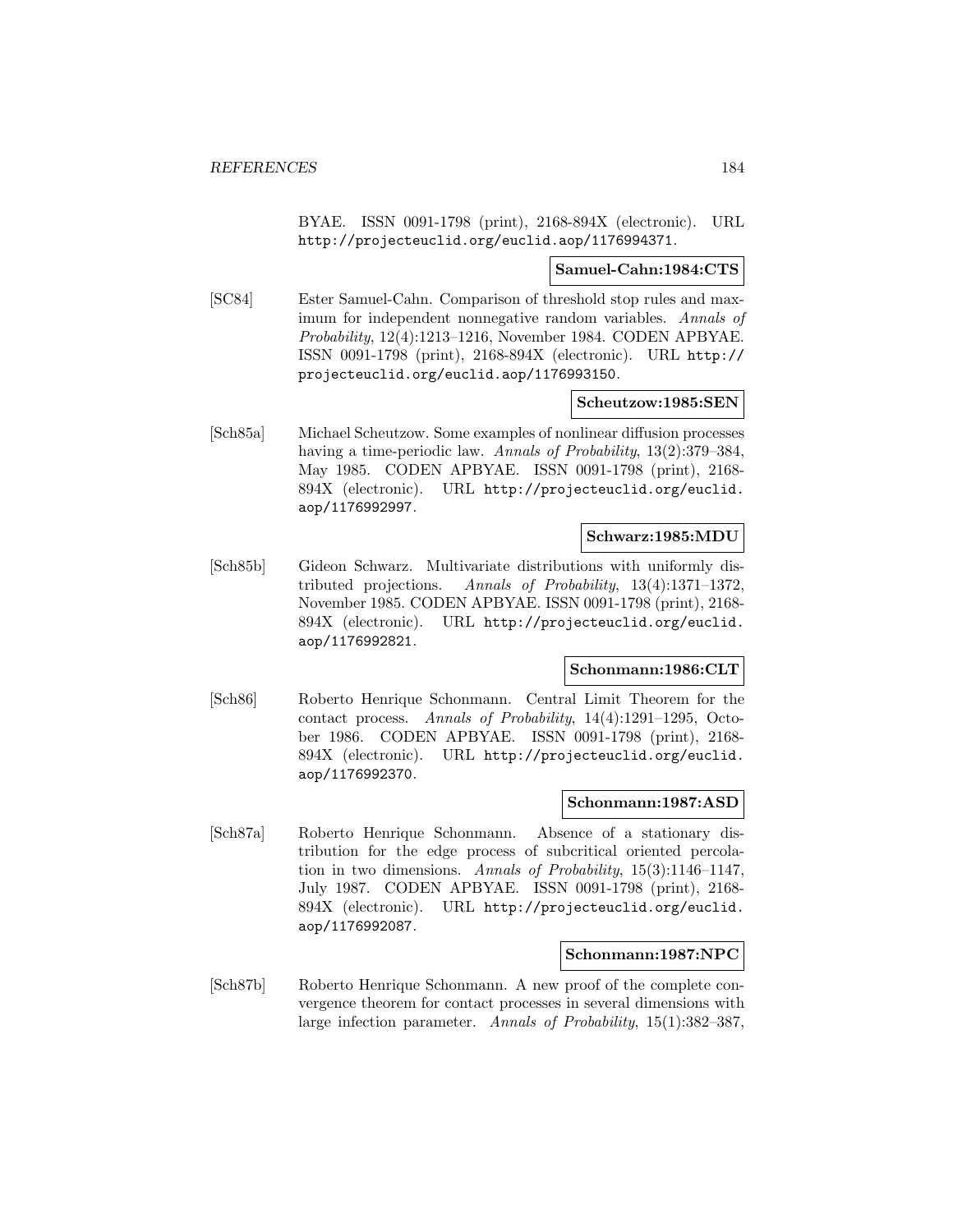January 1987. CODEN APBYAE. ISSN 0091-1798 (print), 2168- 894X (electronic). URL http://projecteuclid.org/euclid. aop/1176992276.

## **Schmidt:1989:LPU**

[Sch89] Klaus D. Schmidt. The lattice property of uniform amarts. Annals of Probability, 17(1):372–378, January 1989. CODEN APBYAE. ISSN 0091-1798 (print), 2168-894X (electronic). URL http:// projecteuclid.org/euclid.aop/1176991516.

**Sen:1982:RTU**

[Sen82] Pranab Kumar Sen. A renewal theorem for an urn model. Annals of Probability, 10(3):838–843, August 1982. CODEN APBYAE. ISSN 0091-1798 (print), 2168-894X (electronic). URL http:// projecteuclid.org/euclid.aop/1176993794.

#### **Serfozo:1982:FLT**

[Ser82] Richard Serfozo. Functional limit theorems for extreme values of arrays of independent random variables. Annals of Probability, 10 (1):172–177, February 1982. CODEN APBYAE. ISSN 0091-1798 (print), 2168-894X (electronic). URL http://projecteuclid. org/euclid.aop/1176993920.

## **Serfozo:1986:CPA**

[Ser86] Richard F. Serfozo. Compound Poisson approximations for sums of random variables. Annals of Probability, 14(4):1391–1398, October 1986. CODEN APBYAE. ISSN 0091-1798 (print), 2168- 894X (electronic). URL http://projecteuclid.org/euclid. aop/1176992379. See correction [Ser88].

#### **Serfozo:1988:CCP**

[Ser88] Richard F. Serfozo. Correction: Compound Poisson approximations for sums of random variables. Annals of Probability, 16 (1):429–430, January 1988. CODEN APBYAE. ISSN 0091-1798 (print), 2168-894X (electronic). URL http://projecteuclid. org/euclid.aop/1176991914. See [Ser86].

#### **Sharpe:1980:STD**

[Sha80] M. J. Sharpe. Some transformations of diffusions by time reversal. Annals of Probability, 8(6):1157–1162, December 1980. CODEN APBYAE. ISSN 0091-1798 (print), 2168-894X (electronic). URL http://projecteuclid.org/euclid.aop/1176994576.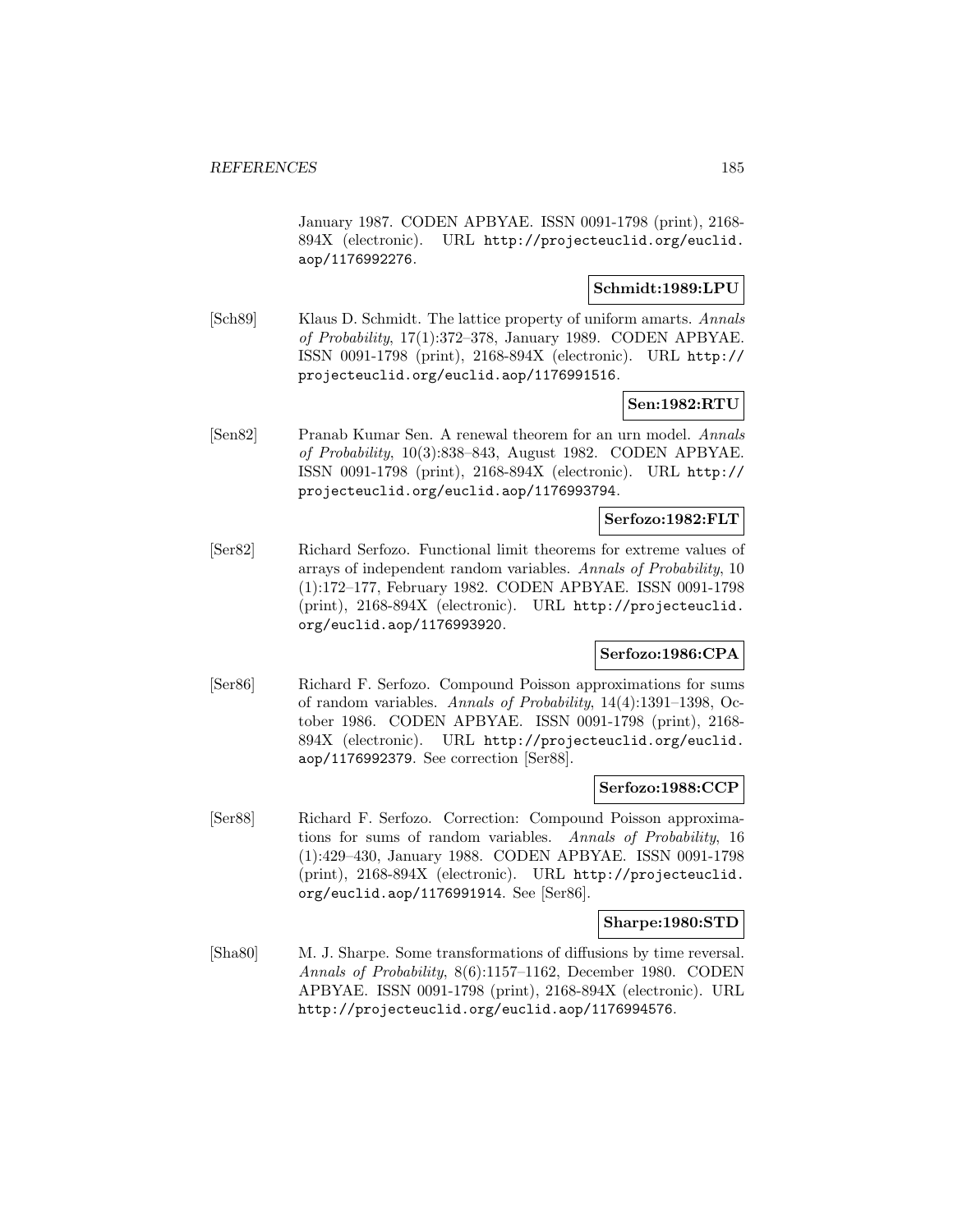#### **Shaked:1983:ELF**

[Sha83] Moshe Shaked. Exponential life functions with NBU components. Annals of Probability, 11(3):752–759, August 1983. CODEN AP-BYAE. ISSN 0091-1798 (print), 2168-894X (electronic). URL http://projecteuclid.org/euclid.aop/1176993519.

#### **Shanthikumar:1988:DPF**

[Sha88] J. George Shanthikumar. DFR property of first-passage times and its preservation under geometric compounding. Annals of Probability, 16(1):397–406, January 1988. CODEN APBYAE. ISSN 0091-1798 (print), 2168-894X (electronic). URL http:// projecteuclid.org/euclid.aop/1176991910.

## **Shao:1989:PCR**

[Sha89] Qi-Man Shao. On a problem of Csörgő and Revesz. Annals of Probability, 17(2):809–812, April 1989. CODEN APBYAE. ISSN 0091-1798 (print), 2168-894X (electronic). URL http:// projecteuclid.org/euclid.aop/1176991428.

#### **Shenker:1981:MNR**

[She81] M. Shenker. The mean number of real roots for one class of random polynomials. Annals of Probability, 9(3):510–512, June 1981. CO-DEN APBYAE. ISSN 0091-1798 (print), 2168-894X (electronic). URL http://projecteuclid.org/euclid.aop/1176994424.

## **Shepp:1982:IAV**

[She82a] L. A. Shepp. On the integral of the absolute value of the pinned Wiener process. Annals of Probability, 10(1):234–239, February 1982. CODEN APBYAE. ISSN 0091-1798 (print), 2168- 894X (electronic). URL http://projecteuclid.org/euclid. aop/1176993926.

# **Shepp:1982:XCF**

[She82b] L. A. Shepp. The XYZ conjecture and the FKG inequality. Annals of Probability, 10(3):824–827, August 1982. CODEN APBYAE. ISSN 0091-1798 (print), 2168-894X (electronic). URL http:// projecteuclid.org/euclid.aop/1176993791.

## **Shimura:1983:CCL**

[Shi83] Michio Shimura. A class of conditional limit theorems related to ruin problem. Annals of Probability, 11(1):40–45, February 1983. CODEN APBYAE. ISSN 0091-1798 (print), 2168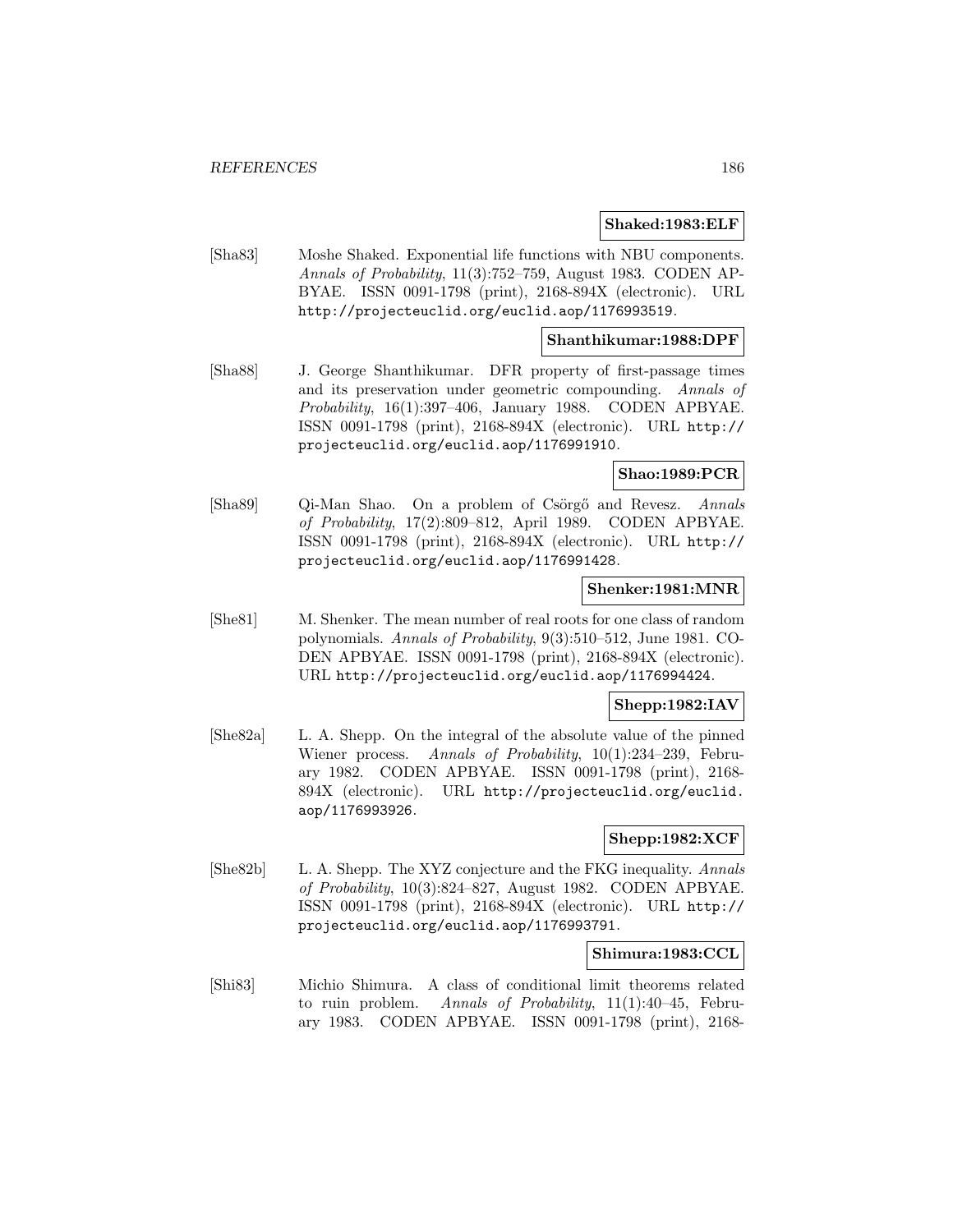894X (electronic). URL http://projecteuclid.org/euclid. aop/1176993658.

## **Shiryaev:1989:KLC**

[Shi89] A. N. Shiryaev. Kolmogorov: Life and creative activities. Annals of Probability, 17(3):866–944, July 1989. CODEN APBYAE. ISSN 0091-1798 (print), 2168-894X (electronic). URL http:// projecteuclid.org/euclid.aop/1176991251.

## **Siegmund:1982:LDB**

[Sie82] D. Siegmund. Large deviations for boundary crossing probabilities. Annals of Probability, 10(3):581–588, August 1982. CODEN APBYAE. ISSN 0091-1798 (print), 2168-894X (electronic). URL http://projecteuclid.org/euclid.aop/1176993768.

#### **Siegrist:1983:HFD**

[Sie83] Kyle Siegrist. Harmonic functions and the Dirichlet problem for revival Markov processes. Annals of Probability, 11(3):624–634, August 1983. CODEN APBYAE. ISSN 0091-1798 (print), 2168- 894X (electronic). URL http://projecteuclid.org/euclid. aop/1176993506.

## **Siegmund:1988:ATP**

[Sie88] David Siegmund. Approximate tail probabilities for the maxima of some random fields. Annals of Probability, 16(2):487–501, April 1988. CODEN APBYAE. ISSN 0091-1798 (print), 2168- 894X (electronic). URL http://projecteuclid.org/euclid. aop/1176991769.

## **Silverstein:1980:CCC**

[Sil80] Martin L. Silverstein. Classification of coharmonic and coinvariant functions for a Lévy process. Annals of Probability,  $8(3):539-575$ , June 1980. CODEN APBYAE. ISSN 0091-1798 (print), 2168- 894X (electronic). URL http://projecteuclid.org/euclid. aop/1176994726.

## **Silverman:1983:CCE**

[Sil83] B. W. Silverman. Convergence of a class of empirical distribution functions of dependent random variables. Annals of Probability, 11(3):745–751, August 1983. CODEN APBYAE. ISSN 0091-1798 (print), 2168-894X (electronic). URL http://projecteuclid. org/euclid.aop/1176993518.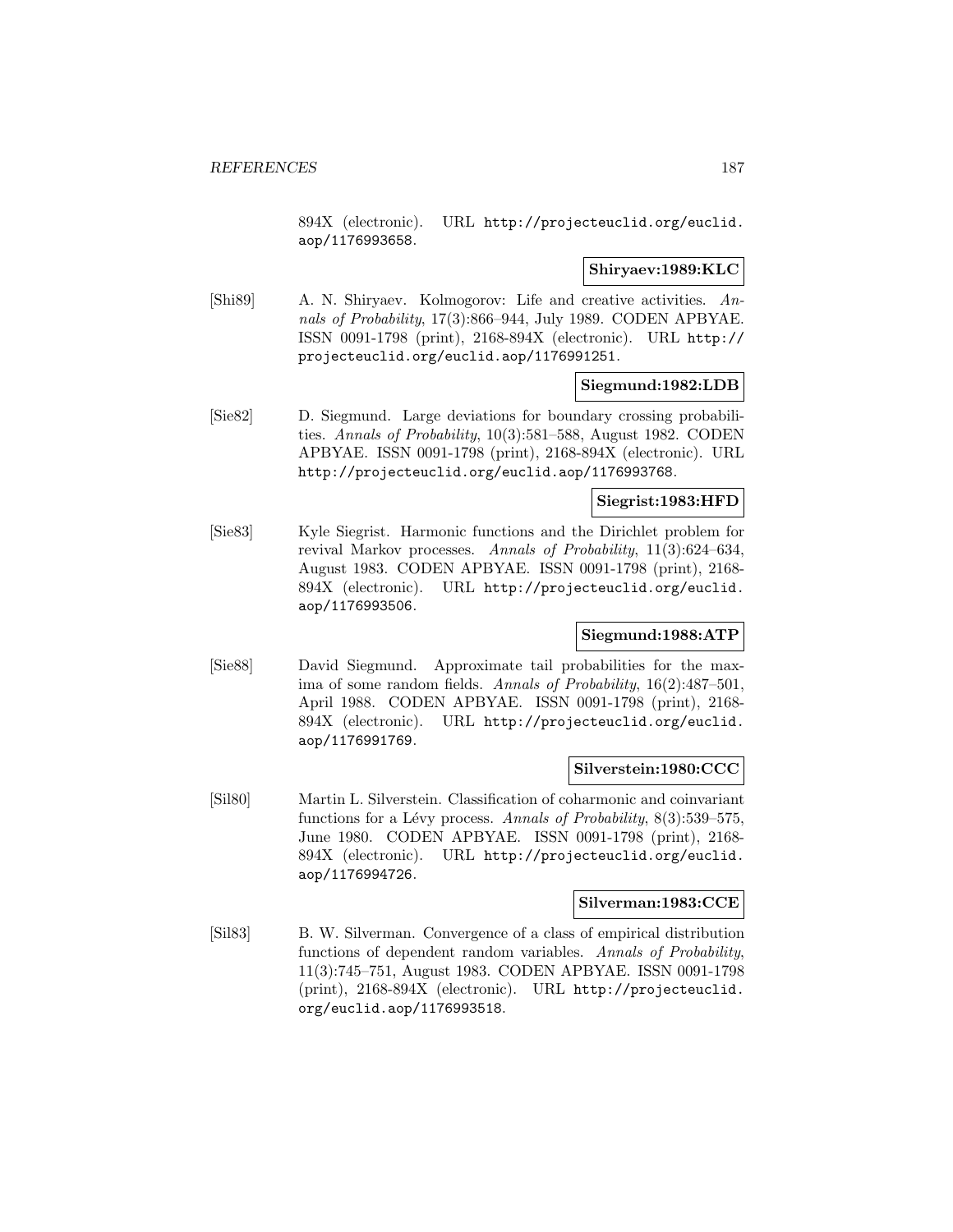#### **Silverstein:1985:SEL**

[Sil85] Jack W. Silverstein. The smallest eigenvalue of a large dimensional Wishart matrix. Annals of Probability, 13(4):1364-1368, November 1985. CODEN APBYAE. ISSN 0091-1798 (print), 2168- 894X (electronic). URL http://projecteuclid.org/euclid. aop/1176992819.

# **Sine:1988:RUK**

[Sin88] Robert Sine. Review: Ulrich Krengel, Ergodic Theorems. Annals of Probability, 16(1):424–428, January 1988. CODEN APBYAE. ISSN 0091-1798 (print), 2168-894X (electronic). URL http:// projecteuclid.org/euclid.aop/1176991913.

## **Sinai:1989:KWE**

[Sin89] Ya. G. Sinai. Kolmogorov's work on ergodic theory. Annals of Probability, 17(3):833–839, July 1989. CODEN APBYAE. ISSN 0091-1798 (print), 2168-894X (electronic). URL http:// projecteuclid.org/euclid.aop/1176991249.

# **Slaby:1988:UBL**

[Sla88] M. Slaby. On the upper bound for large deviations of sums of i.i.d. random vectors. Annals of Probability, 16(3):978–990, July 1988. CODEN APBYAE. ISSN 0091-1798 (print), 2168- 894X (electronic). URL http://projecteuclid.org/euclid. aop/1176991672.

## **Slade:1989:SLS**

[Sla89] Gordon Slade. The scaling limit of self-avoiding random walk in high dimensions. Annals of Probability,  $17(1):91-107$ , January 1989. CODEN APBYAE. ISSN 0091-1798 (print), 2168- 894X (electronic). URL http://projecteuclid.org/euclid. aop/1176991496.

# **Smith:1982:ADS**

[Smi82] Richard L. Smith. The asymptotic distribution of the strength of a series-parallel system with equal load-sharing. Annals of Probability, 10(1):137–171, February 1982. CODEN APBYAE. ISSN 0091-1798 (print), 2168-894X (electronic). URL http:// projecteuclid.org/euclid.aop/1176993919.

## **Smythe:1980:MPS**

[Smy80] R. T. Smythe. Maxima of partial sums and a monotone regression estimator. Annals of Probability, 8(3):630–635, June 1980. CODEN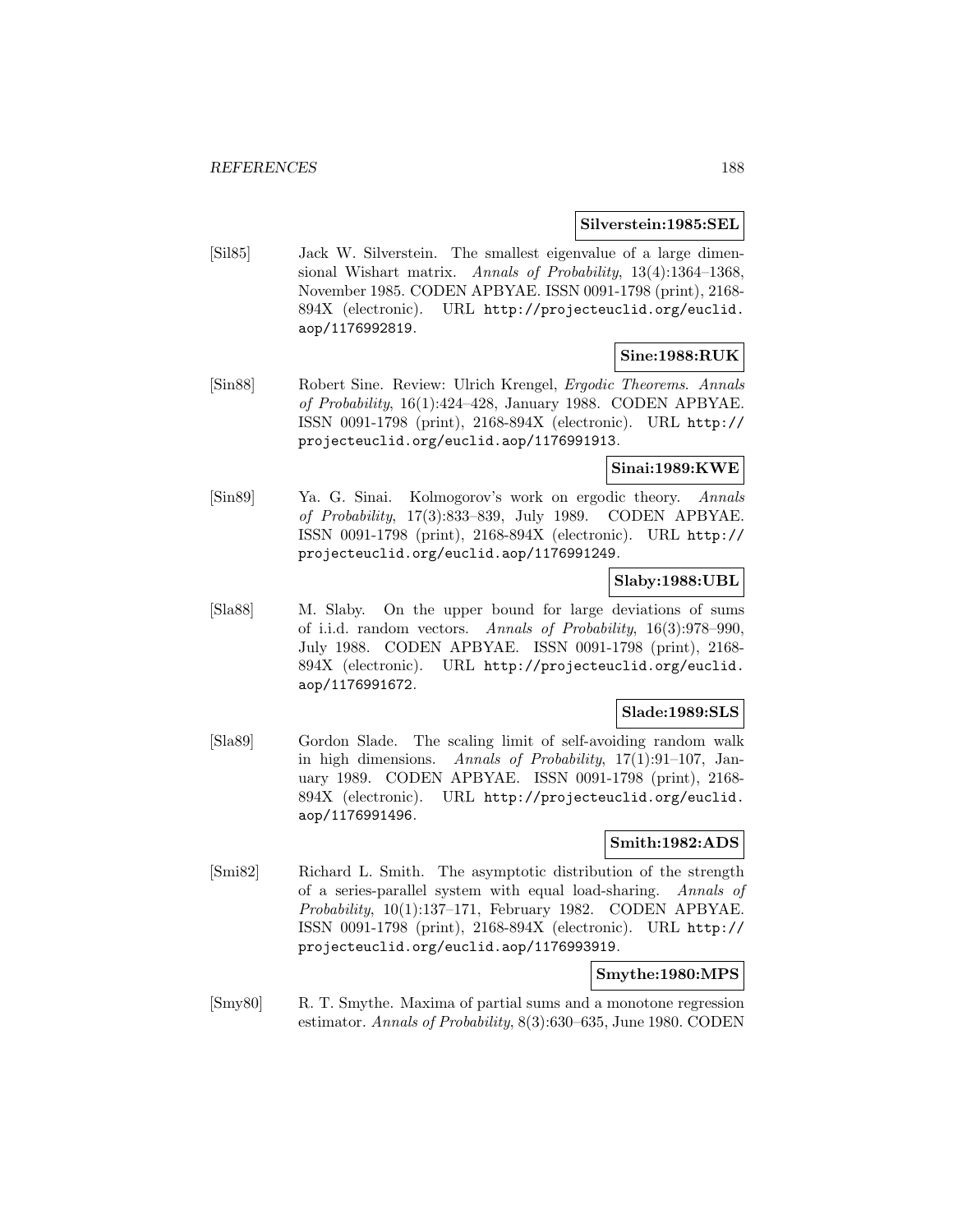APBYAE. ISSN 0091-1798 (print), 2168-894X (electronic). URL http://projecteuclid.org/euclid.aop/1176994734.

#### **Solomon:1980:RMR**

[Sol80] Frederick Solomon. A renewal model with randomly selected parameters. Annals of Probability, 8(3):622–629, June 1980. CODEN APBYAE. ISSN 0091-1798 (print), 2168-894X (electronic). URL http://projecteuclid.org/euclid.aop/1176994733.

#### **Soltani:1984:EMA**

[Sol84] A. Reza Soltani. Extrapolation and moving average representation for stationary random fields and Beurling's theorem. Annals of Probability, 12(1):120–132, February 1984. CODEN APBYAE. ISSN 0091-1798 (print), 2168-894X (electronic). URL http:// projecteuclid.org/euclid.aop/1176993377.

## **Schaufele:1981:CNC**

[SP81] Ronald A. Schaufele and Ronald Pyke. Correction note: Correction to "The Existence and Uniqueness of Stationary Measures for Markov-Renewal Processes". Annals of Probability, 9(2):348, April 1981. CODEN APBYAE. ISSN 0091-1798 (print), 2168- 894X (electronic). URL http://projecteuclid.org/euclid. aop/1176994479.

# **Spitzer:1981:ISL**

[Spi81] Frank Spitzer. Infinite systems with locally interacting components. Annals of Probability, 9(3):349–364, June 1981. CODEN APBYAE. ISSN 0091-1798 (print), 2168-894X (electronic). URL http://projecteuclid.org/euclid.aop/1176994410.

#### **Seoh:1985:CTL**

[SRP85] Munsup Seoh, Stefan S. Ralescu, and Madan L. Puri. Cramér type large deviations for generalized rank statistics. Annals of Probability, 13(1):115–125, February 1985. CODEN APBYAE. ISSN 0091-1798 (print), 2168-894X (electronic). URL http:// projecteuclid.org/euclid.aop/1176993070.

#### **Samuels:1981:OSS**

[SS81] Stephen M. Samuels and J. Michael Steele. Optimal sequential selection of a monotone sequence from a random sample. Annals of Probability, 9(6):937–947, December 1981. CODEN APBYAE. ISSN 0091-1798 (print), 2168-894X (electronic). URL http:// projecteuclid.org/euclid.aop/1176994265.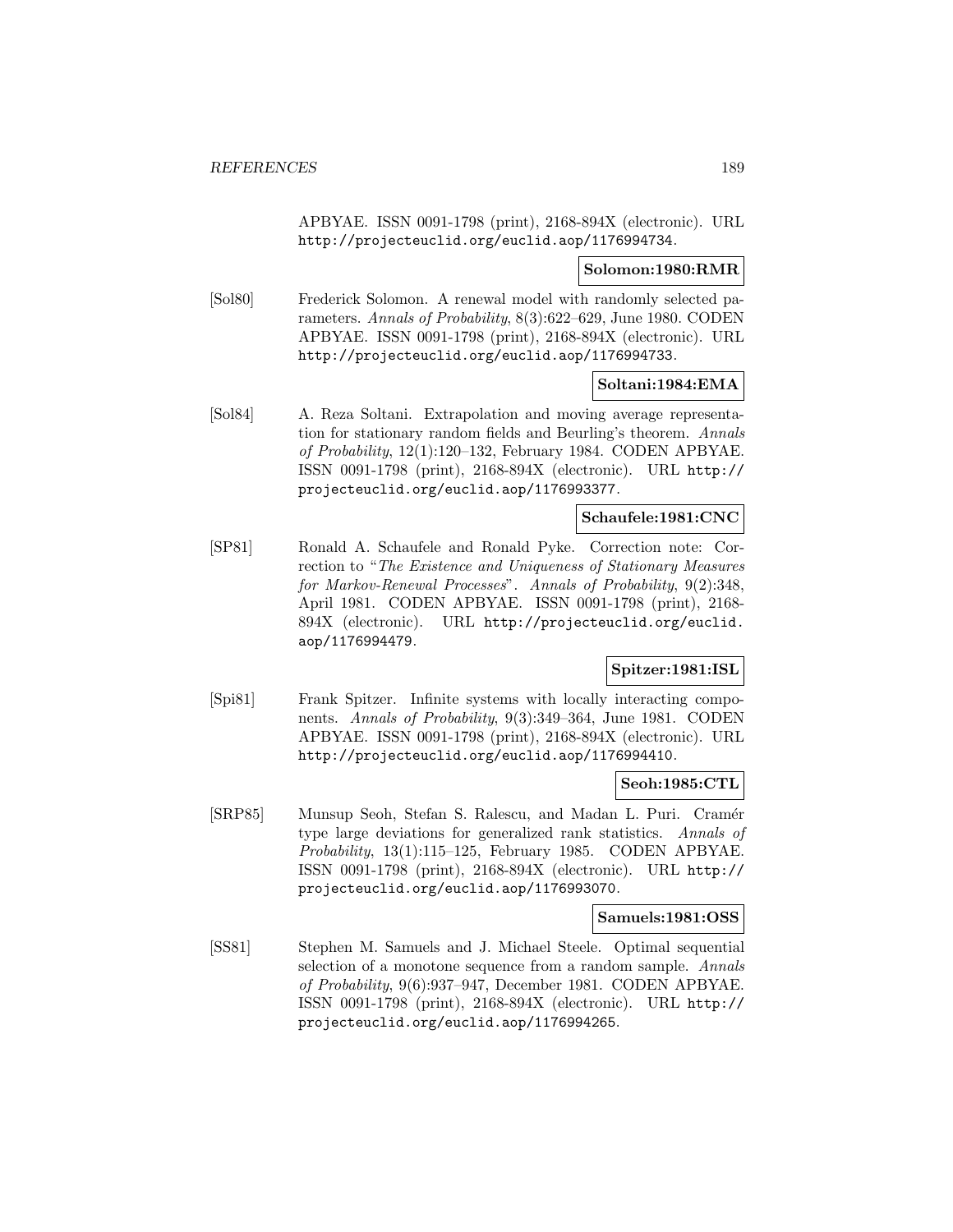#### **Samorodnitsky:1989:AET**

[SS89] Gennady Samorodnitsky and Jerzy Szulga. An asymptotic evaluation of the tail of a multiple symmetric  $\alpha$ -stable integral. Annals of Probability, 17(4):1503–1520, October 1989. CODEN APBYAE. ISSN 0091-1798 (print), 2168-894X (electronic). URL http:// projecteuclid.org/euclid.aop/1176991170.

# **Stadtmuller:1984:NLI**

[Sta84] Ulrich Stadtmuller. A note on the law of iterated logarithm for weighted sums of random variables. Annals of Probability, 12 (1):35–44, February 1984. CODEN APBYAE. ISSN 0091-1798 (print), 2168-894X (electronic). URL http://projecteuclid. org/euclid.aop/1176993372.

# **Steele:1981:SEF**

[Ste81] J. Michael Steele. Subadditive Euclidean functionals and nonlinear growth in geometric probability. Annals of Probability, 9 (3):365–376, June 1981. CODEN APBYAE. ISSN 0091-1798 (print), 2168-894X (electronic). URL http://projecteuclid. org/euclid.aop/1176994411.

# **Steele:1982:OTR**

[Ste82] J. Michael Steele. Optimal triangulation of random samples in the plane. Annals of Probability, 10(3):548–553, August 1982. CODEN APBYAE. ISSN 0091-1798 (print), 2168-894X (electronic). URL http://projecteuclid.org/euclid.aop/1176993766.

#### **Steele:1986:FID**

[Ste86a] J. Michael Steele. Fisher information and detection of a Euclidean perturbation of an independent stationary process. Annals of Probability, 14(1):326–335, January 1986. CODEN APBYAE. ISSN 0091-1798 (print), 2168-894X (electronic). URL http:// projecteuclid.org/euclid.aop/1176992631.

## **Steinebach:1986:IER**

[Ste86b] J. Steinebach. Improved Erdős–Rényi and strong approximation laws for increments of renewal processes. Annals of Probability, 14(2):547–559, April 1986. CODEN APBYAE. ISSN 0091-1798 (print), 2168-894X (electronic). URL http://projecteuclid. org/euclid.aop/1176992530.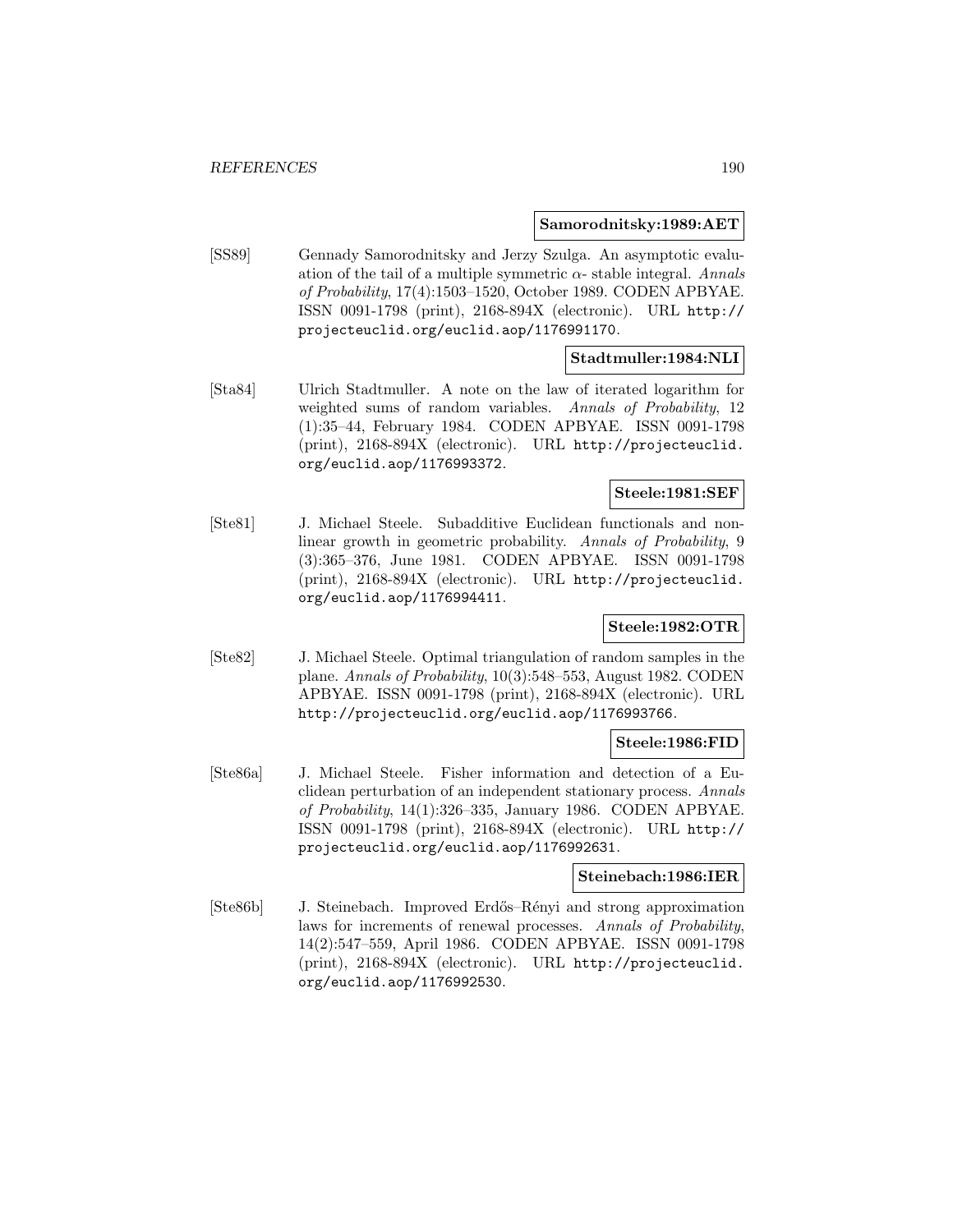#### **Steele:1988:GRE**

[Ste88] J. Michael Steele. Growth rates of Euclidean minimal spanning trees with power weighted edges. Annals of Probability, 16(4): 1767–1787, October 1988. CODEN APBYAE. ISSN 0091-1798 (print), 2168-894X (electronic). URL http://projecteuclid. org/euclid.aop/1176991596.

# **Stricker:1986:RPC**

[Str86a] Christophe Stricker. Representation previsible et changement de temps. (French) [Predictable representation and time change]. Annals of Probability, 14(3):1070–1074, July 1986. CODEN AP-BYAE. ISSN 0091-1798 (print), 2168-894X (electronic). URL http://projecteuclid.org/euclid.aop/1176992460.

# **Stroock:1986:RWH**

[Str86b] Daniel W. Stroock. On the rate at which a homogeneous diffusion approaches a limit, an application of large deviation theory to certain stochastic integrals. Annals of Probability, 14(3):840–859, July 1986. CODEN APBYAE. ISSN 0091-1798 (print), 2168- 894X (electronic). URL http://projecteuclid.org/euclid. aop/1176992441.

# **Stute:1982:LLK**

[Stu82a] Winfried Stute. A law of the logarithm for kernel density estimators. Annals of Probability, 10(2):414–422, May 1982. CODEN APBYAE. ISSN 0091-1798 (print), 2168-894X (electronic). URL http://projecteuclid.org/euclid.aop/1176993866.

# **Stute:1982:OBE**

[Stu82b] Winfried Stute. The oscillation behavior of empirical processes. Annals of Probability, 10(1):86–107, February 1982. CODEN AP-BYAE. ISSN 0091-1798 (print), 2168-894X (electronic). URL http://projecteuclid.org/euclid.aop/1176993915.

## **Stute:1984:OBE**

[Stu84] Winfried Stute. The oscillation behavior of empirical processes: The multivariate case. Annals of Probability, 12(2):361-379, May 1984. CODEN APBYAE. ISSN 0091-1798 (print), 2168- 894X (electronic). URL http://projecteuclid.org/euclid. aop/1176993295.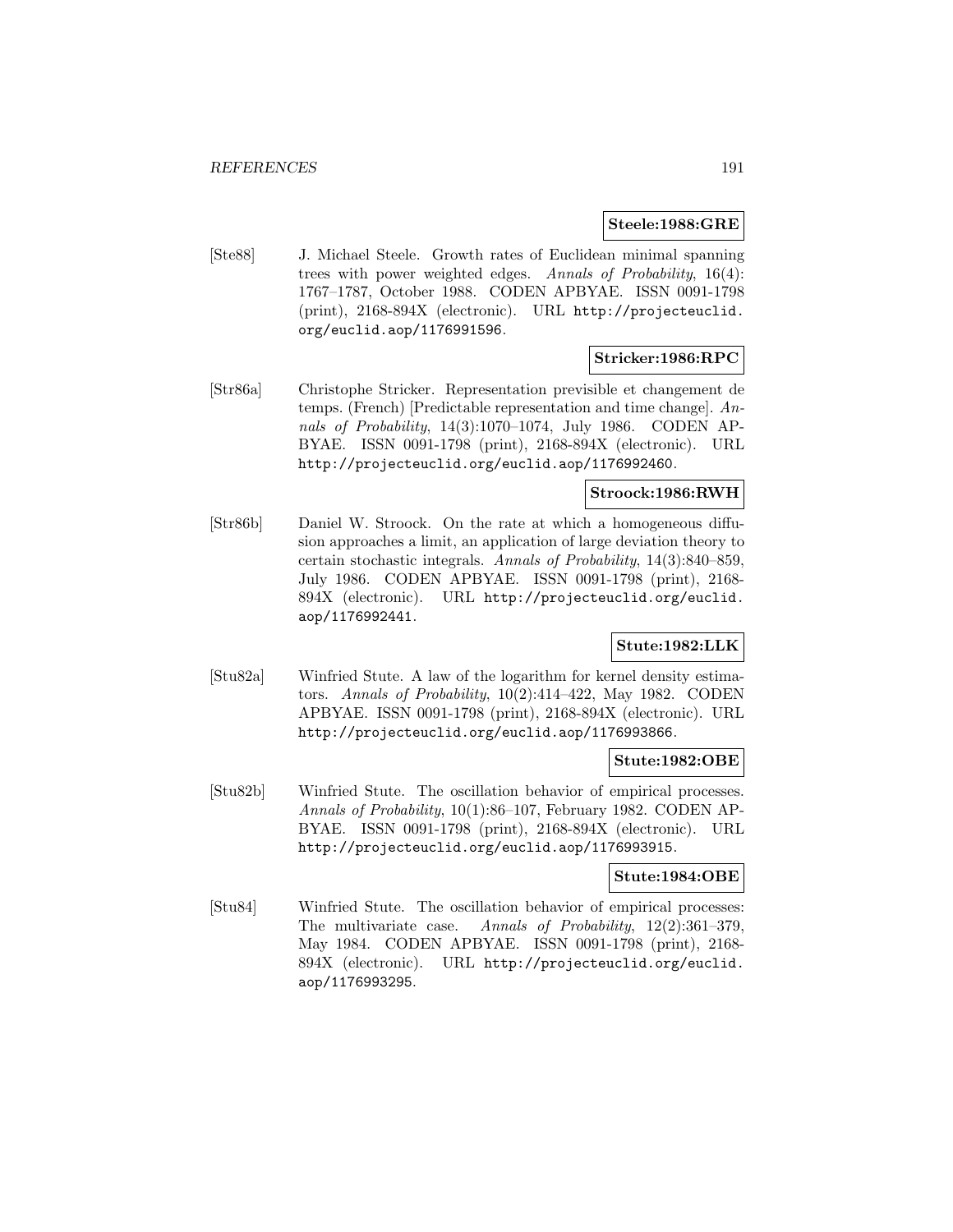#### **Stute:1986:ASC**

[Stu86] Winfried Stute. On almost sure convergence of conditional empirical distribution functions. Annals of Probability, 14(3):891–901, July 1986. CODEN APBYAE. ISSN 0091-1798 (print), 2168- 894X (electronic). URL http://projecteuclid.org/euclid. aop/1176992445.

# **Shorack:1982:LTI**

[SW82] Galen R. Shorack and Jon A. Wellner. Limit theorems and inequalities for the uniform empirical process indexed by intervals. Annals of Probability, 10(3):639–652, August 1982. CODEN APBYAE. ISSN 0091-1798 (print), 2168-894X (electronic). URL http:// projecteuclid.org/euclid.aop/1176993773.

## **Stout:1984:TAU**

[SW84] Quentin F. Stout and Bette Warren. Tree algorithms for unbiased coin tossing with a biased coin. Annals of Probability, 12 (1):212–222, February 1984. CODEN APBYAE. ISSN 0091-1798 (print), 2168-894X (electronic). URL http://projecteuclid. org/euclid.aop/1176993384.

# **Sweeting:1980:SCA**

[Swe80] T. J. Sweeting. Speeds of convergence and asymptotic expansions in the Central Limit Theorem: A treatment by operators. Annals of Probability, 8(2):281–297, April 1980. CODEN APBYAE. ISSN 0091-1798 (print), 2168-894X (electronic). URL http:// projecteuclid.org/euclid.aop/1176994777.

## **Sweeting:1985:DUL**

[Swe85] T. J. Sweeting. On domains of uniform local attraction in extreme value theory. Annals of Probability, 13(1):196–205, February 1985. CODEN APBYAE. ISSN 0091-1798 (print), 2168- 894X (electronic). URL http://projecteuclid.org/euclid. aop/1176993075.

## **Takahata:1981:BAN**

[Tak81] Hiroshi Takahata. L<sub>∞</sub>-Bound for asymptotic normality of weakly dependent summands using Stein's result. Annals of Probability, 9 (4):676–683, August 1981. CODEN APBYAE. ISSN 0091-1798 (print), 2168-894X (electronic). URL http://projecteuclid. org/euclid.aop/1176994375.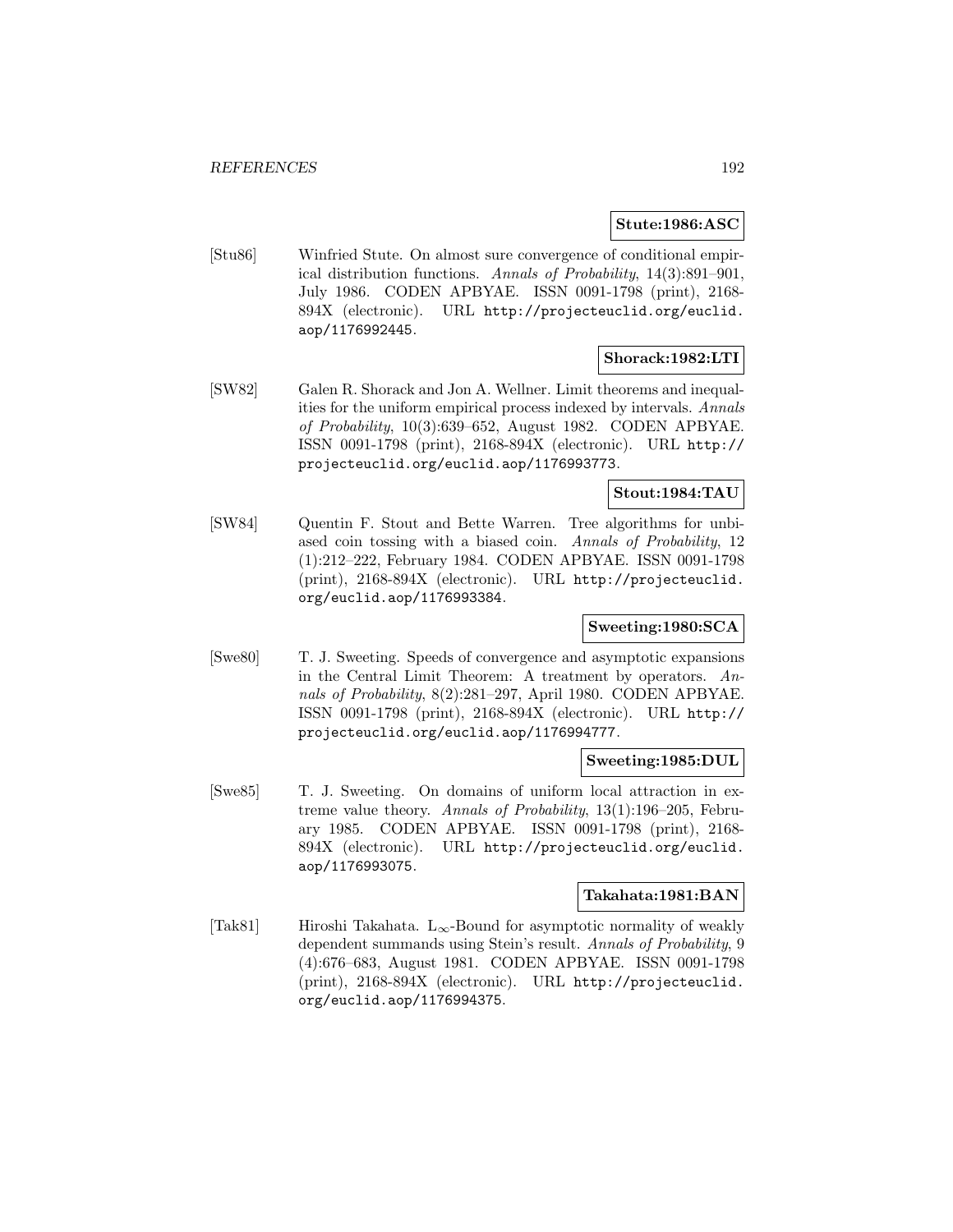#### **Taksar:1982:FHT**

[Tak82] M. I. Taksar. First hitting time of curvilinear boundary by Wiener process. Annals of Probability, 10(4):1029-1031, November 1982. CODEN APBYAE. ISSN 0091-1798 (print), 2168- 894X (electronic). URL http://projecteuclid.org/euclid. aop/1176993723.

## **Talagrand:1985:SSR**

[Tal85] Michel Talagrand. Some structure results for martingales in the limit and pramarts. Annals of Probability,  $13(4):1192-1203$ , November 1985. CODEN APBYAE. ISSN 0091-1798 (print), 2168- 894X (electronic). URL http://projecteuclid.org/euclid. aop/1176992804.

# **Talagrand:1987:DCR**

[Tal87a] Michel Talagrand. Donsker classes and random geometry. Annals of Probability, 15(4):1327–1338, October 1987. CODEN APBYAE. ISSN 0091-1798 (print), 2168-894X (electronic). URL http:// projecteuclid.org/euclid.aop/1176991979.

#### **Talagrand:1987:GCP**

[Tal87b] Michel Talagrand. The Glivenko–Cantelli problem. Annals of Probability, 15(3):837–870, July 1987. CODEN APBYAE. ISSN 0091-1798 (print), 2168-894X (electronic). URL http:// projecteuclid.org/euclid.aop/1176992069.

#### **Talagrand:1987:MPE**

[Tal87c] Michel Talagrand. Measurability problems for empirical processes. Annals of Probability, 15(1):204–212, January 1987. CODEN AP-BYAE. ISSN 0091-1798 (print), 2168-894X (electronic). URL http://projecteuclid.org/euclid.aop/1176992264.

#### **Talagrand:1988:NCS**

[Tal88a] Michel Talagrand. Necessary conditions for sample boundedness of p-stable processes. Annals of Probability, 16(4):1584–1595, October 1988. CODEN APBYAE. ISSN 0091-1798 (print), 2168- 894X (electronic). URL http://projecteuclid.org/euclid. aop/1176991585.

#### **Talagrand:1988:SSI**

[Tal88b] Michel Talagrand. The structure of sign-invariant GB-sets and of certain Gaussian measures. Annals of Probability, 16(1):172–179,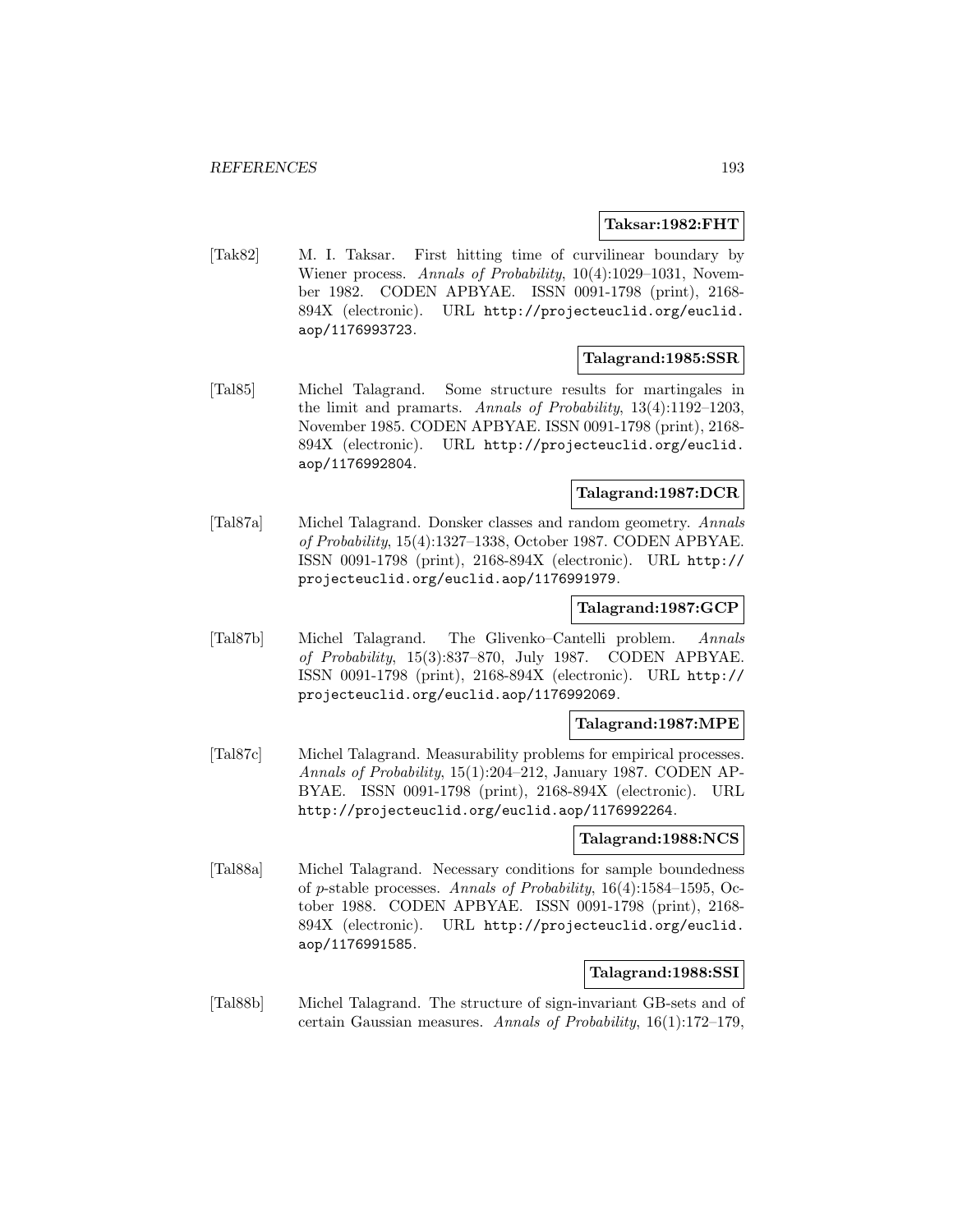January 1988. CODEN APBYAE. ISSN 0091-1798 (print), 2168- 894X (electronic). URL http://projecteuclid.org/euclid. aop/1176991892.

# **Talagrand:1989:IIS**

[Tal89] Michel Talagrand. Isoperimetry and integrability of the sum of independent Banach-space valued random variables. Annals of Probability, 17(4):1546–1570, October 1989. CODEN APBYAE. ISSN 0091-1798 (print), 2168-894X (electronic). URL http:// projecteuclid.org/euclid.aop/1176991174.

# **Taylor:1989:MEC**

[Tay89] J. C. Taylor. The minimal eigenfunctions characterize the Ornstein–Uhlenbeck process. Annals of Probability, 17(3):1055– 1062, July 1989. CODEN APBYAE. ISSN 0091-1798 (print), 2168- 894X (electronic). URL http://projecteuclid.org/euclid. aop/1176991256.

## **Taylor:1983:ASC**

[TC83] R. L. Taylor and C. A. Calhoun. On the almost sure convergence of randomly weighted sums of random elements. Annals of Probability, 11(3):795–797, August 1983. CODEN APBYAE. ISSN 0091-1798 (print), 2168-894X (electronic). URL http:// projecteuclid.org/euclid.aop/1176993524.

# **Tchen:1980:IDG**

[Tch80] Andre H. Tchen. Inequalities for distributions with given marginals. Annals of Probability, 8(4):814–827, August 1980. CO-DEN APBYAE. ISSN 0091-1798 (print), 2168-894X (electronic). URL http://projecteuclid.org/euclid.aop/1176994668.

## **Terrell:1983:CRD**

[Ter83] George R. Terrell. A characterization of rectangular distributions. Annals of Probability, 11(3):823–826, August 1983. CODEN AP-BYAE. ISSN 0091-1798 (print), 2168-894X (electronic). URL http://projecteuclid.org/euclid.aop/1176993533.

## **Teugels:1981:LTO**

[Teu81] Jozef L. Teugels. Limit theorems on order statistics. Annals of Probability, 9(5):868–880, October 1981. CODEN APBYAE. ISSN 0091-1798 (print), 2168-894X (electronic). URL http:// projecteuclid.org/euclid.aop/1176994314.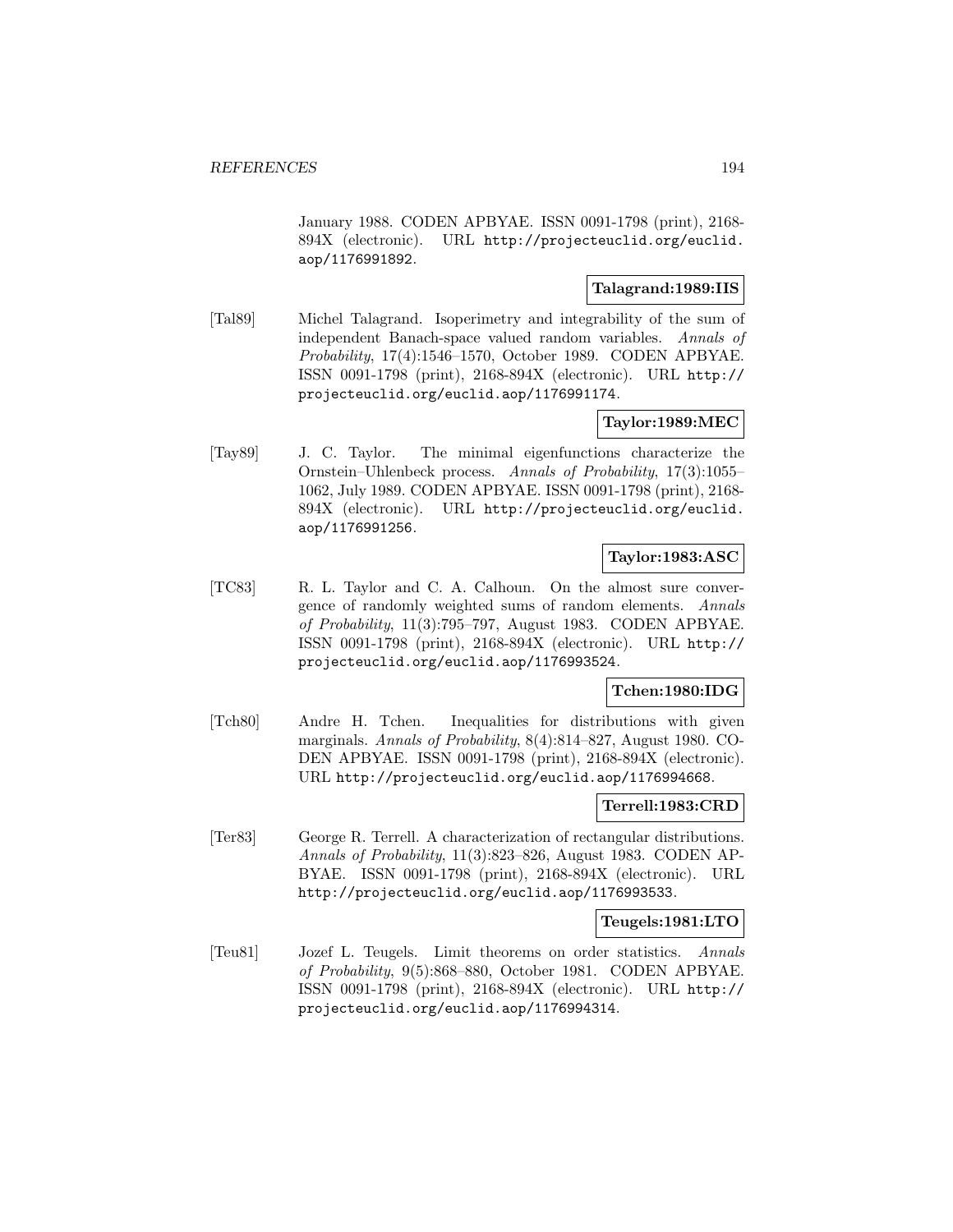#### **Thelen:1989:FID**

[The89] Brian J. Thelen. Fisher information and dichotomies in equivalence/contiguity. Annals of Probability, 17(4):1664–1690, October 1989. CODEN APBYAE. ISSN 0091-1798 (print), 2168- 894X (electronic). URL http://projecteuclid.org/euclid. aop/1176991181.

## **Thompson:1986:CMK**

[Tho86a] Colin J. Thompson. The contributions of mark Kac to mathematical physics. Annals of Probability, 14(4):1129–1138, October 1986. CODEN APBYAE. ISSN 0091-1798 (print), 2168- 894X (electronic). URL http://projecteuclid.org/euclid. aop/1176992357.

#### **Thorisson:1986:MDC**

[Tho86b] Hermann Thorisson. On maximal and distributional coupling. Annals of Probability, 14(3):873–876, July 1986. CODEN APBYAE. ISSN 0091-1798 (print), 2168-894X (electronic). URL http:// projecteuclid.org/euclid.aop/1176992443.

#### **Thorisson:1988:BL**

[Tho88] Hermann Thorisson. Backward limits. Annals of Probability, 16 (2):914–924, April 1988. CODEN APBYAE. ISSN 0091-1798 (print), 2168-894X (electronic). URL http://projecteuclid. org/euclid.aop/1176991796.

## **Tomkins:1980:LTM**

[Tom80] R. J. Tomkins. Limit theorems without moment hypotheses for sums of independent random variables. Annals of Probability, 8 (2):314–324, April 1980. CODEN APBYAE. ISSN 0091-1798 (print), 2168-894X (electronic). URL http://projecteuclid. org/euclid.aop/1176994779.

## **Tomkins:1986:RVS**

[Tom86] R. J. Tomkins. Regular variation and the stability of maxima. Annals of Probability, 14(3):984–995, July 1986. CODEN APBYAE. ISSN 0091-1798 (print), 2168-894X (electronic). URL http:// projecteuclid.org/euclid.aop/1176992452.

# **Tucker:1980:JLL**

[Tuc80] Howard G. Tucker. Joint limit laws of sample moments of a symmetric distribution. Annals of Probability, 8(5):991–998, Oc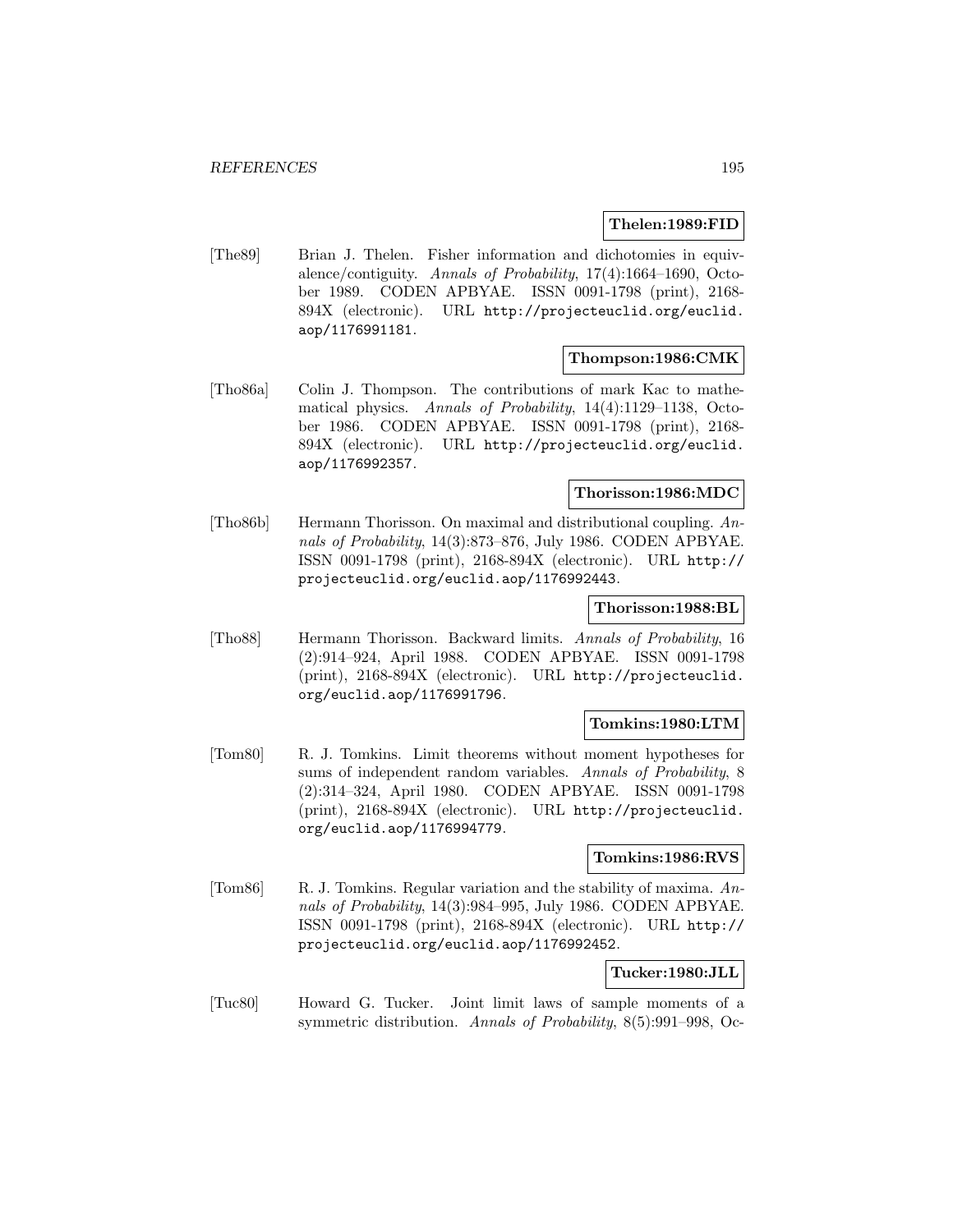tober 1980. CODEN APBYAE. ISSN 0091-1798 (print), 2168- 894X (electronic). URL http://projecteuclid.org/euclid. aop/1176994627.

# **Tudor:1989:CTS**

[Tud89] Constantin Tudor. A comparison theorem for stochastic equations with Volterra drifts. Annals of Probability, 17(4):1541–1545, October 1989. CODEN APBYAE. ISSN 0091-1798 (print), 2168- 894X (electronic). URL http://projecteuclid.org/euclid. aop/1176991173.

# **Uchiyama:1982:PBS**

[Uch82a] Kohei Uchiyama. The proportion of Brownian sojourn outside a moving boundary. Annals of Probability, 10(1):220–233, February 1982. CODEN APBYAE. ISSN 0091-1798 (print), 2168- 894X (electronic). URL http://projecteuclid.org/euclid. aop/1176993925.

# **Uchiyama:1982:SGB**

[Uch82b] Kohei Uchiyama. Spatial growth of a branching process of particles living in  $\mathbb{R}^d$ . Annals of Probability, 10(4):896–918, November 1982. CODEN APBYAE. ISSN 0091-1798 (print), 2168- 894X (electronic). URL http://projecteuclid.org/euclid. aop/1176993712.

# **Uhrin:1984:SRA**

[Uhr84] Bela Uhrin. Some remarks about the convolution of unimodal functions. Annals of Probability, 12(2):640–645, May 1984. CODEN APBYAE. ISSN 0091-1798 (print), 2168-894X (electronic). URL http://projecteuclid.org/euclid.aop/1176993312.

#### **Ulbricht:1981:WSI**

[Ulb81] Ralf Ulbricht. Weighted sums of independent identically distributed random variables. Annals of Probability, 9(4):693–698, August 1981. CODEN APBYAE. ISSN 0091-1798 (print), 2168- 894X (electronic). URL http://projecteuclid.org/euclid. aop/1176994377.

## **Ustunel:1984:APN**

[Ust84] A. S. Ustunel. Additive processes on nuclear spaces. Annals of Probability, 12(3):858–868, August 1984. CODEN APBYAE. ISSN 0091-1798 (print), 2168-894X (electronic). URL http:// projecteuclid.org/euclid.aop/1176993234.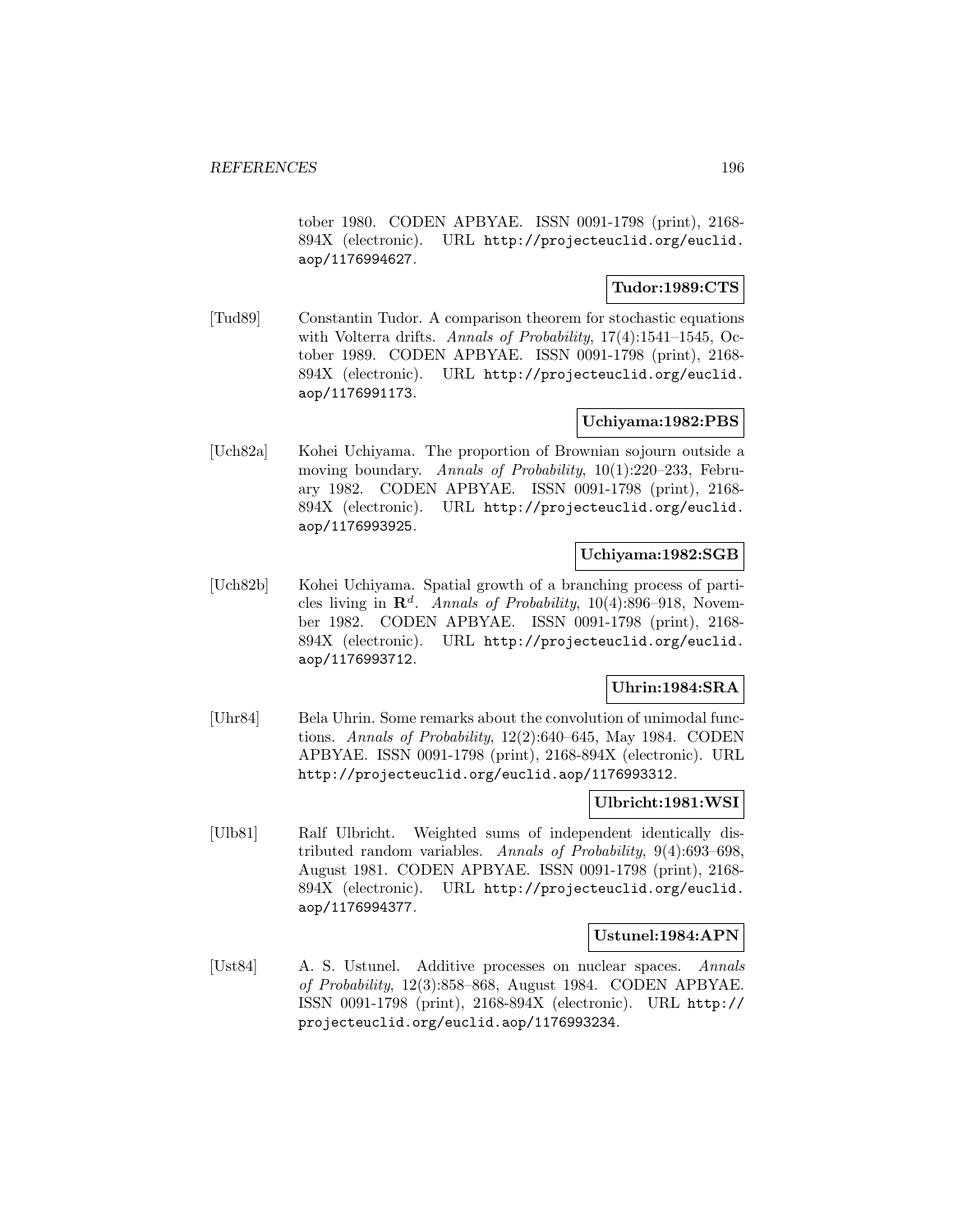#### **Ustunel:1989:ICW**

[UZ89] Ali Suleyman Ustunel and Moshe Zakai. On independence and conditioning on Wiener space. Annals of Probability, 17(4):1441–1453, October 1989. CODEN APBYAE. ISSN 0091-1798 (print), 2168- 894X (electronic). URL http://projecteuclid.org/euclid. aop/1176991164.

# **VanZwet:1980:SLL**

[Van80] W. R. Van Zwet. A Strong Law for linear functions of order statistics. Annals of Probability, 8(5):986–990, October 1980. CODEN APBYAE. ISSN 0091-1798 (print), 2168-894X (electronic). URL http://projecteuclid.org/euclid.aop/1176994626.

#### **Vanderbei:1984:PSD**

[Van84] R. J. Vanderbei. Probabilistic solution of the Dirichlet problem for biharmonic functions in discrete space. Annals of Probability, 12(2):311–324, May 1984. CODEN APBYAE. ISSN 0091-1798 (print), 2168-894X (electronic). URL http://projecteuclid. org/euclid.aop/1176993292.

## **Vasicek:1980:CLL**

[Vas80] Oldrich Alfonso Vasicek. A conditional law of large numbers. Annals of Probability, 8(1):142–147, February 1980. CODEN AP-BYAE. ISSN 0091-1798 (print), 2168-894X (electronic). URL http://projecteuclid.org/euclid.aop/1176994830.

#### **vanEs:1986:WLE**

[vE86] Bert van Es. On the weak limits of elementary symmetric polynomials. Annals of Probability, 14(2):677–695, April 1986. CODEN APBYAE. ISSN 0091-1798 (print), 2168-894X (electronic). URL http://projecteuclid.org/euclid.aop/1176992537.

#### **Vervaat:1985:SPP**

[Ver85] Wim Vervaat. Sample path properties of self-similar processes with stationary increments. Annals of Probability, 13(1):1–27, February 1985. CODEN APBYAE. ISSN 0091-1798 (print), 2168- 894X (electronic). URL http://projecteuclid.org/euclid. aop/1176993063.

## **VanDenBerg:1987:CCC**

[VF87] J. Van Den Berg and U. Fiebig. On a combinatorial conjecture concerning disjoint occurrences of events. Annals of Probability,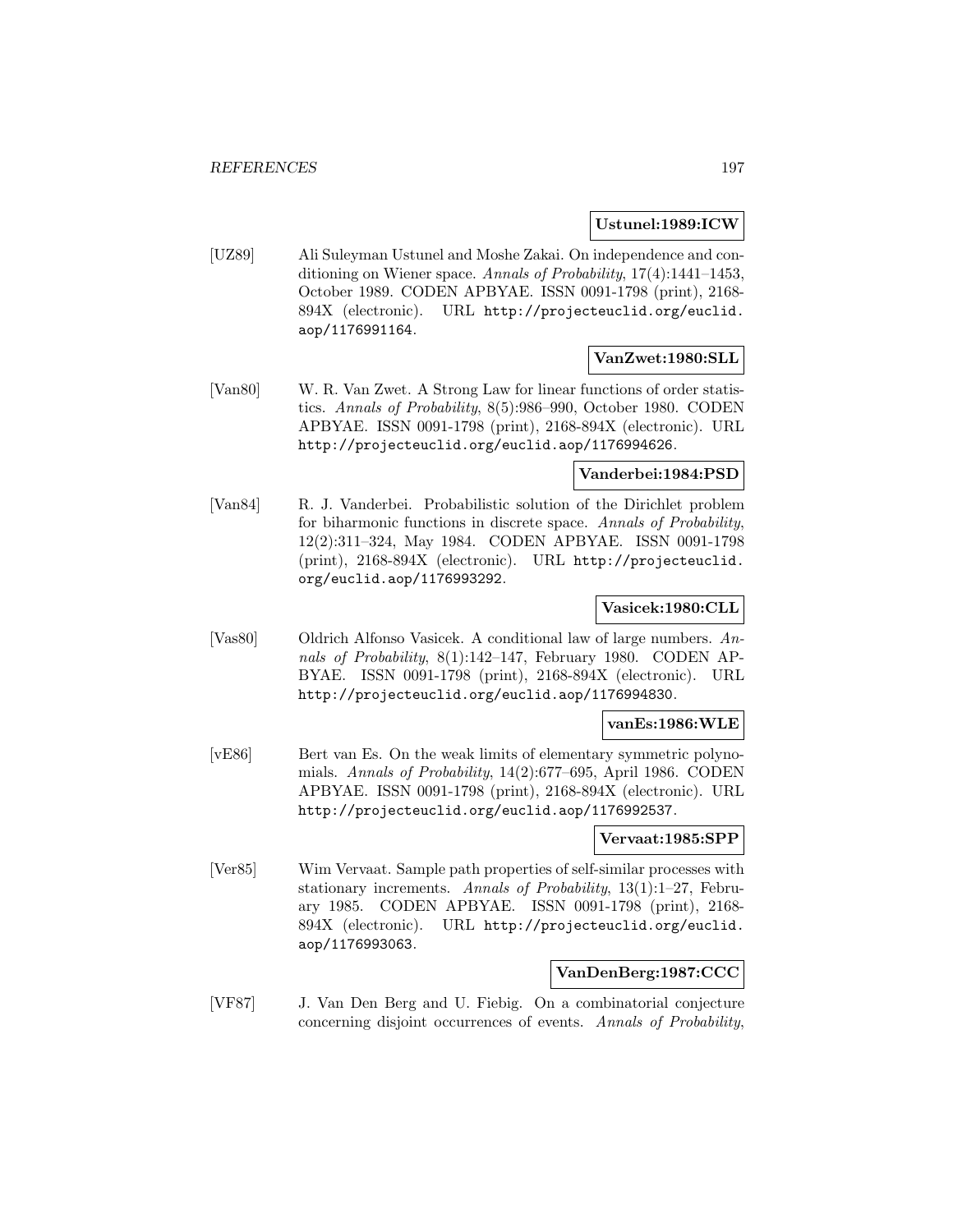15(1):354–374, January 1987. CODEN APBYAE. ISSN 0091-1798 (print), 2168-894X (electronic). URL http://projecteuclid. org/euclid.aop/1176992274.

## **Venkataraman:1982:LTS**

[VN82a] K. N. Venkataraman and K. Nanthi. A limit theorem on a subcritical Galton–Watson process with immigration. Annals of Probability, 10(4):1069–1074, November 1982. CODEN APBYAE. ISSN 0091-1798 (print), 2168-894X (electronic). URL http:// projecteuclid.org/euclid.aop/1176993730.

## **Venkataraman:1982:SLT**

[VN82b] K. N. Venkataraman and K. Nanthi. Some limit theorems on a supercritical simple Galton–Watson process. Annals of Probability, 10(4):1075–1078, November 1982. CODEN APBYAE. ISSN 0091-1798 (print), 2168-894X (electronic). URL http:// projecteuclid.org/euclid.aop/1176993731.

#### **vanPutten:1985:IPC**

[vPvS85] C. van Putten and J. H. van Schuppen. Invariance properties of the conditional independence relation. Annals of Probability, 13 (3):934–945, August 1985. CODEN APBYAE. ISSN 0091-1798 (print), 2168-894X (electronic). URL http://projecteuclid. org/euclid.aop/1176992915.

#### **Vandemaele:1982:CTL**

[VV82] M. Vandemaele and N. Veraverbeke. Cramér type large deviations for linear combinations of order statistics. Annals of Probability, 10(2):423–434, May 1982. CODEN APBYAE. ISSN 0091-1798 (print), 2168-894X (electronic). URL http://projecteuclid. org/euclid.aop/1176993867.

#### **vanZuijlen:1982:PED**

[vZ82] Martien C. A. van Zuijlen. Properties of the empirical distribution function for independent non- identically distributed random vectors. Annals of Probability, 10(1):108–123, February 1982. CO-DEN APBYAE. ISSN 0091-1798 (print), 2168-894X (electronic). URL http://projecteuclid.org/euclid.aop/1176993916.

## **Walsh:1982:PSB**

[Wal82] John B. Walsh. Propagation of singularities in the Brownian sheet. Annals of Probability, 10(2):279–288, May 1982. CODEN AP-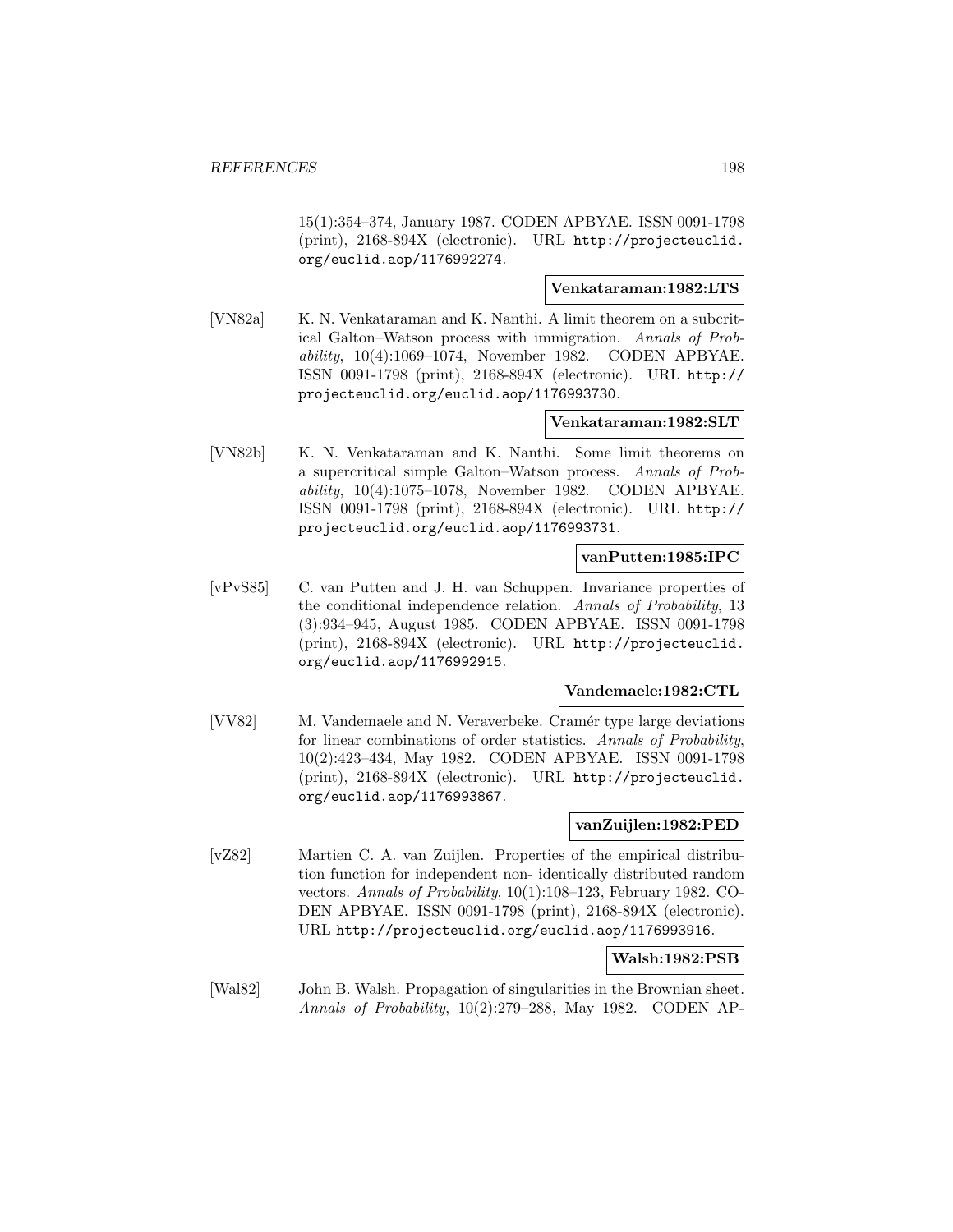BYAE. ISSN 0091-1798 (print), 2168-894X (electronic). URL http://projecteuclid.org/euclid.aop/1176993857.

## **Watkins:1984:CLP**

[Wat84] Joseph C. Watkins. A central limit problem in random evolutions. Annals of Probability, 12(2):480–513, May 1984. CODEN APBYAE. ISSN 0091-1798 (print), 2168-894X (electronic). URL http://projecteuclid.org/euclid.aop/1176993302.

#### **Watkins:1985:SIR**

[Wat85] Joseph C. Watkins. A stochastic integral representation for random evolutions. Annals of Probability, 13(2):531–557, May 1985. CO-DEN APBYAE. ISSN 0091-1798 (print), 2168-894X (electronic). URL http://projecteuclid.org/euclid.aop/1176993007.

# **Watanabe:1987:AWF**

[Wat87] Shinzo Watanabe. Analysis of Wiener functionals (Malliavin calculus) and its applications to heat kernels. Annals of Probability, 15(1):1–39, January 1987. CODEN APBYAE. ISSN 0091-1798 (print), 2168-894X (electronic). URL http://projecteuclid. org/euclid.aop/1176992255.

## **Watkins:1989:DIP**

[Wat89] Joseph C. Watkins. Donsker's invariance principle for Lie groups. Annals of Probability, 17(3):1220–1242, July 1989. CODEN AP-BYAE. ISSN 0091-1798 (print), 2168-894X (electronic). URL http://projecteuclid.org/euclid.aop/1176991265.

## **Waymire:1980:ZRI**

[Way80] Ed Waymire. Zero-range interaction at Bose–Einstein speeds under a positive recurrent single particle law. Annals of Probability, 8(3):441–450, June 1980. CODEN APBYAE. ISSN 0091-1798 (print), 2168-894X (electronic). URL http://projecteuclid. org/euclid.aop/1176994719.

## **Weber:1988:SPV**

[Web88] Michel Weber. Stochastic processes with value in exponential type Orlicz spaces. Annals of Probability, 16(3):1365–1371, July 1988. CODEN APBYAE. ISSN 0091-1798 (print), 2168- 894X (electronic). URL http://projecteuclid.org/euclid. aop/1176991696.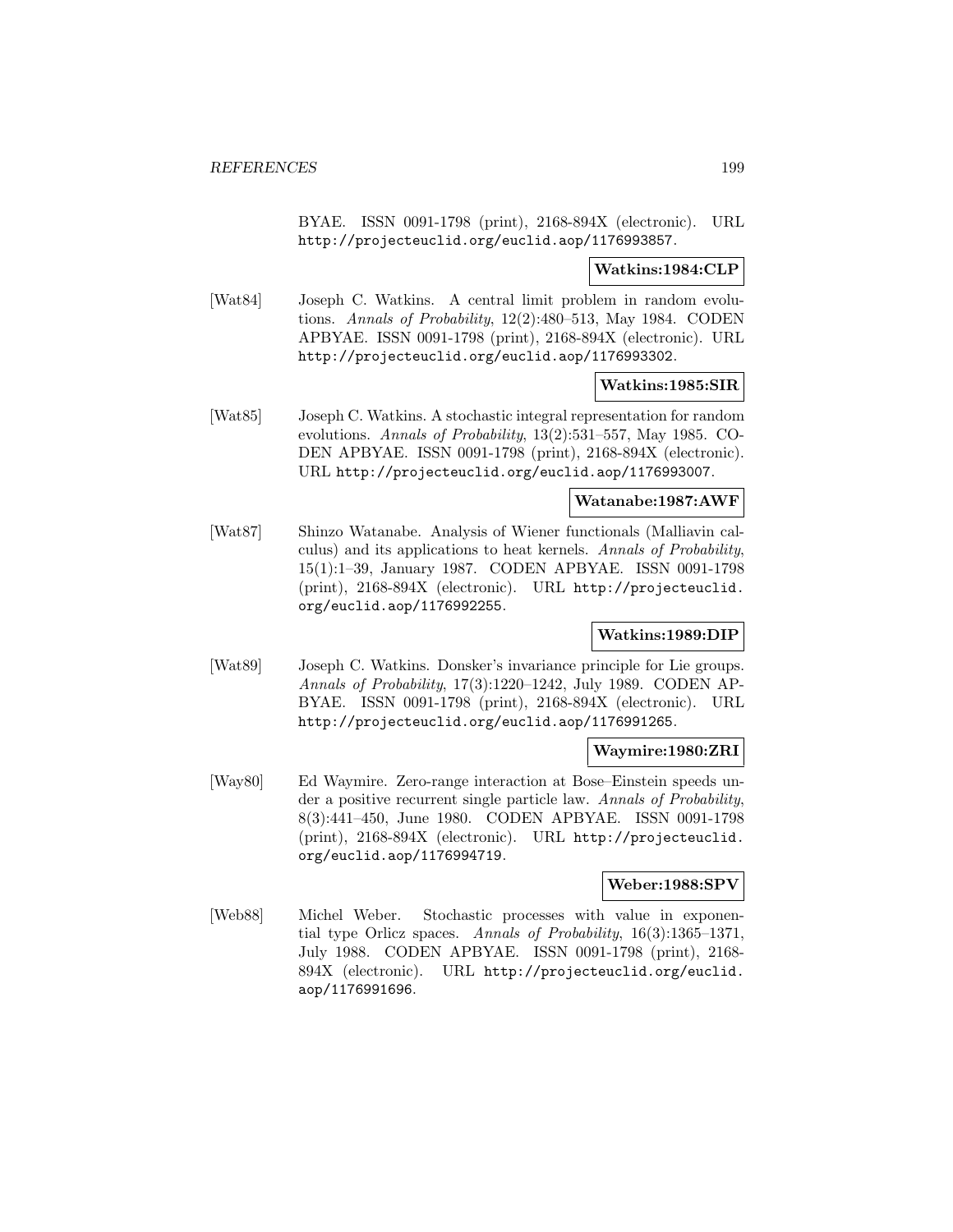#### **Weis:1984:COT**

[Wei84] Lutz W. Weis. A characterization of orthogonal transition kernels. Annals of Probability, 12(4):1224–1227, November 1984. CODEN APBYAE. ISSN 0091-1798 (print), 2168-894X (electronic). URL http://projecteuclid.org/euclid.aop/1176993152.

#### **Weis:1985:TEC**

[Wei85] Lutz W. Weis. Two examples concerning a theorem of Burgess and Mauldin. Annals of Probability, 13(3):1028–1031, August 1985. CODEN APBYAE. ISSN 0091-1798 (print), 2168- 894X (electronic). URL http://projecteuclid.org/euclid. aop/1176992927.

## **Wendel:1980:HSB**

[Wen80a] J. G. Wendel. Hitting spheres with Brownian motion. Annals of Probability, 8(1):164–169, February 1980. CODEN APBYAE. ISSN 0091-1798 (print), 2168-894X (electronic). URL http:// projecteuclid.org/euclid.aop/1176994833.

# **Wendel:1980:IPB**

[Wen80b] J. G. Wendel. An independence property of Brownian motion with drift. Annals of Probability, 8(3):600–601, June 1980. CODEN APBYAE. ISSN 0091-1798 (print), 2168-894X (electronic). URL http://projecteuclid.org/euclid.aop/1176994729.

# **Whittle:1981:AAB**

[Whi81] P. Whittle. Arm-acquiring bandits. Annals of Probability, 9 (2):284–292, April 1981. CODEN APBYAE. ISSN 0091-1798 (print), 2168-894X (electronic). URL http://projecteuclid. org/euclid.aop/1176994469.

## **Wierman:1982:PT**

[Wie82] John C. Wierman. Percolation theory. Annals of Probability, 10 (3):509–524, August 1982. CODEN APBYAE. ISSN 0091-1798 (print), 2168-894X (electronic). URL http://projecteuclid. org/euclid.aop/1176993764.

## **Williams:1985:RCI**

[Wil85] R. J. Williams. Recurrence classification and invariant measure for reflected Brownian motion in a wedge. Annals of Probability, 13 (3):758–778, August 1985. CODEN APBYAE. ISSN 0091-1798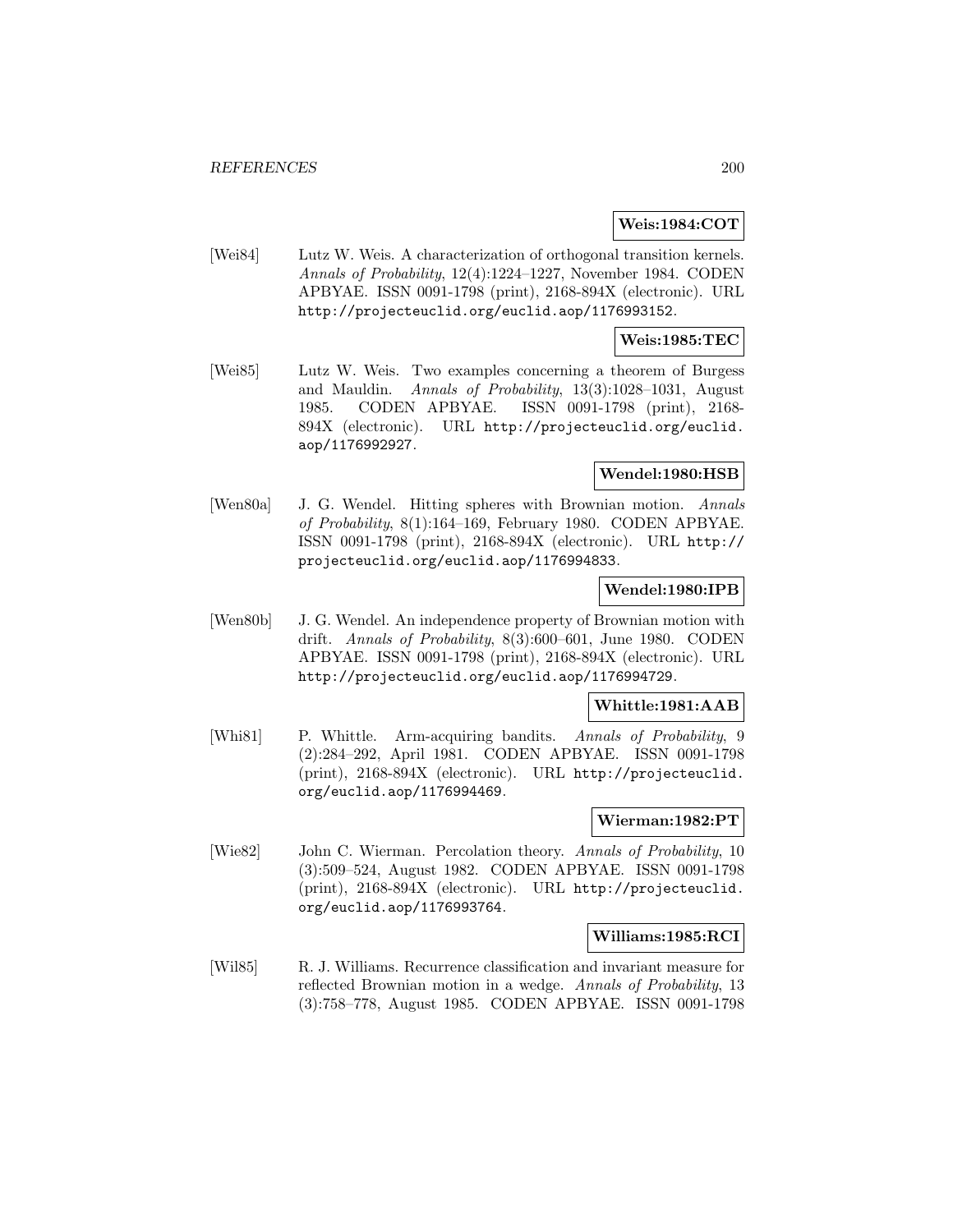(print), 2168-894X (electronic). URL http://projecteuclid. org/euclid.aop/1176992907.

#### **Woodroofe:1987:AEB**

[WK87] Michael Woodroofe and Robert Keener. Asymptotic expansions in boundary crossing problems. Annals of Probability, 15(1):102–114, January 1987. CODEN APBYAE. ISSN 0091-1798 (print), 2168- 894X (electronic). URL http://projecteuclid.org/euclid. aop/1176992258.

## **Wood:1983:BET**

[Woo83] Thomas E. Wood. A Berry–Esseen theorem for associated random variables. Annals of Probability, 11(4):1042-1047, November 1983. CODEN APBYAE. ISSN 0091-1798 (print), 2168- 894X (electronic). URL http://projecteuclid.org/euclid. aop/1176993453.

# **Wood:1985:LLT**

[Woo85] Thomas E. Wood. A local limit theorem for associated sequences. Annals of Probability, 13(2):625–629, May 1985. CODEN AP-BYAE. ISSN 0091-1798 (print), 2168-894X (electronic). URL http://projecteuclid.org/euclid.aop/1176993015.

## **Wright:1980:TM**

[Wri80] A. Larry Wright. On a theorem of Maruyama. Annals of Probability, 8(4):851–852, August 1980. CODEN APBYAE. ISSN 0091-1798 (print), 2168-894X (electronic). URL http:// projecteuclid.org/euclid.aop/1176994671.

## **Wright:1981:EDL**

[Wri81] F. T. Wright. The empirical discrepancy over lower layers and a related law of large numbers. Annals of Probability, 9(2):323–329, April 1981. CODEN APBYAE. ISSN 0091-1798 (print), 2168- 894X (electronic). URL http://projecteuclid.org/euclid. aop/1176994475.

## **Watts:1982:LDI**

[WRL82] Vernon Watts, Holger Rootzen, and M. R. Leadbetter. On limiting distributions of intermediate order statistics from stationary sequences. Annals of Probability, 10(3):653–662, August 1982. CO-DEN APBYAE. ISSN 0091-1798 (print), 2168-894X (electronic). URL http://projecteuclid.org/euclid.aop/1176993774.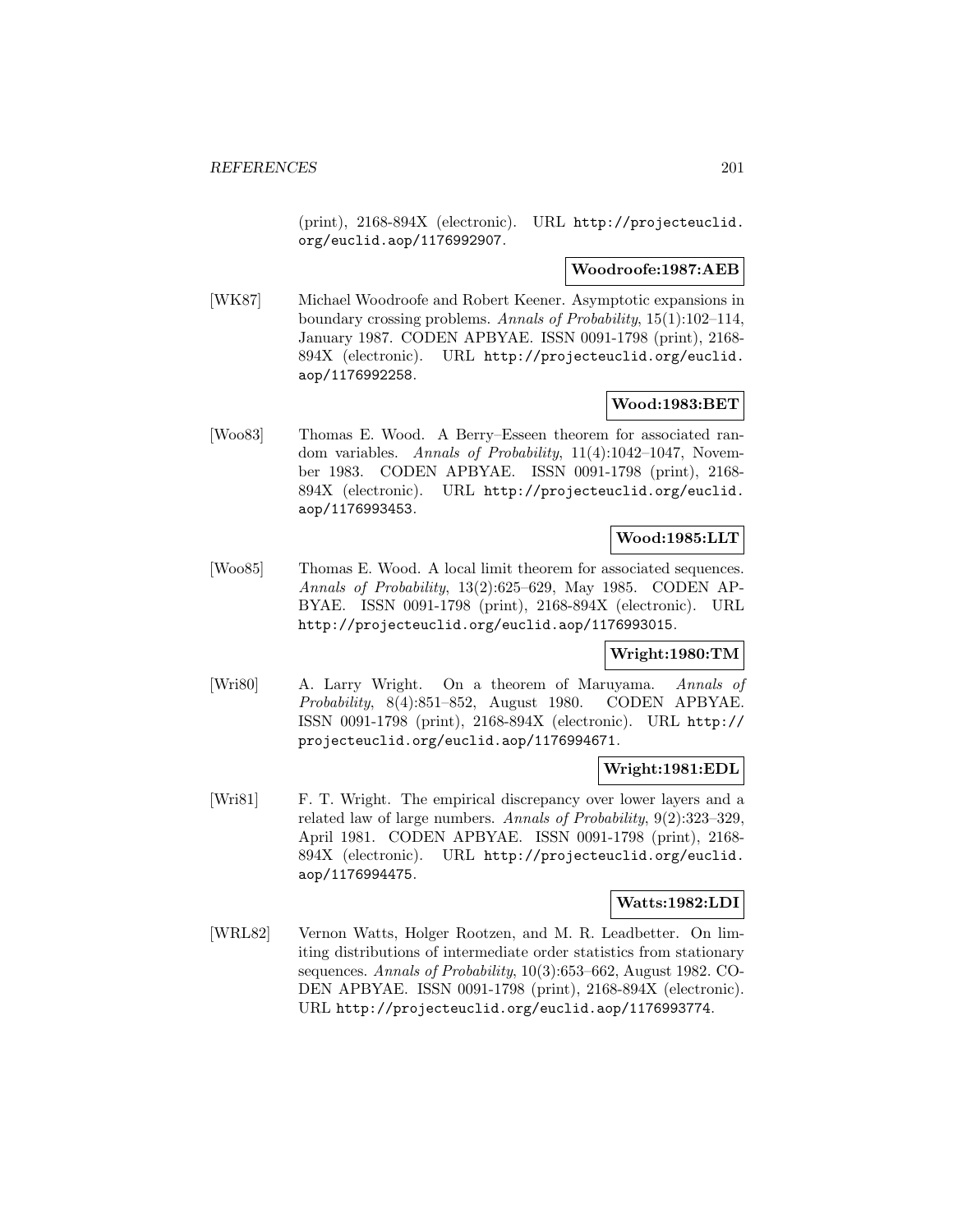# **Wu:1982:SLT**

[Wu82] Rong Wu. Some limit theorems on reversed Brownian motion. Annals of Probability, 10(4):1079–1084, November 1982. CODEN APBYAE. ISSN 0091-1798 (print), 2168-894X (electronic). URL http://projecteuclid.org/euclid.aop/1176993732.

## **Washburn:1981:OSS**

[WW81] Robert B. Washburn and Alan S. Willsky. Optional sampling of submartingales indexed by partially ordered sets. Annals of Probability, 9(6):957–970, December 1981. CODEN APBYAE. ISSN 0091-1798 (print), 2168-894X (electronic). URL http:// projecteuclid.org/euclid.aop/1176994267.

# **Yamazato:1982:SUI**

[Yam82] Makoto Yamazato. On strongly unimodal infinitely divisible distributions. Annals of Probability, 10(3):589–601, August 1982. CO-DEN APBYAE. ISSN 0091-1798 (print), 2168-894X (electronic). URL http://projecteuclid.org/euclid.aop/1176993769.

#### **Yamato:1984:CFM**

[Yam84] Hajime Yamato. Characteristic functions of means of distributions chosen from a Dirichlet process. Annals of Probability, 12 (1):262–267, February 1984. CODEN APBYAE. ISSN 0091-1798 (print), 2168-894X (electronic). URL http://projecteuclid. org/euclid.aop/1176993389.

# **Yamada:1985:LTN**

[Yam85] Keigo Yamada. A limit theorem for nonnegative additive functionals of storage processes. Annals of Probability, 13(2):397–413, May 1985. CODEN APBYAE. ISSN 0091-1798 (print), 2168- 894X (electronic). URL http://projecteuclid.org/euclid. aop/1176992999.

## **Yanagihara:1986:SDM**

[Yan86] Hiroshi Yanagihara. Stochastic determination of moduli of annular regions and tori. Annals of Probability, 14(4):1404–1410, October 1986. CODEN APBYAE. ISSN 0091-1798 (print), 2168- 894X (electronic). URL http://projecteuclid.org/euclid. aop/1176992381.

# **Yang:1988:GGW**

[Yan88] Wei-Shih Yang. The generators of a Gaussian wave associated with the free Markov field. Annals of Probability, 16(2):752–763,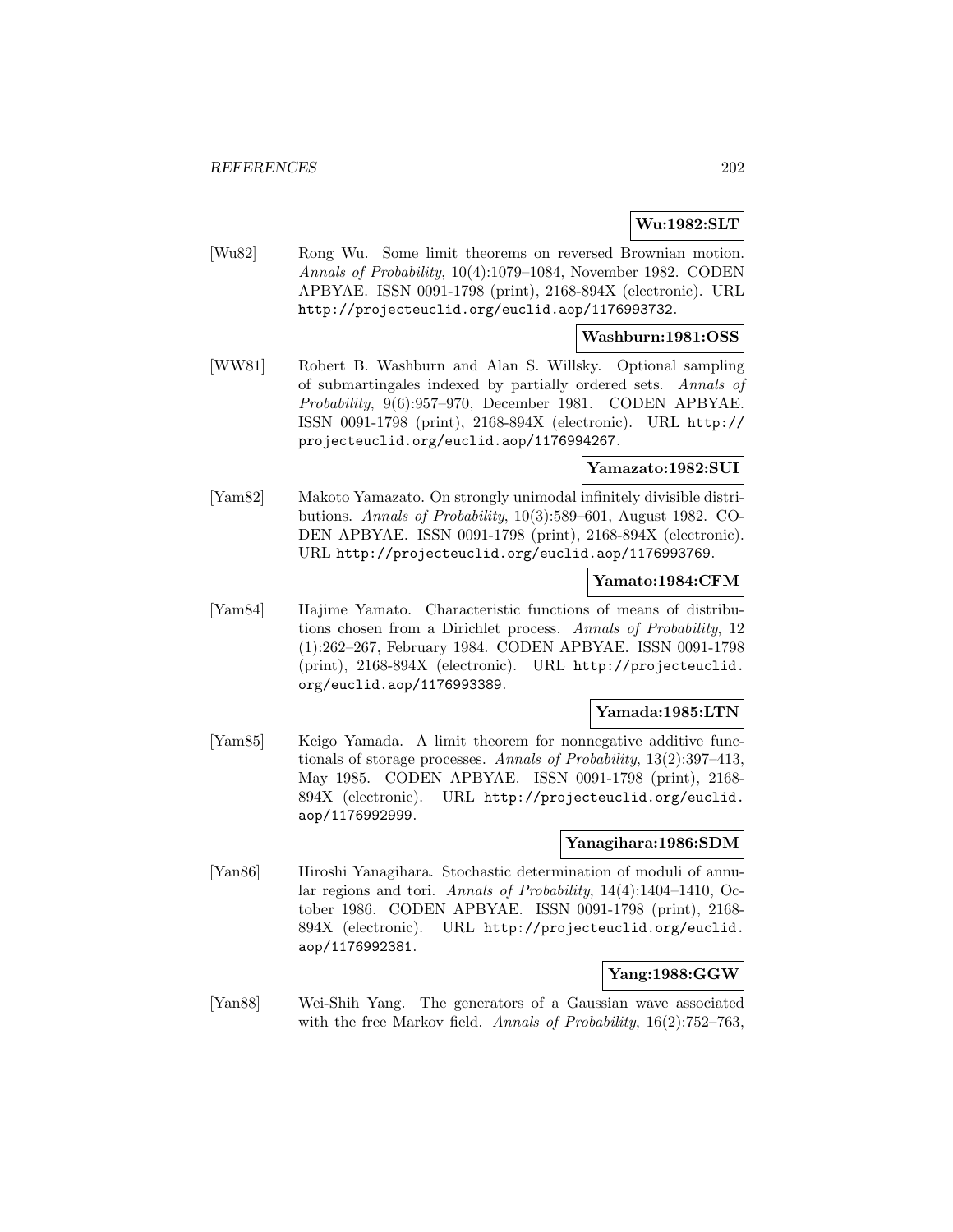April 1988. CODEN APBYAE. ISSN 0091-1798 (print), 2168- 894X (electronic). URL http://projecteuclid.org/euclid. aop/1176991785.

## **Yanev:1985:CBP**

[YM85] N. M. Yanev and K. V. Mitov. Critical branching processes with nonhomogeneous migration. Annals of Probability, 13(3):923–933, August 1985. CODEN APBYAE. ISSN 0091-1798 (print), 2168- 894X (electronic). URL http://projecteuclid.org/euclid. aop/1176992914.

# **Yu:1981:NTW**

[Yu81] Kai Fun Yu. Note on a theorem of Woodroofe's. Annals of Probability, 9(6):1030–1033, December 1981. CODEN APBYAE. ISSN 0091-1798 (print), 2168-894X (electronic). URL http:// projecteuclid.org/euclid.aop/1176994273.

# **Zabell:1980:RCC**

[Zab80] Sandy L. Zabell. Rates of convergence for conditional expectations. Annals of Probability, 8(5):928–941, October 1980. CODEN APBYAE. ISSN 0091-1798 (print), 2168-894X (electronic). URL http://projecteuclid.org/euclid.aop/1176994622.

## **Zachary:1983:CSS**

[Zac83] Stan Zachary. Countable state space Markov random fields and Markov chains on trees. Annals of Probability, 11(4):894–903, November 1983. CODEN APBYAE. ISSN 0091-1798 (print), 2168- 894X (electronic). URL http://projecteuclid.org/euclid. aop/1176993439.

# **Zahle:1988:RCC**

[Zah88] M. Zahle. Random Cell complexes and generalised sets. Annals of Probability, 16(4):1742–1766, October 1988. CODEN APBYAE. ISSN 0091-1798 (print), 2168-894X (electronic). URL http:// projecteuclid.org/euclid.aop/1176991595.

#### **Zakai:1981:SCT**

[Zak81] Moshe Zakai. Some classes of two-parameter martingales. Annals of Probability, 9(2):255–265, April 1981. CODEN APBYAE. ISSN 0091-1798 (print), 2168-894X (electronic). URL http:// projecteuclid.org/euclid.aop/1176994466.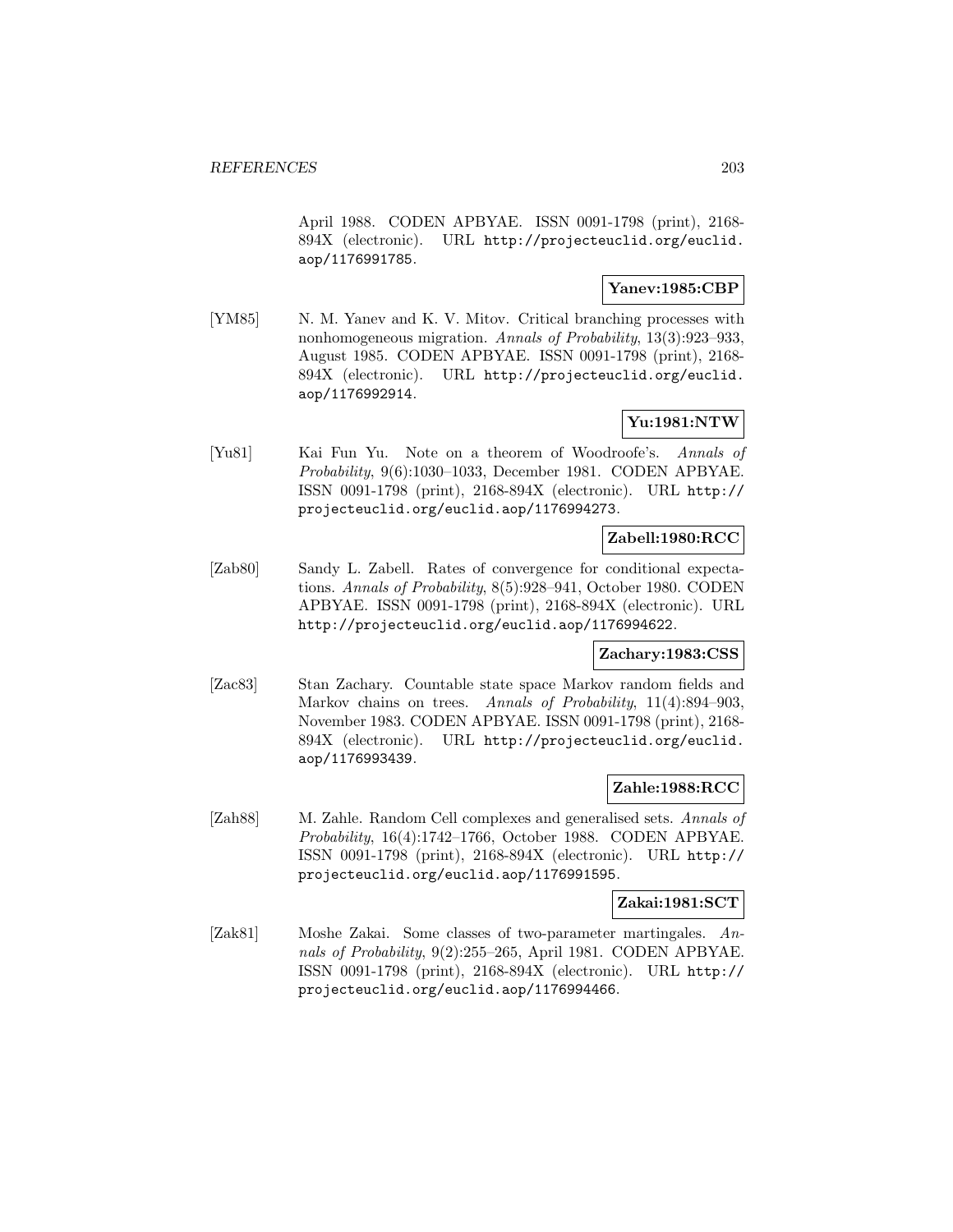#### **Zakai:1985:MDD**

[Zak85] Moshe Zakai. Malliavin derivatives and derivatives of functionals of the Wiener process with respect to a scale parameter. Annals of Probability, 13(2):609–615, May 1985. CODEN APBYAE. ISSN 0091-1798 (print), 2168-894X (electronic). URL http:// projecteuclid.org/euclid.aop/1176993013.

# **Zaman:1983:SFS**

[Zam83] Arif Zaman. Stationarity on finite strings and shift register sequences. Annals of Probability, 11(3):678–684, August 1983. CO-DEN APBYAE. ISSN 0091-1798 (print), 2168-894X (electronic). URL http://projecteuclid.org/euclid.aop/1176993512.

# **Zaman:1984:NCP**

[Zam84a] Arif Zaman. A non-clustering property of stationary sequences. Annals of Probability, 12(1):193–203, February 1984. CODEN APBYAE. ISSN 0091-1798 (print), 2168-894X (electronic). URL http://projecteuclid.org/euclid.aop/1176993382.

## **Zaman:1984:UMM**

[Zam84b] Arif Zaman. Urn models for Markov exchangeability. Annals of Probability, 12(1):223–229, February 1984. CODEN APBYAE. ISSN 0091-1798 (print), 2168-894X (electronic). URL http:// projecteuclid.org/euclid.aop/1176993385.

#### **Zaman:1986:FFF**

[Zam86] Arif Zaman. A finite form of De Finetti's theorem for stationary Markov exchangeability. Annals of Probability, 14(4):1418–1427, October 1986. CODEN APBYAE. ISSN 0091-1798 (print), 2168- 894X (electronic). URL http://projecteuclid.org/euclid. aop/1176992383.

# **Zeephongsekul:1981:LFA**

[Zee81] P. Zeephongsekul. Laplace functional approach to point processes occurring in a traffic model. Annals of Probability, 9(6): 1034–1040, December 1981. CODEN APBYAE. ISSN 0091-1798 (print), 2168-894X (electronic). URL http://projecteuclid. org/euclid.aop/1176994274.

# **Zeitouni:1989:OMF**

[Zei89] Ofer Zeitouni. On the Onsager–Machlup functional of diffusion processes around non  $C^2$  curves. Annals of Probability, 17(3):1037–